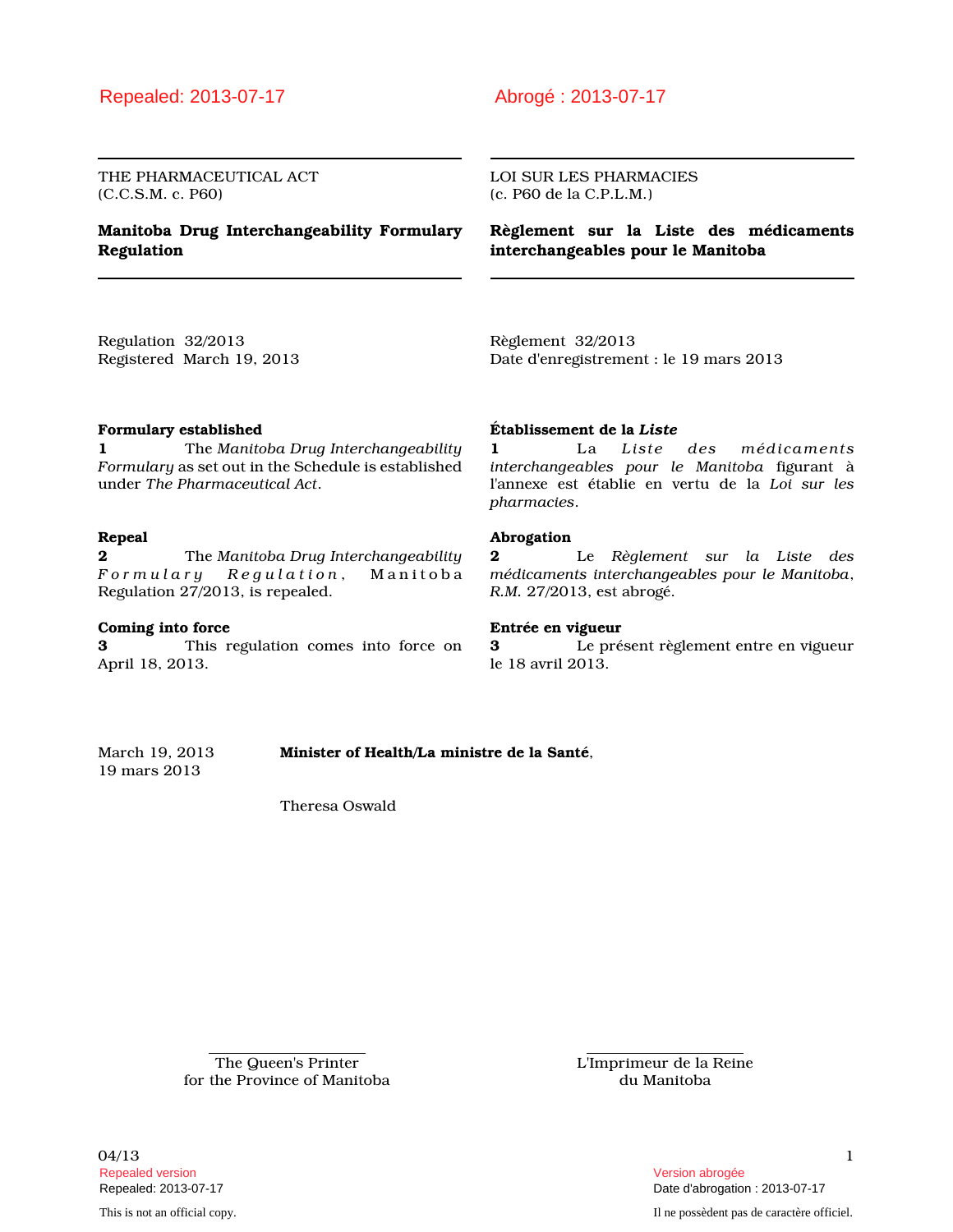# **LISTE DES MÉDICAMENTS INTERCHANGEABLES POUR LE MANITOBA**

|                                                                                  | <b>MANITOBA DRUG INTERCHANGEABILITY FORMULARY</b>                                                                             |                                                                                         |                                                                    |                                                                    |  |
|----------------------------------------------------------------------------------|-------------------------------------------------------------------------------------------------------------------------------|-----------------------------------------------------------------------------------------|--------------------------------------------------------------------|--------------------------------------------------------------------|--|
| <b>LISTE DES MÉDICAMENTS INTERCHANGEABLES</b><br><b>POUR LE MANITOBA</b>         |                                                                                                                               |                                                                                         |                                                                    |                                                                    |  |
| $\overline{D}$ IN<br><b>NIM</b>                                                  | <b>Product Name</b><br><b>Produit</b>                                                                                         | <b>Manufacturer</b><br>Fabricant                                                        | Price (\$)                                                         | Prix(\$)                                                           |  |
|                                                                                  | ACEBUTOLOL HCI - 100 mg - Tablets<br>ACÉBUTOLOL (CHLORHYDRATE D') - 100 mg - comprimés                                        |                                                                                         | Per<br>Tablet                                                      | Par<br>comprimé                                                    |  |
| 01926543<br>02147602<br>02237721<br>02237885<br>02204517<br>01910140<br>02257599 | Sectral<br>Apo-Acebutolol<br>Mylan-Acebutolol<br>Mylan-Acebutolol (Type S)<br>Novo-Acebutolol<br>Rhotral<br>Sandoz Acebutolol | <b>SAA</b><br><b>APX</b><br><b>MYL</b><br><b>MYL</b><br><b>TEV</b><br><b>SAA</b><br>SDZ | 0.3692<br>0.1793<br>0.1793<br>0.1793<br>0.1793<br>0.1793<br>0.1793 | 0.3692<br>0,1793<br>0,1793<br>0,1793<br>0,1793<br>0,1793<br>0.1793 |  |
|                                                                                  | ACEBUTOLOL HCI-200 mg-Tablets<br>ACÉBUTOLOL (CHLORHYDRATE D') - 200 mg - comprimés                                            |                                                                                         | Per<br>Tablet                                                      | Par<br>comprimé                                                    |  |
| 01926551<br>02147610<br>02237722<br>02237886<br>02204525<br>01910159<br>02257602 | Sectral<br>Apo-Acebutolol<br>Mylan-Acebutolol<br>Mylan-Acebutolol (Type S)<br>Novo-Acebutolol<br>Rhotral<br>Sandoz Acebutolol | <b>SAA</b><br><b>APX</b><br><b>MYL</b><br><b>MYL</b><br><b>TEV</b><br><b>SAA</b><br>SDZ | 0.5539<br>0.2684<br>0.2684<br>0.2684<br>0.2684<br>0.2684<br>0.2684 | 0,5539<br>0,2684<br>0,2684<br>0,2684<br>0,2684<br>0,2684<br>0.2684 |  |
|                                                                                  | ACEBUTOLOL HCI - 400 mg - Tablets<br>ACÉBUTOLOL (CHLORHYDRATE D') - 400 mg - comprimés                                        |                                                                                         | Per<br>Tablet                                                      | Par<br>comprimé                                                    |  |
| 01926578<br>02147629<br>02237723<br>02237887<br>02204533<br>01910167<br>02257610 | Sectral<br>Apo-Acebutolol<br>Mylan-Acebutolol<br>Mylan-Acebutolol (Type S)<br>Novo-Acebutolol<br>Rhotral<br>Sandoz Acebutolol | <b>SAA</b><br><b>APX</b><br><b>MYL</b><br><b>MYL</b><br><b>TEV</b><br><b>SAA</b><br>SDZ | 1.1021<br>0.5333<br>0.5333<br>0.5333<br>0.5333<br>0.5333<br>0.5333 | 1,1021<br>0,5333<br>0,5333<br>0,5333<br>0,5333<br>0,5333<br>0,5333 |  |
|                                                                                  | <b>ACETAMINOPHEN COMPOUND WITH CODEINE - 8 mg - Tablets</b><br>COMPOSÉ ACÉTAMINOPHÈNE ET CODÉINE - 8 mg - comprimés           |                                                                                         | Per<br>Tablet                                                      | Par<br>comprimé                                                    |  |
| 02181061<br>00293490<br>00653233                                                 | Tylenol with Codeine No. 1/Tylenol n° 1 avec codéine<br>Atasol-8<br>ratio-Lenoltec #1/ratio-Lenoltec n° 1                     | MCL<br><b>CDC</b><br><b>RPH</b>                                                         | 0.1365<br>0.0814<br>0.0303                                         | 0,1365<br>0,0814<br>0,0303                                         |  |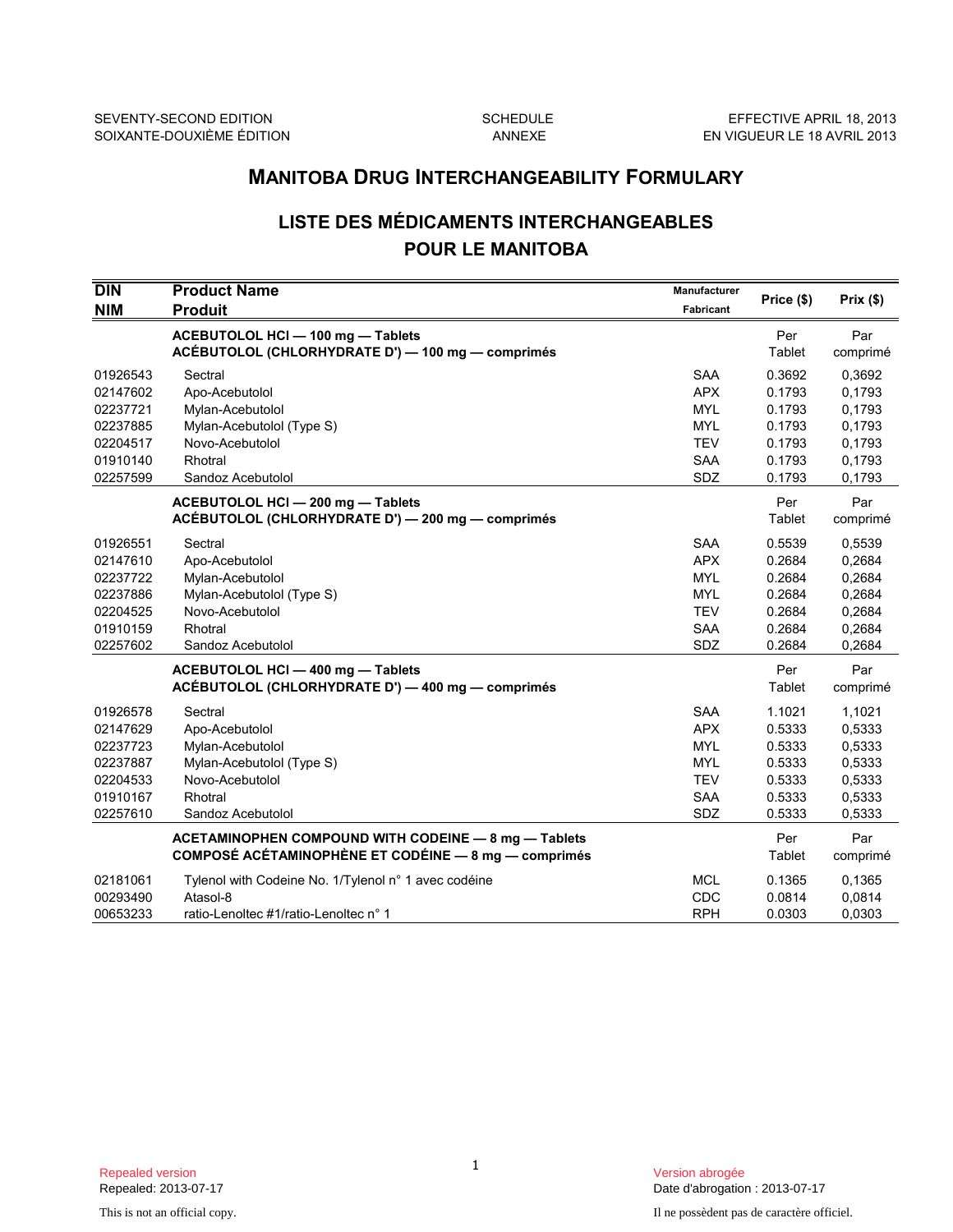| <b>DIN</b><br><b>NIM</b>                                 | <b>Product Name</b><br><b>Produit</b>                                                                                       | Manufacturer<br>Fabricant                                          | Price (\$)                                     | Prix(\$)                                       |
|----------------------------------------------------------|-----------------------------------------------------------------------------------------------------------------------------|--------------------------------------------------------------------|------------------------------------------------|------------------------------------------------|
|                                                          | ACETAMINOPHEN COMPOUND WITH CODEINE - 15 mg - Tablets<br>COMPOSÉ ACÉTAMINOPHÈNE ET CODÉINE - 15 mg - comprimés              |                                                                    | Per<br>Tablet                                  | Par<br>comprimé                                |
| 00293504<br>02163934<br>02232388<br>00653241             | Atasol-15<br>Tylenol with Codeine No. 2/Tylenol n° 2 avec codéine<br>Exdol-15<br>ratio-Lenoltec No. 2/ratio-Lenoltec n° 2   | CDC<br><b>JAN</b><br>PPI<br><b>RPH</b>                             | 0.1001<br>0.0976<br>0.0837<br>0.0691           | 0,1001<br>0.0976<br>0,0837<br>0,0691           |
|                                                          | ACETAMINOPHEN COMPOUND WITH CODEINE - 30 mg - Tablets<br>COMPOSÉ ACÉTAMINOPHÈNE ET CODÉINE - 30 mg - comprimés              |                                                                    | Per<br>Tablet                                  | Par<br>comprimé                                |
| 02232389<br>00293512<br>02163926<br>00653276             | Exdol-30<br>Atasol-30<br>Tylenol with Codeine No. 3/Tylenol n° 3 avec codéine<br>ratio-Lenoltec No. 3/ratio-Lenoltec n° 3   | PPI<br>CDC<br><b>JAN</b><br><b>RPH</b>                             | 0.1753<br>0.1425<br>0.1075<br>0.0760           | 0,1753<br>0,1425<br>0,1075<br>0,0760           |
|                                                          | ACETAMINOPHEN WITH CODEINE - 300 mg - 60 mg - Tablets<br>ACÉTAMINOPHÈNE AVEC CODÉINE - 300 mg - 60 mg - comprimés           |                                                                    | Per<br>Tablet                                  | Par<br>comprimé                                |
| 02163918<br>00621463                                     | Tylenol with Codeine No. 4/Tylenol n° 4 avec codéine<br>ratio-Lenoltec #4/ratio-Lenoltec n° 4                               | <b>JAN</b><br><b>RPH</b>                                           | 0.2272<br>0.1605                               | 0,2272<br>0.1605                               |
|                                                          | ACETYLSALICYLIC ACID - 325 mg - Enteric Tablets<br>ACIDE ACÉTYLSALICYLIQUE - 325 mg - comprimés à enrobage<br>entérosoluble |                                                                    | Per<br>Tablet                                  | Par<br>comprimé                                |
| 00010332<br>02284529                                     | Entrophen<br>pms-ASA EC                                                                                                     | PPI<br><b>PMS</b>                                                  | 0.0308<br>0.0280                               | 0,0308<br>0,0280                               |
|                                                          | ACYCLOVIR - 200 mg - Tablets<br>ACYCLOVIR - 200 mg - comprimés                                                              |                                                                    | Per<br>Tablet                                  | Par<br>comprimé                                |
| 00634506<br>02242784<br>02285959<br>02078627<br>02207621 | Zovirax<br>Mylan-Acyclovir<br>Novo-Acyclovir<br>ratio-Acyclovir<br>Apo-Acyclovir                                            | <b>GSK</b><br><b>MYL</b><br><b>TEV</b><br><b>RPH</b><br><b>APX</b> | 1.4585<br>0.9662<br>0.9661<br>0.9661<br>0.9660 | 1,4585<br>0,9662<br>0,9661<br>0,9661<br>0,9660 |
|                                                          | ACYCLOVIR - 400 mg - Tablets<br>ACYCLOVIR - 400 mg - comprimés                                                              |                                                                    | Per<br>Tablet                                  | Par<br>comprimé                                |
| 01911627<br>02242463<br>02078635<br>02285967<br>02207648 | Zovirax<br>Mylan-Acyclovir<br>ratio-Acyclovir<br>Novo-Acyclovir<br>Apo-Acyclovir                                            | <b>GSK</b><br><b>MYL</b><br><b>RPH</b><br>TEV<br><b>APX</b>        | 2.9387<br>1.9017<br>1.9017<br>1.9016<br>1.9015 | 2,9387<br>1,9017<br>1,9017<br>1,9016<br>1,9015 |
|                                                          | ACYCLOVIR - 800 mg - Tablets<br>ACYCLOVIR - 800 mg - comprimés                                                              |                                                                    | Per<br>Tablet                                  | Par<br>comprimé                                |
| 01911635<br>02207656<br>02242464<br>02078651<br>02285975 | Zovirax<br>Apo-Acyclovir<br>Mylan-Acyclovir<br>ratio-Acyclovir<br>Novo-Acyclovir                                            | <b>GSK</b><br><b>APX</b><br><b>MYL</b><br><b>RPH</b><br><b>TEV</b> | 5.5762<br>3.1415<br>3.1413<br>3.1413<br>3.1412 | 5,5762<br>3,1415<br>3,1413<br>3,1413<br>3,1412 |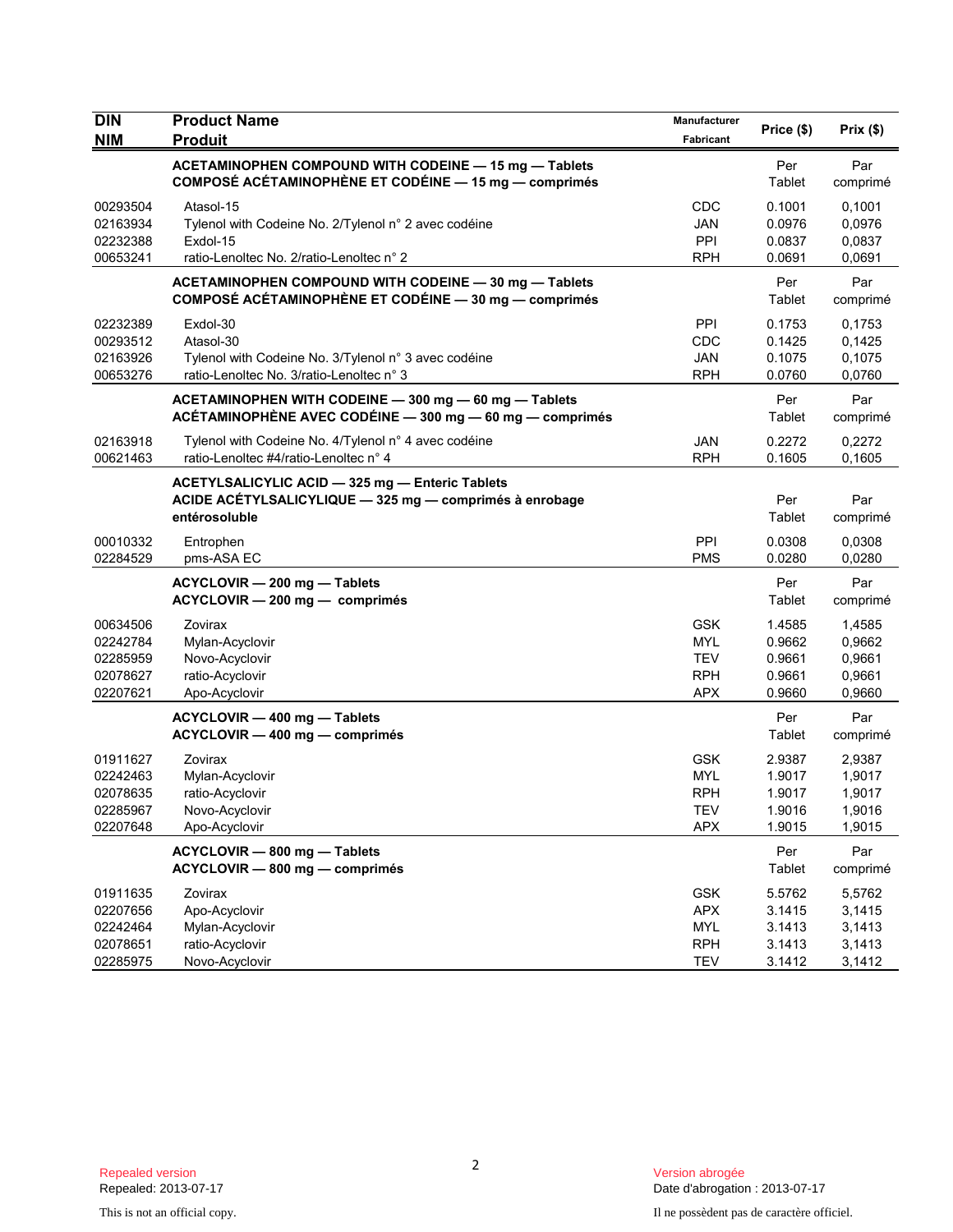| <b>DIN</b><br><b>NIM</b>                                                                                                         | <b>Product Name</b><br><b>Produit</b>                                                                                                                                                                              | Manufacturer<br>Fabricant                                                                                                         | Price (\$)                                                                                                  | Prix(\$)                                                                                                    |
|----------------------------------------------------------------------------------------------------------------------------------|--------------------------------------------------------------------------------------------------------------------------------------------------------------------------------------------------------------------|-----------------------------------------------------------------------------------------------------------------------------------|-------------------------------------------------------------------------------------------------------------|-------------------------------------------------------------------------------------------------------------|
|                                                                                                                                  | ALENDRONATE - 5 mg - Tablets<br>ALENDRONATE - 5 mg - comprimés                                                                                                                                                     |                                                                                                                                   | Per<br>Tablet                                                                                               | Par<br>comprimé                                                                                             |
| 02248727<br>02288079                                                                                                             | Apo-Alendronate<br>Sandoz Alendronate                                                                                                                                                                              | <b>APX</b><br>SDZ                                                                                                                 | 1.1407<br>1.1407                                                                                            | 1,1407<br>1,1407                                                                                            |
|                                                                                                                                  | ALENDRONATE - 10 mg - Tablets<br>ALENDRONATE - 10 mg - comprimés                                                                                                                                                   |                                                                                                                                   | Per<br>Tablet                                                                                               | Par<br>comprimé                                                                                             |
| 02247373<br>02248728<br>02270129<br>02288087<br>02394863                                                                         | Teva-Alendronate<br>Apo-Alendronate<br>Mylan-Alendronate<br>Sandoz Alendronate<br>Mint-Alendronate                                                                                                                 | <b>TEV</b><br><b>APX</b><br><b>MYL</b><br>SDZ<br><b>MPH</b>                                                                       | 1.3513<br>1.2163<br>1.2163<br>1.2163<br>0.4987                                                              | 1,3513<br>1,2163<br>1,2163<br>1,2163<br>0,4987                                                              |
|                                                                                                                                  | ALENDRONATE - 40 mg - Tablets<br>ALENDRONATE - 40 mg - comprimés                                                                                                                                                   |                                                                                                                                   | Per<br>Tablet                                                                                               | Par<br>comprimé                                                                                             |
| 02201038<br>02258102                                                                                                             | Fosamax<br>CO Alendronate                                                                                                                                                                                          | <b>MFX</b><br>COB                                                                                                                 | 4.4818<br>3.0557                                                                                            | 4,4818<br>3,0557                                                                                            |
|                                                                                                                                  | ALENDRONATE - 70 mg - Tablets<br>ALENDRONATE - 70 mg - comprimés                                                                                                                                                   |                                                                                                                                   | Per<br>Tablet                                                                                               | Par<br>comprimé                                                                                             |
| 02245329<br>02258110<br>02248730<br>02273179<br>02284006<br>02288109<br>02385031<br>02286335<br>02275279<br>02261715<br>02394871 | Fosamax<br>CO Alendronate<br>Apo-Alendronate<br>pms-Alendronate<br>pms-Alendronate FC<br>Sandoz Alendronate<br>Jamp-Alendronate<br>Mylan-Alenedronate<br>ratio-Alendronate<br>Novo-Alendronate<br>Mint-Alendronate | <b>MFX</b><br>COB<br><b>APX</b><br><b>PMS</b><br><b>PMS</b><br>SDZ<br><b>JPC</b><br>MYL<br><b>RPH</b><br><b>TEV</b><br><b>MPH</b> | 11.2624<br>6.1331<br>6.1325<br>6.1325<br>6.1325<br>6.1325<br>3.5201<br>3.5201<br>3.5200<br>3.5200<br>2.5144 | 11,2624<br>6,1331<br>6,1325<br>6,1325<br>6,1325<br>6,1325<br>3,5201<br>3,5201<br>3,5200<br>3,5200<br>2,5144 |
|                                                                                                                                  | ALFUZOSIN - 10 mg - Tablets<br>ALFUZOSIN - 10 mg - comprimés                                                                                                                                                       |                                                                                                                                   | Per<br>Tablet                                                                                               | Par<br>comprimé                                                                                             |
| 02245565<br>02315866<br>02304678<br>02314282                                                                                     | Xatral<br>Apo-Alfuzosin<br>Sandoz Alfuzosin<br>Teva-Alfuzosin PR                                                                                                                                                   | <b>SAA</b><br><b>APX</b><br>SDZ<br><b>TEV</b>                                                                                     | 1.1101<br>0.7450<br>0.4966<br>0.4966                                                                        | 1,1101<br>0,7450<br>0,4966<br>0,4966                                                                        |
|                                                                                                                                  | ALLOPURINOL - 100 mg - Tablets<br>ALLOPURINOL - 100 mg - comprimés                                                                                                                                                 |                                                                                                                                   | Per<br>Tablet                                                                                               | Par<br>comprimé                                                                                             |
| 00402818<br>02396327                                                                                                             | Zyloprim<br>Mar-Allopurinol                                                                                                                                                                                        | AAA<br><b>MAR</b>                                                                                                                 | 0.0858<br>0.0780                                                                                            | 0,0858<br>0,0780                                                                                            |
|                                                                                                                                  | ALLOPURINOL - 200 mg - Tablets<br>ALLOPURINOL - 200 mg - comprimés                                                                                                                                                 |                                                                                                                                   | Per<br>Tablet                                                                                               | Par<br>comprimé                                                                                             |
| 00479799<br>02396335                                                                                                             | Zyloprim<br>Mar-Allopurinol                                                                                                                                                                                        | AAA<br><b>MAR</b>                                                                                                                 | 0.1502<br>0.1300                                                                                            | 0,1502<br>0,1300                                                                                            |
|                                                                                                                                  | ALLOPURINOL - 300 mg - Tablets<br>ALLOPURINOL - 300 mg - comprimés                                                                                                                                                 |                                                                                                                                   | Per<br>Tablet                                                                                               | Par<br>comprimé                                                                                             |
| 00402796<br>02396343                                                                                                             | Zyloprim<br>Mar-Allopurinol                                                                                                                                                                                        | AAA<br><b>MAR</b>                                                                                                                 | 0.2125<br>0.2155                                                                                            | 0,2125<br>0,2155                                                                                            |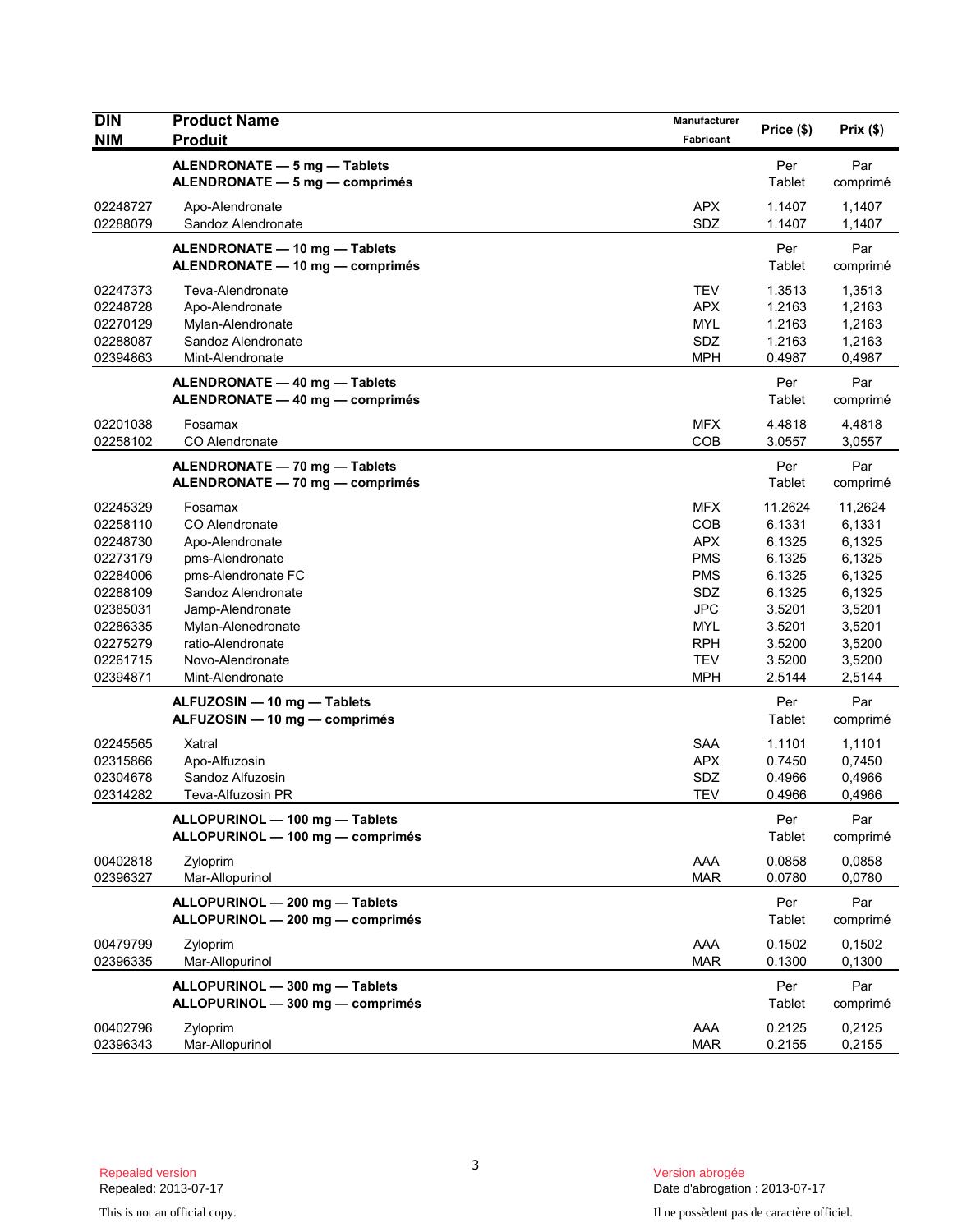| <b>DIN</b>                                   | <b>Product Name</b>                                                                                                                     | Manufacturer                           | Price (\$)                           | Prix(\$)                             |
|----------------------------------------------|-----------------------------------------------------------------------------------------------------------------------------------------|----------------------------------------|--------------------------------------|--------------------------------------|
| <b>NIM</b>                                   | <b>Produit</b>                                                                                                                          | Fabricant                              |                                      |                                      |
|                                              | ALPRAZOLAM - 0.25 mg - Tablets<br>ALPRAZOLAM - 0,25 mg - comprimés                                                                      |                                        | Per<br>Tablet                        | Par<br>comprimé                      |
| 00548359<br>00865397<br>02137534<br>01913484 | Xanax<br>Apo-Alpraz<br>Mylan-Alprazolam<br>Teva-Alprazol                                                                                | PFI<br>APX<br><b>MYL</b><br><b>TEV</b> | 0.2735<br>0.0836<br>0.0836<br>0.0836 | 0,2735<br>0,0836<br>0,0836<br>0,0836 |
|                                              | ALPRAZOLAM - 0.5 mg - Tablets<br>ALPRAZOLAM - 0,5 mg - comprimés                                                                        |                                        | Per<br>Tablet                        | Par<br>comprimé                      |
| 00548367<br>02137542<br>00865400<br>01913492 | Xanax<br>Mylan-Alprazolam<br>Apo-Alpraz<br>Teva-Alprazol                                                                                | PFI<br><b>MYL</b><br>APX<br><b>TEV</b> | 0.3271<br>0.1015<br>0.1012<br>0.1012 | 0,3271<br>0,1015<br>0,1012<br>0,1012 |
|                                              | ALPRAZOLAM - 1 mg - Tablets<br>ALPRAZOLAM - 1 mg - comprimés                                                                            |                                        | Per<br>Tablet                        | Par<br>comprimé                      |
| 00723770<br>02243611<br>02229813             | Xanax<br>Apo-Alpraz<br>Mylan-Alprazolam                                                                                                 | PFI<br><b>APX</b><br>MYL               | 0.5944<br>0.3409<br>0.3409           | 0,5944<br>0,3409<br>0,3409           |
|                                              | ALPRAZOLAM - 2 mg - Tablets<br>ALPRAZOLAM - 2 mg - comprimés                                                                            |                                        | Per<br>Tablet                        | Par<br>comprimé                      |
| 00813958<br>02243612<br>02229814             | Xanax<br>Apo-Alpraz<br>Mylan-Alprazolam                                                                                                 | PFI<br><b>APX</b><br><b>MYL</b>        | 1.0564<br>0.6059<br>0.6059           | 1,0564<br>0,6059<br>0,6059           |
|                                              | AMANTADINE HCI - 100 mg - Capsules<br>AMANTADINE (CHLORHYDRATE D') - 100 mg - capsules                                                  |                                        | Per<br>Capsule                       | Par<br>capsule                       |
| 02139200<br>01990403                         | Mylan-Amantadine<br>pms-Amantadine                                                                                                      | <b>MYL</b><br><b>PMS</b>               | 0.5697<br>0.5868                     | 0,5697<br>0,5868                     |
|                                              | AMCINONIDE - 0.1% - Topical Cream<br>AMCINONIDE - 0,1 % - crème topique                                                                 |                                        | Per<br>Gram                          | Par<br>gramme                        |
| 02192284<br>02246714<br>02247098             | Cyclocort<br>Taro-Amcinonide<br>ratio-Amcinonide                                                                                        | <b>GSK</b><br><b>TAR</b><br><b>RPH</b> | 0.6124<br>0.3011<br>0.3011           | 0,6124<br>0,3011<br>0,3011           |
|                                              | AMCINONIDE - 0.1% - Topical Lotion<br>AMCINONIDE - 0,1 % - lotion topique                                                               |                                        | Per mL                               | Par ml                               |
| 02192276<br>02247097                         | Cyclocort<br>ratio-Amcinonide                                                                                                           | <b>GSK</b><br><b>RPH</b>               | 0.5148<br>0.2615                     | 0,5148<br>0,2615                     |
|                                              | AMCINONIDE - 0.1% - Topical Ointment<br>AMCINONIDE $-$ 0,1 % $-$ pommade topique                                                        |                                        | Per<br>Gram                          | Par<br>gramme                        |
| 02192268<br>02247096                         | Cyclocort<br>ratio-Amcinonide                                                                                                           | <b>GSK</b><br><b>RPH</b>               | 0.6124<br>0.3154                     | 0,6124<br>0,3154                     |
|                                              | AMILORIDE HCI/HYDROCHLOROTHIAZIDE - 5 mg/50 mg - Tablets<br>AMILORIDE (CHLORHYDRATE D')/HYDROCHLOROTHIAZIDE - 5 mg/50 mg -<br>comprimés |                                        | Per<br>Tablet                        | Par<br>comprimé                      |
| 00784400<br>01937219                         | Apo-Amilzide<br>Novamilor                                                                                                               | <b>APX</b><br><b>TEV</b>               | 0.2109<br>0.2109                     | 0,2109<br>0,2109                     |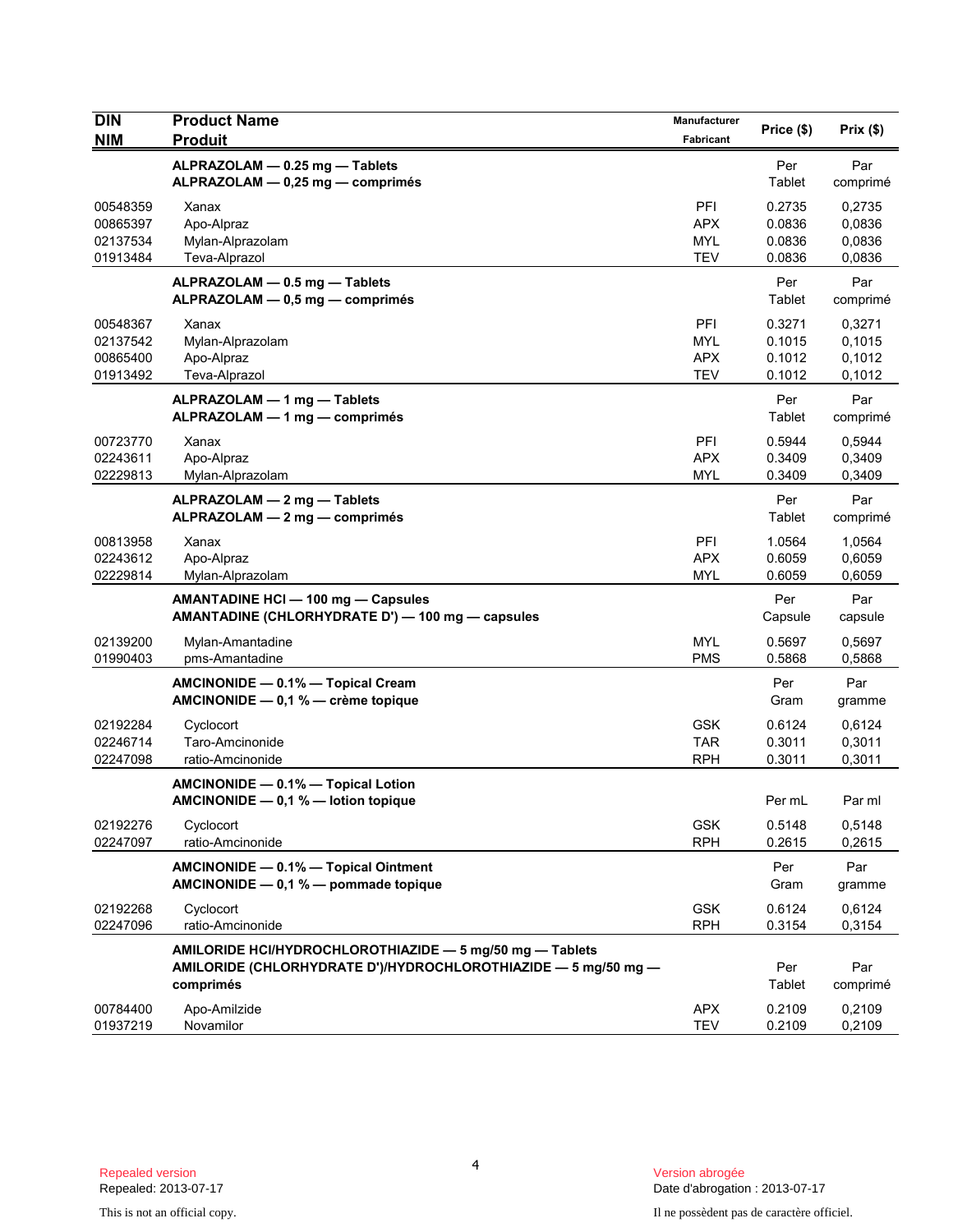| <b>DIN</b>           | <b>Product Name</b>                                                                    | Manufacturer      | Price (\$)       | Prix(\$)         |
|----------------------|----------------------------------------------------------------------------------------|-------------------|------------------|------------------|
| <b>NIM</b>           | <b>Produit</b>                                                                         | Fabricant         |                  |                  |
|                      | AMIODARONE HCI - 200 mg - Tablets<br>AMIODARONE (CHLORHYDRATE D') - 200 mg - comprimés |                   | Per<br>Tablet    | Par<br>comprimé  |
| 02036282             | Cordarone                                                                              | PFI               | 2.3056           | 2,3056           |
| 02242472             | pms-Amiodarone                                                                         | <b>PMS</b>        | 1.4269           | 1,4269           |
| 02246194             | Apo-Amiodarone                                                                         | <b>APX</b>        | 1.4268           | 1,4268           |
| 02240604             | Mylan-Amiodarone                                                                       | <b>MYL</b>        | 1.4268           | 1,4268           |
| 02243836             | Sandoz Amiodarone                                                                      | SDZ               | 1.4268           | 1,4268           |
| 02239835             | Teva-Amiodarone                                                                        | <b>TEV</b>        | 1.4268           | 1,4268           |
| 02240071             | ratio-Amiodarone                                                                       | <b>RPH</b>        | 1.4268           | 1,4268           |
|                      | AMLODIPINE - 5 mg - Tablets<br>$AMLODIPINE - 5 mg - comprimés$                         |                   | Per<br>Tablet    | Par<br>comprimé  |
| 00878928             | Norvasc                                                                                | PFI               | 1.4769           | 1,4769           |
| 02341093             | Accel-Amlodipine                                                                       | <b>ACC</b>        | 0.2417           | 0,2417           |
| 02331934             | Amlodipine                                                                             | <b>RAN</b>        | 0.2417           | 0,2417           |
| 02331284             | Amlodipine                                                                             | <b>SAH</b>        | 0.2417           | 0,2417           |
| 02378760             | Amlodipine-Odan                                                                        | <b>ODN</b>        | 0.2417           | 0,2417           |
| 02273373             | Apo-Amlodipine                                                                         | <b>APX</b>        | 0.2417           | 0,2417           |
| 02297485             | CO Amlodipine                                                                          | COB               | 0.2417           | 0,2417           |
| 02280132             | GD-Amlodipine                                                                          | <b>GEM</b>        | 0.2417           | 0,2417           |
| 02357194             | Jamp-Amlodipine                                                                        | <b>JPC</b>        | 0.2417           | 0,2417           |
| 02331071             | Jamp-Amlodipine                                                                        | <b>JPC</b>        | 0.2417           | 0,2417           |
| 02371715             | Mar-Amlodipine                                                                         | <b>MAR</b>        | 0.2417           | 0,2417           |
| 02362651             | Mint-Amlodipine                                                                        | <b>MPH</b>        | 0.2417           | 0,2417           |
| 02272113             | Mylan-Amlodipine                                                                       | <b>MYL</b>        | 0.2417           | 0,2417           |
| 02326779             | PHL-Amlodipine                                                                         | PHL               | 0.2417           | 0,2417           |
| 02284065             | pms-Amlodipine                                                                         | <b>PMS</b>        | 0.2417           | 0,2417           |
| 02321858             | Ran-Amlodipine                                                                         | RAN               | 0.2417           | 0,2417           |
| 02259605             | ratio-Amlodipine                                                                       | <b>RPH</b>        | 0.2417           | 0,2417           |
| 02284383<br>02357712 | Sandoz Amlodipine                                                                      | SDZ<br><b>STP</b> | 0.2417<br>0.2417 | 0,2417           |
| 02250497             | Septa-Amlodipine<br>Teva-Amlodipine                                                    | <b>TEV</b>        | 0.2417           | 0,2417<br>0,2417 |
|                      |                                                                                        |                   |                  |                  |
|                      | AMLODIPINE - 10 mg - Tablets<br>AMLODIPINE - 10 mg - comprimés                         |                   | Per<br>Tablet    | Par<br>comprimé  |
| 00878936             | Norvasc                                                                                | PFI               | 2.1923           | 2,1923           |
| 02341107             | Accel-Amlodipine                                                                       | <b>ACC</b>        | 0.3587           | 0,3587           |
| 02331942             | Amlodipine                                                                             | <b>RAN</b>        | 0.3587           | 0,3587           |
| 02331292             | Amlodipine                                                                             | <b>SAH</b>        | 0.3587           | 0,3587           |
| 02378779             | Amlodipine-Odan                                                                        | ODN               | 0.3587           | 0,3587           |
| 02273381             | Apo-Amlodipine                                                                         | <b>APX</b>        | 0.3587           | 0,3587           |
| 02297493             | CO Amlodipine                                                                          | COB               | 0.3587           | 0,3587           |
| 02280140             | GD-Amlodipine                                                                          | <b>GEM</b>        | 0.3587           | 0,3587           |
| 02357208             | Jamp-Amlodipine                                                                        | <b>JPC</b>        | 0.3587           | 0,3587           |
| 02331098             | Jamp-Amlodipine                                                                        | <b>JPC</b>        | 0.3587           | 0,3587           |
| 02371723             | Mar-Amlodipine                                                                         | <b>MAR</b>        | 0.3587           | 0,3587           |
| 02362678             | Mint-Amlodipine                                                                        | <b>MPH</b>        | 0.3587           | 0,3587           |
| 02272121             | Mylan-Amlodipine                                                                       | <b>MYL</b>        | 0.3587           | 0,3587           |
| 02326787             | PHL-Amlodipine                                                                         | PHL               | 0.3587           | 0,3587           |
| 02284073             | pms-Amlodipine                                                                         | <b>PMS</b>        | 0.3587           | 0,3587           |
| 02321866             | Ran-Amlodipine                                                                         | <b>RAN</b>        | 0.3587           | 0,3587           |
| 02259613             | ratio-Amlodipine                                                                       | <b>RPH</b>        | 0.3587           | 0,3587           |
| 02284391             | Sandoz Amlodipine                                                                      | SDZ               | 0.3587           | 0,3587           |
| 02357720             | Septa-Amlodipine                                                                       | <b>STP</b>        | 0.3587           | 0,3587           |
| 02250500             | Teva-Amlodipine                                                                        | <b>TEV</b>        | 0.3587           | 0,3587           |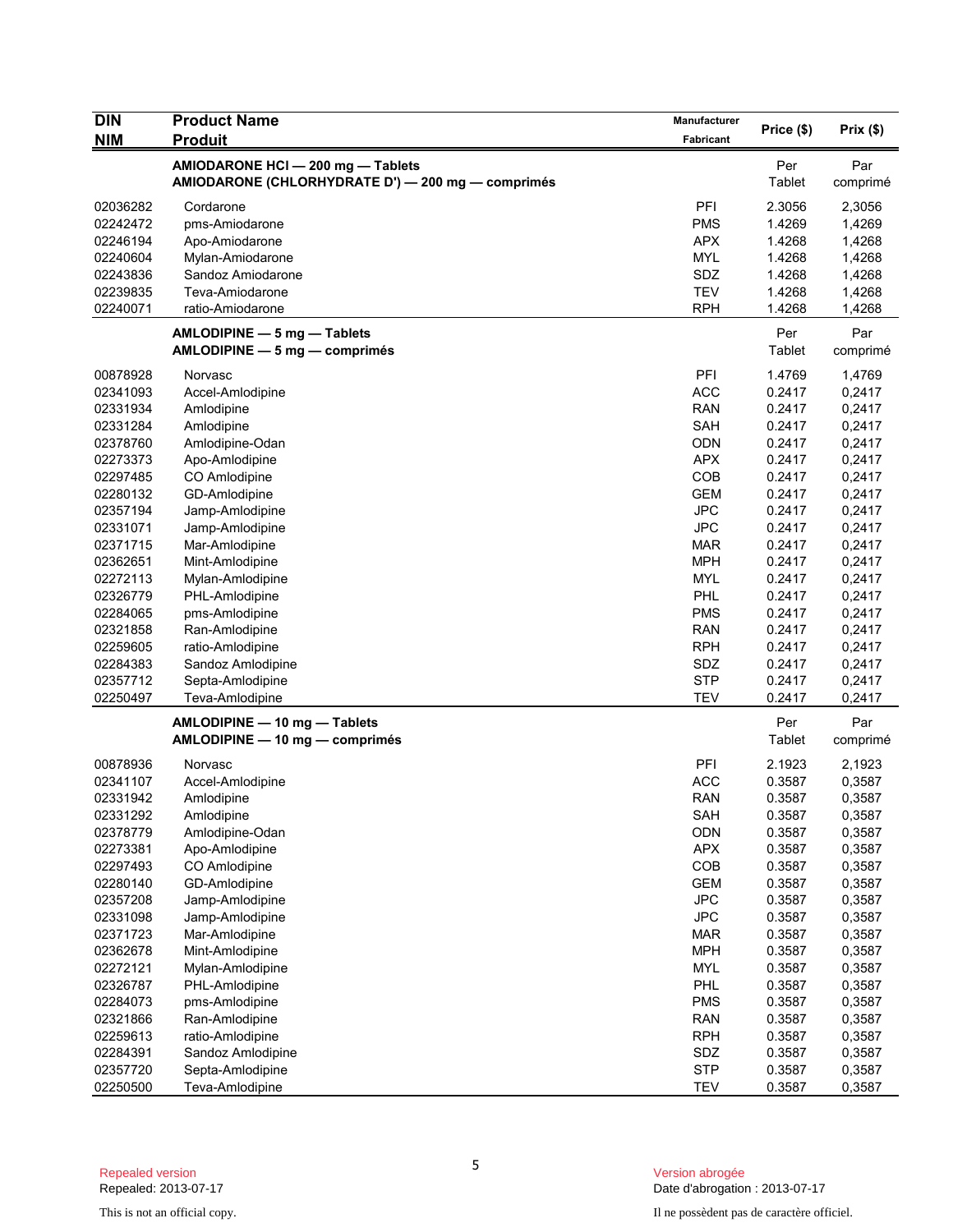| <b>DIN</b>           | <b>Product Name</b>                                                                                                  | Manufacturer             |                  |                  |
|----------------------|----------------------------------------------------------------------------------------------------------------------|--------------------------|------------------|------------------|
| <b>NIM</b>           | <b>Produit</b>                                                                                                       | <b>Fabricant</b>         | Price (\$)       | Prix(\$)         |
|                      | AMOXICILLIN - 250 mg - Capsules                                                                                      |                          | Per              | Par              |
|                      | AMOXICILLINE - 250 mg - capsules                                                                                     |                          | Capsule          | capsule          |
| 00406724             | Novamoxin                                                                                                            | <b>TEV</b>               | 0.1754           | 0,1754           |
| 00628115             | Apo-Amoxi                                                                                                            | <b>APX</b>               | 0.1750           | 0,1750           |
| 02238171             | Mylan-Amoxicillin                                                                                                    | <b>MYL</b>               | 0.1750           | 0,1750           |
| 02230243             | pms-Amoxicillin                                                                                                      | <b>PMS</b>               | 0.1750           | 0,1750           |
|                      | AMOXICILLIN - 500 mg - Capsules                                                                                      |                          | Per              | Par              |
|                      | AMOXICILLINE - 500 mg - capsules                                                                                     |                          | Capsule          | capsule          |
| 00628123             | Apo-Amoxi                                                                                                            | <b>APX</b>               | 0.3417           | 0,3417           |
| 02238172             | Mylan-Amoxicillin                                                                                                    | <b>MYL</b>               | 0.3417           | 0,3417           |
| 00406716             | Novamoxin                                                                                                            | <b>TEV</b>               | 0.3417           | 0,3417           |
| 02230244             | pms-Amoxicillin                                                                                                      | <b>PMS</b>               | 0.3417           | 0,3417           |
|                      | AMOXICILLIN - 125 mg/5 mL - Oral Liquid                                                                              |                          |                  |                  |
|                      | AMOXICILLINE - 125 mg/5 ml - liquide oral                                                                            |                          | Per mL           | Par ml           |
| 01934171             | Novamoxin Sugar Reduced/Novamoxin à teneur réduite en sucre                                                          | <b>TEV</b>               | 0.0360           | 0,0360           |
| 00452149             | Novamoxin                                                                                                            | <b>TEV</b>               | 0.0360           | 0,0360           |
| 00628131             | Apo-Amoxi                                                                                                            | <b>APX</b>               | 0.0353           | 0,0353           |
| 00628131             | Apo-Amoxi Sugar Free/Apo-Amoxi sans sucre                                                                            | <b>APX</b>               | 0.0353           | 0,0353           |
| 02230245             | pms-Amoxicillin                                                                                                      | <b>PMS</b>               | 0.0353           | 0,0353           |
|                      | AMOXICILLIN - 250 mg/5 mL - Oral Liquid                                                                              |                          |                  |                  |
|                      | AMOXICILLINE - 250 mg/5 ml - liquide oral                                                                            |                          | Per mL           | Par ml           |
| 00628158             | Apo-Amoxi                                                                                                            | <b>APX</b>               | 0.0540           | 0,0540           |
| 00628158             | Apo-Amoxi Sugar Free/Apo-Amoxi sans sucre                                                                            | <b>APX</b>               | 0.0540           | 0,0540           |
| 01934163             | Novamoxin Sugar Reduced/Novamoxin à teneur réduite en sucre                                                          | <b>TEV</b>               | 0.0540           | 0,0540           |
| 00452130             | Novamoxin                                                                                                            | <b>TEV</b>               | 0.0540           | 0,0540           |
| 02230246             | pms-Amoxicillin                                                                                                      | <b>PMS</b>               | 0.0540           | 0,0540           |
|                      | AMOXICILLIN/CLAVULANIC ACID - 25 mg/6.25 mg/mL                                                                       |                          |                  |                  |
|                      | - Oral Suspension                                                                                                    |                          |                  |                  |
|                      | AMOXICILLINE/ACIDE CLAVULANIQUE - 25 mg/6,25 mg/ml -                                                                 |                          |                  |                  |
|                      | suspension orale                                                                                                     |                          | Per mL           | Par ml           |
| 01916882             | Clavulin 125 F                                                                                                       | <b>GSK</b>               | 0.1287           | 0,1287           |
| 02244646             | ratio-ACLAVULANATE                                                                                                   | <b>RPH</b>               | 0.0796           | 0,0796           |
| 02243986             | Apo-Amoxi Clav                                                                                                       | <b>APX</b>               | 0.0795           | 0,0795           |
|                      | AMOXICILLIN/CLAVULANIC ACID - 50 mg/12.5 mg/mL                                                                       |                          |                  |                  |
|                      | - Oral Suspension                                                                                                    |                          |                  |                  |
|                      | AMOXICILLINE/ACIDE CLAVULANIQUE - 50 mg/12,5 mg/ml -                                                                 |                          |                  |                  |
|                      | suspension orale                                                                                                     |                          | Per mL           | Par ml           |
|                      |                                                                                                                      |                          |                  |                  |
| 01916874<br>02243987 | Clavulin 250 F                                                                                                       | <b>GSK</b><br><b>APX</b> | 0.2213<br>0.1340 | 0,2213           |
| 02244647             | Apo-Amoxi Clav<br>ratio-ACLAVULANATE                                                                                 | <b>RPH</b>               | 0.1338           | 0,1340<br>0,1338 |
|                      |                                                                                                                      |                          |                  |                  |
|                      | AMOXICILLIN/CLAVULANIC ACID - 500 mg/125 mg - Tablets<br>AMOXICILLINE/ACIDE CLAVULANIQUE - 500 mg/125 mg - comprimés |                          | Per<br>Tablet    | Par              |
|                      |                                                                                                                      |                          |                  | comprimé         |
| 01916858             | Clavulin-500 F                                                                                                       | <b>GSK</b>               | 1.6280           | 1,6280           |
| 02243771<br>02243351 | ratio-ACLAVULANATE<br>Apo-Amoxi Clav                                                                                 | <b>RPH</b><br><b>APX</b> | 1.0276<br>1.0275 | 1,0276<br>1,0275 |
|                      |                                                                                                                      |                          |                  |                  |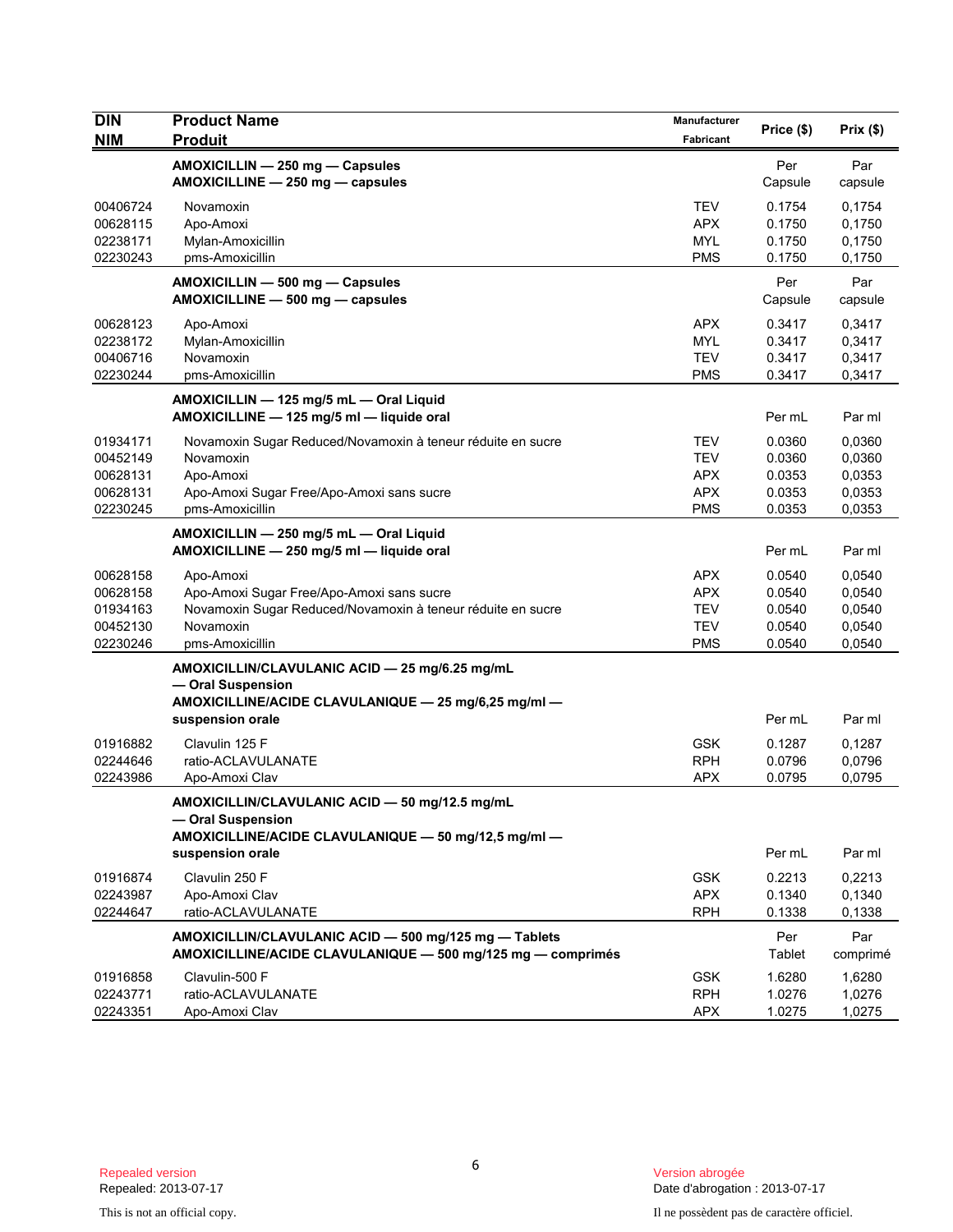| <b>DIN</b><br><b>NIM</b> | <b>Product Name</b><br><b>Produit</b>                                                                                | Manufacturer<br>Fabricant | Price (\$)     | $Prix($ \$)     |
|--------------------------|----------------------------------------------------------------------------------------------------------------------|---------------------------|----------------|-----------------|
|                          | AMOXICILLIN/CLAVULANIC ACID - 875 mg/125 mg - Tablets<br>AMOXICILLINE/ACIDE CLAVULANIQUE - 875 mg/125 mg - comprimés |                           | Per<br>Tablet  | Par<br>comprimé |
| 02238829                 | Clavulin-875                                                                                                         | <b>GSK</b>                | 2.4426         | 2,4426          |
| 02248138                 | Novo-Clavamoxin                                                                                                      | <b>TEV</b>                | 1.4013         | 1,4013          |
| 02245623                 | Apo-Amoxi Clav                                                                                                       | <b>APX</b>                | 1.3872         | 1,3872          |
| 02247021                 | ratio-ACLAVULANATE                                                                                                   | <b>RPH</b>                | 1.3871         | 1,3871          |
|                          | ANAGRELIDE HCI - 0.5 mg - Capsules<br>ANAGRÉLIDE (CHLORHYDRATE D') - 0,5 mg - capsules                               |                           | Per<br>Capsule | Par<br>capsule  |
| 02236859                 | Agrylin                                                                                                              | <b>SHI</b>                | 5.8533         | 5.8533          |
| 02274949                 | pms-Anagrelide                                                                                                       | <b>PMS</b>                | 3.6841         | 3,6841          |
| 02253054                 | Mylan-Anagrelide                                                                                                     | <b>MYL</b>                | 3.6840         | 3,6840          |
| 02260107                 | Sandoz Anagrelide                                                                                                    | SDZ                       | 3.6840         | 3,6840          |
|                          | ANASTROZOLE - 1 mg - Tablets<br>ANASTROZOLE - 1 mg - comprimés                                                       |                           | Per<br>Tablet  | Par<br>comprimé |
| 02224135                 | Arimidex                                                                                                             | <b>AZC</b>                | 5.6009         | 5,6009          |
| 02361418                 | Mylan-Anastrozole                                                                                                    | <b>MYL</b>                | 1.2729         | 1,2729          |
|                          | ATENOLOL - 25 mg - Tablets<br>$ATÉNOLOL - 25 mg - comprimés$                                                         |                           | Per<br>Tablet  | Par<br>comprimé |
| 02266660                 | <b>Teva-Atenol</b>                                                                                                   | <b>TEV</b>                | 0.1758         | 0,1758          |
| 02367556                 | Jamp-Atenolol                                                                                                        | <b>JPC</b>                | 0.0946         | 0,0946          |
| 02368013                 | Mint-Atenolol                                                                                                        | <b>MPH</b>                | 0.0946         | 0,0946          |
| 02303647                 | Mylan-Atenolol                                                                                                       | <b>MYL</b>                | 0.0946         | 0,0946          |
| 02246581                 | pms-Atenolol                                                                                                         | <b>PMS</b>                | 0.0946         | 0,0946          |
|                          | ATENOLOL - 50 mg - Tablets<br>$ATÉNOLOL - 50 mg - comprimés$                                                         |                           | Per<br>Tablet  | Par<br>comprimé |
| 02039532                 | Tenormin                                                                                                             | <b>AZC</b>                | 0.6637         | 0,6637          |
| 02255545                 | CO Atenolol                                                                                                          | COB                       | 0.3867         | 0,3867          |
| 00773689                 | Apo-Atenol                                                                                                           | <b>APX</b>                | 0.3865         | 0,3865          |
| 02229467                 | Dom-Atenolol                                                                                                         | <b>DOM</b>                | 0.3865         | 0,3865          |
| 02267985                 | Ran-Atenolol                                                                                                         | <b>RAN</b>                | 0.3864         | 0,3864          |
| 02368021                 | Mint-Atenolol                                                                                                        | <b>MPH</b>                | 0.2011         | 0,2011          |
| 02237600                 | pms-Atenolol                                                                                                         | <b>PMS</b>                | 0.2011         | 0,2011          |
| 02231731                 | Sandoz Atenolol                                                                                                      | SDZ                       | 0.2011         | 0,2011          |
| 02367564                 | Jamp-Atenolol                                                                                                        | <b>JPC</b>                | 0.1911         | 0,1911          |
| 02146894                 | Mylan-Atenolol                                                                                                       | MYL                       | 0.1911         | 0,1911          |
| 02171791                 | ratio-Atenolol                                                                                                       | <b>RPH</b>                | 0.1910         | 0,1910          |
| 01912062                 | Teva-Atenol                                                                                                          | <b>TEV</b>                | 0.1910         | 0,1910          |
|                          | ATENOLOL - 100 mg - Tablets<br>ATÉNOLOL — 100 mg — comprimés                                                         |                           | Per<br>Tablet  | Par<br>comprimé |
| 02039540                 | Tenormin                                                                                                             | AZC                       | 1.0912         | 1,0912          |
| 02267993                 | Ran-Atenolol                                                                                                         | <b>RAN</b>                | 0.6367         | 0,6367          |
| 00773697                 | Apo-Atenol                                                                                                           | <b>APX</b>                | 0.6355         | 0,6355          |
| 02255553                 | CO Atenolol                                                                                                          | COB                       | 0.6355         | 0,6355          |
| 02229468                 | Dom-Atenolol                                                                                                         | <b>DOM</b>                | 0.6355         | 0,6355          |
| 02368048                 | Mint-Atenolol                                                                                                        | <b>MPH</b>                | 0.3306         | 0,3306          |
| 02237601                 | pms-Atenolol                                                                                                         | <b>PMS</b>                | 0.3306         | 0,3306          |
| 02231733                 | Sandoz Atenolol                                                                                                      | SDZ                       | 0.3306         | 0,3306          |
| 02367572                 | Jamp-Atenolol                                                                                                        | <b>JPC</b>                | 0.3141         | 0,3141          |
| 02147432                 | Mylan-Atenolol                                                                                                       | <b>MYL</b>                | 0.3141         | 0,3141          |
| 02171805                 | ratio-Atenolol                                                                                                       | <b>RPH</b>                | 0.3140         | 0,3140          |
| 01912054                 | Teva-Atenol                                                                                                          | <b>TEV</b>                | 0.3140         | 0,3140          |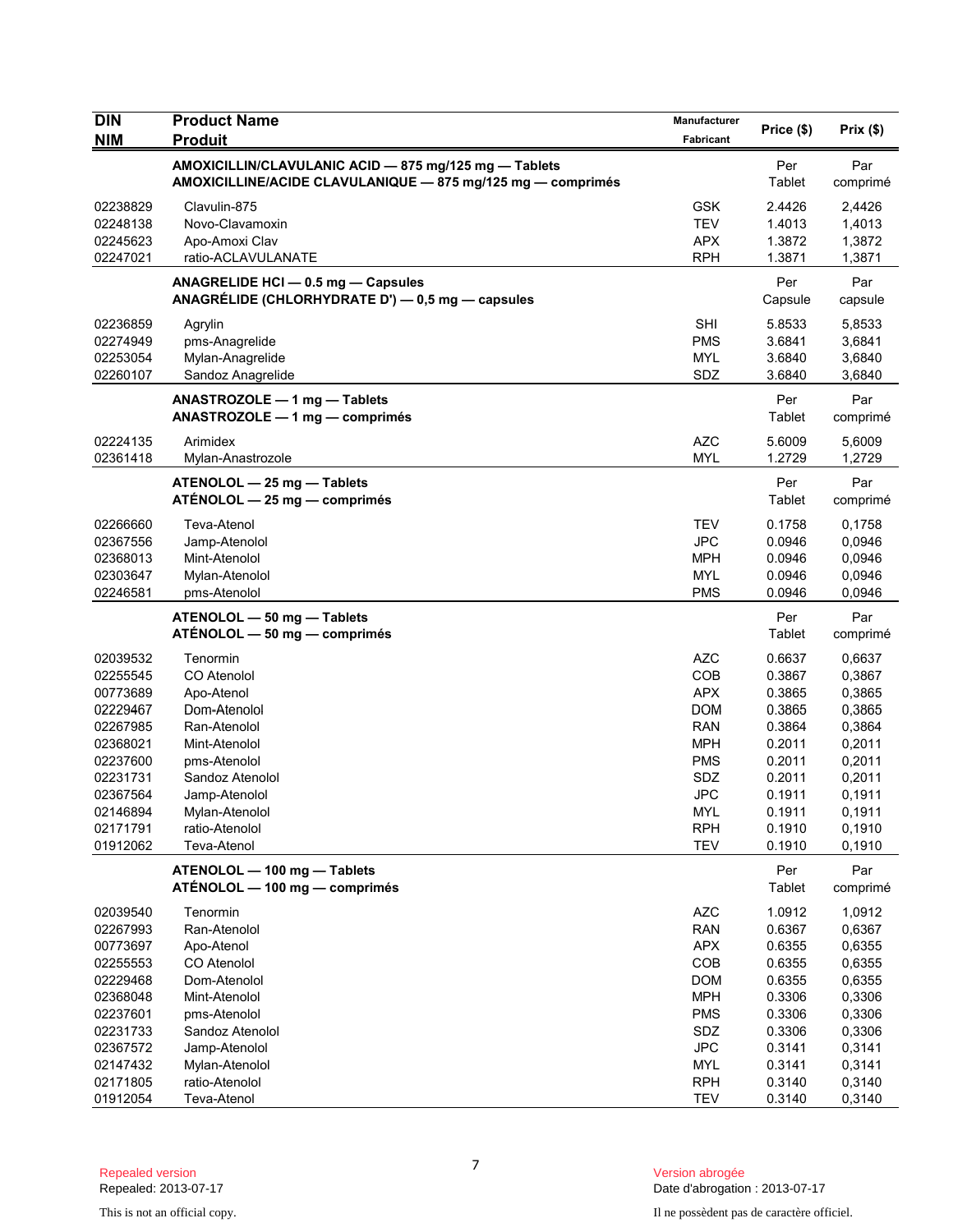| Manufacturer<br>Fabricant                                                                                                                              | Price (\$)                                                                                                           | Prix(\$)                                                                                                                       |
|--------------------------------------------------------------------------------------------------------------------------------------------------------|----------------------------------------------------------------------------------------------------------------------|--------------------------------------------------------------------------------------------------------------------------------|
|                                                                                                                                                        | Per<br>Tablet                                                                                                        | Par<br>comprimé                                                                                                                |
| <b>AZC</b><br><b>APX</b><br><b>TEV</b>                                                                                                                 | 0.7385<br>0.4777<br>0.4343                                                                                           | 0,7385<br>0,4777<br>0,4343                                                                                                     |
|                                                                                                                                                        | Per<br>Tablet                                                                                                        | Par<br>comprimé                                                                                                                |
| <b>AZC</b><br><b>APX</b><br><b>TEV</b>                                                                                                                 | 1.2100<br>0.7830<br>0.7118                                                                                           | 1,2100<br>0,7830<br>0,7118                                                                                                     |
|                                                                                                                                                        | Per<br>Tablet                                                                                                        | Par<br>comprimé                                                                                                                |
| PFI<br><b>APX</b><br>SAH<br><b>APX</b><br>COB<br><b>GEM</b><br><b>JPC</b><br><b>MYL</b><br><b>TEV</b><br><b>PMS</b><br><b>RAN</b><br><b>RPH</b><br>SDZ | 1.9462<br>0.3138<br>0.3138<br>0.3138<br>0.3138<br>0.3138<br>0.3138<br>0.3138<br>0.3138<br>0.3138<br>0.3138<br>0.3138 | 1,9462<br>0,3138<br>0,3138<br>0,3138<br>0,3138<br>0,3138<br>0,3138<br>0,3138<br>0,3138<br>0,3138<br>0,3138<br>0,3138<br>0,3138 |
|                                                                                                                                                        | Per<br>Tablet                                                                                                        | Par<br>comprimé                                                                                                                |
| PFI<br><b>APX</b><br><b>SAH</b><br><b>APX</b><br>COB<br><b>GEM</b><br><b>JPC</b><br><b>MYL</b><br><b>TEV</b><br><b>PMS</b><br><b>RPH</b><br><b>RAN</b> | 2.4327<br>0.3922<br>0.3922<br>0.3922<br>0.3922<br>0.3922<br>0.3922<br>0.3922<br>0.3922<br>0.3922<br>0.3922<br>0.3922 | 2,4327<br>0,3922<br>0,3922<br>0,3922<br>0,3922<br>0,3922<br>0,3922<br>0,3922<br>0,3922<br>0,3922<br>0,3922<br>0,3922           |
|                                                                                                                                                        | SDZ                                                                                                                  | 0.3138<br>0.3922                                                                                                               |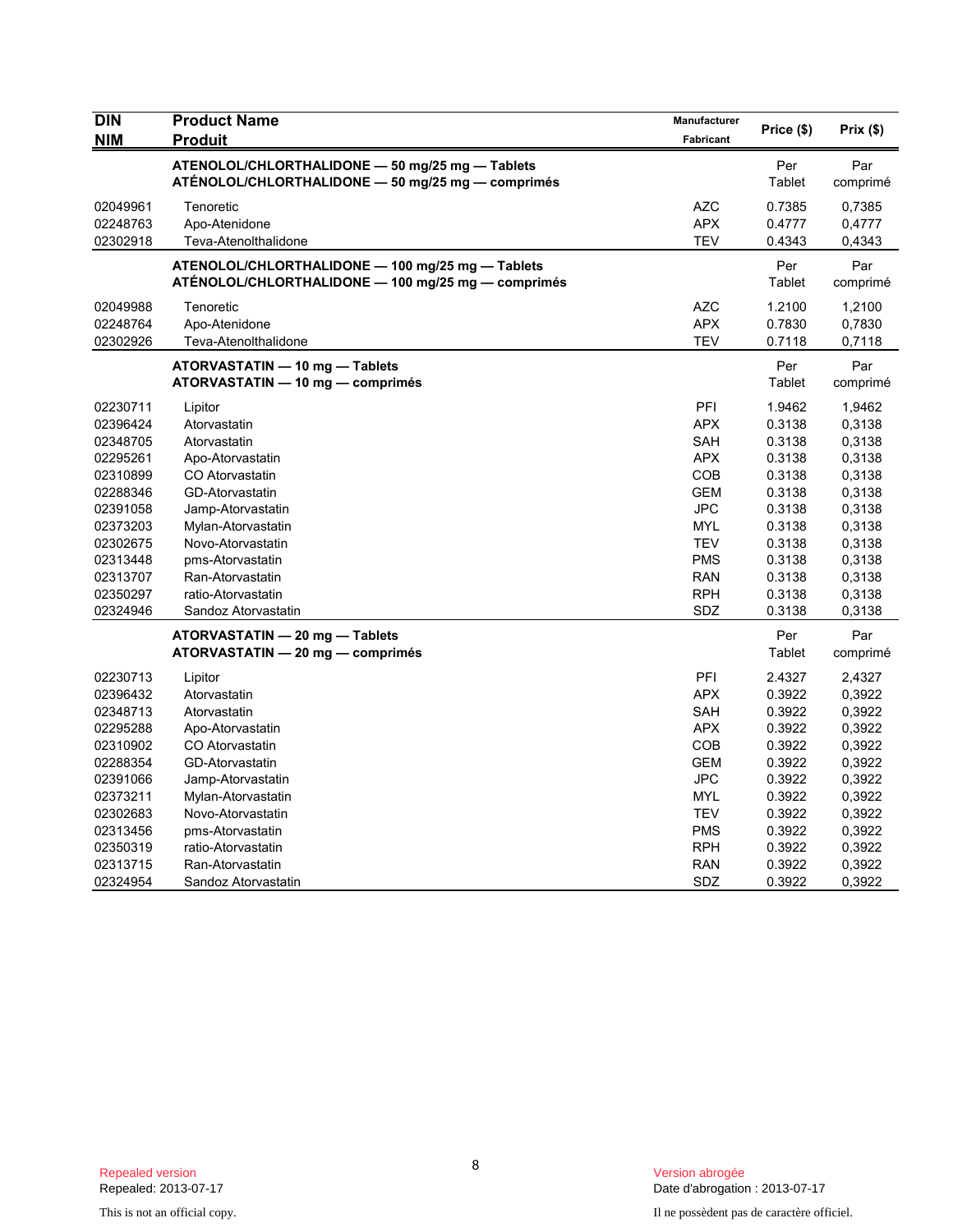| <b>DIN</b> | <b>Product Name</b>                        | <b>Manufacturer</b> |               |          |
|------------|--------------------------------------------|---------------------|---------------|----------|
| <b>NIM</b> | <b>Produit</b>                             | Fabricant           | Price (\$)    | Prix(\$) |
|            | ATORVASTATIN - 40 mg - Tablets             |                     | Per           | Par      |
|            | ATORVASTATIN - 40 mg - comprimés           |                     | <b>Tablet</b> | comprimé |
| 02230714   | Lipitor                                    | PFI                 | 2.6147        | 2,6147   |
| 02396440   | Atorvastatin                               | <b>APX</b>          | 0.4216        | 0,4216   |
| 02348721   | Atorvastatin                               | SAH                 | 0.4216        | 0,4216   |
| 02295296   | Apo-Atorvastatin                           | <b>APX</b>          | 0.4216        | 0,4216   |
| 02310910   | CO Atorvastatin                            | COB                 | 0.4216        | 0,4216   |
| 02288362   | GD-Atorvastatin                            | <b>GEM</b>          | 0.4216        | 0,4216   |
| 02391074   | Jamp-Atorvastatin                          | <b>JPC</b>          | 0.4216        | 0,4216   |
| 02373238   | Mylan-Atorvastatin                         | MYL                 | 0.4216        | 0,4216   |
| 02302691   | Novo-Atorvastatin                          | <b>TEV</b>          | 0.4216        | 0,4216   |
| 02313464   | pms-Atorvastatin                           | <b>PMS</b>          | 0.4216        | 0,4216   |
| 02313723   | Ran-Atorvastatin                           | <b>RAN</b>          | 0.4216        | 0,4216   |
| 02350327   | ratio-Atorvastatin                         | <b>RPH</b>          | 0.4216        | 0,4216   |
| 02324962   | Sandoz Atorvastatin                        | SDZ                 | 0.4216        | 0,4216   |
|            |                                            |                     |               |          |
|            | ATORVASTATIN - 80 mg - Tablets             |                     | Per           | Par      |
|            | ATORVASTATIN - 80 mg - comprimés           |                     | Tablet        | comprimé |
| 02243097   | Lipitor                                    | PFI                 | 2.5762        | 2,5762   |
| 02396459   | Atorvastatin                               | <b>APX</b>          | 0.4216        | 0,4216   |
| 02348748   | Atorvastatin                               | SAH                 | 0.4216        | 0,4216   |
| 02295318   | Apo-Atorvastatin                           | <b>APX</b>          | 0.4216        | 0,4216   |
| 02310929   | CO Atorvastsatin                           | COB                 | 0.4216        | 0,4216   |
| 02288370   | GD-Atorvastatin                            | <b>GEM</b>          | 0.4216        | 0,4216   |
| 02391082   | Jamp-Atorvastatin                          | <b>JPC</b>          | 0.4216        | 0,4216   |
| 02373246   | Mylan-Atorvastatin                         | <b>MYL</b>          | 0.4216        | 0,4216   |
| 02302713   | Novo-Atorvastatin                          | <b>TEV</b>          | 0.4216        | 0,4216   |
| 02313472   | pms-Atorvastatin                           | <b>PMS</b>          | 0.4216        | 0,4216   |
| 02313758   | Ran-Atorvastatin                           | <b>RAN</b>          | 0.4216        | 0,4216   |
| 02350335   | ratio-Atorvastatin                         | <b>RPH</b>          | 0.4216        | 0,4216   |
| 02324970   | Sandoz Atorvastatin                        | SDZ                 | 0.4216        | 0,4216   |
|            | AZATHIOPRINE - 50 mg - Tablets             |                     | Per           | Par      |
|            | AZATHIOPRINE - 50 mg - comprimés           |                     | Tablet        | comprimé |
| 00004596   | Imuran                                     | <b>TRI</b>          | 1.1000        | 1,1000   |
| 02236799   | ratio-Azathioprine                         | <b>RPH</b>          | 0.7095        | 0,7095   |
| 02242907   | Apo-Azathioprine                           | <b>APX</b>          | 0.5960        | 0,5960   |
| 02231491   | Mylan-Azathioprine                         | <b>MYL</b>          | 0.5960        | 0,5960   |
| 02236819   | Teva-Azathioprine                          | <b>TEV</b>          | 0.5960        | 0,5960   |
|            | AZITHROMYCIN - 20 mg/mL - Oral Suspension  |                     |               |          |
|            | AZITHROMYCIN - 20 mg/ml - suspension orale |                     | Per mL        | Par ml   |
|            |                                            |                     |               |          |
| 02223716   | Zithromax                                  | PFI                 | 1.1961        | 1,1961   |
| 02315157   | Novo-Azithromycin                          | <b>TEV</b>          | 0.7467        | 0,7467   |
| 02274388   | pms-Azithromycin                           | <b>PMS</b>          | 0.7467        | 0,7467   |
| 02332388   | Sandoz Azithromycin                        | SDZ                 | 0.7467        | 0,7467   |
|            | AZITHROMYCIN - 40 mg/mL - Oral Suspension  |                     |               |          |
|            | AZITHROMYCIN - 40 mg/ml - suspension orale |                     | Per mL        | Par ml   |
| 02223724   | Zithromax                                  | PFI                 | 1.6948        | 1,6948   |
| 02315165   | Novo-Azithromycin                          | <b>TEV</b>          | 1.0580        | 1,0580   |
| 02274396   | pms-Azithromycin                           | <b>PMS</b>          | 1.0580        | 1,0580   |
| 02332396   | Sandoz Azithromycin                        | SDZ                 | 1.0580        | 1,0580   |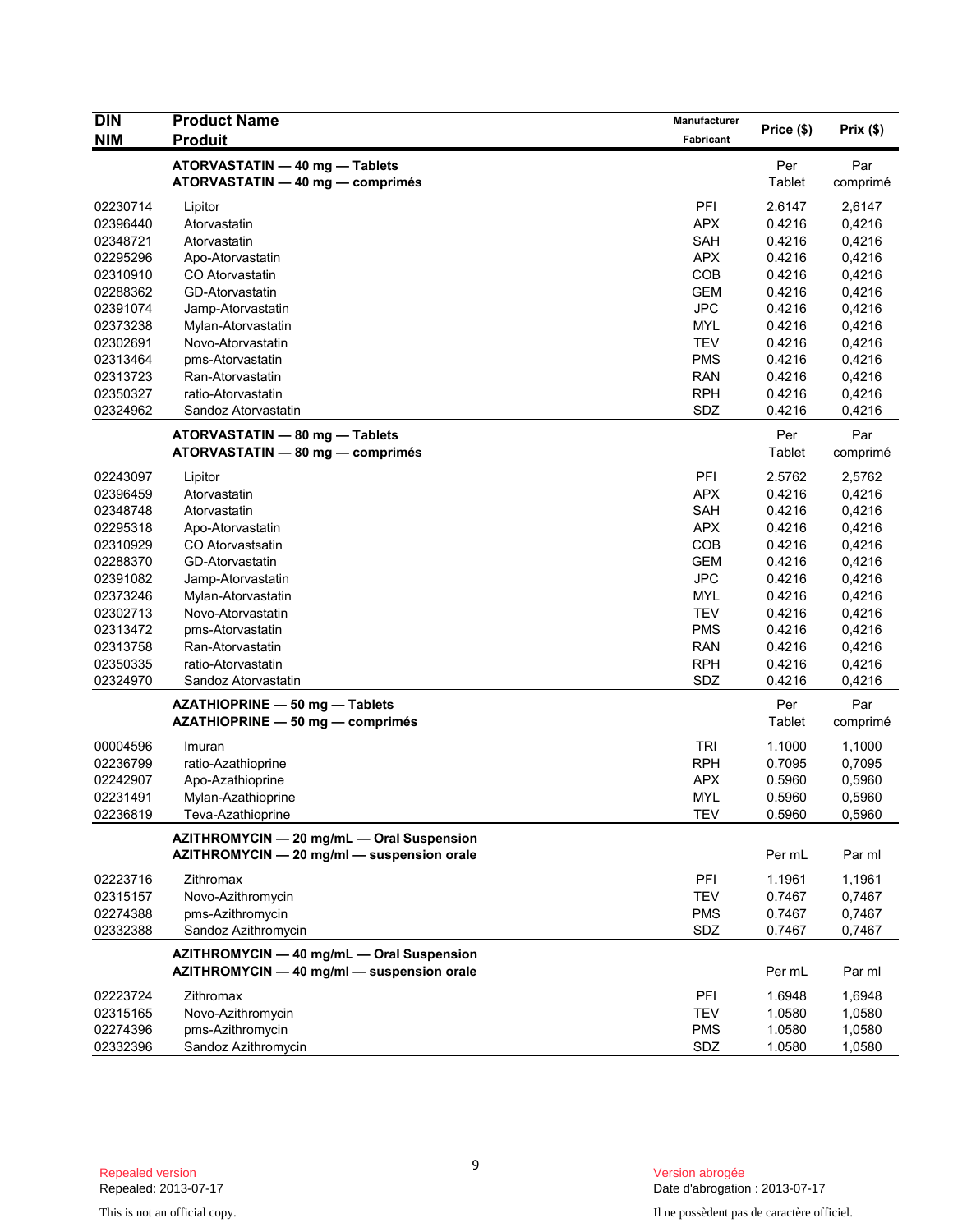| <b>DIN</b> | <b>Product Name</b>                                                                                                                                                                       | Manufacturer |               |                 |
|------------|-------------------------------------------------------------------------------------------------------------------------------------------------------------------------------------------|--------------|---------------|-----------------|
| <b>NIM</b> | <b>Produit</b>                                                                                                                                                                            | Fabricant    | Price (\$)    | Prix(\$)        |
|            | AZITHROMYCIN - 250 mg - Tablets<br>AZITHROMYCIN - 250 mg - comprimés                                                                                                                      |              | Per<br>Tablet | Par<br>comprimé |
| 02212021   | Zithromax                                                                                                                                                                                 | PFI          | 5.5319        | 5,5319          |
| 02255340   | CO Azithromycin                                                                                                                                                                           | COB          | 3.4188        | 3,4188          |
| 02275287   | ratio-Azithromycin                                                                                                                                                                        | <b>RPH</b>   | 3.4188        | 3,4188          |
| 02247423   | Apo-Azithromycin                                                                                                                                                                          | <b>APX</b>   | 3.1084        | 3,1084          |
| 02278359   | Mylan-Azithromycin                                                                                                                                                                        | MYL          | 3.1084        | 3,1084          |
| 02267845   | Novo-Azithromycin                                                                                                                                                                         | <b>TEV</b>   | 3.1084        | 3,1084          |
| 02274531   | GD-Azithromycin                                                                                                                                                                           | <b>GEM</b>   | 2.5346        | 2,5346          |
| 02261634   | pms-Azithromycin                                                                                                                                                                          | <b>PMS</b>   | 2.5346        | 2,5346          |
| 02265826   | Sandoz Azithromycin                                                                                                                                                                       | SDZ          | 2.5346        | 2,5346          |
|            | AZITHROMYCIN - 600 mg - Tablets<br>AZITHROMYCIN - 600 mg - comprimés                                                                                                                      |              | Per<br>Tablet | Par<br>comprimé |
| 02231143   | Zithromax                                                                                                                                                                                 | PFI          | 13.2763       | 13,2763         |
| 02256088   | Co Azithromycin                                                                                                                                                                           | COB          | 8.3873        | 8.3873          |
| 02261642   | pms-Azithromycin                                                                                                                                                                          | <b>PMS</b>   | 8.3873        | 8,3873          |
|            | BACLOFEN - 10 mg - Tablets<br>BACLOFÈNE - 10 mg - comprimés                                                                                                                               |              | Per<br>Tablet | Par<br>comprimé |
| 00455881   | Lioresal                                                                                                                                                                                  | <b>NVT</b>   | 0.7929        | 0,7929          |
| 02139332   | Apo-Baclofen                                                                                                                                                                              | <b>APX</b>   | 0.3203        | 0,3203          |
| 02138271   | Dom-Baclofen                                                                                                                                                                              | <b>DOM</b>   | 0.3203        | 0,3203          |
| 02088398   | Mylan-Baclofen                                                                                                                                                                            | MYL          | 0.3203        | 0,3203          |
| 02063735   | pms-Baclofen                                                                                                                                                                              | <b>PMS</b>   | 0.3203        | 0,3203          |
| 02236507   | ratio-Baclofen                                                                                                                                                                            | <b>RPH</b>   | 0.3203        | 0,3203          |
|            | BACLOFEN - 20 mg - Tablets<br>$BACLOFÈNE - 20 mg - comprimés$                                                                                                                             |              | Per<br>Tablet | Par<br>comprimé |
| 00636576   | Lioresal D.S.                                                                                                                                                                             | <b>NVT</b>   | 1.5432        | 1,5432          |
| 02236508   | ratio-Baclofen                                                                                                                                                                            | <b>RPH</b>   | 0.6364        | 0,6364          |
| 02139391   | Apo-Baclofen                                                                                                                                                                              | <b>APX</b>   | 0.6234        | 0,6234          |
| 02138298   | Dom-Baclofen                                                                                                                                                                              | <b>DOM</b>   | 0.6234        | 0,6234          |
| 02088401   | Mylan-Baclofen                                                                                                                                                                            | <b>MYL</b>   | 0.6234        | 0,6234          |
| 02063743   | pms-Baclofen                                                                                                                                                                              | <b>PMS</b>   | 0.6234        | 0,6234          |
|            | BECLOMETHASONE DIPROPIONATE - 200 Dose - 50 mcg/dose<br>- Aqueous Nasal Spray<br>BÉCLOMÉTHASONE (DIPROPIONATE DE) — 200 doses — 50 mcq/dose —<br>vaporisateur nasal pour solution aqueuse |              | Per<br>Dose   | Par<br>dose     |
| 02238796   | Apo-Beclomethasone                                                                                                                                                                        | <b>APX</b>   | 0.0675        | 0,0675          |
| 02172712   | Mylan-Beclo AQ                                                                                                                                                                            | <b>MYL</b>   | 0.0674        | 0,0674          |
|            | BENZYDAMINE HCI - 0.15% - Oral Rinse<br>BENZYDAMINE (CHLORHYDRATE DE) - 0,15 % - gargarisme                                                                                               |              | Per mL        | Par ml          |
| 01966065   | Tantum                                                                                                                                                                                    | <b>XXX</b>   | 0.0734        | 0,0734          |
| 02239044   | Apo-Benzydamine                                                                                                                                                                           | <b>APX</b>   | 0.0320        | 0,0320          |
| 02239537   | Dom-Benzydamine                                                                                                                                                                           | <b>DOM</b>   | 0.0319        | 0,0319          |
| 02229799   | Novo-Benzydamine                                                                                                                                                                          | <b>TEV</b>   | 0.0319        | 0,0319          |
| 02230170   | ratio-Benzydamine                                                                                                                                                                         | <b>RPH</b>   | 0.0319        | 0,0319          |
| 02229777   | pms-Benzydamine                                                                                                                                                                           | <b>PMS</b>   | 0.0299        | 0,0299          |
| 02310422   | Novo-Benzydamine                                                                                                                                                                          | <b>TEV</b>   | 0.0290        | 0,0290          |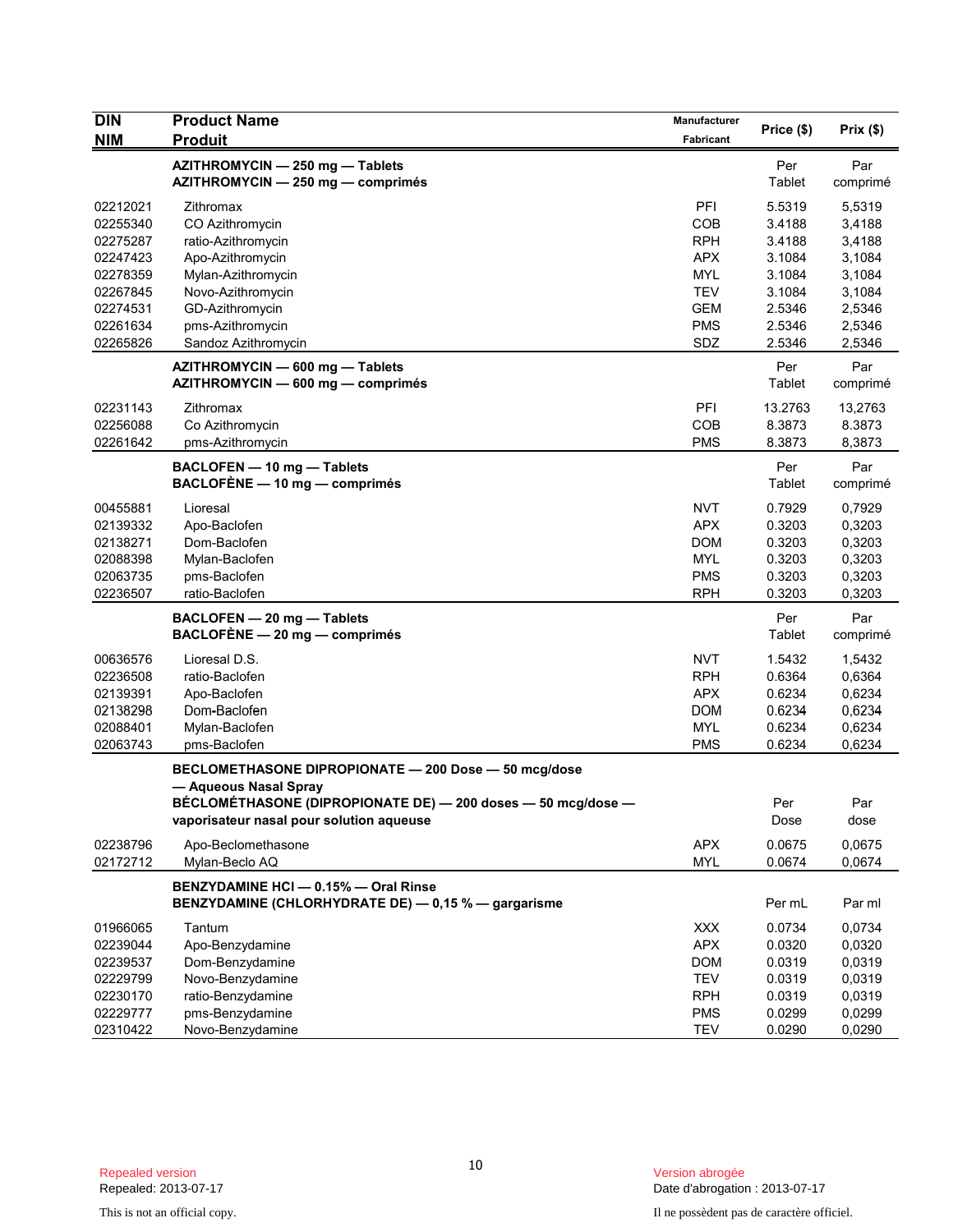| <b>DIN</b>                       | <b>Product Name</b>                                                                                                                            | Manufacturer                           | Price (\$)                 | Prix(\$)                   |
|----------------------------------|------------------------------------------------------------------------------------------------------------------------------------------------|----------------------------------------|----------------------------|----------------------------|
| <b>NIM</b>                       | <b>Produit</b>                                                                                                                                 | Fabricant                              |                            |                            |
|                                  | <b>BETAHISTINE - 16 mg - Tablets</b><br><b>BETAHISTINE - 16 mg - comprimés</b>                                                                 |                                        | Per<br>Tablet              | Par<br>comprimé            |
| 02243878<br>02374757<br>02280191 | Serc<br>CO Betahistine<br>Teva-Betahistine                                                                                                     | ABB<br><b>COB</b><br><b>TEV</b>        | 0.5151<br>0.1770<br>0.1770 | 0,5151<br>0,1770<br>0,1770 |
|                                  | BETAHISTINE - 24 mg - Tablets<br>BETAHISTINE - 24 mg - comprimés                                                                               |                                        | Per<br>Tablet              | Par<br>comprimé            |
| 02247998<br>02374765<br>02280205 | Serc<br><b>CO Betahistine</b><br>Teva-Betahistine                                                                                              | ABB<br>COB<br><b>TEV</b>               | 0.7724<br>0.3933<br>0.3933 | 0,7724<br>0,3933<br>0,3933 |
|                                  | BETAMETHASONE DIPROPIONATE - 0.05% - Topical Cream<br>BÉTAMÉTHASONE (DIPROPIONATE DE) — 0,05 % — crème topique                                 |                                        | Per<br>Gram                | Par<br>gramme              |
| 01925350<br>00804991<br>00323071 | Taro-Sone<br>ratio-Topisone<br>Diprosone                                                                                                       | <b>TAR</b><br><b>RPH</b><br><b>SCH</b> | 0.2369<br>0.2254<br>0.2253 | 0,2369<br>0,2254<br>0,2253 |
|                                  | BETAMETHASONE DIPROPIONATE - 0.05% - Topical Glycol Cream<br>BÉTAMÉTHASONE (DIPROPIONATE DE) — 0,05 % — crème topique<br>à base de glycol      |                                        | Per<br>Gram                | Par<br>gramme              |
| 00849650<br>00688622             | ratio-Topilene<br>Diprolene                                                                                                                    | <b>RPH</b><br><b>SCH</b>               | 0.5706<br>0.5705           | 0,5706<br>0,5705           |
|                                  | BETAMETHASONE DIPROPIONATE - 0.05% - Topical Glycol Lotion<br>BÉTAMÉTHASONE (DIPROPIONATE DE) - 0,05 % - lotion topique<br>à base de glycol    |                                        | Per mL                     | Par ml                     |
| 01927914<br>00862975             | ratio-Topilene<br>Diprolene                                                                                                                    | <b>RPH</b><br><b>SCH</b>               | 0.5152<br>0.2967           | 0,5152<br>0,2967           |
|                                  | BETAMETHASONE DIPROPIONATE - 0.05% - Topical Glycol Ointment<br>BÉTAMÉTHASONE (DIPROPIONATE DE) — 0,05 % — pommade topique à<br>base de glycol |                                        | Per<br>Gram                | Par<br>gramme              |
| 00629367<br>00849669             | Diprolene<br>ratio-Topilene                                                                                                                    | <b>SCH</b><br><b>RPH</b>               | 0.5706<br>0.5706           | 0,5706<br>0,5706           |
|                                  | BETAMETHASONE DIPROPIONATE - 0.05% - Topical Lotion<br>BÉTAMÉTHASONE (DIPROPIONATE DE) - 0,05 % - lotion topique                               |                                        | Per mL                     | Par ml                     |
| 00417246<br>00809187             | Diprosone<br>ratio-Topisone                                                                                                                    | <b>SCH</b><br><b>RPH</b>               | 0.2178<br>0.2178           | 0,2178<br>0,2178           |
|                                  | BETAMETHASONE DIPROPIONATE - 0.05% - Topical Ointment<br>BÉTAMÉTHASONE (DIPROPIONATE DE) - 0,05 % - pommade topique                            |                                        | Per<br>Gram                | Par<br>gramme              |
| 00344923<br>00805009             | Diprosone<br>ratio-Topisone                                                                                                                    | <b>SCH</b><br><b>RPH</b>               | 0.2369<br>0.2369           | 0,2369<br>0,2369           |
|                                  | BETAMETHASONE DIPROPIONATE - 0.5 mg/g and<br>Salicylic Acid 20 mg/g - 0.05% - Lotion<br>BÉTAMÉTHASONE (DIPROPIONATE DE) - 0,5 mg/g et          |                                        |                            |                            |
|                                  | acide salicylique 20 mg/g - 0,05 % - lotion                                                                                                    |                                        | Per mL                     | Par ml                     |
| 00578428<br>02245688             | Diprosalic<br>ratio-Topisalic                                                                                                                  | <b>SCH</b><br><b>RPH</b>               | 0.5423<br>0.3877           | 0,5423<br>0,3877           |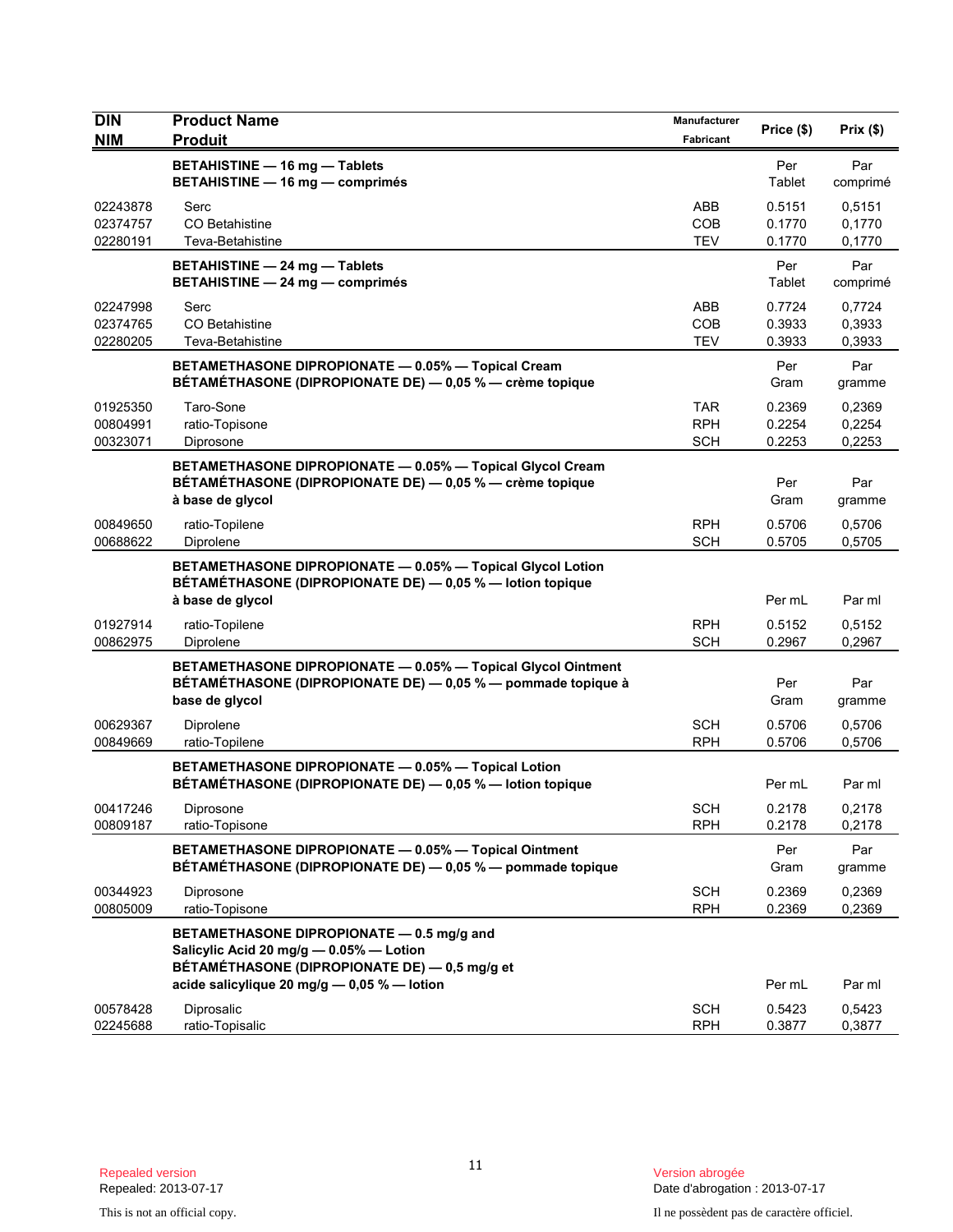| <b>DIN</b>                                               | <b>Product Name</b>                                                                                                                                                                                                    | Manufacturer                                                | Price (\$)                                     | Prix(\$)                                       |
|----------------------------------------------------------|------------------------------------------------------------------------------------------------------------------------------------------------------------------------------------------------------------------------|-------------------------------------------------------------|------------------------------------------------|------------------------------------------------|
| <b>NIM</b>                                               | <b>Produit</b>                                                                                                                                                                                                         | Fabricant                                                   |                                                |                                                |
|                                                          | <b>BETAMETHASONE DISODIUM PHOSPHATE/BETAMETHASONE</b><br>ACETATE - 3 mg/3 mg/mL - Injectable Suspension<br>BÉTAMÉTHASONE (PHOSPHATE DISODIQUE DE)/BÉTAMÉTHASONE<br>(ACÉTATE DE) - 3 mg/3 mg/ml - suspension injectable |                                                             | Per mL                                         | Par ml                                         |
| 00028096<br>02237835                                     | Celestone Soluspan<br>Betaject                                                                                                                                                                                         | <b>SCH</b><br>SDZ                                           | 12.4568<br>10.0070                             | 12,4568<br>10,0070                             |
|                                                          | BETAMETHASONE-17-VALERATE - 0.05% - Cream<br>BÉTAMÉTHASONE—17 — (VALÉRATE DE) — 0,05 % — crème                                                                                                                         |                                                             | Per<br>Gram                                    | Par<br>gramme                                  |
| 00535427<br>02357860<br>02357860                         | ratio-Ectosone<br><b>Betaderm</b><br>Celestoderm V/2                                                                                                                                                                   | <b>RPH</b><br><b>TAR</b><br><b>VPI</b>                      | 0.0612<br>0.0605<br>0.0596                     | 0,0612<br>0,0605<br>0,0596                     |
|                                                          | BETAMETHASONE-17-VALERATE - 0.1% - Cream<br>BÉTAMÉTHASONE-17 - (VALÉRATE DE) - 0,1 % - crème                                                                                                                           |                                                             | Per<br>Gram                                    | Par<br>gramme                                  |
| 00535435<br>00716626<br>02357844                         | ratio-Ectosone<br><b>Betaderm</b><br>Celestoderm V                                                                                                                                                                     | <b>RPH</b><br><b>TAR</b><br><b>VPI</b>                      | 0.1002<br>0.0993<br>0.0889                     | 0,1002<br>0,0993<br>0,0889                     |
|                                                          | BETAMETHASONE-17-VALERATE - 0.05% - Ointment<br>BÉTAMÉTHASONE—17 — (VALÉRATE DE) — 0,05 % — pommade                                                                                                                    |                                                             | Per<br>Gram                                    | Par<br>gramme                                  |
| 00716642<br>02357879                                     | <b>Betaderm</b><br>Celestoderm V/2                                                                                                                                                                                     | <b>TAR</b><br><b>VPI</b>                                    | 0.0667<br>0.0596                               | 0,0667<br>0,0596                               |
|                                                          | BETAMETHASONE-17-VALERATE - 0.1% - Ointment<br>BÉTAMÉTHASONE-17 - (VALÉRATE DE) - 0,1 % - pommade                                                                                                                      |                                                             | Per<br>Gram                                    | Par<br>gramme                                  |
| 00716650<br>02357852                                     | <b>Betaderm</b><br>Celestoderm V                                                                                                                                                                                       | <b>TAR</b><br><b>VPI</b>                                    | 0.0998<br>0.0889                               | 0,0998<br>0,0889                               |
|                                                          | BETAMETHASONE-17-VALERATE - 0.1% - Scalp Lotion<br>BÉTAMÉTHASONE-17 - (VALÉRATE DE) - 0,1 % - lotion capillaire                                                                                                        |                                                             | Per mL                                         | Par ml                                         |
| 00716634<br>00653217<br>00027944                         | <b>Betaderm</b><br>ratio-Ectosone<br>Valisone                                                                                                                                                                          | <b>TAR</b><br><b>RPH</b><br><b>VPI</b>                      | 0.0954<br>0.0939<br>0.0939                     | 0,0954<br>0,0939<br>0,0939                     |
|                                                          | BICALUTAMIDE - 50 mg - Tablets<br>BICALUTAMIDE - 50 mg - comprimés                                                                                                                                                     |                                                             | Per<br>Tablet                                  | Par<br>comprimé                                |
| 02184478                                                 | Casodex                                                                                                                                                                                                                | <b>AZC</b>                                                  | 7.4470                                         | 7,4470                                         |
| 02274337<br>02296063<br>02325985<br>02275589             | CO Bicalutamide<br>Apo-Bicalutamide<br>Bicalutamide<br>pms-Bicalutamide                                                                                                                                                | COB<br><b>APX</b><br><b>ACH</b><br><b>PMS</b>               | 4.4630<br>4.0074<br>4.0072<br>4.0072           | 4,4630<br>4,0074<br>4,0072<br>4,0072           |
| 02276089<br>02357216<br>02302403<br>02277700<br>02270226 | Sandoz Bicalutamide<br>Jamp-Bicalutamide<br>Mylan-Bicalutamide<br>ratio-Bicalutamide<br>Novo-Bicalutamide                                                                                                              | SDZ<br><b>JPC</b><br><b>MYL</b><br><b>RPH</b><br><b>TEV</b> | 4.0072<br>3.8870<br>3.8870<br>3.8870<br>3.8870 | 4,0072<br>3,8870<br>3,8870<br>3,8870<br>3,8870 |
|                                                          | BISACODYL - 5 mg - Enteric Tablets<br>BISACODYL - 5 mg - comprimés à enrobage entérosoluble                                                                                                                            |                                                             | Per<br>Tablet                                  | Par<br>comprimé                                |
| 00254142<br>00545023                                     | <b>Dulcolax</b><br>Apo-Bisacodyl                                                                                                                                                                                       | <b>BOE</b><br>APX                                           | 0.2112<br>0.0594                               | 0,2112<br>0,0594                               |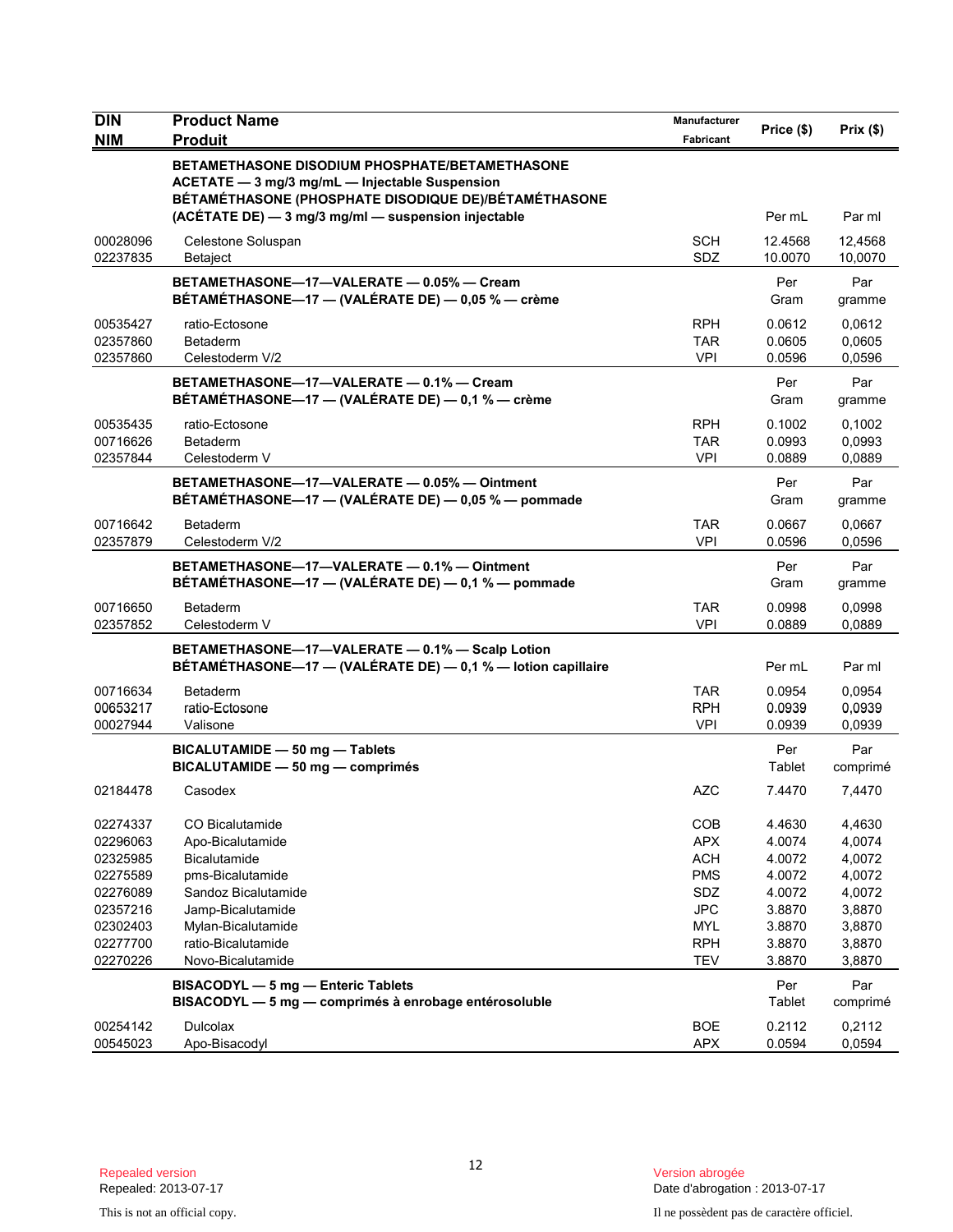| <b>DIN</b> | <b>Product Name</b>                                      | <b>Manufacturer</b> | Price (\$) | Prix(\$)                 |
|------------|----------------------------------------------------------|---------------------|------------|--------------------------|
| <b>NIM</b> | <b>Produit</b>                                           | Fabricant           |            |                          |
|            | BISACODYL - 10 mg - Suppositories                        |                     | Per        | Par                      |
|            | BISACODYL - 10 mg - suppositoires                        |                     |            | Suppository suppositoire |
| 00003875   | <b>Dulcolax</b>                                          | <b>BOE</b>          | 1.2284     | 1,2284                   |
| 00582883   | pms-Bisacodyl                                            | <b>PMS</b>          | 0.5149     | 0,5149                   |
| 00404802   | ratio-Bisacodyl                                          | <b>RPH</b>          | 0.5149     | 0,5149                   |
|            | BISOPROLOL FUMARATE - 5 mg - Tablets                     |                     | Per        | Par                      |
|            | BISOPROLOL (FUMARATE DE) - 5 mg - comprimés              |                     | Tablet     | comprimé                 |
| 02256134   | Apo-Bisoprolol                                           | <b>APX</b>          | 0.2426     | 0,2426                   |
| 02267470   | Novo-Bisoprolol                                          | <b>TEV</b>          | 0.2426     | 0,2426                   |
| 02302632   | pms-Bisoprolol                                           | <b>PMS</b>          | 0.1391     | 0,1391                   |
| 02247439   | Sandoz Bisoprolol                                        | SDZ                 | 0.1391     | 0,1391                   |
| 02384418   | Mylan-Bisoprolol                                         | <b>MYL</b>          | 0.0994     | 0,0994                   |
|            | BISOPROLOL FUMARATE - 10 mg - Tablets                    |                     | Per        | Par                      |
|            | BISOPROLOL (FUMARATE DE) - 10 mg - comprimés             |                     | Tablet     | comprimé                 |
| 02256177   | Apo-Bisoprolol                                           | <b>APX</b>          | 0.4019     | 0,4019                   |
| 02267489   | Novo-Bisoprolol                                          | <b>TEV</b>          | 0.4019     | 0,4019                   |
| 02302640   | pms-Bisoprolol                                           | <b>PMS</b>          | 0.2030     | 0,2030                   |
| 02247440   | Sandoz Bisoprolol                                        | SDZ                 | 0.2030     | 0,2030                   |
| 02384426   | Mylan-Bisoprolol                                         | <b>MYL</b>          | 0.1450     | 0,1450                   |
|            | BOSENTAN - 62.5 mg - Tablets                             |                     | Per        | Par                      |
|            | BOSENTAN - 62.5 mg - comprimés                           |                     | Tablet     | comprimé                 |
| 02244981   | Tracleer                                                 | <b>ACT</b>          | 70.5965    | 70,5965                  |
| 02386194   | CO Bosentan                                              | <b>COB</b>          | 22.4625    | 22,4625                  |
| 02383497   | Mylan Bosentan                                           | <b>MYL</b>          | 22.4625    | 22,4625                  |
| 02383012   | pms-Bosentan                                             | <b>PMS</b>          | 22.4625    | 22,4625                  |
| 02386275   | Sandoz Bosentan                                          | SDZ                 | 22.4625    | 22,4625                  |
|            | BOSENTAN - 125 mg - Tablets                              |                     | Per        | Par                      |
|            | BOSENTAN - 125 mg - comprimés                            |                     | Tablet     | comprimé                 |
| 02244982   | Tracleer                                                 | <b>ACT</b>          | 70.5965    | 70,5965                  |
| 02386208   | CO Bosentan                                              | <b>COB</b>          | 22.4625    | 22,4625                  |
| 02383500   | Mylan Bosentan                                           | <b>MYL</b>          | 22.4625    | 22,4625                  |
| 02383020   | pms-Bosentan                                             | <b>PMS</b>          | 22.4625    | 22,4625                  |
| 02386283   | Sandoz Bosentan                                          | SDZ                 | 22.4625    | 22,4625                  |
|            | BRIMONIDINE TARTRATE — 0.2% — Ophthalmic Solution        |                     |            |                          |
|            | BRIMONIDINE (TARTRATE DE) - 0,2 % - solution ophtalmique |                     | Per mL     | Par ml                   |
| 02236876   | Alphagan                                                 | ALL                 | 3.7356     | 3,7356                   |
| 02243026   | ratio-Brimonidine                                        | <b>RPH</b>          | 2.2880     | 2,2880                   |
| 02260077   | Apo-Brimonidine                                          | <b>APX</b>          | 2.2870     | 2,2870                   |
| 02246284   | pms-Brimonidine                                          | <b>PMS</b>          | 2.0800     | 2,0800                   |
| 02305429   | Sandoz Brimonidine                                       | SDZ                 | 2.0800     | 2,0800                   |
|            | BROMAZEPAM - 3 mg - Tablets                              |                     | Per        | Par                      |
|            | $BROMAZÉPAM - 3 mg - comprimés$                          |                     | Tablet     | comprimé                 |
| 00518123   | Lectopam                                                 | <b>HLR</b>          | 0.1682     | 0,1682                   |
| 02177161   | Apo-Bromazepam                                           | <b>APX</b>          | 0.0970     | 0,0970                   |
| 02230584   | Novo-Bromazepam                                          | <b>TEV</b>          | 0.0970     | 0,0970                   |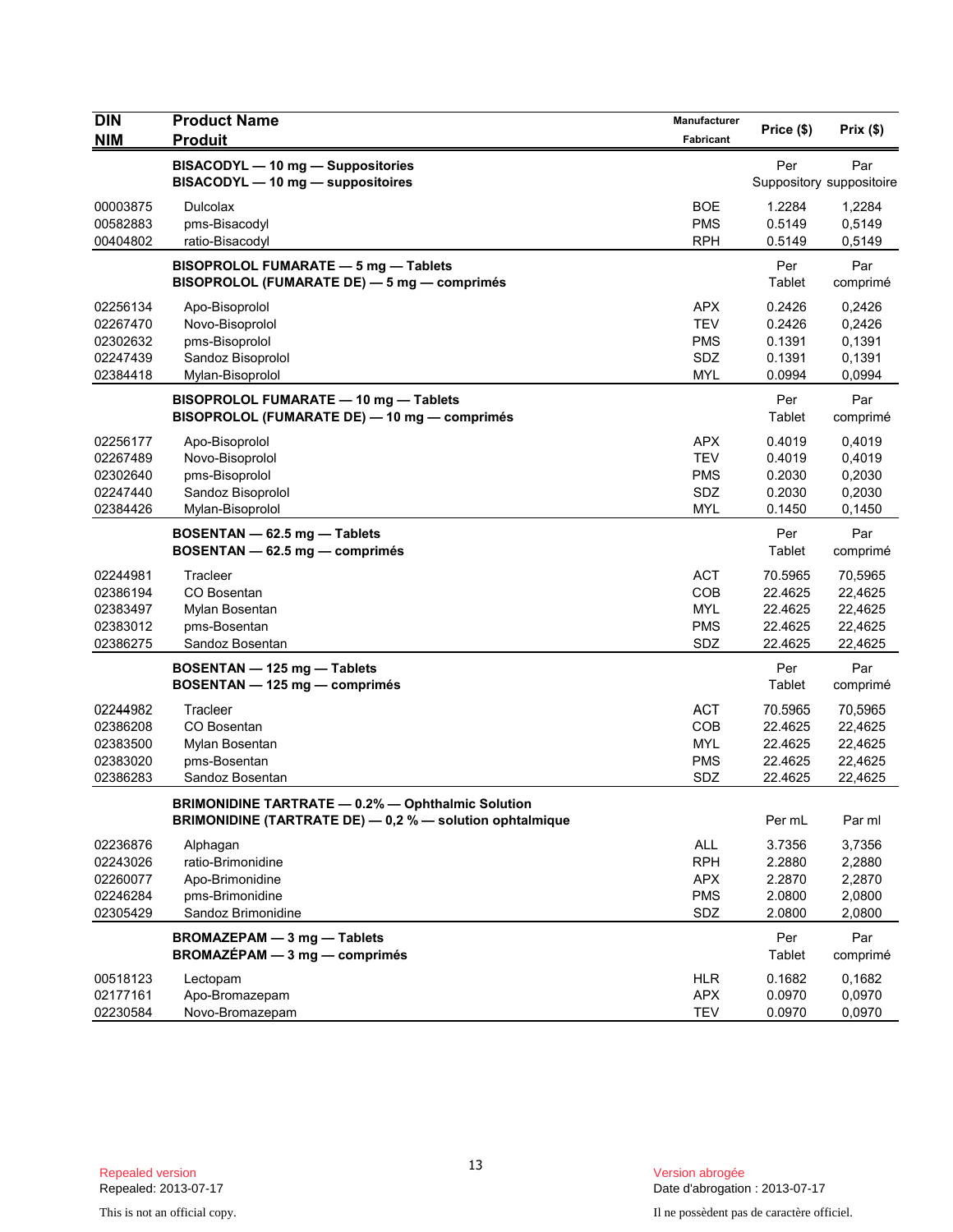| <b>DIN</b><br><b>NIM</b>                                 | <b>Product Name</b><br><b>Produit</b>                                                                                                        | Manufacturer<br>Fabricant                                          | Price (\$)                                     | Prix(\$)                                       |
|----------------------------------------------------------|----------------------------------------------------------------------------------------------------------------------------------------------|--------------------------------------------------------------------|------------------------------------------------|------------------------------------------------|
|                                                          | <b>BROMAZEPAM - 6 mg - Tablets</b><br>BROMAZÉPAM - 6 mg - comprimés                                                                          |                                                                    | Per<br>Tablet                                  | Par<br>comprimé                                |
| 00518131<br>02177188<br>02230585                         | Lectopam<br>Apo-Bromazepam<br>Novo-Bromazepam                                                                                                | <b>HLR</b><br><b>APX</b><br><b>TEV</b>                             | 0.2458<br>0.1417<br>0.1417                     | 0,2458<br>0,1417<br>0,1417                     |
|                                                          | BUDESONIDE - 120 Dose - 64 mcg - Aqueous Nasal Spray<br>BUDÉSONIDE - 120 doses - 64 mcg - vaporisateur nasal pour<br>solution aqueuse        |                                                                    | Per<br>Dose                                    | Par<br>dose                                    |
| 02231923<br>02241003                                     | <b>Rhinocort Aqua</b><br>Mylan-Budesonide AQ                                                                                                 | <b>AZC</b><br><b>MYL</b>                                           | 0.0983<br>0.0843                               | 0,0983<br>0,0843                               |
|                                                          | <b>BUPROPION HCI-100 mg-Sustained Release Tablets</b><br><b>BUPROPION (CHLORHYDRATE DE) - 100 mg</b><br>- comprimés à libération progressive |                                                                    | Per<br>Tablet                                  | Par<br>comprimé                                |
| 02285657<br>02275074                                     | ratio-Bupropion SR<br>Sandoz Bupropion SR                                                                                                    | <b>RPH</b><br>SDZ                                                  | 0.4106<br>0.4106                               | 0,4106<br>0,4106                               |
|                                                          | <b>BUPROPION HCI-150 mg-Sustained Release Tablets</b><br><b>BUPROPION (CHLORHYDRATE DE) - 150 mg</b><br>- comprimés à libération progressive |                                                                    | Per<br>Tablet                                  | Par<br>comprimé                                |
| 02237825<br>02285665<br>02260239<br>02275082             | <b>Wellbutrin SR</b><br>ratio-Bupropion SR<br>Novo-Bupropion SR<br>Sandoz Bupropion SR                                                       | <b>BPC</b><br><b>RPH</b><br><b>TEV</b><br>SDZ                      | 1.0383<br>0.5544<br>0.5040<br>0.5040           | 1,0383<br>0,5544<br>0,5040<br>0,5040           |
|                                                          | <b>BUSPIRONE - 10 mg - Tablets</b><br>BUSPIRONE - 10 mg - comprimés                                                                          |                                                                    | Per<br>Tablet                                  | Par<br>comprimé                                |
| 02232564<br>02237858<br>02211076<br>02231492<br>02230942 | Dom-Buspirone<br>ratio-Buspirone<br>Apo-Buspirone<br>Novo-Buspirone<br>pms-Buspirone                                                         | <b>DOM</b><br><b>RPH</b><br><b>APX</b><br><b>TEV</b><br><b>PMS</b> | 0.7174<br>0.7174<br>0.7173<br>0.7173<br>0.7173 | 0,7174<br>0,7174<br>0,7173<br>0,7173<br>0,7173 |
|                                                          | CABERGOLINE - 0.5 mg - Tablets<br>CABERGOLINE - 0.5 mg - comprimés                                                                           |                                                                    | Per<br>Tablet                                  | Par<br>comprimé                                |
| 02242471<br>02301407                                     | <b>Dostinex</b><br>CO Cabergoline                                                                                                            | PFI<br>COB                                                         | 14.3330<br>10.5235                             | 14,3330<br>10,5235                             |
|                                                          | CALCITONIN (Salmon Synthetic) - 200 IU - Nasal Spray<br>CALCITONINE DE SAUMON SYNTHÉTIQUE - 200 UI - vaporisateur nasal                      |                                                                    | Per<br>Spray                                   | Par<br>vaporisation                            |
| 02240775<br>02247585<br>02261766                         | Miacalcin<br>Apo-Calcitonin<br>Sandoz Calcitonin                                                                                             | <b>NVT</b><br><b>APX</b><br>SDZ                                    | 2.5952<br>1.8979<br>1.8979                     | 2,5952<br>1,8979<br>1,8979                     |
|                                                          | CANDESARTAN - 4 mg - Tablets<br><b>CANDESARTAN - 4 mg - comprimés</b>                                                                        |                                                                    | Per<br>Tablet                                  | Par<br>comprimé                                |
| 02239090<br>02365340<br>02376520<br>02326957<br>02386496 | Atacand<br>Apo-Candesartan<br>CO Candesartan<br>Sandoz Candesartan<br>Jamp-Candesartan                                                       | <b>AZC</b><br><b>APX</b><br>COB<br>SDZ<br><b>JPC</b>               | 0.7920<br>0.2800<br>0.2380<br>0.2380<br>0.2308 | 0,7920<br>0,2800<br>0,2380<br>0,2380<br>0,2308 |
| 02379120                                                 | Mylan-Candesartan                                                                                                                            | <b>MYL</b>                                                         | 0.2308                                         | 0,2308                                         |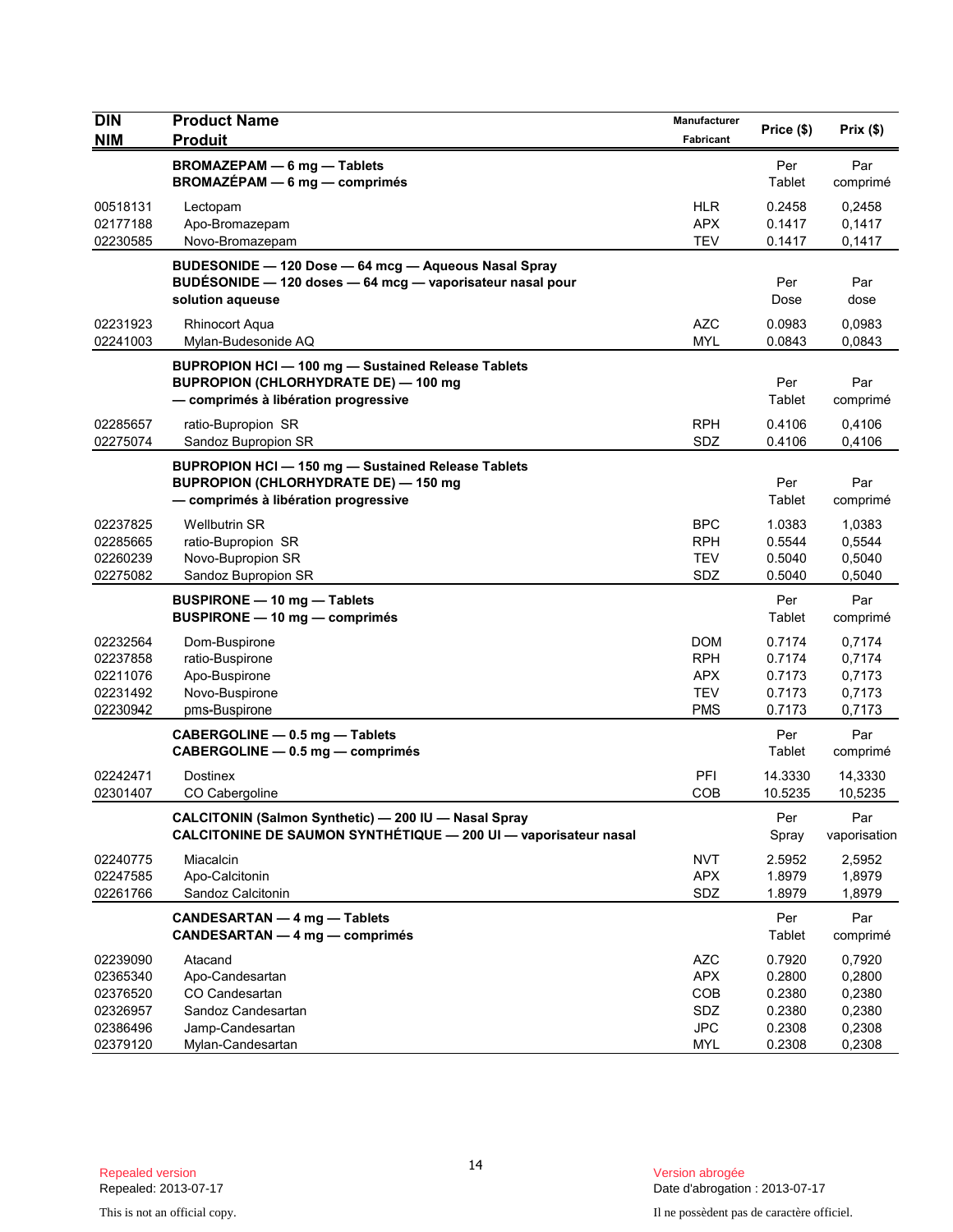| <b>DIN</b>                                                                       | <b>Product Name</b>                                                                                                                                                     | Manufacturer                                                                     | Price (\$)                                                         | Prix(\$)                                                           |
|----------------------------------------------------------------------------------|-------------------------------------------------------------------------------------------------------------------------------------------------------------------------|----------------------------------------------------------------------------------|--------------------------------------------------------------------|--------------------------------------------------------------------|
| <b>NIM</b>                                                                       | <b>Produit</b>                                                                                                                                                          | Fabricant                                                                        |                                                                    |                                                                    |
|                                                                                  | CANDESARTAN - 8 mg - Tablets<br><b>CANDESARTAN - 8 mg - comprimés</b>                                                                                                   |                                                                                  | Per<br>Tablet                                                      | Par<br>comprimé                                                    |
| 02239091<br>02365359<br>02376539<br>02326965<br>02386518<br>02366312             | Atacand<br>Apo-Candesartan<br>CO Candesartan<br>Sandoz Candesartan<br>Jamp-Candesartan<br>Teva-Candesartan                                                              | <b>AZC</b><br><b>APX</b><br><b>COB</b><br><b>SDZ</b><br><b>JPC</b><br><b>TEV</b> | 1.3178<br>0.4691<br>0.3990<br>0.3990<br>0.3870<br>0.3870           | 1,3178<br>0,4691<br>0,3990<br>0,3990<br>0,3870<br>0,3870           |
| 02379139                                                                         | Mylan-Candesartan                                                                                                                                                       | MYL                                                                              | 0.2932                                                             | 0,2932                                                             |
|                                                                                  | CANDESARTAN - 16 mg - Tablets<br>CANDESARTAN - 16 mg - comprimés                                                                                                        |                                                                                  | Per<br>Tablet                                                      | Par<br>comprimé                                                    |
| 02239092<br>02365367<br>02376547<br>02326973<br>02386526<br>02366320<br>02379147 | Atacand<br>Apo-Candesartan<br>CO Candesartan<br>Sandoz Candesartan<br>Jamp-Candesartan<br>Teva-Candesartan<br>Mylan-Candesartan                                         | <b>AZC</b><br><b>APX</b><br><b>COB</b><br>SDZ<br><b>JPC</b><br><b>TEV</b><br>MYL | 1.3178<br>0.4691<br>0.3990<br>0.3990<br>0.3870<br>0.3870<br>0.2932 | 1,3178<br>0,4691<br>0,3990<br>0,3990<br>0,3870<br>0,3870<br>0,2932 |
|                                                                                  | CANDESARTAN - 32 mg - Tablets<br>CANDESARTAN - 32 mg - comprimés                                                                                                        |                                                                                  | Per<br>Tablet                                                      | Par<br>comprimé                                                    |
| 02311658<br>02376555<br>02386534<br>02366339<br>02379155                         | Atacand<br>CO Candesartan<br>Jamp-Candesartan<br>Teva-Candesartan<br>Mylan-Candesartan                                                                                  | <b>AZC</b><br><b>COB</b><br><b>JPC</b><br><b>TEV</b><br><b>MYL</b>               | 1.3178<br>0.3990<br>0.3870<br>0.3870<br>0.2995                     | 1,3178<br>0,3990<br>0,3870<br>0,3870<br>0,2995                     |
|                                                                                  | CANDESARTAN/HYDROCHLOROTHIAZIDE - 16 mg/12.5 mg - Tablets<br>CANDESARTAN/HYDROCHLOROTHIAZIDE - 16 mg/12.5 mg - comprimés                                                |                                                                                  | Per<br>Tablet                                                      | Par<br>comprimé                                                    |
| 02244021<br>02367866<br>02388650<br>02374897<br>02391295<br>02327902<br>02395541 | <b>Atacand Plus</b><br>Apo-Candesartan/HCTZ<br>CO Candesartan/HCT<br>Mylan-Candesartan HCTZ<br>pms-Candesartan-HCTZ<br>Sandoz Candesartan Plus<br>Teva-Candesartan/HCTZ | <b>AZC</b><br><b>APX</b><br><b>COB</b><br><b>MYL</b><br>MYL<br>SDZ<br><b>TEV</b> | 1.3180<br>0.3990<br>0.3990<br>0.3990<br>0.3990<br>0.3990<br>0.3990 | 1,3180<br>0.3990<br>0,3990<br>0,3990<br>0,3990<br>0,3990<br>0,3990 |
|                                                                                  | CAPTOPRIL - 12.5 mg - Tablets<br>CAPTOPRIL - 12,5 mg - comprimés                                                                                                        |                                                                                  | Per<br>Tablet                                                      | Par<br>comprimé                                                    |
| 00893595<br>02238551<br>02163551<br>01942964                                     | Apo-Capto<br>Dom-Captopril<br>Mylan-Captopril<br>Novo-Captopril                                                                                                         | <b>APX</b><br><b>DOM</b><br><b>MYL</b><br><b>TEV</b>                             | 0.2332<br>0.2332<br>0.2332<br>0.2332                               | 0,2332<br>0,2332<br>0,2332<br>0,2332                               |
|                                                                                  | CAPTOPRIL - 25 mg - Tablets<br>CAPTOPRIL - 25 mg - comprimés                                                                                                            |                                                                                  | Per<br>Tablet                                                      | Par<br>comprimé                                                    |
| 00893609<br>02238552<br>02163578<br>01942972                                     | Apo-Capto<br>Dom-Captopril<br>Mylan-Captopril<br>Novo-Captopril                                                                                                         | <b>APX</b><br><b>DOM</b><br><b>MYL</b><br><b>TEV</b>                             | 0.3300<br>0.3300<br>0.3300<br>0.3300                               | 0,3300<br>0,3300<br>0,3300<br>0,3300                               |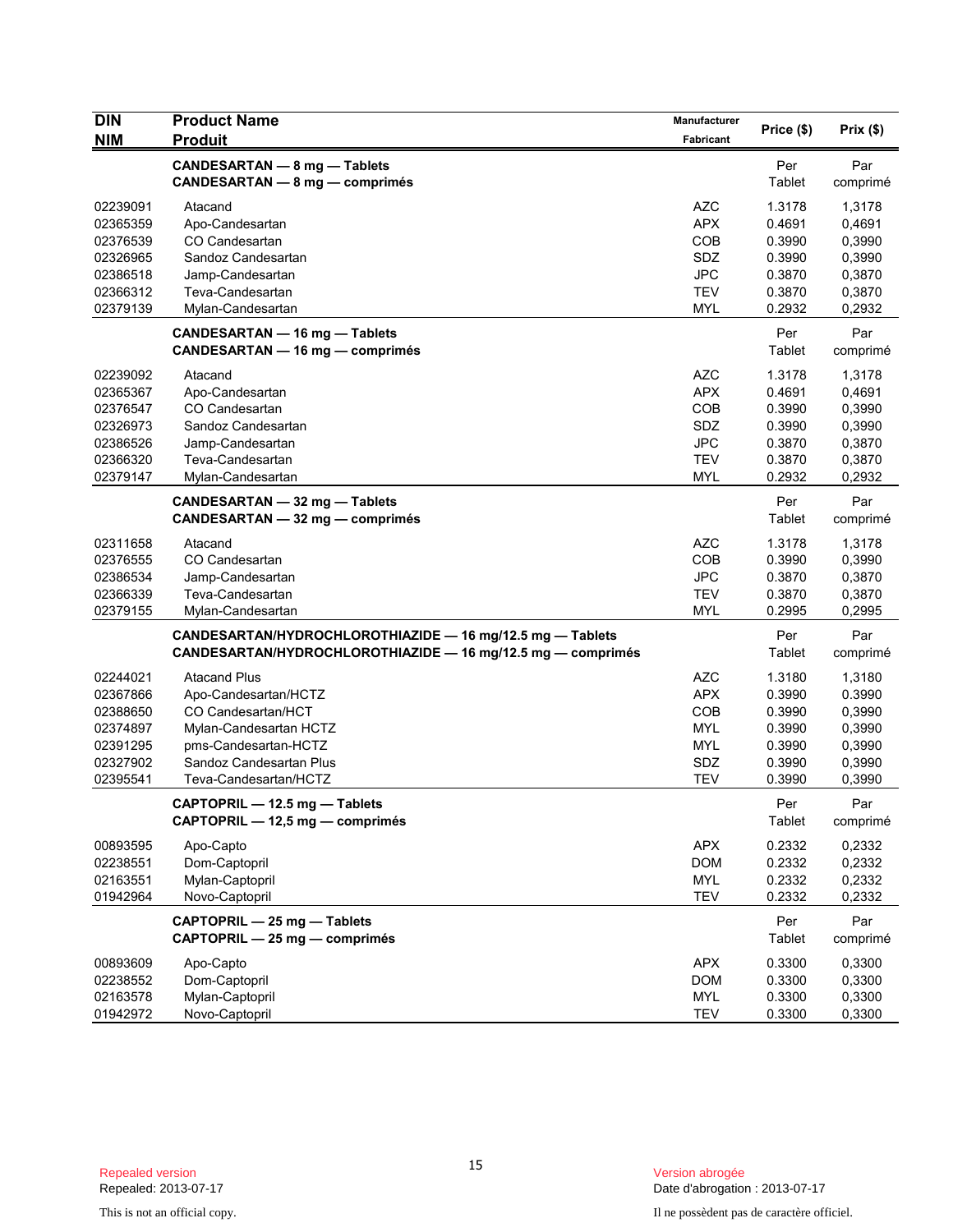| CAPTOPRIL - 50 mg - Tablets<br>Per<br>Par<br>Tablet<br>CAPTOPRIL - 50 mg - comprimés<br>comprimé<br>00893617<br><b>APX</b><br>0.6149<br>0,6149<br>Apo-Capto<br>02238553<br>Dom-Captopril<br><b>DOM</b><br>0.6149<br>0,6149<br>Mylan-Captopril<br><b>MYL</b><br>0.6149<br>0,6149<br>02163586<br><b>TEV</b><br>01942980<br>Novo-Captopril<br>0.6149<br>0,6149<br>Par<br>CAPTOPRIL - 100 mg - Tablets<br>Per<br>CAPTOPRIL - 100 mg - comprimés<br>Tablet<br>comprimé<br><b>APX</b><br>00893625<br>Apo-Capto<br>1.1435<br>1,1435<br>02238554<br>Dom-Captopril<br><b>DOM</b><br>1.1435<br>1,1435<br>Mylan-Captopril<br><b>MYL</b><br>1.1435<br>1,1435<br>02163594<br><b>TEV</b><br>01942999<br>Novo-Captopril<br>1.1435<br>1,1435<br>CARBAMAZEPINE - 100 mg - Chewable Tablets<br>Per<br>Par<br>CARBAMAZÉPINE - 100 mg - comprimés masticables<br>Tablet<br>comprimé<br>00369810<br><b>NVT</b><br>0.1888<br>0,1888<br>Tegretol<br>02244403<br>Taro-Carbamazepine<br><b>TAR</b><br>0.0942<br>0.0942<br>02231542<br>pms-Carbamazepine<br><b>PMS</b><br>0.0847<br>0,0847<br>02261855<br>SDZ<br>0.0847<br>Sandoz Carbamazepine<br>0,0847<br>CARBAMAZEPINE - 200 mg - Chewable Tablets<br>Per<br>Par<br>CARBAMAZÉPINE - 200 mg - comprimés masticables<br>Tablet<br>comprimé<br><b>NVT</b><br>0.3724<br>00665088<br>Tegretol<br>0,3724<br>Taro-Carbamazepine<br><b>TAR</b><br>0.1858<br>0,1858<br>02244404<br>02231540<br>pms-Carbamazepine<br><b>PMS</b><br>0.1672<br>0,1672<br>SDZ<br>0.1672<br>0,1672<br>02261863<br>Sandoz Carbamazepine<br>CARBAMAZEPINE - 100 mg/5 mL - Oral Suspension<br>CARBAMAZÉPINE - 100 mg/5 mL - suspension orale<br>Per mL<br>Par mL<br>02194333<br><b>NVT</b><br>Tegretol<br>0.0892<br>0,0892<br>02367394<br><b>TAR</b><br>0.0540<br>0,0540<br>Taro-Carbamazepine<br><b>CARBAMAZEPINE - 200 mg - Sustained Release Tablets</b><br>Per<br>Par<br>CARBAMAZÉPINE - 200 mg - comprimés à libération progressive<br>Tablet<br>comprimé<br><b>NVT</b><br>00773611<br>Tegretol CR/Tégrétol CR<br>0.4623<br>0,4623<br>Mylan-Carbamazepine CR<br><b>MYL</b><br>0.2075<br>0,2075<br>02241882<br>pms-Carbamazepine CR<br>0.2075<br>0,2075<br>02231543<br>PMS<br>02261839<br>Sandoz Carbamazepine CR<br>SDZ<br>0.2075<br>0,2075<br>Per<br>Par<br><b>CARBAMAZEPINE - 400 mg - Sustained Release Tablets</b><br>CARBAMAZÉPINE - 400 mg - comprimés à libération progressive<br>Tablet<br>comprimé<br><b>Tegretol CR</b><br><b>NVT</b><br>0.9243<br>0,9243<br>00755583<br>Mylan-Carbamazepine CR<br>02241883<br><b>MYL</b><br>0.4152<br>0,4152<br>02231544<br>pms-Carbamazepine CR<br><b>PMS</b><br>0.4152<br>0,4152<br>02261847<br>Sandoz Carbamazepine CR<br>SDZ<br>0.4152<br>0,4152<br>Per<br>Par<br>CARBAMAZEPINE - 200 mg - Tablets<br>CARBAMAZÉPINE - 200 mg - comprimés<br>Tablet<br>comprimé<br><b>NVT</b><br>0.4584<br>00010405<br>Tegretol<br>0,4584<br>00504742<br>Mazepine<br><b>VAL</b><br>0.1372<br>0,1372<br>00782718<br>Teva-Carbamaz<br>0.0875<br>0,0875<br>TEV | <b>DIN</b> | <b>Product Name</b> | Manufacturer | Price (\$) | Prix(\$) |
|-----------------------------------------------------------------------------------------------------------------------------------------------------------------------------------------------------------------------------------------------------------------------------------------------------------------------------------------------------------------------------------------------------------------------------------------------------------------------------------------------------------------------------------------------------------------------------------------------------------------------------------------------------------------------------------------------------------------------------------------------------------------------------------------------------------------------------------------------------------------------------------------------------------------------------------------------------------------------------------------------------------------------------------------------------------------------------------------------------------------------------------------------------------------------------------------------------------------------------------------------------------------------------------------------------------------------------------------------------------------------------------------------------------------------------------------------------------------------------------------------------------------------------------------------------------------------------------------------------------------------------------------------------------------------------------------------------------------------------------------------------------------------------------------------------------------------------------------------------------------------------------------------------------------------------------------------------------------------------------------------------------------------------------------------------------------------------------------------------------------------------------------------------------------------------------------------------------------------------------------------------------------------------------------------------------------------------------------------------------------------------------------------------------------------------------------------------------------------------------------------------------------------------------------------------------------------------------------------------------------------------------------------------------------------------------------------------------------------------------------------------------------------------------------------------------------------------------------------------------------------------------------------------------------------------------------------------------------------------------------|------------|---------------------|--------------|------------|----------|
|                                                                                                                                                                                                                                                                                                                                                                                                                                                                                                                                                                                                                                                                                                                                                                                                                                                                                                                                                                                                                                                                                                                                                                                                                                                                                                                                                                                                                                                                                                                                                                                                                                                                                                                                                                                                                                                                                                                                                                                                                                                                                                                                                                                                                                                                                                                                                                                                                                                                                                                                                                                                                                                                                                                                                                                                                                                                                                                                                                                         | <b>NIM</b> | <b>Produit</b>      | Fabricant    |            |          |
|                                                                                                                                                                                                                                                                                                                                                                                                                                                                                                                                                                                                                                                                                                                                                                                                                                                                                                                                                                                                                                                                                                                                                                                                                                                                                                                                                                                                                                                                                                                                                                                                                                                                                                                                                                                                                                                                                                                                                                                                                                                                                                                                                                                                                                                                                                                                                                                                                                                                                                                                                                                                                                                                                                                                                                                                                                                                                                                                                                                         |            |                     |              |            |          |
|                                                                                                                                                                                                                                                                                                                                                                                                                                                                                                                                                                                                                                                                                                                                                                                                                                                                                                                                                                                                                                                                                                                                                                                                                                                                                                                                                                                                                                                                                                                                                                                                                                                                                                                                                                                                                                                                                                                                                                                                                                                                                                                                                                                                                                                                                                                                                                                                                                                                                                                                                                                                                                                                                                                                                                                                                                                                                                                                                                                         |            |                     |              |            |          |
|                                                                                                                                                                                                                                                                                                                                                                                                                                                                                                                                                                                                                                                                                                                                                                                                                                                                                                                                                                                                                                                                                                                                                                                                                                                                                                                                                                                                                                                                                                                                                                                                                                                                                                                                                                                                                                                                                                                                                                                                                                                                                                                                                                                                                                                                                                                                                                                                                                                                                                                                                                                                                                                                                                                                                                                                                                                                                                                                                                                         |            |                     |              |            |          |
|                                                                                                                                                                                                                                                                                                                                                                                                                                                                                                                                                                                                                                                                                                                                                                                                                                                                                                                                                                                                                                                                                                                                                                                                                                                                                                                                                                                                                                                                                                                                                                                                                                                                                                                                                                                                                                                                                                                                                                                                                                                                                                                                                                                                                                                                                                                                                                                                                                                                                                                                                                                                                                                                                                                                                                                                                                                                                                                                                                                         |            |                     |              |            |          |
|                                                                                                                                                                                                                                                                                                                                                                                                                                                                                                                                                                                                                                                                                                                                                                                                                                                                                                                                                                                                                                                                                                                                                                                                                                                                                                                                                                                                                                                                                                                                                                                                                                                                                                                                                                                                                                                                                                                                                                                                                                                                                                                                                                                                                                                                                                                                                                                                                                                                                                                                                                                                                                                                                                                                                                                                                                                                                                                                                                                         |            |                     |              |            |          |
|                                                                                                                                                                                                                                                                                                                                                                                                                                                                                                                                                                                                                                                                                                                                                                                                                                                                                                                                                                                                                                                                                                                                                                                                                                                                                                                                                                                                                                                                                                                                                                                                                                                                                                                                                                                                                                                                                                                                                                                                                                                                                                                                                                                                                                                                                                                                                                                                                                                                                                                                                                                                                                                                                                                                                                                                                                                                                                                                                                                         |            |                     |              |            |          |
|                                                                                                                                                                                                                                                                                                                                                                                                                                                                                                                                                                                                                                                                                                                                                                                                                                                                                                                                                                                                                                                                                                                                                                                                                                                                                                                                                                                                                                                                                                                                                                                                                                                                                                                                                                                                                                                                                                                                                                                                                                                                                                                                                                                                                                                                                                                                                                                                                                                                                                                                                                                                                                                                                                                                                                                                                                                                                                                                                                                         |            |                     |              |            |          |
|                                                                                                                                                                                                                                                                                                                                                                                                                                                                                                                                                                                                                                                                                                                                                                                                                                                                                                                                                                                                                                                                                                                                                                                                                                                                                                                                                                                                                                                                                                                                                                                                                                                                                                                                                                                                                                                                                                                                                                                                                                                                                                                                                                                                                                                                                                                                                                                                                                                                                                                                                                                                                                                                                                                                                                                                                                                                                                                                                                                         |            |                     |              |            |          |
|                                                                                                                                                                                                                                                                                                                                                                                                                                                                                                                                                                                                                                                                                                                                                                                                                                                                                                                                                                                                                                                                                                                                                                                                                                                                                                                                                                                                                                                                                                                                                                                                                                                                                                                                                                                                                                                                                                                                                                                                                                                                                                                                                                                                                                                                                                                                                                                                                                                                                                                                                                                                                                                                                                                                                                                                                                                                                                                                                                                         |            |                     |              |            |          |
|                                                                                                                                                                                                                                                                                                                                                                                                                                                                                                                                                                                                                                                                                                                                                                                                                                                                                                                                                                                                                                                                                                                                                                                                                                                                                                                                                                                                                                                                                                                                                                                                                                                                                                                                                                                                                                                                                                                                                                                                                                                                                                                                                                                                                                                                                                                                                                                                                                                                                                                                                                                                                                                                                                                                                                                                                                                                                                                                                                                         |            |                     |              |            |          |
|                                                                                                                                                                                                                                                                                                                                                                                                                                                                                                                                                                                                                                                                                                                                                                                                                                                                                                                                                                                                                                                                                                                                                                                                                                                                                                                                                                                                                                                                                                                                                                                                                                                                                                                                                                                                                                                                                                                                                                                                                                                                                                                                                                                                                                                                                                                                                                                                                                                                                                                                                                                                                                                                                                                                                                                                                                                                                                                                                                                         |            |                     |              |            |          |
|                                                                                                                                                                                                                                                                                                                                                                                                                                                                                                                                                                                                                                                                                                                                                                                                                                                                                                                                                                                                                                                                                                                                                                                                                                                                                                                                                                                                                                                                                                                                                                                                                                                                                                                                                                                                                                                                                                                                                                                                                                                                                                                                                                                                                                                                                                                                                                                                                                                                                                                                                                                                                                                                                                                                                                                                                                                                                                                                                                                         |            |                     |              |            |          |
|                                                                                                                                                                                                                                                                                                                                                                                                                                                                                                                                                                                                                                                                                                                                                                                                                                                                                                                                                                                                                                                                                                                                                                                                                                                                                                                                                                                                                                                                                                                                                                                                                                                                                                                                                                                                                                                                                                                                                                                                                                                                                                                                                                                                                                                                                                                                                                                                                                                                                                                                                                                                                                                                                                                                                                                                                                                                                                                                                                                         |            |                     |              |            |          |
|                                                                                                                                                                                                                                                                                                                                                                                                                                                                                                                                                                                                                                                                                                                                                                                                                                                                                                                                                                                                                                                                                                                                                                                                                                                                                                                                                                                                                                                                                                                                                                                                                                                                                                                                                                                                                                                                                                                                                                                                                                                                                                                                                                                                                                                                                                                                                                                                                                                                                                                                                                                                                                                                                                                                                                                                                                                                                                                                                                                         |            |                     |              |            |          |
|                                                                                                                                                                                                                                                                                                                                                                                                                                                                                                                                                                                                                                                                                                                                                                                                                                                                                                                                                                                                                                                                                                                                                                                                                                                                                                                                                                                                                                                                                                                                                                                                                                                                                                                                                                                                                                                                                                                                                                                                                                                                                                                                                                                                                                                                                                                                                                                                                                                                                                                                                                                                                                                                                                                                                                                                                                                                                                                                                                                         |            |                     |              |            |          |
|                                                                                                                                                                                                                                                                                                                                                                                                                                                                                                                                                                                                                                                                                                                                                                                                                                                                                                                                                                                                                                                                                                                                                                                                                                                                                                                                                                                                                                                                                                                                                                                                                                                                                                                                                                                                                                                                                                                                                                                                                                                                                                                                                                                                                                                                                                                                                                                                                                                                                                                                                                                                                                                                                                                                                                                                                                                                                                                                                                                         |            |                     |              |            |          |
|                                                                                                                                                                                                                                                                                                                                                                                                                                                                                                                                                                                                                                                                                                                                                                                                                                                                                                                                                                                                                                                                                                                                                                                                                                                                                                                                                                                                                                                                                                                                                                                                                                                                                                                                                                                                                                                                                                                                                                                                                                                                                                                                                                                                                                                                                                                                                                                                                                                                                                                                                                                                                                                                                                                                                                                                                                                                                                                                                                                         |            |                     |              |            |          |
|                                                                                                                                                                                                                                                                                                                                                                                                                                                                                                                                                                                                                                                                                                                                                                                                                                                                                                                                                                                                                                                                                                                                                                                                                                                                                                                                                                                                                                                                                                                                                                                                                                                                                                                                                                                                                                                                                                                                                                                                                                                                                                                                                                                                                                                                                                                                                                                                                                                                                                                                                                                                                                                                                                                                                                                                                                                                                                                                                                                         |            |                     |              |            |          |
|                                                                                                                                                                                                                                                                                                                                                                                                                                                                                                                                                                                                                                                                                                                                                                                                                                                                                                                                                                                                                                                                                                                                                                                                                                                                                                                                                                                                                                                                                                                                                                                                                                                                                                                                                                                                                                                                                                                                                                                                                                                                                                                                                                                                                                                                                                                                                                                                                                                                                                                                                                                                                                                                                                                                                                                                                                                                                                                                                                                         |            |                     |              |            |          |
|                                                                                                                                                                                                                                                                                                                                                                                                                                                                                                                                                                                                                                                                                                                                                                                                                                                                                                                                                                                                                                                                                                                                                                                                                                                                                                                                                                                                                                                                                                                                                                                                                                                                                                                                                                                                                                                                                                                                                                                                                                                                                                                                                                                                                                                                                                                                                                                                                                                                                                                                                                                                                                                                                                                                                                                                                                                                                                                                                                                         |            |                     |              |            |          |
|                                                                                                                                                                                                                                                                                                                                                                                                                                                                                                                                                                                                                                                                                                                                                                                                                                                                                                                                                                                                                                                                                                                                                                                                                                                                                                                                                                                                                                                                                                                                                                                                                                                                                                                                                                                                                                                                                                                                                                                                                                                                                                                                                                                                                                                                                                                                                                                                                                                                                                                                                                                                                                                                                                                                                                                                                                                                                                                                                                                         |            |                     |              |            |          |
|                                                                                                                                                                                                                                                                                                                                                                                                                                                                                                                                                                                                                                                                                                                                                                                                                                                                                                                                                                                                                                                                                                                                                                                                                                                                                                                                                                                                                                                                                                                                                                                                                                                                                                                                                                                                                                                                                                                                                                                                                                                                                                                                                                                                                                                                                                                                                                                                                                                                                                                                                                                                                                                                                                                                                                                                                                                                                                                                                                                         |            |                     |              |            |          |
|                                                                                                                                                                                                                                                                                                                                                                                                                                                                                                                                                                                                                                                                                                                                                                                                                                                                                                                                                                                                                                                                                                                                                                                                                                                                                                                                                                                                                                                                                                                                                                                                                                                                                                                                                                                                                                                                                                                                                                                                                                                                                                                                                                                                                                                                                                                                                                                                                                                                                                                                                                                                                                                                                                                                                                                                                                                                                                                                                                                         |            |                     |              |            |          |
|                                                                                                                                                                                                                                                                                                                                                                                                                                                                                                                                                                                                                                                                                                                                                                                                                                                                                                                                                                                                                                                                                                                                                                                                                                                                                                                                                                                                                                                                                                                                                                                                                                                                                                                                                                                                                                                                                                                                                                                                                                                                                                                                                                                                                                                                                                                                                                                                                                                                                                                                                                                                                                                                                                                                                                                                                                                                                                                                                                                         |            |                     |              |            |          |
|                                                                                                                                                                                                                                                                                                                                                                                                                                                                                                                                                                                                                                                                                                                                                                                                                                                                                                                                                                                                                                                                                                                                                                                                                                                                                                                                                                                                                                                                                                                                                                                                                                                                                                                                                                                                                                                                                                                                                                                                                                                                                                                                                                                                                                                                                                                                                                                                                                                                                                                                                                                                                                                                                                                                                                                                                                                                                                                                                                                         |            |                     |              |            |          |
|                                                                                                                                                                                                                                                                                                                                                                                                                                                                                                                                                                                                                                                                                                                                                                                                                                                                                                                                                                                                                                                                                                                                                                                                                                                                                                                                                                                                                                                                                                                                                                                                                                                                                                                                                                                                                                                                                                                                                                                                                                                                                                                                                                                                                                                                                                                                                                                                                                                                                                                                                                                                                                                                                                                                                                                                                                                                                                                                                                                         |            |                     |              |            |          |
|                                                                                                                                                                                                                                                                                                                                                                                                                                                                                                                                                                                                                                                                                                                                                                                                                                                                                                                                                                                                                                                                                                                                                                                                                                                                                                                                                                                                                                                                                                                                                                                                                                                                                                                                                                                                                                                                                                                                                                                                                                                                                                                                                                                                                                                                                                                                                                                                                                                                                                                                                                                                                                                                                                                                                                                                                                                                                                                                                                                         |            |                     |              |            |          |
|                                                                                                                                                                                                                                                                                                                                                                                                                                                                                                                                                                                                                                                                                                                                                                                                                                                                                                                                                                                                                                                                                                                                                                                                                                                                                                                                                                                                                                                                                                                                                                                                                                                                                                                                                                                                                                                                                                                                                                                                                                                                                                                                                                                                                                                                                                                                                                                                                                                                                                                                                                                                                                                                                                                                                                                                                                                                                                                                                                                         |            |                     |              |            |          |
|                                                                                                                                                                                                                                                                                                                                                                                                                                                                                                                                                                                                                                                                                                                                                                                                                                                                                                                                                                                                                                                                                                                                                                                                                                                                                                                                                                                                                                                                                                                                                                                                                                                                                                                                                                                                                                                                                                                                                                                                                                                                                                                                                                                                                                                                                                                                                                                                                                                                                                                                                                                                                                                                                                                                                                                                                                                                                                                                                                                         |            |                     |              |            |          |
|                                                                                                                                                                                                                                                                                                                                                                                                                                                                                                                                                                                                                                                                                                                                                                                                                                                                                                                                                                                                                                                                                                                                                                                                                                                                                                                                                                                                                                                                                                                                                                                                                                                                                                                                                                                                                                                                                                                                                                                                                                                                                                                                                                                                                                                                                                                                                                                                                                                                                                                                                                                                                                                                                                                                                                                                                                                                                                                                                                                         |            |                     |              |            |          |
|                                                                                                                                                                                                                                                                                                                                                                                                                                                                                                                                                                                                                                                                                                                                                                                                                                                                                                                                                                                                                                                                                                                                                                                                                                                                                                                                                                                                                                                                                                                                                                                                                                                                                                                                                                                                                                                                                                                                                                                                                                                                                                                                                                                                                                                                                                                                                                                                                                                                                                                                                                                                                                                                                                                                                                                                                                                                                                                                                                                         |            |                     |              |            |          |
|                                                                                                                                                                                                                                                                                                                                                                                                                                                                                                                                                                                                                                                                                                                                                                                                                                                                                                                                                                                                                                                                                                                                                                                                                                                                                                                                                                                                                                                                                                                                                                                                                                                                                                                                                                                                                                                                                                                                                                                                                                                                                                                                                                                                                                                                                                                                                                                                                                                                                                                                                                                                                                                                                                                                                                                                                                                                                                                                                                                         |            |                     |              |            |          |
|                                                                                                                                                                                                                                                                                                                                                                                                                                                                                                                                                                                                                                                                                                                                                                                                                                                                                                                                                                                                                                                                                                                                                                                                                                                                                                                                                                                                                                                                                                                                                                                                                                                                                                                                                                                                                                                                                                                                                                                                                                                                                                                                                                                                                                                                                                                                                                                                                                                                                                                                                                                                                                                                                                                                                                                                                                                                                                                                                                                         |            |                     |              |            |          |
|                                                                                                                                                                                                                                                                                                                                                                                                                                                                                                                                                                                                                                                                                                                                                                                                                                                                                                                                                                                                                                                                                                                                                                                                                                                                                                                                                                                                                                                                                                                                                                                                                                                                                                                                                                                                                                                                                                                                                                                                                                                                                                                                                                                                                                                                                                                                                                                                                                                                                                                                                                                                                                                                                                                                                                                                                                                                                                                                                                                         |            |                     |              |            |          |
|                                                                                                                                                                                                                                                                                                                                                                                                                                                                                                                                                                                                                                                                                                                                                                                                                                                                                                                                                                                                                                                                                                                                                                                                                                                                                                                                                                                                                                                                                                                                                                                                                                                                                                                                                                                                                                                                                                                                                                                                                                                                                                                                                                                                                                                                                                                                                                                                                                                                                                                                                                                                                                                                                                                                                                                                                                                                                                                                                                                         |            |                     |              |            |          |
|                                                                                                                                                                                                                                                                                                                                                                                                                                                                                                                                                                                                                                                                                                                                                                                                                                                                                                                                                                                                                                                                                                                                                                                                                                                                                                                                                                                                                                                                                                                                                                                                                                                                                                                                                                                                                                                                                                                                                                                                                                                                                                                                                                                                                                                                                                                                                                                                                                                                                                                                                                                                                                                                                                                                                                                                                                                                                                                                                                                         |            |                     |              |            |          |
|                                                                                                                                                                                                                                                                                                                                                                                                                                                                                                                                                                                                                                                                                                                                                                                                                                                                                                                                                                                                                                                                                                                                                                                                                                                                                                                                                                                                                                                                                                                                                                                                                                                                                                                                                                                                                                                                                                                                                                                                                                                                                                                                                                                                                                                                                                                                                                                                                                                                                                                                                                                                                                                                                                                                                                                                                                                                                                                                                                                         |            |                     |              |            |          |
|                                                                                                                                                                                                                                                                                                                                                                                                                                                                                                                                                                                                                                                                                                                                                                                                                                                                                                                                                                                                                                                                                                                                                                                                                                                                                                                                                                                                                                                                                                                                                                                                                                                                                                                                                                                                                                                                                                                                                                                                                                                                                                                                                                                                                                                                                                                                                                                                                                                                                                                                                                                                                                                                                                                                                                                                                                                                                                                                                                                         |            |                     |              |            |          |
|                                                                                                                                                                                                                                                                                                                                                                                                                                                                                                                                                                                                                                                                                                                                                                                                                                                                                                                                                                                                                                                                                                                                                                                                                                                                                                                                                                                                                                                                                                                                                                                                                                                                                                                                                                                                                                                                                                                                                                                                                                                                                                                                                                                                                                                                                                                                                                                                                                                                                                                                                                                                                                                                                                                                                                                                                                                                                                                                                                                         |            |                     |              |            |          |
|                                                                                                                                                                                                                                                                                                                                                                                                                                                                                                                                                                                                                                                                                                                                                                                                                                                                                                                                                                                                                                                                                                                                                                                                                                                                                                                                                                                                                                                                                                                                                                                                                                                                                                                                                                                                                                                                                                                                                                                                                                                                                                                                                                                                                                                                                                                                                                                                                                                                                                                                                                                                                                                                                                                                                                                                                                                                                                                                                                                         |            |                     |              |            |          |
|                                                                                                                                                                                                                                                                                                                                                                                                                                                                                                                                                                                                                                                                                                                                                                                                                                                                                                                                                                                                                                                                                                                                                                                                                                                                                                                                                                                                                                                                                                                                                                                                                                                                                                                                                                                                                                                                                                                                                                                                                                                                                                                                                                                                                                                                                                                                                                                                                                                                                                                                                                                                                                                                                                                                                                                                                                                                                                                                                                                         |            |                     |              |            |          |
|                                                                                                                                                                                                                                                                                                                                                                                                                                                                                                                                                                                                                                                                                                                                                                                                                                                                                                                                                                                                                                                                                                                                                                                                                                                                                                                                                                                                                                                                                                                                                                                                                                                                                                                                                                                                                                                                                                                                                                                                                                                                                                                                                                                                                                                                                                                                                                                                                                                                                                                                                                                                                                                                                                                                                                                                                                                                                                                                                                                         |            |                     |              |            |          |
|                                                                                                                                                                                                                                                                                                                                                                                                                                                                                                                                                                                                                                                                                                                                                                                                                                                                                                                                                                                                                                                                                                                                                                                                                                                                                                                                                                                                                                                                                                                                                                                                                                                                                                                                                                                                                                                                                                                                                                                                                                                                                                                                                                                                                                                                                                                                                                                                                                                                                                                                                                                                                                                                                                                                                                                                                                                                                                                                                                                         |            |                     |              |            |          |
|                                                                                                                                                                                                                                                                                                                                                                                                                                                                                                                                                                                                                                                                                                                                                                                                                                                                                                                                                                                                                                                                                                                                                                                                                                                                                                                                                                                                                                                                                                                                                                                                                                                                                                                                                                                                                                                                                                                                                                                                                                                                                                                                                                                                                                                                                                                                                                                                                                                                                                                                                                                                                                                                                                                                                                                                                                                                                                                                                                                         |            |                     |              |            |          |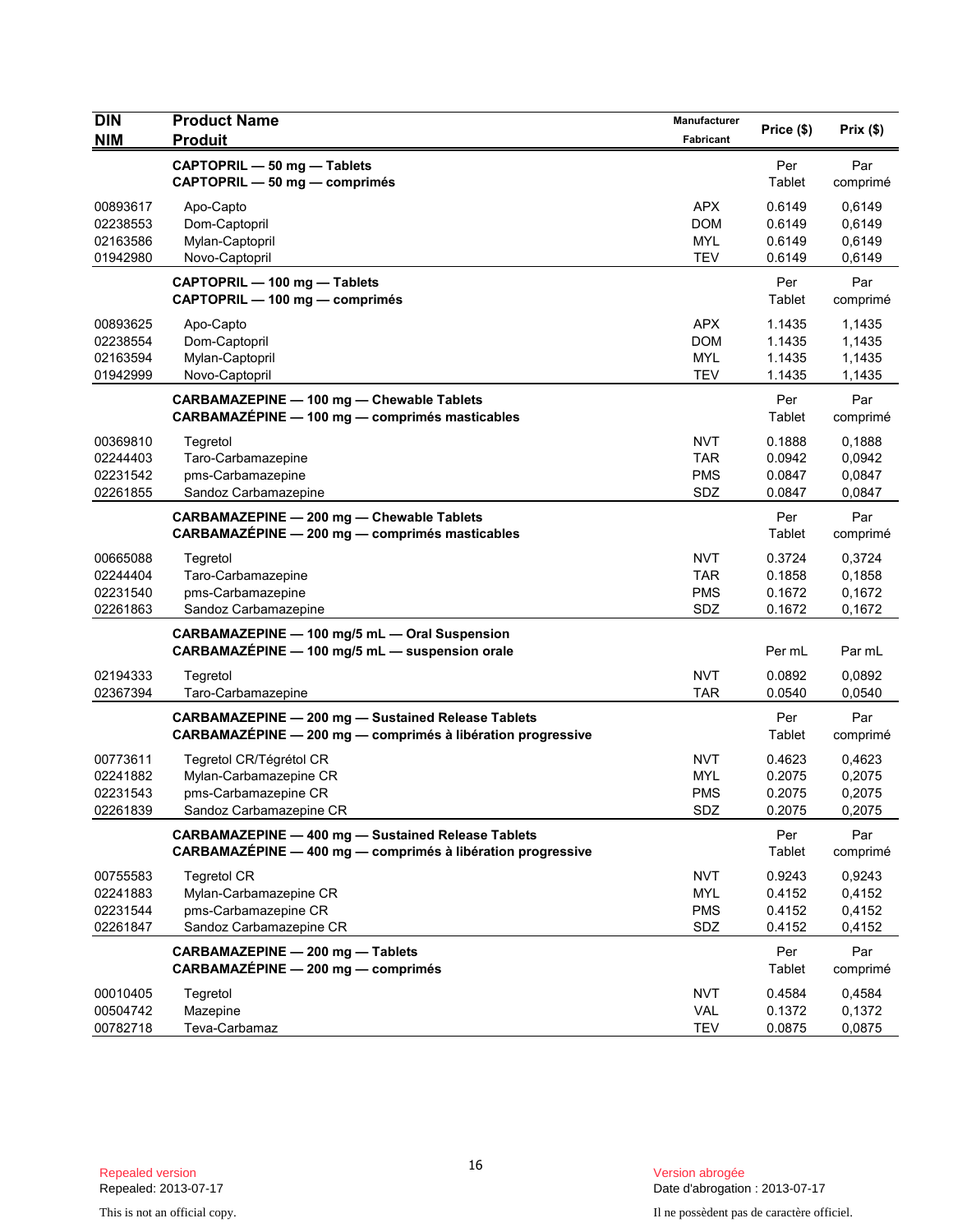| <b>DIN</b>                                                           | <b>Product Name</b>                                                                                           | Manufacturer                                                                     |                                                          |                                                          |
|----------------------------------------------------------------------|---------------------------------------------------------------------------------------------------------------|----------------------------------------------------------------------------------|----------------------------------------------------------|----------------------------------------------------------|
| <b>NIM</b>                                                           | <b>Produit</b>                                                                                                | Fabricant                                                                        | Price (\$)                                               | Prix (\$)                                                |
|                                                                      | CARVEDILOL - 3.125 mg - Tablets<br>CARVEDILOL - 3,125 mg - comprimés                                          |                                                                                  | Per<br>Tablet                                            | Par<br>comprimé                                          |
| 02247933<br>02245914<br>02252309<br>02347512<br>02268027<br>02368897 | Apo-Carvedilol<br>pms-Carvedilol<br>ratio-Carvedilol<br>Mylan-Carvedilol<br>Ran-Carvedilol<br>Jamp-Carvedilol | <b>APX</b><br><b>PMS</b><br><b>RPH</b><br><b>MYL</b><br><b>RAN</b><br><b>JPC</b> | 0.8801<br>0.8801<br>0.8801<br>0.8001<br>0.8001<br>0.4728 | 0,8801<br>0,8801<br>0,8801<br>0.8001<br>0,8001<br>0,4728 |
|                                                                      | CARVEDILOL - 6.25 mg - Tablets<br>CARVEDILOL - 6,25 mg - comprimés                                            |                                                                                  | Per<br>Tablet                                            | Par<br>comprimé                                          |
| 02247934<br>02245915<br>02252317<br>02347520<br>02268035<br>02358900 | Apo-Carvedilol<br>pms-Carvedilol<br>ratio-Carvedilol<br>Mylan-Carvedilol<br>Ran-Carvedilol<br>Jamp-Carvedilol | <b>APX</b><br><b>PMS</b><br><b>RPH</b><br><b>MYL</b><br><b>RAN</b><br><b>JPC</b> | 0.8801<br>0.8801<br>0.8801<br>0.8001<br>0.8001<br>0.4728 | 0,8801<br>0,8801<br>0,8801<br>0.8001<br>0,8001<br>0,4728 |
|                                                                      | CARVEDILOL - 12.5 mg - Tablets<br>CARVEDILOL - 12,5 mg - comprimés                                            |                                                                                  | Per<br>Tablet                                            | Par<br>comprimé                                          |
| 02247935<br>02245916<br>02252325<br>02347555<br>02268043<br>02368919 | Apo-Carvedilol<br>pms-Carvedilol<br>ratio-Carvedilol<br>Mylan-Carvedilol<br>Ran-Carvedilol<br>Jamp-Carvedilol | <b>APX</b><br><b>PMS</b><br><b>RPH</b><br><b>MYL</b><br>RAN<br><b>JPC</b>        | 0.8801<br>0.8801<br>0.8801<br>0.8001<br>0.8001<br>0.4728 | 0,8801<br>0,8801<br>0,8801<br>0.8001<br>0,8001<br>0,4728 |
|                                                                      | CARVEDILOL - 25 mg - Tablets<br>CARVEDILOL - 25 mg - comprimés                                                |                                                                                  | Per<br>Tablet                                            | Par<br>comprimé                                          |
| 02247936<br>02245917<br>02252333<br>02347571<br>02268051<br>02368927 | Apo-Carvedilol<br>pms-Carvedilol<br>ratio-Carvedilol<br>Mylan-Carvedilol<br>Ran-Carvedilol<br>Jamp-Carvedilol | <b>APX</b><br><b>PMS</b><br><b>RPH</b><br><b>MYL</b><br><b>RAN</b><br><b>JPC</b> | 0.8801<br>0.8801<br>0.8801<br>0.8001<br>0.8001<br>0.4728 | 0,8801<br>0,8801<br>0,8801<br>0.8001<br>0,8001<br>0,4728 |
|                                                                      | CEFAZOLIN $-1$ g $-$ Powder for Injection<br>CEFAZOLIN - 1 g - poudre injectable                              |                                                                                  | Per<br>Vial                                              | Par<br>ampoule                                           |
| 02108127<br>02297205<br>02308959                                     | Cefazolin for Injection<br>Cefazolin for Injection<br>Cefazolin for Injection                                 | TEV<br><b>APX</b><br>SDZ                                                         | 6.3000<br>6.0000<br>6.0000                               | 6,3000<br>6,0000<br>6,0000                               |
|                                                                      | CEFPROZIL - 125 mg/5 mL - Suspension<br>CEFPROZIL - 125 mg/5 mL - suspension                                  |                                                                                  | Per mL                                                   | Par ml                                                   |
| 02163675<br>02293943<br>02329204<br>02303426                         | Cefzil<br>Apo-Cefprozil<br>Ran-Cefprozil<br>Sandoz Cefprozil                                                  | SQU<br><b>APX</b><br><b>RAN</b><br>SDZ                                           | 0.1953<br>0.1107<br>0.1006<br>0.1006                     | 0,1953<br>0,1107<br>0,1006<br>0,1006                     |
|                                                                      | CEFPROZIL - 250 mg/5 mL - Suspension<br>CEFPROZIL - 250 mg/5 mL - suspension                                  |                                                                                  | Per mL                                                   | Par ml                                                   |
| 02163683<br>02293579<br>02293951<br>02303434                         | Cefzil<br>Ran-Cefprozil<br>Apo-Cefprozil<br>Sandoz Cefprozil                                                  | SQU<br><b>RAN</b><br><b>APX</b><br>SDZ                                           | 0.3902<br>0.2214<br>0.2213<br>0.2213                     | 0,3902<br>0,2214<br>0,2213<br>0,2213                     |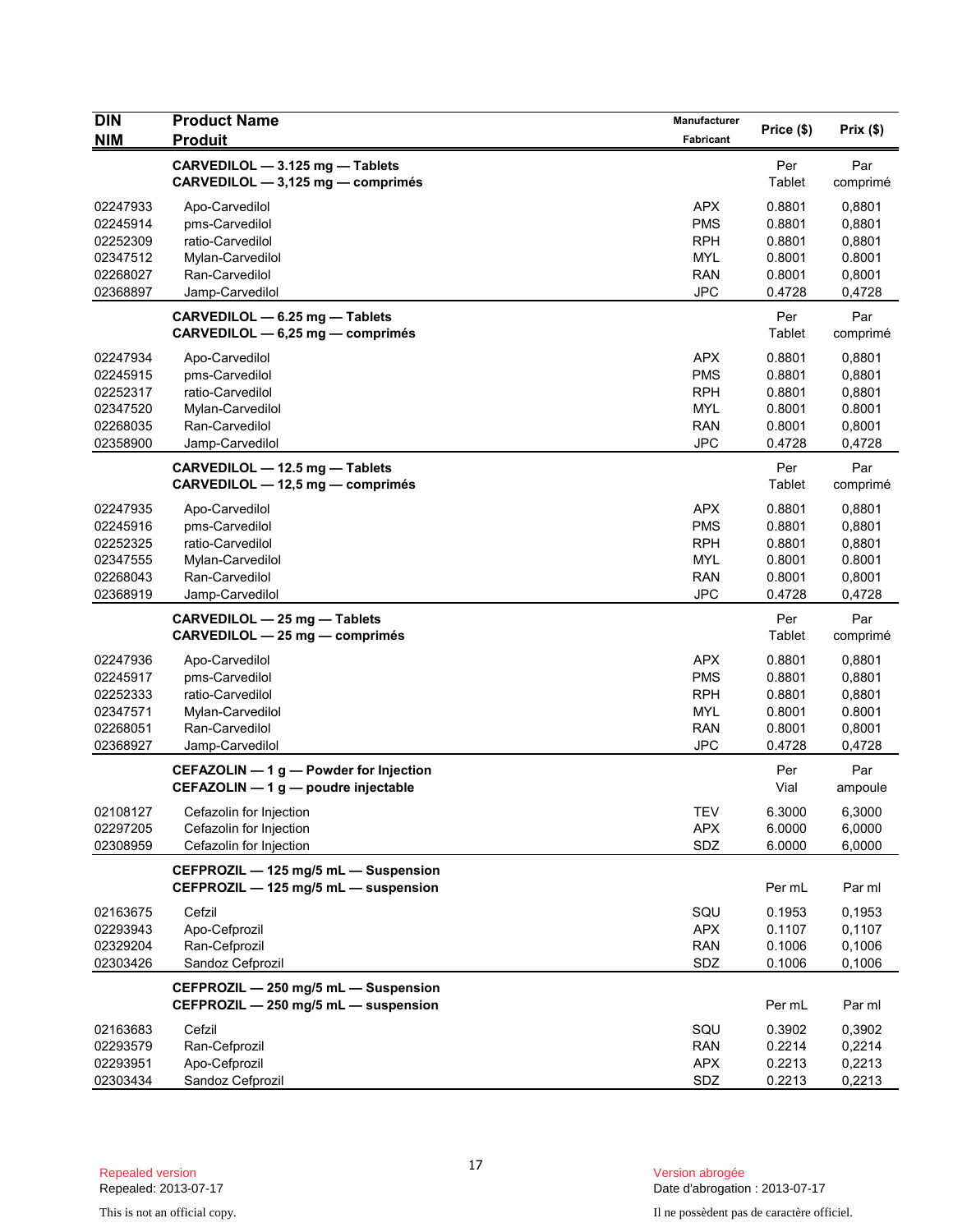| <b>DIN</b>           | <b>Product Name</b>                                                                         | <b>Manufacturer</b>      | Price (\$)       | Prix(\$)         |
|----------------------|---------------------------------------------------------------------------------------------|--------------------------|------------------|------------------|
| <b>NIM</b>           | <b>Produit</b>                                                                              | Fabricant                |                  |                  |
|                      | CEFPROZIL - 250 mg - Tablets                                                                |                          | Per              | Par              |
|                      | CEFPROZIL - 250 mg - comprimés                                                              |                          | Tablet           | comprimé         |
| 02163659             | Cefzil                                                                                      | SQU                      | 1.9975           | 1,9975           |
| 02292998             | Apo-Cefprozil                                                                               | <b>APX</b><br><b>RAN</b> | 1.1329           | 1,1329           |
| 02293528<br>02302179 | Ran-Cefprozil<br>Sandoz Cefprozil                                                           | SDZ                      | 1.1329<br>1.1329 | 1,1329<br>1,1329 |
|                      | CEFPROZIL - 500 mg - Tablets                                                                |                          | Per              | Par              |
|                      | CEFPROZIL - 500 mg - comprimés                                                              |                          | Tablet           | comprimé         |
| 02163667             | Cefzil                                                                                      | SQU                      | 3.9165           | 3,9165           |
| 02293005             | Apo-Cefprozil                                                                               | <b>APX</b>               | 2.2214           | 2,2214           |
| 02293536             | Ran-Cefprozil                                                                               | <b>RAN</b>               | 2.2214           | 2,2214           |
| 02302187             | Sandoz Cefprozil                                                                            | SDZ                      | 2.2214           | 2,2214           |
|                      | CEFTRIAXONE $-1$ g $-$ Injection                                                            |                          |                  |                  |
|                      | CEFTRIAXONE $-1$ g $-$ injection                                                            |                          | Per mL           | Par ml           |
| 00657417             | Rocephin                                                                                    | <b>HLR</b>               | 47.3080          | 47,3080          |
| 02292874             | Ceftriaxone                                                                                 | <b>APX</b>               | 23.8000          | 23,8000          |
| 02292270             | Sandoz Ceftriaxone                                                                          | SDZ                      | 23.8000          | 23,8000          |
|                      | CEFTRIAXONE $-2$ g $-$ Injection<br>CEFTRIAXONE - 2 g - injection                           |                          | Per mL           | Par ml           |
| 00657409             | Rocephin                                                                                    | <b>HLR</b>               | 72.4369          | 72,4369          |
| 02292882             | Ceftriaxone                                                                                 | <b>APX</b>               | 46.9000          | 46,9000          |
| 02292289             | Sandoz Ceftriaxone                                                                          | SDZ                      | 46.9000          | 46,9000          |
|                      | CEPHALEXIN - 250 mg - Tablets<br>CEPHALEXINE - 250 mg - comprimés                           |                          | Per<br>Tablet    | Par<br>comprimé  |
| 00403628             | Keflex                                                                                      | MMT                      | 0.3516           | 0,3516           |
| 00768723             | Apo-Cephalex                                                                                | <b>APX</b>               | 0.2250           | 0,2250           |
| 00583413             | Novo-Lexin                                                                                  | <b>TEV</b>               | 0.2250           | 0,2250           |
|                      | CEPHALEXIN - 500 mg - Tablets                                                               |                          | Per              | Par              |
|                      | CÉPHALEXINE - 500 mg - comprimés                                                            |                          | Tablet           | comprimé         |
| 00244392             | Keflex                                                                                      | MMT                      | 0.7050           | 0,7050           |
| 00768715             | Apo-Cephalex                                                                                | <b>APX</b>               | 0.4500           | 0,4500           |
| 00583421             | Novo-Lexin                                                                                  | <b>TEV</b>               | 0.4500           | 0,4500           |
|                      | CILAZAPRIL MONOHYDRATE - 1 mg - Tablets<br>CILAZAPRIL MONOHYDRATE DE - 1 mg - comprimés     |                          | Per<br>Tablet    | Par<br>comprimé  |
| 01911465             | Inhibace                                                                                    | <b>HLR</b>               | 0.7054           | 0,7054           |
| 02291134             | Apo-Cilazapril                                                                              | <b>APX</b>               | 0.3717           | 0,3717           |
| 02283778             | Mylan-Cilazapril                                                                            | <b>MYL</b>               | 0.3717           | 0,3717           |
| 02266350             | Novo-Cilazapril                                                                             | <b>TEV</b>               | 0.3717           | 0,3717           |
| 02280442             | pms-Cilazapril                                                                              | <b>PMS</b>               | 0.3717           | 0,3717           |
|                      | CILAZAPRIL MONOHYDRATE - 2.5 mg - Tablets<br>CILAZAPRIL MONOHYDRATE DE - 2,5 mg - comprimés |                          | Per<br>Tablet    | Par<br>comprimé  |
| 01911473             | Inhibace                                                                                    | <b>HLR</b>               | 0.8180           | 0,8180           |
| 02291142             | Apo-Cilazapril                                                                              | <b>APX</b>               | 0.4284           | 0,4284           |
| 02285215             | CO Cilazapril                                                                               | COB                      | 0.4284           | 0,4284           |
| 02283786             | Mylan-Cilazapril                                                                            | <b>MYL</b>               | 0.4284           | 0,4284           |
| 02266369<br>02280450 | Novo-Cilazapril<br>pms-Cilazapril                                                           | <b>TEV</b><br><b>PMS</b> | 0.4284<br>0.4284 | 0,4284<br>0,4284 |
|                      |                                                                                             |                          |                  |                  |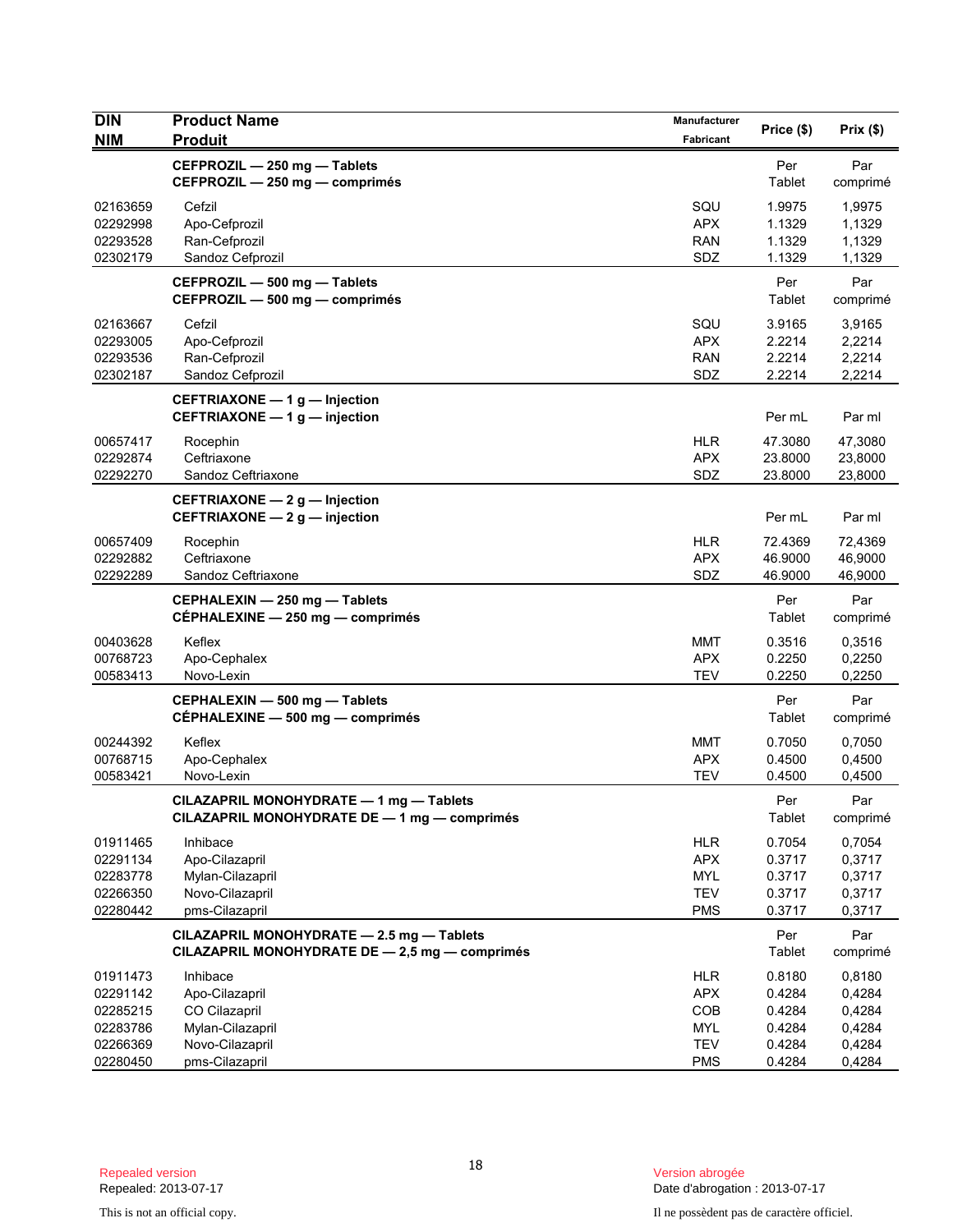| <b>DIN</b><br><b>NIM</b> | <b>Product Name</b><br><b>Produit</b>                                                       | Manufacturer<br>Fabricant | Price (\$)    | Prix(\$)        |
|--------------------------|---------------------------------------------------------------------------------------------|---------------------------|---------------|-----------------|
|                          | CILAZAPRIL MONOHYDRATE - 5 mg - Tablets<br>CILAZAPRIL MONOHYDRATE DE - 5 mg - comprimés     |                           | Per<br>Tablet | Par<br>comprimé |
| 01911481                 | Inhibace                                                                                    | <b>HLR</b>                | 0.9503        | 0,9503          |
| 02291150                 | Apo-Cilazapril                                                                              | <b>APX</b>                | 0.4977        | 0,4977          |
| 02285223                 | CO Cilazapril                                                                               | COB                       | 0.4977        | 0,4977          |
| 02283794                 | Mylan-Cilazapril                                                                            | <b>MYL</b>                | 0.4977        | 0,4977          |
| 02266377                 | Novo-Cilazapril                                                                             | <b>TEV</b>                | 0.4977        | 0,4977          |
| 02280469                 | pms-Cilazapril                                                                              | <b>PMS</b>                | 0.4977        | 0,4977          |
|                          | CIMETIDINE - 300 mg - Tablets<br>CIMÉTIDINE - 300 mg - comprimés                            |                           | Per<br>Tablet | Par<br>comprimé |
| 01916815                 | Tagamet                                                                                     | <b>GSK</b>                | 0.3689        | 0,3689          |
| 00487872                 | Apo-Cimetidine                                                                              | <b>APX</b>                | 0.0946        | 0,0946          |
| 02227444                 | Mylan-Cimetidine                                                                            | <b>MYL</b>                | 0.0946        | 0,0946          |
| 00582417                 | Novo-Cimetidine                                                                             | <b>TEV</b>                | 0.0946        | 0,0946          |
|                          | CIMETIDINE - 400 mg - Tablets<br>CIMÉTIDINE - 400 mg - comprimés                            |                           | Per<br>Tablet | Par<br>comprimé |
| 01916785                 | Tagamet                                                                                     | <b>GSK</b>                | 0.6035        | 0,6035          |
| 00600059                 | Apo-Cimetidine                                                                              | <b>APX</b>                | 0.1485        | 0,1485          |
| 02227452                 | Mylan-Cimetidine                                                                            | <b>MYL</b>                | 0.1485        | 0,1485          |
| 00603678                 | Novo-Cimetidine                                                                             | <b>TEV</b>                | 0.1485        | 0,1485          |
|                          | CIMETIDINE - 600 mg - Tablets<br>$CIMÉTIDINE - 600 mg - comprimés$                          |                           | Per<br>Tablet | Par<br>comprimé |
| 00600067                 | Apo-Cimetidine                                                                              | <b>APX</b>                | 0.1892        | 0,1892          |
| 02227460                 | Mylan-Cimetidine                                                                            | <b>MYL</b>                | 0.1892        | 0,1892          |
| 00603686                 | Novo-Cimetidine                                                                             | <b>TEV</b>                | 0.1892        | 0,1892          |
|                          | CIMETIDINE - 800 mg - Tablets<br>CIMÉTIDINE - 800 mg - comprimés                            |                           | Per<br>Tablet | Par<br>comprimé |
| 00749494                 | Apo-Cimetidine                                                                              | <b>APX</b>                | 0.2783        | 0,2783          |
| 02227479                 | Mylan-Cimetidine                                                                            | <b>MYL</b>                | 0.2783        | 0,2783          |
| 00663727                 | Novo-Cimetidine                                                                             | <b>TEV</b>                | 0.2783        | 0,2783          |
|                          | CIPROFLOXACIN - 0.3% - Ophthalmic Solution<br>CIPROFLOXACINE - 0,3 % - solution ophtalmique |                           | Per<br>mL     | Par<br>ml       |
| 01945270                 | Ciloxan                                                                                     | <b>ALC</b>                | 2.2880        | 2,2880          |
| 02263130                 | Apo-Ciproflox                                                                               | <b>APX</b>                | 1.2408        | 1,2408          |
| 02253933                 | pms-Ciprofloxacin                                                                           | <b>PMS</b>                | 1.2408        | 1,2408          |
| 02387131                 | Sandoz Ciprofloxacin                                                                        | SDZ                       | 0.7620        | 0,7620          |
|                          | CIPROFLOXACIN - 250 mg - Tablets<br>CIPROFLOXACINE - 250 mg - comprimés                     |                           | Per<br>Tablet | Par<br>comprimé |
| 02155958                 | Cipro                                                                                       | BAY                       | 2.7217        | 2,7217          |
| 02247339                 | CO Ciprofloxacin                                                                            | COB                       | 1.5392        | 1,5392          |
| 02266962                 | Taro-Ciprofloxacin                                                                          | <b>TAR</b>                | 1.5392        | 1,5392          |
| 02229521                 | Apo-Ciproflox                                                                               | <b>APX</b>                | 1.5391        | 1,5391          |
| 02303728                 | Ran-Ciproflox                                                                               | <b>RAN</b>                | 1.3992        | 1,3992          |
| 02317427                 | Mint-Ciprofloxacin                                                                          | <b>MPH</b>                | 0.8660        | 0,8660          |
| 02248437                 | pms-Ciprofloxacin                                                                           | <b>PMS</b>                | 0.8660        | 0,8660          |
| 02248756                 | Sandoz Ciprofloxacin                                                                        | <b>SDZ</b>                | 0.8660        | 0,8660          |
| 02380358                 | Jamp-Ciprofloxacin                                                                          | <b>JPC</b>                | 0.8400        | 0,8400          |
| 02245647                 | Mylan-Ciprofloxacin                                                                         | <b>MYL</b>                | 0.8400        | 0,8400          |
| 02161737                 | Novo-Ciprofloxacin                                                                          | <b>TEV</b>                | 0.8400        | 0,8400          |
| 02246825                 | ratio-Ciprofloxacin                                                                         | <b>RPH</b>                | 0.8400        | 0,8400          |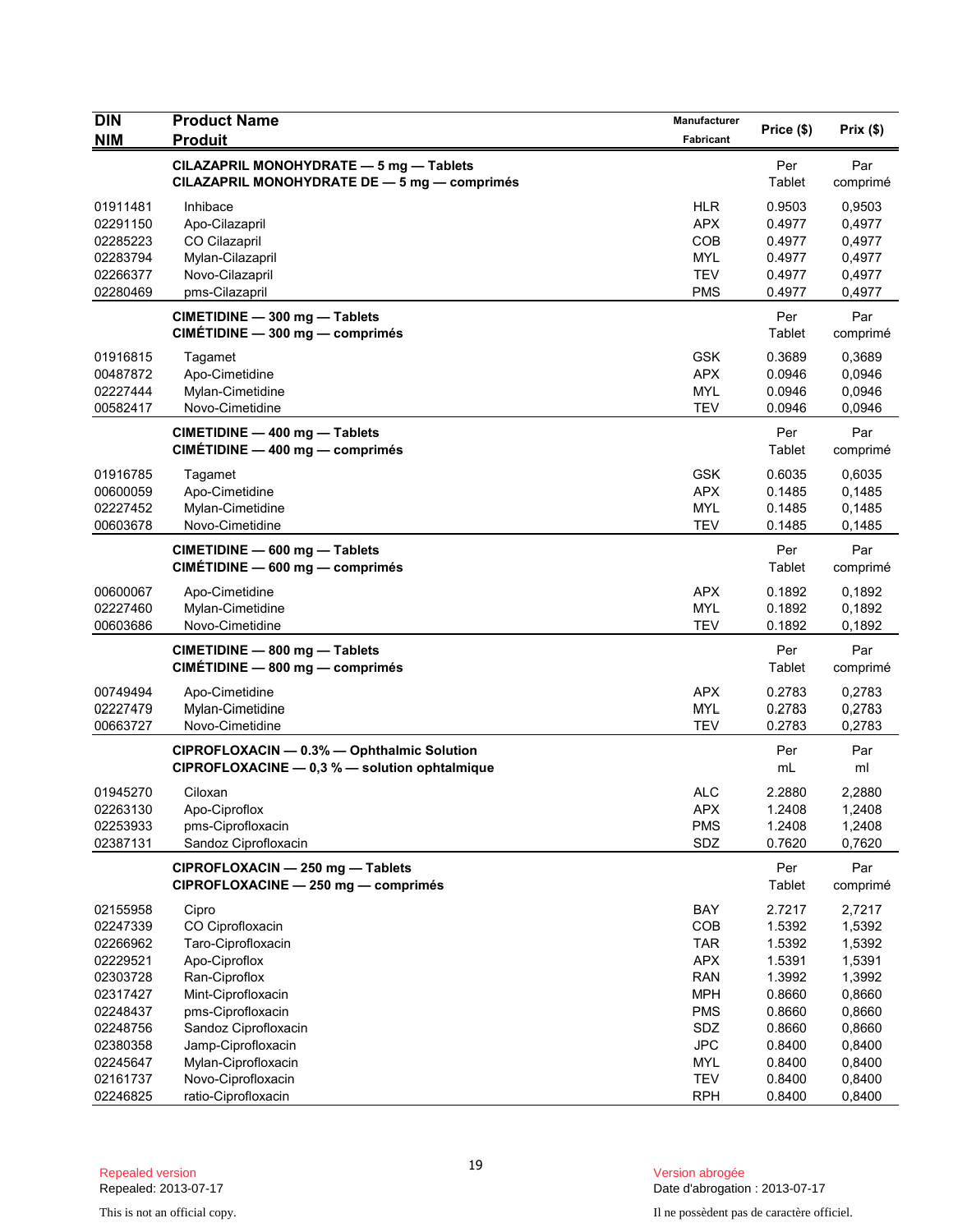| <b>DIN</b> | <b>Product Name</b>                 | <b>Manufacturer</b> | Price (\$) | Prix (\$) |
|------------|-------------------------------------|---------------------|------------|-----------|
| <b>NIM</b> | <b>Produit</b>                      | Fabricant           |            |           |
|            | CIPROFLOXACIN - 500 mg - Tablets    |                     | Per        | Par       |
|            | CIPROFLOXACINE - 500 mg - comprimés |                     | Tablet     | comprimé  |
| 02155966   | Cipro                               | <b>BAY</b>          | 3.0707     | 3,0707    |
| 02266970   | Taro-Ciprofloxacin                  | <b>TAR</b>          | 1.7366     | 1,7366    |
| 02229522   | Apo-Ciproflox                       | <b>APX</b>          | 1.7365     | 1,7365    |
| 02247340   | CO Ciprofloxacin                    | COB                 | 1.7365     | 1,7365    |
| 02248438   | pms-Ciprofloxacin                   | <b>PMS</b>          | 1.7365     | 1,7365    |
| 02303736   | Ran-Ciproflox                       | <b>RAN</b>          | 1.5786     | 1,5786    |
| 02317435   | Mint-Ciprofloxacin                  | <b>MPH</b>          | 0.9770     | 0,9770    |
| 02248757   | Sandoz Ciprofloxacin                | SDZ                 | 0.9770     | 0,9770    |
| 02380366   | Jamp-Ciprofloxacin                  | <b>JPC</b>          | 0.9477     | 0,9477    |
| 02245648   | Mylan-Ciprofloxacin                 | <b>MYL</b>          | 0.9477     | 0,9477    |
| 02161745   | Novo-Ciprofloxacin                  | <b>TEV</b>          | 0.9477     | 0,9477    |
| 02246826   | ratio-Ciprofloxacin                 | <b>RPH</b>          | 0.9477     | 0,9477    |
|            | CIPROFLOXACIN - 750 mg - Tablets    |                     | Per        | Par       |
|            | CIPROFLOXACINE - 750 mg - comprimés |                     | Tablet     | comprimé  |
| 02155974   | Cipro                               | <b>BAY</b>          | 5.4068     | 5,4068    |
| 02247341   | CO Ciprofloxacin                    | COB                 | 3.2752     | 3,2752    |
| 02248439   | pms-Ciprofloxacin                   | <b>PMS</b>          | 3.2752     | 3,2752    |
| 02229523   | Apo-Ciproflox                       | <b>APX</b>          | 3.2751     | 3,2751    |
| 02303744   | Ran-Ciproflox                       | <b>RAN</b>          | 2.9774     | 2,9774    |
| 02317443   | Mint-Ciprofloxacin                  | <b>MPH</b>          | 1.7891     | 1,7891    |
| 02248758   | Sandoz Ciprofloxacin                | SDZ                 | 1.7891     | 1,7891    |
| 02380374   | Jamp-Ciprofloxacin                  | <b>JPC</b>          | 1.7354     | 1,7354    |
| 02245649   | Mylan-Ciprofloxacin                 | MYL                 | 1.7354     | 1,7354    |
| 02161753   | Novo-Ciprofloxacin                  | <b>TEV</b>          | 1.7354     | 1,7354    |
| 02246827   | ratio-Ciprofloxacin                 | <b>RPH</b>          | 1.7354     | 1,7354    |
|            |                                     |                     |            |           |
|            | CITALOPRAM - 10 mg - Tablets        |                     | Per        | Par       |
|            | CITALOPRAM - 10 mg - comprimés      |                     | Tablet     | comprimé  |
| 02270609   | pms-Citalopram                      | <b>PMS</b>          | 0.4464     | 0,4464    |
| 02370085   | Jamp-Citalopram                     | <b>JPC</b>          | 0.2493     | 0,2493    |
|            | CITALOPRAM - 20 mg - Tablets        |                     | Per        | Par       |
|            | CITALOPRAM - 20 mg - comprimés      |                     | Tablet     | comprimé  |
| 02239607   | Celexa                              | LUD                 | 1.4649     | 1,4649    |
| 02248050   | CO Citalopram                       | COB                 | 0.9625     | 0,9625    |
| 02252112   | ratio-Citalopram                    | <b>RPH</b>          | 0.9625     | 0,9625    |
| 02306239   | Citalopram-Odan                     | ODN                 | 0.8750     | 0,8750    |
| 02293218   | Novo-Citalopram                     | <b>TEV</b>          | 0.8250     | 0,8250    |
| 02285622   | Ran-Citalopram                      | <b>RAN</b>          | 0.8250     | 0,8250    |
| 02246056   | Apo-Citalopram                      | APX                 | 0.5754     | 0,5754    |
| 02313405   | Jamp-Citalopram                     | <b>JPC</b>          | 0.5753     | 0,5753    |
| 02304686   | Mint-Citalopram                     | <b>MPH</b>          | 0.5753     | 0,5753    |
| 02246594   | Mylan-Citalopram                    | <b>MYL</b>          | 0.5753     | 0,5753    |
| 02248010   | pms-Citalopram                      | <b>PMS</b>          | 0.5753     | 0,5753    |
| 02248170   | Sandoz Citalopram                   | SDZ                 | 0.5753     | 0,5753    |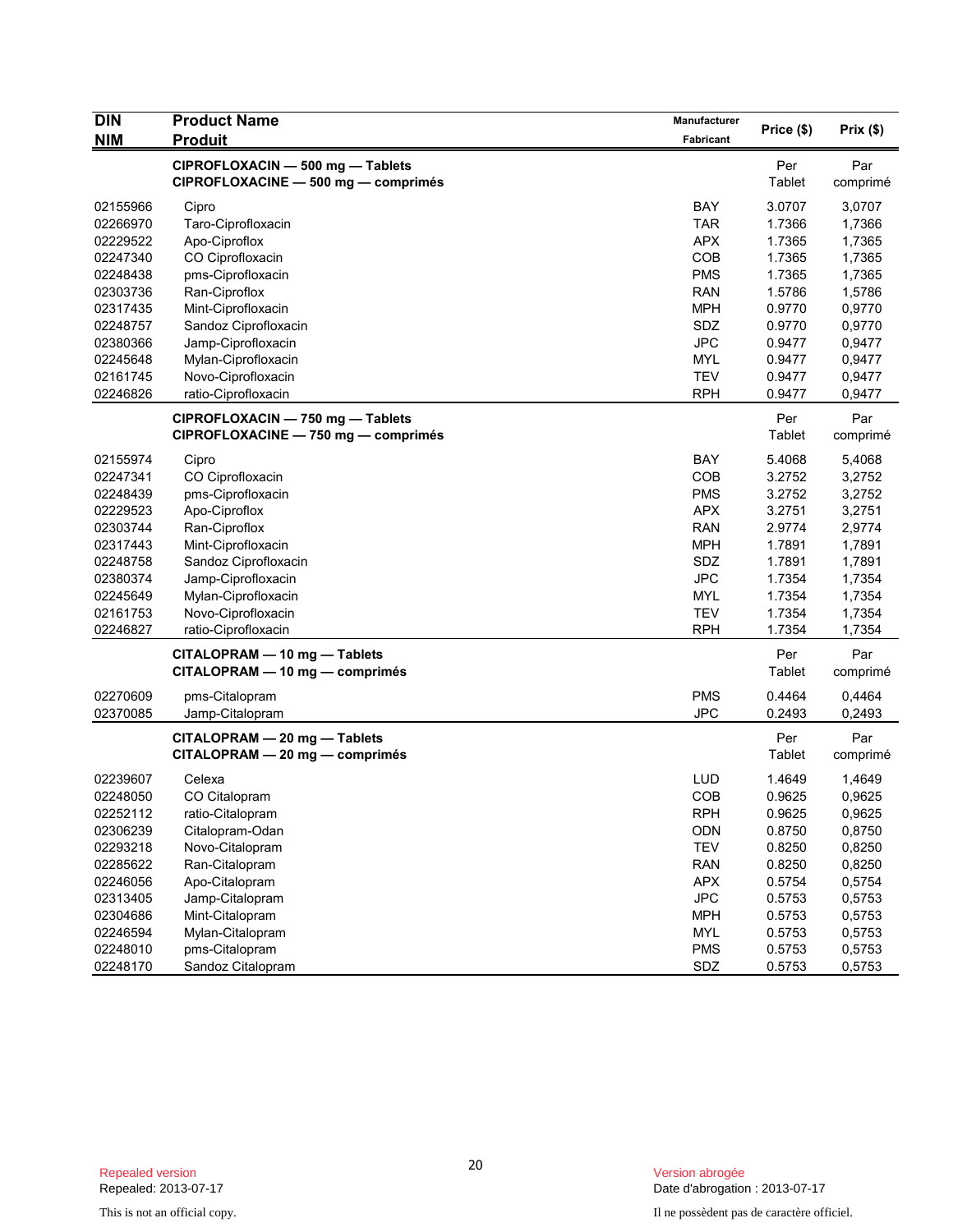| <b>DIN</b><br><b>NIM</b> | <b>Product Name</b><br><b>Produit</b>                                                                    | <b>Manufacturer</b><br>Fabricant | Price (\$)     | Prix(\$)        |
|--------------------------|----------------------------------------------------------------------------------------------------------|----------------------------------|----------------|-----------------|
|                          | CITALOPRAM - 40 mg - Tablets<br>CITALOPRAM - 40 mg - comprimés                                           |                                  | Per<br>Tablet  | Par<br>comprimé |
| 02239608                 | Celexa                                                                                                   | <b>LUD</b>                       | 1.4649         | 1,4649          |
| 02248051                 | CO Citalopram                                                                                            | COB                              | 0.9625         | 0,9625          |
| 02252120                 | ratio-Citalopram                                                                                         | <b>RPH</b>                       | 0.9625         | 0,9625          |
| 02306247                 | Citalopram-Odan                                                                                          | <b>ODN</b>                       | 0.8750         | 0,8750          |
| 02293226                 | Novo-Citalopram                                                                                          | <b>TEV</b>                       | 0.8250         | 0,8250          |
| 02285630                 | Ran-Citalopram                                                                                           | <b>RAN</b>                       | 0.8250         | 0,8250          |
| 02246057                 | Apo-Citalopram                                                                                           | <b>APX</b>                       | 0.5754         | 0,5754          |
| 02313413                 | Jamp-Citalopram                                                                                          | <b>JPC</b>                       | 0.5753         | 0,5753          |
| 02304694                 | Mint-Citalopram                                                                                          | <b>MPH</b>                       | 0.5753         | 0,5753          |
| 02246595                 | Mylan-Citalopram                                                                                         | <b>MYL</b>                       | 0.5753         | 0,5753          |
| 02248011                 | pms-Citalopram                                                                                           | <b>PMS</b>                       | 0.5753         | 0,5753          |
| 02248171                 | Sandoz Citalopram                                                                                        | SDZ                              | 0.5753         | 0,5753          |
|                          | <b>CLARITHROMYCIN - 125 mg/5 mL - Oral Suspension</b><br>CLARITHROMYCIN - 125 mg/5 mL - suspension orale |                                  | Per mL         | Par ml          |
| 02146908                 | <b>Biaxin</b>                                                                                            | ABB                              | 0.3280         | 0,3280          |
| 02390442                 | Accel-Clarithromycin                                                                                     | <b>ACC</b>                       | 0.2047         | 0,2047          |
|                          | CLARITHROMYCIN - 250 mg/5 mL - Oral Suspension<br>CLARITHROMYCIN - 250 mg/5 mL - suspension orale        |                                  | Per mL         | Par ml          |
| 02244641                 | Biaxin                                                                                                   | ABB                              | 0.6347         | 0,6347          |
| 02390450                 | Accel-Clarithromycin                                                                                     | <b>ACC</b>                       | 0.3998         | 0,3998          |
|                          | <b>CLARITHROMYCIN - 250 mg - Tablets</b><br><b>CLARITHROMYCIN - 250 mg - comprimés</b>                   |                                  | Per<br>Tablet  | Par<br>comprimé |
| 01984853                 | Biaxin                                                                                                   | ABB                              | 1.8517         | 1.8517          |
| 02274744                 | Apo-Clarithromycin                                                                                       | <b>APX</b>                       | 1.0905         | 1.0905          |
| 02247818                 | ratio-Clarithromycin                                                                                     | <b>RPH</b>                       | 1.1005         | 1,1005          |
| 02361426                 | Ran-Clarithromycin                                                                                       | <b>RAN</b>                       | 1.1005         | 1,1005          |
| 02248856                 | Mylan-Clarithromycin                                                                                     | <b>MYL</b>                       | 1.0905         | 1,0905          |
| 02247573                 | pms-Clarithromycin                                                                                       | <b>PMS</b>                       | 1.0905         | 1,0905          |
| 02266539                 | Sandoz Clarithromycin                                                                                    | SDZ                              | 1.0905         | 1,0905          |
|                          | <b>CLARITHROMYCIN - 500 mg - Tablets</b><br><b>CLARITHROMYCIN - 500 mg - comprimés</b>                   |                                  | Per<br>Tablet  | Par<br>comprimé |
| 02126710                 | Biaxin                                                                                                   | ABB                              | 3.6599         | 3,6599          |
| 02247819                 | ratio-Clarithromycin                                                                                     | RPH                              | 2.2009         | 2.2009          |
| 02361434                 | Ran-Clarithromycin                                                                                       | <b>RAN</b>                       | 2.2009         | 2,2009          |
| 02274752                 | Apo-Clarithromycin                                                                                       | <b>APX</b>                       | 2.1909         | 2,1909          |
| 02248857                 | Mylan-Clarithromycin                                                                                     | <b>MYL</b>                       | 2.1909         | 2,1909          |
| 02247574                 | pms-Clarithromycin                                                                                       | <b>PMS</b>                       | 2.1909         | 2,1909          |
| 02266547                 | Sandoz Clarithromycin                                                                                    | SDZ                              | 2.1909         | 2,1909          |
|                          | <b>CLINDAMYCIN - 1% - Topical Solution</b><br><b>CLINDAMYCINE - 1% - solution d'actualité</b>            |                                  | Per mL         | Par ml          |
| 00582301                 | Dalacin T                                                                                                | PFI                              | 0.3630         | 0,3630          |
| 02266938                 | Taro-Clindamycin                                                                                         | <b>TAR</b>                       | 0.2486         | 0,2486          |
|                          | <b>CLINDAMYCIN HCI - 150 mg - Capsules</b><br>CLINDAMYCINE (CHLORHYDRATE DE) - 150 mg - capsules         |                                  | Per<br>Capsule | Par<br>capsule  |
| 00030570                 | Dalacin C                                                                                                | PFI                              | 1.0354         | 1,0354          |
| 02241709                 | Teva-Clindamycin                                                                                         | <b>TEV</b>                       | 0.5976         | 0,5976          |
| 02245232                 | Apo-Clindamycin                                                                                          | <b>APX</b>                       | 0.5380         | 0,5380          |
| 02258331                 | Mylan-Clindamycin                                                                                        | <b>MYL</b>                       | 0.4890         | 0,4890          |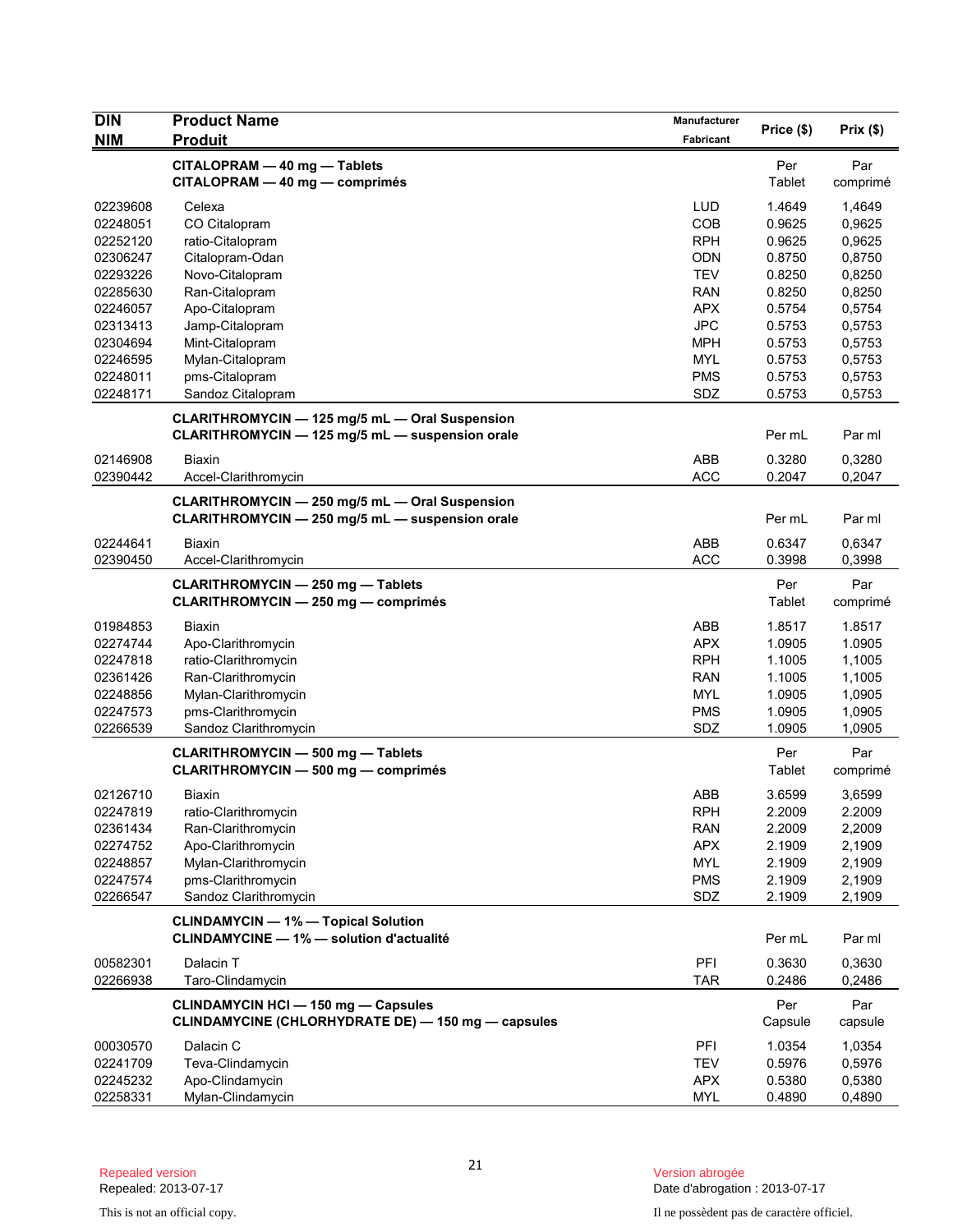| <b>DIN</b>                                                                       | <b>Product Name</b>                                                                                                         | Manufacturer<br>Price (\$)                                                                     | Prix(\$)                                                           |                                                                    |
|----------------------------------------------------------------------------------|-----------------------------------------------------------------------------------------------------------------------------|------------------------------------------------------------------------------------------------|--------------------------------------------------------------------|--------------------------------------------------------------------|
| <b>NIM</b>                                                                       | <b>Produit</b>                                                                                                              | Fabricant                                                                                      |                                                                    |                                                                    |
|                                                                                  | <b>CLINDAMYCIN HCI - 300 mg - Capsules</b><br>CLINDAMYCINE (CHLORHYDRATE DE) - 300 mg - capsules                            |                                                                                                | Per<br>Capsule                                                     | Par<br>capsule                                                     |
| 02182866<br>02241710<br>02245233<br>02258358                                     | Dalacin C<br>Novo-Clindamycin<br>Apo-Clindamycin<br>Mylan-Clindamycin                                                       | <b>PFI</b><br><b>TEV</b><br><b>APX</b><br><b>MYL</b>                                           | 2.0706<br>1.1954<br>1.0759<br>0.9780                               | 2,0706<br>1,1954<br>1,0759<br>0,9780                               |
|                                                                                  | CLOBAZAM - 10 mg - Tablets<br>CLOBAZAM - 10 mg - comprimés                                                                  |                                                                                                | Per<br>Tablet                                                      | Par<br>comprimé                                                    |
| 02221799<br>02238334<br>02244638<br>02244474                                     | Frisium<br>Novo-Clobazam<br>Apo-Clobazam<br>pms-Clobazam                                                                    | <b>LUD</b><br><b>TEV</b><br><b>APX</b><br><b>PMS</b>                                           | 0.4833<br>0.2633<br>0.2369<br>0.2369                               | 0,4833<br>0,2633<br>0,2369<br>0,2369                               |
|                                                                                  | CLOBETASOL-17-PROPIONATE - 0.05% - Cream<br>CLOBÉTASOL-17 - (PROPIONATE DE) - 0,05 % - crème                                |                                                                                                | Per<br>Gram                                                        | Par<br>gramme                                                      |
| 02213265<br>02093162<br>01910272<br>02245523<br>02024187<br>02309521             | Dermovate<br>Novo-Clobetasol<br>ratio-Clobetasol<br>Taro-Clobetasol<br>Mylan-Clobetasol<br>pms-Clobetasol                   | <b>TPT</b><br><b>TEV</b><br><b>RPH</b><br><b>TAR</b><br><b>MYL</b><br><b>PMS</b>               | 0.8243<br>0.4475<br>0.4475<br>0.4474<br>0.4473<br>0.4473           | 0,8243<br>0,4475<br>0,4475<br>0,4474<br>0,4473<br>0,4473           |
|                                                                                  | CLOBETASOL-17-PROPIONATE - 0.05% - Ointment<br>CLOBÉTASOL—17 — (PROPIONATE DE) — 0,05 % — pommade                           |                                                                                                | Per<br>Gram                                                        | Par<br>gramme                                                      |
| 02213273<br>02126192<br>01910280<br>02245524<br>02232193<br>02026767<br>02309548 | Dermovate<br>Novo-Clobetasol<br>ratio-Clobetasol<br>Taro-Clobetasol<br>pms-Clobetasol<br>Mylan-Clobetasol<br>pms-Clobetasol | <b>TPT</b><br><b>TEV</b><br><b>RPH</b><br><b>TAR</b><br><b>PMS</b><br><b>MYL</b><br><b>PMS</b> | 0.8243<br>0.4475<br>0.4475<br>0.4474<br>0.4474<br>0.4068<br>0.4068 | 0,8243<br>0,4475<br>0,4475<br>0,4474<br>0,4474<br>0,4068<br>0,4068 |
|                                                                                  | CLOBETASOL-17-PROPIONATE - 0.05% - Scalp Lotion<br>CLOBÉTASOL-17 - (PROPIONATE DE) - 0,05 % - lotion capillaire             |                                                                                                | Per mL                                                             | Par ml                                                             |
| 02213281<br>02245522<br>02216213<br>02232195<br>01910299                         | Dermovate<br>Taro-Clobetasol<br>Mylan-Clobetasol<br>pms-Clobetasol<br>ratio-Clobetasol                                      | <b>TPT</b><br><b>TAR</b><br><b>MYL</b><br>PMS<br><b>RPH</b>                                    | 0.7942<br>0.3922<br>0.3922<br>0.3922<br>0.3922                     | 0,7942<br>0,3922<br>0,3922<br>0,3922<br>0,3922                     |
|                                                                                  | <b>CLOMIPHENE CITRATE - 50 mg - Tablets</b><br>CLOMIPHÈNE (CITRATE DE) - 50 mg - comprimés                                  |                                                                                                | Per<br>Tablet                                                      | Par<br>comprimé                                                    |
| 02091879<br>00893722                                                             | Clomid<br>Serophene                                                                                                         | <b>SAA</b><br><b>EMD</b>                                                                       | 6.2087<br>5.6600                                                   | 6,2087<br>5,6600                                                   |
|                                                                                  | <b>CLOMIPRAMINE HCI - 10 mg - Tablets</b><br><b>CLOMIPRAMINE (CHLORHYDRATE DE) - 10 mg - comprimés</b>                      |                                                                                                | Per<br>Tablet                                                      | Par<br>comprimé                                                    |
| 00330566<br>02040786<br>02244816                                                 | Anafranil<br>Apo-Clomipramine<br>CO Clomipramine                                                                            | SEP<br><b>APX</b><br>COB                                                                       | 0.2840<br>0.1789<br>0.1789                                         | 0,2840<br>0,1789<br>0,1789                                         |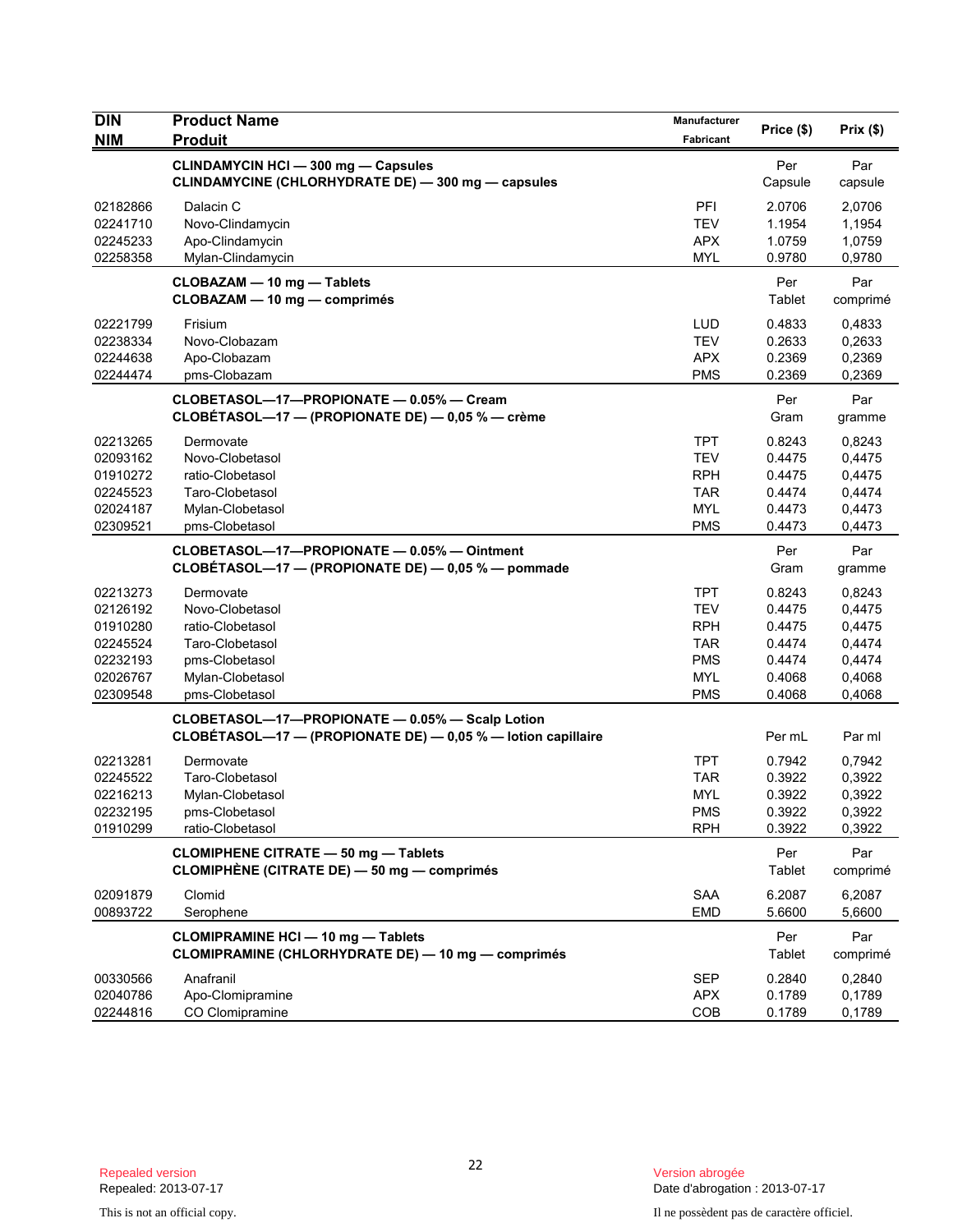| <b>DIN</b><br><b>NIM</b> | <b>Product Name</b><br><b>Produit</b>                                                           | Manufacturer<br>Fabricant | Price (\$)       | Prix(\$)         |
|--------------------------|-------------------------------------------------------------------------------------------------|---------------------------|------------------|------------------|
|                          | <b>CLOMIPRAMINE HCI - 25 mg - Tablets</b><br>CLOMIPRAMINE (CHLORHYDRATE DE) - 25 mg - comprimés |                           | Per<br>Tablet    | Par<br>comprimé  |
| 00324019<br>02040778     | Anafranil<br>Apo-Clomipramine                                                                   | <b>SEP</b><br><b>APX</b>  | 0.3868<br>0.2437 | 0,3868<br>0,2437 |
| 02244817                 | CO Clomipramine                                                                                 | COB                       | 0.2437           | 0,2437           |
|                          | <b>CLOMIPRAMINE HCI - 50 mg - Tablets</b><br>CLOMIPRAMINE (CHLORHYDRATE DE) - 50 mg - comprimés |                           | Per<br>Tablet    | Par<br>comprimé  |
| 00402591                 | Anafranil                                                                                       | <b>SEP</b>                | 0.7122           | 0,7122           |
| 02040751<br>02244818     | Apo-Clomipramine<br>CO Clomipramine                                                             | <b>APX</b><br>COB         | 0.4486<br>0.4486 | 0,4486<br>0,4486 |
|                          | CLONAZEPAM - 0.5 mg - Tablets<br>$CLONAZÉPAM - 0,5 mg - comprimés$                              |                           | Per<br>Tablet    | Par<br>comprimé  |
| 00382825                 | Rivotril                                                                                        | <b>HLR</b>                | 0.2137           | 0,2137           |
| 02177889                 | Apo-Clonazepam                                                                                  | <b>APX</b>                | 0.1283           | 0,1283           |
| 02270641                 | CO Clonazepam                                                                                   | COB                       | 0.1283           | 0,1283           |
| 02224100                 | Dom-Clonazepam-R                                                                                | <b>DOM</b>                | 0.1283           | 0,1283           |
| 02230950                 | Mylan-Clonazepam                                                                                | <b>MYL</b>                | 0.1283           | 0,1283           |
| 02239024<br>02048701     | Novo-Clonazepam<br>pms-Clonazepam                                                               | <b>TEV</b><br><b>PMS</b>  | 0.1283<br>0.1283 | 0,1283<br>0,1283 |
| 02207818                 | pms-Clonazepam-R                                                                                | <b>PMS</b>                | 0.1283           | 0,1283           |
| 02103656                 | ratio-Clonazepam                                                                                | <b>RPH</b>                | 0.1283           | 0,1283           |
| 02233960                 | Sandoz Clonazepam                                                                               | SDZ                       | 0.1283           | 0,1283           |
|                          | <b>CLONAZEPAM - 1 mg - Tablets</b><br>CLONAZÉPAM - 1 mg - comprimés                             |                           | Per<br>Tablet    | Par<br>comprimé  |
| 02270668                 | CO Clonazepam                                                                                   | COB                       | 0.2046           | 0,2046           |
| 02048728                 | pms-Clonazepam                                                                                  | <b>PMS</b>                | 0.2046           | 0,2046           |
| 02233982                 | Sandoz Clonazepam                                                                               | SDZ                       | 0.2046           | 0,2046           |
|                          | <b>CLONAZEPAM - 2 mg - Tablets</b><br>$CLONAZÉPAM - 2 mg - comprimés$                           |                           | Per<br>Tablet    | Par<br>comprimé  |
| 00382841                 | Rivotril                                                                                        | <b>HLR</b>                | 0.3685           | 0,3685           |
| 02177897                 | Apo-Clonazepam                                                                                  | <b>APX</b>                | 0.2211           | 0,2211           |
| 02270676                 | CO Clonazepam                                                                                   | COB                       | 0.2211           | 0,2211           |
| 02131013<br>02230951     | Dom-Clonazepam                                                                                  | <b>DOM</b>                | 0.2211           | 0,2211           |
| 02239025                 | Mylan-Clonazepam<br>Novo-Clonazepam                                                             | <b>MYL</b><br>TEV         | 0.2211<br>0.2211 | 0,2211<br>0,2211 |
| 02048736                 | pms-Clonazepam                                                                                  | <b>PMS</b>                | 0.2211           | 0,2211           |
| 02103737                 | ratio-Clonazepam                                                                                | <b>RPH</b>                | 0.2211           | 0,2211           |
| 02233985                 | Sandoz Clonazepam                                                                               | SDZ                       | 0.2211           | 0,2211           |
|                          | CLOPIDOGREL-75 mg - Tablets<br>CLOPIDOGREL - 75 mg - comprimés                                  |                           | Per<br>Tablet    | Par<br>comprimé  |
| 02238682                 | Plavix                                                                                          | <b>SAA</b>                | 2.9578           | 2,9578           |
| 02252767                 | Apo-Clopidogrel                                                                                 | <b>APX</b>                | 0.9021           | 0,9021           |
| 02303027                 | CO Clopidogrel                                                                                  | COB                       | 0.9021           | 0,9021           |
| 02359316                 | Sandoz Clopidogrel                                                                              | SDZ                       | 0.9021           | 0,9021           |
| 02293161                 | Teva-Clopidogrel                                                                                | <b>TEV</b>                | 0.9021           | 0,9021           |
| 02351536                 | Mylan-Clopidogrel                                                                               | <b>MYL</b>                | 0.6576           | 0,6576           |
|                          | <b>CLOTRIMAZOLE - 1% - Topical Cream</b><br>CLOTRIMAZOLE - 1 % - crème topique                  |                           | Per<br>Gram      | Par<br>gramme    |
| 02150867                 | Canesten                                                                                        | <b>BAY</b>                | 0.3374           | 0,3374           |
| 00812382                 | Clotrimaderm                                                                                    | <b>TAR</b>                | 0.2054           | 0,2054           |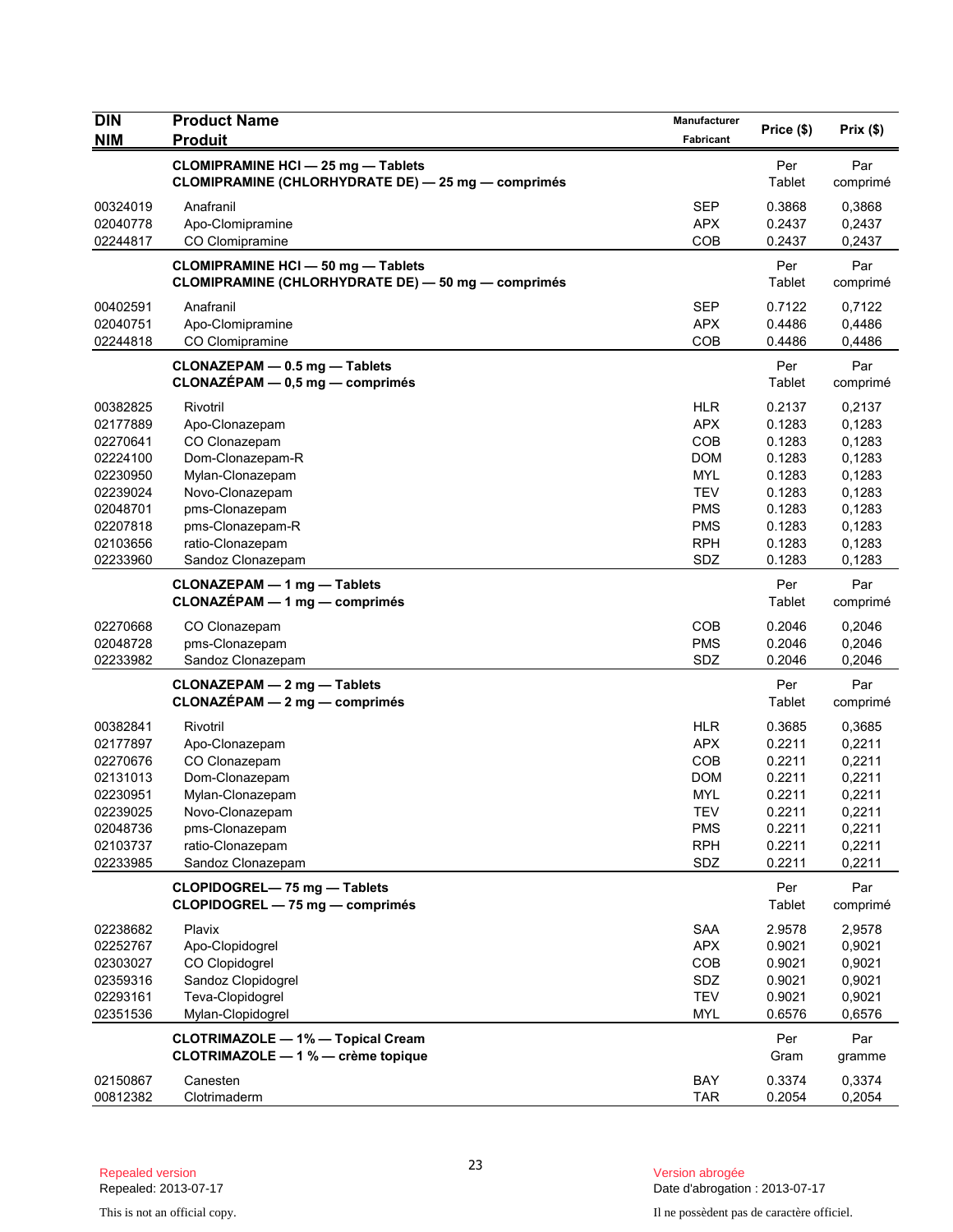| <b>DIN</b><br><b>NIM</b>                                                         | <b>Product Name</b><br><b>Produit</b>                                                                                                                          | Manufacturer<br>Fabricant                                                        | Price (\$)                                                         | Prix(\$)                                                           |
|----------------------------------------------------------------------------------|----------------------------------------------------------------------------------------------------------------------------------------------------------------|----------------------------------------------------------------------------------|--------------------------------------------------------------------|--------------------------------------------------------------------|
|                                                                                  | <b>CLOTRIMAZOLE - 1% - Vaginal Cream</b><br>CLOTRIMAZOLE - 1 % - crème vaginale                                                                                |                                                                                  | Per<br>Gram                                                        | Par<br>gramme                                                      |
| 02150891<br>00812366                                                             | Canesten<br>Clotrimaderm                                                                                                                                       | <b>BAY</b><br><b>TAR</b>                                                         | 0.2192<br>0.1994                                                   | 0,2192<br>0,1994                                                   |
|                                                                                  | <b>CLOTRIMAZOLE - 2% - Vaginal Cream</b><br>CLOTRIMAZOLE - 2 % - crème vaginale                                                                                |                                                                                  | Per<br>Gram                                                        | Par<br>gramme                                                      |
| 02150905<br>00812374                                                             | Canesten<br>Clotrimaderm                                                                                                                                       | BAY<br><b>TAR</b>                                                                | 0.4383<br>0.3987                                                   | 0,4383<br>0,3987                                                   |
|                                                                                  | CLOZAPINE - 25 mg - Tablets<br>CLOZAPINE - 25 mg - comprimés                                                                                                   |                                                                                  | Per<br>Tablet                                                      | Par<br>comprimé                                                    |
| 00894737<br>02247243<br>02248034                                                 | Clozaril<br>Mylan-Clozapine<br>Apo-Clozapine                                                                                                                   | <b>NVT</b><br><b>MYL</b><br><b>APX</b>                                           | 1.0362<br>0.6594<br>0.6594                                         | 1,0362<br>0,6594<br>0,6594                                         |
|                                                                                  | CLOZAPINE - 100 mg - Tablets<br>CLOZAPINE - 100 mg - comprimés                                                                                                 |                                                                                  | Per<br>Tablet                                                      | Par<br>comprimé                                                    |
| 00894745<br>02247244<br>02248035                                                 | Clozaril<br>Mylan-Clozapine<br>Apo-Clozapine                                                                                                                   | <b>NVT</b><br><b>MYL</b><br><b>APX</b>                                           | 4.1558<br>2.6446<br>2.6446                                         | 4,1558<br>2,6446<br>2,6446                                         |
|                                                                                  | CYANOCOBALAMIN - 1 mg/mL - Injection<br>CYANOCOBALAMINE - 1 mg/ml - injection                                                                                  |                                                                                  | Per mL                                                             | Par ml                                                             |
| 01987003<br>00521515                                                             | Cyanocobalamin/Cyanocobalamine<br>Vitamin $B_{12}$ /Vitamine $B_{12}$                                                                                          | <b>CYI</b><br>SDZ                                                                | 0.4950<br>0.4950                                                   | 0,4950<br>0,4950                                                   |
|                                                                                  | CYCLOBENZAPRINE HCI - 10 mg - Tablets<br>CYCLOBENZAPRINE (CHLORHYDRATE DE) $-$ 10 mg $-$ comprimés                                                             |                                                                                  | Per<br>Tablet                                                      | Par<br>comprimé                                                    |
| 02177145<br>02238633<br>02231353<br>02080052<br>02212048<br>02236506<br>02357127 | Apo-Cyclobenzaprine<br>Dom-Cyclobenzaprine<br>Mylan-Cyclobenzaprine<br>Novo-Cycloprine<br>pms-Cyclobenzaprine<br>ratio-Cyclobenzaprine<br>Jamp-Cyclobenzaprine | <b>APX</b><br><b>DOM</b><br>MYL<br>TEV<br><b>PMS</b><br><b>RPH</b><br><b>JPC</b> | 0.4142<br>0.4142<br>0.4142<br>0.4142<br>0.4142<br>0.4142<br>0.3765 | 0,4142<br>0,4142<br>0,4142<br>0,4142<br>0,4142<br>0,4142<br>0,3765 |
|                                                                                  | CYCLOSPORINE - 25 mg - Capsules<br>CYCLOSPORINE - 25 mg - capsules                                                                                             |                                                                                  | Per<br>Capsule                                                     | Par<br>capsule                                                     |
| 02150689<br>02247073                                                             | Neoral<br>Sandoz Cyclosporine                                                                                                                                  | <b>NVT</b><br>SDZ                                                                | 1.5950<br>1.3750                                                   | 1,5950<br>1,3750                                                   |
|                                                                                  | CYCLOSPORINE - 50 mg - Capsules<br>CYCLOSPORINE - 50 mg - capsules                                                                                             |                                                                                  | Per<br>Capsule                                                     | Par<br>capsule                                                     |
| 02150662<br>02247074                                                             | Neoral<br>Sandoz Cyclosporine                                                                                                                                  | <b>NVT</b><br>SDZ                                                                | 3.1097<br>2.7500                                                   | 3,1097<br>2,7500                                                   |
|                                                                                  | CYCLOSPORINE - 100 mg - Capsules<br>CYCLOSPORINE - 100 mg - capsules                                                                                           |                                                                                  | Per<br>Capsule                                                     | Par<br>capsule                                                     |
| 02150670<br>02242821                                                             | Neoral<br>Sandoz Cyclosporine                                                                                                                                  | <b>NVT</b><br>SDZ                                                                | 6.2216<br>5.5000                                                   | 6,2216<br>5,5000                                                   |
|                                                                                  | CYCLOSPORINE - 100 mg/mL - Oral Solution<br>CYCLOSPORINE - 100 mg/ml - solution orale                                                                          |                                                                                  | Per mL                                                             | Par ml                                                             |
| 02150697<br>02244324                                                             | Neoral<br>Apo-Cyclosporine                                                                                                                                     | <b>NVT</b><br><b>APX</b>                                                         | 5.5304<br>3.7707                                                   | 5,5304<br>3,7707                                                   |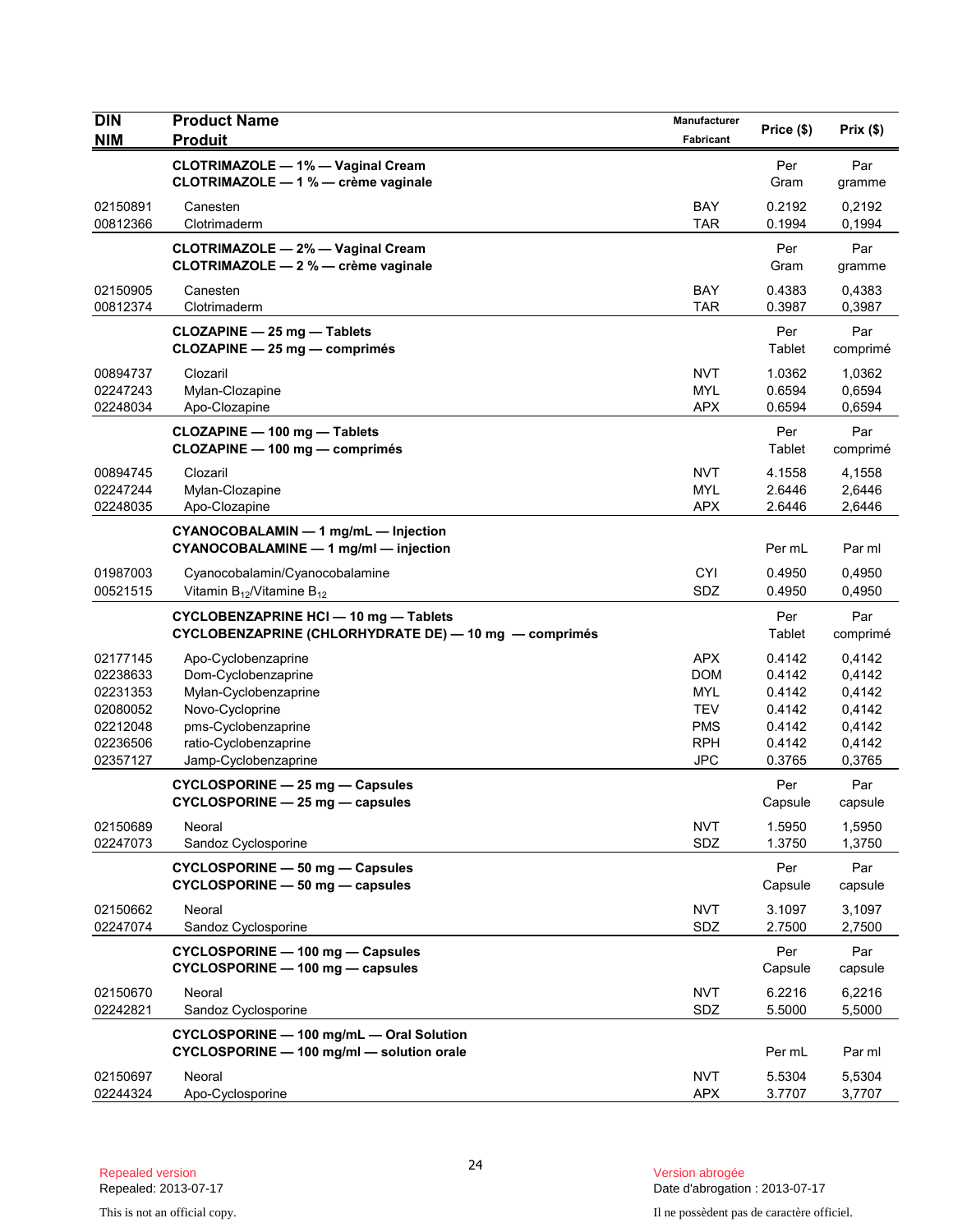| <b>DIN</b>                                   | <b>Product Name</b>                                                                                              | Manufacturer                                         | Price (\$)                           | Prix(\$)                             |
|----------------------------------------------|------------------------------------------------------------------------------------------------------------------|------------------------------------------------------|--------------------------------------|--------------------------------------|
| <b>NIM</b>                                   | <b>Produit</b>                                                                                                   | Fabricant                                            |                                      |                                      |
|                                              | CYPROTERONE ACETATE/ETHINYL ESTRADIOL - 2 mg/0.035 mg -                                                          |                                                      | Per                                  | Par                                  |
|                                              | <b>Tablets</b><br>CYPROTÉRONE (ACÉTATE DE)/ETHINYL ESTRADIOL - 2 mg/0.035 mg<br>— comprimés                      |                                                      | Tablet                               | comprimé                             |
| 02233542<br>02290308<br>02309556             | Diane-35<br>Cyestra-35<br>Novo-Cyproterone/Ethinyl Estradiol                                                     | <b>BAY</b><br><b>PAL</b><br><b>TEV</b>               | 1.6988<br>1.2229<br>1.1114           | 1,6988<br>1.2229<br>1,1114           |
|                                              | DEFEROXAMINE MESYLATE - 500 mg - Powder for Injection<br>DÉFÉROXAMINE (MÉSYLATE DE) - 500 mg - poudre injectable |                                                      | Per<br>Vial                          | Par<br>ampoule                       |
| 01981242<br>02241600<br>02242055             | Desferal<br>Desferrioxamine Mesilate/Désférrioxamine (Mésilate)<br>pms-Deferoxamine                              | <b>NVT</b><br>HOI<br><b>PMS</b>                      | 15.4462<br>8.9980<br>8.9980          | 15,4462<br>8,9980<br>8,9980          |
|                                              | <b>DESMOPRESSIN ACETATE - 10 mcg - Spray</b><br>DESMOPRESSINE (ACÉTATE DE) - 10 mcg - vaporisateur               |                                                      | Per mL                               | Par ml                               |
| 00836362<br>02242465                         | <b>DDAVP</b><br>Desmopressin                                                                                     | <b>FEI</b><br>AAA                                    | 21.3928<br>14.8680                   | 21,3928<br>14,8680                   |
|                                              | DESMOPRESSIN ACETATE - 0.1 mg - Tablet<br>DESMOPRESSINE (ACÉTATE DE) — 0.1 mg — comprimés                        |                                                      | Per<br>Tablet                        | Par<br>comprimé                      |
| 00824305<br>02287730<br>02284030             | <b>DDAVP</b><br>Novo-Desmopressin<br>Apo-Desmopressin                                                            | <b>FEI</b><br><b>TEV</b><br><b>APX</b>               | 1.4539<br>0.9913<br>0.9913           | 1,4539<br>0,9913<br>0,9913           |
|                                              | DESMOPRESSIN ACETATE - 0.2 mg - Tablet<br>DESMOPRESSINE (ACÉTATE DE) - 0.2 mg - comprimés                        |                                                      | Per<br>Tablet                        | Par<br>comprimé                      |
| 00824143<br>02287749<br>02284049             | <b>DDAVP</b><br>Novo-Desmopressin<br>Apo-Desmopressin                                                            | FEI<br><b>TEV</b><br><b>APX</b>                      | 2.9077<br>1.9826<br>1.9826           | 2,9077<br>1,9826<br>1,9826           |
|                                              | DEXAMETHASONE - 0.5 mg - Tablets<br>DEXAMÉTHASONE - 0,5 mg - comprimés                                           |                                                      | Per<br>Tablet                        | Par<br>comprimé                      |
| 02261081<br>00295094<br>01964976<br>02240684 | Apo-Dexamethasone<br>Dexasone<br>pms-Dexamethasone<br>ratio-Dexamethasone                                        | <b>APX</b><br><b>VAL</b><br><b>PMS</b><br><b>RPH</b> | 0.2167<br>0.2168<br>0.2167<br>0.2167 | 0,2167<br>0,2168<br>0,2167<br>0,2167 |
|                                              | DEXAMETHASONE - 0.75 mg - Tablets<br>DEXAMÉTHASONE - 0,75 mg - comprimés                                         |                                                      | Per<br>Tablet                        | Par<br>comprimé                      |
| 01964968<br>00285471<br>02240685             | pms-Dexamethasone<br>Dexasone<br>ratio-Dexamethasone                                                             | <b>PMS</b><br><b>VAL</b><br><b>RPH</b>               | 0.5099<br>0.4950<br>0.4950           | 0,5099<br>0,4950<br>0,4950           |
|                                              | DEXAMETHASONE - 4 mg - Tablets<br>DEXAMÉTHASONE - 4 mg - comprimés                                               |                                                      | Per<br>Tablet                        | Par<br>comprimé                      |
| 00489158<br>02250055<br>01964070<br>02240687 | Dexasone<br>Apo-Dexamethasone<br>pms-Dexamethasone<br>ratio-Dexamethasone                                        | <b>VAL</b><br><b>APX</b><br><b>PMS</b><br><b>RPH</b> | 0.8441<br>0.8440<br>0.8440<br>0.8440 | 0,8441<br>0,8440<br>0,8440<br>0,8440 |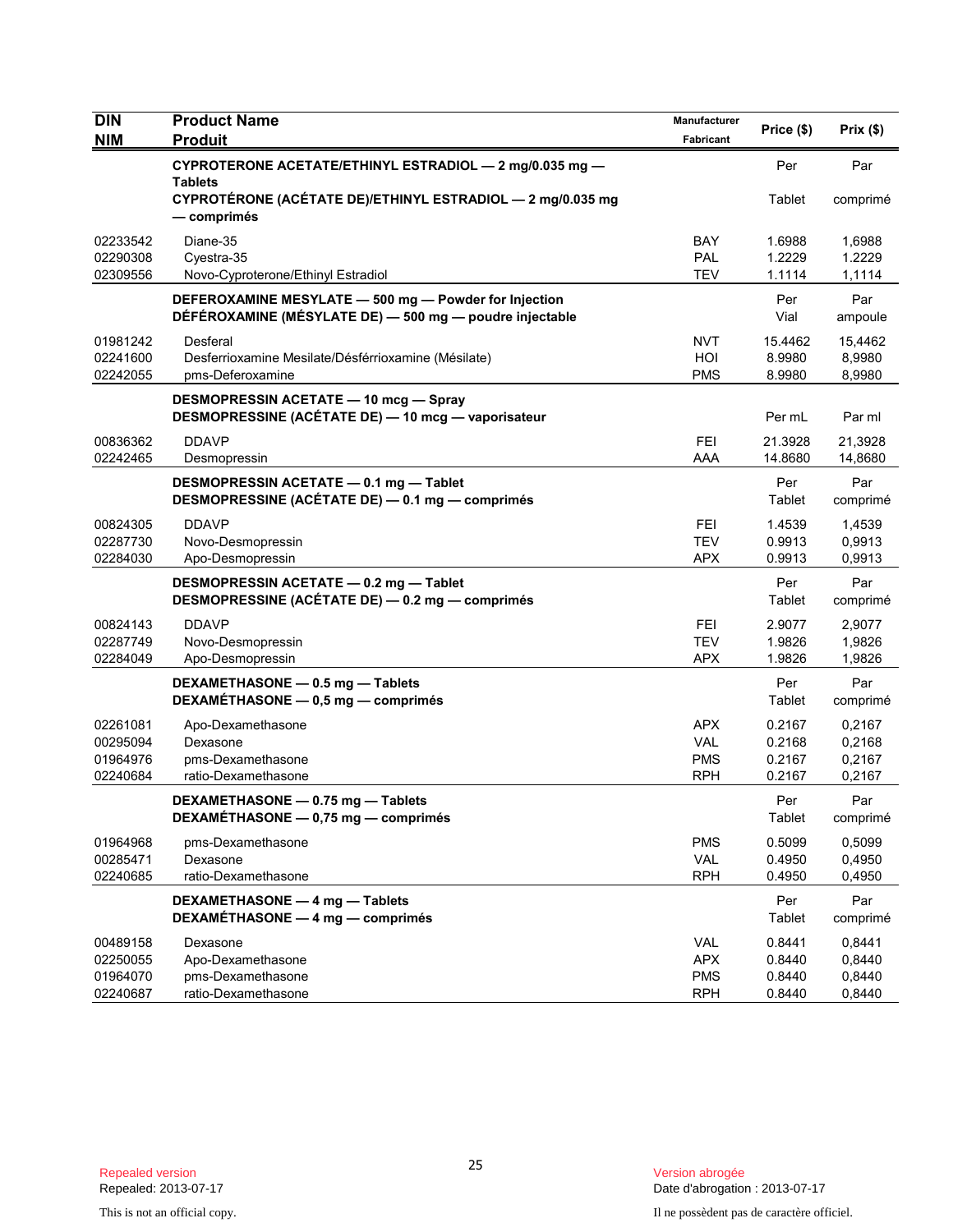| <b>DIN</b><br><b>NIM</b>                                             | <b>Product Name</b><br><b>Produit</b>                                                                                   | Manufacturer<br>Fabricant                                                 | Price (\$)                                               | Prix(\$)                                                 |
|----------------------------------------------------------------------|-------------------------------------------------------------------------------------------------------------------------|---------------------------------------------------------------------------|----------------------------------------------------------|----------------------------------------------------------|
|                                                                      | DIAZEPAM - 5 mg - Tablets<br>$DIAZÉPAM - 5 mg - comprimés$                                                              |                                                                           | Per<br>Tablet                                            | Par<br>comprimé                                          |
| 00013285<br>00013765<br>00362158<br>02247491                         | Valium<br>Vivol<br>Apo-Diazepam<br>pms-Diazepam                                                                         | <b>HLR</b><br><b>AXX</b><br><b>APX</b><br><b>PMS</b>                      | 0.1746<br>0.0965<br>0.0715<br>0.0715                     | 0,1746<br>0,0965<br>0,0715<br>0,0715                     |
|                                                                      | DIAZEPAM - 10 mg - Tablets<br>DIAZÉPAM - 10 mg - comprimés                                                              |                                                                           | Per<br>Tablet                                            | Par<br>comprimé                                          |
| 00013293<br>00013773<br>00405337<br>02247492                         | Valium<br>Vivol<br>Apo-Diazepam<br>pms-Diazepam                                                                         | <b>HLR</b><br><b>AXX</b><br><b>APX</b><br><b>PMS</b>                      | 0.1590<br>0.1582<br>0.0954<br>0.0954                     | 0,1590<br>0,1582<br>0,0954<br>0,0954                     |
|                                                                      | DICLOFENAC POTASSIUM - 50 mg - Tablets<br>DICLOFÉNAC POTASSIQUE - 50 mg - comprimés                                     |                                                                           | Per<br>Tablet                                            | Par<br>comprimé                                          |
| 00881635<br>02243433<br>02239753<br>02239355<br>02261774             | Voltaren Rapide<br>Apo-Diclo Rapide<br>pms-Diclofenac-K<br>Teva-Difenac-K<br>Sandoz Diclofenac Rapide                   | <b>NVT</b><br><b>APX</b><br><b>PMS</b><br><b>TEV</b><br>SDZ               | 0.9839<br>0.4331<br>0.4331<br>0.4331<br>0.4331           | 0,9839<br>0,4331<br>0,4331<br>0,4331<br>0,4331           |
|                                                                      | DICLOFENAC SODIUM - 25 mg - Enteric Coated Tablets<br>DICLOFÉNAC SODIQUE - 25 mg - comprimés à enrobage entérosoluble   |                                                                           | Per<br>Tablet                                            | Par<br>comprimé                                          |
| 02231662<br>00839175<br>00808539<br>02302616<br>02261952             | Dom-Diclofenac<br>Apo-Diclo<br>Novo-Difenac<br>pms-Diclofenac<br>Sandoz Diclofenac                                      | <b>DOM</b><br><b>APX</b><br><b>TEV</b><br><b>PMS</b><br>SDZ               | 0.2093<br>0.2092<br>0.2092<br>0.1902<br>0.1902           | 0,2093<br>0,2092<br>0,2092<br>0,1902<br>0,1902           |
|                                                                      | DICLOFENAC SODIUM - 50 mg - Enteric Coated Tablets<br>DICLOFÉNAC SODIQUE - 50 mg - comprimés à enrobage entérosoluble   |                                                                           | Per<br>Tablet                                            | Par<br>comprimé                                          |
| 00514012<br>02231663<br>00808547<br>00839183<br>02302624<br>02261960 | Voltaren<br>Dom-Diclofenac<br>Novo-Difenac<br>Apo-Diclo<br>pms-Diclofenac<br>Sandoz Diclofenac                          | <b>NVT</b><br><b>DOM</b><br><b>TEV</b><br><b>APX</b><br><b>PMS</b><br>SDZ | 1.0262<br>0.4331<br>0.4331<br>0.4330<br>0.3937<br>0.3937 | 1,0262<br>0,4331<br>0,4331<br>0,4330<br>0,3937<br>0,3937 |
|                                                                      | DICLOFENAC SODIUM - 75 mg - Slow Release Tablets<br>DICLOFÉNAC SODIQUE - 75 mg - comprimés à libération progressive     |                                                                           | Per<br>Tablet                                            | Par<br>comprimé                                          |
| 00782459<br>02162814<br>02231664<br>02158582<br>02231504<br>02261901 | <b>Voltaren SR</b><br>Apo-Diclo SR<br>Dom-Diclofenac SR<br>Novo-Difenac SR<br>pms-Diclofenac SR<br>Sandoz Diclofenac SR | <b>NVT</b><br><b>APX</b><br><b>DOM</b><br><b>TEV</b><br><b>PMS</b><br>SDZ | 1.3400<br>0.6280<br>0.6277<br>0.6277<br>0.6277<br>0.6277 | 1,3400<br>0,6280<br>0,6277<br>0,6277<br>0,6277<br>0,6277 |
|                                                                      | DICLOFENAC SODIUM - 100 mg - Slow Release Tablets<br>DICLOFÉNAC SODIQUE - 100 mg - comprimés à libération progressive   |                                                                           | Per<br>Tablet                                            | Par<br>comprimé                                          |
| 00590827<br>02231665<br>02048698<br>02091194<br>02231505<br>02261944 | Voltaren SR<br>Dom-Diclofenac SR<br>Novo-Difenac SR<br>Apo-Diclo SR<br>pms-Diclofenac SR<br>Sandoz Diclofenac SR        | <b>NVT</b><br><b>DOM</b><br><b>TEV</b><br><b>APX</b><br><b>PMS</b><br>SDZ | 1.9100<br>0.8662<br>0.8661<br>0.8660<br>0.8660<br>0.8660 | 1,9100<br>0,8662<br>0,8661<br>0,8660<br>0,8660<br>0,8660 |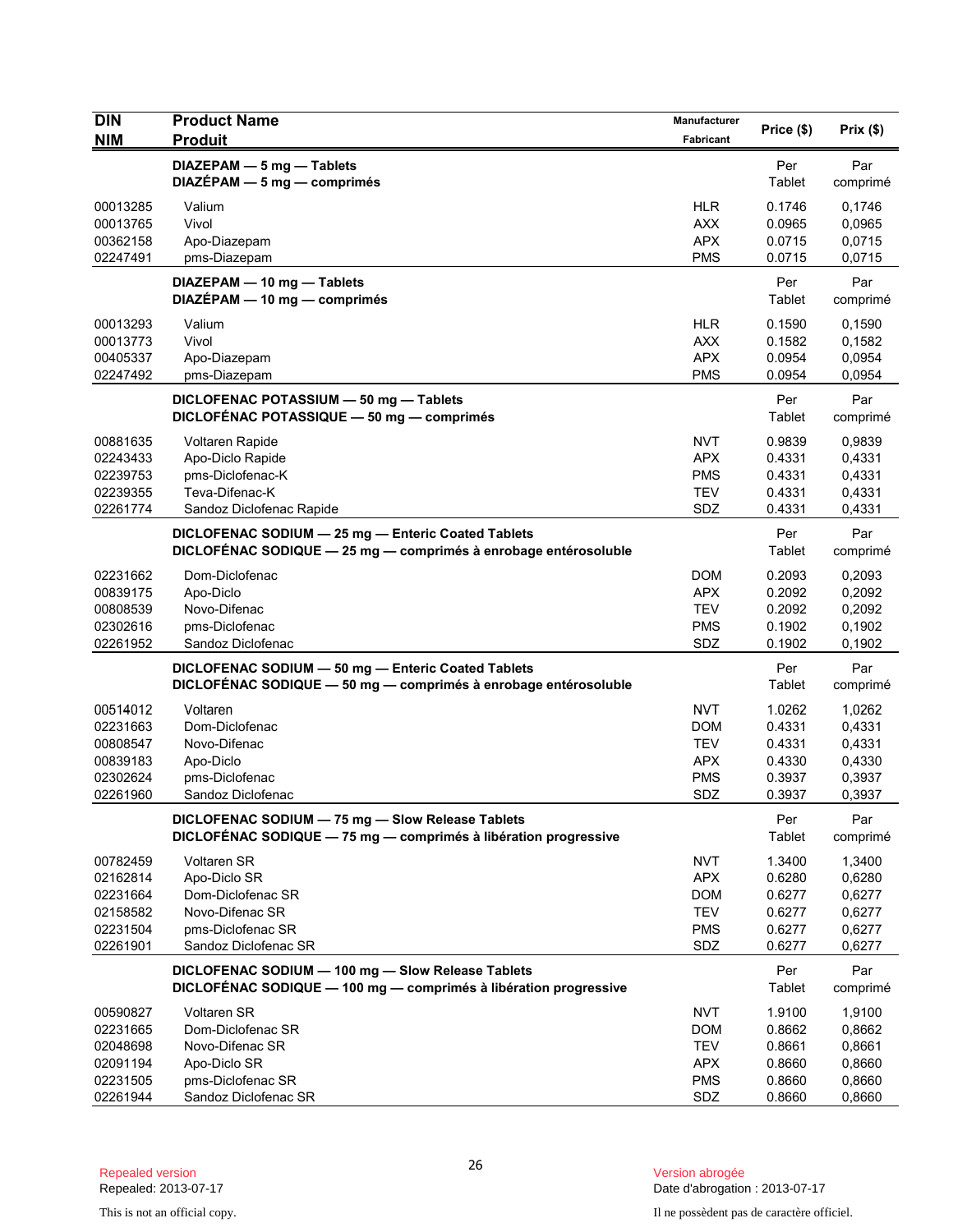| <b>DIN</b><br><b>NIM</b>                                             | <b>Product Name</b><br><b>Produit</b>                                                                                              | Manufacturer<br>Fabricant                                                 | Price (\$)                                               | Prix(\$)                                                 |
|----------------------------------------------------------------------|------------------------------------------------------------------------------------------------------------------------------------|---------------------------------------------------------------------------|----------------------------------------------------------|----------------------------------------------------------|
|                                                                      | DICLOFENAC SODIUM - 50 mg - Suppositories<br>DICLOFÉNAC SODIQUE - 50 mg - suppositoires                                            |                                                                           | Per                                                      | Par<br>Suppository suppositoire                          |
| 00632724<br>02231506<br>02261928                                     | Voltaren<br>pms-Diclofenac<br>Sandoz Diclofenac                                                                                    | <b>NVT</b><br><b>PMS</b><br>SDZ                                           | 1.5411<br>0.6861<br>0.6861                               | 1,5411<br>0,6861<br>0,6861                               |
|                                                                      | DIFLUNISAL - 250 mg - Tablets<br>DIFLUNISAL - 250 mg - comprimés                                                                   |                                                                           | Per<br>Tablet                                            | Par<br>comprimé                                          |
| 02039486<br>02048493                                                 | Apo-Diflunisal<br>Novo-Diflunisal                                                                                                  | <b>APX</b><br><b>TEV</b>                                                  | 0.6211<br>0.5647                                         | 0,6211<br>0,5647                                         |
|                                                                      | DIHYDROERGOTAMINE MESYLATE - 1 mg/mL - Injection<br>DIHYDROERGOTAMINE (MÉSYLATE DE LA) - 1 mg/ml - injection                       |                                                                           | Per mL                                                   | Par ml                                                   |
| 00027243<br>02241163                                                 | Dihydroergotamine (DHE)<br>Dihydroergotamine Mesylate/Dihydroergotamine (mésylate)                                                 | <b>SMI</b><br>SDZ                                                         | 4.6420<br>4.0847                                         | 4,6420<br>4,0847                                         |
|                                                                      | DILTIAZEM HCI - 120 mg - Controlled Delivery Capsules<br>DILTIAZEM (CHLORHYDRATE DE) - 120 mg - capsules à libération<br>contrôlée |                                                                           | Per<br>Capsule                                           | Par<br>capsule                                           |
| 02097249<br>02230997<br>02242538<br>02229781<br>02243338<br>02370611 | Cardizem CD<br>Apo-Diltiaz CD<br>Novo-Diltazem CD<br>ratio-Diltiazem CD<br>Sandoz Diltiazem CD<br>CO Diltiazem CD                  | <b>BPC</b><br><b>APX</b><br><b>TEV</b><br><b>RPH</b><br>SDZ<br>COB        | 1.6263<br>0.8823<br>0.8823<br>0.8823<br>0.8823<br>0.4940 | 1,6263<br>0,8823<br>0,8823<br>0,8823<br>0,8823<br>0,4940 |
|                                                                      | DILTIAZEM HCI-180 mg-Controlled Delivery Capsules<br>DILTIAZEM (CHLORHYDRATE DE) - 180 mg - capsules à libération<br>contrôlée     |                                                                           | Per<br>Capsule                                           | Par<br>capsule                                           |
| 02097257<br>02230998<br>02242539<br>02229782<br>02243339<br>02370638 | Cardizem CD<br>Apo-Diltiaz CD<br>Novo-Diltazem CD<br>ratio-Diltiazem CD<br>Sandoz Diltiazem CD<br>CO Diltiazem CD                  | <b>BPC</b><br><b>APX</b><br><b>TEV</b><br><b>RPH</b><br>SDZ<br><b>COB</b> | 2.1588<br>1.1711<br>1.1711<br>1.1711<br>1.1711<br>0.6557 | 2,1588<br>1,1711<br>1,1711<br>1,1711<br>1,1711<br>0,6557 |
|                                                                      | DILTIAZEM HCI-240 mg-Controlled Delivery Capsules<br>DILTIAZEM (CHLORHYDRATE DE) - 240 mg - capsules à libération<br>contrôlée     |                                                                           | Per<br>Capsule                                           | Par<br>capsule                                           |
| 02097265<br>02230999<br>02242540<br>02229783<br>02243340<br>02380646 | Cardizem CD<br>Apo-Diltiaz CD<br>Novo-Diltazem CD<br>ratio-Diltiazem CD<br>Sandoz Diltiazem CD<br>CO Diltiazem CD                  | <b>BPC</b><br><b>APX</b><br><b>TEV</b><br><b>RPH</b><br>SDZ<br>COB        | 2.8635<br>1.5533<br>1.5533<br>1.5533<br>1.5533<br>0.8698 | 2,8635<br>1,5533<br>1,5533<br>1,5533<br>1,5533<br>0,8698 |
|                                                                      | DILTIAZEM HCI-300 mg-Controlled Delivery Capsules<br>DILTIAZEM (CHLORHYDRATE DE) - 300 mg - capsules à libération<br>contrôlée     |                                                                           | Per<br>Capsule                                           | Par<br>capsule                                           |
| 02097273<br>02229526<br>02242541<br>02229784<br>02243341             | Cardizem CD<br>Apo-Diltiaz CD<br>Novo-Diltazem CD<br>ratio-Diltiazem CD<br>Sandoz Diltiazem CD                                     | <b>BPC</b><br><b>APX</b><br><b>TEV</b><br><b>RPH</b><br>SDZ               | 3.5792<br>1.9417<br>1.9417<br>1.9417<br>1.9417           | 3,5792<br>1,9417<br>1,9417<br>1,9417<br>1,9417           |
| 02380654                                                             | CO Diltiazem CD                                                                                                                    | COB                                                                       | 1.0872                                                   | 1,0872                                                   |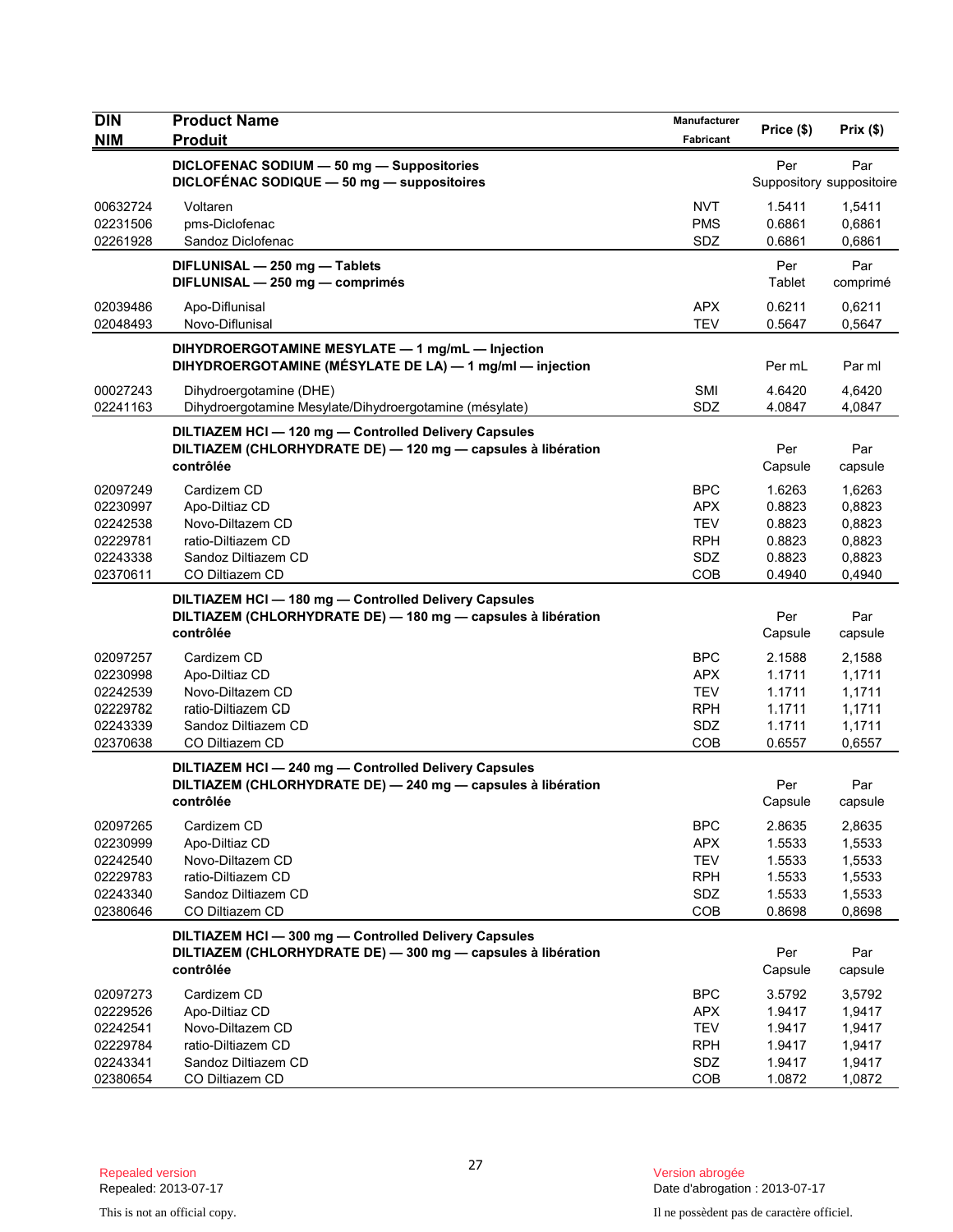| <b>DIN</b>           | <b>Product Name</b>                                                                                                                 | Manufacturer             | Price (\$)       | Prix (\$)        |
|----------------------|-------------------------------------------------------------------------------------------------------------------------------------|--------------------------|------------------|------------------|
| <b>NIM</b>           | <b>Produit</b>                                                                                                                      | Fabricant                |                  |                  |
|                      | DILTIAZEM HCI - 120 mg - Extended Release Capsules<br>DILTIAZEM (CHLORHYDRATE DE) - 120 mg - tablettes prolongées<br>de relâchement |                          | Per<br>Tablet    | Par<br>comprimé  |
| 02231150             | <b>Tiazac ER</b>                                                                                                                    | <b>BPC</b>               | 0.9339           | 0,9339           |
| 02291037             | Apo-Diltiaz TZ                                                                                                                      | <b>APX</b>               | 0.5094           | 0,5094           |
| 02271605<br>02245918 | Novo-Diltiazem ER<br>Sandoz Diltiazem T                                                                                             | TEV<br>SDZ               | 0.5094<br>0.5094 | 0,5094<br>0,5094 |
| 02370411             | CO Diltiazem T                                                                                                                      | <b>COB</b>               | 0.2987           | 0,2987           |
|                      | DILTIAZEM HCI-180 mg-Extended Release Capsules<br>DILTIAZEM (CHLORHYDRATE DE) - 180 mg - tablettes prolongées<br>de relâchement     |                          | Per<br>Tablet    | Par<br>comprimé  |
| 02231151             | <b>Tiazac ER</b>                                                                                                                    | <b>BPC</b>               | 1.2712           | 1,2712           |
| 02291045             | Apo-Diltiaz TZ                                                                                                                      | <b>APX</b>               | 0.6761           | 0,6761           |
| 02271613             | Novo-Diltiazem ER                                                                                                                   | TEV                      | 0.6761           | 0,6761           |
| 02245919             | Sandoz Diltiazem T                                                                                                                  | SDZ                      | 0.6761           | 0,6761           |
| 02370492             | CO Diltiazem T                                                                                                                      | <b>COB</b>               | 0.4045           | 0,4045           |
|                      | DILTIAZEM HCI-240 mg-Extended Release Capsules<br>DILTIAZEM (CHLORHYDRATE DE) - 240 mg - tablettes prolongées<br>de relâchement     |                          | Per<br>Tablet    | Par<br>comprimé  |
| 02231152             | <b>Tiazac ER</b>                                                                                                                    | <b>BPC</b>               | 1.6861           | 1,6861           |
| 02291053             | Apo-Diltiaz TZ                                                                                                                      | <b>APX</b>               | 0.8968           | 0,8968           |
| 02271621             | Novo-Diltiazem ER                                                                                                                   | TEV                      | 0.8968           | 0,8968           |
| 02245920             | Sandoz Diltiazem T                                                                                                                  | SDZ                      | 0.8968           | 0,8968           |
| 02370506             | CO Diltiazem T                                                                                                                      | COB                      | 0.5365           | 0,5365           |
|                      | DILTIAZEM HCI-300 mg-Extended Release Capsules<br>DILTIAZEM (CHLORHYDRATE DE) - 300 mg - tablettes prolongées<br>de relâchement     |                          | Per<br>Tablet    | Par<br>comprimé  |
| 02231154             | <b>Tiazac ER</b>                                                                                                                    | <b>BPC</b>               | 2.0553           | 2,0553           |
| 02291061             | Apo-Diltiaz TZ                                                                                                                      | <b>APX</b>               | 1.1210           | 1,1210           |
| 02271648             | Novo-Diltiazem ER                                                                                                                   | <b>TEV</b>               | 1.1210           | 1,1210           |
| 02245921             | Sandoz Diltiazem T                                                                                                                  | SDZ                      | 1.1210           | 1,1210           |
| 02370514             | CO Diltiazem T                                                                                                                      | COB                      | 0.6607           | 0,6607           |
|                      | DILTIAZEM HCI-360 mg-Extended Release Capsules<br>DILTIAZEM (CHLORHYDRATE DE) - 360 mg - tablettes prolongées<br>de relâchement     |                          | Per<br>Tablet    | Par<br>comprimé  |
|                      |                                                                                                                                     |                          |                  |                  |
| 02231155<br>02291088 | <b>Tiazac ER</b><br>Apo-Diltiaz TZ                                                                                                  | <b>BPC</b><br><b>APX</b> | 2.5424<br>1.3522 | 2,5424<br>1,3522 |
| 02271656             | Novo-Diltiazem ER                                                                                                                   | <b>TEV</b>               | 1.3522           | 1,3522           |
| 02245922             | Sandoz Diltiazem T                                                                                                                  | SDZ                      | 1.3522           | 1,3522           |
| 02370522             | CO Diltiazem T                                                                                                                      | COB                      | 0.8089           | 0,8089           |
|                      | DILTIAZEM HCI - 30 mg - Tablets<br>DILTIAZEM (CHLORHYDRATE DE) - 30 mg - comprimés                                                  |                          | Per<br>Tablet    | Par<br>comprimé  |
| 02097370             | Cardizem                                                                                                                            | <b>BPC</b>               | 0.4336           | 0,4336           |
| 00771376             | Apo-Diltiaz                                                                                                                         | <b>APX</b>               | 0.2283           | 0,2283           |
| 00862924             | Novo-Diltazem                                                                                                                       | <b>TEV</b>               | 0.2283           | 0,2283           |
|                      | DILTIAZEM HCI - 60 mg - Tablets<br>DILTIAZEM (CHLORHYDRATE DE) - 60 mg - comprimés                                                  |                          | Per<br>Tablet    | Par<br>comprimé  |
| 00771384             | Apo-Diltiaz                                                                                                                         | <b>APX</b>               | 0.4001           | 0,4001           |
| 00862932             | Novo-Diltazem                                                                                                                       | <b>TEV</b>               | 0.4001           | 0,4001           |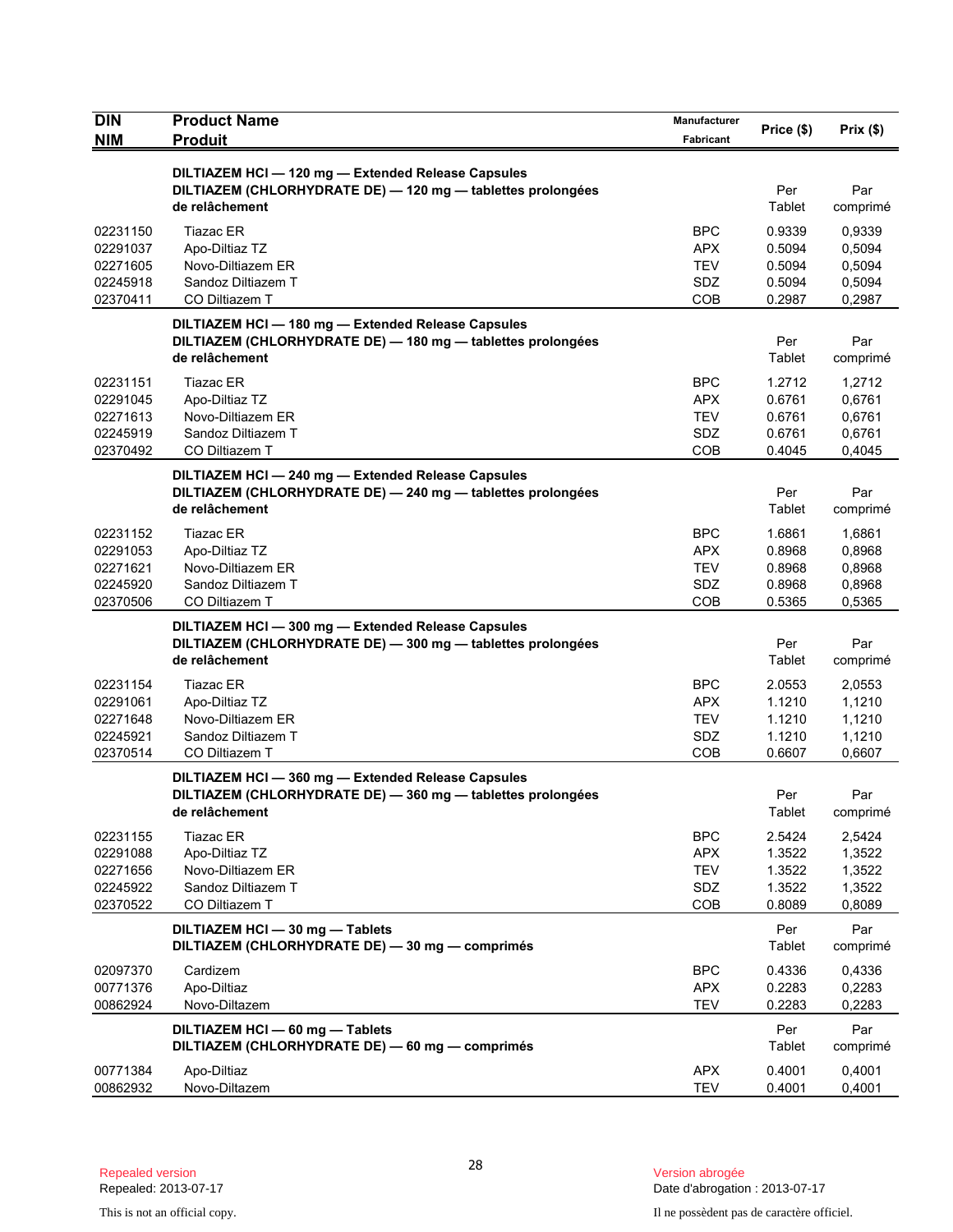| <b>DIN</b><br><b>NIM</b>                                 | <b>Product Name</b><br><b>Produit</b>                                                                                                               | Manufacturer<br>Fabricant                                          | Price (\$)                                               | Prix(\$)                                       |
|----------------------------------------------------------|-----------------------------------------------------------------------------------------------------------------------------------------------------|--------------------------------------------------------------------|----------------------------------------------------------|------------------------------------------------|
|                                                          | DIMENHYDRINATE - 50 mg - Tablets<br>DIMENHYDRINATE - 50 mg - comprimés                                                                              |                                                                    | Per<br>Tablet                                            | Par<br>comprimé                                |
| 00013803<br>00021423<br>00363766                         | Gravol<br>Novo-Dimenate<br>Apo-Dimenhydrinate                                                                                                       | <b>CDC</b><br><b>TEV</b><br><b>APX</b>                             | 0.1412<br>0.0414<br>0.0248                               | 0.1412<br>0,0414<br>0,0248                     |
|                                                          | DIMETHYL SULFOXIDE - 500 mg/g - Injection<br>DIMÉTHYLSULFOXIDE - 500 mg/g - injection                                                               |                                                                    | Per mL                                                   | Par ml                                         |
| 00493392<br>02243231                                     | Rimso-50<br>Dimethyl Sulfoxide/Diméthylsulfoxide                                                                                                    | <b>BIO</b><br>SDZ                                                  | 1.4850<br>1.2140                                         | 1,4850<br>1,2140                               |
|                                                          | DIVALPROEX SODIUM - 125 mg - Enteric Coated Tablets<br>DIVALPROEX SODIQUE - 125 mg - comprimés à enrobage entérosoluble                             |                                                                    | Per<br>Tablet                                            | Par<br>comprimé                                |
| 00596418<br>02239698<br>02239701                         | Epival<br>Apo-Divalproex<br>Novo-Divalproex                                                                                                         | ABB<br><b>APX</b><br><b>TEV</b>                                    | 0.3404<br>0.1515<br>0.1377                               | 0,3404<br>0,1515<br>0,1377                     |
|                                                          | DIVALPROEX SODIUM - 250 mg - Enteric Coated Tablets<br>DIVALPROEX SODIQUE - 250 mg - comprimés à enrobage entérosoluble                             |                                                                    | Per<br>Tablet                                            | Par<br>comprimé                                |
| 00596426<br>02239699<br>02239702                         | Epival<br>Apo-Divalproex<br>Novo-Divalproex                                                                                                         | ABB<br><b>APX</b><br><b>TEV</b>                                    | 0.6119<br>0.2723<br>0.2475                               | 0,6119<br>0,2723<br>0,2475                     |
|                                                          | DIVALPROEX SODIUM - 500 mg - Enteric Coated Tablets<br>DIVALPROEX SODIQUE - 500 mg - comprimés à enrobage entérosoluble                             |                                                                    | Per<br>Tablet                                            | Par<br>comprimé                                |
| 00596434<br>02239700<br>02239703                         | Epival<br>Apo-Divalproex<br>Novo-Divalproex                                                                                                         | ABB<br><b>APX</b><br><b>TEV</b>                                    | 1.2241<br>0.5447<br>0.4952                               | 1,2241<br>0,5447<br>0,4952                     |
|                                                          | DOCUSATE CALCIUM - 240 mg - Capsules<br>DOCUSATE CALCIQUE - 240 mg - capsules                                                                       |                                                                    | Per<br>Capsule                                           | Par<br>capsule                                 |
| 00664553<br>01912747<br>00722855<br>00809055<br>00842044 | pms-Docusate Calcium<br>Docusate Calcium/Docusate calcique<br>Docusate Calcium/Docusate calcique<br>ratio-Docusate Calcium<br>Novo-Docusate Calcium | <b>PMS</b><br><b>ABT</b><br><b>TAR</b><br><b>RPH</b><br><b>TEV</b> | 0.1416<br>0.1100<br>0.1100<br>0.1100<br>0.0898           | 0,1416<br>0,1100<br>0,1100<br>0,1100<br>0,0898 |
|                                                          | DOCUSATE SODIUM - 100 mg - Capsules<br>DOCUSATE SODIQUE - 100 mg - capsules                                                                         |                                                                    | Per<br>Capsule                                           | Par<br>capsule                                 |
| 02106256<br>02020084<br>00716731<br>00703494<br>02245079 | Colace<br>Novo-Docusate Sodium<br>Docusate Sodium/Docusate sodique<br>pms-Docusate Sodium<br>Apo-Docusate Sodium<br>Selax                           | <b>WSP</b><br><b>TEV</b><br><b>TAR</b><br><b>PMS</b><br>APX<br>ODN | 0.1724<br>0.0517<br>0.0440<br>0.0422<br>0.0384<br>0.0383 | 0,1724<br>0,0517<br>0,0440<br>0,0422<br>0,0384 |
| 00514888<br>00870196                                     | ratio-Docusate Sodium                                                                                                                               | <b>RPH</b>                                                         | 0.0330                                                   | 0,0383<br>0,0330                               |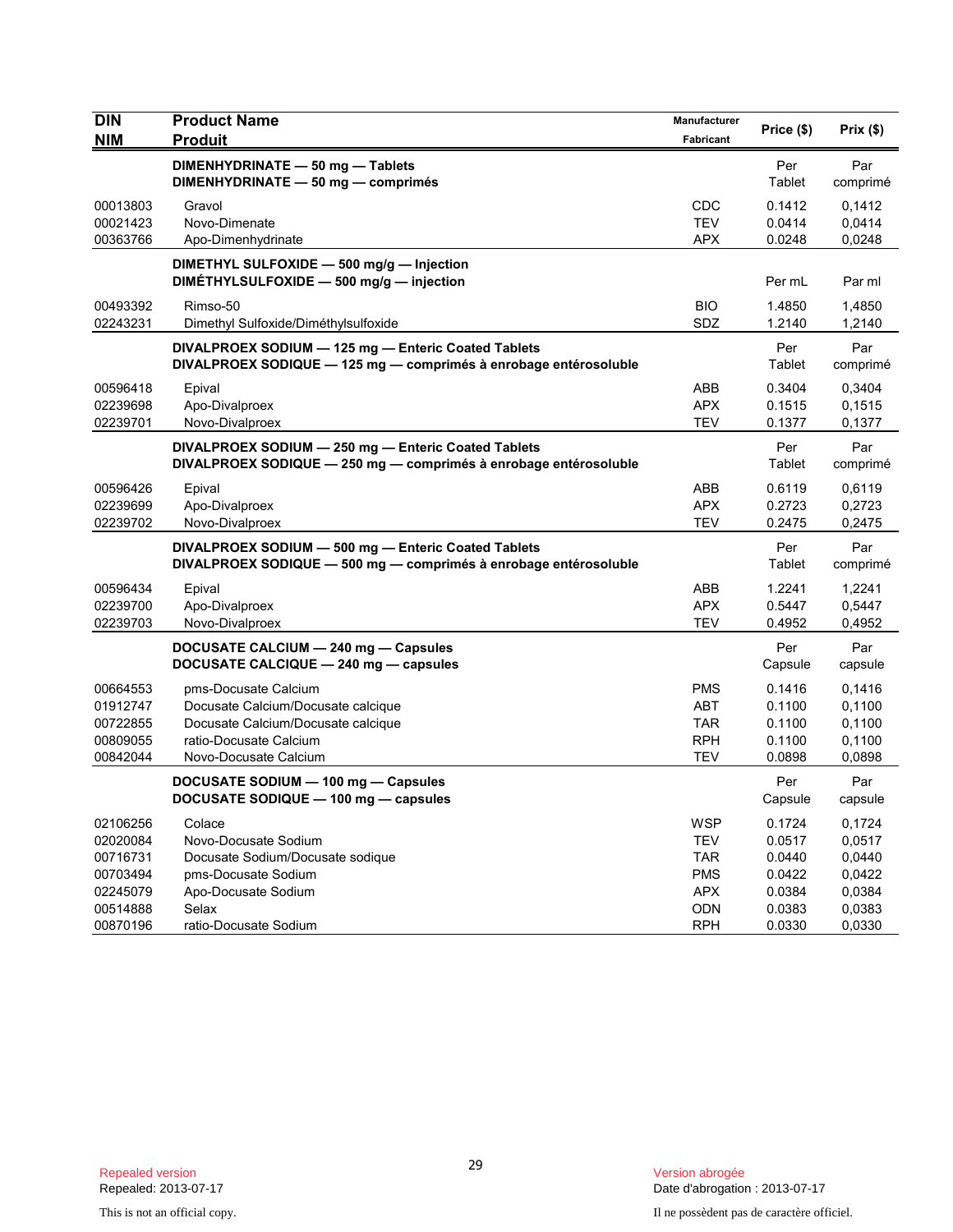| <b>DIN</b>           | <b>Product Name</b>                                               | Manufacturer     |            |                  |
|----------------------|-------------------------------------------------------------------|------------------|------------|------------------|
| <b>NIM</b>           | <b>Produit</b>                                                    | <b>Fabricant</b> | Price (\$) | Prix(\$)         |
|                      | DOCUSATE SODIUM - 20 mg/5 mL - Oral Liquid                        |                  |            |                  |
|                      | DOCUSATE SODIQUE - 20 mg/5 ml - liquide oral                      |                  | Per mL     | Par ml           |
| 02086018             | Colace                                                            | <b>WSP</b>       | 0.0260     | 0.0260           |
| 00703508             | pms-Docusate Sodium                                               | <b>PMS</b>       | 0.0198     | 0,0198           |
| 00870226             | ratio-Docusate Sodium                                             | <b>RPH</b>       | 0.0198     | 0,0198           |
|                      | DOMPERIDONE MALEATE - 10 mg - Tablets                             |                  | Per        | Par              |
|                      | DOMPÉRIDONE (MALÉATE DE) - 10 mg - comprimés                      |                  | Tablet     | comprimé         |
|                      |                                                                   | <b>APX</b>       | 0.1646     |                  |
| 02103613<br>02238315 | Apo-Domperidone<br>Dom-Domperidone                                | <b>DOM</b>       | 0.1646     | 0,1646<br>0,1646 |
| 02278669             | Mylan-Domperidone                                                 | <b>MYL</b>       | 0.1646     | 0,1646           |
| 02157195             | Teva-Domperidone                                                  | <b>TEV</b>       | 0.1646     | 0,1646           |
| 02236466             | pms-Domperidone                                                   | <b>PMS</b>       | 0.1646     | 0,1646           |
| 02268078             | Ran-Domperidone                                                   | <b>RAN</b>       | 0.1646     | 0,1646           |
| 01912070             | ratio-Domperidone                                                 | <b>RPH</b>       | 0.1646     | 0,1646           |
| 02369206             | Jamp-Domperidone                                                  | <b>JPC</b>       | 0.1446     | 0,1446           |
|                      | DORZOLAMIDE - 2 % - Ophthalmic Solution                           |                  |            |                  |
|                      | DORZOLAMIDE - 2 % - solution ophtalmique                          |                  | Per mL     | Par ml           |
| 02216205             | Trusopt                                                           | <b>MFX</b>       | 4.3296     | 4,3296           |
| 02316307             | Sandoz Dorzolamide                                                | SDZ              | 1.9889     | 1.9889           |
|                      | DORZOLAMIDE/TIMOLOL MALEATE - 2 mg/5 mg/mL - Ophthalmic Solution  |                  |            |                  |
|                      | DORZOLAMIDE/TIMOLOL MALEATE - 2 mg/5 mg/mL - solution ophtalmique |                  | Per mL     | Par ml           |
| 02240113             | Cosopt                                                            | <b>MFX</b>       | 6.5846     | 6,5846           |
| 02299615             | Apo-Dorzo/Timop                                                   | <b>APX</b>       | 2.5569     | 2,5569           |
| 02344351             | Sandoz Dorzolamide/Timolol                                        | SDZ              | 1.9887     | 1,9887           |
| 02320525             | Teva-Dorzotimol                                                   | <b>TEV</b>       | 1.9887     | 1,9887           |
|                      | DOXAZOSIN MESYLATE - 1 mg - Tablets                               |                  | Per        | Par              |
|                      | DOXAZOSINE (MÉSYLATE DE) - 1 mg - comprimés                       |                  | Tablet     | comprimé         |
| 01958100             | Cardura-1                                                         | PFI              | 0.6363     | 0,6363           |
| 02240588             | Apo-Doxazosin                                                     | <b>APX</b>       | 0.3812     | 0,3812           |
| 02240498             | Mylan-Doxazosin                                                   | <b>MYL</b>       | 0.3812     | 0,3812           |
| 02242728             | Novo-Doxazosin                                                    | <b>TEV</b>       | 0.3812     | 0,3812           |
| 02244527             | pms-Doxazosin                                                     | <b>PMS</b>       | 0.3812     | 0,3812           |
|                      | DOXAZOSIN MESYLATE - 2 mg - Tablets                               |                  | Per        | Par              |
|                      | DOXAZOSINE (MÉSYLATE DE) — 2 mg — comprimés                       |                  | Tablet     | comprimé         |
| 01958097             | Cardura-2                                                         | PFI              | 0.7632     | 0,7632           |
| 02240589             | Apo-Doxazosin                                                     | <b>APX</b>       | 0.4574     | 0,4574           |
| 02240499             | Mylan-Doxazosin                                                   | <b>MYL</b>       | 0.4574     | 0,4574           |
| 02242729             | Novo-Doxazosin                                                    | <b>TEV</b>       | 0.4574     | 0,4574           |
| 02244528             | pms-Doxazosin                                                     | <b>PMS</b>       | 0.4574     | 0,4574           |
|                      | DOXAZOSIN MESYLATE - 4 mg - Tablets                               |                  | Per        | Par              |
|                      | DOXAZOSINE (MÉSYLATE DE) - 4 mg - comprimés                       |                  | Tablet     | comprimé         |
| 01958119             | Cardura-4                                                         | PFI              | 0.9925     | 0,9925           |
| 02240590             | Apo-Doxazosin                                                     | <b>APX</b>       | 0.5946     | 0,5946           |
| 02240500             | Mylan-Doxazosin                                                   | <b>MYL</b>       | 0.5946     | 0,5946           |
| 02242730             | Novo-Doxazosin                                                    |                  | 0.5946     | 0,5946           |
| 02244529             | pms-Doxazosin                                                     | <b>PMS</b>       | 0.5946     | 0,5946           |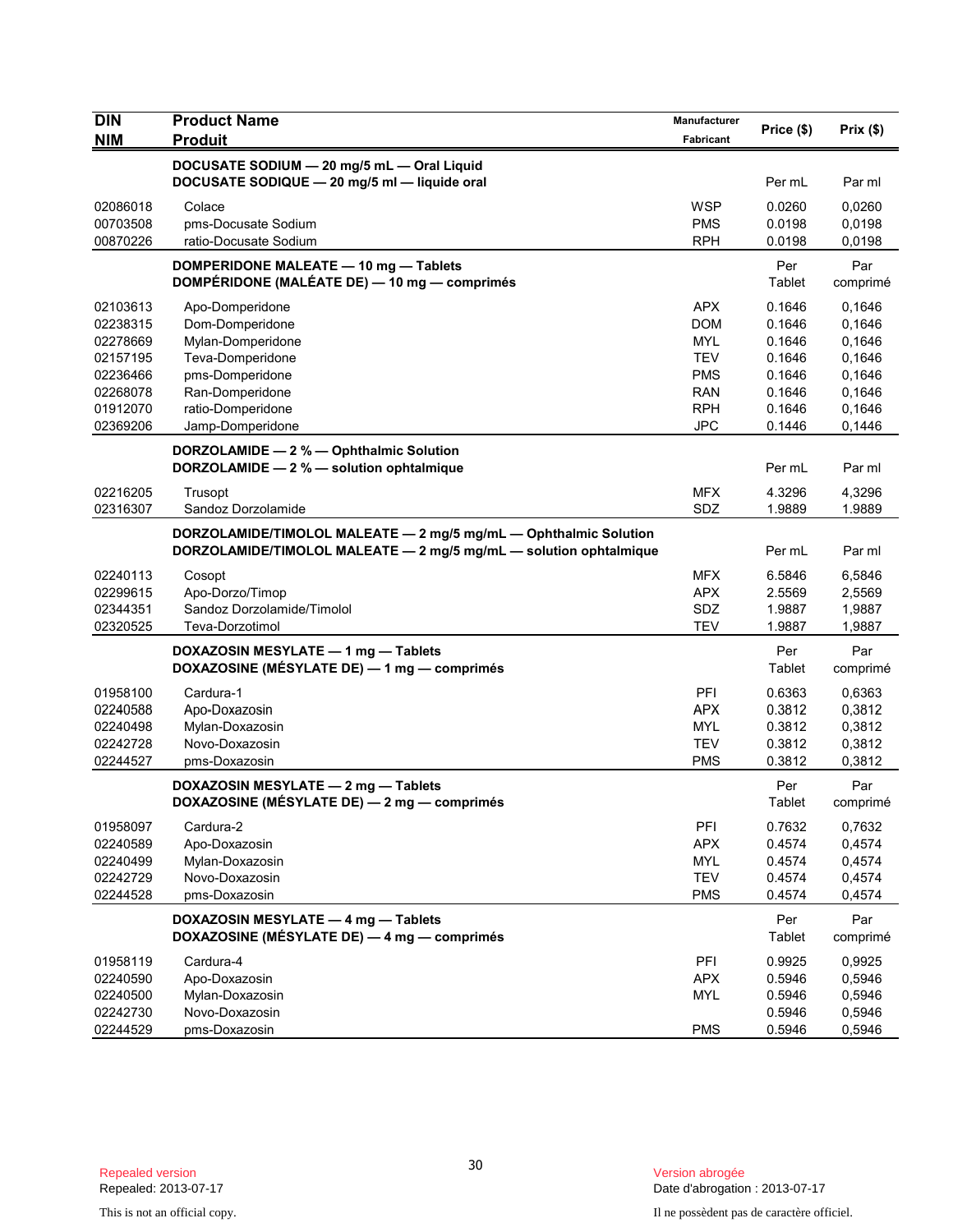| <b>DIN</b><br><b>NIM</b>         | <b>Product Name</b><br><b>Produit</b>                                             | Manufacturer<br>Fabricant              | Price (\$)                 | Prix (\$)                  |
|----------------------------------|-----------------------------------------------------------------------------------|----------------------------------------|----------------------------|----------------------------|
|                                  | DOXEPIN HCI - 10 mg - Capsules<br>DOXÉPINE (CHLORHYDRATE DE) — 10 mg — capsules   |                                        | Per<br>Capsule             | Par<br>capsule             |
| 00024325<br>02049996             | Sineguan<br>Apo-Doxepin                                                           | <b>ERF</b><br><b>APX</b>               | 0.2841<br>0.1889           | 0,2841<br>0,1889           |
|                                  | DOXEPIN HCI - 25 mg - Capsules<br>DOXÉPINE (CHLORHYDRATE DE) - 25 mg - capsules   |                                        | Per<br>Capsule             | Par<br>capsule             |
| 00024333<br>02050005<br>01913425 | Sineguan<br>Apo-Doxepin<br>Novo-Doxepin                                           | <b>ERF</b><br><b>APX</b><br><b>TEV</b> | 0.3486<br>0.2354<br>0.2140 | 0,3486<br>0,2354<br>0,2140 |
|                                  | DOXEPIN HCI - 50 mg - Capsules<br>DOXEPINE (CHLORHYDRATE DE) - 50 mg - capsules   |                                        | Per<br>Capsule             | Par<br>capsule             |
| 00024341<br>02050013<br>01913433 | Sinequan<br>Apo-Doxepin<br>Novo-Doxepin                                           | <b>ERF</b><br><b>APX</b><br><b>TEV</b> | 0.6467<br>0.4368<br>0.3971 | 0,6467<br>0,4368<br>0,3971 |
|                                  | DOXEPIN HCI - 75 mg - Capsules<br>DOXEPINE (CHLORHYDRATE DE) - 75 mg - capsules   |                                        | Per<br>Capsule             | Par<br>capsule             |
| 00400750<br>02050021<br>01913441 | Sineguan<br>Apo-Doxepin<br>Novo-Doxepin                                           | <b>ERF</b><br><b>APX</b><br><b>TEV</b> | 0.9285<br>0.6272<br>0.5702 | 0,9285<br>0,6272<br>0,5702 |
|                                  | DOXEPIN HCI-100 mg-Capsules<br>DOXÉPINE (CHLORHYDRATE DE) — 100 mg — capsules     |                                        | Per<br>Capsule             | Par<br>capsule             |
| 00326925<br>02050048<br>01913468 | Sineguan<br>Apo-Doxepin<br>Novo-Doxepin                                           | <b>ERF</b><br><b>APX</b><br><b>TEV</b> | 1.2232<br>0.8264<br>0.7513 | 1,2232<br>0,8264<br>0,7513 |
|                                  | DOXEPIN HCI - 150 mg - Capsules<br>DOXEPINE (CHLORHYDRATE DE) - 150 mg - capsules |                                        | Per<br>Capsule             | Par<br>capsule             |
| 00584274<br>02050056<br>01913476 | Sinequan<br>Apo-Doxepin<br>Novo-Doxepin                                           | <b>ERF</b><br><b>APX</b><br><b>TEV</b> | 1.5557<br>1.2397<br>1.1270 | 1,5557<br>1,2397<br>1,1270 |
|                                  | DOXYCYCLINE - 100 mg - Capsules<br>DOXYCYCLINE - 100 mg - capsules                |                                        | Per<br>Capsule             | Par<br>capsule             |
| 00740713<br>00725250             | Apo-Doxy<br>Novo-Doxylin                                                          | <b>APX</b><br><b>TEV</b>               | 0.6446<br>0.6446           | 0,6446<br>0,6446           |
|                                  | DOXYCYCLINE - 100 mg - Tablets<br>DOXYCYCLINE - 100 mg - comprimés                |                                        | Per<br>Tablet              | Par<br>comprimé            |
| 00874256<br>02158574<br>02091232 | Apo-Doxy<br>Novo-Doxylin<br>ratio-Doxycycline                                     | <b>APX</b><br><b>TEV</b><br>RPH        | 0.6446<br>0.6446<br>0.6446 | 0,6446<br>0,6446<br>0,6446 |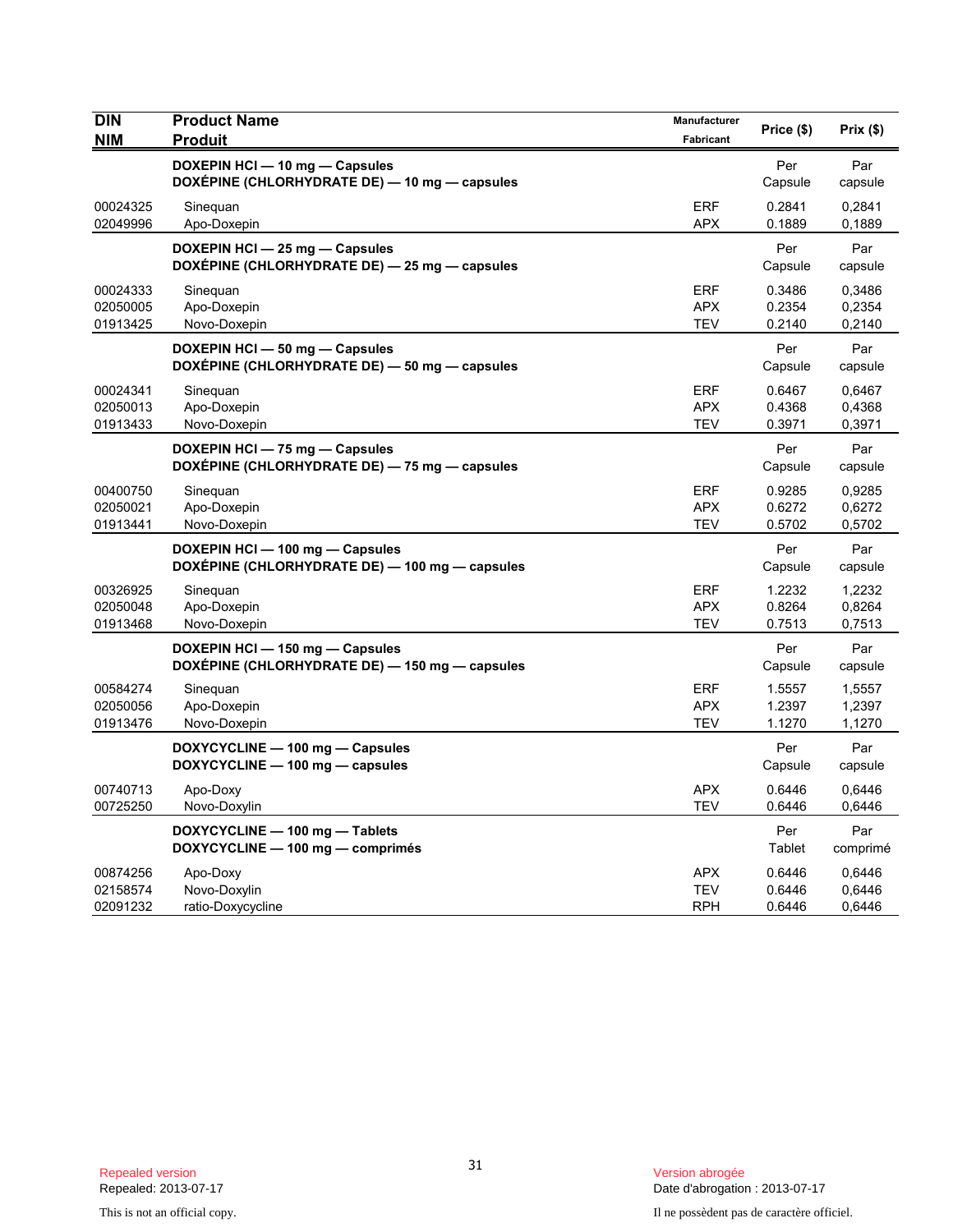| <b>DIN</b> | <b>Product Name</b>                                                        | Manufacturer |            | Prix(\$) |
|------------|----------------------------------------------------------------------------|--------------|------------|----------|
| <b>NIM</b> | <b>Produit</b>                                                             | Fabricant    | Price (\$) |          |
|            | <b>ENALAPRIL - 2.5 mg - Tablets</b>                                        |              | Per        | Par      |
|            | <b>ENALAPRIL - 2.5 mg - comprimés</b>                                      |              | Tablet     | comprimé |
| 00851795   | Vasotec                                                                    | <b>MFX</b>   | 0.9308     | 0,9308   |
| 02291878   | <b>CO Enalapril</b>                                                        | <b>COB</b>   | 0.5425     | 0,5425   |
| 02300680   | Novo-Enalapril                                                             | <b>TEV</b>   | 0.5425     | 0,5425   |
| 02300079   | pms-Enalapril                                                              | <b>PMS</b>   | 0.5425     | 0.5425   |
| 02299984   | ratio-Enalapril                                                            | <b>RPH</b>   | 0.5425     | 0,5425   |
| 02352230   | Ran-Enalapril                                                              | <b>RAN</b>   | 0.5425     | 0,5425   |
| 02300117   | Taro-Enalapril                                                             | <b>TAR</b>   | 0.5425     | 0,5425   |
| 02020025   | Apo-Enalapril                                                              | <b>APX</b>   | 0.5325     | 0,5325   |
| 02300036   | Mylan-Enalapril                                                            | <b>MYL</b>   | 0.5325     | 0,5325   |
| 02299933   | Sandoz Enalapril                                                           | SDZ          | 0.5325     | 0,5325   |
|            | <b>ENALAPRIL - 5 mg - Tablets</b>                                          |              | Per        | Par      |
|            | $ENALAPRIL - 5 mg - comprimés$                                             |              | Tablet     | comprimé |
| 00708879   | Vasotec                                                                    | <b>MFX</b>   | 1.1010     | 1,1010   |
| 02291886   | <b>CO Enalapril</b>                                                        | <b>COB</b>   | 0.6418     | 0,6418   |
| 02233005   | Novo-Enalapril                                                             | <b>TEV</b>   | 0.6418     | 0,6418   |
| 02300087   | pms-Enalapril                                                              | <b>PMS</b>   | 0.6418     | 0,6418   |
| 02299992   | ratio-Enalapril                                                            | <b>RPH</b>   | 0.6418     | 0,6418   |
| 02352249   | Ran-Enalapril                                                              | <b>RAN</b>   | 0.6418     | 0,6418   |
| 02300125   | Taro-Enalapril                                                             | <b>TAR</b>   | 0.6418     | 0,6418   |
| 02019884   | Apo-Enalapril                                                              | <b>APX</b>   | 0.6318     | 0,6318   |
| 02300044   | Mylan-Enalapril                                                            | <b>MYL</b>   | 0.6318     | 0,6318   |
| 02299941   | Sandoz Enalapril                                                           | SDZ          | 0.6318     | 0,6318   |
|            |                                                                            |              | Per        | Par      |
|            | <b>ENALAPRIL - 10 mg - Tablets</b><br><b>ENALAPRIL - 10 mg - comprimés</b> |              | Tablet     | comprimé |
| 00670901   | Vasotec                                                                    | <b>MFX</b>   | 1.3229     | 1,3229   |
| 02291894   | <b>CO Enalapril</b>                                                        | COB          | 0.7712     | 0,7712   |
| 02233006   | Novo-Enalapril                                                             | <b>TEV</b>   | 0.7712     | 0,7712   |
| 02300095   | pms-Enalapril                                                              | <b>PMS</b>   | 0.7712     | 0,7712   |
| 02300001   | ratio-Enalapril                                                            | <b>RPH</b>   | 0.7712     | 0,7712   |
| 02352257   | Ran-Enalapril                                                              | <b>RAN</b>   | 0.7712     | 0,7712   |
| 02300133   | Taro-Enalapril                                                             | <b>TAR</b>   | 0.7712     | 0,7712   |
| 02019892   | Apo-Enalapril                                                              | <b>APX</b>   | 0.7612     | 0,7612   |
| 02300052   | Mylan-Enalapril                                                            | <b>MYL</b>   | 0.7612     | 0,7612   |
| 02299968   | Sandoz Enalapril                                                           | SDZ          | 0.7612     | 0,7612   |
|            | <b>ENALAPRIL - 20 mg - Tablets</b>                                         |              | Per        | Par      |
|            | <b>ENALAPRIL - 20 mg - comprimés</b>                                       |              | Tablet     | comprimé |
| 00670928   | Vasotec                                                                    | <b>MFX</b>   | 1.5963     | 1,5963   |
| 02291908   | CO Enalapril                                                               | COB          | 0.9305     | 0,9305   |
| 02233007   | Novo-Enalapril                                                             | <b>TEV</b>   | 0.9305     | 0,9305   |
| 02300109   | pms-Enalapril                                                              | <b>PMS</b>   | 0.9305     | 0,9305   |
| 02300028   | ratio-Enalapril                                                            | <b>RPH</b>   | 0.9305     | 0,9305   |
| 02352265   | Ran-Enalapril                                                              | <b>RAN</b>   | 0.9305     | 0,9305   |
| 02300141   | Taro-Enalapril                                                             | <b>TAR</b>   | 0.9305     | 0,9305   |
| 02019906   | Apo-Enalapril                                                              | <b>APX</b>   | 0.9205     | 0,9205   |
| 02300060   | Mylan-Enalapril                                                            | MYL          | 0.9205     | 0,9205   |
| 02299976   | Sandoz Enalapril                                                           | SDZ          | 0.9205     | 0,9205   |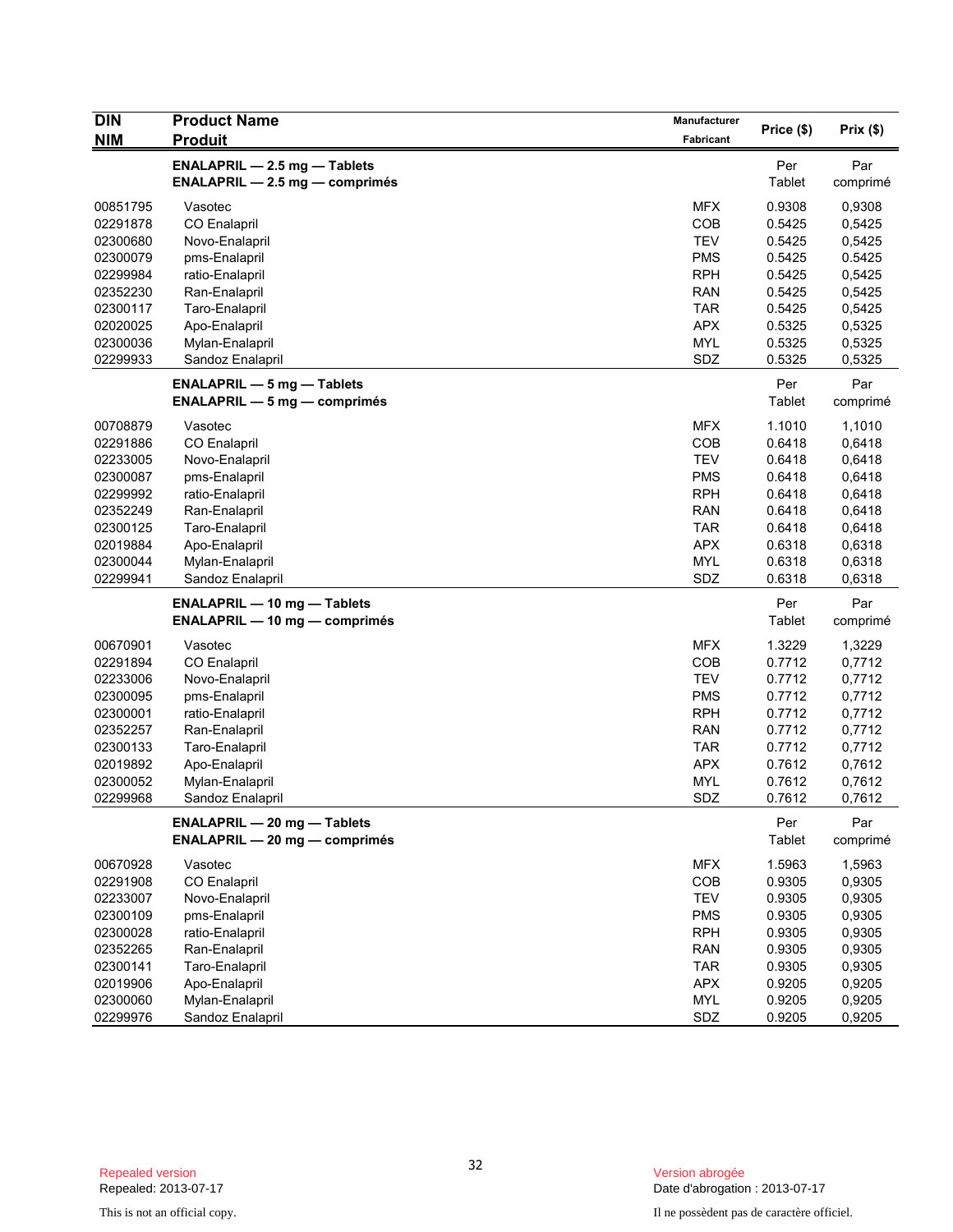| <b>DIN</b><br><b>NIM</b>                     | <b>Product Name</b><br><b>Produit</b>                                                                                          | Manufacturer<br>Fabricant              | Price (\$)                           | Prix(\$)                             |
|----------------------------------------------|--------------------------------------------------------------------------------------------------------------------------------|----------------------------------------|--------------------------------------|--------------------------------------|
|                                              | ENALAPRIL/HYDROCHLOROTHIAZIDE - 5 mg/12.5 mg - Tablets<br><b>ENALAPRIL/HYDROCHLOROTHIAZIDE — 5 mg/12.5 mg — comprimés</b>      |                                        | Per<br>Tablet                        | Par<br>comprimé                      |
| 02242826<br>02352923<br>02300222             | Vaseretic<br>Apo-Enalapril/HCTZ<br>Novo-Enalapril/HCTZ                                                                         | <b>MFX</b><br><b>APX</b><br><b>NOP</b> | 0.9695<br>0.6417<br>0.6417           | 0,9695<br>0,6417<br>0,6417           |
|                                              | ENALAPRIL/HYDROCHLOROTHIAZIDE - 10 mg/25 mg - Tablets<br>ENALAPRIL/HYDROCHLOROTHIAZIDE - 10 mg/25 mg - comprimés               |                                        | Per<br>Tablet                        | Par<br>comprimé                      |
| 00657298<br>02300230<br>02352931             | Vaseretic<br>Novo-Enalapril/HCTZ<br>Apo-Enalapril/HCTZ                                                                         | <b>MFX</b><br><b>TEV</b><br><b>APX</b> | 1.3367<br>0.7712<br>0.6108           | 1,3367<br>0.7712<br>0,6108           |
|                                              | <b>ENTACAPONE - 200 mg - Tablets</b><br><b>ENTACAPONE - 200 mg - comprimés</b>                                                 |                                        | Per<br>Tablet                        | Par<br>comprimé                      |
| 02243763<br>02380005<br>02375559<br>02390337 | Comtan<br>Sandoz Entacapone<br>Teva-Entacapone<br>Mylan-Entacapone                                                             | <b>NVT</b><br>SDZ<br><b>TEV</b><br>MYL | 1.7873<br>0.5614<br>0.5114<br>0.4062 | 1,7873<br>0,5614<br>0,5114<br>0,4062 |
|                                              | <b>ESOMEPRAZOLE - 40 mg - Tablets</b><br>ESOMEPRAZOLE - 40 mg - comprimés                                                      |                                        | Per<br>Tablet                        | Par<br>comprimé                      |
| 02244522<br>02339102<br>02383047             | Nexium<br>Apo-Esomeprazole<br>Mylan-Esomeprazole                                                                               | <b>AZC</b><br><b>APX</b><br>MYL        | 2.3958<br>1.8690<br>1.8690           | 2,3958<br>1,8690<br>1,8690           |
|                                              | ESTRADIOL-17B - 50 mcg - Transdermal Patch<br>ESTRADIOL-17B - 50 mcg - timbre transdermique                                    |                                        | Per<br>Patch                         | Par<br>timbre                        |
| 02244000<br>02246967                         | Estradot<br>Sandoz Estradiol Derm                                                                                              | <b>NVT</b><br>SDZ                      | 3.0800<br>2.4130                     | 3,0800<br>2,4130                     |
|                                              | ESTRADIOL-17B - 75 mcg - Transdermal Patch<br>ESTRADIOL-17B - 75 mcg - timbre transdermique                                    |                                        | Per<br>Patch                         | Par<br>timbre                        |
| 02244001<br>02246968                         | Estradot<br>Sandoz Estradiol Derm                                                                                              | <b>NVT</b><br>SDZ                      | 3.3028<br>2.5875                     | 3,3028<br>2,5875                     |
|                                              | ESTRADIOL-17B - 100 mcg - Transdermal Patch<br>ESTRADIOL-17B - 100 mcg - timbre transdermique                                  |                                        | Per<br>Patch                         | Par<br>timbre                        |
| 02244002<br>02246969                         | Estradot<br>Sandoz Estradiol Derm                                                                                              | NVT<br>SDZ                             | 3.5544<br>2.7375                     | 3,5544<br>2,7375                     |
|                                              | ETHINYL ESTRADIOL/DESOGESTREL - 0.03 mg/0.15 mg - Tablet<br>ETHINYL ESTRADIOL/DESOGESTREL - 0.03 mg/0.15 mg - comprimés        |                                        | Per<br>Tablet                        | Par<br>comprimé                      |
| 02042487<br>02317192                         | Marvelon 21<br>Apri 21                                                                                                         | <b>ORG</b><br><b>APX</b>               | 0.8751<br>0.5436                     | 0,8751<br>0,5436                     |
|                                              | ETHINYL ESTRADIOL/DESOGESTREL - 0.03 mg/0.15 mg - Tablet<br>ETHINYL ESTRADIOL/DESOGESTREL - 0.03 mg/0.15 mg - comprimés        |                                        | Per<br>Tablet                        | Par<br>comprimé                      |
| 02042479<br>02317206                         | Marvelon 28<br>Apri 28                                                                                                         | <b>ORG</b><br><b>APX</b>               | 0.6563<br>0.4077                     | 0,6563<br>0,4077                     |
|                                              | ETHINYL ESTRADIOL/LEVONORGESTREL - 0.15 mg/0.03 mg - Tablets<br>ETHINYL ESTRADIOL/LEVONORGESTREL - 0.15 mg/0.03 mg - comprimés |                                        | Per<br>Tablet                        | Par<br>comprimé                      |
| 02042320<br>02295946                         | Min Ovral<br>Portia 21                                                                                                         | PFI<br><b>APX</b>                      | 0.7732<br>0.4636                     | 0,7732<br>0,4636                     |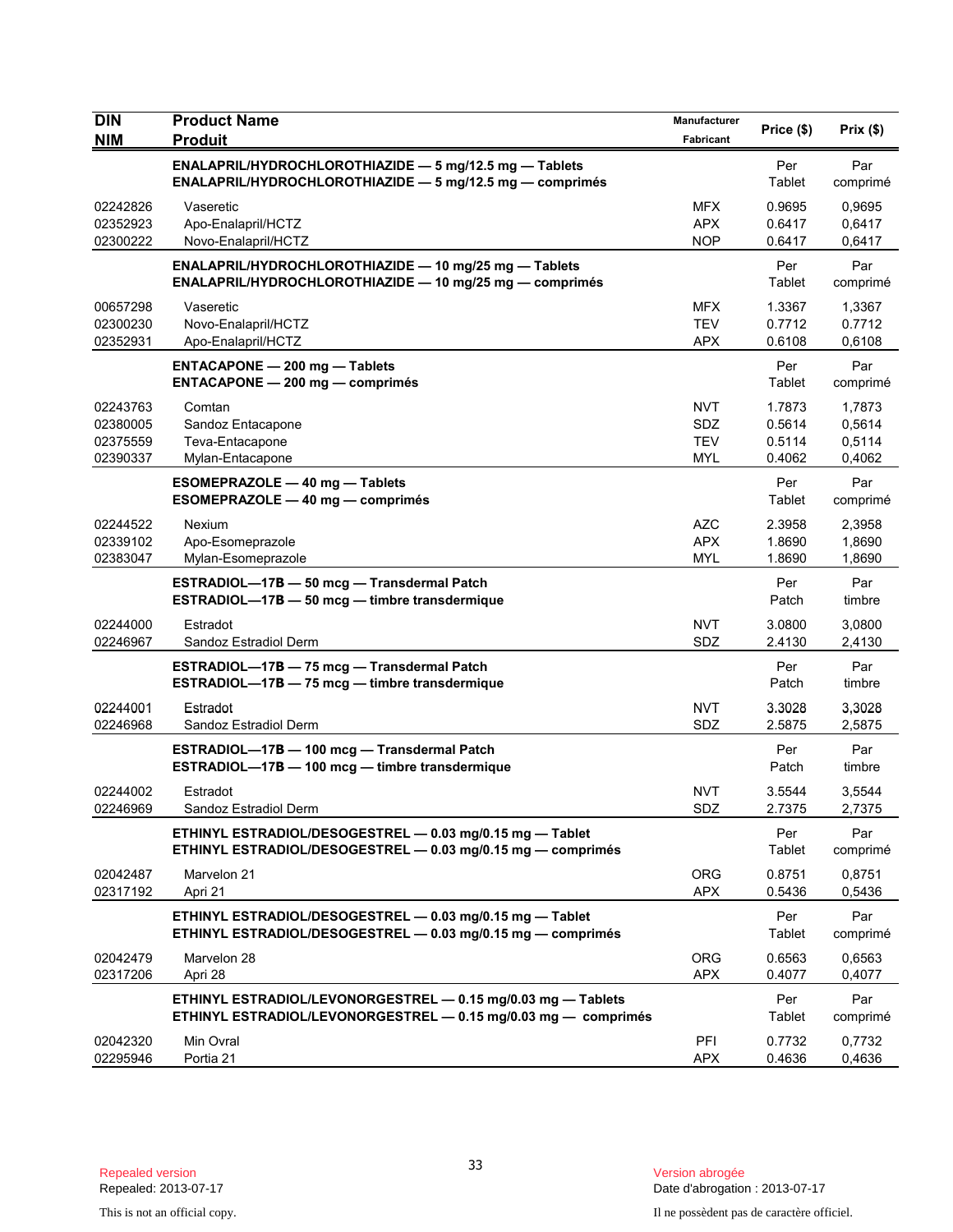| <b>DIN</b>                                               | <b>Product Name</b>                                                                                                                                     | Manufacturer                                         | Price (\$)                                     | Prix(\$)                                       |
|----------------------------------------------------------|---------------------------------------------------------------------------------------------------------------------------------------------------------|------------------------------------------------------|------------------------------------------------|------------------------------------------------|
| <b>NIM</b>                                               | <b>Produit</b>                                                                                                                                          | Fabricant                                            |                                                |                                                |
|                                                          | ETHINYL ESTRADIOL/LEVONORGESTREL - 0.15 mg/0.03 mg - Tablets<br>ETHINYL ESTRADIOL/LEVONORGESTREL - 0.15 mg/0.03 mg - comprimés                          |                                                      | Per<br>Tablet                                  | Par<br>comprimé                                |
| 02042339<br>02295954                                     | Min Ovral<br>Portia 28                                                                                                                                  | PFI<br><b>APX</b>                                    | 0.5697<br>0.3477                               | 0.5697<br>0,3477                               |
|                                                          | ETHINYL ESTRADIOL/LEVONORGESTREL - 20 mcg/100 mcg - Tablets<br>ETHINYL ESTRADIOL/LEVONORGESTREL - 20 mcg/100 mcg - comprimés                            |                                                      | Per<br>Tablet                                  | Par<br>comprimé                                |
| 02236974<br>02387875<br>02388138                         | Alesse<br>Alysena 21<br>ESME <sub>21</sub>                                                                                                              | PFI<br><b>APX</b><br><b>MYL</b>                      | 0.7847<br>0.4636<br>0.4636                     | 0,7847<br>0,4636<br>0,4636                     |
|                                                          | ETHINYL ESTRADIOL/LEVONORGESTREL - 20 mcg/100 mcg - Tablets<br>ETHINYL ESTRADIOL/LEVONORGESTREL - 20 mcg/100 mcg - comprimés                            |                                                      | Per<br>Tablet                                  | Par<br>comprimé                                |
| 02236975<br>02387883<br>02388146                         | Alesse<br>Alysena 28<br>ESME 28                                                                                                                         | PFI<br><b>APX</b><br><b>MYL</b>                      | 0.5885<br>0.3477<br>0.3477                     | 0,5885<br>0,3477<br>0,3477                     |
|                                                          | ETIDRONATE DISODIUM/CALCIUM CARBONATE - 400 mg/500 mg -<br><b>Tablets</b><br>ÉTIDRONATE DISODIQUE/CALCIUM (CARBONATE DE) — 400 mg/500 mg —<br>comprimés |                                                      | Per<br>Kit                                     | Par<br>trousse                                 |
| 02176017<br>02263866<br>02247323<br>02324199             | Didrocal<br><b>CO</b> Etidrocal<br>Mylan-Eti-Cal Carepac<br>Novo-Etidronatecal                                                                          | WCI<br>COB<br><b>MYL</b><br><b>TEV</b>               | 48.2130<br>29.9900<br>29.9900<br>29.9900       | 48,2130<br>29,9900<br>29,9900<br>29,9900       |
|                                                          | ETIDRONATE DISODIUM - 200 mg - Tablets<br>ÉTIDRONATE DISODIQUE - 200 mg - comprimés                                                                     |                                                      | Per<br>Tablet                                  | Par<br>comprimé                                |
| 02248686<br>02245330                                     | <b>CO</b> Etidronate<br>Mylan-Etidronate                                                                                                                | COB<br><b>MYL</b>                                    | 1.0093<br>0.9082                               | 1,0093<br>0,9082                               |
|                                                          | <b>EXEMESTANE - 25 mg - Tablets</b><br><b>EXEMESTANE - 25 mg - comprimés</b>                                                                            |                                                      | Per<br>Tablet                                  | Par<br>comprimé                                |
| 02242705<br>02390183                                     | Aromasin<br><b>CO Exemestane</b>                                                                                                                        | PFI<br>COB                                           | 5.8069<br>3.9008                               | 5,8069<br>3,9008                               |
|                                                          | FAMCICLOVIR - 125 mg - Tablets<br>FAMCICLOVIR - 125 mg - comprimés                                                                                      |                                                      | Per<br>Tablet                                  | Par<br>comprimé                                |
| 02229110<br>02292025<br>02305682<br>02278081<br>02278634 | Famvir<br>Apo-Famciclovir<br>CO Famciclovir<br>pms-Famciclovir<br>Sandoz Famciclovir                                                                    | <b>NVT</b><br><b>APX</b><br>COB<br><b>PMS</b><br>SDZ | 3.1647<br>2.0240<br>2.0240<br>2.0240<br>2.0240 | 3,1647<br>2,0240<br>2,0240<br>2,0240<br>2,0240 |
|                                                          | FAMCICLOVIR - 250 mg - Tablets<br>FAMCICLOVIR - 250 mg - comprimés                                                                                      |                                                      | Per<br>Tablet                                  | Par<br>comprimé                                |
| 02229129<br>02292041<br>02305690<br>02278103<br>02278642 | Famvir<br>Apo-Famciclovir<br><b>CO Famciclovir</b><br>pms-Famciclovir<br>Sandoz Famciclovir                                                             | <b>NVT</b><br><b>APX</b><br>COB<br><b>PMS</b><br>SDZ | 4.2926<br>2.7200<br>2.7200<br>2.7200<br>2.7200 | 4,2926<br>2,7200<br>2,7200<br>2,7200<br>2,7200 |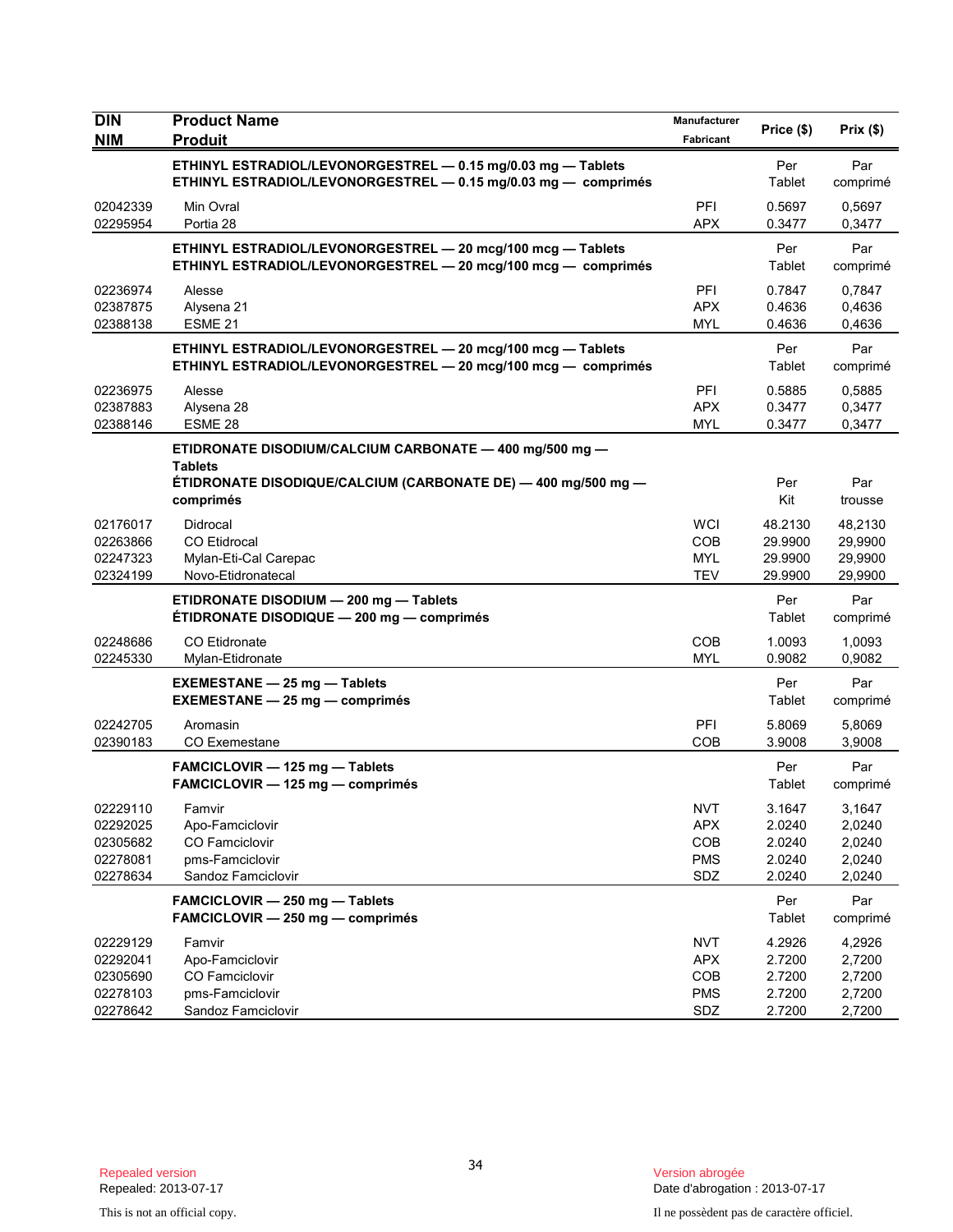| <b>DIN</b><br><b>NIM</b>                                             | <b>Product Name</b><br><b>Produit</b>                                                                                                                                   | Manufacturer<br>Fabricant                                                        | Price (\$)                                               | Prix(\$)                                                 |
|----------------------------------------------------------------------|-------------------------------------------------------------------------------------------------------------------------------------------------------------------------|----------------------------------------------------------------------------------|----------------------------------------------------------|----------------------------------------------------------|
|                                                                      | FAMCICLOVIR - 500 mg - Tablets<br>FAMCICLOVIR - 500 mg - comprimés                                                                                                      |                                                                                  | Per<br>Tablet                                            | Par<br>comprimé                                          |
| 02177102<br>02292068<br>02305704<br>02278111<br>02278650             | Famvir<br>Apo-Famciclovir<br>CO Famciclovir<br>pms-Famciclovir<br>Sandoz Famciclovir                                                                                    | <b>NVT</b><br><b>APX</b><br>COB<br><b>PMS</b><br>SDZ                             | 7.6629<br>4.2280<br>4.2280<br>4.2280<br>4.2280           | 7,6629<br>4,2280<br>4,2280<br>4,2280<br>4,2280           |
|                                                                      | <b>FAMOTIDINE - 20 mg - Tablets</b><br>FAMOTIDINE - 20 mg - comprimés                                                                                                   |                                                                                  | Per<br>Tablet                                            | Par<br>comprimé                                          |
| 00710121<br>01953842<br>02196018<br>02022133                         | Pepcid<br>Apo-Famotidine<br>Mylan-Famotidine<br>Novo-Famotidine                                                                                                         | <b>MFX</b><br><b>APX</b><br><b>MYL</b><br><b>TEV</b>                             | 1.2450<br>0.6486<br>0.6486<br>0.6486                     | 1,2450<br>0,6486<br>0,6486<br>0,6486                     |
|                                                                      | FAMOTIDINE - 40 mg - Tablets<br><b>FAMOTIDINE - 40 mg - comprimés</b>                                                                                                   |                                                                                  | Per<br>Tablet                                            | Par<br>comprimé                                          |
| 00710113<br>01953834<br>02196026<br>02022141                         | Pepcid<br>Apo-Famotidine<br>Mylan-Famotidine<br>Novo-Famotidine                                                                                                         | <b>MFX</b><br><b>APX</b><br><b>MYL</b><br><b>TEV</b>                             | 2.3001<br>1.1673<br>1.1673<br>1.1673                     | 2,3001<br>1,1673<br>1,1673<br>1,1673                     |
|                                                                      | FELODIPINE - 2.5 mg - Extended Release Tablets<br>FÉLODIPINE - 2,5 mg - comprimés à libération prolongée                                                                |                                                                                  | Per<br>Tablet                                            | Par<br>comprimé                                          |
| 02057778<br>02221985                                                 | Plendil<br>Renedil                                                                                                                                                      | <b>AZC</b><br><b>SAA</b>                                                         | 0.5754<br>0.3487                                         | 0,5754<br>0,3487                                         |
|                                                                      | FELODIPINE - 5 mg - Extended Release Tablets<br>FÉLODIPINE - 5 mg - comprimés à libération prolongée                                                                    |                                                                                  | Per<br>Tablet                                            | Par<br>comprimé                                          |
| 00851779<br>02221993<br>02280264                                     | Plendil<br>Renedil<br>Sandoz Felodipine                                                                                                                                 | <b>AZC</b><br><b>SAA</b><br>SDZ                                                  | 0.7689<br>0.5097<br>0.5097                               | 0,7689<br>0,5097<br>0,5097                               |
|                                                                      | FELODIPINE - 10 mg - Extended Release Tablets<br>FÉLODIPINE - 10 mg - comprimés à libération prolongée                                                                  |                                                                                  | Per<br>Tablet                                            | Par<br>comprimé                                          |
| 00851787<br>02222000<br>02280272                                     | Plendil<br>Renedil<br>Sandoz Felodipine                                                                                                                                 | <b>AZC</b><br>SAA<br>SDZ                                                         | 1.1536<br>0.7407<br>0.7407                               | 1,1536<br>0,7407<br>0,7407                               |
|                                                                      | FENOFIBRATE - 67 mg - Capsules<br>FÉNOFIBRATE - 67 mg - capsules                                                                                                        |                                                                                  | Per<br>Capsule                                           | Par<br>capsule                                           |
| 02243180<br>02243551                                                 | Apo-Feno-Micro<br>Novo-Fenofibrate Micronized/Novo-Fenofibrate (micronisé)                                                                                              | <b>APX</b><br><b>TEV</b>                                                         | 0.4759<br>0.4758                                         | 0,4759<br>0,4758                                         |
|                                                                      | FENOFIBRATE - 200 mg - Capsules<br>$FÉNOFIBRATE - 200 mg - capsules$                                                                                                    |                                                                                  | Per<br>Capsule                                           | Par<br>capsule                                           |
| 02239864<br>02146959<br>02240210<br>02243552<br>02273551<br>02250039 | Apo-Feno-Micro<br>Lipidil-Micro<br>Mylan-Fenofibrate Micro<br>Novo-Fenofibrate Micronized/Novo-Fenofibrate (micronisé)<br>pms-Fenofibrate Micro<br>ratio-Fenofibrate MC | <b>APX</b><br><b>FFR</b><br><b>MYL</b><br><b>TEV</b><br><b>PMS</b><br><b>RPH</b> | 1.1979<br>1.1979<br>1.1979<br>1.1979<br>1.1979<br>1.1979 | 1,1979<br>1,1979<br>1,1979<br>1,1979<br>1,1979<br>1,1979 |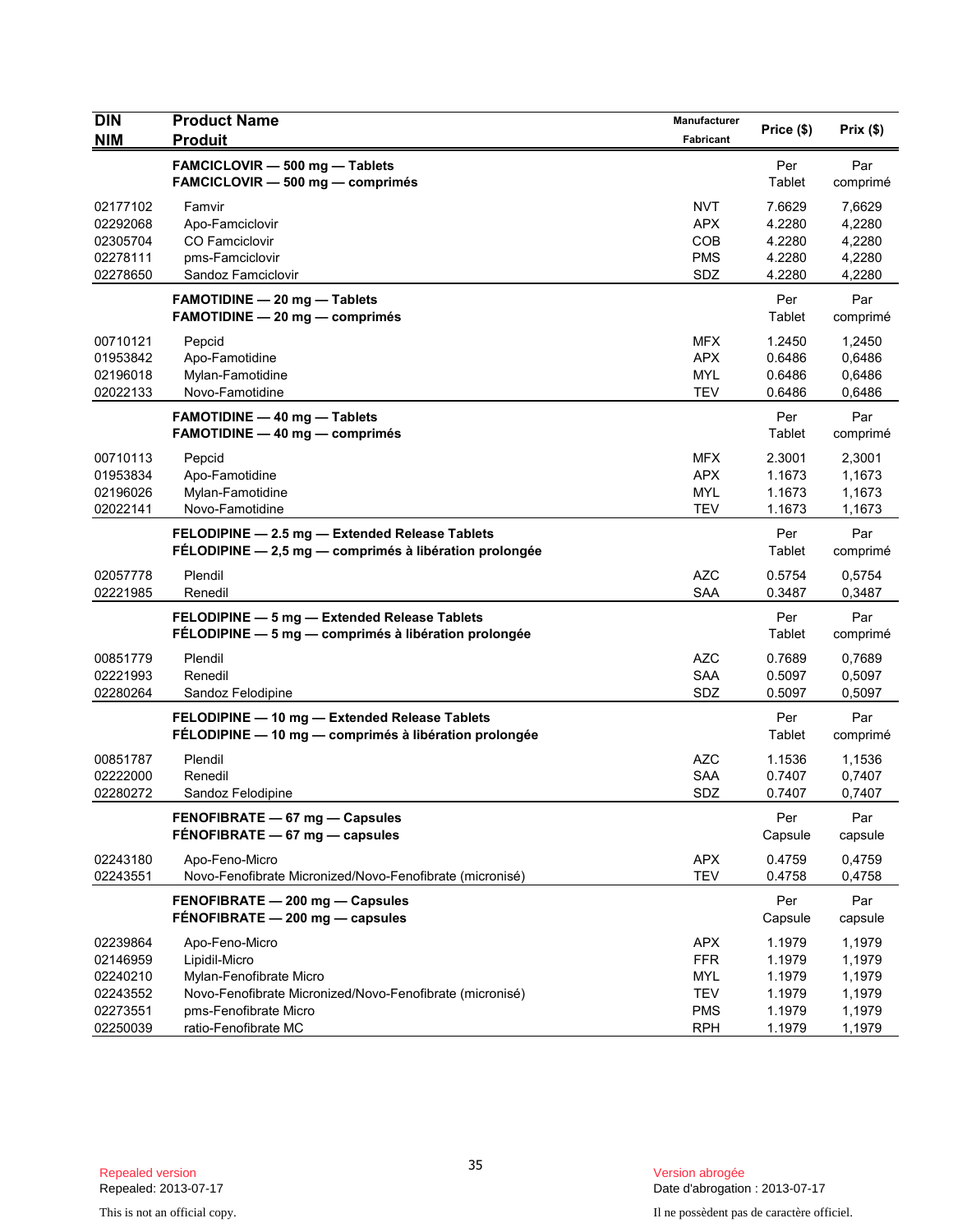| <b>DIN</b><br><b>NIM</b>                                                         | <b>Product Name</b>                                                                                                                | Manufacturer                                                                     | Price (\$)                                                            | Prix(\$)                                                              |
|----------------------------------------------------------------------------------|------------------------------------------------------------------------------------------------------------------------------------|----------------------------------------------------------------------------------|-----------------------------------------------------------------------|-----------------------------------------------------------------------|
|                                                                                  | <b>Produit</b>                                                                                                                     | Fabricant                                                                        |                                                                       |                                                                       |
|                                                                                  | FENOFIBRATE - 100 mg - Tablets<br>FENOFIBRATE - 100 mg - comprimés                                                                 |                                                                                  | Per<br>Tablet                                                         | Par<br>comprimé                                                       |
| 02241601<br>02246859<br>02289083<br>02288044                                     | Lipidil Supra<br>Apo-Feno Super<br>Novo-Fenofibrate-S<br>Sandoz Fenofibrate S                                                      | <b>FFR</b><br><b>APX</b><br><b>TEV</b><br>SDZ                                    | 1.2243<br>0.8663<br>0.7877<br>0.7877                                  | 1,2243<br>0,8663<br>0,7877<br>0,7877                                  |
|                                                                                  | FENOFIBRATE - 160 mg - Tablets<br>FENOFIBRATE - 160 mg - comprimés                                                                 |                                                                                  | Per<br>Tablet                                                         | Par<br>comprimé                                                       |
| 02241602<br>02246860<br>02250004<br>02289091<br>02288052                         | Lipidil Supra<br>Apo-Feno Super<br>Fenomax<br>Novo-Fenofibrate-S<br>Sandoz Fenofibrate S                                           | <b>FFR</b><br><b>APX</b><br><b>ORX</b><br><b>TEV</b><br>SDZ                      | 1.4106<br>0.9317<br>0.9317<br>0.8470<br>0.8470                        | 1,4106<br>0,9317<br>0,9317<br>0,8470<br>0,8470                        |
|                                                                                  | FENTANYL - 12 mcg - Transdermal Patch<br>FENTANYL - 12 mcg - timbre transdermique                                                  |                                                                                  | Per<br>Patch                                                          | Par<br>timbre                                                         |
| 02330105<br>02327112<br>02386844<br>02396696<br>02311925                         | Ran-Fentanyl Matrix<br>Sandoz Fentanyl<br>CO Fentanyl<br>Mylan-Fentanyl Matrix<br>ratio-Fentanyl                                   | <b>RAN</b><br>SDZ<br>COB<br><b>MYL</b><br><b>RPH</b>                             | 3.1980<br>3.1980<br>2.2310<br>2.2300<br>2.2300                        | 3,1980<br>3,1980<br>2,2310<br>2,2300<br>2,2300                        |
|                                                                                  | FENTANYL - 25 mcg - Transdermal Patch<br>FENTANYL - 25 mcg - timbre transdermique                                                  |                                                                                  | Per<br>Patch                                                          | Par<br>timbre                                                         |
| 02275813<br>02330113<br>02327120<br>02386852<br>02396718<br>02314630<br>02282941 | Duragesic MAT<br>Ran-Fentanyl Matrix<br>Sandoz Fentanyl<br>CO Fentanyl<br>Mylan-Fentanyl Matrix<br>Novo-Fentanyl<br>ratio-Fentanyl | <b>JAN</b><br><b>RAN</b><br>SDZ<br>COB<br><b>MYL</b><br><b>TEV</b><br><b>RPH</b> | 13.4420<br>5.9500<br>5.9500<br>3.6582<br>3.6582<br>3.6580<br>3.6580   | 13,4420<br>5,9500<br>5,9500<br>3,6582<br>3,6582<br>3,6580<br>3,6580   |
|                                                                                  | FENTANYL - 50 mcg - Transdermal Patch<br>FENTANYL - 50 mcg - timbre transdermique                                                  |                                                                                  | Per<br>Patch                                                          | Par<br>timbre                                                         |
| 02275821<br>02330121<br>02327147<br>02314649<br>02282968<br>02386879<br>02396726 | Duragesic MAT<br>Ran-Fentanyl Matrix<br>Sandoz Fentanyl<br>Novo-Fentanyl<br>ratio-Fentanyl<br>CO Fentanyl<br>Mylan-Fentanyl Matrix | <b>JAN</b><br><b>RAN</b><br>SDZ<br>TEV<br><b>RPH</b><br>COB<br><b>MYL</b>        | 25.3000<br>11.2000<br>11.2000<br>6.8840<br>6.8840<br>6.8838<br>6.8838 | 25,3000<br>11,2000<br>11,2000<br>6,8840<br>6,8840<br>6,8838<br>6,8838 |
|                                                                                  | FENTANYL - 75 mcg - Transdermal Patch<br>FENTANYL - 75 mcg - timbre transdermique                                                  |                                                                                  | Per<br>Patch                                                          | Par<br>timbre                                                         |
| 02275848<br>02330148<br>02327155<br>02314657<br>02282976<br>02386887             | Duragesic MAT<br>Ran-Fentanyl Matrix<br>Sandoz Fentanyl<br>Novo-Fentanyl<br>ratio-Fentanyl<br>CO Fentanyl                          | JAN<br><b>RAN</b><br>SDZ<br><b>TEV</b><br><b>RPH</b><br>COB                      | 35.5850<br>15.7500<br>15.7500<br>9.6820<br>9.6820<br>9.6817           | 35,5850<br>15,7500<br>15,7500<br>9,6820<br>9,6820<br>9,6817           |
| 02396734                                                                         | Mylan-Fentanyl Matrix                                                                                                              | <b>MYL</b>                                                                       | 9.6817                                                                | 9,6817                                                                |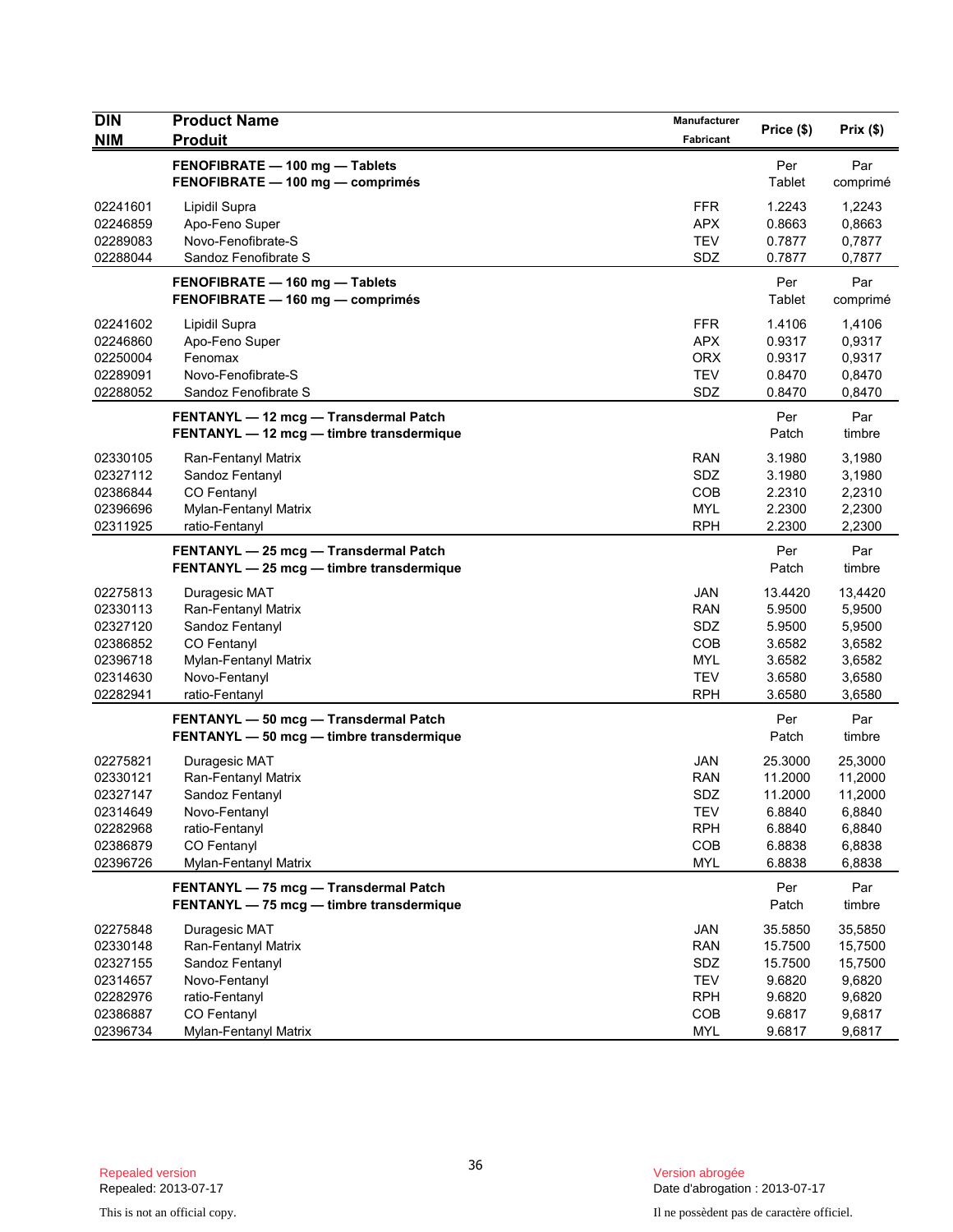| <b>DIN</b><br><b>NIM</b>                                                                                 | <b>Product Name</b><br><b>Produit</b>                                                                                                                                  | <b>Manufacturer</b><br>Fabricant                                                                             | Price (\$)                                                                             | Prix(\$)                                                                               |
|----------------------------------------------------------------------------------------------------------|------------------------------------------------------------------------------------------------------------------------------------------------------------------------|--------------------------------------------------------------------------------------------------------------|----------------------------------------------------------------------------------------|----------------------------------------------------------------------------------------|
|                                                                                                          | FENTANYL - 100 mcg - Transdermal Patch<br>FENTANYL - 100 mcg - timbre transdermique                                                                                    |                                                                                                              | Per<br>Patch                                                                           | Par<br>timbre                                                                          |
| 02275856<br>02330156<br>02327163<br>02314665<br>02282984<br>02386895<br>02396742                         | Duragesic MAT<br>Ran-Fentanyl Matrix<br>Sandoz Fentanyl<br>Novo-Fentanyl<br>ratio-Fentanyl<br>CO Fentanyl<br>Mylan-Fentanyl Matrix                                     | <b>JAN</b><br><b>RAN</b><br>SDZ<br><b>TEV</b><br><b>RPH</b><br><b>COB</b><br><b>MYL</b>                      | 44.2860<br>19.6000<br>19.6000<br>12.0520<br>12.0520<br>12.0512<br>12.0512              | 44,2860<br>19,6000<br>19,6000<br>12,0520<br>12,0520<br>12,0512<br>12,0512              |
|                                                                                                          | FERROUS GLUCONATE - 300 mg - Tablets<br>FER (GLUCONATE DE) - 300 mg - comprimés                                                                                        |                                                                                                              | Per<br>Tablet                                                                          | Par<br>comprimé                                                                        |
| 00545031<br>00031097<br>00021458                                                                         | Apo-Ferrous Gluconate<br>Jamp-Ferrous Gluconate<br>Novo-Ferrogluc                                                                                                      | <b>APX</b><br><b>JPC</b><br><b>TEV</b>                                                                       | 0.0404<br>0.0367<br>0.0254                                                             | 0,0404<br>0,0367<br>0,0254                                                             |
|                                                                                                          | FINASTERIDE - 5 mg - Tablets<br>FINASTERIDE - 5 mg - comprimés                                                                                                         |                                                                                                              | Per<br>Tablet                                                                          | Par<br>comprimé                                                                        |
| 02010909<br>02365383<br>02354462<br>02310112<br>02322579<br>02348500<br>02357224<br>02389878<br>02356058 | Proscar<br>Apo-Finasteride<br>CO Finasteride<br>pms-Finasteride<br>Sandoz Finasteride<br>Novo-Finasteride<br>Jamp-Finasteride<br>Mint-Finasteride<br>Mylan-Finasteride | <b>MSD</b><br><b>APX</b><br><b>COB</b><br><b>PMS</b><br>SDZ<br><b>TEV</b><br><b>JPC</b><br><b>MPH</b><br>MYL | 2.1417<br>0.7412<br>0.7412<br>0.6486<br>0.6486<br>0.5677<br>0.5675<br>0.4633<br>0.4633 | 2,1417<br>0,7412<br>0,7412<br>0,6486<br>0,6486<br>0,5677<br>0,5675<br>0,4633<br>0,4633 |
|                                                                                                          | FLUCONAZOLE - 50 mg - Tablets<br>FLUCONAZOLE - 50 mg - comprimés                                                                                                       |                                                                                                              | Per<br>Tablet                                                                          | Par<br>comprimé                                                                        |
| 02237370<br>02236978<br>02249294<br>02281260<br>02245292<br>02245643                                     | Apo-Fluconazole<br>Novo-Fluconazole<br>Taro-Fluconazole<br>CO Fluconazole<br>Mylan-Fluconazole<br>pms-Fluconazole                                                      | <b>APX</b><br><b>TEV</b><br><b>TAR</b><br><b>COB</b><br><b>MYL</b><br><b>PMS</b>                             | 3.4393<br>3.4393<br>3.4393<br>3.1266<br>3.1266<br>3.1266                               | 3,4393<br>3,4393<br>3,4393<br>3,1266<br>3,1266<br>3,1266                               |
|                                                                                                          | FLUCONAZOLE - 100 mg - Tablets<br>FLUCONAZOLE - 100 mg - comprimés                                                                                                     |                                                                                                              | Per<br>Tablet                                                                          | Par<br>comprimé                                                                        |
| 02237371<br>02249308<br>02236979<br>02281279<br>02245293<br>02245644                                     | Apo-Fluconazole<br>Taro-Fluconazole<br>Novo-Fluconazole<br>CO Fluconazole<br>Mylan-Fluconazole<br>pms-Fluconazole                                                      | <b>APX</b><br>TAR<br><b>TEV</b><br>COB<br>MYL<br><b>PMS</b>                                                  | 6.1012<br>6.1012<br>6.1011<br>5.5466<br>5.5466<br>5.5466                               | 6,1012<br>6,1012<br>6,1011<br>5,5466<br>5,5466<br>5,5466                               |
|                                                                                                          | FLUCONAZOLE - 150 mg - Capsules<br>FLUCONAZOLE - 150 mg - Capsules                                                                                                     |                                                                                                              | Per<br>Capsule                                                                         | Par<br>capsule                                                                         |
| 02241895<br>02282348                                                                                     | Apo-Fluconazole<br>pms-Fluconazole                                                                                                                                     | <b>APX</b><br><b>PMS</b>                                                                                     | 9.1900<br>9.1900                                                                       | 9,1900<br>9,1900                                                                       |
|                                                                                                          | FLUOCINONIDE - 0.05% - Gel<br>FLUOCINONIDE $-$ 0,05 % $-$ gel                                                                                                          |                                                                                                              | Per<br>Gram                                                                            | Par<br>gramme                                                                          |
| 02161974<br>02236997                                                                                     | Lidex<br>Lyderm                                                                                                                                                        | <b>VPI</b><br><b>TPT</b>                                                                                     | 0.5638<br>0.3762                                                                       | 0,5638<br>0,3762                                                                       |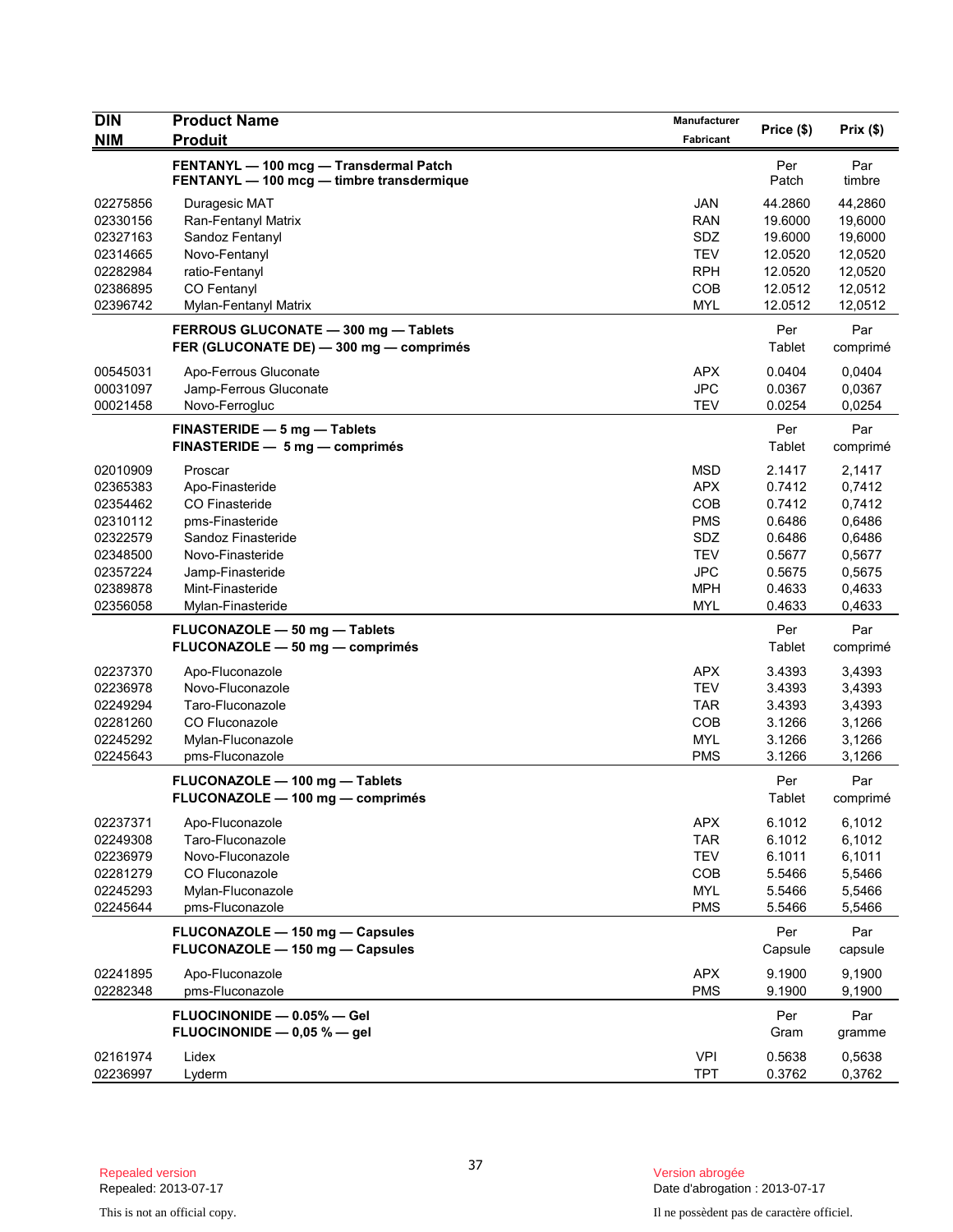| <b>DIN</b><br><b>NIM</b> | <b>Product Name</b><br><b>Produit</b>                                                              | <b>Manufacturer</b><br>Fabricant | Price (\$)       | Prix(\$)         |
|--------------------------|----------------------------------------------------------------------------------------------------|----------------------------------|------------------|------------------|
|                          | FLUOCINONIDE - 0.05% - Ointment                                                                    |                                  | Per              | Par              |
|                          | FLUOCINONIDE - 0,05 % - pommade                                                                    |                                  | Gram             | gramme           |
| 02161966                 | Lidex                                                                                              | <b>VPI</b>                       | 0.5565           | 0,5565           |
| 02236996                 | Lyderm                                                                                             | <b>TPT</b>                       | 0.3707           | 0,3707           |
|                          | FLUOCINONIDE - 0.05% - Topical Cream<br>FLUOCINONIDE - 0,05 % - crème topique                      |                                  | Per<br>Gram      | Par<br>gramme    |
| 02161923<br>00716863     | Lidex<br>Lyderm                                                                                    | <b>VPI</b><br><b>TPT</b>         | 0.5078<br>0.5075 | 0,5078<br>0,5075 |
|                          | FLUOROMETHOLONE - 0.1% - Ophthalmic Suspension<br>FLUOROMÉTHOLONE - 0,1 % - suspension ophtalmique |                                  | Per mL           | Par ml           |
| 00247855                 | FML 0.1%/FML 0,1 %                                                                                 | <b>ALL</b>                       | 3.4628           | 3,4628           |
| 02238568                 | pms-Fluorometholone                                                                                | <b>PMS</b>                       | 1.9665           | 1,9665           |
| 00432814                 | Sandoz Fluorometholone                                                                             | SDZ                              | 1.7880           | 1,7880           |
|                          | FLUOXETINE - 10 mg - Capsules<br>FLUOXETINE - 10 mg - capsules                                     |                                  | Per<br>Capsule   | Par<br>capsule   |
| 02018985                 | Prozac                                                                                             | LIL                              | 2.0217           | 2,0217           |
| 02177617                 | Dom-Fluoxetine                                                                                     | <b>DOM</b>                       | 1.2951           | 1,2951           |
| 02242177                 | CO Fluoxetine                                                                                      | <b>RED</b>                       | 1.2951           | 1,2951           |
| 02216353                 | Apo-Fluoxetine                                                                                     | <b>APX</b>                       | 1.2950           | 1,2950           |
| 02216582                 | Teva-Fluoxetine                                                                                    | <b>TEV</b>                       | 1.2950           | 1,2950           |
| 02241371                 | ratio-Fluoxetine                                                                                   | <b>RPH</b>                       | 1.2950           | 1,2950           |
| 02380560                 | Mint-Fluoxetine                                                                                    | <b>MPH</b>                       | 0.8650           | 0,8650           |
| 02237813                 | Mylan-Fluoxetine                                                                                   | <b>MYL</b>                       | 0.8650           | 0,8650           |
| 02177579                 | pms-Fluoxetine                                                                                     | <b>PMS</b>                       | 0.8650           | 0,8650           |
| 02243486                 | Sandoz Fluoxetine                                                                                  | SDZ                              | 0.8650           | 0,8650           |
|                          | FLUOXETINE - 20 mg - Capsules                                                                      |                                  | Per              | Par              |
|                          | FLUOXETINE - 20 mg - capsules                                                                      |                                  | Capsule          | capsule          |
| 00636622                 | Prozac                                                                                             | LIL                              | 2.0233           | 2,0233           |
| 02242178                 | CO Fluoxetine                                                                                      | <b>RED</b>                       | 1.1124           | 1,1124           |
| 02216361                 | Apo-Fluoxetine                                                                                     | <b>APX</b>                       | 1.1123           | 1,1123           |
| 02380579                 | Mint-Fluoxetine                                                                                    | <b>MPH</b>                       | 0.6438           | 0,6438           |
| 02177587                 | pms-Fluoxetine                                                                                     | <b>PMS</b>                       | 0.6438           | 0,6438           |
| 02243487                 | Sandoz Fluoxetine                                                                                  | SDZ                              | 0.6438           | 0,6438           |
| 02386402                 | Jamp-Fluoxetine                                                                                    | JPC                              | 0.6116           | 0,6116           |
| 02237814                 | Mylan-Fluoxetine                                                                                   | <b>MYL</b>                       | 0.6116           | 0,6116           |
| 02241374                 | ratio-Fluoxetine<br>Teva-Fluoxetine                                                                | <b>RPH</b><br><b>TEV</b>         | 0.6116           | 0,6116           |
| 02216590                 |                                                                                                    |                                  | 0.6116           | 0,6116           |
|                          | FLURBIPROFEN - 50 mg - Tablets<br>FLURBIPROFÈNE - 50 mg - comprimés                                |                                  | Per<br>Tablet    | Par<br>comprimé  |
| 00647942                 | Ansaid                                                                                             | PFI                              | 0.5653           | 0,5653           |
| 01912046                 | Apo-Flurbiprofen                                                                                   | <b>APX</b>                       | 0.2820           | 0,2820           |
| 02100509                 | Novo-Flurprofen                                                                                    | <b>TEV</b>                       | 0.2820           | 0,2820           |
|                          | FLURBIPROFEN - 100 mg - Tablets<br>FLURBIPROFÈNE - 100 mg - comprimés                              |                                  | Per<br>Tablet    | Par<br>comprimé  |
| 00600792                 | Ansaid                                                                                             | PFI                              | 0.7401           | 0,7401           |
| 00675199                 | ratio-Flurbiprofen                                                                                 | <b>RPH</b>                       | 0.5170           | 0,5170           |
| 01912038                 | Apo-Flurbiprofen                                                                                   | <b>APX</b>                       | 0.3859           | 0,3859           |
| 02100517                 | Novo-Flurprofen                                                                                    | <b>TEV</b>                       | 0.3859           | 0,3859           |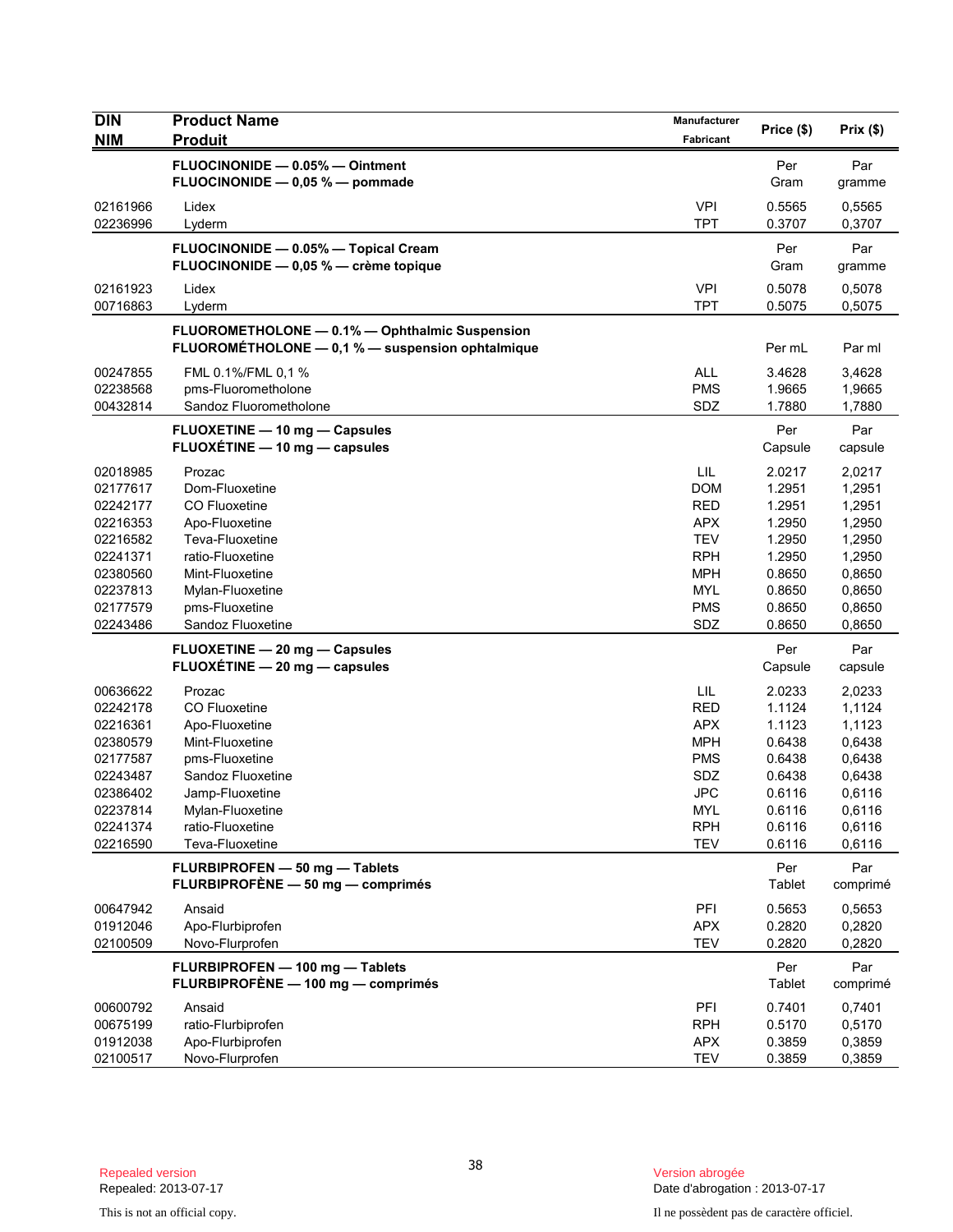| <b>DIN</b>           | <b>Product Name</b>                                  | Manufacturer             | Price (\$)       | Prix(\$)         |
|----------------------|------------------------------------------------------|--------------------------|------------------|------------------|
| <b>NIM</b>           | <b>Produit</b>                                       | Fabricant                |                  |                  |
|                      | FLUTAMIDE - 250 mg - Tablets                         |                          | Per              | Par              |
|                      | FLUTAMIDE - 250 mg - comprimés                       |                          | Tablet           | comprimé         |
| 00637726             | Euflex                                               | <b>SCH</b>               | 1.6097           | 1,6097           |
| 02238560             | Apo-Flutamide                                        | <b>APX</b>               | 1.4883           | 1,4883           |
| 02230089             | Novo-Flutamide                                       | <b>TEV</b>               | 1.4883           | 1,4883           |
| 02230104             | pms-Flutamide                                        | <b>PMS</b>               | 1.4883           | 1,4883           |
|                      | FLUTICASONE - 120 dose - 50 mcg - Nasal Spray        |                          | Per              | Par              |
|                      | FLUTICASONE - 120 dose - 50 mcg - vaporisateur nasal |                          | dose             | dose             |
| 02213672             | Flonase                                              | <b>GSK</b>               | 0.2807           | 0,2807           |
| 02294745             | Apo-Fluticasone                                      | <b>APX</b>               | 0.1831           | 0,1831           |
|                      | FLUVASTATIN - 20 mg - Capsules                       |                          | Per              | Par              |
|                      | FLUVASTATIN - 20 mg - capsules                       |                          | Capsule          | capsule          |
|                      |                                                      |                          |                  |                  |
| 02061562<br>02299224 | Lescol<br>Teva-Fluvastatin                           | <b>NVT</b><br><b>TEV</b> | 0.9691<br>0.7048 | 0,9691<br>0,7048 |
|                      |                                                      |                          |                  |                  |
|                      | <b>FLUVASTATIN - 40 mg - Capsules</b>                |                          | Per              | Par              |
|                      | FLUVASTATIN - 40 mg - capsules                       |                          | Capsule          | capsule          |
| 02061570             | Lescol                                               | <b>NVT</b>               | 1.3607           | 1,3607           |
| 02299232             | Teva-Fluvastatin                                     | <b>TEV</b>               | 0.9896           | 0,9896           |
|                      | FLUVOXAMINE MALEATE - 50 mg - Tablets                |                          | Per              | Par              |
|                      | FLUVOXAMINE (MALÉATE DE) - 50 mg - comprimés         |                          | Tablet           | comprimé         |
| 01919342             | Luvox                                                | <b>SPH</b>               | 0.9820           | 0,9820           |
| 02231329             | Apo-Fluvoxamine                                      | <b>APX</b>               | 0.5447           | 0,5447           |
| 02218453             | ratio-Fluvoxamine                                    | <b>RPH</b>               | 0.5447           | 0,5447           |
| 02255529             | <b>CO Fluvoxamine</b>                                | COB                      | 0.5447           | 0,5447           |
| 02239953             | Novo-Fluvoxamine                                     | <b>TEV</b>               | 0.5447           | 0,5447           |
| 02247054             | Sandoz Fluvoxamine                                   | SDZ                      | 0.5447           | 0,5447           |
|                      | FLUVOXAMINE MALEATE - 100 mg - Tablets               |                          | Per              | Par              |
|                      | FLUVOXAMINE (MALÉATE DE) — 100 mg — comprimés        |                          | Tablet           | comprimé         |
| 01919369             | Luvox                                                | <b>SPH</b>               | 1.7648           | 1,7648           |
| 02231330             | Apo-Fluvoxamine                                      | <b>APX</b>               | 0.9792           | 0,9792           |
| 02218461             | ratio-Fluvoxamine                                    | <b>RPH</b>               | 0.9792           | 0,9792           |
| 02255537             | <b>CO Fluvoxamine</b>                                | COB                      | 0.9792           | 0,9792           |
| 02239954             | Novo-Fluvoxamine                                     | <b>TEV</b>               | 0.9792           | 0,9792           |
| 02247055             | Sandoz Fluvoxamine                                   | SDZ                      | 0.9792           | 0,9792           |
|                      | FOSINOPRIL SODIUM - 10 mg - Tablets                  |                          | Per              | Par              |
|                      | FOSINOPRIL SODIQUE - 10 mg - comprimés               |                          | Tablet           | comprimé         |
| 01907107             | Monopril                                             | SQU                      | 1.0525           | 1,0525           |
| 02247802             | Teva-Fosinopril                                      | <b>TEV</b>               | 0.6083           | 0,6083           |
| 02294524             | Ran-Fosinopril                                       | <b>RAN</b>               | 0.4977           | 0,4977           |
| 02266008             | Apo-Fosinopril                                       | <b>APX</b>               | 0.4878           | 0,4878           |
| 02262401             | Mylan-Fosinopril                                     | <b>MYL</b>               | 0.4878           | 0,4878           |
| 02331004             | Jamp-Fosinopril                                      | <b>JPC</b>               | 0.4390           | 0,4390           |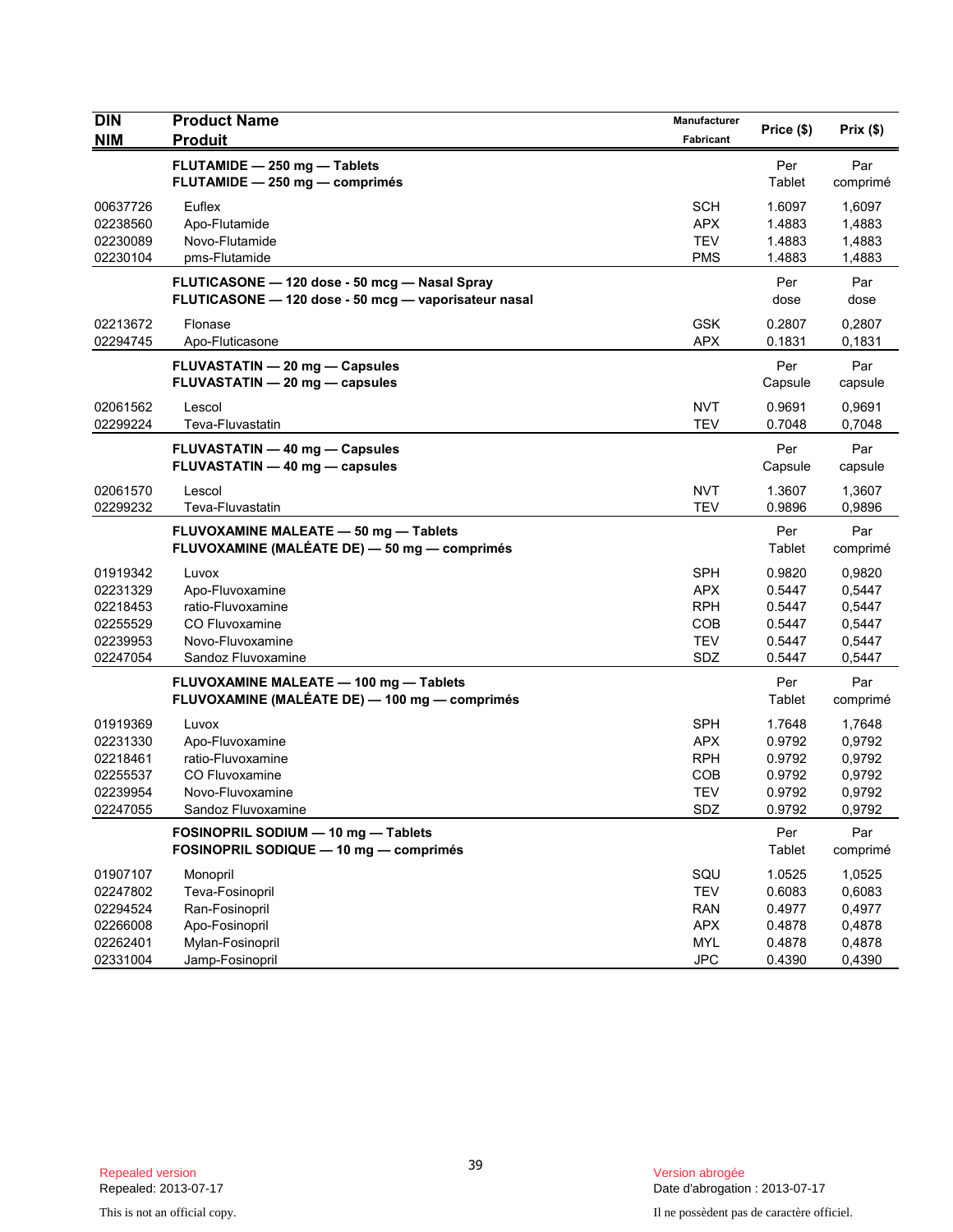| <b>DIN</b><br><b>NIM</b> | <b>Product Name</b><br><b>Produit</b>                                                                                                                                                                                                        | Manufacturer<br>Fabricant | Price (\$)     | Prix(\$)                        |
|--------------------------|----------------------------------------------------------------------------------------------------------------------------------------------------------------------------------------------------------------------------------------------|---------------------------|----------------|---------------------------------|
|                          | FOSINOPRIL SODIUM - 20 mg - Tablets<br>FOSINOPRIL SODIQUE - 20 mg - comprimés                                                                                                                                                                |                           | Per<br>Tablet  | Par<br>comprimé                 |
| 01907115                 | Monopril                                                                                                                                                                                                                                     | SQU                       | 1.2665         | 1,2665                          |
| 02247803                 | Teva-Fosinopril                                                                                                                                                                                                                              | <b>TEV</b>                | 0.7315         | 0,7315                          |
| 02294532                 | Ran-Fosinopril                                                                                                                                                                                                                               | <b>RAN</b>                | 0.5985         | 0,5985                          |
| 02266016                 | Apo-Fosinopril                                                                                                                                                                                                                               | <b>APX</b>                | 0.5866         | 0,5866                          |
| 02262428                 | Mylan-Fosinopril                                                                                                                                                                                                                             | <b>MYL</b>                | 0.5866         | 0,5866                          |
| 02331012                 | Jamp-Fosinopril                                                                                                                                                                                                                              | <b>JPC</b>                | 0.5279         | 0,5279                          |
|                          | <b>FRAMYCETIN SULFATE/ESCULIN/HYDROCORTISONE/DIBUCAINE HCI</b><br>$-$ 10 mg/10 mg/5 mg/5 mg $-$ Ointment<br>FRAMYCÉTINE (SULFATE DE)/ESCULINE/HYDROCORTISONE/<br>DIBUCAÏNE (CHLORHYDRATE DE) - 10 mg/10 mg/5 mg/5 mg/ - pommade              |                           | Per<br>Gram    | Par<br>gramme                   |
| 02223252                 | Proctosedyl                                                                                                                                                                                                                                  | <b>AXC</b>                | 0.9482         | 0,9482                          |
| 02247322                 | Proctol                                                                                                                                                                                                                                      | <b>ODN</b>                | 0.5960         | 0,5960                          |
| 02242527                 | Sandoz Proctomyxin HC                                                                                                                                                                                                                        | SDZ                       | 0.5960         | 0,5960                          |
|                          | <b>FRAMYCETIN SULFATE/ESCULIN/HYDROCORTISONE/DIBUCAINE HCI</b><br>-10 mg/10 mg/5 mg/5 mg - Suppositories<br><b>FRAMYCÉTINE (SULFATE DE)/ESCULINE/HYDROCORTISONE/</b><br>DIBUCAÏNE (CHLORHYDRATE DE) - 10 mg/10 mg/5 mg/5 mg/ - suppositoires |                           | Per            | Par<br>Suppository suppositoire |
| 02223260                 | Proctosedyl                                                                                                                                                                                                                                  | <b>AXC</b>                | 1.1853         | 1,1853                          |
| 02247882                 | Proctol                                                                                                                                                                                                                                      | ODN                       | 0.7925         | 0,7925                          |
| 02242528                 | Sandoz Proctomyxin HC                                                                                                                                                                                                                        | <b>SDZ</b>                | 0.7925         | 0,7925                          |
|                          | FUROSEMIDE - 20 mg - Tablets<br>FUROSÉMIDE - 20 mg - comprimés                                                                                                                                                                               |                           | Per<br>Tablet  | Par<br>comprimé                 |
| 02224690                 | Lasix                                                                                                                                                                                                                                        | <b>SAA</b>                | 0.0935         | 0,0935                          |
| 00337730                 | Novosemide                                                                                                                                                                                                                                   | <b>TEV</b>                | 0.0490         | 0,0490                          |
| 02247493                 | pms-Furosemide                                                                                                                                                                                                                               | <b>PMS</b>                | 0.0446         | 0,0446                          |
| 00396788                 | Apo-Furosemide                                                                                                                                                                                                                               | <b>APX</b>                | 0.0445         | 0,0445                          |
|                          | FUROSEMIDE - 40 mg - Tablets<br>FUROSÉMIDE - 40 mg - comprimés                                                                                                                                                                               |                           | Per<br>Tablet  | Par<br>comprimé                 |
| 02224704                 | Lasix                                                                                                                                                                                                                                        | <b>SAA</b>                | 0.1438         | 0,1438                          |
| 00362166                 | Apo-Furosemide                                                                                                                                                                                                                               | <b>APX</b>                | 0.0737         | 0,0737                          |
| 00337749                 | Novosemide                                                                                                                                                                                                                                   | <b>TEV</b>                | 0.0737         | 0,0737                          |
| 02247494                 | pms-Furosemide                                                                                                                                                                                                                               | <b>PMS</b>                | 0.0670         | 0,0670                          |
|                          | FUROSEMIDE - 80 mg - Tablets<br>FUROSÉMIDE - 80 mg - comprimés                                                                                                                                                                               |                           | Per<br>Tablet  | Par<br>comprimé                 |
| 00707570                 | Apo-Furosemide                                                                                                                                                                                                                               | <b>APX</b>                | 0.1342         | 0,1342                          |
| 00765953                 | Novosemide                                                                                                                                                                                                                                   | <b>TEV</b>                | 0.1342         | 0,1342                          |
|                          | GABAPENTIN - 100 mg - Capsules<br>GABAPENTINE - 100 mg - capsules                                                                                                                                                                            |                           | Per<br>Capsule | Par<br>capsule                  |
| 02084260                 | Neurontin                                                                                                                                                                                                                                    | PFI                       | 0.4672         | 0,4672                          |
| 02244304                 | Apo-Gabapentin                                                                                                                                                                                                                               | <b>APX</b>                | 0.2772         | 0,2772                          |
| 02256142                 | CO Gabapentin                                                                                                                                                                                                                                | COB                       | 0.2772         | 0,2772                          |
| 02260883                 | ratio-Gabapentin                                                                                                                                                                                                                             | <b>RPH</b>                | 0.2772         | 0,2772                          |
| 02244513                 | Teva-Gabapentin                                                                                                                                                                                                                              | <b>TEV</b>                | 0.2520         | 0,2520                          |
| 02319055                 | Ran-Gabapentin                                                                                                                                                                                                                               | <b>RAN</b>                | 0.2520         | 0,2520                          |
| 02285819                 | GD-Gabapentin                                                                                                                                                                                                                                | <b>GEM</b>                | 0.2140         | 0,2140                          |
| 02248259                 | Mylan-Gabapentin                                                                                                                                                                                                                             | <b>MYL</b>                | 0.214          | 0,2140                          |
| 02243446                 | pms-Gabapentin                                                                                                                                                                                                                               | <b>PMS</b>                | 0.2140         | 0,2140                          |
| 02361469                 | Jamp-Gabapentin                                                                                                                                                                                                                              | <b>JPC</b>                | 0.1926         | 0,1926                          |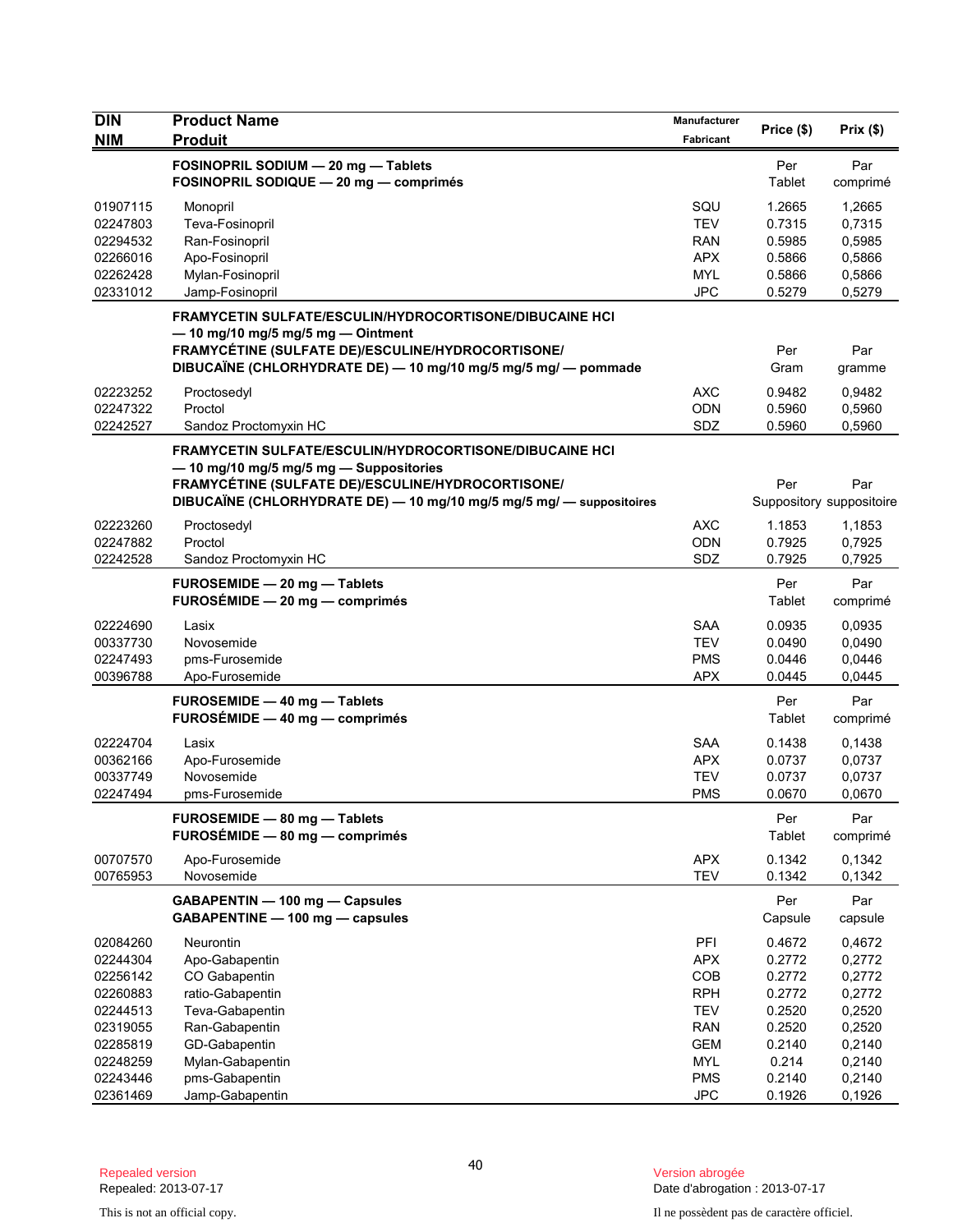| <b>DIN</b> | <b>Product Name</b>                   | Manufacturer |               |          |
|------------|---------------------------------------|--------------|---------------|----------|
| <b>NIM</b> | <b>Produit</b>                        | Fabricant    | Price (\$)    | Prix(\$) |
|            | GABAPENTIN - 300 mg - Capsules        |              | Per           | Par      |
|            | GABAPENTINE - 300 mg - capsules       |              | Capsule       | capsule  |
|            |                                       |              |               |          |
| 02084279   | Neurontin                             | PFI          | 1.1366        | 1,1366   |
| 02244305   | Apo-Gabapentin                        | <b>APX</b>   | 0.6743        | 0,6743   |
| 02256150   | CO Gabapentin                         | COB          | 0.6743        | 0,6743   |
| 02260891   | ratio-Gabapentin                      | <b>RPH</b>   | 0.6743        | 0,6743   |
| 02244514   | Teva-Gabapentin                       | TEV          | 0.6130        | 0,6130   |
| 02319063   | Ran-Gabapentin                        | <b>RAN</b>   | 0.6130        | 0,6130   |
| 02285827   | GD-Gabapentin                         | <b>GEM</b>   | 0.5208        | 0,5208   |
| 02248260   | Mylan-Gabapentin                      | <b>MYL</b>   | 0.5208        | 0,5208   |
| 02243447   | pms-Gabapentin                        | <b>PMS</b>   | 0.5208        | 0,5208   |
| 02361485   | Jamp-Gabapentin                       | <b>JPC</b>   | 0.4687        | 0,4687   |
|            | GABAPENTIN - 400 mg - Capsules        |              | Per           | Par      |
|            | GABAPENTINE - 400 mg - capsules       |              | Capsule       | capsule  |
| 02084287   | Neurontin                             | PFI          | 1.3545        | 1,3545   |
| 02244306   | Apo-Gabapentin                        | <b>APX</b>   | 0.8036        | 0,8036   |
| 02256169   | CO Gabapentin                         | COB          | 0.8036        | 0,8036   |
| 02260905   | ratio-Gabapentin                      | <b>RPH</b>   | 0.8036        | 0,8036   |
| 02244515   | Teva-Gabapentin                       | <b>TEV</b>   | 0.7305        | 0,7305   |
| 02319071   | Ran-Gabapentin                        | <b>RAN</b>   | 0.7305        | 0,7305   |
| 02285835   | GD-Gabapentin                         | <b>GEM</b>   | 0.6206        | 0,6206   |
| 02248261   | Mylan-Gabapentin                      | <b>MYL</b>   | 0.6206        | 0,6206   |
| 02243448   | pms-Gabapentin                        | <b>PMS</b>   | 0.6206        | 0,6206   |
| 02361493   | Jamp-Gabapentin                       | <b>JPC</b>   | 0.5585        | 0,5585   |
|            |                                       |              |               |          |
|            | GABAPENTIN - 600 mg - Tablets         |              | Per<br>Tablet | Par      |
|            | GABAPENTINE - 600 mg - comprimés      |              |               | comprimé |
| 02239717   | Neurontin                             | PFI          | 1.9898        | 1,9898   |
| 02255898   | pms-Gabapentin                        | <b>PMS</b>   | 1.4350        | 1,4350   |
| 02293358   | Apo-Gabapentin                        | <b>APX</b>   | 1.3045        | 1,3045   |
| 02248457   | Teva-Gabapentin                       | <b>TEV</b>   | 1.3045        | 1,3045   |
| 02285843   | GD-Gabapentin                         | <b>GEM</b>   | 0.9309        | 0,9309   |
|            | <b>GALANTAMINE - 8 mg - Capsules</b>  |              | Per           | Par      |
|            | GALANTAMINE - 8 mg - capsules         |              | Capsule       | capsule  |
|            |                                       |              |               |          |
| 02266717   | <b>Reminyl ER</b>                     | <b>JAN</b>   | 5.6540        | 5,6540   |
| 02339439   | Mylan-Galantamine ER                  | <b>MYL</b>   | 1.7451        | 1,7451   |
| 02316943   | PAT-Galantamine ER                    | <b>PAT</b>   | 1.7451        | 1,7451   |
| 02377950   | Teva-Galantamine                      | <b>TEV</b>   | 1.7451        | 1.7451   |
|            | <b>GALANTAMINE - 16 mg - Capsules</b> |              | Per           | Par      |
|            | GALANTAMINE - 16 mg - capsules        |              | Capsule       | capsule  |
| 02266725   | Reminyl ER                            | <b>JAN</b>   | 5.6540        | 5,6540   |
| 02339447   | Mylan-Galantamine ER                  | <b>MYL</b>   | 1.7451        | 1,7451   |
| 02316951   | <b>PAT-Galantamine ER</b>             | PAT          | 1.7451        | 1,7451   |
| 02377969   | Teva-Galantamine                      | TEV          | 1.7451        | 1.7451   |
|            |                                       |              |               |          |
|            | <b>GALANTAMINE - 24 mg - Capsules</b> |              | Per           | Par      |
|            | GALANTAMINE - 24 mg - capsules        |              | Capsule       | capsule  |
| 02266733   | <b>Reminyl ER</b>                     | JAN          | 5.6540        | 5,6540   |
| 02339455   | Mylan-Galantamine ER                  | MYL          | 1.7451        | 1,7451   |
| 02316978   | PAT-Galantamine ER                    | <b>PAT</b>   | 1.7451        | 1,7451   |
| 02377977   | Teva-Galantamine                      | TEV          | 1.7451        | 1.7451   |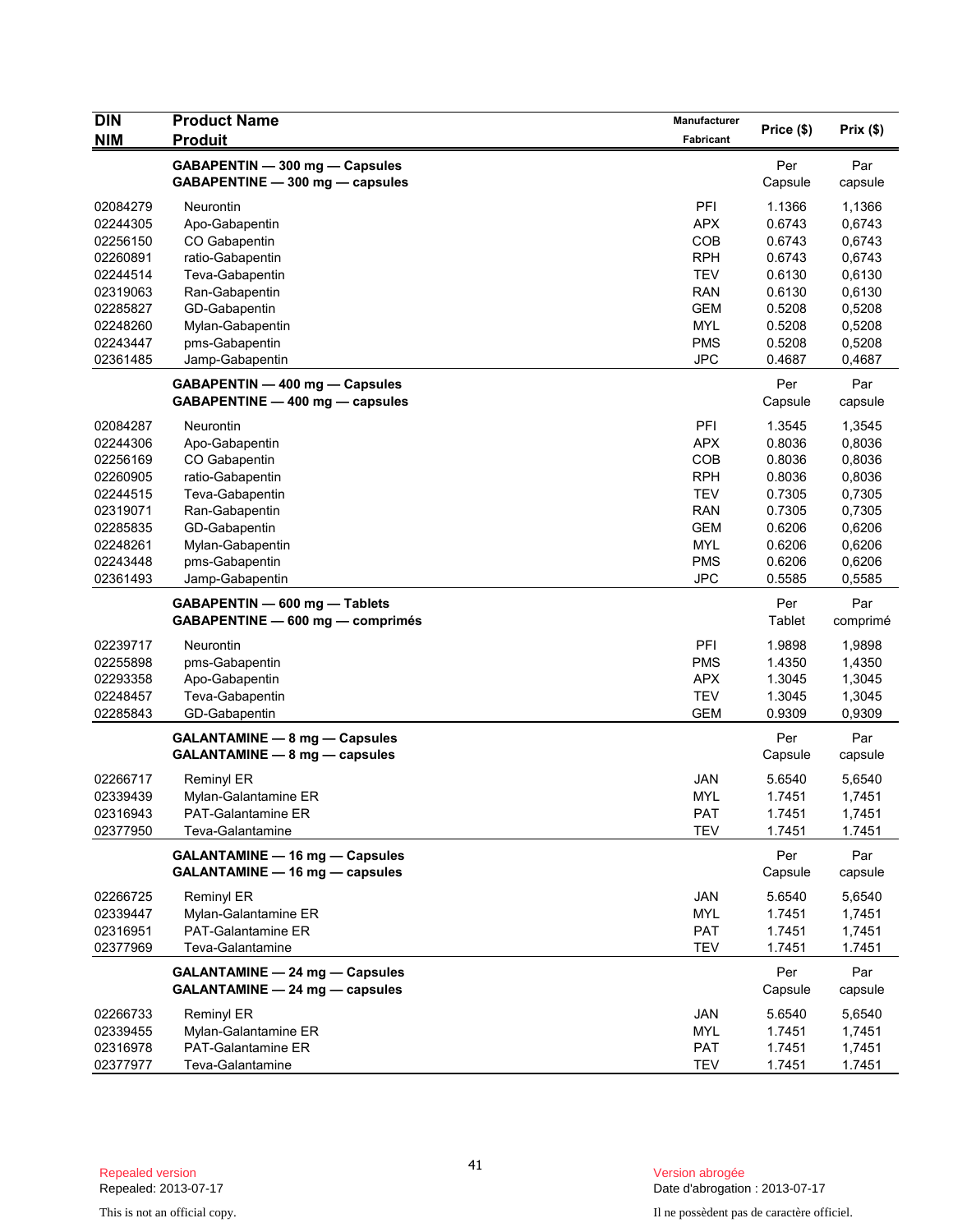| <b>DIN</b><br><b>NIM</b>                                 | <b>Product Name</b><br><b>Produit</b>                                                                                         | <b>Manufacturer</b><br>Fabricant                                   | Price (\$)                                     | Prix(\$)                                       |
|----------------------------------------------------------|-------------------------------------------------------------------------------------------------------------------------------|--------------------------------------------------------------------|------------------------------------------------|------------------------------------------------|
|                                                          | GEMFIBROZIL - 300 mg - Capsules<br>GEMFIBROZIL - 300 mg - capsules                                                            |                                                                    | Per<br>Capsule                                 | Par<br>capsule                                 |
| 02239951<br>01979574<br>02185407<br>02241704             | pms-Gemfibrozil<br>Apo-Gemfibrozil<br>Mylan-Gemfibrozil<br>Novo-Gemfibrozil                                                   | <b>PMS</b><br><b>APX</b><br><b>MYL</b><br><b>TEV</b>               | 0.3261<br>0.3260<br>0.3260<br>0.3260           | 0,3261<br>0,3260<br>0,3260<br>0,3260           |
|                                                          | GEMFIBROZIL - 600 mg - Tablets<br>GEMFIBROZIL - 600 mg - comprimés                                                            |                                                                    | Per<br>Tablet                                  | Par<br>comprimé                                |
| 01979582<br>02230580<br>02230476<br>02142074<br>02230183 | Apo-Gemfibrozil<br>Dom-Gemfibrozil<br>Mylan-Gemfibrozil<br>Novo-Gemfibrozil<br>pms-Gemfibrozil                                | <b>APX</b><br><b>DOM</b><br>MYL<br><b>TEV</b><br><b>PMS</b>        | 0.8272<br>0.8272<br>0.8272<br>0.8272<br>0.8272 | 0,8272<br>0,8272<br>0,8272<br>0,8272<br>0,8272 |
|                                                          | <b>GENTAMICIN SULFATE - 5 mg/mL - Ophthalmic Solution</b><br><b>GENTAMICINE (SULFATE DE) - 5 mg/ml - solution ophtalmique</b> |                                                                    | Per mL                                         | Par ml                                         |
| 00512192<br>02229440                                     | Garamycin<br>Sandoz Gentamicin                                                                                                | <b>SCH</b><br>SDZ                                                  | 0.4466<br>0.4466                               | 0.4466<br>0,4466                               |
|                                                          | <b>GENTAMICIN SULFATE - 5 mg/mL - Otic Solution</b><br><b>GENTAMICINE (SULFATE DE) - 5 mg/ml - solution otique</b>            |                                                                    | Per mL                                         | Par ml                                         |
| 00512184<br>02229441                                     | Garamycin<br>Sandoz Gentamicin                                                                                                | <b>SCH</b><br>SDZ                                                  | 1.1352<br>1.1352                               | 1,1352<br>1,1352                               |
|                                                          | GLICLAZIDE - 80 mg - Tablets<br>GLICLAZIDE - 80 mg - comprimés                                                                |                                                                    | Per<br>Tablet                                  | Par<br>comprimé                                |
| 00765996<br>02155850<br>02245247<br>02238103<br>02229519 | Diamicron<br>ratio-Gliclazide<br>Apo-Gliclazide<br>Novo-Gliclazide<br>Mylan-Gliclazide                                        | <b>SEV</b><br><b>RPH</b><br><b>APX</b><br><b>TEV</b><br><b>MYL</b> | 0.4098<br>0.3073<br>0.3070<br>0.3069<br>0.2790 | 0,4098<br>0,3073<br>0,3070<br>0,3069<br>0,2790 |
|                                                          | GLIMEPIRIDE - 1 mg - Tablets<br>GLIMEPIRIDE - 1 mg - comprimés                                                                |                                                                    | Per<br>Tablet                                  | Par<br>comprimé                                |
| 02245272<br>02273101<br>02295377<br>02273756<br>02269589 | Amaryl<br>ratio-Glimepiride<br>Apo-Glimepiride<br>Novo-Glimepiride<br>Sandoz Glimerpiride                                     | <b>AVE</b><br><b>RPH</b><br><b>APX</b><br>TEV<br>SDZ               | 0.9843<br>0.5390<br>0.4900<br>0.4851<br>0.4851 | 0,9843<br>0,5390<br>0,4900<br>0,4851<br>0,4851 |
|                                                          | <b>GLIMEPIRIDE - 2 mg - Tablets</b><br>$GLIMEPIRIDE - 2 mg - comprimés$                                                       |                                                                    | Per<br>Tablet                                  | Par<br>comprimé                                |
| 02245273<br>02273128<br>02295385<br>02273764<br>02269597 | Amaryl<br>ratio-Glimepiride<br>Apo-Glimepiride<br>Novo-Glimepiride<br>Sandoz Glimerpiride                                     | <b>AVE</b><br><b>RPH</b><br><b>APX</b><br><b>TEV</b><br>SDZ        | 1.0712<br>0.5390<br>0.4900<br>0.4851<br>0.4851 | 1,0712<br>0,5390<br>0,4900<br>0,4851<br>0,4851 |
|                                                          | <b>GLIMEPIRIDE - 4 mg - Tablets</b><br>GLIMEPIRIDE - 4 mg - comprimés                                                         |                                                                    | Per<br>Tablet                                  | Par<br>comprimé                                |
| 02245274<br>02273136<br>02295393<br>02273772<br>02269619 | Amaryl<br>ratio-Glimepiride<br>Apo-Glimepiride<br>Novo-Glimepiride<br>Sandoz Glimerpiride                                     | <b>AVE</b><br><b>RPH</b><br><b>APX</b><br><b>TEV</b><br>SDZ        | 1.1467<br>0.5390<br>0.4900<br>0.4851<br>0.4851 | 1,1467<br>0,5390<br>0,4900<br>0,4851<br>0,4851 |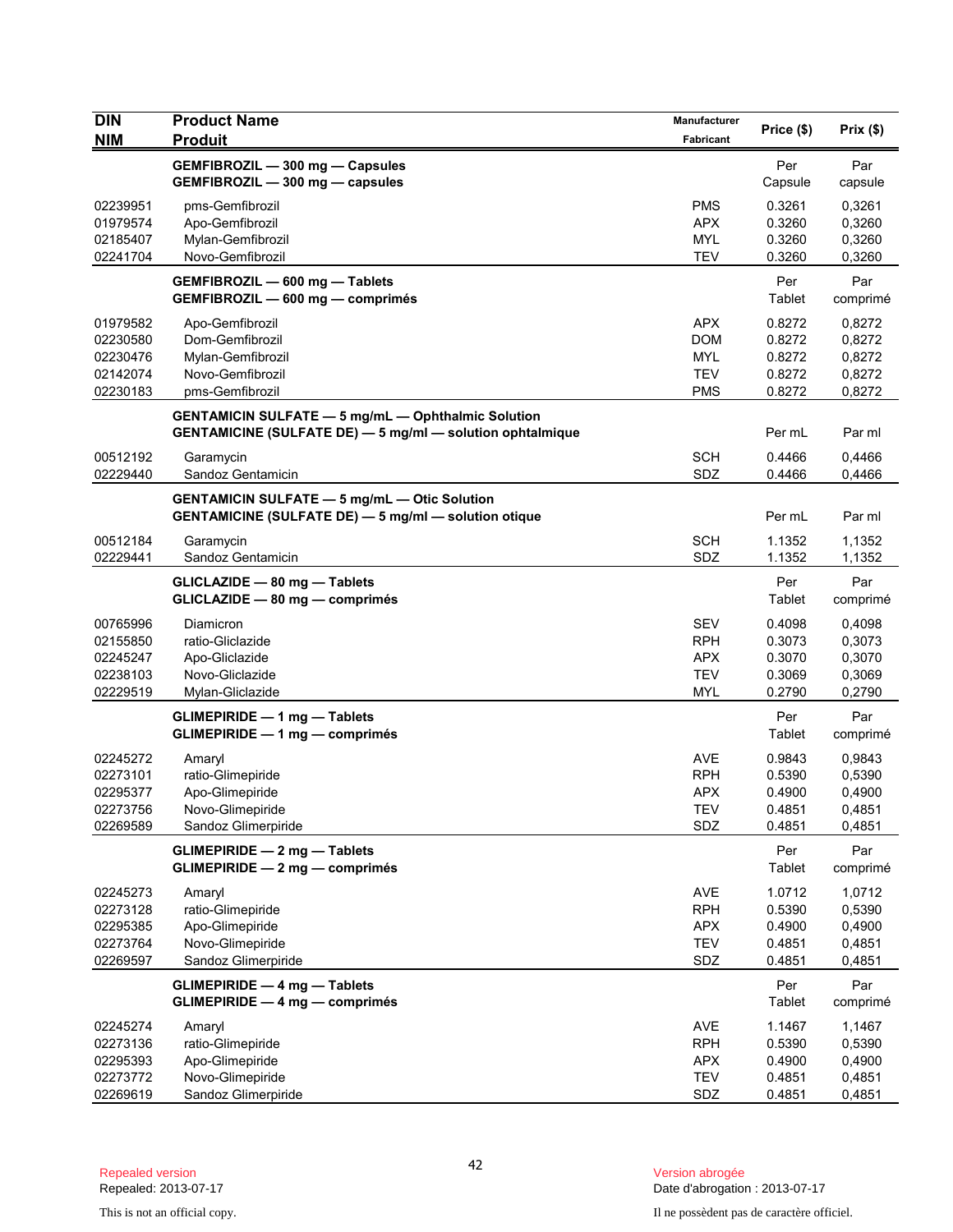| <b>DIN</b><br><b>NIM</b>                                                                     | <b>Product Name</b><br><b>Produit</b>                                                                                         | Manufacturer<br>Fabricant                                                                             | Price (\$)                                                                   | Prix(\$)                                                                     |
|----------------------------------------------------------------------------------------------|-------------------------------------------------------------------------------------------------------------------------------|-------------------------------------------------------------------------------------------------------|------------------------------------------------------------------------------|------------------------------------------------------------------------------|
|                                                                                              | GLYBURIDE - 2.5 mg - Tablets<br>$GLYBURIDE - 2.5 mg - comprimés$                                                              |                                                                                                       | Per<br>Tablet                                                                | Par<br>comprimé                                                              |
| 02224550<br>01913654<br>00808733<br>01913670<br>01900927<br>02248008                         | Diabeta<br>Apo-Glyburide<br>Mylan-Glybe<br>Teva-Glyburide<br>ratio-Glyburide<br>Sandoz Glyburide                              | <b>SAA</b><br><b>APX</b><br><b>MYL</b><br><b>TEV</b><br><b>RPH</b><br>SDZ                             | 0.1493<br>0.0432<br>0.0432<br>0.0432<br>0.0432<br>0.0432                     | 0.1493<br>0,0432<br>0,0432<br>0,0432<br>0,0432<br>0,0432                     |
|                                                                                              | <b>GLYBURIDE - 5 mg - Tablets</b><br>GLYBURIDE - 5 mg - comprimés                                                             |                                                                                                       | Per<br>Tablet                                                                | Par<br>comprimé                                                              |
| 02224569<br>00720941<br>02236734<br>01913662<br>00808741<br>01913689<br>01900935<br>02248009 | Diabeta<br>Euglucon<br>pms-Glyburide<br>Apo-Glyburide<br>Mylan-Glybe<br>Teva-Glyburide<br>ratio-Glyburide<br>Sandoz Glyburide | <b>SAA</b><br><b>PMS</b><br><b>PMS</b><br><b>APX</b><br><b>MYL</b><br><b>TEV</b><br><b>RPH</b><br>SDZ | 0.2670<br>0.0752<br>0.0752<br>0.0751<br>0.0751<br>0.0751<br>0.0751<br>0.0751 | 0,2670<br>0,0752<br>0,0752<br>0,0751<br>0,0751<br>0,0751<br>0,0751<br>0,0751 |
|                                                                                              | HALOPERIDOL - 2 mg - Tablets<br>$HALOPÉRIDOL - 2 mg - comprimés$                                                              |                                                                                                       | Per<br>Tablet                                                                | Par<br>comprimé                                                              |
| 00396826<br>00363669                                                                         | Apo-Haloperidol<br>Novo-Peridol                                                                                               | <b>APX</b><br><b>TEV</b>                                                                              | 0.1155<br>0.1155                                                             | 0,1155<br>0,1155                                                             |
|                                                                                              | HALOPERIDOL - 5 mg - Tablets<br>$HALOPÉRIDOL - 5 mg - comprimés$                                                              |                                                                                                       | Per<br>Tablet                                                                | Par<br>comprimé                                                              |
| 00396834<br>00363650                                                                         | Apo-Haloperidol<br>Teva-Haloperidol                                                                                           | <b>APX</b><br><b>TEV</b>                                                                              | 0.1636<br>0.1636                                                             | 0,1636<br>0,1636                                                             |
|                                                                                              | HYDROCHLOROTHIAZIDE - 25 mg - Tablets<br>HYDROCHLOROTHIAZIDE - 25 mg - comprimés                                              |                                                                                                       | Per<br>Tablet                                                                | Par<br>comprimé                                                              |
| 00326844<br>02247386<br>00021474                                                             | Apo-Hydro<br>pms-Hydrochlorothiazide<br>Teva-Hydrochlorothiazide                                                              | <b>APX</b><br><b>PMS</b><br><b>TEV</b>                                                                | 0.0523<br>0.0523<br>0.0474                                                   | 0,0523<br>0,0523<br>0,0474                                                   |
|                                                                                              | HYDROCHLOROTHIAZIDE - 50 mg - Tablets<br>HYDROCHLOROTHIAZIDE - 50 mg - comprimés                                              |                                                                                                       | Per<br>Tablet                                                                | Par<br>comprimé                                                              |
| 02247387<br>00312800<br>00021482                                                             | pms-Hydrochlorothiazide<br>Apo-Hydro<br>Teva-Hydrochlorothiazide                                                              | <b>PMS</b><br><b>APX</b><br><b>TEV</b>                                                                | 0.0726<br>0.0650<br>0.0649                                                   | 0,0726<br>0.0650<br>0,0649                                                   |
|                                                                                              | HYDROCORTISONE - 100 mg/60 mL - Enema<br>HYDROCORTISONE - 100 mg/60 ml - lavement                                             |                                                                                                       | Per<br>Package                                                               | Par<br>paquet                                                                |
| 02112736<br>00230316                                                                         | Cortenema<br>Hycort                                                                                                           | <b>AXC</b><br><b>ICN</b>                                                                              | 7.1830<br>5.6572                                                             | 7,1830<br>5,6572                                                             |
|                                                                                              | HYDROMORPHONE HCI - 2 mg/mL - Injection<br>HYDROMORPHONE (CHLORHYDRATE D') - 2 mg/ml - injection                              |                                                                                                       | Per mL                                                                       | Par ml                                                                       |
| 00627100<br>02145901                                                                         | <b>Dilaudid</b><br>Hydromorphone                                                                                              | <b>PFR</b><br>SDZ                                                                                     | 1.5510<br>1.3640                                                             | 1,5510<br>1,3640                                                             |
|                                                                                              | HYDROMORPHONE HCI - 10 mg/mL - Injection<br>HYDROMORPHONE (CHLORHYDRATE D') - 10 mg/ml - injection                            |                                                                                                       | Per mL                                                                       | Par ml                                                                       |
| 00622133<br>02145928                                                                         | Dilaudid HP<br>Hydromorphone HP 10                                                                                            | <b>PFR</b><br>SDZ                                                                                     | 3.7400<br>3.3253                                                             | 3,7400<br>3,3253                                                             |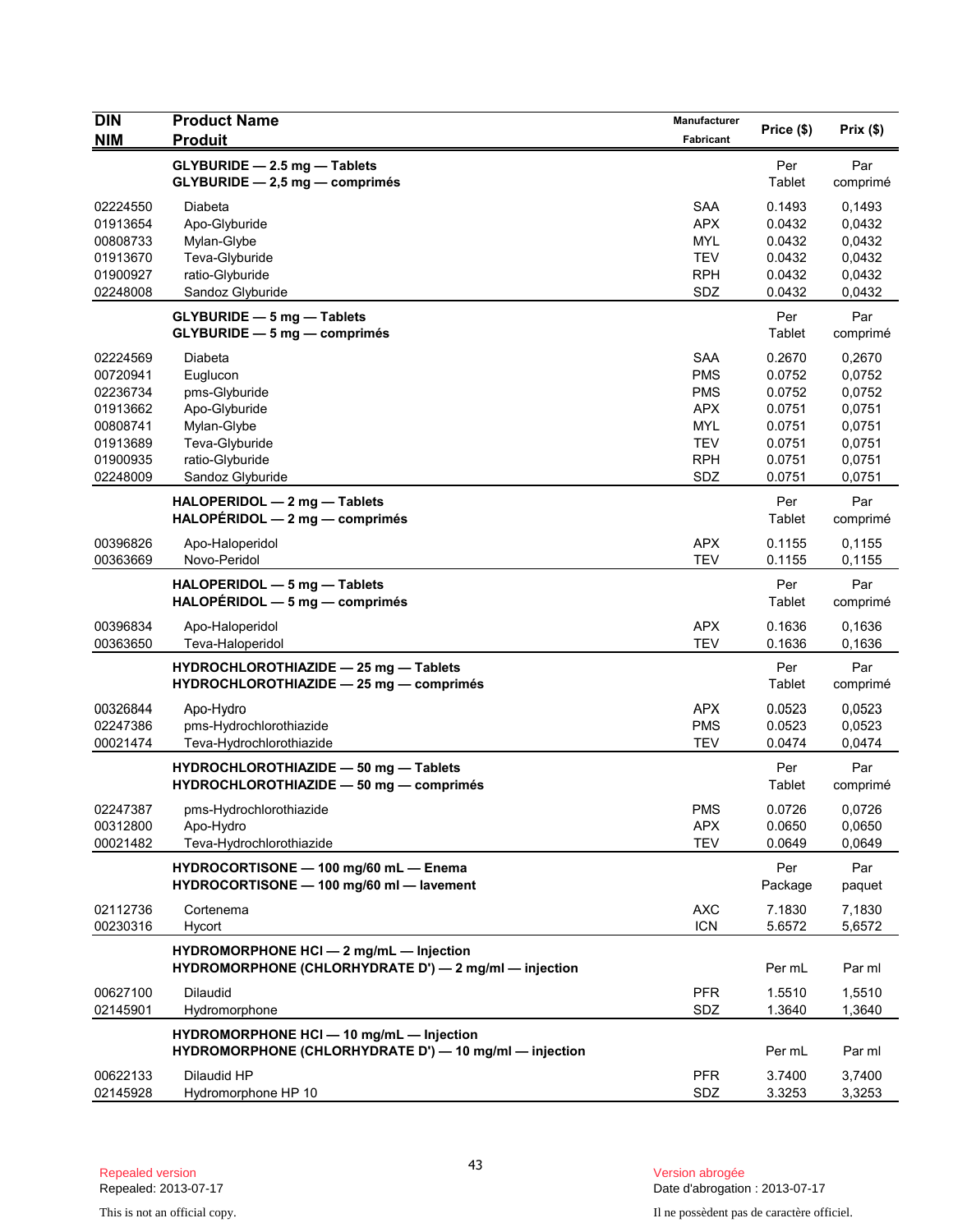| <b>DIN</b>                                   | <b>Product Name</b>                                                                                   | Manufacturer                                         | Price (\$)                           | Prix(\$)                             |
|----------------------------------------------|-------------------------------------------------------------------------------------------------------|------------------------------------------------------|--------------------------------------|--------------------------------------|
| <b>NIM</b>                                   | <b>Produit</b>                                                                                        | <b>Fabricant</b>                                     |                                      |                                      |
|                                              | HYDROMORPHONE HCI - 1 mg/mL - Oral Liquid<br>HYDROMORPHONE (CHLORHYDRATE D') - 1 mg/ml - liquide oral |                                                      | Per mL                               | Par ml                               |
| 00786535<br>01916386                         | Dilaudid<br>pms-Hydromorphone                                                                         | <b>PFR</b><br><b>PMS</b>                             | 0.0871<br>0.0753                     | 0,0871<br>0,0753                     |
|                                              | HYDROMORPHONE HCI - 1 mg - Tablets<br>HYDROMORPHONE (CHLORHYDRATE D') - 1 mg - comprimés              |                                                      | Per<br>Tablet                        | Par<br>comprimé                      |
| 00705438<br>00885444<br>02364115<br>02319403 | <b>Dilaudid</b><br>pms-Hydromorphone<br>Apo-Hydromorphone<br>Teva-Hydromorphone                       | <b>PFR</b><br><b>PMS</b><br><b>APX</b><br><b>TEV</b> | 0.1055<br>0.1055<br>0.0959<br>0.0959 | 0,1055<br>0,1055<br>0,0959<br>0,0959 |
|                                              | <b>HYDROMORPHONE HCI - 2 mg - Tablets</b><br>HYDROMORPHONE (CHLORHYDRATE D') - 2 mg - comprimés       |                                                      | Per<br>Tablet                        | Par<br>comprimé                      |
| 00125083<br>02364123<br>00885436<br>02319411 | <b>Dilaudid</b><br>Apo-Hydromorphone<br>pms-Hydromorphone<br>Teva-Hydromorphone                       | <b>PFR</b><br><b>APX</b><br><b>PMS</b><br><b>TEV</b> | 0.1559<br>0.1417<br>0.1417<br>0.1417 | 0,1559<br>0,1417<br>0,1417<br>0,1417 |
|                                              | <b>HYDROMORPHONE HCI - 4 mg - Tablets</b><br>HYDROMORPHONE (CHLORHYDRATE D') - 4 mg - comprimés       |                                                      | Per<br>Tablet                        | Par<br>comprimé                      |
| 00125121<br>02364131<br>00885401<br>02319438 | <b>Dilaudid</b><br>Apo-Hydromorphone<br>pms-Hydromorphone<br>Teva-Hydromorphone                       | <b>PFR</b><br><b>APX</b><br><b>PMS</b><br><b>TEV</b> | 0.2464<br>0.2240<br>0.2240<br>0.2240 | 0,2464<br>0,2240<br>0,2240<br>0,2240 |
|                                              | HYDROMORPHONE HCI - 8 mg - Tablets<br>HYDROMORPHONE (CHLORHYDRATE D') - 8 mg - comprimés              |                                                      | Per<br>Tablet                        | Par<br>comprimé                      |
| 00786543<br>02364158<br>00885428<br>02319446 | <b>Dilaudid</b><br>Apo-Hydromorphone<br>pms-Hydromorphone<br>Teva-Hydromorphone                       | <b>PFR</b><br><b>APX</b><br><b>PMS</b><br><b>TEV</b> | 0.3881<br>0.3528<br>0.3528<br>0.3528 | 0,3881<br>0,3528<br>0,3528<br>0,3528 |
|                                              | HYDROXYCHLOROQUINE SULFATE - 200 mg - Tablets<br>HYDROXYCHLOROQUINE (SULFATE D') - 200 mg - comprimés |                                                      | Per<br>Tablet                        | Par<br>comprimé                      |
| 02017709<br>02246691<br>02252600             | Plaquenil<br>Apo-Hydroxyquine<br>Mylan-Hydroxychloroquine                                             | <b>SAA</b><br><b>APX</b><br><b>MYL</b>               | 0.6871<br>0.3301<br>0.3301           | 0,6871<br>0,3301<br>0,3301           |
|                                              | HYDROXYUREA - 500 mg - Capsules<br>$HYDROXYURÉE - 500 mg - capsules$                                  |                                                      | Per<br>Capsule                       | Par<br>capsule                       |
| 00465283<br>02242920                         | Hydrea<br>Mylan-Hydroxyurea                                                                           | SQU<br><b>MYL</b>                                    | 1.1224<br>1.1223                     | 1,1224<br>1,1223                     |
|                                              | <b>HYDROXYZINE HCI - 10 mg - Capsules</b><br>HYDROXYZINE (CHLORHYDRATE D') - 10 mg - capsules         |                                                      | Per<br>Capsule                       | Par<br>capsule                       |
| 00646059<br>00738824                         | Apo-Hydroxyzine<br>Novo-Hydroxyzin                                                                    | <b>APX</b><br><b>TEV</b>                             | 0.1228<br>0.1116                     | 0,1228<br>0,1116                     |
|                                              | <b>HYDROXYZINE HCI - 25 mg - Capsules</b><br>HYDROXYZINE (CHLORHYDRATE D') - 25 mg - capsules         |                                                      | Per<br>Capsule                       | Par<br>capsule                       |
| 00646024<br>00738832                         | Apo-Hydroxyzine<br>Novo-Hydroxyzin                                                                    | <b>APX</b><br><b>TEV</b>                             | 0.1568<br>0.1425                     | 0,1568<br>0,1425                     |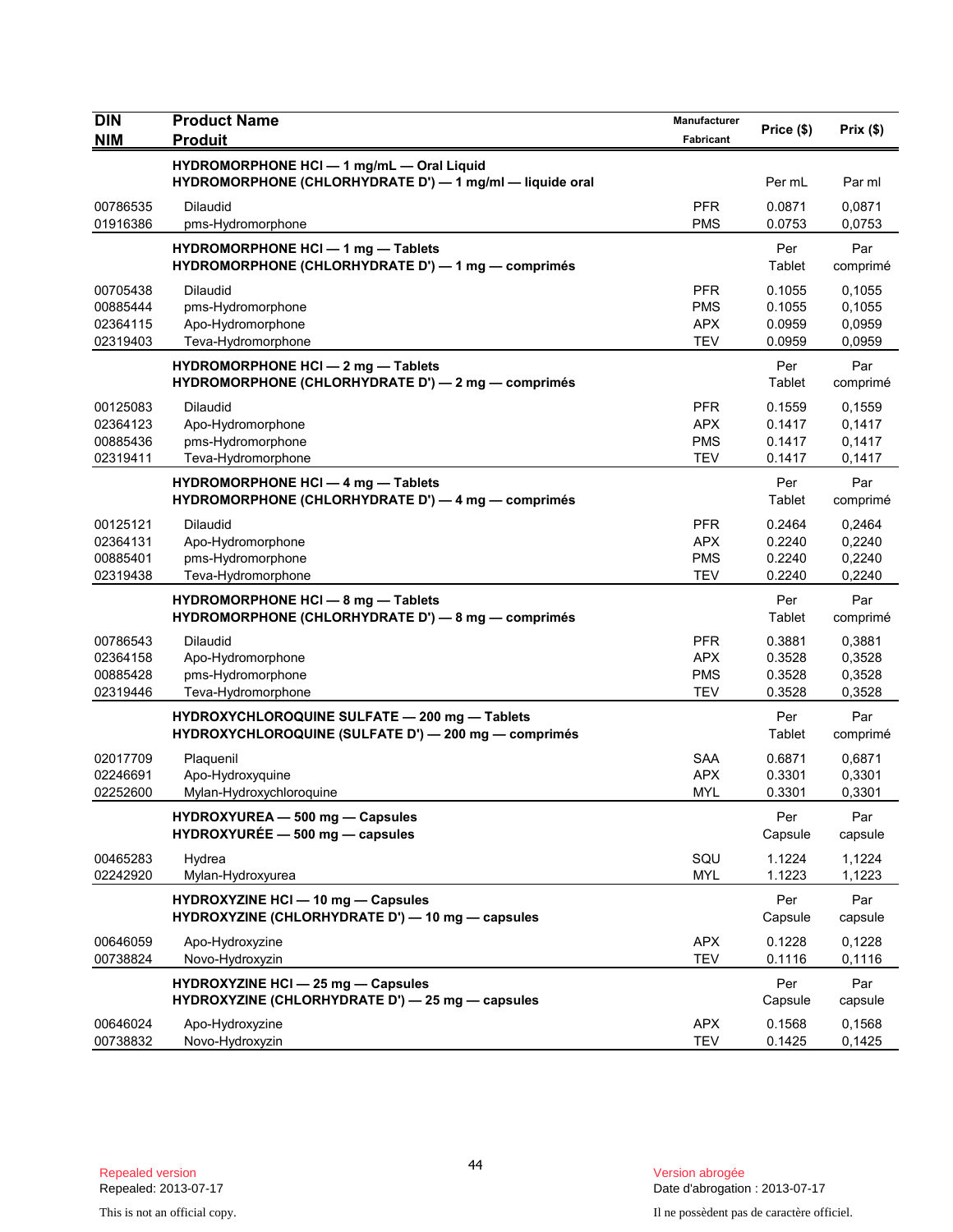| <b>DIN</b>           | <b>Product Name</b>                                                                                                                      | <b>Manufacturer</b>      | Price (\$)       | Prix(\$)                 |
|----------------------|------------------------------------------------------------------------------------------------------------------------------------------|--------------------------|------------------|--------------------------|
| <b>NIM</b>           | <b>Produit</b>                                                                                                                           | Fabricant                |                  |                          |
|                      | <b>HYDROXYZINE HCI - 50 mg - Capsules</b><br>HYDROXYZINE (CHLORHYDRATE D') — 50 mg — capsules                                            |                          | Per<br>Capsule   | Par<br>capsule           |
| 00646016<br>00738840 | Apo-Hydroxyzine<br>Novo-Hydroxyzin                                                                                                       | <b>APX</b><br><b>TEV</b> | 0.2275<br>0.2068 | 0,2275<br>0,2068         |
|                      | HYDROXYZINE HCI - 10 mg/5 mL - Oral Syrup<br>HYDROXYZINE (CHLORHYDRATE D') - 10 mg/5 ml - sirop oral                                     |                          | Per mL           | Par ml                   |
| 00024694<br>00741817 | Atarax<br>pms-Hydroxyzine                                                                                                                | PFI<br><b>PMS</b>        | 0.0565<br>0.0449 | 0,0565<br>0,0449         |
|                      | INDAPAMIDE $-$ 1.25 mg $-$ Tablets<br>INDAPAMIDE $-$ 1,25 mg $-$ comprimes                                                               |                          | Per<br>Tablet    | Par<br>comprimé          |
| 02179709             | Lozide                                                                                                                                   | <b>SEV</b>               | 0.3277           | 0,3277                   |
| 02245246             | Apo-Indapamide                                                                                                                           | <b>APX</b>               | 0.2065           | 0,2065                   |
| 02239913             | Dom-Indapamide                                                                                                                           | <b>DOM</b>               | 0.2065           | 0,2065                   |
| 02240067             | Mylan-Inapamide                                                                                                                          | <b>MYL</b>               | 0.2065           | 0,2065                   |
| 02239619<br>02227339 | pms-Indapamide<br>ratio-Indapamide                                                                                                       | <b>PMS</b><br><b>RPH</b> | 0.2065<br>0.2065 | 0,2065<br>0,2065         |
|                      |                                                                                                                                          |                          |                  |                          |
|                      | INDAPAMIDE $-2.5$ mg $-$ Tablets<br>$INDAPAMIDE - 2.5 mg - comprimés$                                                                    |                          | Per<br>Tablet    | Par<br>comprimé          |
| 00564966             | Lozide                                                                                                                                   | <b>SER</b>               | 0.5200           | 0,5200                   |
| 02223678             | Apo-Indapamide                                                                                                                           | <b>APX</b>               | 0.3276           | 0,3276                   |
| 02239917             | Dom-Indapamide                                                                                                                           | <b>DOM</b>               | 0.3275           | 0,3275                   |
| 02153483             | Mylan-Indapamide                                                                                                                         | <b>MYL</b>               | 0.3275           | 0,3275                   |
| 02231184<br>02239620 | Novo-Indapamide<br>pms-Indapamide                                                                                                        | <b>TEV</b><br><b>PMS</b> | 0.3275<br>0.3275 | 0,3275<br>0,3275         |
| 02049341             | ratio-Indapamide                                                                                                                         | <b>RPH</b>               | 0.3275           | 0,3275                   |
|                      | <b>INDOMETHACIN - 100 mg - Suppositories</b>                                                                                             |                          | Per              | Par                      |
|                      | <b>INDOMÉTHACINE - 100 mg - suppositoires</b>                                                                                            |                          |                  | Suppository suppositoire |
| 01934139             | ratio-Indomethacin                                                                                                                       | <b>RPH</b>               | 0.9812           | 0,9812                   |
| 02231800             | Sandoz Indomethacin                                                                                                                      | SDZ                      | 0.9812           | 0,9812                   |
|                      | <b>IPRATROPIUM BROMIDE - 250 mcg/mL - Inhalation Solution</b><br><b>IPRATROPIUM (BROMURE D') - 250 mcg/ml - solution pour inhalation</b> |                          | Per mL           | Par ml                   |
| 02210479             | Novo-Ipramide                                                                                                                            | TEV                      | 0.7235           | 0,7235                   |
| 02126222             | Apo-Ipravent                                                                                                                             | <b>APX</b>               | 0.6083           | 0,6083                   |
| 02239131             | Mylan-Ipratropium                                                                                                                        | <b>MYL</b>               | 0.6083           | 0,6083                   |
| 02231136             | pms-Ipratropium                                                                                                                          | <b>PMS</b>               | 0.6083           | 0,6083                   |
| 02097141             | ratio-Ipratropium                                                                                                                        | <b>RPH</b>               | 0.6083           | 0,6083                   |
|                      | IPRATROPIUM BROMIDE - 125 mcg/mL - Unit Dose Vial<br>IPRATROPIUM (BROMURE D') - 125 mcg/ml - ampoule monodose                            |                          | Per mL           | Par ml                   |
| 02231135             | pms-Ipratropium                                                                                                                          | <b>PMS</b>               | 0.4158           | 0,4158                   |
| 02097176             | ratio-Ipratropium UDV                                                                                                                    | <b>RPH</b>               | 0.4158           | 0,4158                   |
|                      | IPRATROPIUM BROMIDE - 250 mcg/mL - Unit Dose Vial<br>IPRATROPIUM (BROMURE D') - 250 mcg/ml - ampoule monodose                            |                          | Per mL           | Par ml                   |
| 02231494             | Apo-Ipravent                                                                                                                             | <b>APX</b>               | 0.8305           | 0,8305                   |
| 02216221             | Mylan-Ipratropium                                                                                                                        | MYL                      | 0.8305           | 0,8305                   |
| 02231244             | pms-Ipratropium (1 mL)/pms-Ipratropium (1 ml)                                                                                            | <b>PMS</b>               | 0.8305           | 0,8305                   |
| 02231245             | pms-Ipratropium (2 mL)/pms-Ipratropium (2 ml)                                                                                            | <b>PMS</b>               | 0.8305           | 0,8305                   |
| 02097168             | ratio-Ipratropium UDV                                                                                                                    | <b>RPH</b>               | 0.8305           | 0,8305                   |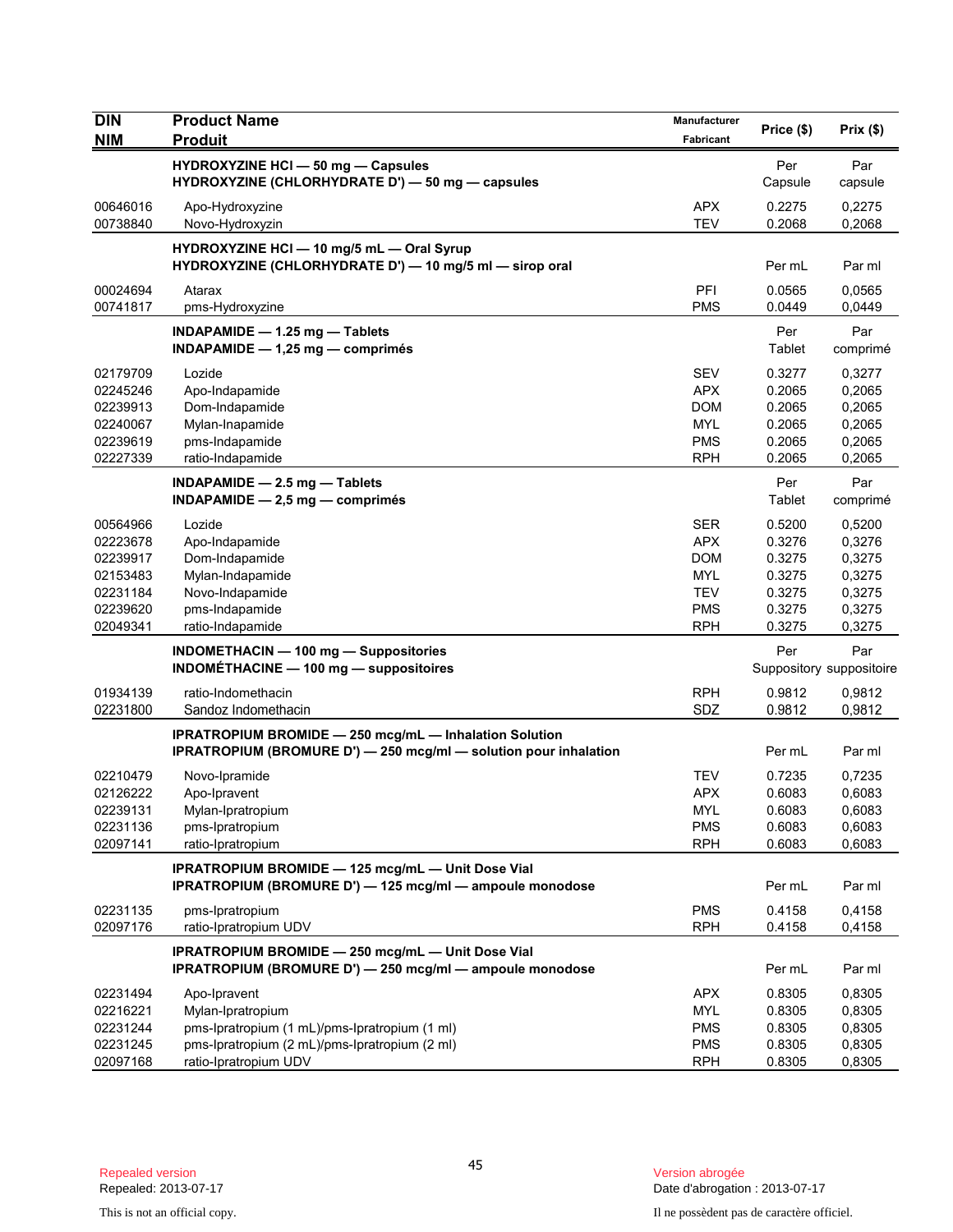| <b>DIN</b> | <b>Product Name</b>                                                | Manufacturer | Price (\$)    | Prix(\$)        |
|------------|--------------------------------------------------------------------|--------------|---------------|-----------------|
| <b>NIM</b> | <b>Produit</b>                                                     | Fabricant    |               |                 |
|            | <b>IPRATROPIUM BROMIDE - 0.03% - Nasal Spray</b>                   |              |               |                 |
|            | IPRATROPIUM (BROMURE D') — 0,03 % — vaporisateur nasal             |              | Per mL        | Par ml          |
| 02163705   | Atrovent                                                           | <b>BOE</b>   | 1.0923        | 1,0923          |
| 02239627   | pms-Ipratropium                                                    | <b>PMS</b>   | 0.6624        | 0,6624          |
| 02240072   | ratio-Ipratropium                                                  | <b>RPH</b>   | 0.6477        | 0,6477          |
| 02246083   | Apo-Ipravent                                                       | <b>APX</b>   | 0.6433        | 0,6433          |
|            | <b>IPRATROPIUM BROMIDE - 0.06% - Nasal Spray</b>                   |              |               |                 |
|            | IPRATROPIUM (BROMURE D') - 0,06 % - vaporisateur nasal             |              | Per mL        | Par ml          |
| 02163713   | Atrovent                                                           | <b>BOE</b>   | 2.0416        | 2,0416          |
| 02246084   | Apo-Ipravent                                                       | <b>APX</b>   | 1.4900        | 1,4900          |
|            | IPRATROPIUM BROMIDE/SALBUTAMOL - 0.2 mg/1 mg/mL - Unit Dose Vial   |              |               |                 |
|            | IPRATROPIUM BROMIDE/SALBUTAMOL - 0,2 mg/1 mg/ml - ampoule monodose |              | Per mL        | Par ml          |
| 02231675   | Combivent UDV                                                      | <b>BOE</b>   | 0.6459        | 0,6459          |
| 02243789   | ratio-Ipra Sal UDV                                                 | <b>RPH</b>   | 0.4069        | 0,4069          |
| 02272695   | Mylan-Combo Sterinebs                                              | <b>MYL</b>   | 0.3700        | 0,3700          |
|            | $IRBESARTAN - 75 mg - Tablets$                                     |              | Per           | Par             |
|            | IRBESARTAN - 75 mg - comprimés                                     |              | Tablet        | comprimé        |
| 02237923   | Avapro                                                             | <b>SAA</b>   | 1.3939        | 1,3939          |
| 02328070   | Co Irbesartan                                                      | COB          | 0.4839        | 0,4839          |
| 02316390   | ratio-Irbesartan                                                   | <b>RPH</b>   | 0.4839        | 0,4839          |
| 02315971   | Teva-Irbesartan                                                    | <b>TEV</b>   | 0.4839        | 0,4839          |
| 02386968   | Apo-Irbesartan                                                     | <b>APX</b>   | 0.4234        | 0,4234          |
| 02317060   | pms-Irbesartan                                                     | <b>PMS</b>   | 0.4234        | 0,4234          |
| 02328461   | Sandoz Irbesartan                                                  | SDZ          | 0.4234        | 0,4234          |
| 02347296   | Mylan-Irbesartan                                                   | <b>MYL</b>   | 0.3073        | 0,3073          |
|            | IRBESARTAN - 150 mg - Tablets                                      |              | Per           | Par             |
|            | IRBESARTAN - 150 mg - comprimés                                    |              | Tablet        | comprimé        |
| 02237924   | Avapro                                                             | <b>SAA</b>   | 1.3939        | 1,3939          |
| 02328089   | CO Irbesartan                                                      | COB          | 0.4839        | 0,4839          |
| 02316404   | ratio-Irbesartan                                                   | <b>RPH</b>   | 0.4839        | 0,4839          |
| 02315998   | Teva-Irbesartan                                                    | <b>TEV</b>   | 0.4839        | 0,4839          |
| 02386976   | Apo-Irbesartan                                                     | <b>APX</b>   | 0.4234        | 0,4234          |
| 02317079   | pms-Irbesartan                                                     | PMS          | 0.4234        | 0,4234          |
| 02328488   | Sandoz Irbesartan                                                  | SDZ          | 0.4234        | 0,4234          |
| 02347318   | Mylan-Irbesartan                                                   | <b>MYL</b>   | 0.3073        | 0,3073          |
|            | IRBESARTAN - 300 mg - Tablets<br>IRBESARTAN - 300 mg - comprimés   |              | Per<br>Tablet | Par<br>comprimé |
| 02237925   | Avapro                                                             | <b>SAA</b>   | 1.3939        | 1,3939          |
| 02328100   | CO Irbesartan                                                      | COB          | 0.4839        | 0,4839          |
| 02316412   | ratio-Irbesartan                                                   | <b>RPH</b>   | 0.4839        | 0,4839          |
| 02316005   | Teva-Irbesartan                                                    | <b>TEV</b>   | 0.4839        | 0,4839          |
| 02386984   | Apo-Irbesartan                                                     | <b>APX</b>   | 0.4234        | 0,4234          |
| 02317087   | pms-Irbesartan                                                     | <b>PMS</b>   | 0.4234        | 0,4234          |
| 02328496   | Sandoz Irbesartan                                                  | SDZ          | 0.4234        | 0,4234          |
| 02347326   | Mylan-Irbesartan                                                   | <b>MYL</b>   | 0.3073        | 0,3073          |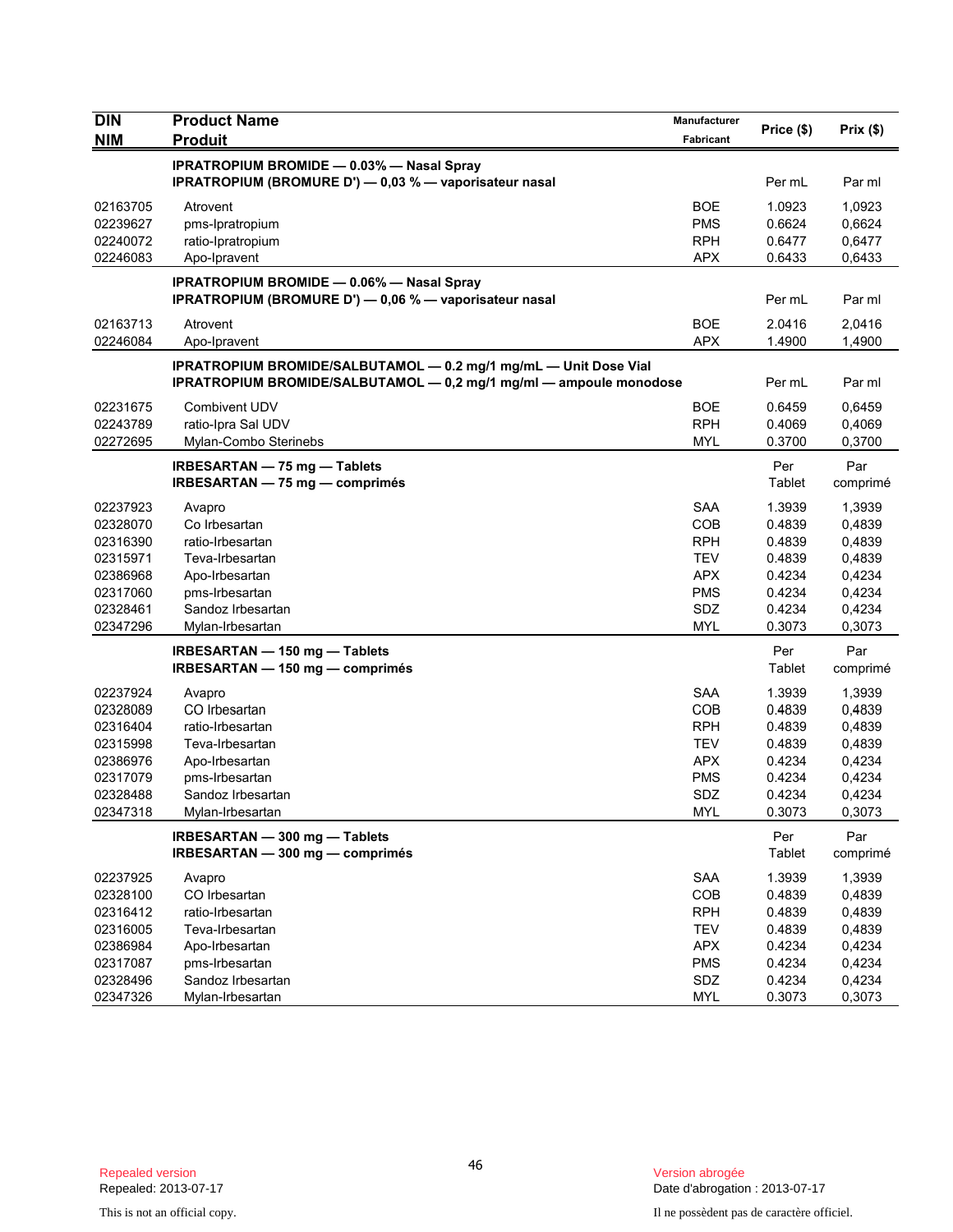| <b>DIN</b>           | <b>Product Name</b>                                                            | Manufacturer             | Price (\$)       | Prix(\$)         |
|----------------------|--------------------------------------------------------------------------------|--------------------------|------------------|------------------|
| NIM                  | <b>Produit</b>                                                                 | Fabricant                |                  |                  |
|                      | IRBESARTAN/HYDROCHLOROTHIAZIDE - 150 mg/12.5 mg - Tablets                      |                          | Per              | Par              |
|                      | IRBESARTAN/HYDROCHLOROTHIAZIDE - 150 mg/12.5 mg - comprimés                    |                          | Tablet           | comprimé         |
| 02241818             | Avalide                                                                        | <b>SAA</b>               | 1.3939           | 1,3939           |
| 02357399             | CO Irbesartan/HCT                                                              | COB                      | 0.4839           | 0,4839           |
| 02363208             | Ran-Irbesartan/HCTZ                                                            | <b>RAN</b>               | 0.4839           | 0,4839           |
| 02330512             | ratio-Irbesartan/HCTZ                                                          | <b>RPH</b>               | 0.4839           | 0,4839           |
| 02316013             | Teva-Irbesartan/HCTZ                                                           | <b>TEV</b>               | 0.4839           | 0,4839           |
| 02387646             | Apo-Irbesartan/HCTZ                                                            | <b>APX</b>               | 0.4234           | 0,4234           |
| 02328518             | pms-Irbesartan-HCTZ                                                            | <b>PMS</b>               | 0.4234           | 0,4234           |
| 02337428             | Sandoz Irbesartan HCTZ                                                         | SDZ                      | 0.4234           | 0,4234           |
| 02392992             | Mint-Irbesartan/HCTZ                                                           | <b>MPH</b>               | 0.3073           | 0,3073           |
|                      | IRBESARTAN/HYDROCHLOROTHIAZIDE - 300 mg/12.5 mg - Tablets                      |                          | Per              | Par              |
|                      | IRBESARTAN/HYDROCHLOROTHIAZIDE - 300 mg/12.5 mg - comprimés                    |                          | Tablet           | comprimé         |
| 02241819             | Avalide                                                                        | SAA                      | 1.3939           | 1,3939           |
| 02357402             | CO Irbesartan/HCT                                                              | COB                      | 0.4839           | 0,4839           |
| 02363216             | Ran-Irbesartan/HCTZ                                                            | <b>RAN</b>               | 0.4839           | 0,4839           |
| 02330520             | ratio-Irbesartan/HCTZ                                                          | <b>RPH</b>               | 0.4839           | 0,4839           |
| 02316021             | Teva-Irbesartan/HCTZ                                                           | <b>TEV</b>               | 0.4839           | 0,4839           |
| 02387654             | Apo-Irbesartan/HCTZ                                                            | <b>APX</b>               | 0.4234           | 0,4234           |
| 02328526             | pms-Irbesartan-HCTZ                                                            | <b>PMS</b>               | 0.4234           | 0,4234           |
| 02337436             | Sandoz Irbesartan HCTZ                                                         | SDZ                      | 0.4234           | 0,4234           |
| 02393018             | Mint-Irbesartan/HCTZ                                                           | <b>MPH</b>               | 0.3073           | 0,3073           |
|                      | IRBESARTAN/HYDROCHLOROTHIAZIDE - 300 mg/25 mg - Tablets                        |                          | Per              | Par              |
|                      | IRBESARTAN/HYDROCHLOROTHIAZIDE - 300 mg/25 mg - comprimés                      |                          | Tablet           | comprimé         |
| 02280213             | Avalide                                                                        | SQU                      | 1.3506           | 1,3506           |
| 02357410             | CO Irbesartan/HCT                                                              | COB                      | 0.4806           | 0.4806           |
| 02363224             | Ran-Irbesartan/HCTZ                                                            | <b>RAN</b>               | 0.4806           | 0.4806           |
| 02330539             | ratio-Irbesartan/HCTZ                                                          | <b>RPH</b>               | 0.4806           | 0.4806           |
| 02316048             | Teva-Irbesartan/HCTZ                                                           | <b>TEV</b>               | 0.4806           | 0.4806           |
| 02387662             | Apo-Irbesartan/HCTZ                                                            | <b>APX</b>               | 0.4205           | 0,4205           |
| 02328534             | pms-Irbesartan-HCTZ                                                            | <b>PMS</b>               | 0.4205           | 0,4205           |
| 02337444             | Sandoz Irbesartan HCTZ                                                         | SDZ                      | 0.4205           | 0,4205           |
| 02393026             | Mint-Irbesartan/HCTZ                                                           | <b>MPH</b>               | 0.3052           | 0,3052           |
|                      | ISOSORBIDE-5-MONOHYDRATE - 60 mg - Tablets                                     |                          | Per              | Par              |
|                      | ISOSORBIDE-5-MONOHYDRATE - 60 mg - comprimés                                   |                          | Tablet           | comprimé         |
| 02126559             | Imdur                                                                          | AZC                      | 0.7627           | 0,7627           |
| 02272830             | Apo-ISMN                                                                       | <b>APX</b>               | 0.5445           | 0,5445           |
| 02301288             | pms-ISMN                                                                       | <b>PMS</b>               | 0.4950           | 0,4950           |
|                      | <b>ISOTRENTOIN - 10 mg - Capsules</b>                                          |                          | Per              | Par              |
|                      | ISOTRENTOIN - 10 mg - capsules                                                 |                          | Capsule          | capsule          |
|                      |                                                                                |                          |                  |                  |
| 00582344<br>02257955 | Accutane<br>Clarus                                                             | <b>HLR</b><br><b>MYL</b> | 1.0245<br>1.0245 | 1,0245<br>1,0245 |
|                      |                                                                                |                          |                  |                  |
|                      | <b>ISOTRENTOIN - 40 mg - Capsules</b><br><b>ISOTRENTOIN - 40 mg - capsules</b> |                          | Per<br>Capsule   | Par<br>capsule   |
|                      |                                                                                |                          |                  |                  |
| 00582352             | Accutane                                                                       | <b>HLR</b>               | 2.0904           | 2,0904           |
| 02257963             | Clarus                                                                         | <b>MYL</b>               | 2.0904           | 2,0904           |
|                      | KETOCONAZOLE - 200 mg - Tablets                                                |                          | Per              | Par              |
|                      | KÉTOCONAZOLE - 200 mg - comprimés                                              |                          | Tablet           | comprimé         |
| 02237235             | Apo-Ketoconazole                                                               | <b>APX</b>               | 1.3019           | 1,3019           |
| 02231061             | Novo-Ketoconazole                                                              | <b>TEV</b>               | 1.3019           | 1,3019           |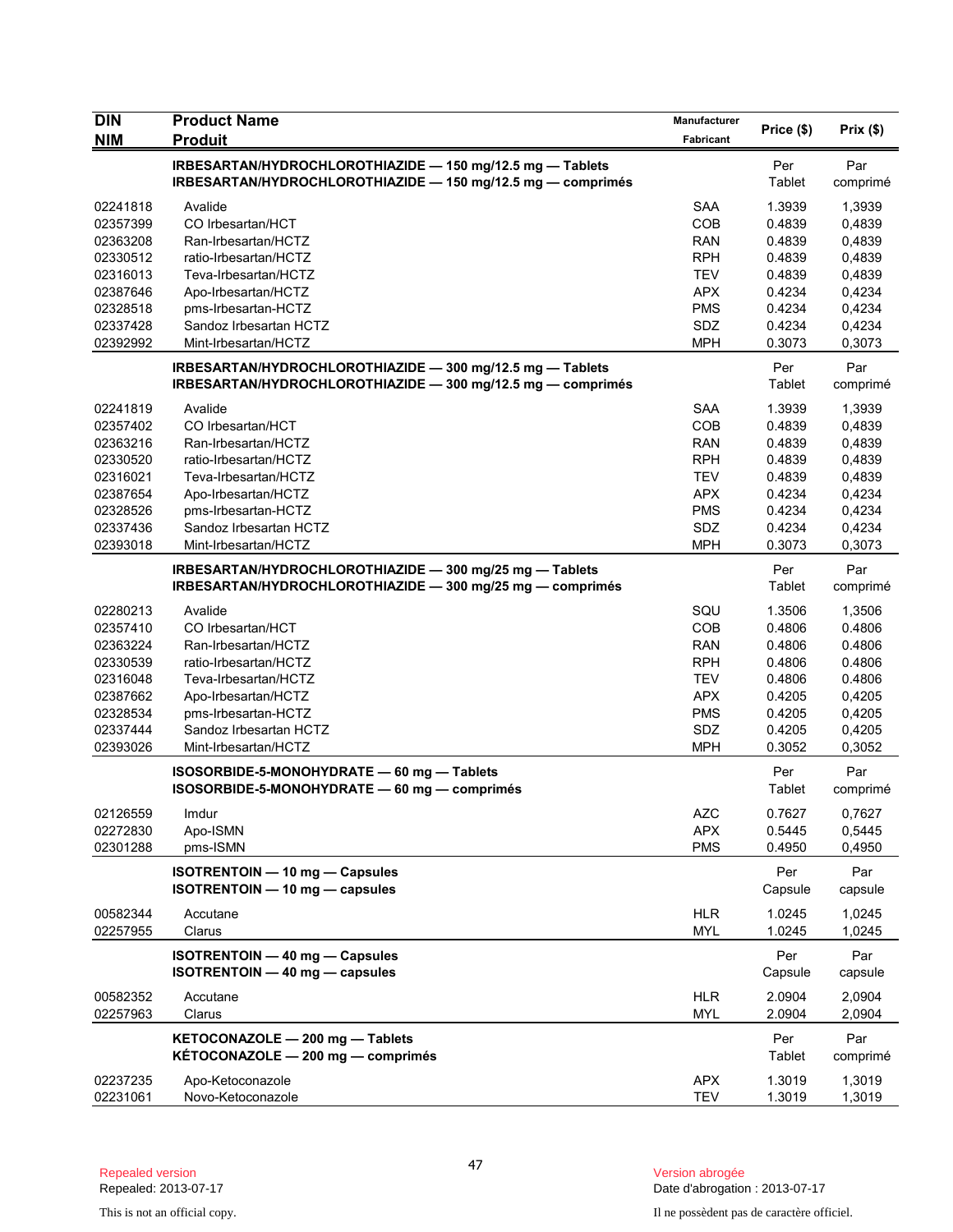| <b>DIN</b><br><b>NIM</b>                                             | <b>Product Name</b><br><b>Produit</b>                                                                             | Manufacturer<br>Fabricant                                                 | Price (\$)                                               | Prix(\$)                                                 |
|----------------------------------------------------------------------|-------------------------------------------------------------------------------------------------------------------|---------------------------------------------------------------------------|----------------------------------------------------------|----------------------------------------------------------|
|                                                                      | KETOROLAC TROMETHAMINE - 0.5% - Ophthalmic Solution<br>KÉTOROLAC (TROMÉTHAMINE DE) - 0,5 % - solution ophtalmique |                                                                           | Per mL                                                   | Par ml                                                   |
| 01968300<br>02245821<br>02247461                                     | Acular<br>Apo-Ketorolac<br>ratio-Ketorolac                                                                        | <b>ALL</b><br><b>APX</b><br><b>RPH</b>                                    | 3.8060<br>2.4650<br>2.2180                               | 3,8060<br>2,4650<br>2,2180                               |
|                                                                      | KETOROLAC TROMETHAMINE - 10 mg - Tablets<br>KÉTOROLAC (TROMÉTHAMINE DE) - 10 mg - comprimés                       |                                                                           | Per<br>Tablet                                            | Par<br>comprimé                                          |
| 02162660<br>02229080<br>02230201                                     | Toradol<br>Apo-Ketorolac<br>Novo-Ketorolac                                                                        | <b>HLR</b><br><b>APX</b><br><b>TEV</b>                                    | 0.7615<br>0.5005<br>0.5005                               | 0,7615<br>0,5005<br>0,5005                               |
|                                                                      | LACTULOSE - 667 mg/mL - Oral Liquid<br>LACTULOSE - 667 mg/ml - liquide oral                                       |                                                                           | Per mL                                                   | Par ml                                                   |
| 02242814<br>00703486<br>00854409<br>02247383                         | Apo-Lactulose<br>pms-Lactulose<br>ratio-Lactulose<br>Euro-LAC                                                     | <b>APX</b><br><b>PMS</b><br><b>RPH</b><br>EPI                             | 0.0160<br>0.0160<br>0.0160<br>0.0145                     | 0,0160<br>0,0160<br>0,0160<br>0,0145                     |
|                                                                      | LAMIVUDINE - 100 mg - Tablets<br>LAMIVUDINE - 100 mg - comprimés                                                  |                                                                           | Per<br>Tablet                                            | Par<br>comprimé                                          |
| 02239193<br>02393239                                                 | Heptovir<br>Apo-Lamivudine HBV                                                                                    | <b>GSK</b><br><b>APX</b>                                                  | 5.1798<br>3.5316                                         | 5,1798<br>3,5316                                         |
|                                                                      | LAMIVUDINE - 150 mg - Tablets<br>LAMIVUDINE - 150 mg - comprimés                                                  |                                                                           | Per<br>Tablet                                            | Par<br>comprimé                                          |
| 02192683<br>02369052                                                 | 3TC<br>Apo-Lamivudine                                                                                             | VII<br><b>APX</b>                                                         | 5.3195<br>3.6269                                         | 5,3195<br>3,6269                                         |
|                                                                      | LAMIVUDINE - 300 mg - Tablets<br>LAMIVUDINE - 300 mg - comprimés                                                  |                                                                           | Per<br>Tablet                                            | Par<br>comprimé                                          |
| 02247825<br>02369060                                                 | 3TC<br>Apo-Lamivudine                                                                                             | VII<br><b>APX</b>                                                         | 10.6389<br>7.2538                                        | 10,6389<br>7,2538                                        |
|                                                                      | LAMIVUDINE/ZIDOVUDINE - 150 mg/300 mg - Tablets<br>LAMIVUDINE/ZIDOVUDINE - 150 mg/300 mg - comprimés              |                                                                           | Per<br>Tablet                                            | Par<br>comprimé                                          |
| 02239213<br>02375540<br>02387247                                     | Combivir<br>Apo-Lamivudine/Zidovudine<br>Apo-Lamivudine/Zidovudine                                                | VII<br><b>APX</b><br>TEV                                                  | 11.4854<br>7.8309<br>7.8309                              | 11,4854<br>7,8309<br>7,8309                              |
|                                                                      | LAMOTRIGINE - 25 mg - Tablets<br>LAMOTRIGINE - 25 mg - comprimés                                                  |                                                                           | Per<br>Tablet                                            | Par<br>comprimé                                          |
| 02142082<br>02245208<br>02265494<br>02248232<br>02246897<br>02243352 | Lamictal<br>Apo-Lamotrigine<br>Mylan-Lamotrigine<br>Novo-Lamotrigine<br>pms-Lamotrigine<br>ratio-Lamotrigine      | <b>GSK</b><br><b>APX</b><br>MYL<br><b>TEV</b><br><b>PMS</b><br><b>RPH</b> | 0.4266<br>0.2297<br>0.2297<br>0.2297<br>0.2297<br>0.2297 | 0,4266<br>0,2297<br>0,2297<br>0,2297<br>0,2297<br>0,2297 |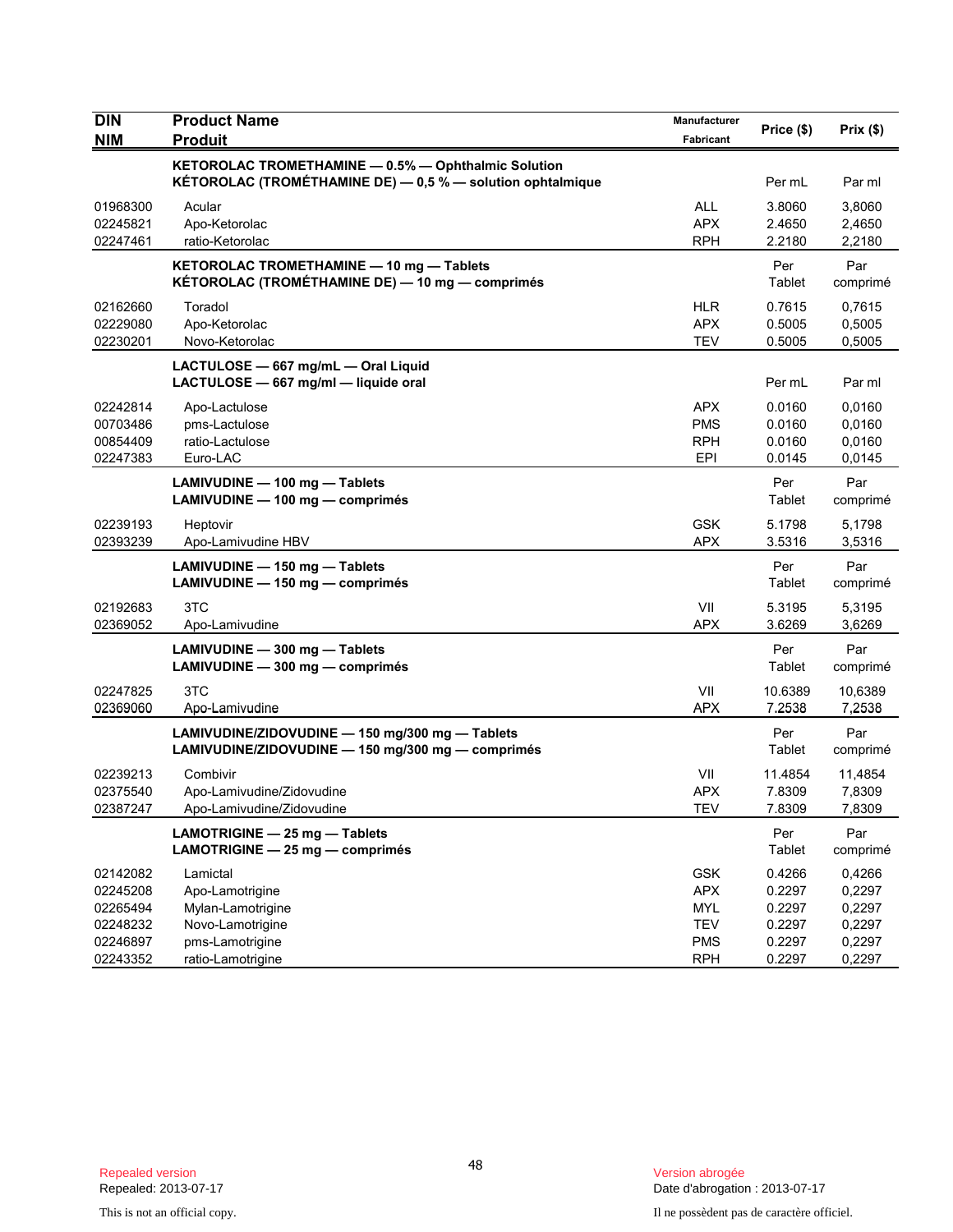| <b>DIN</b> | <b>Product Name</b>                              | Manufacturer | Price (\$) | Prix(\$) |
|------------|--------------------------------------------------|--------------|------------|----------|
| <b>NIM</b> | <b>Produit</b>                                   | Fabricant    |            |          |
|            | LAMOTRIGINE - 100 mg - Tablets                   |              | Per        | Par      |
|            | LAMOTRIGINE - 100 mg - comprimés                 |              | Tablet     | comprimé |
| 02142104   | Lamictal                                         | <b>GSK</b>   | 1.7032     | 1,7032   |
| 02245209   | Apo-Lamotrigine                                  | <b>APX</b>   | 0.9189     | 0,9189   |
| 02265508   | Mylan-Lamotrigine                                | MYL          | 0.9189     | 0,9189   |
| 02248233   | Novo-Lamotrigine                                 | <b>TEV</b>   | 0.9189     | 0,9189   |
| 02246898   | pms-Lamotrigine                                  | <b>PMS</b>   | 0.9189     | 0,9189   |
| 02243353   | ratio-Lamotrigine                                | <b>RPH</b>   | 0.9189     | 0,9189   |
|            | LAMOTRIGINE - 150 mg - Tablets                   |              | Per        | Par      |
|            | LAMOTRIGINE - 150 mg - comprimés                 |              | Tablet     | comprimé |
| 02142112   | Lamictal                                         | <b>GSK</b>   | 2.5100     | 2,5100   |
| 02248234   | Novo-Lamotrigine                                 | <b>TEV</b>   | 1.3784     | 1,3784   |
| 02245210   | Apo-Lamotrigine                                  | <b>APX</b>   | 1.3783     | 1,3783   |
| 02265516   | Mylan-Lamotrigine                                | MYL          | 1.3783     | 1,3783   |
| 02246899   | pms-Lamotrigine                                  | <b>PMS</b>   | 1.3783     | 1,3783   |
| 02246963   | ratio-Lamotrigine                                | <b>RPH</b>   | 1.3783     | 1,3783   |
|            | LANSOPRAZOLE-15 mg - Capsules                    |              | Per        | Par      |
|            | LANSOPRAZOLE - 15 mg - capsules                  |              | Capsule    | capsule  |
| 02165503   | Prevacid                                         | <b>TAK</b>   | 2.2000     | 2,2000   |
| 02293811   | Apo-Lansoprazole                                 | <b>APX</b>   | 0.8640     | 0,8640   |
| 02353830   | Mylan-Lansoprazole                               | <b>MYL</b>   | 0.7000     | 0,7000   |
| 02280515   | Novo-Lansoprazole DR                             | <b>TEV</b>   | 0.7000     | 0,7000   |
| 02385643   | Sandoz Lansoprazole                              | SDZ          | 0.7000     | 0,7000   |
|            | LANSOPRAZOLE-30 mg - Capsules                    |              | Per        | Par      |
|            | LANSOPRAZOLE $-30$ mg $-$ capsules               |              | Capsule    | capsule  |
| 02165511   | Prevacid                                         | <b>TAK</b>   | 2.2000     | 2,2000   |
| 02293838   | Apo-Lansoprazole                                 | <b>APX</b>   | 0.8640     | 0,8640   |
| 02353849   | Mylan-Lansoprazole                               | <b>MYL</b>   | 0.7000     | 0,7000   |
| 02280523   | Novo-Lansoprazole DR                             | <b>TEV</b>   | 0.7000     | 0,7000   |
| 02385651   | Sandoz Lansoprazole                              | SDZ          | 0.7000     | 0,7000   |
|            | LATANOPROST - 0.005% - Ophthalmic Solution       |              |            |          |
|            | LATANOPROST $-$ 0,005 % $-$ solution ophtalmique |              | Per mL     | Par ml   |
| 02231493   | Xalatan                                          | PFI          | 12.2936    | 12,2936  |
| 02296527   | Apo-Latanoprost                                  | <b>APX</b>   | 3.7856     | 3,7856   |
| 02254786   | CO Latanoprost                                   | COB          | 3.6335     | 3,6335   |
| 02373041   | GD-Latanoprost                                   | <b>GEM</b>   | 3.6335     | 3,6335   |
| 02367335   | Sandoz Latanoprost                               | SDZ          | 3.6335     | 3,6335   |
|            | LEFLUNOMIDE - 10 mg - Tablets                    |              | Per        | Par      |
|            | LEFLUNOMIDE - 10 mg - comprimés                  |              | Tablet     | comprimé |
| 02241888   | Arava                                            | <b>SAA</b>   | 12.1745    | 12,1745  |
| 02256495   | Apo-Leflunomide                                  | <b>APX</b>   | 6.6458     | 6,6458   |
| 02319225   | Mylan-Leflunomide                                | MYL          | 6.0417     | 6,0417   |
| 02261251   | Novo-Leflunomide                                 | <b>TEV</b>   | 6.0417     | 6,0417   |
| 02288265   | pms-Leflunomide                                  | <b>PMS</b>   | 6.0417     | 6,0417   |
| 02283964   | Sandoz Leflunomide                               | SDZ          | 6.0417     | 6,0417   |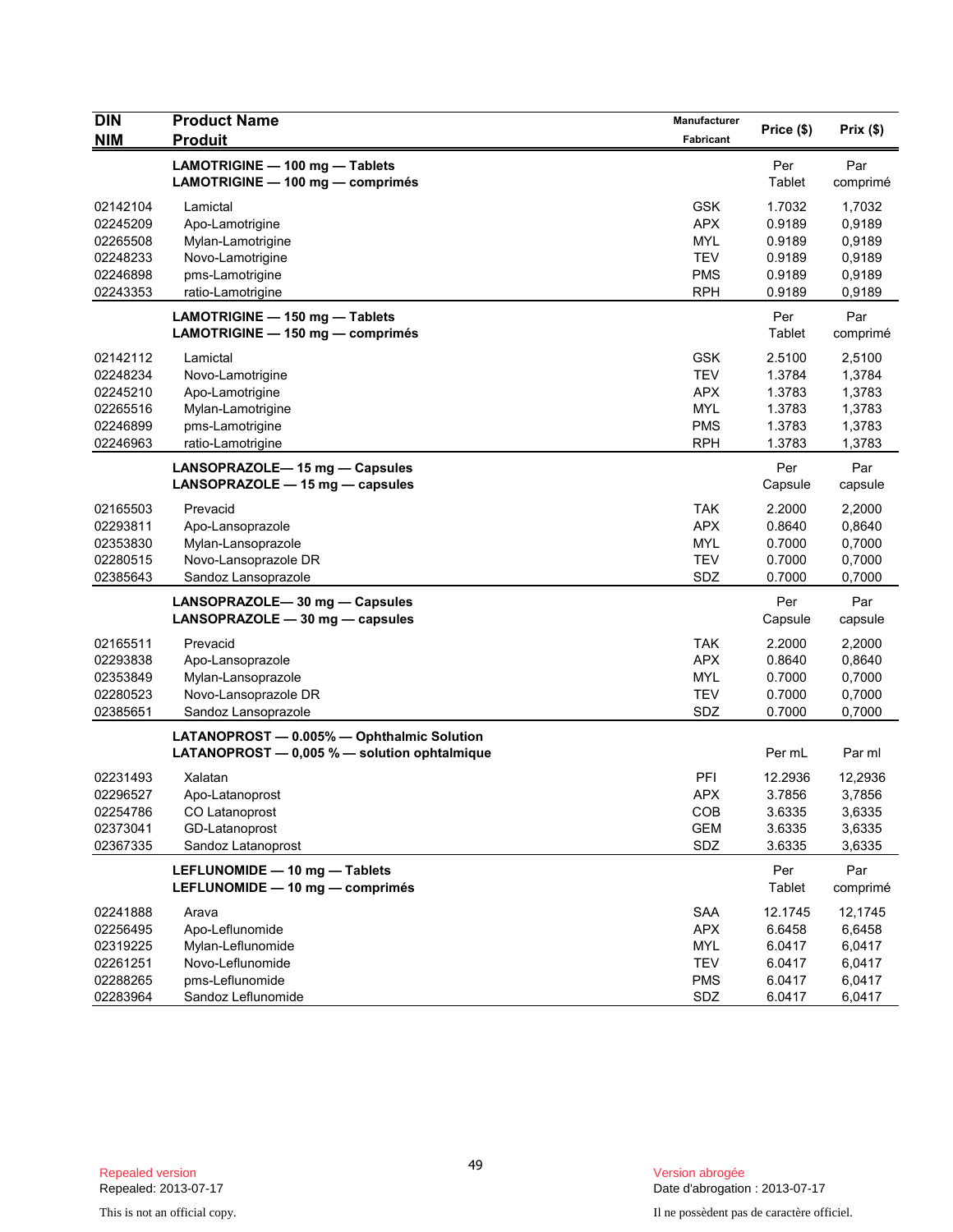| <b>DIN</b><br><b>NIM</b>                                                                                             | <b>Product Name</b><br><b>Produit</b>                                                                                                                   | Manufacturer<br>Fabricant                                                                                                  | Price (\$)                                                                                       | Prix(\$)                                                                                         |
|----------------------------------------------------------------------------------------------------------------------|---------------------------------------------------------------------------------------------------------------------------------------------------------|----------------------------------------------------------------------------------------------------------------------------|--------------------------------------------------------------------------------------------------|--------------------------------------------------------------------------------------------------|
|                                                                                                                      | LEFLUNOMIDE - 20 mg - Tablets<br>LEFLUNOMIDE - 20 mg - comprimés                                                                                        |                                                                                                                            | Per<br>Tablet                                                                                    | Par<br>comprimé                                                                                  |
| 02241889<br>02256509<br>02319233<br>02261278<br>02288273<br>02283972                                                 | Arava<br>Apo-Leflunomide<br>Mylan-Leflunomide<br>Novo-Leflunomide<br>pms-Leflunomide<br>Sandoz Leflunomide                                              | <b>SAA</b><br><b>APX</b><br><b>MYL</b><br><b>TEV</b><br>PMS<br>SDZ                                                         | 12.1745<br>6.6458<br>6.0417<br>6.0417<br>6.0417<br>6.0417                                        | 12,1745<br>6,6458<br>6,0417<br>6,0417<br>6,0417<br>6,0417                                        |
|                                                                                                                      | LETROZOLE - 2.5 mg - Tablets<br>LETROZOLE $-2.5$ mg $-$ comprimés                                                                                       |                                                                                                                            | Per<br>Tablet                                                                                    | Par<br>comprimé                                                                                  |
| 02231384<br>02338459<br>02348969<br>02322315<br>02358514<br>02309114<br>02344815<br>02347997<br>02373009<br>02372169 | Femara<br>Letrozole<br>Letrozole<br>Med-Letrozole<br>Apo-Letrozole<br>pms-Letrozole<br>Sandoz Letrozole<br>Letrozole<br>Jamp-Letrozole<br>MYL-Letrozole | <b>NVT</b><br><b>ACH</b><br><b>COB</b><br><b>GMP</b><br><b>APX</b><br><b>PMS</b><br>SDZ<br>TEV<br><b>JPC</b><br><b>MYL</b> | 6.6822<br>2.7560<br>2.7560<br>2.7560<br>2.0662<br>2.0662<br>2.0662<br>2.0044<br>2.0042<br>2.0042 | 6,6822<br>2,7560<br>2,7560<br>2,7560<br>2,0662<br>2,0662<br>2,0662<br>2,0044<br>2,0042<br>2,0042 |
|                                                                                                                      | LEVETIRACETAM - 250 mg - Tablets<br>LEVETIRACETAM - 250 mg - comprimés                                                                                  |                                                                                                                            | Per<br>Tablet                                                                                    | Par<br>comprimé                                                                                  |
| 02247027<br>02285924<br>02274183<br>02296101                                                                         | Keppra<br>Apo-Levetiracetam<br>CO Levetiracetam<br>pms-Levetiracetam                                                                                    | <b>UCB</b><br><b>APX</b><br>COB<br><b>PMS</b>                                                                              | 1.8766<br>1.2293<br>1.2293<br>1.1175                                                             | 1,8766<br>1,2293<br>1,2293<br>1,1175                                                             |
|                                                                                                                      | LEVETIRACETAM - 500 mg - Tablets<br>LEVETIRACETAM - 500 mg - comprimés                                                                                  |                                                                                                                            | Per<br>Tablet                                                                                    | Par<br>comprimé                                                                                  |
| 02247028<br>02285932<br>02274191<br>02296128                                                                         | Keppra<br>Apo-Levetiracetam<br>CO Levetiracetam<br>pms-Levetiracetam                                                                                    | <b>UCB</b><br><b>APX</b><br><b>COB</b><br><b>PMS</b>                                                                       | 2.2858<br>1.5015<br>1.5015<br>1.3650                                                             | 2,2858<br>1,5015<br>1,5015<br>1,3650                                                             |
|                                                                                                                      | LEVETIRACETAM - 750 mg - Tablets<br>LEVETIRACETAM - 750 mg - comprimés                                                                                  |                                                                                                                            | Per<br>Tablet                                                                                    | Par<br>comprimé                                                                                  |
| 02247029<br>02285940<br>02274205<br>02296136                                                                         | Keppra<br>Apo-Levetiracetam<br>CO Levetiracetam<br>pms-Levetiracetam                                                                                    | <b>UCB</b><br><b>APX</b><br>COB<br><b>PMS</b>                                                                              | 3.1658<br>2.1368<br>2.1368<br>1.9425                                                             | 3,1658<br>2,1368<br>2,1368<br>1,9425                                                             |
|                                                                                                                      | LEVOBUNOLOL HCI - 0.25% - Ophthalmic Solution<br>LÉVOBUNOLOL (CHLORHYDRATE DE) — 0,25 % — solution ophtalmique                                          |                                                                                                                            | Per mL                                                                                           | Par ml                                                                                           |
| 00751286<br>02031159<br>02241715                                                                                     | Betagan<br>ratio-Levobunolol<br>Sandoz Levobunolol                                                                                                      | <b>ALL</b><br><b>RPH</b><br>SDZ                                                                                            | 2.4728<br>1.2936<br>1.2936                                                                       | 2,4728<br>1,2936<br>1,2936                                                                       |
|                                                                                                                      | LEVOBUNOLOL HCI - 0.5% - Ophthalmic Solution<br>LÉVOBUNOLOL (CHLORHYDRATE DE) - 0,5 % - solution ophtalmique                                            |                                                                                                                            | Per mL                                                                                           | Par ml                                                                                           |
| 00637661<br>02237991<br>02031167<br>02241716                                                                         | Betagan<br>pms-Levobunolol<br>ratio-Levobunolol<br>Sandoz Levobunolol                                                                                   | <b>ALL</b><br><b>PMS</b><br><b>RPH</b><br>SDZ                                                                              | 3.6190<br>1.7116<br>1.7116<br>1.7116                                                             | 3,6190<br>1,7116<br>1,7116<br>1,7116                                                             |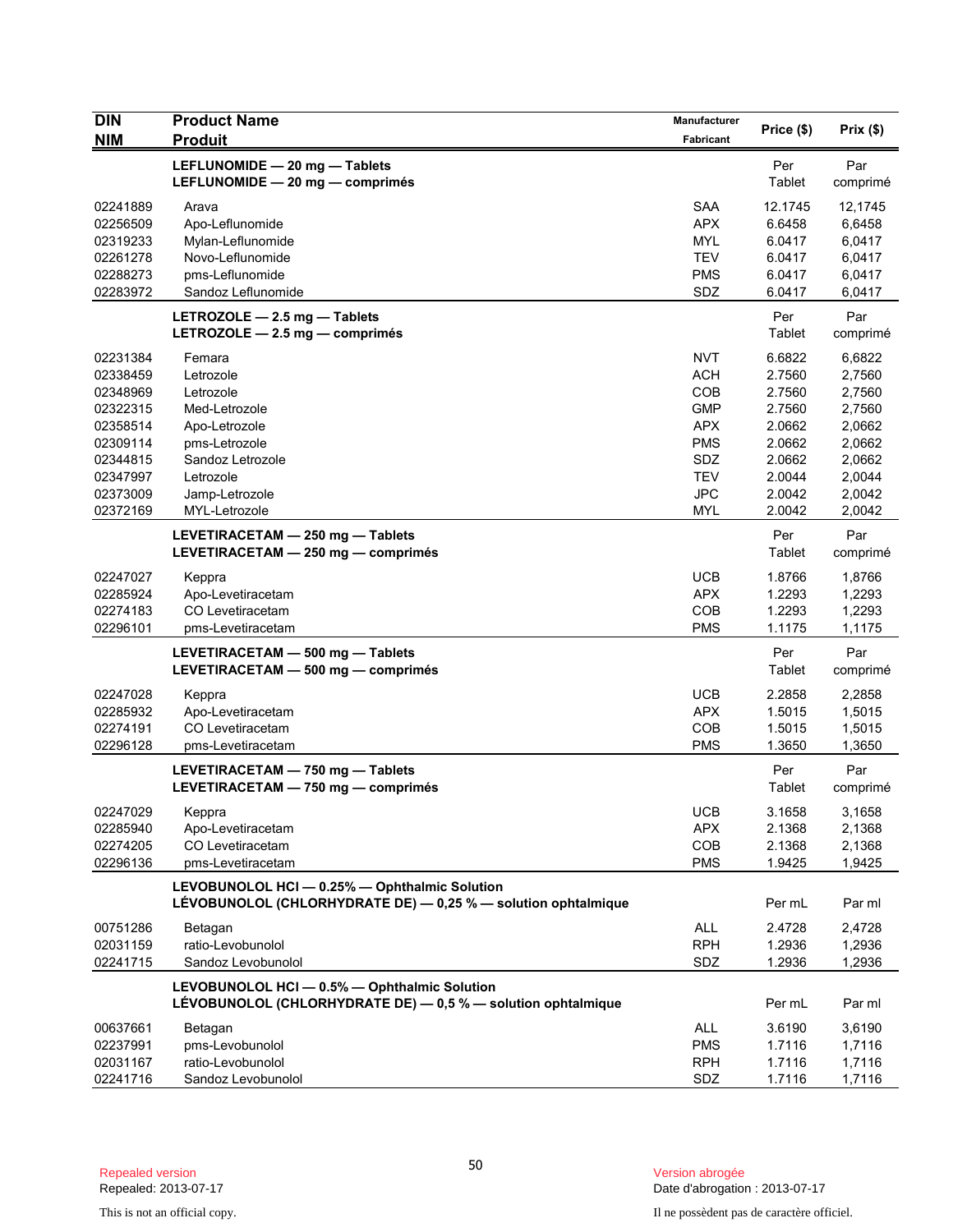| <b>DIN</b><br><b>NIM</b>                                                         | <b>Product Name</b><br><b>Produit</b>                                                                                                 | Manufacturer<br>Fabricant                                                        | Price (\$)                                                         | Prix (\$)                                                          |
|----------------------------------------------------------------------------------|---------------------------------------------------------------------------------------------------------------------------------------|----------------------------------------------------------------------------------|--------------------------------------------------------------------|--------------------------------------------------------------------|
|                                                                                  | LEVODOPA/CARBIDOPA - 100 mg/10 mg - Tablets<br>LÉVODOPA/CARBIDOPA — 100 mg/10 mg — comprimés                                          |                                                                                  | Per<br>Tablet                                                      | Par<br>comprimé                                                    |
| 00355658<br>02244494<br>02195933                                                 | Sinemet<br>Novo-Levocarbidopa<br>Apo-Levocarb                                                                                         | <b>MFX</b><br><b>TEV</b><br><b>APX</b>                                           | 0.5513<br>0.2783<br>0.2602                                         | 0,5513<br>0,2783<br>0,2602                                         |
|                                                                                  | LEVODOPA/CARBIDOPA - 100 mg/25 mg - Tablets<br>LÉVODOPA/CARBIDOPA - 100 mg/25 mg - comprimés                                          |                                                                                  | Per<br>Tablet                                                      | Par<br>comprimé                                                    |
| 00513997<br>02244495<br>02195941                                                 | Sinemet<br>Novo-Levocarbidopa<br>Apo-Levocarb                                                                                         | <b>MFX</b><br><b>TEV</b><br><b>APX</b>                                           | 0.8231<br>0.4164<br>0.3885                                         | 0,8231<br>0,4164<br>0,3885                                         |
|                                                                                  | LEVODOPA/CARBIDOPA - 250 mg/25 mg - Tablets<br>LÉVODOPA/CARBIDOPA - 250 mg/25 mg - comprimés                                          |                                                                                  | Per<br>Tablet                                                      | Par<br>comprimé                                                    |
| 00328219<br>02126184<br>02244496<br>02195968                                     | Sinemet<br>ratio-Levodopa/Carbidopa<br>Novo-Levocarbidopa<br>Apo-Levocarb                                                             | <b>MFX</b><br><b>RPH</b><br><b>TEV</b><br><b>APX</b>                             | 0.9189<br>0.5500<br>0.4648<br>0.4337                               | 0,9189<br>0,5500<br>0,4648<br>0,4337                               |
|                                                                                  | LEVODOPA/CARBIDOPA - 200 mg/50 mg - Tablets<br>LÉVODOPA/CARBIDOPA — 200 mg/50 mg — comprimés                                          |                                                                                  | Per<br>Tablet                                                      | Par<br>comprimé                                                    |
| 00870935<br>02245211                                                             | Sinemet CR<br>Levocarb CR                                                                                                             | <b>MFX</b><br>AAA                                                                | 1.5653<br>1.1000                                                   | 1,5653<br>1,1000                                                   |
|                                                                                  | LEVOFLOXACIN - 250 mg - Tablets<br>LEVOFLOXACIN - 250 mg - comprimés                                                                  |                                                                                  | Per<br>Tablet                                                      | Par<br>comprimé                                                    |
| 02236841<br>02284707<br>02315424<br>02313979<br>02248262<br>02284677<br>02298635 | Levaguin<br>Apo-Levofloxacin<br>CO Levofloxacin<br>Mylan-Levofloxacin<br>Novo-Levofloxacin<br>pms-Levofloxacin<br>Sandoz Levofloxacin | <b>JAN</b><br><b>APX</b><br>COB<br><b>MYL</b><br><b>TEV</b><br>PMS<br>SDZ        | 6.6139<br>3.1080<br>3.1080<br>3.1080<br>3.1080<br>3.1080<br>3.1080 | 6,6139<br>3,1080<br>3,1080<br>3,1080<br>3,1080<br>3,1080<br>3,1080 |
|                                                                                  | LEVOFLOXACIN - 500 mg - Tablets<br>LEVOFLOXACIN - 500 mg - comprimés                                                                  |                                                                                  | Per<br>Tablet                                                      | Par<br>comprimé                                                    |
| 02236842<br>02284715<br>02315432<br>02313987<br>02248263<br>02284685             | Levaguin<br>Apo-Levofloxacin<br>CO Levofloxacin<br>Mylan-Levofloxacin<br>Novo-Levofloxacin<br>pms-Levofloxacin                        | <b>JAN</b><br><b>APX</b><br><b>COB</b><br><b>MYL</b><br><b>TEV</b><br><b>PMS</b> | 7.5372<br>3.5070<br>3.5070<br>3.5070<br>3.5070<br>3.5070           | 7,5372<br>3,5070<br>3,5070<br>3,5070<br>3,5070<br>3,5070           |
| 02298643                                                                         | Sandoz Levofloxacin                                                                                                                   | <b>SDZ</b>                                                                       | 3.5070                                                             | 3,5070                                                             |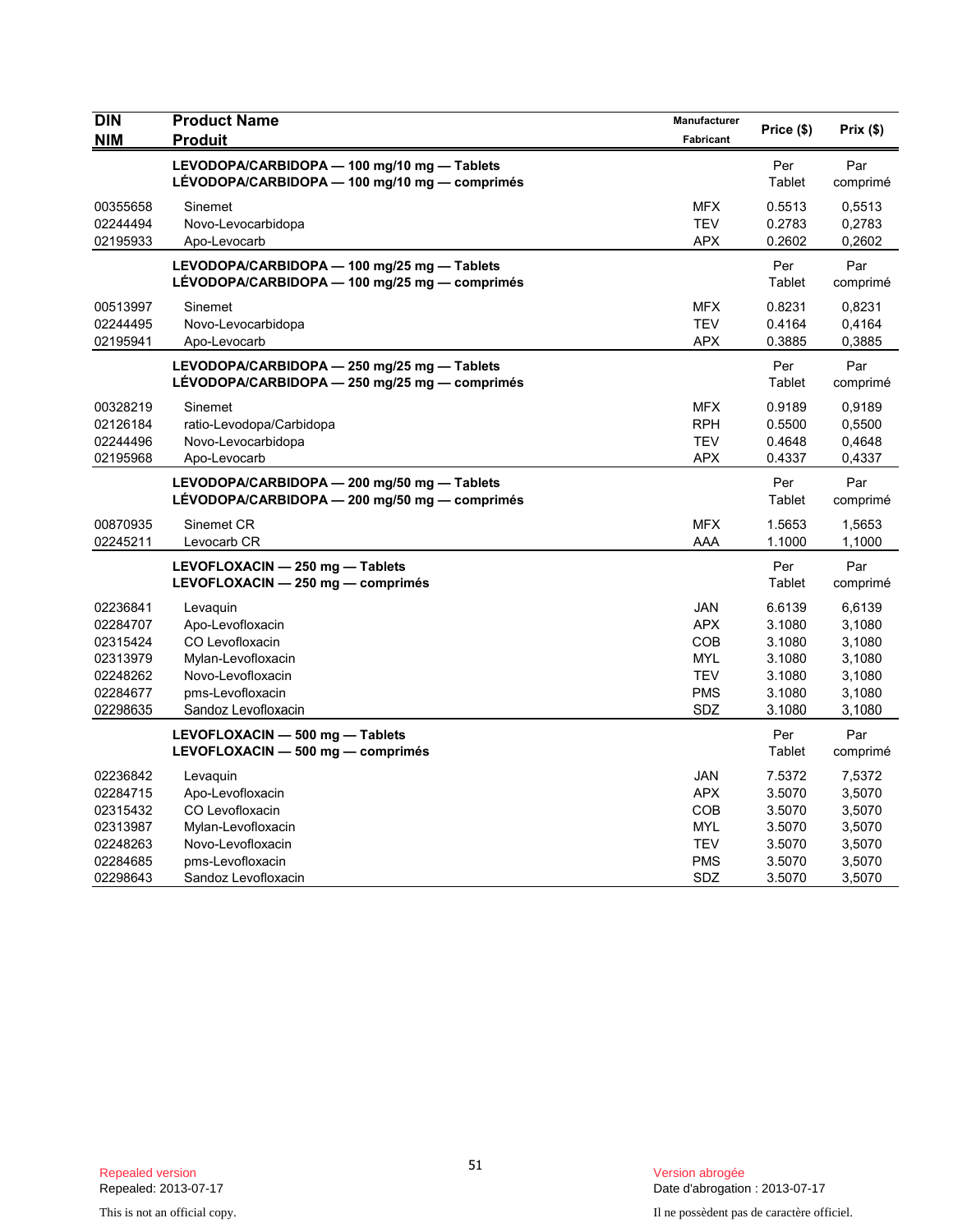| <b>DIN</b> | <b>Product Name</b>              | Manufacturer |            |          |
|------------|----------------------------------|--------------|------------|----------|
| <b>NIM</b> | <b>Produit</b>                   | Fabricant    | Price (\$) | Prix(\$) |
|            | LISINOPRIL - 5 mg - Tablets      |              | Per        | Par      |
|            | $LISINOPRIL - 5 mg - comprimés$  |              | Tablet     | comprimé |
| 00839388   | Prinivil                         | <b>MFX</b>   | 0.7002     | 0,7002   |
| 02049333   | Zestril                          | <b>AZC</b>   | 0.6226     | 0,6226   |
| 02217481   | Apo-Lisinopril                   | <b>APX</b>   | 0.5927     | 0,5927   |
| 02271443   | CO Lisinopril                    | <b>COB</b>   | 0.5388     | 0,5388   |
| 02274833   | Mylan-Lisinopril                 | <b>MYL</b>   | 0.5388     | 0,5388   |
| 02285061   | Teva-Lisinopril (Type P)         | <b>TEV</b>   | 0.5388     | 0,5388   |
| 02285118   | Novo-Lisinopril (Type Z)         | <b>TEV</b>   | 0.5388     | 0,5388   |
| 02292203   | pms-Lisinopril                   | <b>PMS</b>   | 0.5388     | 0,5388   |
| 02294230   | Ran-Lisinopril                   | <b>RAN</b>   | 0.5388     | 0,5388   |
| 02256797   | ratio-Lisinopril P               | <b>RPH</b>   | 0.5388     | 0,5388   |
| 02299879   | ratio-Lisinopril Z               | <b>RPH</b>   | 0.5388     | 0,5388   |
| 02289199   | Sandoz Lisinopril                | SDZ          | 0.5388     | 0,5388   |
| 02361531   | Jamp-Lisinopril                  | <b>JPC</b>   | 0.4849     | 0,4849   |
|            | LISINOPRIL - 10 mg - Tablets     |              | Per        | Par      |
|            | LISINOPRIL - 10 mg - comprimés   |              | Tablet     | comprimé |
| 00839396   | Prinivil                         | <b>MFX</b>   | 0.8412     | 0,8412   |
| 02049376   | Zestril                          | <b>AZC</b>   | 0.7480     | 0,7480   |
| 02217503   | Apo-Lisinopril                   | <b>APX</b>   | 0.7121     | 0,7121   |
| 02271451   | CO Lisinopril                    | COB          | 0.6474     | 0,6474   |
| 02274841   | Mylan-Lisinopril                 | <b>MYL</b>   | 0.6474     | 0,6474   |
| 02285088   | Teva-Lisinopril (Type P)         | <b>TEV</b>   | 0.6474     | 0,6474   |
| 02285126   | Novo-Lisinopril (Type Z)         | <b>TEV</b>   | 0.6474     | 0,6474   |
| 02292211   | pms-Lisinopril                   | <b>PMS</b>   | 0.6474     | 0.6474   |
| 02294249   | Ran-Lisinopril                   | <b>RAN</b>   | 0.6474     | 0,6474   |
| 02256800   | ratio-Lisinopril P               | <b>RPH</b>   | 0.6474     | 0.6474   |
| 02299887   | ratio-Lisinopril Z               | <b>RPH</b>   | 0.6474     | 0.6474   |
| 02289202   | Sandoz Lisinopril                | SDZ          | 0.6474     | 0.6474   |
| 02361558   | Jamp-Lisinopril                  | <b>JPC</b>   | 0.5827     | 0,5827   |
|            | $LISINOPRIL - 20 mg - Tables$    |              | Per        | Par      |
|            | $LISINOPRIL - 20 mg - comprimés$ |              | Tablet     | comprimé |
| 00839418   | Prinivil                         | <b>MFX</b>   | 1.0114     | 1,0114   |
| 02049384   | Zestril                          | <b>AZC</b>   | 0.8985     | 0,8985   |
| 02217511   | Apo-Lisinopril                   | <b>APX</b>   | 0.8557     | 0,8557   |
| 02271478   | <b>CO Lisinopril</b>             | COB          | 0.7779     | 0,7779   |
| 02274868   | Mylan-Lisinopril                 | <b>MYL</b>   | 0.7779     | 0,7779   |
| 02285096   | Teva-Lisinopril (Type P)         | <b>TEV</b>   | 0.7779     | 0,7779   |
| 02285134   | Novo-Lisinopril (Type Z)         | <b>TEV</b>   | 0.7779     | 0,7779   |
| 02292238   | pms-Lisinopril                   | <b>PMS</b>   | 0.7779     | 0,7779   |
| 02294257   | Ran-Lisinopril                   | <b>RAN</b>   | 0.7779     | 0,7779   |
| 02256819   | ratio-Lisinopril P               | <b>RPH</b>   | 0.7779     | 0,7779   |
| 02299895   | ratio-Lisinopril Z               | <b>RPH</b>   | 0.7779     | 0,7779   |
| 02289229   | Sandoz Lisinopril                | <b>SDZ</b>   | 0.7779     | 0,7779   |
| 02361566   | Jamp-Lisinopril                  | <b>JPC</b>   | 0.7001     | 0,7001   |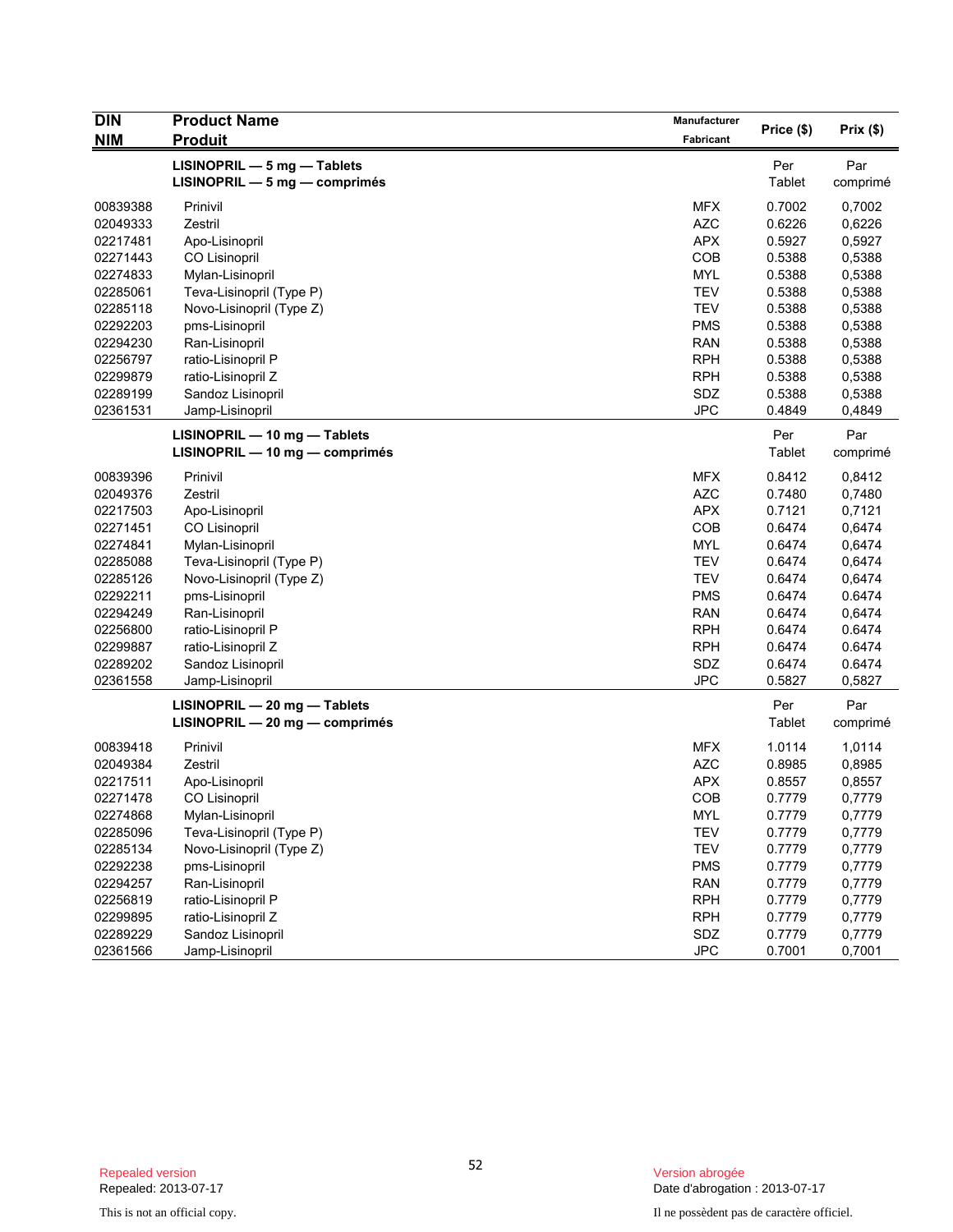| <b>DIN</b>           | <b>Product Name</b>                                                                                                    | <b>Manufacturer</b>      | Price (\$)       | Prix(\$)         |
|----------------------|------------------------------------------------------------------------------------------------------------------------|--------------------------|------------------|------------------|
| <b>NIM</b>           | <b>Produit</b>                                                                                                         | Fabricant                |                  |                  |
|                      | LISINOPRIL/HYDROCHLOROTHIAZIDE - 10 mg/12.5 mg - Tablets<br>LISINOPRIL/HYDROCHLOROTHIAZIDE - 10 mg/12,5 mg - comprimés |                          | Per<br>Tablet    | Par<br>comprimé  |
| 02103729             | Zestoretic                                                                                                             | <b>AZC</b>               | 0.9629           | 0,9629           |
| 02108194             | Prinzide                                                                                                               | <b>MFX</b>               | 0.8171           | 0,8171           |
| 02261979             | Apo-Lisinopril/HCTZ                                                                                                    | <b>APX</b>               | 0.5835           | 0,5835           |
| 02297736             | Mylan-Lisinopril HCTZ                                                                                                  | <b>MYL</b>               | 0.5835           | 0,5835           |
| 02301768<br>02302136 | Novo-Lisinopril/HCTZ (Type Z)<br>Novo-Lisinopril/HCTZ (Type P)                                                         | <b>TEV</b><br><b>TEV</b> | 0.5835<br>0.5835 | 0,5835<br>0,5835 |
| 02302365             | Sandoz Lisinopril HCT                                                                                                  | SDZ                      | 0.5835           | 0.5835           |
|                      | LISINOPRIL/HYDROCHLOROTHIAZIDE - 20 mg/12.5 mg - Tablets<br>LISINOPRIL/HYDROCHLOROTHIAZIDE - 20 mg/12,5 mg - comprimés |                          | Per<br>Tablet    | Par<br>comprimé  |
| 02045737             | Zestoretic                                                                                                             | <b>AZC</b>               | 1.1569           | 1,1569           |
| 00884413             | Prinzide                                                                                                               | <b>MFX</b>               | 1.0416           | 1,0416           |
| 02261987             | Apo-Lisinopril/HCTZ                                                                                                    | <b>APX</b>               | 0.7011           | 0,7011           |
| 02297744             | Mylan-Lisinopril HCTZ                                                                                                  | <b>MYL</b>               | 0.7011           | 0,7011           |
| 02301776             | Teva-Lisinopril/HCTZ (Type Z)                                                                                          | <b>TEV</b>               | 0.7011           | 0,7011           |
| 02302144             | Novo-Lisinopril/HCTZ (Type P)                                                                                          | <b>TEV</b>               | 0.7011           | 0,7011           |
| 02302373             | Sandoz Lisinopril HCT                                                                                                  | SDZ                      | 0.7011           | 0,7011           |
|                      | LISINOPRIL/HYDROCHLOROTHIAZIDE - 20 mg/25 mg - Tablets<br>LISINOPRIL/HYDROCHLOROTHIAZIDE - 20 mg/25 mg - comprimés     |                          | Per<br>Tablet    | Par<br>comprimé  |
| 02045729             | Zestoretic                                                                                                             | <b>AZC</b>               | 1.1569           | 1,1569           |
| 02261995             | Apo-Lisinopril/HCTZ                                                                                                    | <b>APX</b>               | 0.7011           | 0,7011           |
| 02297752             | Mylan-Lisinopril HCTZ                                                                                                  | <b>MYL</b>               | 0.7011           | 0,7011           |
| 02301784             | Novo-Lisinopril/HCTZ (Type Z)                                                                                          | <b>TEV</b>               | 0.7011           | 0,7011           |
| 02302152             | Novo-Lisinopril/HCTZ (Type P)                                                                                          | <b>TEV</b>               | 0.7011           | 0,7011           |
| 02302381             | Sandoz Lisnopril HCT                                                                                                   | SDZ                      | 0.7011           | 0,7011           |
|                      | LITHIUM CARBONATE - 150 mg - Capsules<br>LITHIUM (CARBONATE DE) - 150 mg - capsules                                    |                          | Per<br>Capsule   | Par<br>capsule   |
| 00461733             | Carbolith                                                                                                              | <b>VAL</b>               | 0.1276           | 0,1276           |
| 02242837             | Apo-Lithium Carbonate                                                                                                  | <b>APX</b>               | 0.0585           | 0,0585           |
| 02216132             | pms-Lithium Carbonate                                                                                                  | <b>PMS</b>               | 0.0585           | 0,0585           |
|                      | LITHIUM CARBONATE - 150 mg - Capsules                                                                                  |                          | Per              | Par              |
|                      | LITHIUM (CARBONATE DE) - 150 mg - capsules                                                                             |                          | Capsule          | capsule          |
| 02013231             | Lithane                                                                                                                | <b>ERF</b>               | 0.1041           | 0,1041           |
| 02242837             | Apo-Lithium Carbonate                                                                                                  | <b>APX</b>               | 0.0585           | 0,0585           |
|                      | LITHIUM CARBONATE - 300 mg - Capsules<br>LITHIUM (CARBONATE DE) - 300 mg - capsules                                    |                          | Per<br>Capsule   | Par<br>capsule   |
| 00236683             | Carbolith                                                                                                              | <b>VAL</b>               | 0.0992           | 0,0992           |
| 02242838             | Apo-Lithium Carbonate                                                                                                  | <b>APX</b>               | 0.0614           | 0,0614           |
| 02216140             | pms-Lithium Carbonate                                                                                                  | <b>PMS</b>               | 0.0614           | 0,0614           |
|                      | LITHIUM CARBONATE - 300 mg - Capsules<br>LITHIUM (CARBONATE DE) - 300 mg - capsules                                    |                          | Per<br>Capsule   | Par<br>capsule   |
| 00406775             | Lithane                                                                                                                | ERF                      | 0.1118           | 0,1118           |
| 02242838             | Apo-Lithium Carbonate                                                                                                  | <b>APX</b>               | 0.0614           | 0,0614           |
|                      | LITHIUM CARBONATE - 600 mg - Capsules<br>LITHIUM (CARBONATE DE) - 600 mg - capsules                                    |                          | Per<br>Capsule   | Par<br>capsule   |
| 02011239             | Carbolith                                                                                                              | VAL                      | 0.1901           | 0,1901           |
| 02216159             | pms-Lithium Carbonate                                                                                                  | <b>PMS</b>               | 0.1683           | 0,1683           |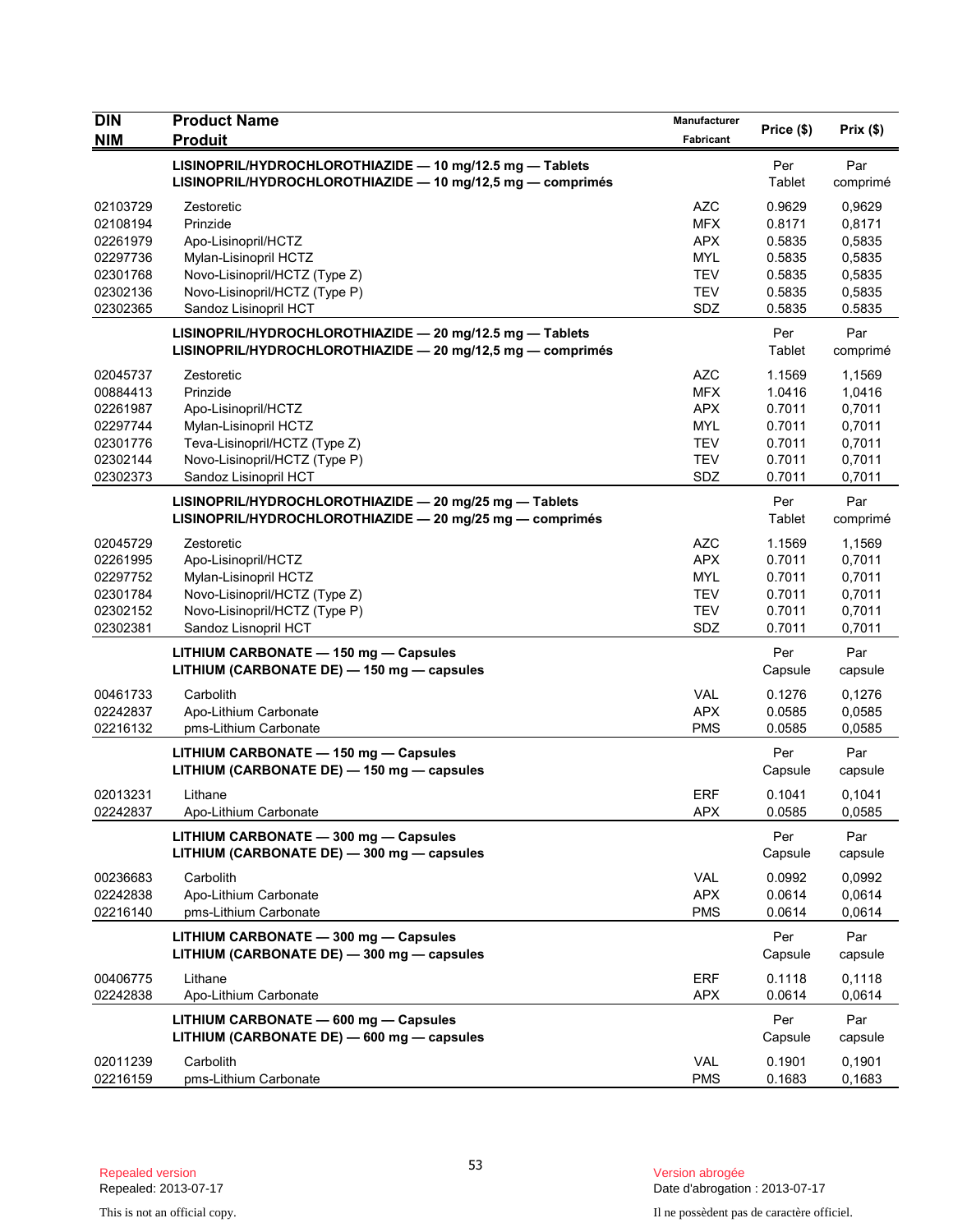| <b>DIN</b>           | <b>Product Name</b>                  | <b>Manufacturer</b>      |                  |                  |
|----------------------|--------------------------------------|--------------------------|------------------|------------------|
| <b>NIM</b>           | <b>Produit</b>                       | Fabricant                | Price (\$)       | Prix(\$)         |
|                      | LOPERAMIDE - 2 mg - Tablets          |                          | Per              | Par              |
|                      | LOPÉRAMIDE $-2$ mg $-$ comprimés     |                          | Tablet           | comprimé         |
|                      |                                      |                          |                  |                  |
| 02183862             | Imodium                              | <b>MCL</b>               | 0.5184           | 0,5184           |
| 02212005             | Apo-Loperamide                       | <b>APX</b><br><b>TEV</b> | 0.2713<br>0.2713 | 0,2713           |
| 02132591<br>02256452 | Novo-Loperamide<br>Jamp-Loperamide   | <b>JPC</b>               | 0.2600           | 0,2713<br>0,2600 |
| 02228351             | pms-Loperamide                       | <b>PMS</b>               | 0.2600           | 0,2600           |
| 02257564             | Sandoz Loperamide                    | SDZ                      | 0.2600           | 0,2600           |
|                      |                                      |                          |                  |                  |
|                      | LORATADINE - 10 mg - Tablets         |                          | Per              | Par              |
|                      | LORATADINE - 10 mg - comprimés       |                          | Tablet           | comprimé         |
| 00782696             | Claritin                             | <b>SCH</b>               | 0.9192           | 0,9192           |
| 02243880             | Apo-Loratadine                       | <b>APX</b>               | 0.6895           | 0,6895           |
|                      | LORAZEPAM - 0.5 mg - Oral Tablets    |                          | Per              | Par              |
|                      | LORAZÉPAM - 0,5 mg - comprimés oraux |                          | Tablet           | comprimé         |
| 02041413             | Ativan                               | PFI                      | 0.0401           | 0,0401           |
| 00655740             | Apo-Lorazepam                        | <b>APX</b>               | 0.0395           | 0,0395           |
| 00711101             | Novo-Lorazem                         | <b>TEV</b>               | 0.0359           | 0,0359           |
| 00728187             | pms-Lorazepam                        | <b>PMS</b>               | 0.0359           | 0,0359           |
|                      |                                      |                          |                  |                  |
|                      | LORAZEPAM - 1 mg - Oral Tablets      |                          | Per              | Par              |
|                      | LORAZÉPAM - 1 mg - comprimés oraux   |                          | Tablet           | comprimé         |
| 02041421             | Ativan                               | <b>PFI</b>               | 0.0499           | 0,0499           |
| 00655759             | Apo-Lorazepam                        | <b>APX</b>               | 0.0492           | 0,0492           |
| 00637742             | Novo-Lorazem                         | <b>TEV</b>               | 0.0447           | 0,0447           |
| 00728195             | pms-Lorazepam                        | <b>PMS</b>               | 0.0447           | 0,0447           |
|                      | LORAZEPAM - 2 mg - Oral Tablets      |                          | Per              | Par              |
|                      | $LORAZÉPAM - 2 mg - comprimés oraux$ |                          | Tablet           | comprimé         |
| 02041448             | Ativan                               | PFI                      | 0.7800           | 0,7800           |
| 00655767             | Apo-Lorazepam                        | <b>APX</b>               | 0.0769           | 0,0769           |
| 00637750             | Novo-Lorazem                         | <b>TEV</b>               | 0.0699           | 0,0699           |
| 00728209             | pms-Lorazepam                        | <b>PMS</b>               | 0.0699           | 0,0699           |
|                      | $LOSARTAN - 25 mg - Tables$          |                          | Per              | Par              |
|                      | LOSARTAN - 25 mg - comprimés         |                          | Tablet           | comprimé         |
|                      |                                      |                          |                  |                  |
| 02182815             | Cozaar                               | <b>MFX</b>               | 1.4267           | 1,4267           |
| 02379058<br>02354829 | Apo-Losartan<br>CO Losartan          | <b>APX</b>               | 0.4375           | 0,4375           |
| 02309750             | pms-Losartan                         | COB<br><b>PMS</b>        | 0.4375<br>0.4375 | 0,4375<br>0,4375 |
| 02313332             | Sandoz Losartan                      | SDZ                      | 0.4375           | 0,4375           |
| 02380838             | Teva-Losartan                        | <b>TEV</b>               | 0.4375           | 0,4375           |
| 02368277             | Mylan-Losartan                       | <b>MYL</b>               | 0.3148           | 0,3148           |
|                      |                                      |                          |                  |                  |
|                      | LOSARTAN - 50 mg - Tablets           |                          | Per              | Par              |
|                      | $LOSARTAN - 50 mg - comprimés$       |                          | Tablet           | comprimé         |
| 02182874             | Cozaar                               | <b>MFX</b>               | 1.4267           | 1,4267           |
| 02353504             | Apo-Losartan                         | <b>APX</b>               | 0.4375           | 0,4375           |
| 02354837             | CO Losartan                          | COB                      | 0.4375           | 0,4375           |
| 02309769             | pms-Losartan                         | <b>PMS</b>               | 0.4375           | 0,4375           |
| 02313340             | Sandoz Losartan                      | SDZ                      | 0.4375           | 0,4375           |
| 02357968             | Teva-Losartan                        | <b>TEV</b>               | 0.4375           | 0,4375           |
| 02368285             | Mylan-Losartan                       | MYL                      | 0.3148           | 0,3148           |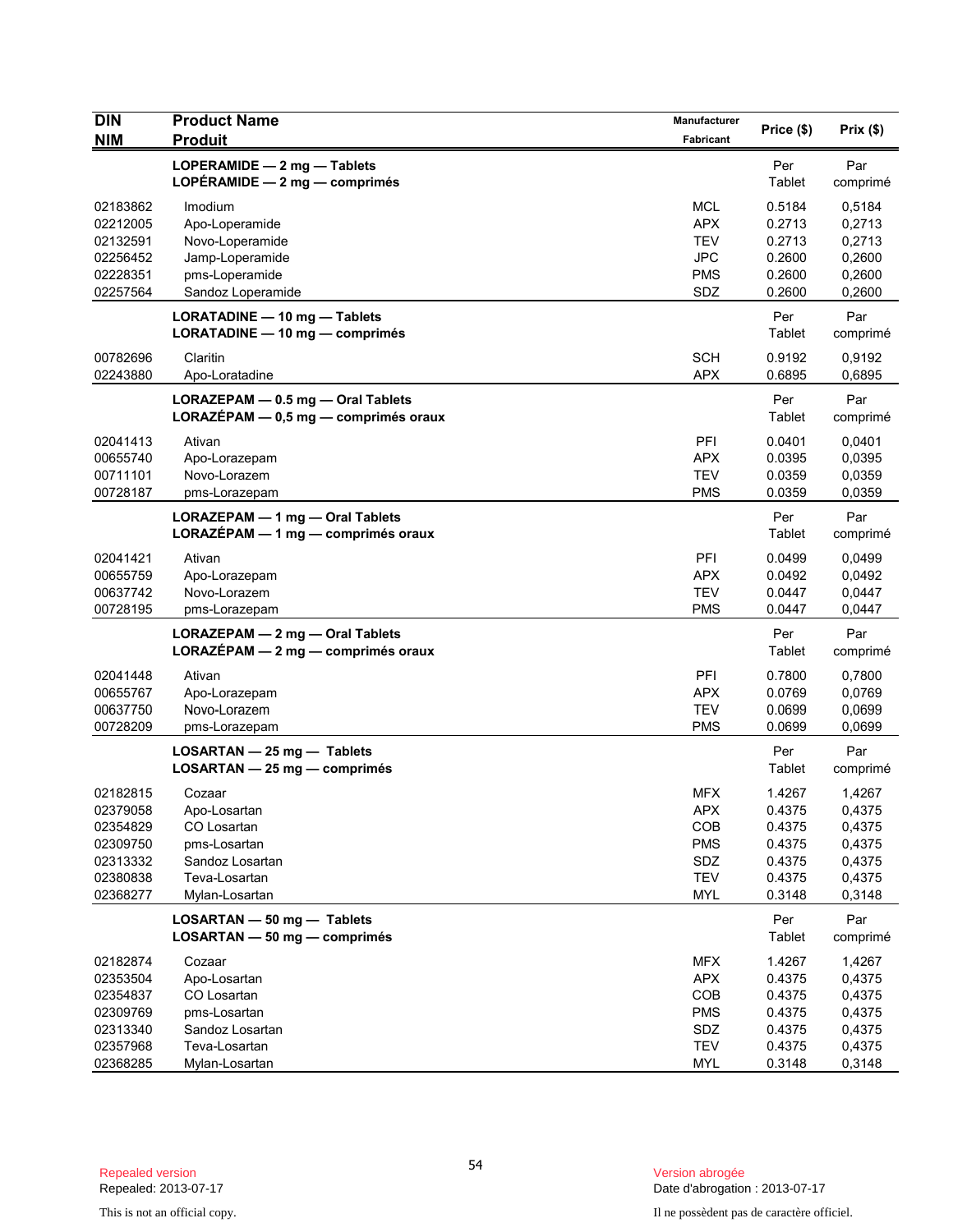| <b>DIN</b> | <b>Product Name</b>                                                                                            | <b>Manufacturer</b> | Price (\$)    | Prix(\$) |
|------------|----------------------------------------------------------------------------------------------------------------|---------------------|---------------|----------|
| <b>NIM</b> | <b>Produit</b>                                                                                                 | Fabricant           |               |          |
|            | LOSARTAN - 100 mg - Tablets                                                                                    |                     | Per           | Par      |
|            | LOSARTAN - 100 mg - comprimés                                                                                  |                     | Tablet        | comprimé |
| 02182882   | Cozaar                                                                                                         | <b>MFX</b>          | 1.4267        | 1,4267   |
| 02353512   | Apo-Losartan                                                                                                   | <b>APX</b>          | 0.4375        | 0,4375   |
| 02354845   | CO Losartan                                                                                                    | COB                 | 0.4375        | 0,4375   |
| 02309777   | pms-Losartan                                                                                                   | <b>PMS</b>          | 0.4375        | 0,4375   |
| 02313359   | Sandoz Losartan                                                                                                | SDZ                 | 0.4375        | 0,4375   |
| 02357976   | Teva-Losartan                                                                                                  | <b>TEV</b>          | 0.4375        | 0,4375   |
| 02368293   | Mylan-Losartan                                                                                                 | MYL                 | 0.3148        | 0,3148   |
|            | LOSARTAN/HYDROCHLOROTHIAZIDE - 50/12.5 mg - Tablets                                                            |                     | Per           | Par      |
|            | LOSARTAN/HYDROCHLOROTHIAZIDE - 50/12.5 mg - comprimés                                                          |                     | Tablet        | comprimé |
| 02230047   | Hyzaar                                                                                                         | <b>MFX</b>          | 1.4267        | 1,4267   |
| 02371235   | Apo-Losartan HCTZ                                                                                              | <b>APX</b>          | 0.4375        | 0,4375   |
| 02388251   | CO Losartan/HCT                                                                                                | COB                 | 0.4375        | 0,4375   |
| 02313375   | Sandoz Losartan HCTZ                                                                                           | SDZ                 | 0.4375        | 0,4375   |
| 02358263   | Teva-Losartan HCTZ                                                                                             | <b>TEV</b>          | 0.4375        | 0,4375   |
| 02389657   | Mint-Losartan/HCTZ                                                                                             | <b>MPH</b>          | 0.3148        | 0,3148   |
| 02378078   | Mylan-Losartan HCTZ                                                                                            | MYL                 | 0.3148        | 0,3148   |
|            |                                                                                                                |                     |               |          |
|            | LOSARTAN/HYDROCHLOROTHIAZIDE - 100/12.5 mg - Tablets<br>LOSARTAN/HYDROCHLOROTHIAZIDE - 100/12.5 mg - comprimés |                     | Per<br>Tablet | Par      |
|            |                                                                                                                |                     |               | comprimé |
| 02297841   | Hyzaar                                                                                                         | <b>MFX</b>          | 1.3967        | 1,3967   |
| 02377144   | Teva-Losartan HCTZ                                                                                             | <b>TEV</b>          | 0.4248        | 0,4248   |
| 02371243   | Apo-Losartan HCTZ                                                                                              | <b>APX</b>          | 0.4247        | 0,4247   |
| 02388278   | CO Losartan/HCT                                                                                                | COB                 | 0.4247        | 0,4247   |
| 02362449   | Sandoz Losartan HCTZ                                                                                           | SDZ                 | 0.4247        | 0,4247   |
| 02389665   | Mint-Losartan/HCTZ                                                                                             | <b>MPH</b>          | 0.3082        | 0,3082   |
| 02378086   | Mylan-Losartan HCTZ                                                                                            | MYL                 | 0.3082        | 0,3082   |
|            | LOSARTAN/HYDROCHLOROTHIAZIDE - 100/25 mg - Tablets                                                             |                     | Per           | Par      |
|            | LOSARTAN/HYDROCHLOROTHIAZIDE - 100/25 mg - comprimés                                                           |                     | Tablet        | comprimé |
| 02241007   | Hyzaar                                                                                                         | <b>MFX</b>          | 1.4267        | 1,4267   |
| 02371251   | Apo-Losartan HCTZ                                                                                              | <b>APX</b>          | 0.4375        | 0,4375   |
| 02388286   | CO Losartan/HCT                                                                                                | COB                 | 0.4375        | 0,4375   |
| 02313383   | Sandoz Losartan HCTZ                                                                                           | SDZ                 | 0.4375        | 0,4375   |
| 02377152   | Teva-Losartan HCTZ                                                                                             | <b>TEV</b>          | 0.4375        | 0,4375   |
| 02389673   | Mint-Losartan/HCTZ                                                                                             | <b>MPH</b>          | 0.3148        | 0,3148   |
| 02378094   | Mylan-Losartan HCTZ                                                                                            | <b>MYL</b>          | 0.3148        | 0,3148   |
|            |                                                                                                                |                     |               | Par      |
|            | LOVASTATIN - 20 mg - Tablets<br>LOVASTATINE - 20 mg - comprimés                                                |                     | Per<br>Tablet | comprimé |
|            |                                                                                                                |                     |               |          |
| 00795860   | Mevacor                                                                                                        | <b>MFX</b>          | 2.3862        | 2,3862   |
| 02267969   | Ran-Lovastatin                                                                                                 | <b>RAN</b>          | 1.3197        | 1,3197   |
| 02220172   | Apo-Lovastatin                                                                                                 | <b>APX</b>          | 1.1998        | 1,1998   |
| 02248572   | CO Lovastatin                                                                                                  | COB                 | 1.1998        | 1,1998   |
| 02243127   | Mylan-Lovastatin                                                                                               | MYL                 | 1.1998        | 1,1998   |
| 02245822   | ratio-Lovastatin                                                                                               | <b>RPH</b>          | 1.1998        | 1,1998   |
| 02246542   | Novo-Lovastatin                                                                                                | <b>TEV</b>          | 1.1997        | 1,1997   |
| 02246013   | pms-Lovastatin                                                                                                 | <b>PMS</b>          | 1.1997        | 1,1997   |
| 02247056   | Sandoz Lovastatin                                                                                              | SDZ                 | 1.1997        | 1,1997   |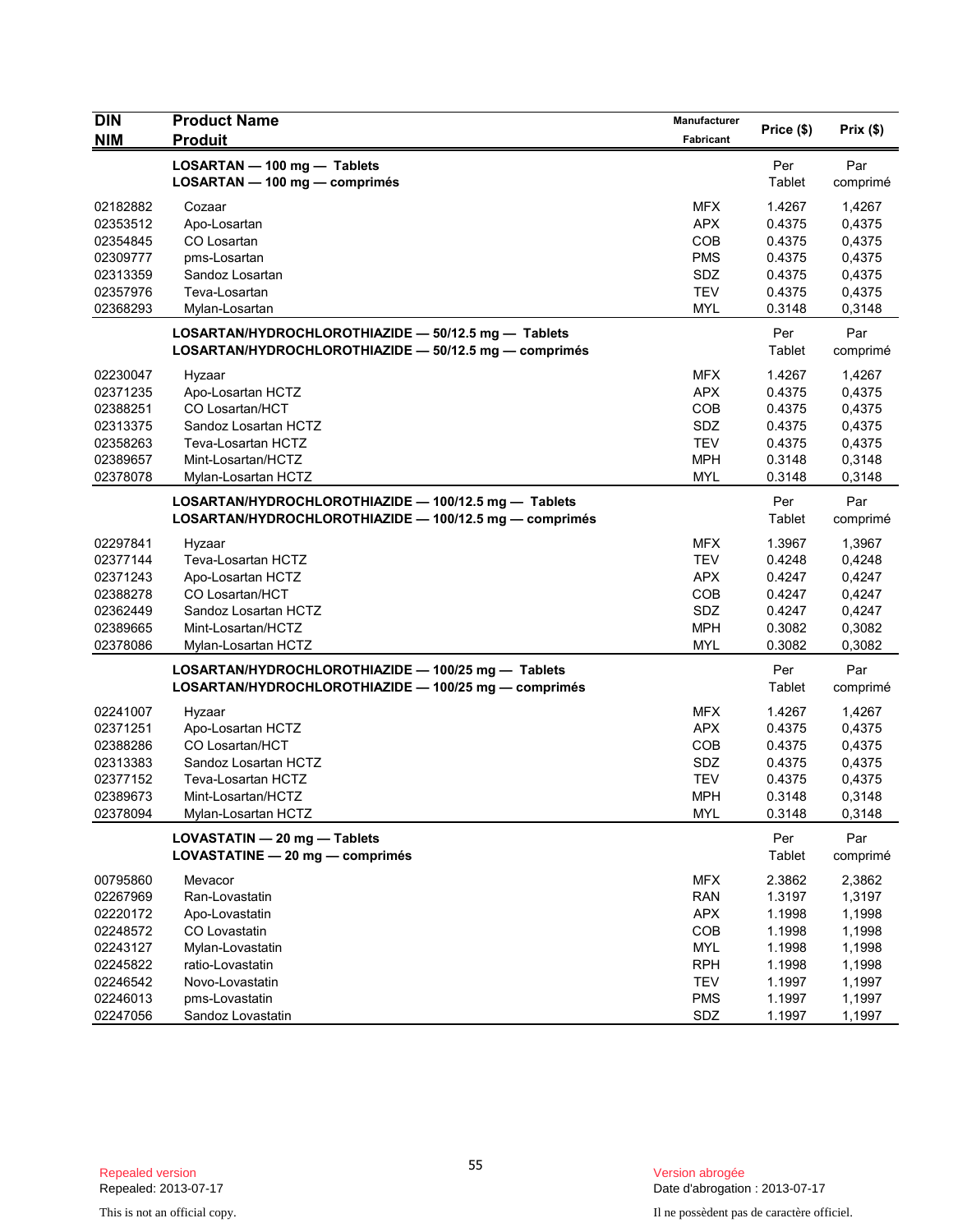| Fabricant<br>LOVASTATIN - 40 mg - Tablets<br>Per<br>Par<br>LOVASTATINE - 40 mg - comprimés<br>Tablet<br>comprimé<br><b>MFX</b><br>4.3586<br>00795852<br>Mevacor<br>4,3586<br>02267977<br>Ran-Lovastatin<br><b>RAN</b><br>2.4342<br>2,4342<br><b>APX</b><br>02220180<br>2.2129<br>2,2129<br>Apo-Lovastatin<br>CO Lovastatin<br><b>COB</b><br>2.2129<br>2,2129<br>02248573<br>Mylan-Lovastatin<br><b>MYL</b><br>2.2129<br>2,2129<br>02243129<br><b>TEV</b><br>2.2129<br>2,2129<br>02246543<br>Novo-Lovastatin<br>02246014<br>pms-Lovastatin<br>2.2129<br>2,2129<br>PMS<br>02245823<br>ratio-Lovastatin<br><b>RPH</b><br>2.2129<br>2,2129<br>02247057<br>SDZ<br>2.2129<br>2,2129<br>Sandoz Lovastatin<br>MEDROXYPROGESTERONE ACETATE - 2.5 mg - Tablets<br>Per<br>Par<br>MÉDROXYPROGESTÉRONE (ACÉTATE DE) — 2,5 mg — comprimés<br>Tablet<br>comprimé<br>PFI<br>0.1826<br>00708917<br>Provera<br>0,1826<br>02244726<br>Apo-Medroxy<br><b>APX</b><br>0.0873<br>0,0873<br>02221284<br>TE<br>0.0873<br>0,0873<br>Novo-Medrone<br>MEDROXYPROGESTERONE ACETATE - 5 mg - Tablets<br>Per<br>Par<br>MÉDROXYPROGESTÉRONE (ACÉTATE DE) — 5 mg — comprimés<br>Tablet<br>comprimé<br>PFI<br>00030937<br>Provera<br>0.3608<br>0,3608<br><b>TEV</b><br>02221292<br>Novo-Medrone<br>0.1726<br>0,1726<br>02244727<br><b>APX</b><br>0.1725<br>0,1725<br>Apo-Medroxy<br>Par<br>MEDROXYPROGESTERONE ACETATE - 10 mg - Tablets<br>Per<br>MÉDROXYPROGESTÉRONE (ACÉTATE DE) — 10 mg — comprimés<br>Tablet<br>comprimé<br>00729973<br>PFI<br>0.7215<br>Provera<br>0,7215<br>02277298<br>Apo-Medroxy<br><b>APX</b><br>0.3486<br>0,3486<br><b>TEV</b><br>02221306<br>Novo-Medrone<br>0.3486<br>0,3486<br>Per<br>$MELOXICAM - 7.5 mg - Tables$<br>Par<br>Tablet<br>$MÉLOXICAM - 7.5 mg - comprimés$<br>comprimé<br><b>BOE</b><br>02242785<br>Mobicox<br>0.8812<br>0,8812<br><b>APX</b><br>0,5405<br>02248973<br>Apo-Meloxicam<br>0.5405<br>02250012<br>CO Meloxicam<br>COB<br>0,5405<br>0.5405<br>0,5405<br>02255987<br>Mylan-Meloxicam<br>MYL<br>0.5405<br><b>TEV</b><br>0.5405<br>0,5405<br>02258315<br>Novo-Meloxicam<br>02248267<br>pms-Meloxicam<br>PMS<br>0.5405<br>0,5405<br>02247889<br>ratio-Meloxicam<br>RPH<br>0.5405<br>0,5405<br>MELOXICAM - 15 mg - Tablets<br>Per<br>Par<br>MÉLOXICAM - 15 mg - comprimés<br>Tablet<br>comprimé<br><b>BOE</b><br>1.0167<br>02242786<br><b>Mobicox</b><br>1,0167<br>02248974<br>Apo-Meloxicam<br><b>APX</b><br>0.6237<br>0,6237<br>02250020<br>CO Meloxicam<br>COB<br>0.6237<br>0,6237<br>02255995<br>MYL<br>0.6237<br>0,6237<br>Mylan-Meloxicam<br>0.6237<br>02258323<br><b>TEV</b><br>0,6237<br>Teva-Meloxicam<br>02248268<br><b>PMS</b><br>0.6237<br>0,6237<br>pms-Meloxicam<br>02248031<br><b>RPH</b><br>0.6237<br>0,6237<br>ratio-Meloxicam<br>MESALAZINE - 400 mg - Tablets<br>Per<br>Par<br>Tablet<br>MESALAZINE - 400 mg - comprimés<br>comprimé<br><b>WCI</b><br>0.5985<br>01997580<br>Asacol<br>0,5985<br><b>TEV</b><br>02171929<br>Novo-5-ASA<br>0.4039<br>0,4039 | <b>DIN</b> | <b>Product Name</b> | Manufacturer | Price (\$) | Prix(\$) |
|----------------------------------------------------------------------------------------------------------------------------------------------------------------------------------------------------------------------------------------------------------------------------------------------------------------------------------------------------------------------------------------------------------------------------------------------------------------------------------------------------------------------------------------------------------------------------------------------------------------------------------------------------------------------------------------------------------------------------------------------------------------------------------------------------------------------------------------------------------------------------------------------------------------------------------------------------------------------------------------------------------------------------------------------------------------------------------------------------------------------------------------------------------------------------------------------------------------------------------------------------------------------------------------------------------------------------------------------------------------------------------------------------------------------------------------------------------------------------------------------------------------------------------------------------------------------------------------------------------------------------------------------------------------------------------------------------------------------------------------------------------------------------------------------------------------------------------------------------------------------------------------------------------------------------------------------------------------------------------------------------------------------------------------------------------------------------------------------------------------------------------------------------------------------------------------------------------------------------------------------------------------------------------------------------------------------------------------------------------------------------------------------------------------------------------------------------------------------------------------------------------------------------------------------------------------------------------------------------------------------------------------------------------------------------------------------------------------------------------------------------------------------------------------------------------------------------------------------------------------------------------------------------------------------------------------------------------------------------------------------|------------|---------------------|--------------|------------|----------|
|                                                                                                                                                                                                                                                                                                                                                                                                                                                                                                                                                                                                                                                                                                                                                                                                                                                                                                                                                                                                                                                                                                                                                                                                                                                                                                                                                                                                                                                                                                                                                                                                                                                                                                                                                                                                                                                                                                                                                                                                                                                                                                                                                                                                                                                                                                                                                                                                                                                                                                                                                                                                                                                                                                                                                                                                                                                                                                                                                                                              | <b>NIM</b> | <b>Produit</b>      |              |            |          |
|                                                                                                                                                                                                                                                                                                                                                                                                                                                                                                                                                                                                                                                                                                                                                                                                                                                                                                                                                                                                                                                                                                                                                                                                                                                                                                                                                                                                                                                                                                                                                                                                                                                                                                                                                                                                                                                                                                                                                                                                                                                                                                                                                                                                                                                                                                                                                                                                                                                                                                                                                                                                                                                                                                                                                                                                                                                                                                                                                                                              |            |                     |              |            |          |
|                                                                                                                                                                                                                                                                                                                                                                                                                                                                                                                                                                                                                                                                                                                                                                                                                                                                                                                                                                                                                                                                                                                                                                                                                                                                                                                                                                                                                                                                                                                                                                                                                                                                                                                                                                                                                                                                                                                                                                                                                                                                                                                                                                                                                                                                                                                                                                                                                                                                                                                                                                                                                                                                                                                                                                                                                                                                                                                                                                                              |            |                     |              |            |          |
|                                                                                                                                                                                                                                                                                                                                                                                                                                                                                                                                                                                                                                                                                                                                                                                                                                                                                                                                                                                                                                                                                                                                                                                                                                                                                                                                                                                                                                                                                                                                                                                                                                                                                                                                                                                                                                                                                                                                                                                                                                                                                                                                                                                                                                                                                                                                                                                                                                                                                                                                                                                                                                                                                                                                                                                                                                                                                                                                                                                              |            |                     |              |            |          |
|                                                                                                                                                                                                                                                                                                                                                                                                                                                                                                                                                                                                                                                                                                                                                                                                                                                                                                                                                                                                                                                                                                                                                                                                                                                                                                                                                                                                                                                                                                                                                                                                                                                                                                                                                                                                                                                                                                                                                                                                                                                                                                                                                                                                                                                                                                                                                                                                                                                                                                                                                                                                                                                                                                                                                                                                                                                                                                                                                                                              |            |                     |              |            |          |
|                                                                                                                                                                                                                                                                                                                                                                                                                                                                                                                                                                                                                                                                                                                                                                                                                                                                                                                                                                                                                                                                                                                                                                                                                                                                                                                                                                                                                                                                                                                                                                                                                                                                                                                                                                                                                                                                                                                                                                                                                                                                                                                                                                                                                                                                                                                                                                                                                                                                                                                                                                                                                                                                                                                                                                                                                                                                                                                                                                                              |            |                     |              |            |          |
|                                                                                                                                                                                                                                                                                                                                                                                                                                                                                                                                                                                                                                                                                                                                                                                                                                                                                                                                                                                                                                                                                                                                                                                                                                                                                                                                                                                                                                                                                                                                                                                                                                                                                                                                                                                                                                                                                                                                                                                                                                                                                                                                                                                                                                                                                                                                                                                                                                                                                                                                                                                                                                                                                                                                                                                                                                                                                                                                                                                              |            |                     |              |            |          |
|                                                                                                                                                                                                                                                                                                                                                                                                                                                                                                                                                                                                                                                                                                                                                                                                                                                                                                                                                                                                                                                                                                                                                                                                                                                                                                                                                                                                                                                                                                                                                                                                                                                                                                                                                                                                                                                                                                                                                                                                                                                                                                                                                                                                                                                                                                                                                                                                                                                                                                                                                                                                                                                                                                                                                                                                                                                                                                                                                                                              |            |                     |              |            |          |
|                                                                                                                                                                                                                                                                                                                                                                                                                                                                                                                                                                                                                                                                                                                                                                                                                                                                                                                                                                                                                                                                                                                                                                                                                                                                                                                                                                                                                                                                                                                                                                                                                                                                                                                                                                                                                                                                                                                                                                                                                                                                                                                                                                                                                                                                                                                                                                                                                                                                                                                                                                                                                                                                                                                                                                                                                                                                                                                                                                                              |            |                     |              |            |          |
|                                                                                                                                                                                                                                                                                                                                                                                                                                                                                                                                                                                                                                                                                                                                                                                                                                                                                                                                                                                                                                                                                                                                                                                                                                                                                                                                                                                                                                                                                                                                                                                                                                                                                                                                                                                                                                                                                                                                                                                                                                                                                                                                                                                                                                                                                                                                                                                                                                                                                                                                                                                                                                                                                                                                                                                                                                                                                                                                                                                              |            |                     |              |            |          |
|                                                                                                                                                                                                                                                                                                                                                                                                                                                                                                                                                                                                                                                                                                                                                                                                                                                                                                                                                                                                                                                                                                                                                                                                                                                                                                                                                                                                                                                                                                                                                                                                                                                                                                                                                                                                                                                                                                                                                                                                                                                                                                                                                                                                                                                                                                                                                                                                                                                                                                                                                                                                                                                                                                                                                                                                                                                                                                                                                                                              |            |                     |              |            |          |
|                                                                                                                                                                                                                                                                                                                                                                                                                                                                                                                                                                                                                                                                                                                                                                                                                                                                                                                                                                                                                                                                                                                                                                                                                                                                                                                                                                                                                                                                                                                                                                                                                                                                                                                                                                                                                                                                                                                                                                                                                                                                                                                                                                                                                                                                                                                                                                                                                                                                                                                                                                                                                                                                                                                                                                                                                                                                                                                                                                                              |            |                     |              |            |          |
|                                                                                                                                                                                                                                                                                                                                                                                                                                                                                                                                                                                                                                                                                                                                                                                                                                                                                                                                                                                                                                                                                                                                                                                                                                                                                                                                                                                                                                                                                                                                                                                                                                                                                                                                                                                                                                                                                                                                                                                                                                                                                                                                                                                                                                                                                                                                                                                                                                                                                                                                                                                                                                                                                                                                                                                                                                                                                                                                                                                              |            |                     |              |            |          |
|                                                                                                                                                                                                                                                                                                                                                                                                                                                                                                                                                                                                                                                                                                                                                                                                                                                                                                                                                                                                                                                                                                                                                                                                                                                                                                                                                                                                                                                                                                                                                                                                                                                                                                                                                                                                                                                                                                                                                                                                                                                                                                                                                                                                                                                                                                                                                                                                                                                                                                                                                                                                                                                                                                                                                                                                                                                                                                                                                                                              |            |                     |              |            |          |
|                                                                                                                                                                                                                                                                                                                                                                                                                                                                                                                                                                                                                                                                                                                                                                                                                                                                                                                                                                                                                                                                                                                                                                                                                                                                                                                                                                                                                                                                                                                                                                                                                                                                                                                                                                                                                                                                                                                                                                                                                                                                                                                                                                                                                                                                                                                                                                                                                                                                                                                                                                                                                                                                                                                                                                                                                                                                                                                                                                                              |            |                     |              |            |          |
|                                                                                                                                                                                                                                                                                                                                                                                                                                                                                                                                                                                                                                                                                                                                                                                                                                                                                                                                                                                                                                                                                                                                                                                                                                                                                                                                                                                                                                                                                                                                                                                                                                                                                                                                                                                                                                                                                                                                                                                                                                                                                                                                                                                                                                                                                                                                                                                                                                                                                                                                                                                                                                                                                                                                                                                                                                                                                                                                                                                              |            |                     |              |            |          |
|                                                                                                                                                                                                                                                                                                                                                                                                                                                                                                                                                                                                                                                                                                                                                                                                                                                                                                                                                                                                                                                                                                                                                                                                                                                                                                                                                                                                                                                                                                                                                                                                                                                                                                                                                                                                                                                                                                                                                                                                                                                                                                                                                                                                                                                                                                                                                                                                                                                                                                                                                                                                                                                                                                                                                                                                                                                                                                                                                                                              |            |                     |              |            |          |
|                                                                                                                                                                                                                                                                                                                                                                                                                                                                                                                                                                                                                                                                                                                                                                                                                                                                                                                                                                                                                                                                                                                                                                                                                                                                                                                                                                                                                                                                                                                                                                                                                                                                                                                                                                                                                                                                                                                                                                                                                                                                                                                                                                                                                                                                                                                                                                                                                                                                                                                                                                                                                                                                                                                                                                                                                                                                                                                                                                                              |            |                     |              |            |          |
|                                                                                                                                                                                                                                                                                                                                                                                                                                                                                                                                                                                                                                                                                                                                                                                                                                                                                                                                                                                                                                                                                                                                                                                                                                                                                                                                                                                                                                                                                                                                                                                                                                                                                                                                                                                                                                                                                                                                                                                                                                                                                                                                                                                                                                                                                                                                                                                                                                                                                                                                                                                                                                                                                                                                                                                                                                                                                                                                                                                              |            |                     |              |            |          |
|                                                                                                                                                                                                                                                                                                                                                                                                                                                                                                                                                                                                                                                                                                                                                                                                                                                                                                                                                                                                                                                                                                                                                                                                                                                                                                                                                                                                                                                                                                                                                                                                                                                                                                                                                                                                                                                                                                                                                                                                                                                                                                                                                                                                                                                                                                                                                                                                                                                                                                                                                                                                                                                                                                                                                                                                                                                                                                                                                                                              |            |                     |              |            |          |
|                                                                                                                                                                                                                                                                                                                                                                                                                                                                                                                                                                                                                                                                                                                                                                                                                                                                                                                                                                                                                                                                                                                                                                                                                                                                                                                                                                                                                                                                                                                                                                                                                                                                                                                                                                                                                                                                                                                                                                                                                                                                                                                                                                                                                                                                                                                                                                                                                                                                                                                                                                                                                                                                                                                                                                                                                                                                                                                                                                                              |            |                     |              |            |          |
|                                                                                                                                                                                                                                                                                                                                                                                                                                                                                                                                                                                                                                                                                                                                                                                                                                                                                                                                                                                                                                                                                                                                                                                                                                                                                                                                                                                                                                                                                                                                                                                                                                                                                                                                                                                                                                                                                                                                                                                                                                                                                                                                                                                                                                                                                                                                                                                                                                                                                                                                                                                                                                                                                                                                                                                                                                                                                                                                                                                              |            |                     |              |            |          |
|                                                                                                                                                                                                                                                                                                                                                                                                                                                                                                                                                                                                                                                                                                                                                                                                                                                                                                                                                                                                                                                                                                                                                                                                                                                                                                                                                                                                                                                                                                                                                                                                                                                                                                                                                                                                                                                                                                                                                                                                                                                                                                                                                                                                                                                                                                                                                                                                                                                                                                                                                                                                                                                                                                                                                                                                                                                                                                                                                                                              |            |                     |              |            |          |
|                                                                                                                                                                                                                                                                                                                                                                                                                                                                                                                                                                                                                                                                                                                                                                                                                                                                                                                                                                                                                                                                                                                                                                                                                                                                                                                                                                                                                                                                                                                                                                                                                                                                                                                                                                                                                                                                                                                                                                                                                                                                                                                                                                                                                                                                                                                                                                                                                                                                                                                                                                                                                                                                                                                                                                                                                                                                                                                                                                                              |            |                     |              |            |          |
|                                                                                                                                                                                                                                                                                                                                                                                                                                                                                                                                                                                                                                                                                                                                                                                                                                                                                                                                                                                                                                                                                                                                                                                                                                                                                                                                                                                                                                                                                                                                                                                                                                                                                                                                                                                                                                                                                                                                                                                                                                                                                                                                                                                                                                                                                                                                                                                                                                                                                                                                                                                                                                                                                                                                                                                                                                                                                                                                                                                              |            |                     |              |            |          |
|                                                                                                                                                                                                                                                                                                                                                                                                                                                                                                                                                                                                                                                                                                                                                                                                                                                                                                                                                                                                                                                                                                                                                                                                                                                                                                                                                                                                                                                                                                                                                                                                                                                                                                                                                                                                                                                                                                                                                                                                                                                                                                                                                                                                                                                                                                                                                                                                                                                                                                                                                                                                                                                                                                                                                                                                                                                                                                                                                                                              |            |                     |              |            |          |
|                                                                                                                                                                                                                                                                                                                                                                                                                                                                                                                                                                                                                                                                                                                                                                                                                                                                                                                                                                                                                                                                                                                                                                                                                                                                                                                                                                                                                                                                                                                                                                                                                                                                                                                                                                                                                                                                                                                                                                                                                                                                                                                                                                                                                                                                                                                                                                                                                                                                                                                                                                                                                                                                                                                                                                                                                                                                                                                                                                                              |            |                     |              |            |          |
|                                                                                                                                                                                                                                                                                                                                                                                                                                                                                                                                                                                                                                                                                                                                                                                                                                                                                                                                                                                                                                                                                                                                                                                                                                                                                                                                                                                                                                                                                                                                                                                                                                                                                                                                                                                                                                                                                                                                                                                                                                                                                                                                                                                                                                                                                                                                                                                                                                                                                                                                                                                                                                                                                                                                                                                                                                                                                                                                                                                              |            |                     |              |            |          |
|                                                                                                                                                                                                                                                                                                                                                                                                                                                                                                                                                                                                                                                                                                                                                                                                                                                                                                                                                                                                                                                                                                                                                                                                                                                                                                                                                                                                                                                                                                                                                                                                                                                                                                                                                                                                                                                                                                                                                                                                                                                                                                                                                                                                                                                                                                                                                                                                                                                                                                                                                                                                                                                                                                                                                                                                                                                                                                                                                                                              |            |                     |              |            |          |
|                                                                                                                                                                                                                                                                                                                                                                                                                                                                                                                                                                                                                                                                                                                                                                                                                                                                                                                                                                                                                                                                                                                                                                                                                                                                                                                                                                                                                                                                                                                                                                                                                                                                                                                                                                                                                                                                                                                                                                                                                                                                                                                                                                                                                                                                                                                                                                                                                                                                                                                                                                                                                                                                                                                                                                                                                                                                                                                                                                                              |            |                     |              |            |          |
|                                                                                                                                                                                                                                                                                                                                                                                                                                                                                                                                                                                                                                                                                                                                                                                                                                                                                                                                                                                                                                                                                                                                                                                                                                                                                                                                                                                                                                                                                                                                                                                                                                                                                                                                                                                                                                                                                                                                                                                                                                                                                                                                                                                                                                                                                                                                                                                                                                                                                                                                                                                                                                                                                                                                                                                                                                                                                                                                                                                              |            |                     |              |            |          |
|                                                                                                                                                                                                                                                                                                                                                                                                                                                                                                                                                                                                                                                                                                                                                                                                                                                                                                                                                                                                                                                                                                                                                                                                                                                                                                                                                                                                                                                                                                                                                                                                                                                                                                                                                                                                                                                                                                                                                                                                                                                                                                                                                                                                                                                                                                                                                                                                                                                                                                                                                                                                                                                                                                                                                                                                                                                                                                                                                                                              |            |                     |              |            |          |
|                                                                                                                                                                                                                                                                                                                                                                                                                                                                                                                                                                                                                                                                                                                                                                                                                                                                                                                                                                                                                                                                                                                                                                                                                                                                                                                                                                                                                                                                                                                                                                                                                                                                                                                                                                                                                                                                                                                                                                                                                                                                                                                                                                                                                                                                                                                                                                                                                                                                                                                                                                                                                                                                                                                                                                                                                                                                                                                                                                                              |            |                     |              |            |          |
|                                                                                                                                                                                                                                                                                                                                                                                                                                                                                                                                                                                                                                                                                                                                                                                                                                                                                                                                                                                                                                                                                                                                                                                                                                                                                                                                                                                                                                                                                                                                                                                                                                                                                                                                                                                                                                                                                                                                                                                                                                                                                                                                                                                                                                                                                                                                                                                                                                                                                                                                                                                                                                                                                                                                                                                                                                                                                                                                                                                              |            |                     |              |            |          |
|                                                                                                                                                                                                                                                                                                                                                                                                                                                                                                                                                                                                                                                                                                                                                                                                                                                                                                                                                                                                                                                                                                                                                                                                                                                                                                                                                                                                                                                                                                                                                                                                                                                                                                                                                                                                                                                                                                                                                                                                                                                                                                                                                                                                                                                                                                                                                                                                                                                                                                                                                                                                                                                                                                                                                                                                                                                                                                                                                                                              |            |                     |              |            |          |
|                                                                                                                                                                                                                                                                                                                                                                                                                                                                                                                                                                                                                                                                                                                                                                                                                                                                                                                                                                                                                                                                                                                                                                                                                                                                                                                                                                                                                                                                                                                                                                                                                                                                                                                                                                                                                                                                                                                                                                                                                                                                                                                                                                                                                                                                                                                                                                                                                                                                                                                                                                                                                                                                                                                                                                                                                                                                                                                                                                                              |            |                     |              |            |          |
|                                                                                                                                                                                                                                                                                                                                                                                                                                                                                                                                                                                                                                                                                                                                                                                                                                                                                                                                                                                                                                                                                                                                                                                                                                                                                                                                                                                                                                                                                                                                                                                                                                                                                                                                                                                                                                                                                                                                                                                                                                                                                                                                                                                                                                                                                                                                                                                                                                                                                                                                                                                                                                                                                                                                                                                                                                                                                                                                                                                              |            |                     |              |            |          |
|                                                                                                                                                                                                                                                                                                                                                                                                                                                                                                                                                                                                                                                                                                                                                                                                                                                                                                                                                                                                                                                                                                                                                                                                                                                                                                                                                                                                                                                                                                                                                                                                                                                                                                                                                                                                                                                                                                                                                                                                                                                                                                                                                                                                                                                                                                                                                                                                                                                                                                                                                                                                                                                                                                                                                                                                                                                                                                                                                                                              |            |                     |              |            |          |
|                                                                                                                                                                                                                                                                                                                                                                                                                                                                                                                                                                                                                                                                                                                                                                                                                                                                                                                                                                                                                                                                                                                                                                                                                                                                                                                                                                                                                                                                                                                                                                                                                                                                                                                                                                                                                                                                                                                                                                                                                                                                                                                                                                                                                                                                                                                                                                                                                                                                                                                                                                                                                                                                                                                                                                                                                                                                                                                                                                                              |            |                     |              |            |          |
|                                                                                                                                                                                                                                                                                                                                                                                                                                                                                                                                                                                                                                                                                                                                                                                                                                                                                                                                                                                                                                                                                                                                                                                                                                                                                                                                                                                                                                                                                                                                                                                                                                                                                                                                                                                                                                                                                                                                                                                                                                                                                                                                                                                                                                                                                                                                                                                                                                                                                                                                                                                                                                                                                                                                                                                                                                                                                                                                                                                              |            |                     |              |            |          |
|                                                                                                                                                                                                                                                                                                                                                                                                                                                                                                                                                                                                                                                                                                                                                                                                                                                                                                                                                                                                                                                                                                                                                                                                                                                                                                                                                                                                                                                                                                                                                                                                                                                                                                                                                                                                                                                                                                                                                                                                                                                                                                                                                                                                                                                                                                                                                                                                                                                                                                                                                                                                                                                                                                                                                                                                                                                                                                                                                                                              |            |                     |              |            |          |
|                                                                                                                                                                                                                                                                                                                                                                                                                                                                                                                                                                                                                                                                                                                                                                                                                                                                                                                                                                                                                                                                                                                                                                                                                                                                                                                                                                                                                                                                                                                                                                                                                                                                                                                                                                                                                                                                                                                                                                                                                                                                                                                                                                                                                                                                                                                                                                                                                                                                                                                                                                                                                                                                                                                                                                                                                                                                                                                                                                                              |            |                     |              |            |          |
|                                                                                                                                                                                                                                                                                                                                                                                                                                                                                                                                                                                                                                                                                                                                                                                                                                                                                                                                                                                                                                                                                                                                                                                                                                                                                                                                                                                                                                                                                                                                                                                                                                                                                                                                                                                                                                                                                                                                                                                                                                                                                                                                                                                                                                                                                                                                                                                                                                                                                                                                                                                                                                                                                                                                                                                                                                                                                                                                                                                              |            |                     |              |            |          |
|                                                                                                                                                                                                                                                                                                                                                                                                                                                                                                                                                                                                                                                                                                                                                                                                                                                                                                                                                                                                                                                                                                                                                                                                                                                                                                                                                                                                                                                                                                                                                                                                                                                                                                                                                                                                                                                                                                                                                                                                                                                                                                                                                                                                                                                                                                                                                                                                                                                                                                                                                                                                                                                                                                                                                                                                                                                                                                                                                                                              |            |                     |              |            |          |
|                                                                                                                                                                                                                                                                                                                                                                                                                                                                                                                                                                                                                                                                                                                                                                                                                                                                                                                                                                                                                                                                                                                                                                                                                                                                                                                                                                                                                                                                                                                                                                                                                                                                                                                                                                                                                                                                                                                                                                                                                                                                                                                                                                                                                                                                                                                                                                                                                                                                                                                                                                                                                                                                                                                                                                                                                                                                                                                                                                                              |            |                     |              |            |          |
|                                                                                                                                                                                                                                                                                                                                                                                                                                                                                                                                                                                                                                                                                                                                                                                                                                                                                                                                                                                                                                                                                                                                                                                                                                                                                                                                                                                                                                                                                                                                                                                                                                                                                                                                                                                                                                                                                                                                                                                                                                                                                                                                                                                                                                                                                                                                                                                                                                                                                                                                                                                                                                                                                                                                                                                                                                                                                                                                                                                              |            |                     |              |            |          |
|                                                                                                                                                                                                                                                                                                                                                                                                                                                                                                                                                                                                                                                                                                                                                                                                                                                                                                                                                                                                                                                                                                                                                                                                                                                                                                                                                                                                                                                                                                                                                                                                                                                                                                                                                                                                                                                                                                                                                                                                                                                                                                                                                                                                                                                                                                                                                                                                                                                                                                                                                                                                                                                                                                                                                                                                                                                                                                                                                                                              |            |                     |              |            |          |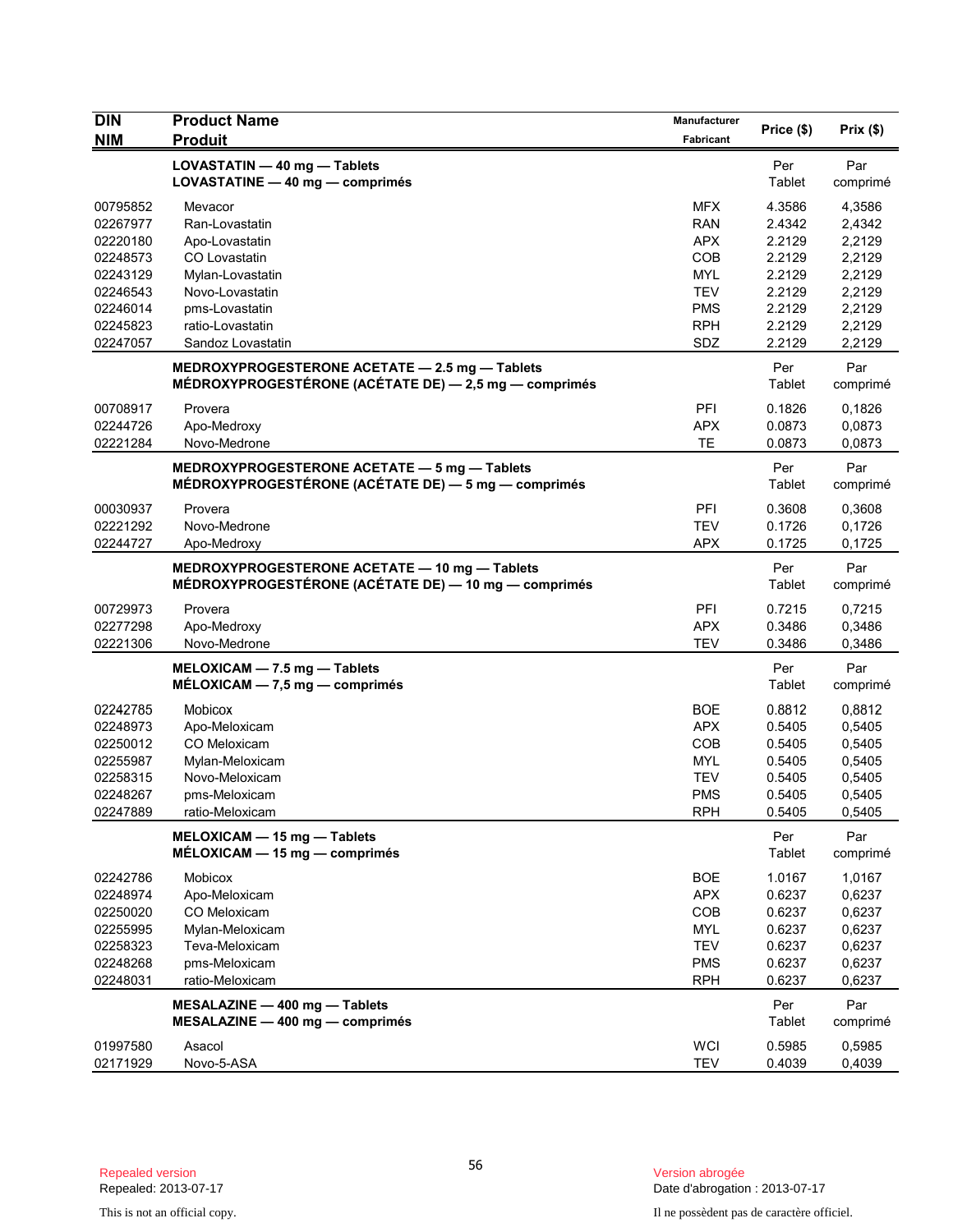| <b>DIN</b>           | <b>Product Name</b>                                                                            | <b>Manufacturer</b>      | Price (\$)       | Prix(\$)         |
|----------------------|------------------------------------------------------------------------------------------------|--------------------------|------------------|------------------|
| <b>NIM</b>           | <b>Produit</b>                                                                                 | Fabricant                |                  |                  |
|                      | METFORMIN HCI-500 mg-Tablets<br>METFORMINE (CHLORHYDRATE DE) - 500 mg - comprimés              |                          | Per<br>Tablet    | Par<br>comprimé  |
| 02099233             | Glucophage                                                                                     | <b>SAA</b>               | 0.2735           | 0,2735           |
| 02167786             | Apo-Metformin                                                                                  | <b>APX</b>               | 0.1338           | 0,1338           |
| 02257726             | CO Metformin                                                                                   | COB                      | 0.1338           | 0,1338           |
| 02148765             | Mylan-Metformin                                                                                | <b>MYL</b>               | 0.1338           | 0,1338           |
| 02229516             | Glycon                                                                                         | <b>VAL</b>               | 0.1338           | 0,1338           |
| 02242794             | Zym-Metformin                                                                                  | <b>MEL</b>               | 0.1338           | 0,1338           |
| 02045710             | Novo-Metformin                                                                                 | <b>TEV</b>               | 0.1338           | 0,1338           |
| 02223562             | pms-Metformin                                                                                  | <b>PMS</b>               | 0.1338           | 0,1338           |
| 02269031             | Ran-Metformin                                                                                  | <b>RAN</b>               | 0.1338           | 0,1338           |
| 02242974             | ratio-Metformin                                                                                | <b>RPH</b>               | 0.1338           | 0,1338           |
| 02246820             | Sandoz Metformin FC                                                                            | SDZ                      | 0.1338           | 0,1338           |
| 02380722             | Jamp-Metformin Blackberry                                                                      | <b>JPC</b>               | 0.0936           | 0,0936           |
| 02380196             | Jamp-Metformin                                                                                 | <b>JPC</b>               | 0.0936           | 0,0936           |
| 02388766             | Mint-Metformin                                                                                 | <b>MPH</b>               | 0.0936           | 0,0936           |
|                      | METFORMIN HCI-850 mg-Tablets                                                                   |                          | Per              | Par              |
|                      | METFORMINE (CHLORHYDRATE DE) - 850 mg - comprimés                                              |                          | Tablet           | comprimé         |
| 02162849             | Glucophage                                                                                     | <b>SAA</b>               | 0.3951           | 0,3951           |
| 02229785             | Apo-Metformin                                                                                  | <b>APX</b>               | 0.2299           | 0,2299           |
| 02257734             | CO Metformin                                                                                   | COB                      | 0.2299           | 0,2299           |
| 02229656             | Mylan-Metformin                                                                                | <b>MYL</b>               | 0.2299           | 0,2299           |
| 02230475             | Teva-Metformin                                                                                 | <b>TEV</b>               | 0.2299           | 0,2299           |
| 02242589             | pms-Metformin                                                                                  | <b>PMS</b>               | 0.2299           | 0,2299           |
| 02269058             | Ran-Metformin                                                                                  | <b>RAN</b>               | 0.2299           | 0,2299           |
| 02242931             | ratio-Metformin                                                                                | <b>RPH</b>               | 0.2299           | 0,2299           |
| 02246821             | Sandoz Metformin FC                                                                            | SDZ                      | 0.2299           | 0,2299           |
| 02380730             | Jamp-Metformin Blackberry                                                                      | <b>JPC</b>               | 0.1186           | 0,1186           |
| 02380217             | Jamp-Metformin                                                                                 | <b>JPC</b>               | 0.1186           | 0,1186           |
| 02388774             | Mint-Metformin                                                                                 | <b>MPH</b>               | 0.1186           | 0,1186           |
|                      | METHOTREXATE - 2.5 mg - Tablets<br>MÉTHOTREXATE $-2,5$ mg $-$ comprimés                        |                          | Per<br>Tablet    | Par<br>comprimé  |
| 02182963             | Apo-Methotrexate                                                                               | HOI                      | 0.6958           | 0,6958           |
| 02170698             | Methotrexate/Méthotrexate                                                                      | PFI                      | 0.6958           | 0,6958           |
| 02244798             | ratio-Methotrexate                                                                             | <b>RPH</b>               | 0.6958           | 0,6958           |
|                      | METHYLCELLULOSE - 0.5% - Ophthalmic Solution<br>MÉTHYLCELLULOSE - 0,5 % - solution ophtalmique |                          | Per mL           | Par ml           |
|                      |                                                                                                |                          |                  |                  |
| 00000809             | <b>Isopto Tears</b>                                                                            | <b>ALC</b>               | 0.3748           | 0,3748           |
| 00889806             | Sandoz Eyelube                                                                                 | SDZ                      | 0.3403           | 0,3403           |
|                      | METHYLCELLULOSE - 1% - Ophthalmic Solution<br>MÉTHYLCELLULOSE - 1 % - solution ophtalmique     |                          | Per mL           | Par ml           |
| 00000817             | <b>Isopto Tears</b>                                                                            | <b>ALC</b>               | 0.4642           | 0,4642           |
| 00874965             | Sandoz Eyelube                                                                                 | SDZ                      | 0.4224           | 0,4224           |
|                      | METHYLPHENIDATE - 5 mg - Tablets<br>MÉTHYLPHÉNIDATE $-5$ mg $-$ comprimés                      |                          | Per<br>Tablet    | Par<br>comprimé  |
| 02273950<br>02234749 | Apo-Methylphenidate<br>pms-Methylphenidate                                                     | <b>APX</b><br><b>PMS</b> | 0.1042<br>0.1042 | 0,1042<br>0,1042 |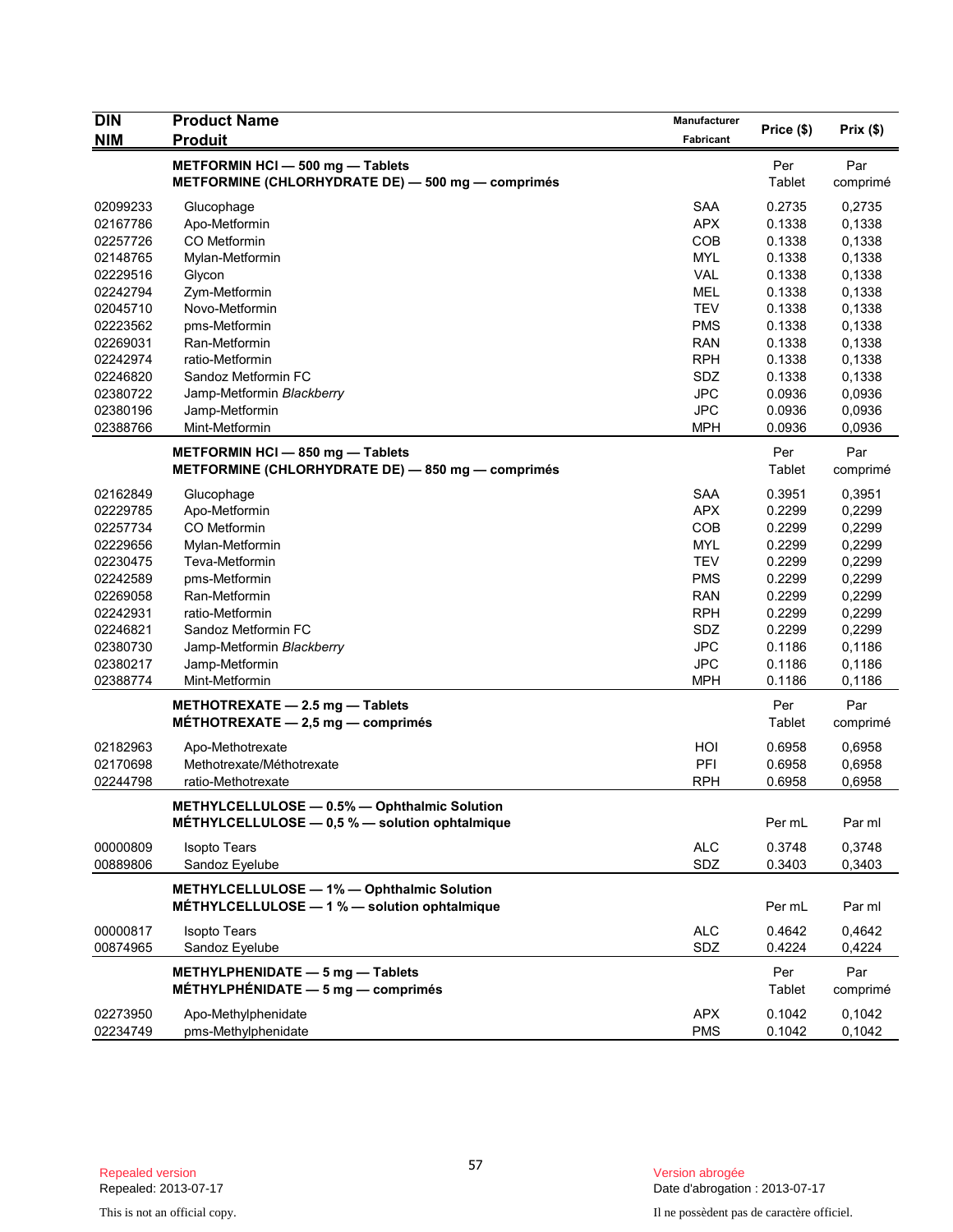| <b>DIN</b><br><b>NIM</b>         | <b>Product Name</b><br><b>Produit</b>                                                                               | Manufacturer<br>Fabricant              | Price (\$)                 | Prix(\$)                   |
|----------------------------------|---------------------------------------------------------------------------------------------------------------------|----------------------------------------|----------------------------|----------------------------|
|                                  | METHYLPHENIDATE - 10 mg - Tablets<br>MÉTHYLPHÉNIDATE - 10 mg - comprimés                                            |                                        | Per<br>Tablet              | Par<br>comprimé            |
| 00005606<br>02249324<br>00584991 | Ritalin<br>Apo-Methylphenidate<br>pms-Methylphenidate                                                               | <b>NVT</b><br><b>APX</b><br><b>PMS</b> | 0.4196<br>0.1749<br>0.1749 | 0,4196<br>0,1749<br>0,1749 |
|                                  | METHYLPHENIDATE - 20 mg - Tablets<br>$MÉTHYLPHÉNIDATE - 20 mg - comprimés$                                          |                                        | Per<br>Tablet              | Par<br>comprimé            |
| 00005614<br>02249332<br>00585009 | <b>Ritalin</b><br>Apo-Methylphenidate<br>pms-Methylphenidate                                                        | <b>NVT</b><br><b>APX</b><br><b>PMS</b> | 0.7329<br>0.3890<br>0.3890 | 0,7329<br>0,3890<br>0,3890 |
|                                  | METHYLPHENIDATE - 18 mg - Tablets<br>MÉTHYLPHÉNIDATE - 18 mg - comprimés                                            |                                        | Per<br>Tablet              | Par<br>comprimé            |
| 02247732<br>02315068             | Concerta<br>Novo-Methylphenidate ER-C                                                                               | <b>JAN</b><br><b>TEV</b>               | 2.3084<br>1.4276           | 2,3084<br>1,4276           |
|                                  | METHYLPHENIDATE - 27 mg - Tablets<br>MÉTHYLPHÉNIDATE $-27$ mg $-$ comprimés                                         |                                        | Per<br>Tablet              | Par<br>comprimé            |
| 02250241<br>02315076             | Concerta<br>Novo-Methylphenidate ER-C                                                                               | <b>JAN</b><br><b>TEV</b>               | 2.6640<br>1.6475           | 2,6640<br>1,6475           |
|                                  | METHYLPHENIDATE - 36 mg - Tablets<br>$MÉTHYLPHÉNIDATE - 36 mg - comprimés$                                          |                                        | Per<br>Tablet              | Par<br>comprimé            |
| 02247733<br>02315084             | Concerta<br>Novo-Methylphenidate ER-C                                                                               | <b>JAN</b><br>TEV                      | 3.0197<br>1.8674           | 3,0197<br>1,8674           |
|                                  | METHYLPHENIDATE - 54 mg - Tablets<br>MÉTHYLPHÉNIDATE $-$ 54 mg $-$ comprimés                                        |                                        | Per<br>Tablet              | Par<br>comprimé            |
| 02247734<br>02315092             | Concerta<br>Novo-Methylphenidate ER-C                                                                               | <b>JAN</b><br>TEV                      | 3.7307<br>2.3072           | 3,7307<br>2,3072           |
|                                  | METHYLPHENIDATE - 20 mg - Sustained Release Tablets<br>MÉTHYLPHÉNIDATE - 20 mg - comprimés à libération progressive |                                        | Per<br>Tablet              | Par<br>comprimé            |
| 00632775<br>02266687<br>02320312 | <b>Ritalin SR</b><br>Apo-Methylphenidate SR<br>Sandoz Methylphenidate SR                                            | NVT<br><b>APX</b><br>SDZ               | 0.7361<br>0.4229<br>0.4229 | 0,7361<br>0,4229<br>0,4229 |
|                                  | METOPROLOL TARTRATE - 25 mg - Tablets<br>MÉTOPROLOL (TARTRATE DE) - 25 mg - comprimés                               |                                        |                            |                            |
| 02246010<br>02261898<br>02248855 | Apo-Metoprolol<br>Novo-Metoprol<br>pms-Metoprolol-L                                                                 | APX<br><b>TEV</b><br><b>PMS</b>        | 0.0707<br>0.0707<br>0.0707 | 0,0707<br>0,0707<br>0,0707 |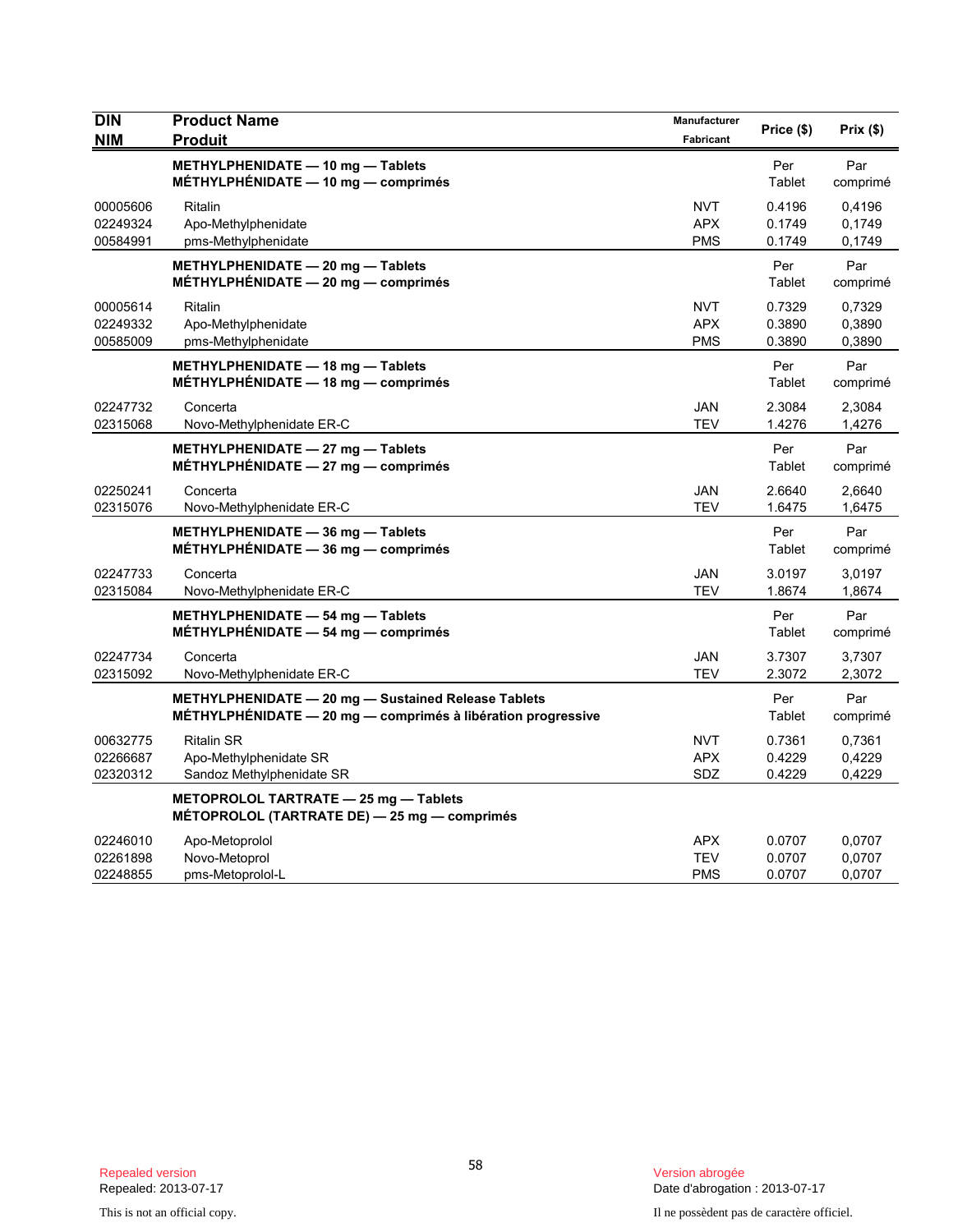| <b>DIN</b> | <b>Product Name</b>                                                                     | <b>Manufacturer</b> |                |                 |
|------------|-----------------------------------------------------------------------------------------|---------------------|----------------|-----------------|
| <b>NIM</b> | <b>Produit</b>                                                                          | Fabricant           | Price (\$)     | Prix(\$)        |
|            | METOPROLOL TARTRATE - 50 mg - Tablets<br>MÉTOPROLOL (TARTRATE DE) - 50 mg - comprimés   |                     | Per<br>Tablet  | Par<br>comprimé |
| 00397423   | Lopresor                                                                                | <b>NVT</b>          | 0.3298         | 0,3298          |
| 00618632   | Apo-Metoprolol                                                                          | <b>APX</b>          | 0.1348         | 0,1348          |
| 00749354   | Apo-Metoprolol (Type L)                                                                 | <b>APX</b>          | 0.1348         | 0,1348          |
| 02172550   | Dom-Metoprolol-B                                                                        | <b>DOM</b>          | 0.1348         | 0,1348          |
| 02231121   | Dom-Metoprolol-L                                                                        | <b>DOM</b>          | 0.1348         | 0,1348          |
| 00648035   | Teva-Metoprol                                                                           | <b>TEV</b>          | 0.1348         | 0,1348          |
| 00842648   | Teva-Metoprol (uncoated)/Novo-Metoprol (non enrobé)                                     | <b>TEV</b>          | 0.1348         | 0,1348          |
| 02145413   | pms-Metoprolol-B                                                                        | <b>PMS</b>          | 0.1348         | 0,1348          |
| 02174545   | Mylan-Metoprolol (Type L)                                                               | <b>MYL</b>          | 0.1225         | 0,1225          |
| 02230803   | pms-Metoprolol-L                                                                        | <b>PMS</b>          | 0.1225         | 0,1225          |
| 02247875   | Sandoz Metoprolol                                                                       | SDZ                 | 0.1225         | 0,1225          |
| 02354187   | Sandoz Metoprolol (Type L)                                                              | SDZ                 | 0.1225         | 0,1225          |
|            |                                                                                         |                     |                |                 |
|            | METOPROLOL TARTRATE - 100 mg - Tablets                                                  |                     | Per            | Par             |
|            | MÉTOPROLOL (TARTRATE DE) - 100 mg - comprimés                                           |                     | Tablet         | comprimé        |
| 00397431   | Lopresor                                                                                | <b>NVT</b>          | 0.6765         | 0,6765          |
| 02172569   | Dom-Metoprolol-B                                                                        | <b>DOM</b>          | 0.2446         | 0,2446          |
| 02231122   | Dom-Metoprolol-L                                                                        | <b>DOM</b>          | 0.2446         | 0,2446          |
| 02145421   | pms-Metoprolol-B                                                                        | <b>PMS</b>          | 0.2446         | 0,2446          |
| 00618640   | Apo-Metoprolol                                                                          | <b>APX</b>          | 0.2445         | 0,2445          |
| 00751170   | Apo-Metoprolol (Type L)                                                                 | <b>APX</b>          | 0.2445         | 0,2445          |
| 00648043   | Teva-Metoprol                                                                           | <b>TEV</b>          | 0.2445         | 0,2445          |
| 00842656   | Novo-Metoprol (uncoated)/Novo-Metoprol (non enrobé)                                     | <b>TEV</b>          | 0.2445         | 0,2445          |
| 02174553   | Mylan-Metoprolol (Type L)                                                               | <b>MYL</b>          | 0.2223         | 0,2223          |
| 02230804   | pms-Metoprolol-L                                                                        | <b>PMS</b>          | 0.2223         | 0,2223          |
| 02247876   | Sandoz Metoprolol                                                                       | SDZ                 | 0.2223         | 0,2223          |
| 02354195   | Sandoz Metoprolol (Type L)                                                              | SDZ                 | 0.2223         | 0,2223          |
|            | METOPROLOL TARTRATE - 100 mg - Tablets<br>MÉTOPROLOL (TARTRATE DE) — 100 mg — comprimés |                     | Per<br>Tablet  | Par<br>comprimé |
| 00658855   | Lopressor SR                                                                            | <b>NVT</b>          | 0.3694         | 0,3694          |
| 02285169   | Apo-Metoprolol SR                                                                       | <b>APX</b>          | 0.2021         | 0,2021          |
| 02303396   | Sandoz Metoprolol SR                                                                    | SDZ                 | 0.2021         | 0,2021          |
|            | METOPROLOL TARTRATE - 200 mg - Tablets<br>MÉTOPROLOL (TARTRATE DE) - 200 mg - comprimés |                     | Per<br>Tablet  | Par<br>comprimé |
| 00534560   | Lopressor SR                                                                            | <b>NVT</b>          | 0.6704         | 0,6704          |
| 02285177   | Apo-Metoprolol SR                                                                       | <b>APX</b>          | 0.3668         | 0,3668          |
| 02303418   | Sandoz Metoprolol SR                                                                    | SDZ                 | 0.3668         | 0,3668          |
|            | MINOCYCLINE HCI - 50 mg - Capsules<br>MINOCYCLINE (CHLORHYDRATE DE) - 50 mg - capsules  |                     | Per<br>Capsule | Par<br>capsule  |
| 01914138   | ratio-Minocycline                                                                       | <b>RPH</b>          | 0.5889         | 0,5889          |
| 02084090   | Apo-Minocycline                                                                         | <b>APX</b>          | 0.5885         | 0,5885          |
| 02108143   | Novo-Minocycline                                                                        | <b>TEV</b>          | 0.5885         | 0,5885          |
| 02239238   | pms-Minocycline                                                                         | <b>PMS</b>          | 0.5885         | 0,5885          |
| 02230735   | Mylan-Minocycline                                                                       | <b>MYL</b>          | 0.5350         | 0,5350          |
| 02294419   | pms-Minocycline                                                                         | <b>PMS</b>          | 0.5350         | 0,5350          |
| 02237313   | Sandoz Minocycline                                                                      | SDZ                 | 0.5350         | 0,5350          |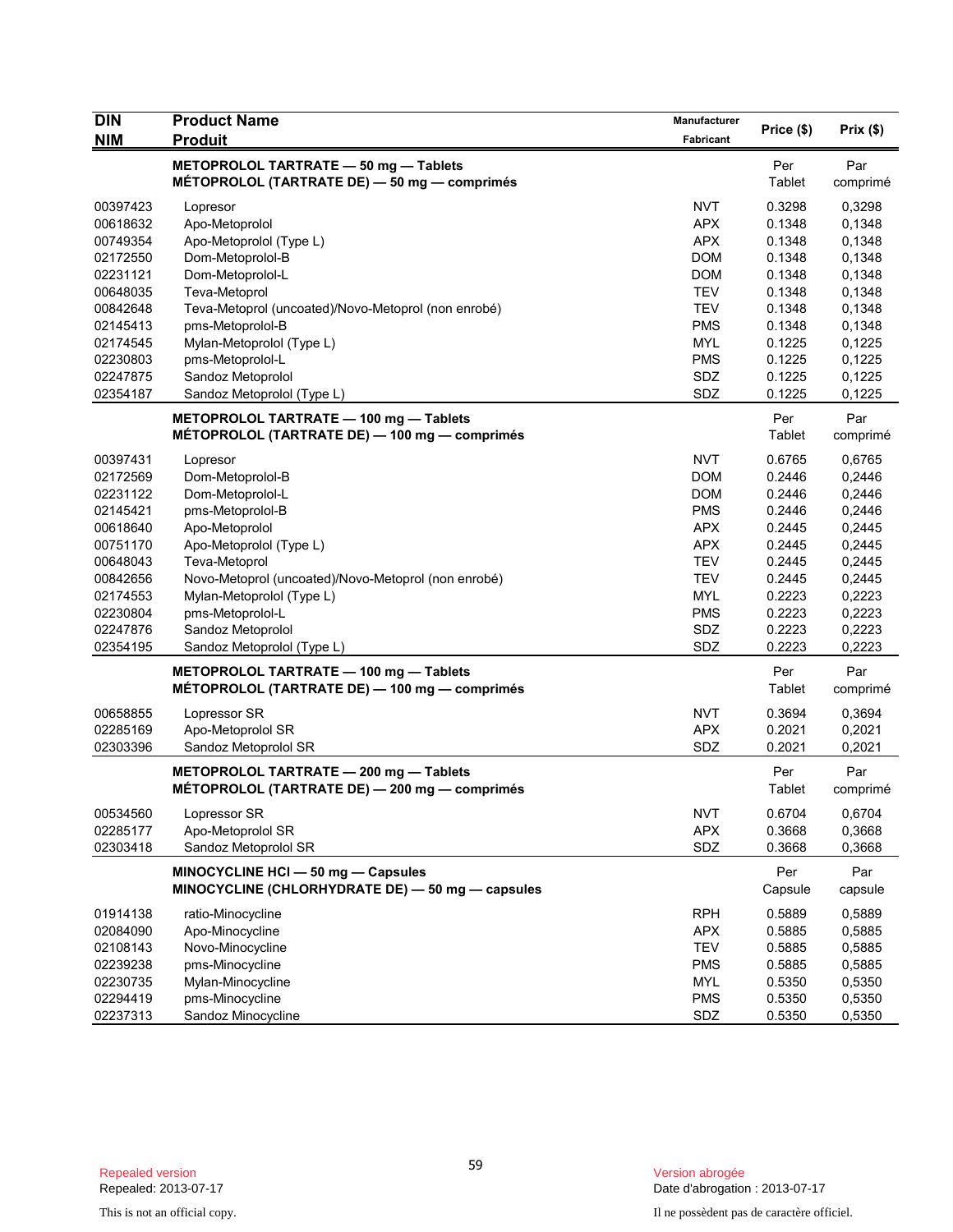| <b>DIN</b><br><b>NIM</b> | <b>Product Name</b><br><b>Produit</b>               | <b>Manufacturer</b><br>Fabricant | Price (\$)    | Prix(\$) |
|--------------------------|-----------------------------------------------------|----------------------------------|---------------|----------|
|                          | MINOCYCLINE HCI - 100 mg - Capsules                 |                                  | Per           | Par      |
|                          | MINOCYCLINE (CHLORHYDRATE DE) - 100 mg - capsules   |                                  | Capsule       | capsule  |
| 02239239                 | pms-Minocycline                                     | <b>PMS</b>                       | 1.1366        | 1,1366   |
| 02084104                 | Apo-Minocycline                                     | <b>APX</b>                       | 1.1365        | 1,1365   |
| 02108151                 | Novo-Minocycline                                    | <b>TEV</b>                       | 1.1365        | 1,1365   |
| 01914146                 | ratio-Minocycline                                   | <b>RPH</b>                       | 1.1365        | 1,1365   |
| 02230736                 | Mylan-Minocycline                                   | <b>MYL</b>                       | 1.0332        | 1,0332   |
| 02294427                 | pms-Minocycline                                     | <b>PMS</b>                       | 1.0332        | 1,0332   |
| 02237314                 | Sandoz Minocycline                                  | SDZ                              | 1.0332        | 1,0332   |
|                          | MIRTAZAPINE - 15 mg - Tablets                       |                                  | Per           | Par      |
|                          | MIRTAZAPINE $-$ 15 mg $-$ comprimés                 |                                  | Tablet        | comprimé |
| 02273942                 | pms-Mirtazapine                                     | <b>PMS</b>                       | 0.4125        | 0,4125   |
| 02286610                 | Apo-Mirtazapine                                     | <b>APX</b>                       | 0.4125        | 0.4125   |
| 02250594                 | Sandoz Mirtazapine                                  | SDZ                              | 0.4125        | 0,4125   |
|                          | MIRTAZAPINE - 30 mg - Tablets                       |                                  | Per           | Par      |
|                          | MIRTAZAPINE $-30$ mg $-$ comprimés                  |                                  | Tablet        | comprimé |
| 02243910                 | Remeron                                             | <b>SRP</b>                       | 1.5791        | 1,5791   |
| 02259354                 | Novo-Mirtazapine                                    | <b>TEV</b>                       | 0.8593        | 0,8593   |
| 02286629                 | Apo-Mirtazapine                                     | <b>APX</b>                       | 0.8580        | 0,8580   |
| 02274361                 | CO Mirtazapine                                      | COB                              | 0.8580        | 0,8580   |
| 02256118                 | Mylan-Mirtazapine                                   | <b>MYL</b>                       | 0.8580        | 0,8580   |
| 02248762                 | pms-Mirtazapine                                     | <b>PMS</b>                       | 0.8580        | 0,8580   |
| 02270927                 | ratio-Mirtazapine                                   | <b>RPH</b>                       | 0.8580        | 0,8580   |
| 02250608                 | Sandoz Mirtazapine                                  | SDZ                              | 0.8580        | 0,8580   |
|                          | MIRTAZAPINE - 15 mg - Orally Disintegrating Tablets |                                  | Per           | Par      |
|                          | MIRTAZAPINE - 15 mg - comprimés à dissolution orale |                                  | Tablet        | comprimé |
| 02248542                 | Remeron RD                                          | <b>SRP</b>                       | 0.4598        | 0,4598   |
| 02279894                 | Novo-Mirtazapine OD                                 | <b>TEV</b>                       | 0.3003        | 0,3003   |
| 02299801                 | Auro-Mirtazapine OD                                 | <b>AUP</b>                       | 0.2106        | 0,2106   |
| 02352826                 | GD-Mirtazapine OD                                   | <b>GEM</b>                       | 0.2085        | 0,2085   |
|                          | MIRTAZAPINE - 30 mg - Orally Disintegrating Tablets |                                  | Per           | Par      |
|                          | MIRTAZAPINE - 30 mg - comprimés à dissolution orale |                                  | <b>Tablet</b> | comprimé |
| 02248543                 | <b>Remeron RD</b>                                   | <b>SRP</b>                       | 0.9193        | 0,9193   |
| 02279908                 | Novo-Mirtazapine OD                                 | TEV                              | 0.6006        | 0,6006   |
| 02299828                 | Auro-Mirtazapine OD                                 | <b>AUP</b>                       | 0.5897        | 0,5897   |
| 02352834                 | GD-Mirtazapine OD                                   | <b>GEM</b>                       | 0.4171        | 0,4171   |
|                          | MIRTAZAPINE - 45 mg - Orally Disintegrating Tablets |                                  | Per           | Par      |
|                          | MIRTAZAPINE - 45 mg - comprimés à dissolution orale |                                  | Tablet        | comprimé |
| 02248544                 | Remeron RD                                          | <b>SRP</b>                       | 1.3791        | 1,3791   |
| 02279916                 | Novo-Mirtazapine OD                                 | TEV                              | 0.9009        | 0,9009   |
| 02299836                 | Auro-Mirtazapine OD                                 | <b>AUP</b>                       | 0.6318        | 0,6318   |
| 02352842                 | GD-Mirtazapine OD                                   | <b>GEM</b>                       | 0.6256        | 0,6256   |
|                          | MOCLOBEMIDE - 150 mg - Tablets                      |                                  | Per           | Par      |
|                          | $MOCLOBÉMIDE - 150 mg - comprimés$                  |                                  | <b>Tablet</b> | comprimé |
| 00899356                 | Manerix                                             | <b>MEA</b>                       | 0.6533        | 0,6533   |
| 02218410                 | ratio-Moclobemide                                   | <b>RPH</b>                       | 0.4785        | 0,4785   |
| 02232150                 | Apo-Moclobemide                                     | <b>APX</b>                       | 0.4019        | 0,4019   |
| 02239747                 | Novo-Moclobemide                                    | <b>TEV</b>                       | 0.4019        | 0,4019   |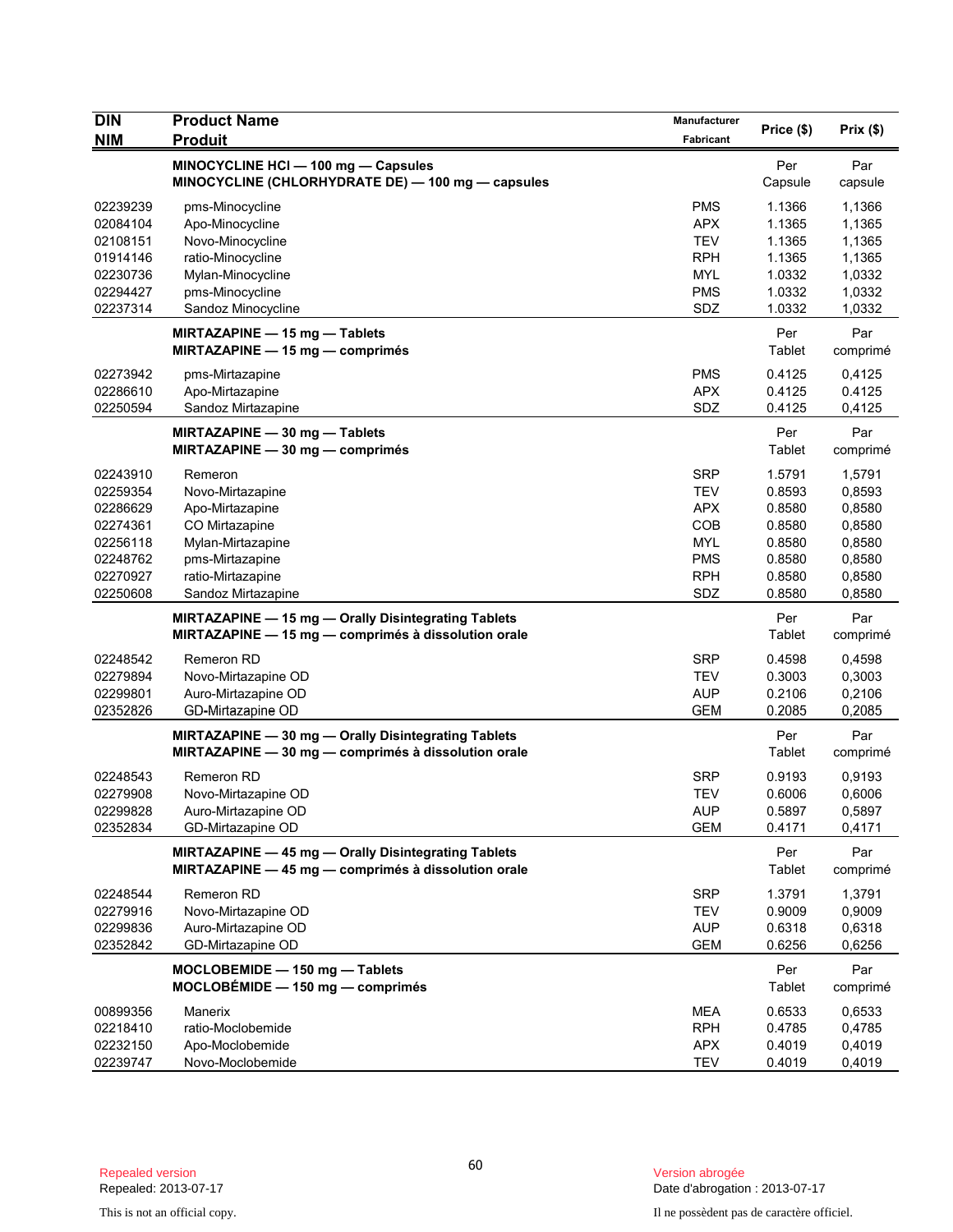| <b>DIN</b>           | <b>Product Name</b>                                 | Manufacturer      | Price (\$)       | Prix(\$)         |
|----------------------|-----------------------------------------------------|-------------------|------------------|------------------|
| <b>NIM</b>           | <b>Produit</b>                                      | Fabricant         |                  |                  |
|                      | MOCLOBEMIDE - 300 mg - Tablets                      |                   | Per              | Par              |
|                      | MOCLOBÉMIDE - 300 mg - comprimés                    |                   | Tablet           | comprimé         |
| 02166747             | Manerix                                             | MEA               | 1.2830           | 1,2830           |
| 02240456             | Apo-Moclobemide                                     | <b>APX</b>        | 0.7894           | 0,7894           |
| 02239748             | Novo-Moclobemide                                    | <b>TEV</b>        | 0.7894           | 0,7894           |
|                      | MODAFINIL - 100 mg - Tablets                        |                   | Per              | Par              |
|                      | MODAFINIL - 100 mg - comprimés                      |                   | Tablet           | comprimé         |
| 02239665             | Alertec                                             | <b>SHI</b>        | 1.4150           | 1,4150           |
| 02285398             | Modafinil                                           | AAA               | 0.9758           | 0,9758           |
|                      | <b>MOMETASONE FUROATE - 0.1% - Topical Cream</b>    |                   | Per              | Par              |
|                      | MOMÉTASONE (FUROATE DE) - 0,1 % - crème topique     |                   | gram             | gramme           |
| 00851744             | Elocom                                              | <b>SCH</b>        | 0.7488           | 0,7488           |
| 02367157             | Taro-Mometasone                                     | TAR               | 0.5263           | 0,5263           |
|                      | <b>MOMETASONE FUROATE - 0.1% - Topical Lotion</b>   |                   |                  |                  |
|                      | MOMÉTASONE (FUROATE DE) - 0,1 % - lotion topique    |                   | Per mL           | Par mL           |
| 00871095             | Elocom                                              | <b>SCH</b>        | 0.5321           | 0,5321           |
| 02266385             | Taro-Mometasone                                     | <b>TAR</b>        | 0.3124           | 0,3124           |
|                      | <b>MOMETASONE FUROATE - 0.1% - Topical Ointment</b> |                   | Per              | Par              |
|                      | MOMÉTASONE (FUROATE DE) - 0,1 % - pommade topique   |                   | gram             | gramme           |
| 00851736             | Elocom                                              | <b>SCH</b>        | 0.7432           | 0,7432           |
| 02248130             | ratio-Mometasone                                    | <b>RPH</b>        | 0.3842           | 0,3842           |
| 02264749             | Taro-Mometasone                                     | <b>TAR</b>        | 0.3842           | 0,3842           |
|                      | <b>MONTELUKAST - 4 mg - Granules</b>                |                   | Per              | Par              |
|                      | MONTELUKAST $-4$ mg $-$ grains                      |                   | Sachet           | sachet           |
| 02247997             | Singulair                                           | <b>MFX</b>        | 1.6852           | 1,6852           |
| 02358611             | Sandoz Montelukast                                  | SDZ               | 0.5834           | 0,5834           |
|                      | <b>MONTELUKAST - 4 mg - Tablets</b>                 |                   | Per              | Par              |
|                      | MONTELUKAST - 4 mg - comprimés                      |                   | Tablet           | comprimé         |
| 02243602             | Singulair                                           | <b>MFX</b>        | 1.6852           | 1,6852           |
| 02380749<br>02330385 | Mylan-Montelukast<br>Sandoz Montelukast             | <b>MYL</b><br>SDZ | 0.5044<br>0.5044 | 0,5044<br>0,5044 |
| 02355507             | Teva-Montelukast                                    | <b>TEV</b>        | 0.5044           | 0,5044           |
|                      | MONTELUKAST - 5 mg - Tablets                        |                   | Per              | Par              |
|                      | MONTELUKAST - 5 mg - comprimés                      |                   | Tablet           | comprimé         |
| 02238216             | Singulair                                           | <b>MFX</b>        | 1.8664           | 1,8664           |
| 02380757             | Mylan-Montelukast                                   | <b>MYL</b>        | 0.5565           | 0,5565           |
| 02330393             | Sandoz Montelukast                                  | SDZ               | 0.5565           | 0,5565           |
| 02355515             | Teva-Montelukast                                    | <b>TEV</b>        | 0.5565           | 0,5565           |
|                      | MONTELUKAST - 10 mg - Tablets                       |                   | Per              | Par              |
|                      | MONTELUKAST - 10 mg - comprimés                     |                   | Tablet           | comprimé         |
| 02238217             | Singulair                                           | <b>MFX</b>        | 2.7312           | 2,7312           |
| 02374609             | Apo-Montelukast                                     | <b>APX</b>        | 0.8195           | 0,8195           |
| 02391422             | Jamp-Montelukast                                    | <b>JPC</b>        | 0.8195           | 0,8195           |
| 02368226             | Mylan-Montelukast                                   | <b>MYL</b>        | 0.8195           | 0,8195           |
| 02328593             | Sandoz Montelukast                                  | SDZ               | 0.8195           | 0,8195           |
| 02355523             | Teva-Montelukast                                    | <b>TEV</b>        | 0.8195           | 0,8195           |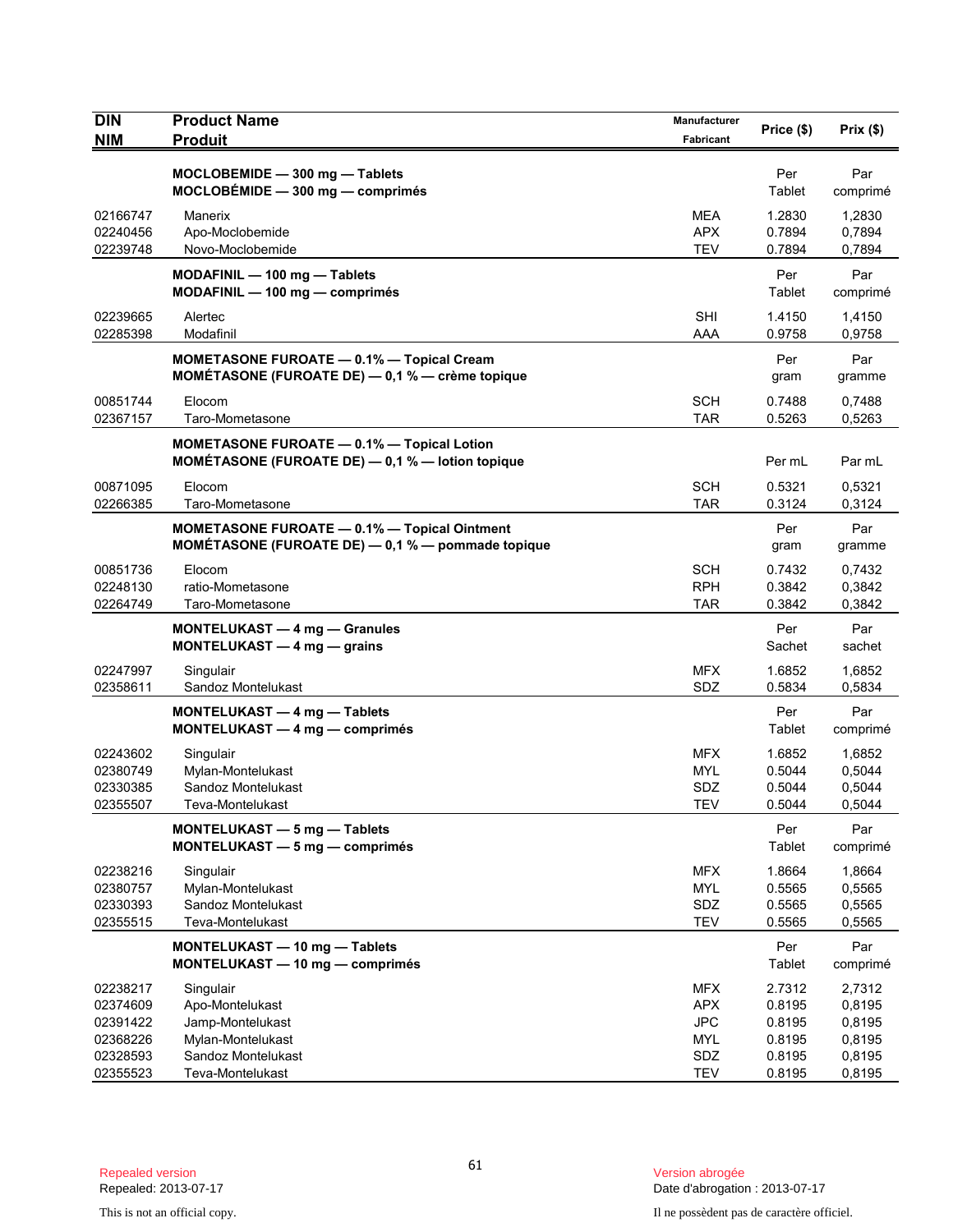| <b>DIN</b>           | <b>Product Name</b>                                                                                                               | Manufacturer             | Price (\$)       | Prix(\$)         |
|----------------------|-----------------------------------------------------------------------------------------------------------------------------------|--------------------------|------------------|------------------|
| <b>NIM</b>           | <b>Produit</b>                                                                                                                    | Fabricant                |                  |                  |
|                      | MORPHINE - 1 mg/mL - Oral Liquid<br>MORPHINE - 1 mg/ml - liquide oral                                                             |                          | Per mL           | Par ml           |
| 00607762<br>00591467 | ratio-Morphine<br>Statex                                                                                                          | <b>RPH</b><br>PAL        | 0.0220<br>0.0220 | 0,0220<br>0,0220 |
|                      | MORPHINE - 5 mg/mL - Oral Liquid<br>MORPHINE - 5 mg/ml - liquide oral                                                             |                          | Per mL           | Par ml           |
| 00607770<br>00591475 | ratio-Morphine<br>Statex                                                                                                          | <b>RPH</b><br>PAL        | 0.0885<br>0.0884 | 0.0885<br>0,0884 |
|                      | MORPHINE - 20 mg/mL - Oral Liquid<br>$MORPHINE - 20$ mg/ml - liquide oral                                                         |                          | Per mL           | Par ml           |
| 00690791<br>00621935 | ratio-Morphine<br>Statex                                                                                                          | <b>RPH</b><br><b>PMS</b> | 0.5478<br>0.5478 | 0,5478<br>0,5478 |
|                      | MORPHINE SULFATE - 5 mg - Tablets<br>MORPHINE (SULFATE DE) - 5 mg - comprimés                                                     |                          | Per<br>Tablet    | Par<br>comprimé  |
| 02014203             | <b>MS IR</b>                                                                                                                      | <b>PFR</b>               | 0.1364           | 0,1364           |
| 00594652<br>02009773 | <b>Statex</b><br>M.O.S. Sulfate 5                                                                                                 | <b>PMS</b><br><b>VAL</b> | 0.1210<br>0.1210 | 0,1210<br>0,1210 |
|                      | <b>MORPHINE SULFATE - 10 mg - Tablets</b><br>MORPHINE (SULFATE DE) - 10 mg - comprimés                                            |                          | Per<br>Tablet    | Par<br>comprimé  |
| 02014211<br>00594644 | <b>MS IR</b><br><b>Statex</b>                                                                                                     | <b>PFR</b><br>PAL        | 0.2123<br>0.1870 | 0,2123<br>0,1870 |
| 02009765             | M.O.S. Sulfate 10                                                                                                                 | <b>VAL</b>               | 0.1870           | 0,1870           |
|                      | MORPHINE SULFATE - 25 mg - Tablets<br>MORPHINE (SULFATE DE) - 25 mg - comprimés                                                   |                          | Per<br>Tablet    | Par<br>comprimé  |
| 00594636<br>02009749 | <b>Statex</b><br>M.O.S. Sulfate 25                                                                                                | PAL<br><b>VAL</b>        | 0.2475<br>0.2475 | 0,2475<br>0,2475 |
|                      | MORPHINE SULFATE - 50 mg - Tablets<br>MORPHINE (SULFATE DE) - 50 mg - comprimés                                                   |                          | Per<br>Tablet    | Par<br>comprimé  |
| 00675962<br>02009706 | Statex<br>M.O.S. Sulfate 50                                                                                                       | PAL<br><b>VAL</b>        | 0.3795<br>0.3795 | 0,3795<br>0,3795 |
|                      | <b>MORPHINE SULFATE - 15 mg - Sustained Release Tablets</b><br>MORPHINE (SULFATE DE) - 15 mg - comprimés à libération progressive |                          | Per<br>Tablet    | Par<br>comprimé  |
| 02015439             | <b>MS Contin SRT</b>                                                                                                              | <b>PFR</b>               | 0.7590           | 0,7590           |
| 02302764<br>02244790 | Novo-Morphine SR<br>Sandoz Morphine SR                                                                                            | <b>TEV</b><br>SDZ        | 0.3751<br>0.3751 | 0,3751<br>0,3751 |
|                      | MORPHINE SULFATE - 30 mg - Sustained Release Tablets<br>MORPHINE (SULFATE DE) - 30 mg - comprimés à libération progressive        |                          | Per<br>Tablet    | Par<br>comprimé  |
| 02014297             | <b>MS Contin SRT</b>                                                                                                              | <b>PFR</b>               | 1.1484           | 1,1484           |
| 02302772<br>02244791 | Novo-Morphine SR<br>Sandoz Morphine SR                                                                                            | <b>TEV</b><br>SDZ        | 0.5664<br>0.5664 | 0,5664<br>0,5664 |
|                      | MORPHINE SULFATE - 60 mg - Sustained Release Tablets<br>MORPHINE (SULFATE DE) - 60 mg - comprimés à libération progressive        |                          | Per<br>Tablet    | Par<br>comprimé  |
| 02014300             | <b>MS Contin SRT</b>                                                                                                              | <b>PFR</b>               | 2.0240           | 2,0240           |
| 02302780<br>02244792 | Novo-Morphine SR<br>Sandoz Morphine SR                                                                                            | <b>TEV</b><br>SDZ        | 0.9984<br>0.9984 | 0,9984<br>0,9984 |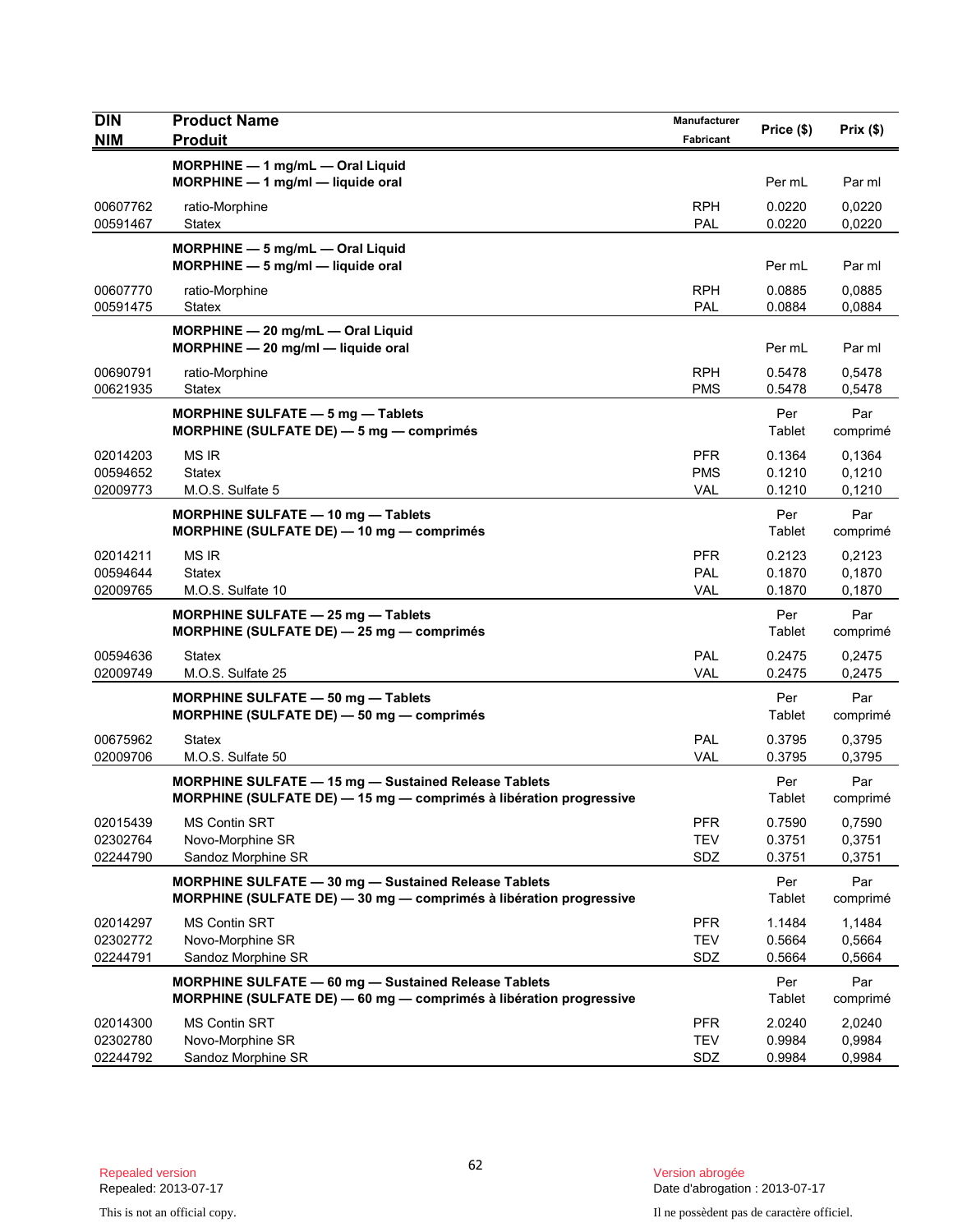| <b>DIN</b><br><b>NIM</b>                                                         | <b>Product Name</b><br><b>Produit</b>                                                                                                        | <b>Manufacturer</b><br>Fabricant                                                 | Price (\$)                                                         | Prix(\$)                                                           |
|----------------------------------------------------------------------------------|----------------------------------------------------------------------------------------------------------------------------------------------|----------------------------------------------------------------------------------|--------------------------------------------------------------------|--------------------------------------------------------------------|
|                                                                                  | MORPHINE SULFATE - 100 mg - Sustained Release Tablets<br>MORPHINE (SULFATE DE) - 100 mg - comprimés à libération progressive                 |                                                                                  | Per<br>Tablet                                                      | Par<br>comprimé                                                    |
| 02014319<br>02302799                                                             | <b>MS Contin</b><br>Novo-Morphine SR                                                                                                         | <b>PFR</b><br><b>TEV</b>                                                         | 3.0855<br>1.9364                                                   | 3,0855<br>1,9364                                                   |
|                                                                                  | MORPHINE SULFATE - 200 mg - Sustained Release Tablets<br>MORPHINE (SULFATE DE) - 200 mg - comprimés à libération progressive                 |                                                                                  | Per<br>Tablet                                                      | Par<br>comprimé                                                    |
| 02014327<br>02302802                                                             | <b>MS Contin</b><br>Novo-Morphine SR                                                                                                         | <b>PFR</b><br><b>TEV</b>                                                         | 5.7376<br>3.5999                                                   | 5,7376<br>3,5999                                                   |
|                                                                                  | MYCOPHENOLATE - 250 mg - Capsules<br>MYCOPHENOLATE - 250 mg - capsules                                                                       |                                                                                  | Per<br>Capsule                                                     | Par<br>capsule                                                     |
| 02192748<br>02352559<br>02320630<br>02386399<br>02371154<br>02364883             | Cellcept<br>Apo-Mycophenolate<br>Sandoz Mycophenolate<br>Jamp-Mycophenolate<br>Mylan-Mycophenolate<br>Teva-Mycophenolate                     | <b>HLR</b><br><b>APX</b><br><b>SDZ</b><br><b>JPC</b><br><b>MYL</b><br><b>TEV</b> | 2.3816<br>0.7217<br>0.7217<br>0.6856<br>0.6856<br>0.6856           | 2,3816<br>0,7217<br>0,7217<br>0,6856<br>0,6856<br>0,6856           |
|                                                                                  | MYCOPHENOLATE - 500 mg - Capsules<br>$MYCOPHENOLATE - 500 mg - capsules$                                                                     |                                                                                  | Per<br>Capsule                                                     | Par<br>capsule                                                     |
| 02237484<br>02352567<br>02379996<br>02313855<br>02380382<br>02370549<br>02348675 | Cellcept<br>Apo-Mycophenolate<br>CO Mycophenolate<br>Sandoz Mycophenolate<br>Jamp-Mycophenolate<br>Mylan-Mycophenolate<br>Teva-Mycophenolate | <b>HLR</b><br><b>APX</b><br>COB<br><b>SDZ</b><br><b>JPC</b><br>MYL<br><b>TEV</b> | 4.5364<br>1.4434<br>1.4434<br>1.4434<br>1.3712<br>1.3712<br>1.3712 | 4,5364<br>1,4434<br>1,4434<br>1,4434<br>1,3712<br>1,3712<br>1,3712 |
|                                                                                  | NABILONE - 0.5 mg - Capsules<br>$NABILITY - 0.5$ mg $-$ capsules                                                                             |                                                                                  | Per<br>Capsule                                                     | Par<br>capsule                                                     |
| 02256193<br>02393581<br>02380900<br>02358085<br>02384884                         | Cesamet<br>CO Nabilone<br>pms-Nabilone<br>Ran-Nabilone<br>Teva-Nabilone                                                                      | <b>VAL</b><br>COB<br><b>PMS</b><br><b>RAN</b><br><b>TEV</b>                      | 3.5152<br>1.0858<br>1.0858<br>1.0858<br>1.0858                     | 3,5152<br>1,0858<br>1,0858<br>1,0858<br>1,0858                     |
|                                                                                  | NABILONE - 1 mg - Capsules<br>$NABILITY - 1 mg - capsules$                                                                                   |                                                                                  | Per<br>Capsule                                                     | Par<br>capsule                                                     |
| 00548375<br>02393603<br>02380919<br>02358093<br>02384892                         | Cesamet<br>CO Nabilone<br>pms-Nabilone<br>Ran-Nabilone<br>Teva-Nabilone                                                                      | <b>VAL</b><br>COB<br><b>PMS</b><br><b>RAN</b><br><b>TEV</b>                      | 7.0301<br>2.1718<br>2.1718<br>2.1718<br>2.1718                     | 7,0301<br>2,1718<br>2,1718<br>2,1718<br>2,1718                     |
|                                                                                  | NABUMETONE - 500 mg - Tablets<br>NABUMÉTONE - 500 mg - comprimés                                                                             |                                                                                  | Per<br>Tablet                                                      | Par<br>comprimé                                                    |
| 02238639<br>02244563<br>02240867                                                 | Apo-Nabumetone<br>Mylan-Nabumetone<br>Novo-Nabumetone                                                                                        | <b>APX</b><br>MYL<br>TEV                                                         | 0.5528<br>0.5528<br>0.5528                                         | 0,5528<br>0,5528<br>0,5528                                         |
|                                                                                  | NADOLOL - 40 mg - Tablets<br>NADOLOL - 40 mg - comprimés                                                                                     |                                                                                  | Per<br>Tablet                                                      | Par<br>comprimé                                                    |
| 00782505<br>02126753                                                             | Apo-Nadol<br>Novo-Nadolol                                                                                                                    | <b>APX</b><br>TEV                                                                | 0.2712<br>0.2712                                                   | 0,2712<br>0,2712                                                   |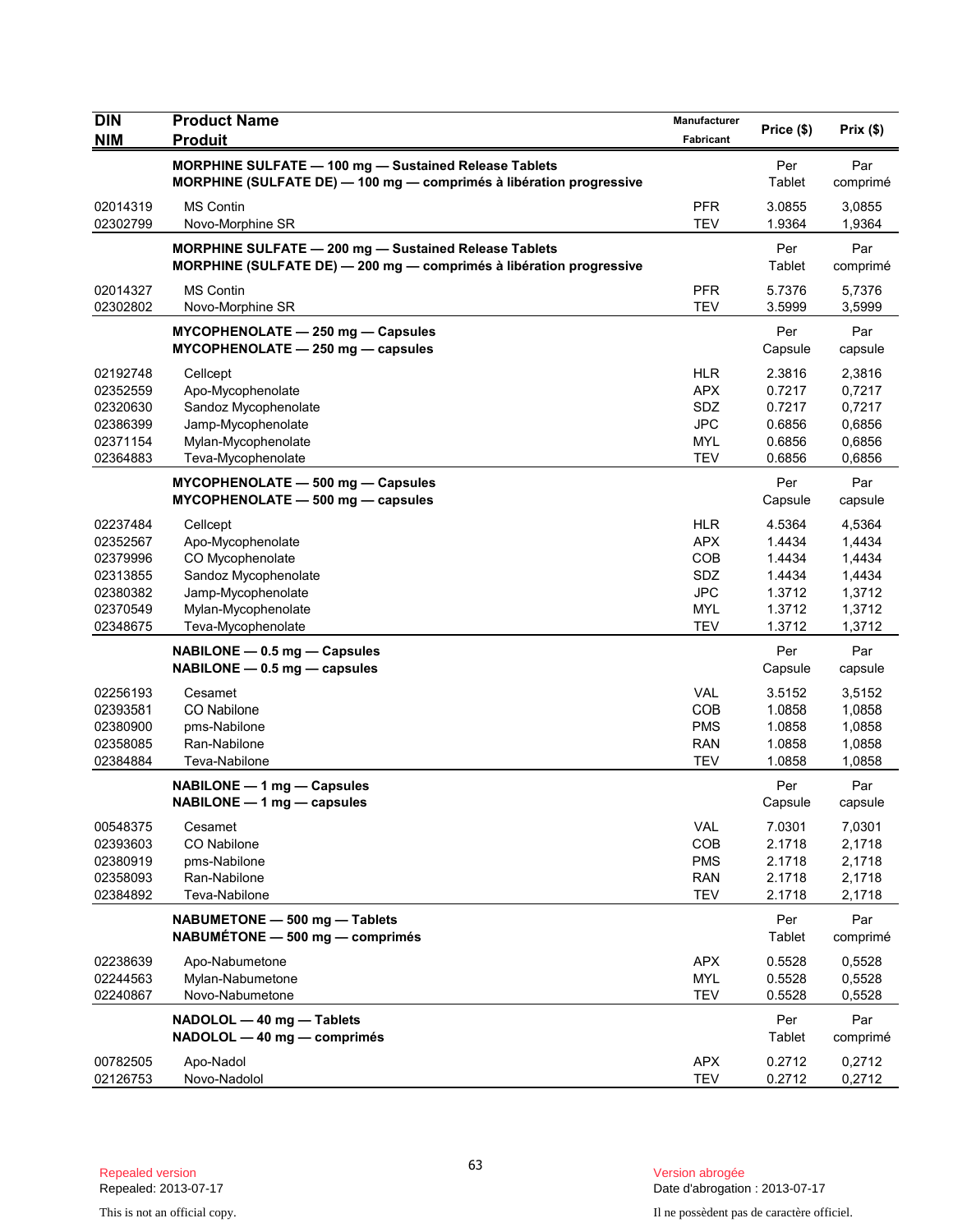| <b>DIN</b>                                               | <b>Product Name</b>                                                                                          | Manufacturer                                                       | Price (\$)                                     | Prix(\$)                                       |
|----------------------------------------------------------|--------------------------------------------------------------------------------------------------------------|--------------------------------------------------------------------|------------------------------------------------|------------------------------------------------|
| <b>NIM</b>                                               | <b>Produit</b>                                                                                               | <b>Fabricant</b>                                                   |                                                |                                                |
|                                                          | NADOLOL - 80 mg - Tablets<br>NADOLOL - 80 mg - comprimés                                                     |                                                                    | Per<br>Tablet                                  | Par<br>comprimé                                |
| 00782467<br>02126761                                     | Apo-Nadolol<br>Novo-Nadolol                                                                                  | <b>APX</b><br><b>TEV</b>                                           | 0.3867<br>0.3867                               | 0,3867<br>0,3867                               |
|                                                          | NAPHAZOLINE HCI - 0.1% - Ophthalmic Solution<br>NAPHAZOLINE (CHLORHYDRATE DE) - 0,1 % - solution ophtalmique |                                                                    | Per mL                                         | Par ml                                         |
| 00001147<br>00390283                                     | Albalon<br>Naphcon Forte                                                                                     | ALL<br><b>ALC</b>                                                  | 0.6336<br>0.4232                               | 0,6336<br>0,4232                               |
|                                                          | NAPROXEN - 250 mg - Enteric Coated Tablets<br>NAPROXEN - 250 mg - comprimés à enrobage entérosoluble         |                                                                    | Per<br>Tablet                                  | Par<br>comprimé                                |
| 02162792<br>02246699<br>02243312                         | Naprosyn E<br>Apo-Naproxen EC<br>Novo-Naprox EC                                                              | <b>HLR</b><br><b>APX</b><br><b>TEV</b>                             | 0.4592<br>0.3119<br>0.3119                     | 0,4592<br>0,3119<br>0,3119                     |
|                                                          | NAPROXEN - 375 mg - Enteric Coated Tablets<br>NAPROXEN - 375 mg - comprimés à enrobage entérosoluble         |                                                                    | Per<br>Tablet                                  | Par<br>comprimé                                |
| 02162415<br>02243313<br>02246700<br>02243432<br>02294702 | Naprosyn E<br>Teva-Naprox EC<br>Apo-Naproxen EC<br>Mylan-Naproxen EC<br>pms-Naproxen EC                      | <b>HLR</b><br><b>TEV</b><br><b>APX</b><br><b>MYL</b><br><b>PMS</b> | 0.6120<br>0.4055<br>0.4043<br>0.3675<br>0.3675 | 0,6120<br>0,4055<br>0,4043<br>0,3675<br>0,3675 |
|                                                          | NAPROXEN - 500 mg - Enteric Coated Tablets<br>NAPROXEN - 500 mg - comprimés à enrobage entérosoluble         |                                                                    | Per<br>Tablet                                  | Par<br>comprimé                                |
| 02162423<br>02246701<br>02243314<br>02241024<br>02294710 | Naprosyn E<br>Apo-Naproxen EC<br>Novo-Naprox EC<br>Mylan-Naproxen EC<br>pms-Naproxen EC                      | <b>HLR</b><br><b>APX</b><br><b>TEV</b><br><b>MYL</b><br><b>PMS</b> | 1.0871<br>0.7583<br>0.7583<br>0.6894<br>0.6894 | 1,0871<br>0,7583<br>0,7583<br>0,6894<br>0,6894 |
|                                                          | NAPROXEN - 250 mg - Tablets<br>$NAPROXEN - 250 mg - comprimés$                                               |                                                                    | Per<br>Tablet                                  | Par<br>comprimé                                |
| 00522651<br>00565350                                     | Apo-Naproxen<br>Teva-Naprox                                                                                  | <b>APX</b><br><b>TEV</b>                                           | 0.1175<br>0.1175                               | 0,1175<br>0,1175                               |
|                                                          | $NAPROXEN - 375 mg -$ Tablets<br>NAPROXEN - 375 mg - comprimés                                               |                                                                    | Per<br>Tablet                                  | Par<br>comprimé                                |
| 00600806<br>00627097                                     | Apo-Naproxen<br>Teva-Naprox                                                                                  | <b>APX</b><br><b>TEV</b>                                           | 0.1604<br>0.1604                               | 0,1604<br>0,1604                               |
|                                                          | NAPROXEN - 500 mg - Tablets<br>NAPROXEN - 500 mg - comprimés                                                 |                                                                    | Per<br>Tablet                                  | Par<br>comprimé                                |
| 00592277<br>00589861                                     | Apo-Naproxen<br>Teva-Naprox                                                                                  | <b>APX</b><br><b>TEV</b>                                           | 0.2321<br>0.2321                               | 0,2321<br>0,2321                               |
|                                                          | NAPROXEN SODIUM - 275 mg - Tablets<br>NAPROXEN SODIQUE - 275 mg - comprimés                                  |                                                                    | Per<br>Tablet                                  | Par<br>comprimé                                |
| 02162725<br>00784354<br>00778389                         | Anaprox<br>Apo-Napro-Na<br>Teva-Naprox Sodium                                                                | HLR<br><b>APX</b><br><b>TEV</b>                                    | 0.6969<br>0.3764<br>0.3764                     | 0,6969<br>0,3764<br>0,3764                     |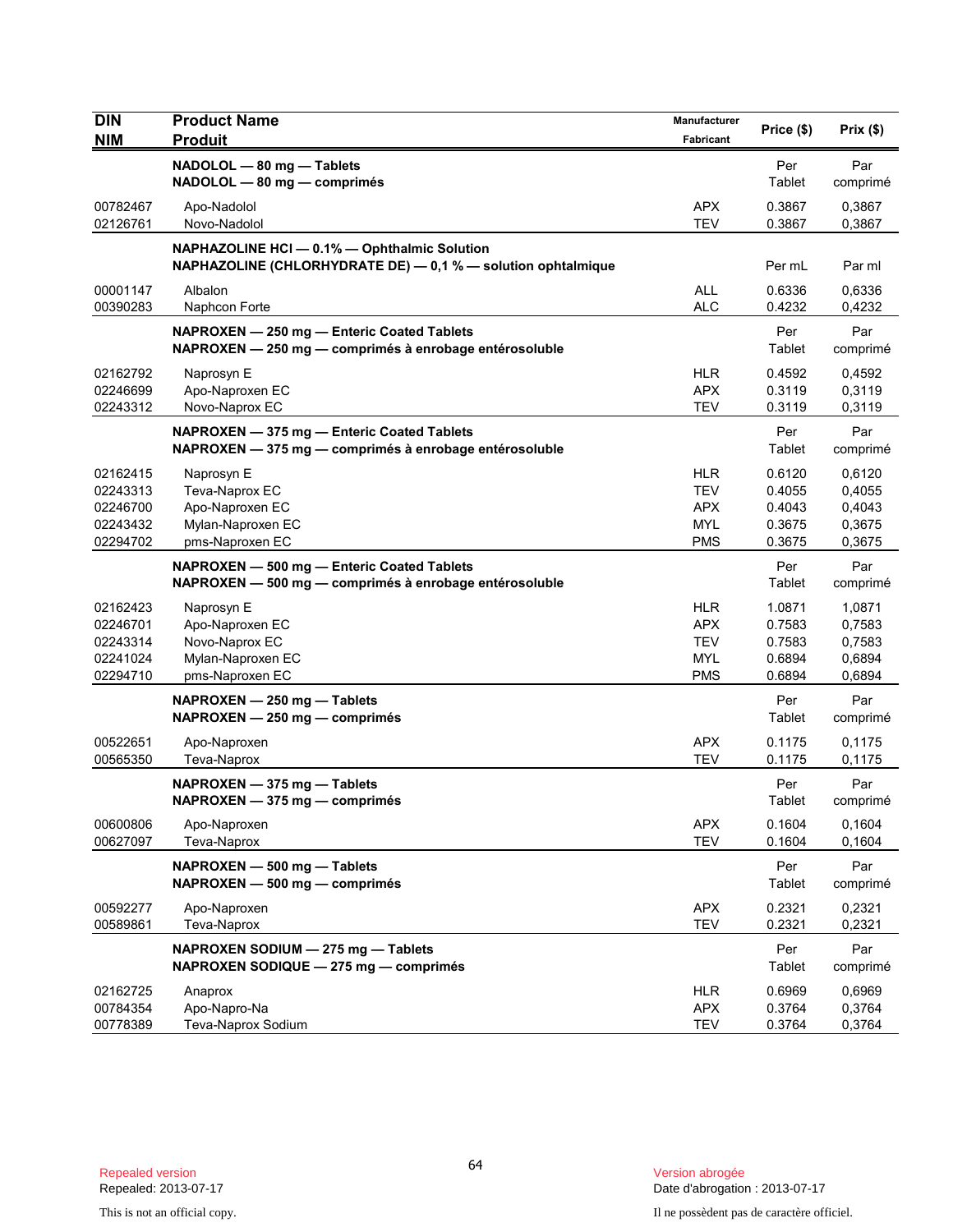| <b>DIN</b><br><b>NIM</b>                     | <b>Product Name</b><br><b>Produit</b>                                                                                                                                                                           | Manufacturer<br><b>Fabricant</b>              | Price (\$)                           | Prix (\$)                            |
|----------------------------------------------|-----------------------------------------------------------------------------------------------------------------------------------------------------------------------------------------------------------------|-----------------------------------------------|--------------------------------------|--------------------------------------|
|                                              | NAPROXEN SODIUM - 550 mg - Tablets<br>NAPROXEN SODIQUE - 550 mg - comprimés                                                                                                                                     |                                               | Per<br>Tablet                        | Par<br>comprimé                      |
| 02162717<br>01940309<br>02026600             | Anaprox DS<br>Apo-Napro-Na DS<br>Teva-Naprox Sodium DS                                                                                                                                                          | <b>HLR</b><br><b>APX</b><br><b>TEV</b>        | 1.3418<br>0.7334<br>0.7334           | 1,3418<br>0,7334<br>0,7334           |
|                                              | NARATRIPTAN - 1 mg - Tablets<br>NARATRIPTAN - 1 mg - comprimés                                                                                                                                                  |                                               | Per<br>Tablet                        | Par<br>comprimé                      |
| 02237820<br>02314290                         | Amerge<br>Novo-Naratriptan                                                                                                                                                                                      | <b>GSK</b><br><b>TEV</b>                      | 15.5887<br>6.7151                    | 15,5887<br>6,7151                    |
|                                              | NARATRIPTAN - 2.5 mg - Tablets<br>NARATRIPTAN - 2.5 mg - comprimés                                                                                                                                              |                                               | Per<br>Tablet                        | Par<br>comprimé                      |
| 02237821<br>02314304<br>02322323             | Amerge<br>Novo-Naratriptan<br>Sandoz Naratriptan                                                                                                                                                                | <b>GSK</b><br><b>TEV</b><br>SDZ               | 16.4285<br>7.0760<br>7.0760          | 16,4285<br>7,0760<br>7,0760          |
|                                              | NEOMYCIN/GRAMICIDIN/NYSTATIN/TRIAMCINOLONE - 2.5 mg/0.25 mg/<br>100,000 U/1 mg per g - Topical Cream<br>NÉOMYCINE/GRAMICIDINE/NYSTATINE/TRIAMCINOLONE - 2,5 mg/<br>0,25 mg/100 000 U/1 mg par g - crème topique |                                               | Per<br>Gram                          | Par<br>gramme                        |
| 00717002<br>00550507                         | Viaderm KC<br>ratio-Triacomb                                                                                                                                                                                    | <b>TAR</b><br><b>RPH</b>                      | 0.4327<br>0.4301                     | 0,4327<br>0,4301                     |
|                                              | NEVIRAPINE - 200 mg - Tablets<br>NEVIRAPINE - 200 mg - comprimés                                                                                                                                                |                                               | Per<br>Tablet                        | Par<br>comprimé                      |
| 02238748<br>02387727<br>02352893             | Viramune<br>Mylan-Nevirapine<br>Teva-Nevirapine                                                                                                                                                                 | <b>BOE</b><br><b>MYL</b><br><b>TEV</b>        | 5.7038<br>1.7085<br>1.7085           | 5,7038<br>1.7085<br>1,7085           |
|                                              | NIFEDIPINE - 30 mg - Extended Release Tablets<br>NIFÉDIPINE - 30 mg - comprimés à libération prolongée                                                                                                          |                                               | Per<br>Tablet                        | Par<br>comprimé                      |
| 02155907<br>02349167                         | Adalat XL<br>Mylan-Nifedipine Extended Release                                                                                                                                                                  | <b>BAY</b><br><b>MYL</b>                      | 0.6171<br>0.6171                     | 0.6171<br>0,6171                     |
|                                              | NIFEDIPINE - 60 mg - Extended Release Tablets<br>NIFÉDIPINE — 60 mg — comprimés à libération prolongée                                                                                                          |                                               | Per<br>Tablet                        | Par<br>comprimé                      |
| 02155990<br>02321149                         | <b>Adalat XL</b><br>Mylan-Nifedipine Extended Release                                                                                                                                                           | <b>BAY</b><br><b>MYL</b>                      | 1.0312<br>1.0312                     | 1,0312<br>1,0312                     |
|                                              | NITRAZEPAM - 5 mg - Tablets<br>$NITRAZÉPAM - 5 mg - comprimés$                                                                                                                                                  |                                               | Per<br>Tablet                        | Par<br>comprimé                      |
| 00511528<br>02245230<br>02229654<br>02234003 | Mogadon<br>Apo-Nitrazepam<br>Nitrazadon<br>Sandoz Nitrazepam                                                                                                                                                    | <b>ICN</b><br><b>APX</b><br><b>ICN</b><br>SDZ | 0.1598<br>0.0943<br>0.0748<br>0.0748 | 0,1598<br>0,0943<br>0,0748<br>0,0748 |
|                                              | NITRAZEPAM - 10 mg - Tablets<br>NITRAZÉPAM - 10 mg - comprimés                                                                                                                                                  |                                               | Per<br>Tablet                        | Par<br>comprimé                      |
| 00511536<br>02245231<br>02229655<br>02234007 | Mogadon<br>Apo-Nitrazepam<br>Nitrazadon<br>Sandoz Nitrazepam                                                                                                                                                    | <b>VAL</b><br><b>APX</b><br>VAL<br>SDZ        | 0.2391<br>0.1410<br>0.1119<br>0.1119 | 0,2391<br>0,1410<br>0,1119<br>0,1119 |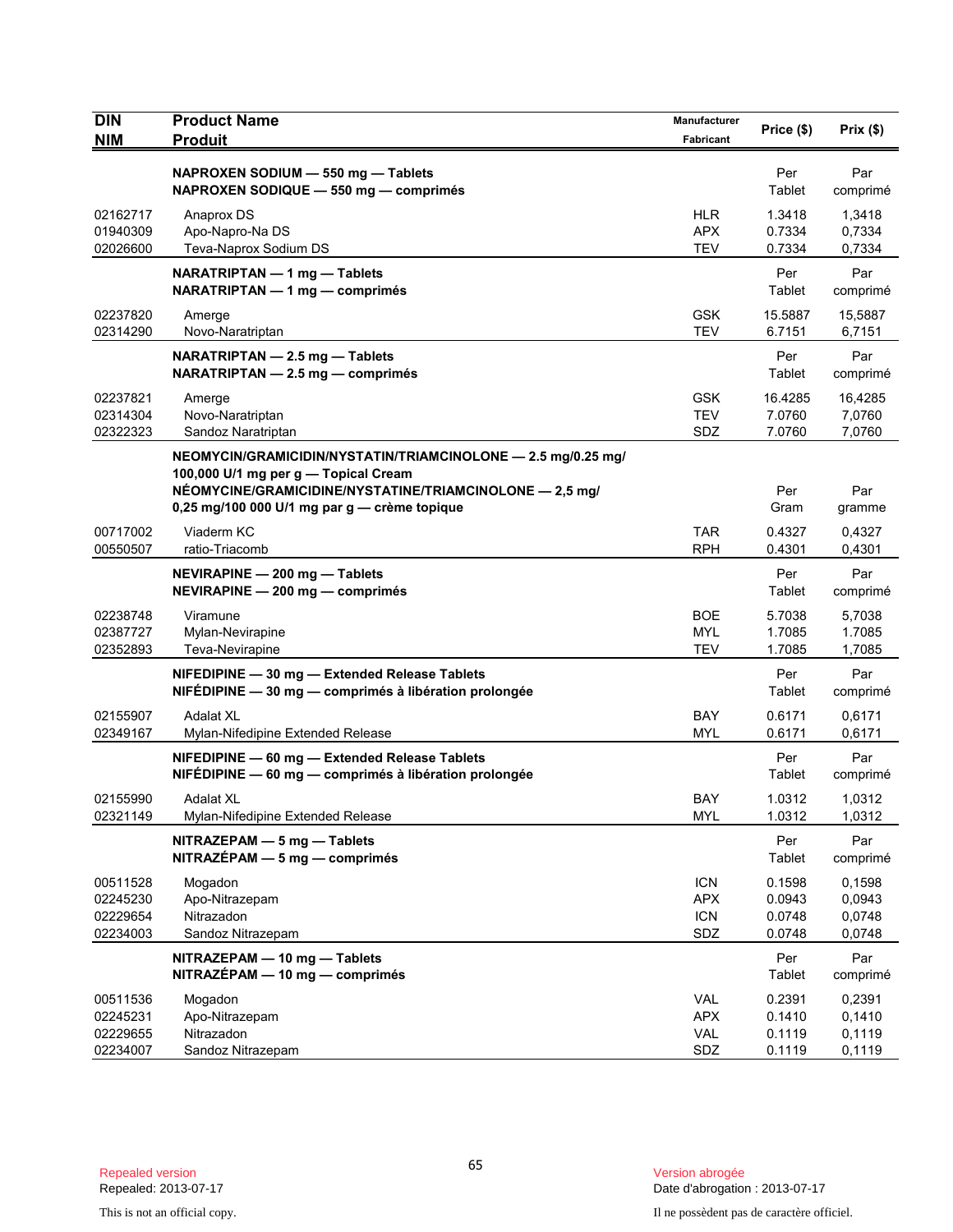| <b>DIN</b><br><b>NIM</b>                                 | <b>Product Name</b><br><b>Produit</b>                                                                                           | Manufacturer<br>Fabricant                                   | Price (\$)                                     | Prix(\$)                                       |
|----------------------------------------------------------|---------------------------------------------------------------------------------------------------------------------------------|-------------------------------------------------------------|------------------------------------------------|------------------------------------------------|
|                                                          | NITROGLYCERIN - 200 Dose - 0.4 mg/Dose - Sublingual Spray<br>$NITROGLYCÉRINE - 200$ doses $- 0.4$ mg/dose $-$ pompe sublinguale |                                                             | Per<br>Dose                                    | Par<br>dose                                    |
| 02231441<br>02238998                                     | Nitrolingual Pumpspray/Nitrolingual, pompe<br>Rho-Nitro Pumpspray/Rho-Nitro, pompe                                              | SAA<br>SDZ                                                  | 0.0815<br>0.0465                               | 0,0815<br>0,0465                               |
|                                                          | NIZATIDINE - 150 mg - Capsules<br>NIZATIDINE - 150 mg - capsules                                                                |                                                             | Per<br>Capsule                                 | Par<br>capsule                                 |
| 00778338<br>02220156<br>02240457<br>02177714             | Axid<br>Apo-Nizatidine<br>Novo-Nizatidine<br>pms-Nizatidine                                                                     | <b>PPI</b><br><b>APX</b><br><b>TEV</b><br><b>PMS</b>        | 0.9358<br>0.5816<br>0.5816<br>0.5816           | 0,9358<br>0,5816<br>0,5816<br>0,5816           |
|                                                          | NIZATIDINE - 300 mg - Capsules<br>NIZATIDINE - 300 mg - capsules                                                                |                                                             | Per<br>Capsule                                 | Par<br>capsule                                 |
| 00778346<br>02220164<br>02240458<br>02177722             | Axid<br>Apo-Nizatidine<br>Novo-Nizatidine<br>pms-Nizatidine                                                                     | PPI<br><b>APX</b><br><b>TEV</b><br><b>PMS</b>               | 1.6727<br>1.0538<br>1.0538<br>1.0538           | 1,6727<br>1,0538<br>1,0538<br>1,0538           |
|                                                          | NORFLOXACIN - 400 mg - Tablets<br>NORFLOXACINE - 400 mg - comprimés                                                             |                                                             | Per<br>Tablet                                  | Par<br>comprimé                                |
| 02237682<br>02229524<br>02269627<br>02246596             | Novo-Norfloxacin<br>Apo-Norflox<br>CO Norfloxacin<br>pms-Norfloxacin                                                            | <b>TEV</b><br><b>APX</b><br>COB<br><b>PMS</b>               | 1.6783<br>1.5088<br>1.5088<br>1.5088           | 1,6783<br>1,5088<br>1,5088<br>1,5088           |
|                                                          | NORTRIPTYLINE - 10 mg - Capsules<br>NORTRIPTYLINE - 10 mg - capsules                                                            |                                                             | Per<br>Capsule                                 | Par<br>capsule                                 |
| 00015229<br>02230361<br>02231781<br>02223511<br>02177692 | Aventyl<br>Norventyl<br>Novo-Nortriptyline<br>Apo-Nortriptyline<br>pms-Nortriptyline                                            | PPI<br><b>VAL</b><br><b>TEV</b><br><b>APX</b><br><b>PMS</b> | 0.2389<br>0.1386<br>0.1386<br>0.1385<br>0.1385 | 0,2389<br>0,1386<br>0,1386<br>0,1385<br>0,1385 |
|                                                          | NORTRIPTYLINE - 25 mg - Capsules<br>NORTRIPTYLINE - 25 mg - capsules                                                            |                                                             | Per<br>Capsule                                 | Par<br>capsule                                 |
| 00015237<br>02231782<br>02223538<br>02177706             | Aventyl<br>Novo-Nortriptyline<br>Apo-Nortriptyline<br>pms-Nortriptyline                                                         | PPI<br><b>TEV</b><br><b>APX</b><br><b>PMS</b>               | 0.4804<br>0.2801<br>0.2800<br>0.2800           | 0,4804<br>0,2801<br>0,2800<br>0,2800           |
|                                                          | NYSTATIN - 100,000 U/mL - Oral Liquid<br>NYSTATINE - 100 000 U/ml - liquide oral                                                |                                                             | Per mL                                         | Par ml                                         |
| 00792667<br>02194201                                     | pms-Nystatin<br>ratio-Nystatin                                                                                                  | <b>PMS</b><br><b>RPH</b>                                    | 0.0647<br>0.0647                               | 0,0647<br>0,0647                               |
|                                                          | NYSTATIN - 100,000 U/g - Topical Cream<br>NYSTATINE - 100 000 U/g - crème topique                                               |                                                             | Per<br>Gram                                    | Par<br>gramme                                  |
| 00716871<br>02194236                                     | Nyaderm<br>ratio-Nystatin                                                                                                       | <b>TAR</b><br><b>RPH</b>                                    | 0.1577<br>0.0770                               | 0,1577<br>0,0770                               |
|                                                          | OCTREOTIDE ACETATE - 50 mcg/mL - Injection<br>OCTRÉOTIDE (ACÉTATE D') - 50 mcg/ml - injection                                   |                                                             | Per mL                                         | Par ml                                         |
| 02248639<br>00839191                                     | Octreotide Acetate Omega<br>Sandostatin                                                                                         | <b>OMA</b><br><b>NVT</b>                                    | 5.7310<br>5.5990                               | 5,7310<br>5,5990                               |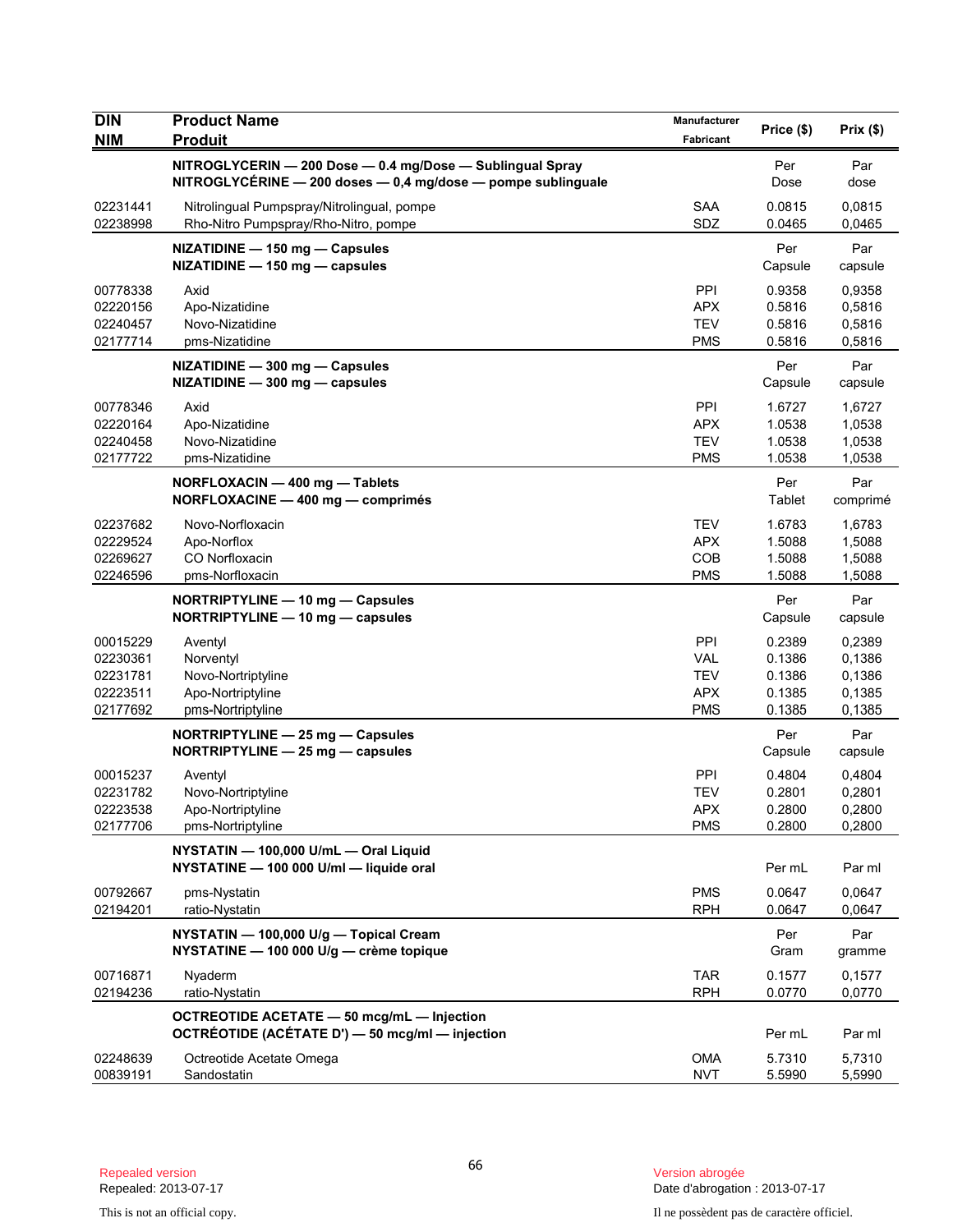| <b>DIN</b>           | <b>Product Name</b>                              | Manufacturer      | Price (\$)       | Prix(\$)         |
|----------------------|--------------------------------------------------|-------------------|------------------|------------------|
| <b>NIM</b>           | <b>Produit</b>                                   | Fabricant         |                  |                  |
|                      | OCTREOTIDE ACETATE - 100 mcg/mL - Injection      |                   |                  |                  |
|                      | OCTRÉOTIDE (ACÉTATE D') — 100 mcg/ml — injection |                   | Per mL           | Par ml           |
| 02248640             | Octreotide Acetate Omega                         | <b>OMA</b>        | 10.8350          | 10,8350          |
| 00839205             | Sandostatin                                      | <b>NVT</b>        | 10.5688          | 10,5688          |
|                      | OCTREOTIDE ACETATE - 200 mcg/mL - Injection      |                   |                  |                  |
|                      | OCTRÉOTIDE (ACÉTATE D') - 200 mcg/ml - injection |                   | Per mL           | Par ml           |
| 02248642             | Octreotide Acetate Omega                         | <b>OMA</b>        | 20.8230          | 20,8230          |
| 02049392             | Sandostatin                                      | <b>NVT</b>        | 20.3302          | 20,3302          |
|                      | OCTREOTIDE ACETATE - 500 mcg/mL - Injection      |                   |                  |                  |
|                      | OCTRÉOTIDE (ACÉTATE D') - 500 mcg/ml - injection |                   | Per mL           | Par ml           |
| 02248641             | Octreotide Acetate Omega                         | <b>OMA</b>        | 50.8860          | 50,8860          |
| 00839213             | Sandostatin                                      | <b>NVT</b>        | 49.6717          | 49,6717          |
|                      | OFLOXACIN - 0.3% - Ophthalmic Solution           |                   |                  |                  |
|                      | OFLOXACINE - 0,3 % - solution ophtalmique        |                   | Per mL           | Par ml           |
| 02143291             | Ocuflox                                          | <b>ALL</b>        | 2.7104           | 2,7104           |
| 02248398             | Apo-Ofloxacin                                    | <b>APX</b>        | 1.0913           | 1,0913           |
| 02252570             | pms-Ofloxacin                                    | <b>PMS</b>        | 1.0913           | 1,0913           |
| 02247189             | Sandoz Ofloxacin                                 | SDZ               | 0.8561           | 0,8561           |
|                      | OLANZAPINE - 2.5 mg - Tablets                    |                   | Per              | Par              |
|                      | OLANZAPINE - 2.5 mg - comprimés                  |                   | Tablet           | comprimé         |
| 02229250             | Zyprexa                                          | LIL               | 1.9491           | 1,9491           |
| 02276712             | Teva-Olanzapine                                  | <b>TEV</b>        | 0.8986           | 0,8986           |
| 02281791             | Apo-Olanzapine                                   | <b>APX</b><br>COB | 0.7189<br>0.7189 | 0,7189           |
| 02325659<br>02303116 | CO Olanzapine<br>pms-Olanzapine                  | <b>PMS</b>        | 0.7189           | 0,7189<br>0,7189 |
| 02303116             | pms-Olanzapine                                   | <b>PMS</b>        | 0.6290           | 0,6290           |
| 02310341             | Sandoz Olanzapine                                | SDZ               | 0.6290           | 0,6290           |
| 02337878             | Mylan-Olanzapine                                 | <b>MYL</b>        | 0.4493           | 0,4493           |
|                      | <b>OLANZAPINE - 5 mg - Tablets</b>               |                   | Per              | Par              |
|                      | <b>OLANZAPINE - 5 mg - comprimés</b>             |                   | Tablet           | comprimé         |
| 02229269             | Zyprexa                                          | LIL               | 3.8981           | 3,8981           |
| 02276720             | Teva-Olanzapine                                  | <b>TEV</b>        | 1.7972           | 1,7972           |
| 02281805             | Apo-Olanzapine                                   | <b>APX</b>        | 1.4378           | 1,4378           |
| 02325667             | CO Olanzapine                                    | COB               | 1.4378           | 1,4378           |
| 02303159             | pms-Olanzapine                                   | <b>PMS</b>        | 1.4378           | 1,4378           |
| 02303159             | pms-Olanzapine                                   | <b>PMS</b>        | 1.2580           | 1,2580           |
| 02310368             | Sandoz Olanzapine                                | SDZ               | 1.2580           | 1,2580           |
| 02337886             | Mylan-Olanzapine                                 | <b>MYL</b>        | 0.8986           | 0,8986           |
|                      | OLANZAPINE - 7.5 mg - Tablets                    |                   | Per              | Par              |
|                      | OLANZAPINE - 7.5 mg - comprimés                  |                   | Tablet           | comprimé         |
| 02229277             | Zyprexa                                          | LIL               | 5.8473           | 5,8473           |
| 02276739             | Teva-Olanzapine                                  | <b>TEV</b>        | 2.6958           | 2,6958           |
| 02281813             | Apo-Olanzapine                                   | <b>APX</b>        | 2.1566           | 2,1566           |
| 02325675             | CO Olanzapine                                    | COB               | 2.1566           | 2,1566           |
| 02303167             | pms-Olanzapine                                   | <b>PMS</b>        | 2.1566           | 2,1566           |
| 02303167             | pms-Olanzapine                                   | <b>PMS</b>        | 1.8870           | 1,8870           |
| 02310376             | Sandoz Olanzapine                                | SDZ               | 1.8870           | 1,8870           |
| 02337894             | Mylan-Olanzapine                                 | <b>MYL</b>        | 1.3479           | 1,3479           |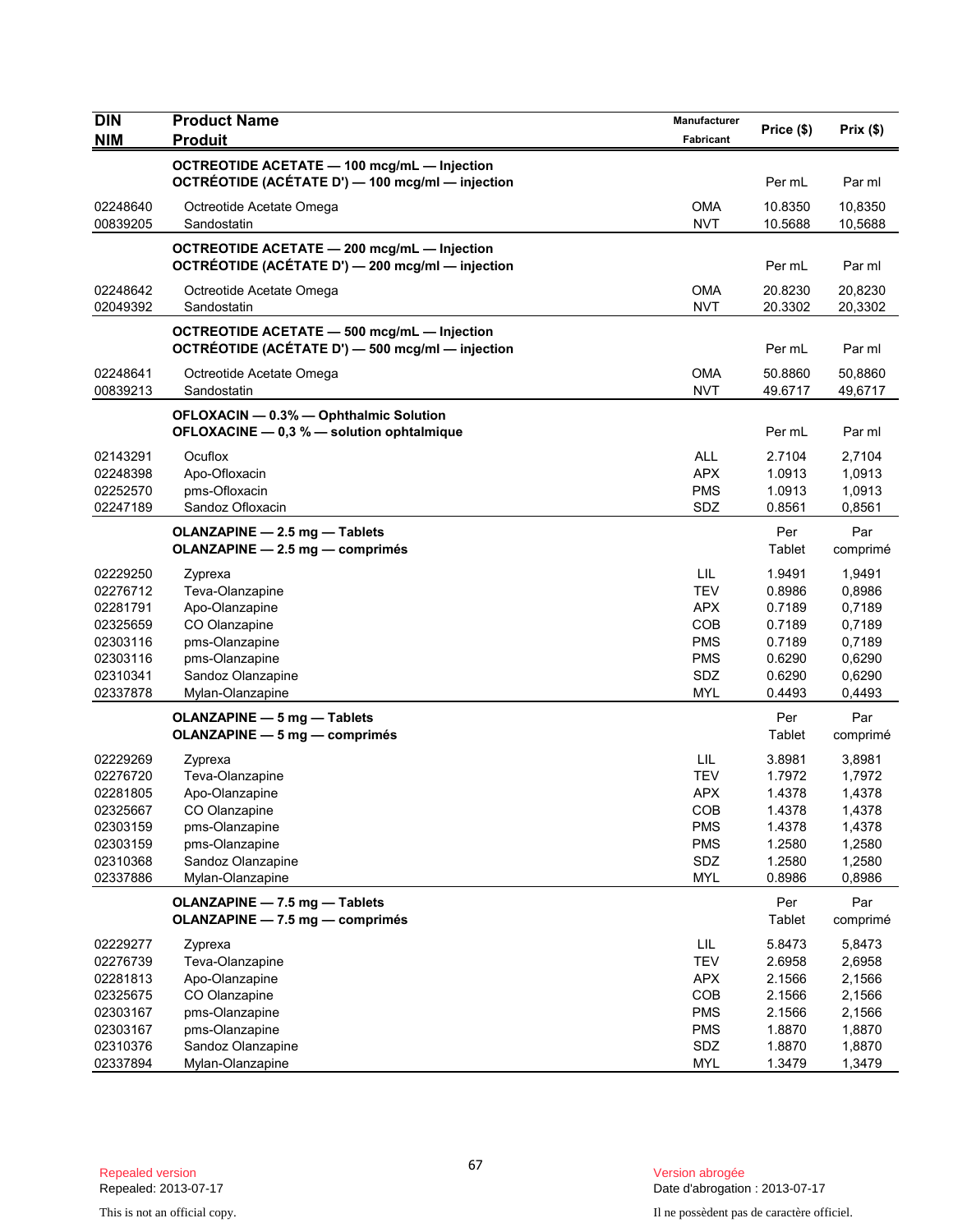| <b>DIN</b> | <b>Product Name</b>                                       | Manufacturer     | Price (\$) | Prix(\$) |
|------------|-----------------------------------------------------------|------------------|------------|----------|
| <b>NIM</b> | <b>Produit</b>                                            | <b>Fabricant</b> |            |          |
|            | OLANZAPINE - 10 mg - Tablets                              |                  | Per        | Par      |
|            | <b>OLANZAPINE - 10 mg - comprimés</b>                     |                  | Tablet     | comprimé |
| 02229285   | Zyprexa                                                   | LIL              | 7.7963     | 7,7963   |
| 02276747   | Teva-Olanzapine                                           | <b>TEV</b>       | 3.5944     | 3,5944   |
| 02281821   | Apo-Olanzapine                                            | <b>APX</b>       | 2.8755     | 2,8755   |
| 02325683   | CO Olanzapine                                             | COB              | 2.8755     | 2,8755   |
| 02303175   | pms-Olanzapine                                            | <b>PMS</b>       | 2.8755     | 2,8755   |
| 02303175   | pms-Olanzapine                                            | <b>PMS</b>       | 2.5161     | 2,5161   |
| 02310384   | Sandoz Olanzapine                                         | SDZ              | 2.5161     | 2,5161   |
| 02337908   | Mylan-Olanzapine                                          | <b>MYL</b>       | 1.7972     | 1,7972   |
|            | OLANZAPINE - 15 mg - Tablets                              |                  | Per        | Par      |
|            | OLANZAPINE - 15 mg - comprimés                            |                  | Tablet     | comprimé |
| 02238850   | Zyprexa                                                   | LIL              | 11.6944    | 11,6944  |
| 02276755   | Teva-Olanzapine                                           | <b>TEV</b>       | 5.3916     | 5,3916   |
| 02281848   | Apo-Olanzapine                                            | <b>APX</b>       | 4.3132     | 4,3132   |
| 02325691   | CO Olanzapine                                             | COB              | 4.3132     | 4,3132   |
| 02303183   | pms-Olanzapine                                            | <b>PMS</b>       | 4.3132     | 4,3132   |
| 02303183   | pms-Olanzapine                                            | <b>PMS</b>       | 3.7741     | 3,7741   |
| 02310392   | Sandoz Olanzapine                                         | SDZ              | 3.7741     | 3,7741   |
| 02337916   | Mylan-Olanzapine                                          | <b>MYL</b>       | 2.6958     | 2,6958   |
|            | <b>OLANZAPINE - 5 mg - Orally Disintigrating Tablets</b>  |                  | Per        | Par      |
|            | OLANZAPINE - 5 mg - comprimés à dissolution orale         |                  | Tablet     | comprimé |
| 02243086   | Zyprexa Zydis                                             | LIL              | 3.9322     | 3,9322   |
| 02327562   | CO Olanzapine ODT                                         | COB              | 1.5443     | 1,5443   |
| 02360616   | Apo-Olanzapine ODT                                        | <b>APX</b>       | 1.2511     | 1,2511   |
| 02303191   | pms-Olanzapine ODT                                        | <b>PMS</b>       | 1.2511     | 1,2511   |
| 02327775   | Sandoz Olanzapine ODT                                     | SDZ              | 1.2511     | 1,2511   |
| 02321343   | Novo-Olanzapine OD                                        | <b>TEV</b>       | 1.2410     | 1,2410   |
| 02382709   | Mylan-Olanzapine ODT                                      | <b>MYL</b>       | 0.8937     | 0,8937   |
|            | <b>OLANZAPINE - 10 mg - Orally Disintigrating Tablets</b> |                  | Per        | Par      |
|            | OLANZAPINE - 10 mg - comprimés à dissolution orale        |                  | Tablet     | comprimé |
| 02243087   | Zyprexa Zydis                                             | LIL              | 7.8572     | 7,8572   |
| 02327570   | CO Olanzapine ODT                                         | COB              | 3.0858     | 3,0858   |
| 02360624   | Apo-Olanzapine ODT                                        | <b>APX</b>       | 2.5000     | 2,5000   |
| 02303205   | pms-Olanzapine ODT                                        | <b>PMS</b>       | 2.5000     | 2,5000   |
| 02327783   | Sandoz Olanzapine ODT                                     | SDZ              | 2.5000     | 2,5000   |
| 02321351   | Novo-Olanzapine OD                                        | <b>NOP</b>       | 2.4900     | 2,4900   |
| 02382717   | Mylan-Olanzapine ODT                                      | <b>MYL</b>       | 1.7857     | 1,7857   |
|            | <b>OLANZAPINE - 15 mg - Orally Disintigrating Tablets</b> |                  | Per        | Par      |
|            | OLANZAPINE - 15 mg - comprimés à dissolution orale        |                  | Tablet     | comprimé |
| 02243088   | Zyprexa Zydis                                             | LIL              | 11.7822    | 11,7822  |
| 02327589   | CO Olanzapine ODT                                         | COB              | 5.3553     | 5,3553   |
| 02360632   | Apo-Olanzapine ODT                                        | <b>APX</b>       | 3.7489     | 3,7489   |
| 02303213   | pms-Olanzapine ODT                                        | <b>PMS</b>       | 3.7489     | 3,7489   |
| 02327791   | Sandoz Olanzapine ODT                                     | SDZ              | 3.7489     | 3,7489   |
| 02321378   | Novo-Olanzapine OD                                        | <b>NOP</b>       | 3.7390     | 3,7390   |
| 02382725   | Mylan-Olanzapine ODT                                      | <b>MYL</b>       | 2.6777     | 2,6777   |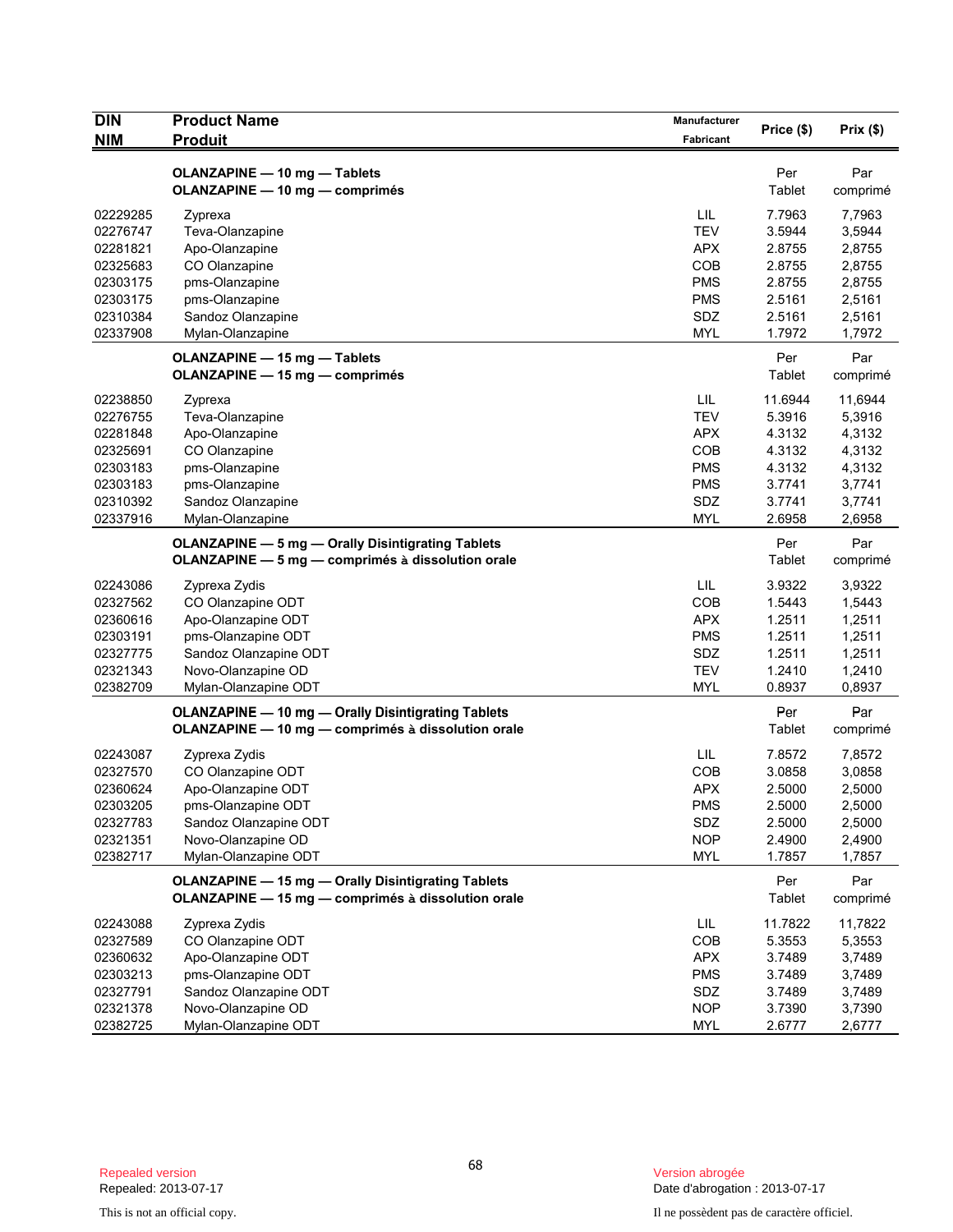| <b>DIN</b> | <b>Product Name</b>                      | Manufacturer |            | Prix(\$) |
|------------|------------------------------------------|--------------|------------|----------|
| NIM        | <b>Produit</b>                           | Fabricant    | Price (\$) |          |
|            | OMEPRAZOLE - 20 mg - Capsules            |              | Per        | Par      |
|            | OMÉPRAZOLE - 20 mg - capsules            |              | Capsule    | capsule  |
| 02190915   |                                          | <b>AZC</b>   | 2.5454     | 2,5454   |
| 00846503   | Losec - Tablets/comprimés<br>Losec       | <b>AZC</b>   | 1.2100     | 1,2100   |
| 02245058   | Apo-Omeprazole                           | <b>APX</b>   | 0.4117     | 0,4117   |
| 02329433   | Mylan-Omeprazole                         | <b>MYL</b>   | 0.4117     | 0,4117   |
| 02295415   | Novo-Omperazole - Tablets/comprimés      | <b>TEV</b>   | 0.4117     | 0,4117   |
| 02348691   | Omeprazole                               | <b>SAH</b>   | 0.4117     | 0,4117   |
| 02320851   | pms-Omperazole - Tablets/comprimés       | <b>PMS</b>   | 0.4117     | 0,4117   |
| 02310260   | pms-Omperazole DR                        | <b>PMS</b>   | 0.4117     | 0,4117   |
| 02374870   | Ran-Omeprazole - Tablets/comprimés       | <b>RAN</b>   | 0.4117     | 0,4117   |
| 02260867   | ratio-Omeprazole - Tablets/comprimés     | <b>RPH</b>   | 0.4117     | 0,4117   |
| 02296446   | Sandoz Omeprazole                        | SDZ          | 0.4117     | 0,4117   |
|            | ONDANSETRON - 4 mg - Tablets             |              | Per        | Par      |
|            | ONDANSETRON - 4 mg - comprimés           |              | Tablet     | comprimé |
|            |                                          |              |            |          |
| 02213567   | Zofran                                   | <b>GSK</b>   | 14.9589    | 14,9589  |
| 02278529   | ratio-Ondansetron                        | <b>RPH</b>   | 8.2999     | 8,2999   |
| 02306212   | Ondansetron-Odan                         | ODN          | 7.5450     | 7,5450   |
| 02313685   | Jamp-Ondansetron                         | <b>JPC</b>   | 7.3000     | 7,3000   |
| 02264056   | Novo-Ondansetron                         | <b>TEV</b>   | 7.3000     | 7,3000   |
| 02296349   | CO Ondansetron                           | COB          | 5.3592     | 5,3592   |
| 02305259   | Mint-Ondansetron                         | <b>MPH</b>   | 5.3592     | 5,3592   |
| 02288184   | Apo-Ondansetron                          | <b>APX</b>   | 5.3590     | 5,3590   |
| 02297868   | Mylan-Ondansetron                        | <b>MYL</b>   | 5.3590     | 5,3590   |
| 02258188   | pms-Ondansetron                          | <b>PMS</b>   | 5.3590     | 5.3590   |
| 02274310   | Sandoz Ondansetron                       | SDZ          | 5.3590     | 5,3590   |
| 02312247   | Ran-Ondansetron                          | <b>RAN</b>   | 5.3390     | 5,3390   |
|            | ONDANSETRON - 8 mg - Tablets             |              | Per        | Par      |
|            | ONDANSETRON - 8 mg - comprimés           |              | Tablet     | comprimé |
| 02213575   | Zofran                                   | <b>GSK</b>   | 22.8258    | 22,8258  |
| 02278537   | ratio-Ondansetron                        | <b>RPH</b>   | 12.6682    | 12,6682  |
| 02306220   | Ondansetron-Odan                         | ODN          | 11.5166    | 11,5166  |
| 02313693   | Jamp-Ondansetron                         | <b>JPC</b>   | 11.0000    | 11,0000  |
| 02264064   | Teva-Ondansetron                         | <b>TEV</b>   | 11.0000    | 11,0000  |
| 02288192   | Apo-Ondansetron                          | <b>APX</b>   | 8.1780     | 8,1780   |
| 02296357   | <b>CO Ondansetron</b>                    | COB          | 8.1776     | 8,1776   |
| 02305267   | Mint-Ondansetron                         | MPH          | 8.1776     | 8,1776   |
| 02297876   | Mylan-Ondansetron                        | MYL          | 8.1776     | 8,1776   |
| 02258196   | pms-Ondansetron                          | <b>PMS</b>   | 8.1776     | 8,1776   |
| 02274329   | Sandoz Ondansetron                       | SDZ          | 8.1776     | 8,1776   |
| 02312255   | Ran-Ondansetron                          | <b>RAN</b>   | 8.1576     | 8,1576   |
|            | ONDANSETRON - 4 mg/5 mL - Oral Solution  |              |            |          |
|            | ONDANSETRON - 4 mg/5 mL - solution orale |              | Per mL     | Par ml   |
| 02229639   | Zofran                                   | <b>GSK</b>   | 2.2824     | 2,2824   |
| 02291967   | Ondansetron                              | AAA          | 1.5345     | 1,5345   |
|            | OXCARBAZEPINE - 150 mg - Tablets         |              | Per        | Par      |
|            | OXCARBAZEPINE - 150 mg - comprimés       |              | Tablet     | comprimé |
| 02242067   | Trileptal                                | <b>NVT</b>   | 0.9106     | 0,9106   |
| 02284294   | Apo-Oxcarbazepine                        | <b>APX</b>   | 0.6209     | 0,6209   |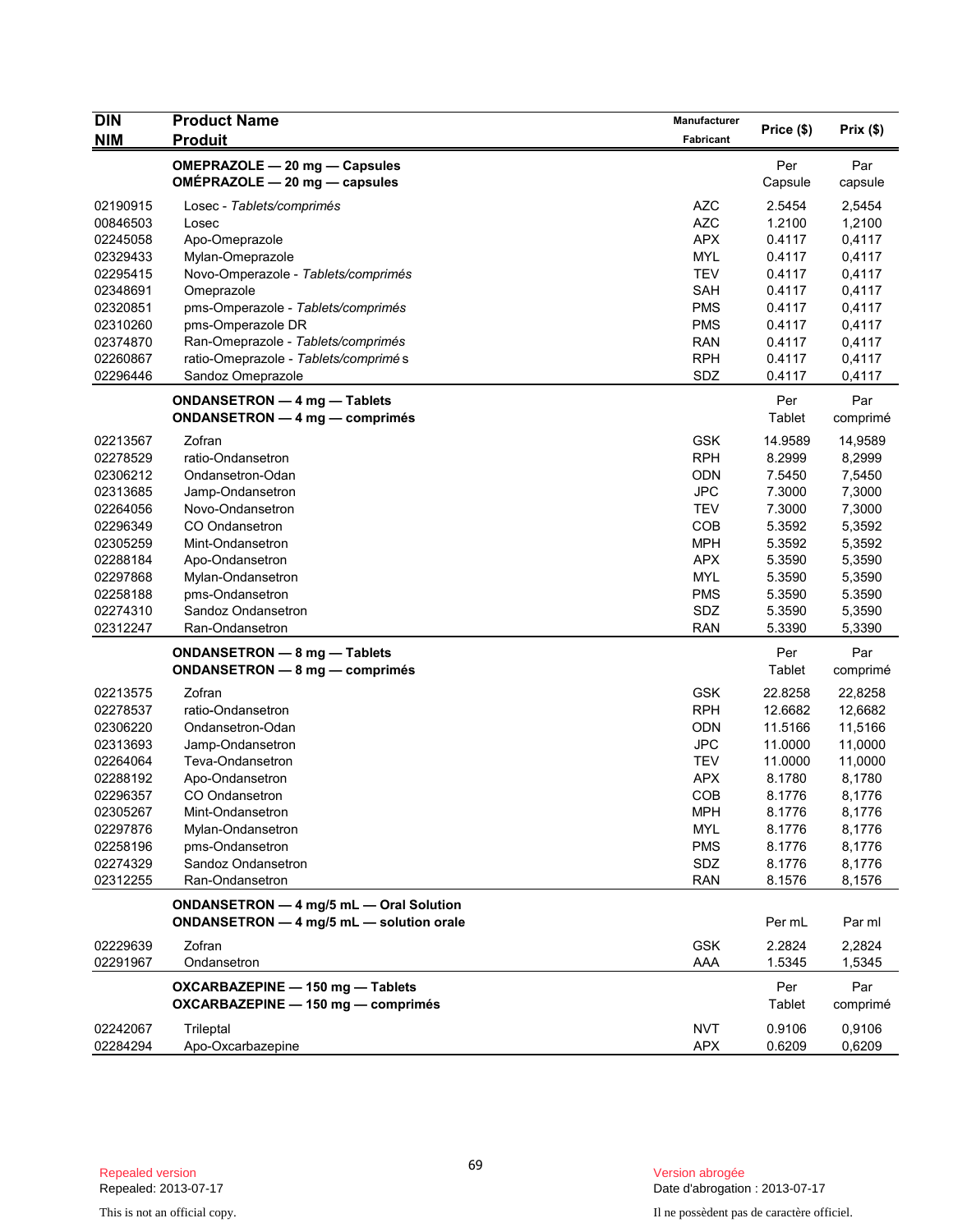| <b>DIN</b><br><b>NIM</b>                                 | <b>Product Name</b><br><b>Produit</b>                                                                                          | Manufacturer<br><b>Fabricant</b>                                   | Price (\$)                                            | Prix(\$)                                              |
|----------------------------------------------------------|--------------------------------------------------------------------------------------------------------------------------------|--------------------------------------------------------------------|-------------------------------------------------------|-------------------------------------------------------|
|                                                          | OXCARBAZEPINE - 300 mg - Tablets<br>OXCARBAZEPINE - 300 mg - comprimés                                                         |                                                                    | Per<br>Tablet                                         | Par<br>comprimé                                       |
| 02284308<br>02242068                                     | Apo-Oxcarbazepine<br>Trileptal                                                                                                 | <b>APX</b><br><b>NVT</b>                                           | 1.2414<br>1.0013                                      | 1,2414<br>1,0013                                      |
|                                                          | OXCARBAZEPINE - 600 mg - Tablets<br>OXCARBAZEPINE - 600 mg - comprimés                                                         |                                                                    | Per<br>Tablet                                         | Par<br>comprimé                                       |
| 02284316<br>02242069                                     | Apo-Oxcarbazepine<br>Trileptal                                                                                                 | <b>APX</b><br><b>NVT</b>                                           | 2.4826<br>2.0025                                      | 2,4826<br>2,0025                                      |
|                                                          | OXYBUTYNIN CHLORIDE - 5 mg - Tablets<br>OXYBUTYNINE (CHLORURE D') - 5 mg - comprimés                                           |                                                                    | Per<br>Tablet                                         | Par<br>comprimé                                       |
| 02163543<br>02230800<br>02230394<br>02220059<br>02240550 | Apo-Oxybutynin<br>Mylan-Oxybutynin<br>Novo-Oxybutynin<br>Oxybutyn<br>pms-Oxybutynin                                            | <b>APX</b><br><b>MYL</b><br><b>TEV</b><br><b>VAL</b><br><b>PMS</b> | 0.2735<br>0.2734<br>0.2734<br>0.2734<br>0.2734<br>Per | 0,2735<br>0,2734<br>0,2734<br>0,2734<br>0,2734<br>Par |
| 02231934                                                 | OXYCODONE HCI - 5 mg - Tablets<br>OXYCODONE (CHLORHYDRATE D') - 5 mg - comprimés<br>$Oxy-IR$                                   | <b>PFR</b>                                                         | Tablet<br>0.2882                                      | comprimé<br>0,2882                                    |
| 02319977                                                 | pms-Oxycodone<br>OXYCODONE HCI-10 mg-Tablets<br>OXYCODONE (CHLORHYDRATE D') - 10 mg - comprimés                                | <b>PMS</b>                                                         | 0.1776<br>Per<br>Tablet                               | 0,1776<br>Par<br>comprimé                             |
| 02240131<br>02319985                                     | $Oxy-IR$<br>pms-Oxycodone                                                                                                      | <b>PFR</b><br><b>PMS</b>                                           | 0.4246<br>0.2760                                      | 0,4246<br>0,2760                                      |
|                                                          | OXYCODONE HCI-20 mg-Tablets<br>OXYCODONE (CHLORHYDRATE D') - 20 mg - comprimés                                                 |                                                                    | Per<br>Tablet                                         | Par<br>comprimé                                       |
| 02240132<br>02319993<br>02262983                         | $Oxy-IR$<br>pms-Oxycodone<br>Supeudol                                                                                          | <b>PFR</b><br><b>PMS</b><br>SDZ                                    | 0.7381<br>0.4358<br>0.4358                            | 0,7381<br>0,4358<br>0,4358                            |
|                                                          | OXYCODONE HCI/ACETAMINOPHEN - 5 mg/325 mg - Tablets<br>OXYCODONE (CHLORHYDRATE D')/ACÉTAMINOPHÈNE - 5 mg/325 mg -<br>comprimés |                                                                    | Per<br>Tablet                                         | Par<br>comprimé                                       |
| 01916475<br>01916548<br>02324628<br>02307898<br>00608165 | Percocet<br>Endocet<br>Apo-Oxycodone/Acet<br>Sandoz Oxycodone/Acetaminophen<br>ratio-Oxycocet                                  | SQU<br>SQU<br>APX<br>SDZ<br><b>RPH</b>                             | 0.9036<br>0.1414<br>0.1285<br>0.1285<br>0.1285        | 0,9036<br>0,1414<br>0,1285<br>0,1285<br>0,1285        |
|                                                          | PAMIDRONATE DISODIUM - 3 mg/mL - Injection<br>PAMIDRONATE DISODIQUE - 3 mg/ml -injection                                       |                                                                    | Per mL                                                | Par ml                                                |
| 02059762<br>02244550<br>02264951<br>02249669             | Aredia<br>Pamidronate Disodium/Pamidronate disodique<br>Pamidronate Disodium<br>Pamidronate Disodium Omega                     | <b>NVT</b><br>HOI<br>SDZ<br><b>OMA</b>                             | 18.3623<br>12.1000<br>8.8350<br>8.8350                | 18,3623<br>12,1000<br>8,8350<br>8,8350                |
|                                                          | PAMIDRONATE DISODIUM - 9 mg/mL - Injection<br>PAMIDRONATE DISODIQUE - 9 mg/ml - injection                                      |                                                                    | Per mL                                                | Par ml                                                |
| 02059789<br>02244552<br>02264986<br>02249685             | Aredia<br>Pamidronate Disodium/Pamidronate disodique<br>Pamidronate Disodium<br>Pamidronate Disodium Omega                     | <b>NVT</b><br>HOI<br>SDZ<br><b>OMA</b>                             | 55.0869<br>36.3000<br>26.5050<br>26.5050              | 55,0869<br>36,3000<br>26,5050<br>26,5050              |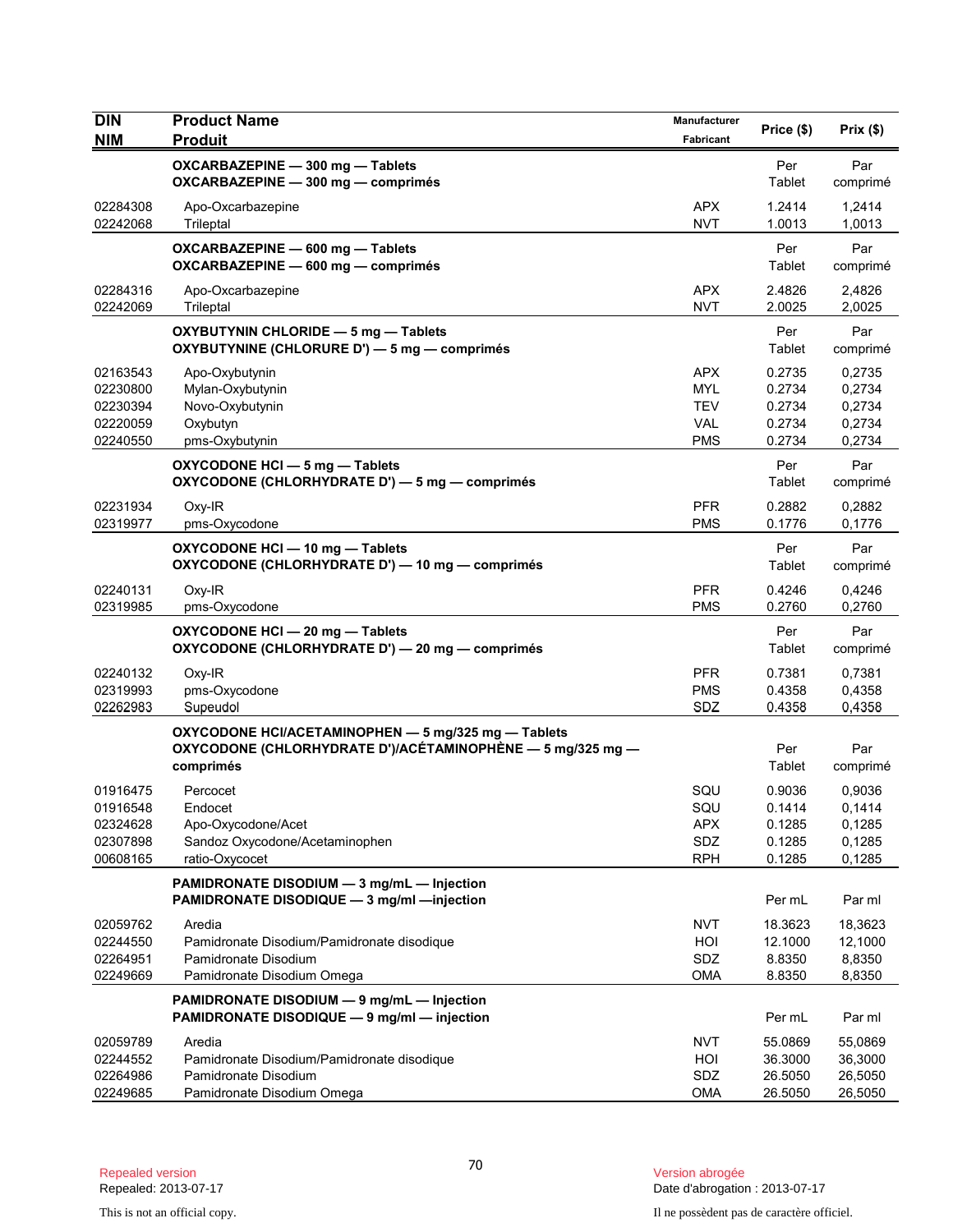| <b>DIN</b><br><b>NIM</b> | <b>Product Name</b><br><b>Produit</b>                                                | <b>Manufacturer</b><br>Fabricant | Price (\$)       | Prix(\$)         |
|--------------------------|--------------------------------------------------------------------------------------|----------------------------------|------------------|------------------|
|                          | PANTOPRAZOLE - 20 mg - Tablets                                                       |                                  | Per              | Par              |
|                          | PANTOPRAZOLE - 20 mg - comprimés                                                     |                                  | Tablet           | comprimé         |
| 02241804                 | Pantoloc                                                                             | <b>NYC</b>                       | 1.9839           | 1,9839           |
| 02292912                 | Apo-Pantoprazole                                                                     | <b>APX</b>                       | 1.2750           | 1,2750           |
| 02285479                 | Novo-Pantoprazole                                                                    | <b>TEV</b>                       | 1.2750           | 1,2750           |
| 02305038                 | Ran-Pantoprazole                                                                     | <b>RAN</b>                       | 1.2750           | 1,2750           |
| 02308681<br>02301075     | ratio-Pantoprazole<br>Sandoz Pantoprazole                                            | <b>RPH</b><br>SDZ                | 1.2750<br>1.2750 | 1,2750<br>1,2750 |
|                          |                                                                                      |                                  |                  |                  |
|                          | PANTOPRAZOLE - 40 mg - Tablets<br>PANTOPRAZOLE - 40 mg - comprimés                   |                                  | Per<br>Tablet    | Par<br>comprimé  |
| 02229453                 | Pantoloc                                                                             | <b>NYC</b>                       | 2.2884           | 2,2884           |
| 02292920                 | Apo-Pantoprazole                                                                     | <b>APX</b>                       | 1.3699           | 1,3699           |
| 02300486                 | CO Pantoprazole                                                                      | COB                              | 1.3699           | 1,3699           |
| 02299585                 | Gen-Pantoprazole                                                                     | <b>GPM</b>                       | 1.3699           | 1,3699           |
| 02285487                 | Novo-Pantoprazole                                                                    | <b>TEV</b>                       | 1.3699           | 1,3699           |
| 02307871                 | pms-Pantoprazole                                                                     | <b>PMS</b>                       | 1.3699           | 1,3699           |
| 02305046                 | Ran-Pantoprazole                                                                     | <b>RAN</b>                       | 1.3699           | 1,3699           |
| 02308703<br>02301083     | ratio-Pantoprazole<br>Sandoz Pantoprazole                                            | RPH<br>SDZ                       | 1.3699<br>1.3699 | 1,3699<br>1,3699 |
|                          | PAROXETINE HCI - 10 mg - Tablets                                                     |                                  | Per              | Par              |
|                          | PAROXÉTINE (CHLORHYDRATE DE) — 10 mg — comprimés                                     |                                  | Tablet           | comprimé         |
| 02027887                 | Paxil                                                                                | <b>GSK</b>                       | 1.8612           | 1,8612           |
| 02240907                 | Apo-Paroxetine                                                                       | <b>APX</b>                       | 1.1475           | 1,1475           |
| 02262746                 | CO Paroxetine                                                                        | COB                              | 1.1473           | 1,1473           |
| 02248556                 | Teva-Paroxetine                                                                      | <b>TEV</b>                       | 1.1473           | 1,1473           |
| 02247810                 | ratio-Paroxetine                                                                     | <b>RPH</b>                       | 1.1473           | 1,1473           |
| 02248012                 | Mylan-Paroxetine                                                                     | <b>MYL</b>                       | 1.0430           | 1,0430           |
| 02269422                 | Sandoz Paroxetine                                                                    | SDZ                              | 1.0430           | 1,0430           |
| 02247750                 | pms-Paroxetine                                                                       | <b>PMS</b>                       | 1.0430           | 1,0430           |
| 02368862                 | Jamp-Paroxetine                                                                      | <b>JPC</b>                       | 0.9387           | 0,9387           |
|                          | PAROXETINE HCI-20 mg-Tablets<br>PAROXÉTINE (CHLORHYDRATE DE) — 20 mg — comprimés     |                                  | Per<br>Tablet    | Par<br>comprimé  |
| 01940481                 | Paxil                                                                                | <b>GSK</b>                       | 1.9862           | 1,9862           |
| 02240908                 | Apo-Paroxetine                                                                       | <b>APX</b>                       | 1.1019           | 1,1019           |
| 02262754                 | CO Paroxetine                                                                        | COB                              | 1.1019           | 1,1019           |
| 02248557                 | Teva-Paroxetine                                                                      | <b>TEV</b>                       | 1.1019           | 1,1019           |
| 02247811                 | ratio-Paroxetine                                                                     | <b>RPH</b>                       | 1.1019           | 1,1019           |
| 02248013                 | Mylan-Paroxetine                                                                     | <b>MYL</b>                       | 1.0017           | 1,0017           |
| 02269430                 | Sandoz Paroxetine                                                                    | SDZ                              | 1.0017           | 1,0017           |
| 02247751                 | pms-Paroxetine                                                                       | <b>PMS</b>                       | 1.0017           | 1,0017           |
| 02368870                 | Jamp-Paroxetine                                                                      | JPC                              | 0.6320           | 0,6320           |
|                          | PAROXETINE HCI - 30 mg - Tablets<br>PAROXÉTINE (CHLORHYDRATE DE) - 30 mg - comprimés |                                  | Per<br>Tablet    | Par<br>comprimé  |
| 01940473                 | Paxil                                                                                | <b>GSK</b>                       | 2.1102           | 2,1102           |
| 02240909                 | Apo-Paroxetine                                                                       | <b>APX</b>                       | 1.1712           | 1,1712           |
| 02262762                 | CO Paroxetine                                                                        | COB                              | 1.1712           | 1,1712           |
| 02248558                 | Teva-Paroxetine                                                                      | <b>TEV</b>                       | 1.1712           | 1,1712           |
| 02247812                 | ratio-Paroxetine                                                                     | <b>RPH</b>                       | 1.1712           | 1,1712           |
| 02248014                 | Mylan-Paroxetine                                                                     | <b>MYL</b>                       | 1.0647           | 1,0647           |
| 02247752                 | pms-Paroxetine                                                                       | <b>PMS</b>                       | 1.0647           | 1,0647           |
| 02269449                 | Sandoz Paroxetine                                                                    | SDZ                              | 1.0647           | 1,0647           |
| 02368889                 | Jamp-Paroxetine                                                                      | <b>JPC</b>                       | 0.6714           | 0,6714           |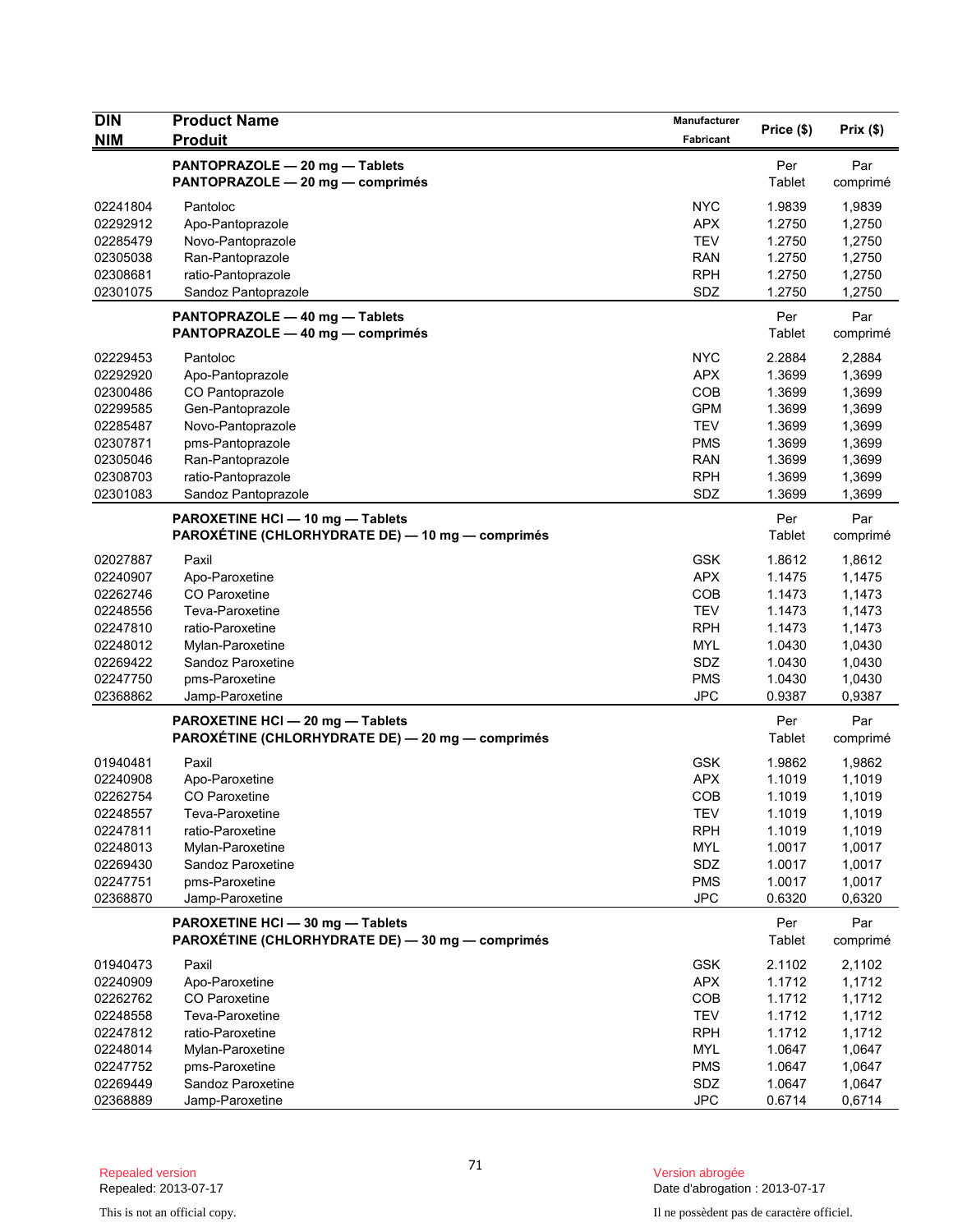| <b>DIN</b><br><b>NIM</b> | <b>Product Name</b><br><b>Produit</b>                                                                                    | Manufacturer<br>Fabricant | Price (\$)    | Prix(\$)        |
|--------------------------|--------------------------------------------------------------------------------------------------------------------------|---------------------------|---------------|-----------------|
|                          | PENICILLIN V (Potassium) - 500,000 IU (300 mg) - Tablets<br>PÉNICILLINE V (potassique) — 500 000 UI (300 mg) — comprimés |                           | Per<br>Tablet | Par<br>comprimé |
| 00021202                 | Novo-Pen-VK 500                                                                                                          | <b>TEV</b>                | 0.0713        | 0,0713          |
| 00642215                 | Apo-Pen VK                                                                                                               | <b>APX</b>                | 0.0710        | 0,0710          |
|                          | PHENYTOIN - 25 mg/mL - Oral Liquid<br>PHENYTOIN - 25 mg/mL - liquide oral                                                |                           | Per mL        | Par ml          |
| 00023450                 | <b>Dilantin</b>                                                                                                          | PFI                       | 0.0525        | 0,0525          |
| 02250896                 | Taro-Phenytoin                                                                                                           | <b>TAR</b>                | 0.0343        | 0,0343          |
|                          | PINDOLOL - 5 mg - Tablets<br>PINDOLOL - 5 mg - comprimés                                                                 |                           | Per<br>Tablet | Par<br>comprimé |
| 00417270                 | Visken                                                                                                                   | <b>NVT</b>                | 0.6765        | 0,6765          |
| 02231650                 | Dom-Pindolol                                                                                                             | <b>DOM</b>                | 0.2512        | 0,2512          |
| 02231536                 | pms-Pindolol                                                                                                             | <b>PMS</b>                | 0.2512        | 0,2512          |
| 00755877                 | Apo-Pindol                                                                                                               | <b>APX</b>                | 0.2511        | 0,2511          |
| 00869007                 | Novo-Pindol                                                                                                              | <b>TEV</b>                | 0.2511        | 0,2511          |
| 02261782                 | Sandoz Pindolol                                                                                                          | SDZ                       | 0.2511        | 0,2511          |
|                          | PINDOLOL - 10 mg - Tablets<br>PINDOLOL — 10 mg — comprimés                                                               |                           | Per<br>Tablet | Par<br>comprimé |
| 00443174                 | Visken                                                                                                                   | <b>NVT</b>                | 1.1552        | 1,1552          |
| 00755885                 | Apo-Pindol                                                                                                               | <b>APX</b>                | 0.4362        | 0,4362          |
| 02238046                 | Dom-Pindolol                                                                                                             | DOM                       | 0.4362        | 0,4362          |
| 00869015                 | Novo-Pindol                                                                                                              | <b>TEV</b>                | 0.4362        | 0,4362          |
| 02231537                 | pms-Pindolol                                                                                                             | <b>PMS</b>                | 0.4362        | 0,4362          |
| 02261790                 | Sandoz Pindolol                                                                                                          | SDZ                       | 0.4362        | 0,4362          |
|                          | PINDOLOL - 15 mg - Tablets<br>PINDOLOL - 15 mg - comprimés                                                               |                           | Per<br>Tablet | Par<br>comprimé |
| 00417289                 | Visken                                                                                                                   | <b>NVT</b>                | 1.6758        | 1,6758          |
| 00755893                 | Apo-Pindol                                                                                                               | <b>APX</b>                | 0.6408        | 0,6408          |
| 00869023                 | Novo-Pindol                                                                                                              | <b>TEV</b>                | 0.6408        | 0,6408          |
| 02231539                 | pms-Pindolol                                                                                                             | <b>PMS</b>                | 0.6408        | 0,6408          |
| 02261804                 | Sandoz Pindolol                                                                                                          | SDZ                       | 0.6408        | 0,6408          |
|                          | PIOGLITAZONE - 15 mg - Tablets<br>PIOGLITAZONE - 15 mg - comprimés                                                       |                           | Per<br>Tablet | Par<br>comprimé |
| 02242572                 | Actos                                                                                                                    | TAK                       | 2.7577        | 2,7577          |
| 02302861                 | CO Pioglitazone                                                                                                          | COB                       | 1.5716        | 1,5716          |
| 02274914                 | Novo-Pioglitazone                                                                                                        | <b>TEV</b>                | 1.5716        | 1,5716          |
| 02301423                 | ratio-Pioglitazone                                                                                                       | <b>RPH</b>                | 1.5716        | 1,5716          |
| 02302942                 | Apo-Pioglitazone                                                                                                         | <b>APX</b>                | 0.9295        | 0,9295          |
| 02303442                 | Accel-Pioglitazone                                                                                                       | <b>ACC</b>                | 0.8133        | 0,8133          |
| 02326477                 | Mint-Pioglitazone                                                                                                        | <b>MPH</b>                | 0.8133        | 0,8133          |
| 02298279                 | Mylan-Pioglitazone                                                                                                       | <b>MYL</b>                | 0.8133        | 0,8133          |
| 02303124                 | pms-Pioglitazone                                                                                                         | <b>PMS</b>                | 0.8133        | 0,8133          |
| 02297906                 | Sandoz Pioglitazone                                                                                                      | SDZ                       | 0.8133        | 0,8133          |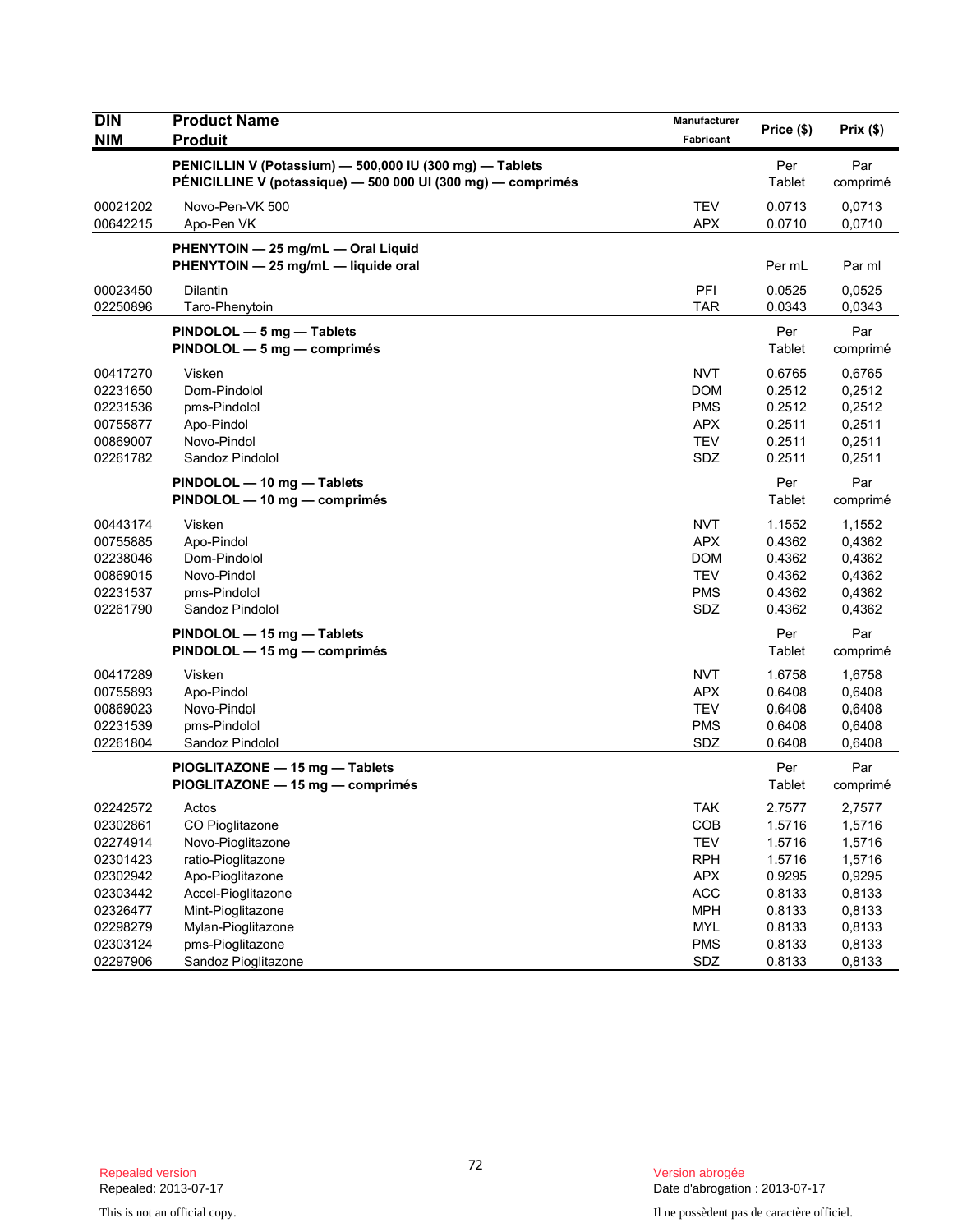| <b>DIN</b>           | <b>Product Name</b>                                           | <b>Manufacturer</b>      | Price (\$)       | Prix(\$)         |
|----------------------|---------------------------------------------------------------|--------------------------|------------------|------------------|
| NIM                  | <b>Produit</b>                                                | <b>Fabricant</b>         |                  |                  |
|                      | PIOGLITAZONE - 30 mg - Tablets                                |                          | Per              | Par              |
|                      | PIOGLITAZONE - 30 mg - comprimés                              |                          | Tablet           | comprimé         |
| 02242573             | Actos                                                         | <b>TAK</b>               | 3.8637           | 3,8637           |
| 02302888             | CO Pioglitazone                                               | COB                      | 2.2017           | 2,2017           |
| 02274922             | Novo-Pioglitazone                                             | <b>TEV</b>               | 2.2017           | 2,2017           |
| 02301431             | ratio-Pioglitazone                                            | <b>RPH</b>               | 2.2017           | 2,2017           |
| 02302950             | Apo-Pioglitazone                                              | <b>APX</b>               | 1.3022           | 1,3022           |
| 02303450             | Accel-Pioglitazone                                            | <b>ACC</b>               | 1.1394           | 1,1394           |
| 02326485             | Mint-Pioglitazone                                             | <b>MPH</b>               | 1.1394           | 1,1394           |
| 02298287             | Mylan-Pioglitazone                                            | <b>MYL</b>               | 1.1394           | 1,1394           |
| 02303132             | pms-Pioglitazone                                              | <b>PMS</b>               | 1.1394           | 1,1394           |
| 02297914             | Sandoz Pioglitazone                                           | SDZ                      | 1.1394           | 1,1394           |
| 02365529             | Jamp-Pioglitazone                                             | <b>JPC</b>               | 1.0824           | 1,0824           |
|                      | PIOGLITAZONE - 45 mg - Tablets                                |                          | Per              | Par              |
|                      | PIOGLITAZONE - 45 mg - comprimés                              |                          | Tablet           | comprimé         |
| 02242574             | Actos                                                         | <b>TAK</b>               | 5.7981           | 5,7981           |
| 02302896             | CO Pioglitazone                                               | COB                      | 3.3105           | 3,3105           |
| 02274930             | Novo-Pioglitazone                                             | <b>TEV</b>               | 3.3105           | 3,3105           |
| 02301458             | ratio-Pioglitazone                                            | <b>RPH</b>               | 3.3105           | 3,3105           |
| 02302977             | Apo-Pioglitazone                                              | <b>APX</b>               | 1.9580           | 1,9580           |
| 02303469             | Accel-Pioglitazone                                            | <b>ACC</b>               | 1.7132           | 1,7132           |
| 02326493             | Mint-Pioglitazone                                             | <b>MPH</b>               | 1.7132           | 1,7132           |
| 02298295             | Mylan-Pioglitazone                                            | <b>MYL</b>               | 1.7132           | 1,7132           |
| 02303140             | pms-Pioglitazone                                              | <b>PMS</b>               | 1.7132           | 1,7132           |
| 02297922             | Sandoz Pioglitazone                                           | SDZ                      | 1.7132           | 1,7132           |
| 02365537             | Jamp-Pioglitazone                                             | <b>JPC</b>               | 1.6275           | 1,6275           |
|                      | PIROXICAM - 10 mg - Capsules                                  |                          | Per              | Par              |
|                      | PIROXICAM - 10 mg - capsules                                  |                          | Capsule          | capsule          |
|                      |                                                               |                          |                  |                  |
| 00642886<br>00695718 | Apo-Piroxicam<br>Novo-Pirocam                                 | <b>APX</b><br><b>TEV</b> | 0.4562<br>0.4562 | 0,4562<br>0,4562 |
|                      |                                                               |                          |                  |                  |
|                      | PIROXICAM - 20 mg - Capsules                                  |                          | Per              | Par              |
|                      | PIROXICAM - 20 mg - capsules                                  |                          | Capsule          | capsule          |
| 00695696             | Novo-Pirocam                                                  | <b>TEV</b>               | 0.7875           | 0,7875           |
| 00642894             | Apo-Piroxicam                                                 | <b>APX</b>               | 0.7874           | 0,7874           |
| 02239536             | Dom-Piroxicam                                                 | <b>DOM</b>               | 0.7874           | 0,7874           |
|                      | POLYMYXIN/NEOMYCIN/HYDROCORTISONE - 10,000 U/3.5 mg/10 mg per |                          |                  |                  |
|                      | mL - Otic Solution                                            |                          |                  |                  |
|                      | POLYMYXINE/NÉOMYCINE/HYDROCORTISONE - 10 000 U/3,5 mg/10 mg   |                          |                  |                  |
|                      | par ml - solution otique                                      |                          | Per mL           | Par ml           |
| 01912828             | Cortisporin                                                   | <b>GSK</b>               | 1.4387           | 1,4387           |
| 02230386             | Sandoz Cortimyxin                                             | SDZ                      | 1.1400           | 1,1400           |
|                      |                                                               |                          |                  |                  |
|                      | PRAMIPEXOLE - 0.25 mg - Tablets                               |                          | Per              | Par              |
|                      | PRAMIPEXOLE - 0.25 mg - comprimés                             |                          | Tablet           | comprimé         |
| 02237145             | Mirapex                                                       | <b>BOE</b>               | 1.1920           | 1,1920           |
| 02269309             | Teva-Pramipexole                                              | <b>TEV</b>               | 0.6930           | 0,6930           |
| 02292378             | Apo-Pramipexole                                               | <b>APX</b>               | 0.4541           | 0,4541           |
| 02297302             | CO Pramipexole                                                | <b>COB</b>               | 0.4541           | 0,4541           |
| 02376350             | Mylan-Pramipexole                                             | <b>MYL</b>               | 0.3679           | 0,3679           |
| 02290111             | pms-Pramipexole                                               | <b>PMS</b>               | 0.3679           | 0,3679           |
| 02315262             | Sandoz Pramipexole                                            | SDZ                      | 0.3679           | 0,3679           |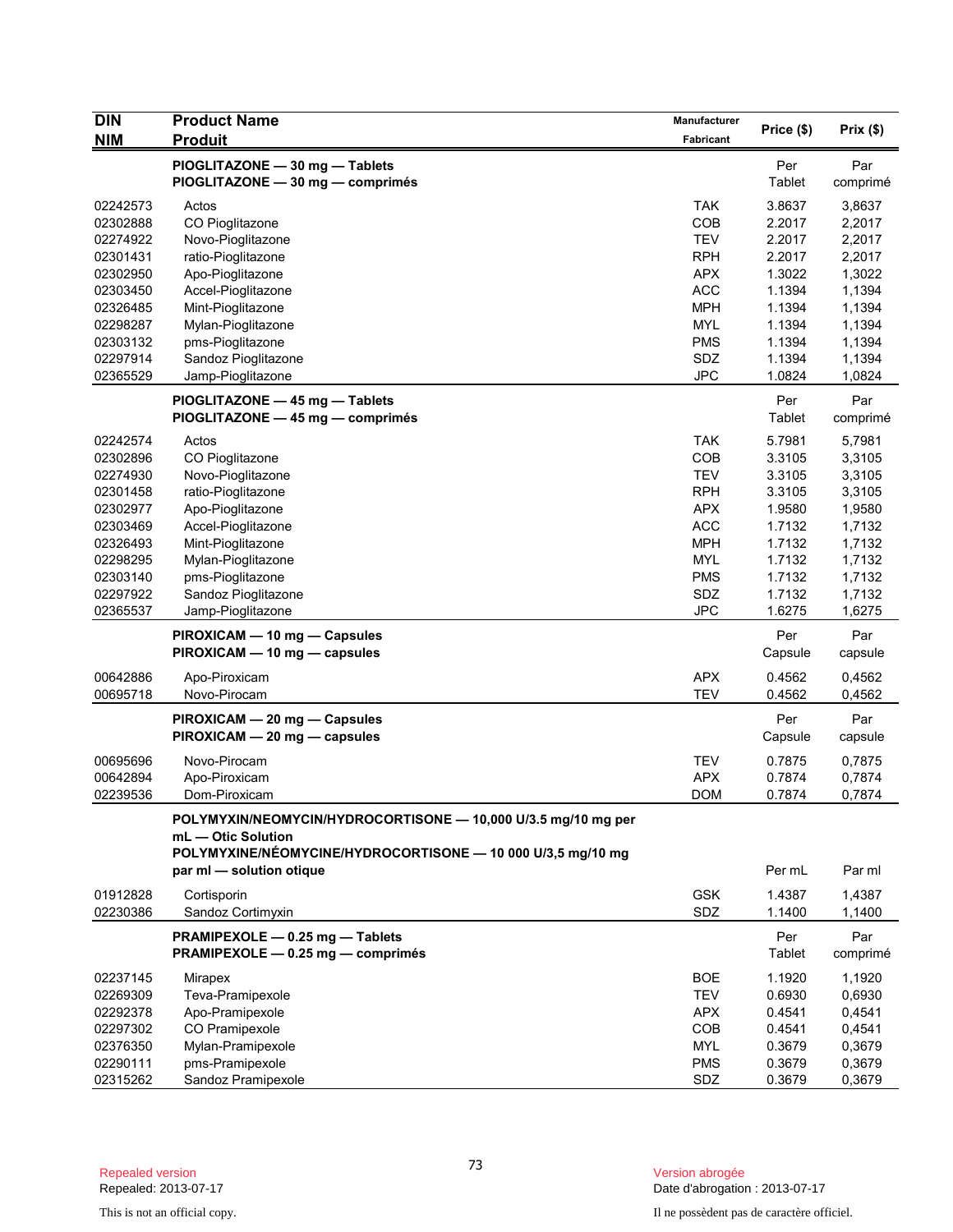| <b>DIN</b><br><b>NIM</b> | <b>Product Name</b><br><b>Produit</b>                                                                                                                                                                                                  | Manufacturer<br>Fabricant | Price (\$)    | Prix(\$)                        |
|--------------------------|----------------------------------------------------------------------------------------------------------------------------------------------------------------------------------------------------------------------------------------|---------------------------|---------------|---------------------------------|
|                          | PRAMIPEXOLE - 0.5 mg - Tablets<br>PRAMIPEXOLE - 0.5 mg - comprimés                                                                                                                                                                     |                           | Per<br>Tablet | Par<br>comprimé                 |
| 02241594                 | <b>Mirapex</b>                                                                                                                                                                                                                         | BOE                       | 2.3840        | 2,3840                          |
| 02269317                 | Teva-Pramipexole                                                                                                                                                                                                                       | <b>TEV</b>                | 1.3860        | 1,3860                          |
| 02292386                 | Apo-Pramipexole                                                                                                                                                                                                                        | <b>APX</b>                | 1.1355        | 1,1355                          |
| 02297310                 | CO Pramipexole                                                                                                                                                                                                                         | <b>COB</b>                | 1.1355        | 1,1355                          |
| 02376369                 | Mylan-Pramipexole                                                                                                                                                                                                                      | <b>MYL</b>                | 1.0514        | 1,0514                          |
| 02290138                 | pms-Pramipexole                                                                                                                                                                                                                        | <b>PMS</b>                | 1.0514        | 1,0514                          |
| 02315270                 | Sandoz Pramipexole                                                                                                                                                                                                                     | SDZ                       | 1.0514        | 1,0514                          |
|                          | PRAMIPEXOLE - 1 mg - Tablets<br>PRAMIPEXOLE — 1 mg — comprimés                                                                                                                                                                         |                           | Per<br>Tablet | Par<br>comprimé                 |
| 02237146                 | Mirapex                                                                                                                                                                                                                                | <b>BOE</b>                | 2.3840        | 2,3840                          |
| 02269325                 | Teva-Pramipexole                                                                                                                                                                                                                       | <b>TEV</b>                | 1.3860        | 1,3860                          |
| 02292394                 | Apo-Pramipexole                                                                                                                                                                                                                        | <b>APX</b>                | 0.9084        | 0,9084                          |
| 02297329                 | CO Pramipexole                                                                                                                                                                                                                         | COB                       | 0.9084        | 0,9084                          |
| 02376377                 | Mylan-Pramipexole                                                                                                                                                                                                                      | <b>MYL</b>                | 0.7360        | 0,7360                          |
| 02290146                 | pms-Pramipexole                                                                                                                                                                                                                        | <b>PMS</b>                | 0.7360        | 0,7360                          |
| 02315289                 | Sandoz Pramipexole                                                                                                                                                                                                                     | SDZ                       | 0.7360        | 0,7360                          |
|                          | PRAMIPEXOLE - 1.5 mg - Tablets<br>PRAMIPEXOLE - 1.5 mg - comprimés                                                                                                                                                                     |                           | Per<br>Tablet | Par<br>comprimé                 |
| 02237147                 | Mirapex                                                                                                                                                                                                                                | <b>BOE</b>                | 2.3840        | 2,3840                          |
| 02269333                 | Teva-Pramipexole                                                                                                                                                                                                                       | <b>TEV</b>                | 1.3860        | 1,3860                          |
| 02292408                 | Apo-Pramipexole                                                                                                                                                                                                                        | <b>APX</b>                | 0.9084        | 0,9084                          |
| 02297337                 | CO Pramipexole                                                                                                                                                                                                                         | <b>COB</b>                | 0.9084        | 0,9084                          |
| 02376385                 | Mylan-Pramipexole                                                                                                                                                                                                                      | <b>MYL</b>                | 0.7360        | 0,7360                          |
| 02290154                 | pms-Pramipexole                                                                                                                                                                                                                        | <b>PMS</b>                | 0.7360        | 0,7360                          |
| 02315297                 | Sandoz Pramipexole                                                                                                                                                                                                                     | SDZ                       | 0.7360        | 0,7360                          |
|                          | PRAMOXINE HCI/HYDROCORTISONE ACETATE/ZINC SULFATE -<br>10 mg/5 mg/5 mg per g - Ointment<br>PRAMOXINE HCI/HYDROCORTISONE (ACETATE D')/ZINC (SULFATE DE) -<br>10 mg/5 mg/5 mg per g - pommade                                            |                           | Per<br>Gram   | Par<br>gramme                   |
| 00505781                 | Anugesic HC                                                                                                                                                                                                                            | <b>MCL</b>                | 1.1440        | 1,1440                          |
| 02234466                 | Proctodan-HC                                                                                                                                                                                                                           | <b>ODN</b>                | 0.8834        | 0,8834                          |
| 02247692                 | Sandoz Anuzinc HC Plus                                                                                                                                                                                                                 | SDZ                       | 0.8833        | 0,8833                          |
|                          | PRAMOXINE HCI/ZINC SULFATE MONOHYDRATE/<br>HYDROCORTISONE ACETATE - 20 mg/10 mg/10 mg - Suppositories<br>PRAMOXINE (CHLORHYDRATE DE)/ZINC (SULFATE MONOHYDRATÉ DE)/<br>HYDROCORTISONE (ACÉTATE D') - 20 mg/10 mg/10 mg - suppositoires |                           | Per           | Par<br>Suppository suppositoire |
| 00476242                 | Anugesic HC                                                                                                                                                                                                                            | <b>MCL</b>                | 1.4300        | 1,4300                          |
| 02240851                 | Proctodan-HC                                                                                                                                                                                                                           | <b>ODN</b>                | 1.1042        | 1,1042                          |
| 02242797                 | Sandoz Anuzinc HC Plus                                                                                                                                                                                                                 | SDZ                       | 1.1042        | 1,1042                          |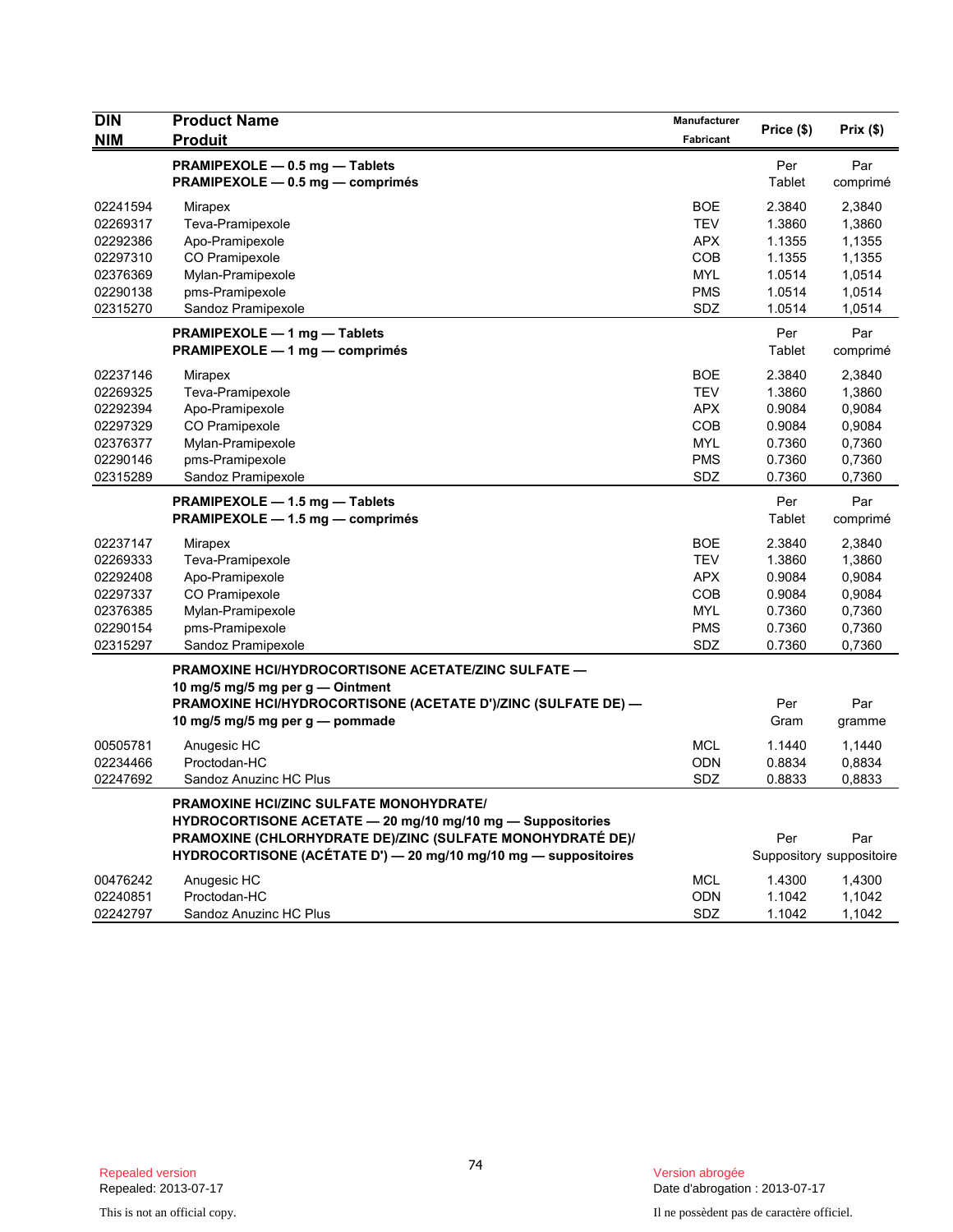| <b>DIN</b> | <b>Product Name</b>                             | <b>Manufacturer</b>      | Price (\$)       | Prix(\$)         |
|------------|-------------------------------------------------|--------------------------|------------------|------------------|
| NIM        | <b>Produit</b>                                  | Fabricant                |                  |                  |
|            | PRAVASTATIN SODIUM - 10 mg - Tablets            |                          | Per              | Par              |
|            | <b>PRAVASTATINE SODIQUE - 10 mg - comprimés</b> |                          | Tablet           | comprimé         |
| 02243506   | Apo-Pravastatin                                 | <b>APX</b>               | 1.0483           | 1,0483           |
| 02248182   | CO Pravastatin                                  | COB                      | 1.0483           | 1,0483           |
| 02247008   | Novo-Pravastatin                                | <b>TEV</b>               | 1.0483           | 1,0483           |
| 00893749   | Pravachol                                       | SQU                      | 1.0483           | 1,0483           |
| 02246930   | ratio-Pravastatin                               | <b>RPH</b>               | 1.0483           | 1,0483           |
| 02284421   | Ran-Pravastatin                                 | <b>RAN</b>               | 0.9530           | 0,9530           |
| 02317451   | Mint-Pravastatin                                | <b>MPH</b>               | 0.5670           | 0,5670           |
| 02257092   | Mylan-Pravastatin                               | <b>MYL</b>               | 0.5670           | 0,5670           |
| 02247655   | pms-Pravastatin                                 | <b>PMS</b>               | 0.5670           | 0,5670           |
| 02247856   | Sandoz Pravastatin                              | SDZ                      | 0.5670           | 0,5670           |
| 02330954   | Jamp-Pravastatin                                | <b>JPC</b>               | 0.5103           | 0,5103           |
|            | PRAVASTATIN SODIUM - 20 mg - Tablets            |                          | Per              | Par              |
|            | PRAVASTATINE SODIQUE - 20 mg - comprimés        |                          | Tablet           | comprimé         |
| 02248183   | <b>CO Pravastatin</b>                           | COB                      |                  | 1,2368           |
| 00893757   | Pravachol                                       | SQU                      | 1.2368<br>1.2368 | 1,2368           |
| 02246931   | ratio-Pravastatin                               | <b>RPH</b>               | 1.2368           | 1,2368           |
| 02243507   | Apo-Pravastatin                                 | <b>APX</b>               | 1.2367           | 1,2367           |
| 02247009   | Novo-Pravastatin                                | <b>TEV</b>               | 1.2367           | 1,2367           |
| 02284448   | Ran-Pravastatin                                 | <b>RAN</b>               | 1.1244           | 1,1244           |
| 02317478   | Mint-Pravastatin                                | <b>MPH</b>               | 0.6689           | 0,6689           |
| 02257106   | Mylan-Pravastatin                               | <b>MYL</b>               | 0.6689           | 0,6689           |
| 02247656   | pms-Pravastatin                                 | <b>PMS</b>               | 0.6689           | 0,6689           |
| 02247857   | Sandoz Pravastatin                              | SDZ                      | 0.6689           | 0,6689           |
| 02330962   | Jamp-Pravastatin                                | <b>JPC</b>               | 0.6020           | 0,6020           |
|            | PRAVASTATIN SODIUM - 40 mg - Tablets            |                          | Per              | Par              |
|            | <b>PRAVASTATINE SODIQUE - 40 mg - comprimés</b> |                          | Tablet           | comprimé         |
| 02248184   | CO Pravastatin                                  | COB                      | 1.4898           | 1,4898           |
| 02222051   | Pravachol                                       | SQU                      | 1.4898           | 1,4898           |
| 02246932   | ratio-Pravastatin                               | <b>RPH</b>               | 1.4898           | 1,4898           |
| 02243508   | Apo-Pravastatin                                 | <b>APX</b>               | 1.4897           | 1,4897           |
| 02247010   | Novo-Pravastatin                                | <b>TEV</b>               | 1.4897           | 1,4897           |
| 02284456   | Ran-Pravastatin                                 | <b>RAN</b>               | 1.3544           | 1,3544           |
| 02317486   | Mint-Pravastatin                                | <b>MPH</b>               | 0.8057           | 0,8057           |
| 02257114   | Mylan-Pravastatin                               | <b>MYL</b>               | 0.8057           | 0,8057           |
| 02247657   | pms-Pravastatin                                 | <b>PMS</b>               | 0.8057           | 0,8057           |
| 02247858   | Sandoz Pravastatin                              | SDZ                      | 0.8057           | 0,8057           |
| 02330970   | Jamp-Pravastatin                                | <b>JPC</b>               | 0.7251           | 0,7251           |
|            | PRAZOSIN - 1 mg - Tablets                       |                          | Per              | Par              |
|            | PRAZOSINE - 1 mg - comprimés                    |                          | Tablet           | comprimé         |
|            |                                                 |                          |                  |                  |
| 00560952   | <b>Minipress</b>                                | ERF                      | 0.3252           | 0,3252           |
| 00882801   | Apo-Prazo<br>Novo-Prazin                        | <b>APX</b><br><b>TEV</b> | 0.2261<br>0.2055 | 0,2261<br>0,2055 |
| 01934198   |                                                 |                          |                  |                  |
|            | PRAZOSIN - 2 mg - Tablets                       |                          | Per              | Par              |
|            | PRAZOSINE - 2 mg - comprimés                    |                          | Tablet           | comprimé         |
| 00560960   | <b>Minipress</b>                                | <b>ERF</b>               | 0.4415           | 0,4415           |
| 00882828   | Apo-Prazo                                       | <b>APX</b>               | 0.3070           | 0,3070           |
| 01934201   | Novo-Prazin                                     | <b>TEV</b>               | 0.2791           | 0,2791           |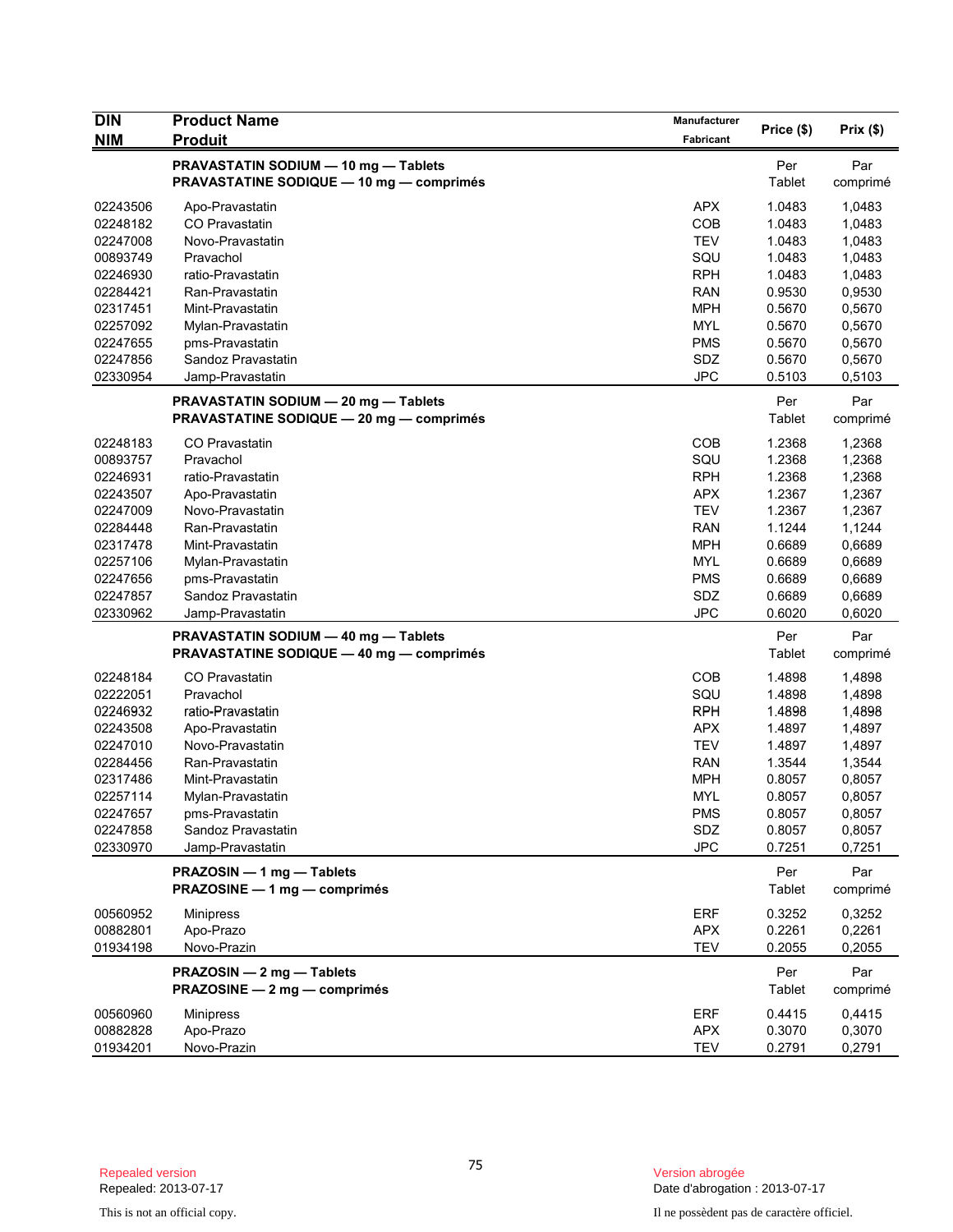| <b>DIN</b><br><b>NIM</b>                     | <b>Product Name</b><br><b>Produit</b>                                                                                   | Manufacturer<br>Fabricant                            | Price (\$)                           | Prix(\$)                             |
|----------------------------------------------|-------------------------------------------------------------------------------------------------------------------------|------------------------------------------------------|--------------------------------------|--------------------------------------|
|                                              | PRAZOSIN - 5 mg - Tablets<br>PRAZOSINE - 5 mg - comprimés                                                               |                                                      | Per<br>Tablet                        | Par<br>comprimé                      |
| 00560979<br>00882836<br>01934228             | <b>Minipress</b><br>Apo-Prazo<br>Novo-Prazin                                                                            | <b>ERF</b><br><b>APX</b><br><b>TEV</b>               | 0.6070<br>0.4187<br>0.3806           | 0.6070<br>0,4187<br>0,3806           |
|                                              | <b>PREDNISOLONE ACETATE - 1% - Ophthalmic Suspension</b><br>PREDNISOLONE (ACÉTATE DE) - 1 % - suspension ophtalmique    |                                                      | Per mL                               | Par ml                               |
| 00301175<br>00700401<br>01916203             | Pred-Forte<br>ratio-Prednisolone<br>Sandoz Prednisolone                                                                 | <b>ALL</b><br><b>RPH</b><br>SDZ                      | 5.8168<br>1.9400<br>1.9400           | 5,8168<br>1,9400<br>1,9400           |
|                                              | PREDNISOLONE SODIUM PHOSPHATE - 5 mg/5 mL - Oral Solution<br>PREDNISOLONE SODIUM PHOSPHATE - 5 mg/5 ml - solution orale |                                                      | Per mL                               | Par ml                               |
| 02230619<br>02245532                         | Pediapred<br>pms-Prednisolone                                                                                           | <b>SAA</b><br><b>PMS</b>                             | 0.1417<br>0.0977                     | 0,1417<br>0,0921                     |
|                                              | PREDNISONE - 1 mg - Tablets<br>PREDNISONE - 1 mg - comprimés                                                            |                                                      | Per<br>Tablet                        | Par<br>comprimé                      |
| 00271373<br>00598194                         | Winpred<br>Apo-Prednisone                                                                                               | VAL<br><b>APX</b>                                    | 0.1139<br>0.1072                     | 0,1139<br>0,1072                     |
|                                              | PREDNISONE - 5 mg - Tablets<br>PREDNISONE - 5 mg - comprimés                                                            |                                                      | Per<br>Tablet                        | Par<br>comprimé                      |
| 00312770<br>00021695                         | Apo-Prednisone<br>Novo-Prednisone                                                                                       | <b>APX</b><br><b>TEV</b>                             | 0.0401<br>0.0286                     | 0,0401<br>0,0286                     |
|                                              | PREDNISONE - 50 mg - Tablets<br>PREDNISONE - 50 mg - comprimés                                                          |                                                      | Per<br>Tablet                        | Par<br>comprimé                      |
| 00550957<br>00232378                         | Apo-Prednisone<br>Novo-Prednisone                                                                                       | <b>APX</b><br><b>TEV</b>                             | 0.1735<br>0.1205                     | 0,1735<br>0,1205                     |
|                                              | PROPAFENONE HCI - 150 mg - Tablets<br>PROPAFÉNONE (CHLORHYDRATE DE) - 150 mg - comprimés                                |                                                      | Per<br>Tablet                        | Par<br>comprimé                      |
| 00603708<br>02243324<br>02245372<br>02294559 | Rythmol<br>Apo-Propafenone<br>Mylan-Propafenone<br>pms-Propafenone                                                      | <b>ABB</b><br><b>APX</b><br><b>MYL</b><br><b>PMS</b> | 1.3669<br>0.4703<br>0.4275<br>0.4275 | 1,3669<br>0,4703<br>0,4275<br>0,4275 |
|                                              | PROPAFENONE HCI-300 mg-Tablets<br><b>PROPAFÉNONE (CHLORHYDRATE DE) — 300 mg — comprimés</b>                             |                                                      | Per<br>Tablet                        | Par<br>comprimé                      |
| 00603716<br>02243325<br>02245373<br>02294575 | Rythmol<br>Apo-Propafenone<br>Mylan-Propafenone<br>pms-Propafenone                                                      | ABB<br><b>APX</b><br><b>MYL</b><br><b>PMS</b>        | 2.4093<br>0.8291<br>0.7537<br>0.7537 | 2,4093<br>0,8291<br>0,7537<br>0,7537 |
|                                              | PROPRANOLOL HCI - 10 mg - Tablets<br>PROPRANOLOL (CHLORHYDRATE DE) - 10 mg - comprimés                                  |                                                      | Per<br>Tablet                        | Par<br>comprimé                      |
| 00496480<br>02137313<br>00402788             | Novo-Pranol<br>Dom-Propranolol<br>Apo-Propranolol                                                                       | <b>TEV</b><br><b>DOM</b><br><b>APX</b>               | 0.0264<br>0.0212<br>0.0211           | 0,0264<br>0,0212<br>0,0211           |
|                                              | PROPRANOLOL HCI-40 mg-Tablets<br>PROPRANOLOL (CHLORHYDRATE DE) - 40 mg - comprimés                                      |                                                      | Per<br>Tablet                        | Par<br>comprimé                      |
| 00402753<br>02137321<br>00496499             | Apo-Propranolol<br>Dom-Propranolol<br>Novo-Pranol                                                                       | <b>APX</b><br><b>DOM</b><br><b>TEV</b>               | 0.0383<br>0.0383<br>0.0383           | 0,0383<br>0,0383<br>0,0383           |

This is not an official copy. Il ne possèdent pas de caractère officiel.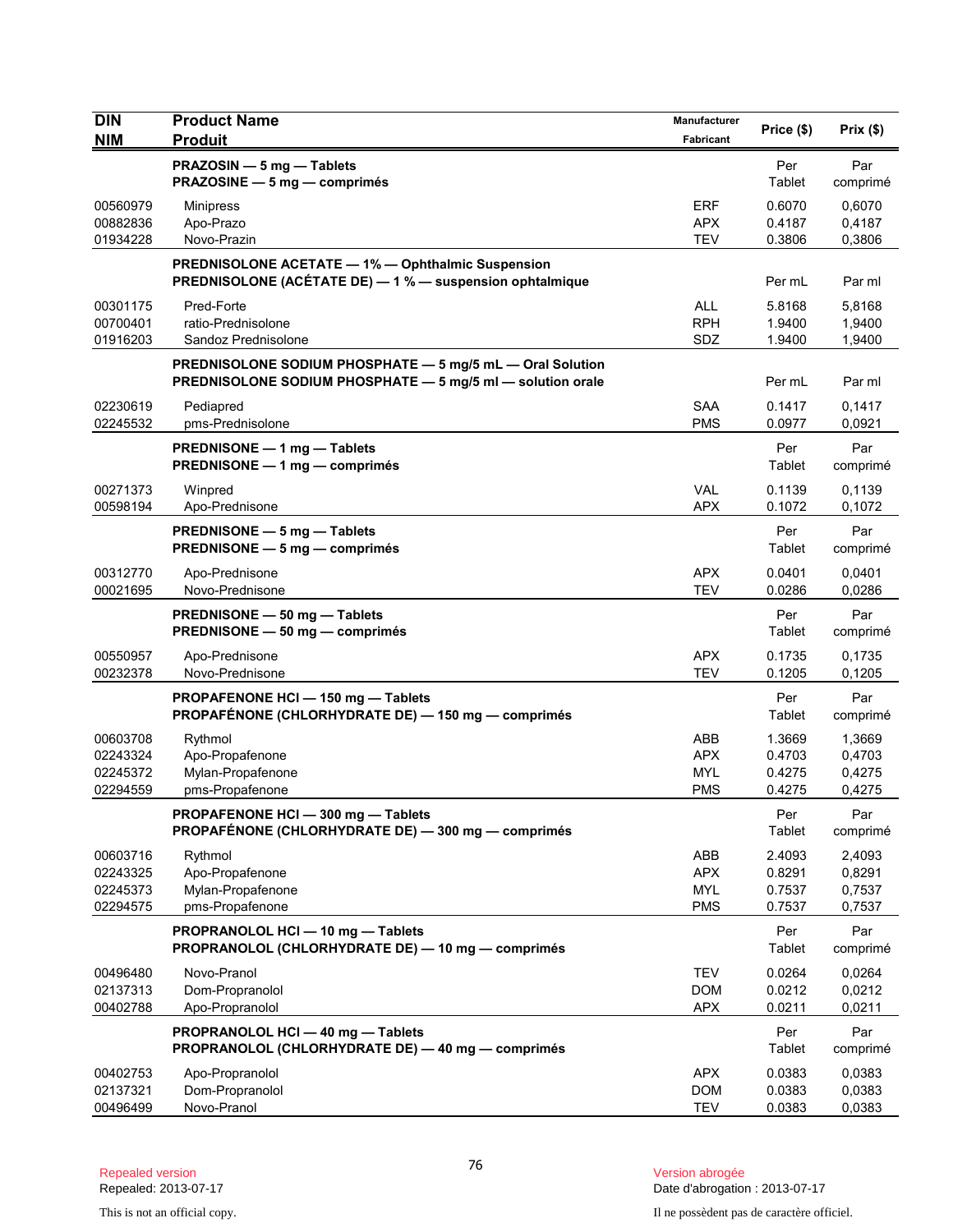| <b>DIN</b> | <b>Product Name</b>                               | Manufacturer | Price (\$) | Prix(\$) |
|------------|---------------------------------------------------|--------------|------------|----------|
| <b>NIM</b> | <b>Produit</b>                                    | Fabricant    |            |          |
|            | PROPRANOLOL HCI - 80 mg - Tablets                 |              | Per        | Par      |
|            | PROPRANOLOL (CHLORHYDRATE DE) - 80 mg - comprimés |              | Tablet     | comprimé |
| 00402761   | Apo-Propranolol                                   | <b>APX</b>   | 0.0644     | 0,0644   |
| 00496502   | Novo-Pranol                                       | <b>TEV</b>   | 0.0644     | 0,0644   |
|            | QUETIAPINE - 25 mg - Tablets                      |              | Per        | Par      |
|            | QUETIAPINE - 25 mg - comprimés                    |              | Tablet     | comprimé |
| 02236951   | Seroquel                                          | <b>AZC</b>   | 0.5715     | 0,5715   |
| 02313901   | Apo-Quetiapine                                    | <b>APX</b>   | 0.3458     | 0,3458   |
| 02316080   | CO Quetiapine                                     | <b>COB</b>   | 0.3458     | 0,3458   |
| 02307804   | Mylan-Quetiapine                                  | MYL          | 0.3458     | 0,3458   |
| 02284235   | Novo-Quetiapine                                   | <b>TEV</b>   | 0.3458     | 0,3458   |
| 02311704   | ratio-Quetiapine                                  | <b>RPH</b>   | 0.3458     | 0,3458   |
| 02313995   | Sandoz Quetiapine                                 | SDZ          | 0.3458     | 0,3458   |
| 02296551   | pms-Quetiapine                                    | <b>PMS</b>   | 0.3458     | 0,3458   |
|            | QUETIAPINE - 100 mg - Tablets                     |              | Per        | Par      |
|            | QUETIAPINE - 100 mg - comprimés                   |              | Tablet     | comprimé |
| 02236952   | Seroquel                                          | <b>AZC</b>   | 1.5246     | 1,5246   |
| 02313928   | Apo-Quetiapine                                    | <b>APX</b>   | 0.9226     | 0,9226   |
| 02316099   | CO Quetiapine                                     | <b>COB</b>   | 0.9226     | 0,9226   |
| 02307812   | Mylan-Quetiapine                                  | <b>MYL</b>   | 0.9226     | 0,9226   |
| 02284243   | Novo-Quetiapine                                   | <b>TEV</b>   | 0.9226     | 0,9226   |
| 02311712   | ratio-Quetiapine                                  | <b>RPH</b>   | 0.9226     | 0,9226   |
| 02314002   | Sandoz Quetiapine                                 | SDZ          | 0.9226     | 0,9226   |
| 02296578   | pms-Quetiapine                                    | <b>PMS</b>   | 0.9226     | 0,9226   |
|            | QUETIAPINE - 150 mg - Tablets                     |              | Per        | Par      |
|            | QUETIAPINE - 150 mg - comprimés                   |              | Tablet     | comprimé |
| 02240862   | Seroquel                                          | <b>AZC</b>   | 2.3550     | 2,3550   |
| 02284251   | Novo-Quetiapine                                   | <b>TEV</b>   | 1.3518     | 1,3518   |
|            | QUETIAPINE - 200 mg - Tablets                     |              | Per        | Par      |
|            | QUETIAPINE - 200 mg - comprimés                   |              | Tablet     | comprimé |
| 02236953   | Seroquel                                          | <b>AZC</b>   | 3.0613     | 3,0613   |
| 02313936   | Apo-Quetiapine                                    | <b>APX</b>   | 1.8527     | 1,8527   |
| 02316110   | CO Quetiapine                                     | COB          | 1.8527     | 1,8527   |
| 02307839   | Mylan-Quetiapine                                  | <b>MYL</b>   | 1.8527     | 1,8527   |
| 02284278   | Novo-Quetiapine                                   | TEV          | 1.8527     | 1,8527   |
| 02311747   | ratio-Quetiapine                                  | <b>RPH</b>   | 1.8527     | 1,8527   |
| 02314010   | Sandoz Quetiapine                                 | SDZ          | 1.8527     | 1,8527   |
| 02296594   | pms-Quetiapine                                    | <b>PMS</b>   | 1.8527     | 1,8527   |
|            | QUETIAPINE - 300 mg - Tablets                     |              | Per        | Par      |
|            | QUETIAPINE - 300 mg - comprimés                   |              | Tablet     | comprimé |
| 02244107   | Seroquel                                          | <b>AZC</b>   | 4.4671     | 4,4671   |
| 02313944   | Apo-Quetiapine                                    | <b>APX</b>   | 2.7038     | 2,7038   |
| 02316129   | CO Quetiapine                                     | COB          | 2.7038     | 2,7038   |
| 02307847   | Mylan-Quetiapine                                  | <b>MYL</b>   | 2.7038     | 2,7038   |
| 02284286   | Novo-Quetiapine                                   | <b>TEV</b>   | 2.7038     | 2,7038   |
| 02311755   | ratio-Quetiapine                                  | <b>RPH</b>   | 2.7038     | 2,7038   |
| 02314029   | Sandoz Quetiapine                                 | SDZ          | 2.7038     | 2,7038   |
| 02296608   | pms-Quetiapine                                    | <b>PMS</b>   | 2.7038     | 2,7038   |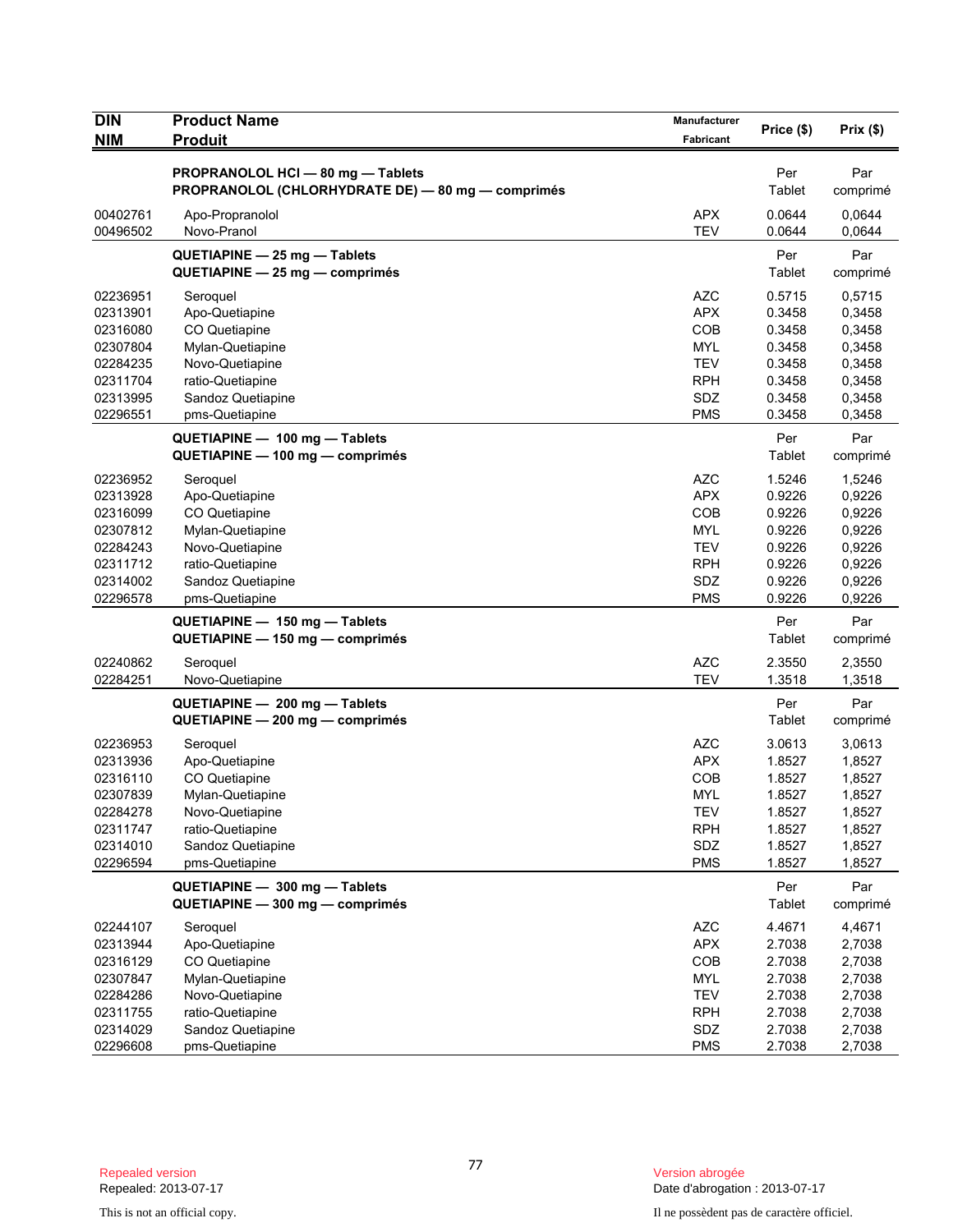| <b>DIN</b><br><b>NIM</b> | <b>Product Name</b><br><b>Produit</b>                                           | Manufacturer<br>Fabricant | Price (\$)     | Prix(\$)        |
|--------------------------|---------------------------------------------------------------------------------|---------------------------|----------------|-----------------|
|                          |                                                                                 |                           |                |                 |
|                          | QUININE SULFATE - 200 mg - Capsules<br>QUININE (SULFATE DE) - 200 mg - capsules |                           | Per<br>Capsule | Par<br>capsule  |
| 00021008                 | Novo-Quinine                                                                    | TEV                       | 0.2800         | 0,2800          |
| 02254514                 | Apo-Quinine                                                                     | <b>APX</b>                | 0.2629         | 0,2629          |
| 00695440                 | Quinine-Odan                                                                    | <b>ODN</b>                | 0.2390         | 0,2390          |
|                          | QUININE SULFATE - 300 mg - Capsules<br>QUININE (SULFATE DE) - 300 mg - capsules |                           | Per<br>Capsule | Par<br>capsule  |
| 00021016                 | Novo-Quinine                                                                    | <b>TEV</b>                | 0.4364         | 0,4364          |
| 02254522                 | Apo-Quinine                                                                     | <b>APX</b>                | 0.4125         | 0,4125          |
| 00695459                 | Quinine-Odan                                                                    | ODN                       | 0.3750         | 0,3750          |
|                          | RABEPRAZOLE - 10 mg - Tablets<br>RABEPRAZOLE - 10 mg - comprimés                |                           | Per<br>Tablet  | Par<br>comprimé |
| 02243796                 | Pariet                                                                          | <b>JAN</b>                | 0.7541         | 0,7541          |
| 02345579                 | Apo-Rabeprazole                                                                 | <b>APX</b>                | 0.1204         | 0,1204          |
| 02381737                 | PAT-Rabeprazole                                                                 | <b>PAT</b>                | 0.1204         | 0,1204          |
| 02310805                 | pms-Rabeprazole EC                                                              | <b>PMS</b>                | 0.1204         | 0,1204          |
| 02356511                 | Rabeprazole                                                                     | SAH                       | 0.1204         | 0,1204          |
| 02298074                 | Ran-Rabeprazole                                                                 | <b>RAN</b>                | 0.1204         | 0,1204          |
| 02314177                 | Sandoz Rabeprazole                                                              | SDZ                       | 0.1204         | 0,1204          |
| 02296632                 | Teva-Rabeprazole EC                                                             | <b>TEV</b>                | 0.1204         | 0,1204          |
|                          | RABEPRAZOLE - 20 mg - Tablets<br>RABEPRAZOLE - 20 mg - comprimés                |                           | Per<br>Tablet  | Par<br>comprimé |
| 02243797                 | Pariet                                                                          | <b>JAN</b>                | 1.5083         | 1,5083          |
| 02345587                 | Apo-Rabeprazole                                                                 | <b>APX</b>                | 0.2408         | 0,2408          |
| 02381745                 | PAT-Rabeprazole                                                                 | <b>PAT</b>                | 0.2408         | 0,2408          |
| 02310813                 | pms-Rabeprazole EC                                                              | <b>PMS</b>                | 0.2408         | 0,2408          |
| 02356538                 | Rabeprazole                                                                     | <b>SAH</b>                | 0.2408         | 0,2408          |
| 02298082                 | Ran-Rabeprazole                                                                 | <b>RAN</b>                | 0.2408         | 0,2408          |
| 02314185                 | Sandoz Rabeprazole                                                              | SDZ<br><b>TEV</b>         | 0.2408         | 0,2408          |
| 02296640                 | Teva-Rabeprazole EC                                                             |                           | 0.2408         | 0,2408          |
|                          | RALOXIFENE - 60 mg - Tablets<br>RALOXIFENE - 60 mg - comprimés                  |                           | Per<br>Tablet  | Par<br>comprimé |
| 02239028                 | Evista                                                                          | LIL                       | 2.0684         | 2,0684          |
| 02279215                 | Apo-Raloxifene                                                                  | <b>APX</b>                | 1.1038         | 1,1038          |
| 02358840                 | CO Raloxifene                                                                   | COB                       | 0.6418         | 0,6418          |
| 02312298                 | Novo-Raloxifene                                                                 | <b>TEV</b>                | 0.6417         | 0,6417          |
|                          | RAMIPRIL - 1.25 mg - Capsules<br>RAMIPRIL - 1.25 mg - capsules                  |                           | Per<br>Capsule | Par<br>capsule  |
| 02221829                 | Altace                                                                          | SAA                       | 0.7895         | 0,7895          |
| 02251515                 | Apo-Ramipril                                                                    | <b>APX</b>                | 0.1274         | 0.1274          |
| 02295482                 | CO Ramipril                                                                     | COB                       | 0.1274         | 0.1274          |
| 02331101                 | Jamp Ramipril                                                                   | <b>JPC</b>                | 0.1274         | 0,1274          |
| 02301148                 | Mylan-Ramipril                                                                  | <b>MYL</b>                | 0.1274         | 0.1274          |
| 02295369                 | pms-Ramipril                                                                    | <b>PMS</b>                | 0.1274         | 0.1274          |
| 02287692                 | ratio-Ramipril                                                                  | <b>RPH</b>                | 0.1274         | 0.1274          |
| 02332299                 | Ramipril                                                                        | <b>RAN</b>                | 0.1274         | 0,1274          |
| 02310503                 | Ran-Ramipril                                                                    | <b>RAN</b>                | 0.1274         | 0.1274          |
| 02291398                 | Sandoz Ramipril Tablets/comprimés                                               | SDZ                       | 0.1274         | 0.1274          |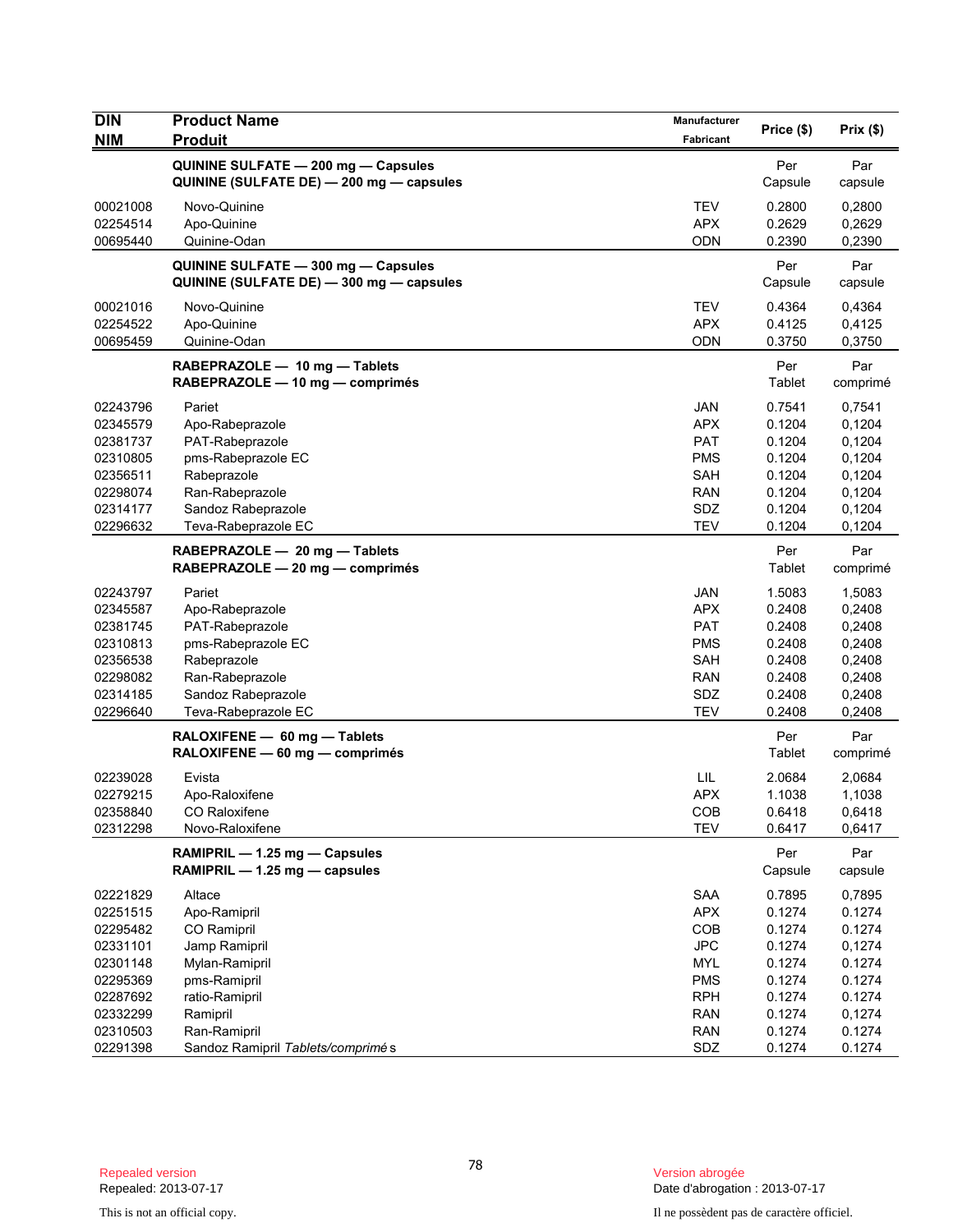| <b>DIN</b>           | <b>Product Name</b>                                      | Manufacturer             |                  |                  |
|----------------------|----------------------------------------------------------|--------------------------|------------------|------------------|
| <b>NIM</b>           | <b>Produit</b>                                           | Fabricant                | Price (\$)       | Prix(\$)         |
|                      | RAMIPRIL - 2.5 mg - Capsules                             |                          | Per              | Par              |
|                      | RAMIPRIL - 2.5 mg - capsules                             |                          | Capsule          | capsule          |
|                      |                                                          |                          |                  |                  |
| 02221837<br>02251531 | Altace                                                   | <b>SAA</b><br><b>APX</b> | 0.9061<br>0.1470 | 0,9061<br>0,1470 |
| 02295490             | Apo-Ramipril<br><b>CO</b> Ramipril                       | <b>COB</b>               | 0.1470           | 0,1470           |
| 02331128             | Jamp-Ramipril                                            | <b>JPC</b>               | 0.1470           | 0,1470           |
| 02301156             | Mylan-Ramipril                                           | <b>MYL</b>               | 0.1470           | 0,1470           |
| 02247917             | pms-Ramipril                                             | <b>PMS</b>               | 0.1470           | 0,1470           |
| 02332302             | Ramipril                                                 | <b>RAN</b>               | 0.1470           | 0,1470           |
| 02374846             | Ramipril                                                 | <b>SAH</b>               | 0.1470           | 0,1470           |
| 02310511             | Ran-Ramipril                                             | <b>RAN</b>               | 0.1470           | 0,1470           |
| 02287706             | ratio-Ramipril                                           | <b>RPH</b>               | 0.1470           | 0,1470           |
| 02291401             | Sandoz Ramipril Tablets/comprimés                        | SDZ                      | 0.1470           | 0,1470           |
| 02247945             | Teva-Ramipril                                            | <b>TEV</b>               | 0.1470           | 0,1470           |
|                      | RAMIPRIL - 5 mg - Capsules                               |                          | Per              | Par              |
|                      | RAMIPRIL $-5$ mg $-$ capsules                            |                          | Capsule          | capsule          |
|                      |                                                          |                          |                  |                  |
| 02221845             | Altace                                                   | <b>SAA</b>               | 0.9072           | 0,9072           |
| 02251574             | Apo-Ramipril                                             | <b>APX</b>               | 0.1470           | 0,1470           |
| 02295504             | CO Ramipril                                              | COB                      | 0.1470           | 0,1470           |
| 02331136             | Jamp-Ramipril                                            | <b>JPC</b>               | 0.1470           | 0,1470           |
| 02301164             | Mylan-Ramipril                                           | <b>MYL</b>               | 0.1470           | 0,1470           |
| 02247918             | pms-Ramipril                                             | <b>PMS</b>               | 0.1470           | 0,1470           |
| 02332310             | Ramipril                                                 | <b>RAN</b>               | 0.1470           | 0,1470           |
| 02374854             | Ramipril                                                 | <b>SAH</b>               | 0.1470           | 0,1470           |
| 02310538             | Ran-Ramipril                                             | <b>RAN</b>               | 0.1470           | 0,1470           |
| 02287714             | ratio-Ramipril                                           | <b>RPH</b>               | 0.1470           | 0,1470           |
| 02291428             | Sandoz Ramipril Tablets/comprimés                        | SDZ                      | 0.1470           | 0,1470           |
| 02247946             | Teva-Ramipril                                            | <b>TEV</b>               | 0.1470           | 0,1470           |
|                      | RAMIPRIL - 10 mg - Capsules                              |                          | Per              | Par              |
|                      | RAMIPRIL - 10 mg - capsules                              |                          | Capsule          | capsule          |
| 02221853             | Altace                                                   | <b>SAA</b>               | 1.1506           | 1,1506           |
| 02251582             | Apo-Ramipril                                             | <b>APX</b>               | 0.1862           | 0,1862           |
| 02295512             | CO Ramipril                                              | COB                      | 0.1862           | 0,1862           |
| 02331144             | Jamp-Ramipril                                            | <b>JPC</b>               | 0.1862           | 0,1862           |
| 02301172             | Mylan-Ramipril                                           | <b>MYL</b>               | 0.1862           | 0,1862           |
| 02247919             | pms-Ramipril                                             | <b>PMS</b>               | 0.1862           | 0,1862           |
| 02332329             | Ramipril                                                 | <b>RAN</b>               | 0.1862           | 0,1862           |
| 02374862             | Ramipril                                                 | SAH                      | 0.1862           | 0,1862           |
| 02310546             | Ran-Ramipril                                             | <b>RAN</b>               | 0.1862           | 0,1862           |
| 02287722             | ratio-Ramipril                                           | <b>RPH</b>               | 0.1862           | 0,1862           |
| 02291436             | Sandoz Ramipril Tablets/comprimés                        | SDZ                      | 0.1862           | 0,1862           |
| 02247947             | Teva-Ramipril                                            | <b>TEV</b>               | 0.1862           | 0,1862           |
|                      | RAMIPRIL - 15 mg - Capsules                              |                          | Per              | Par              |
|                      | RAMIPRIL - 15 mg - capsules                              |                          | Capsule          | capsule          |
| 02281112             | Altace                                                   | SAA                      | 1.2778           | 1,2778           |
| 02325381             | Apo-Ramipril                                             | <b>APX</b>               | 0.8132           | 0,8132           |
| 02311194             | ratio-Ramipril                                           | <b>RPH</b>               | 0.8132           | 0,8132           |
|                      |                                                          |                          |                  |                  |
|                      | RANITIDINE HCI - 15 mg/mL - Oral Solution                |                          | Per              | Par              |
|                      | RANITIDINE (CHLORHYDRATE DE) - 15 mg/ml - solution orale |                          | mL               | ml               |
| 02280833             | Apo-Ranitidine                                           | APX                      | 0.1292           | 0,1292           |
| 02242940             | Novo-Ranidine                                            | <b>TEV</b>               | 0.1175           | 0,1175           |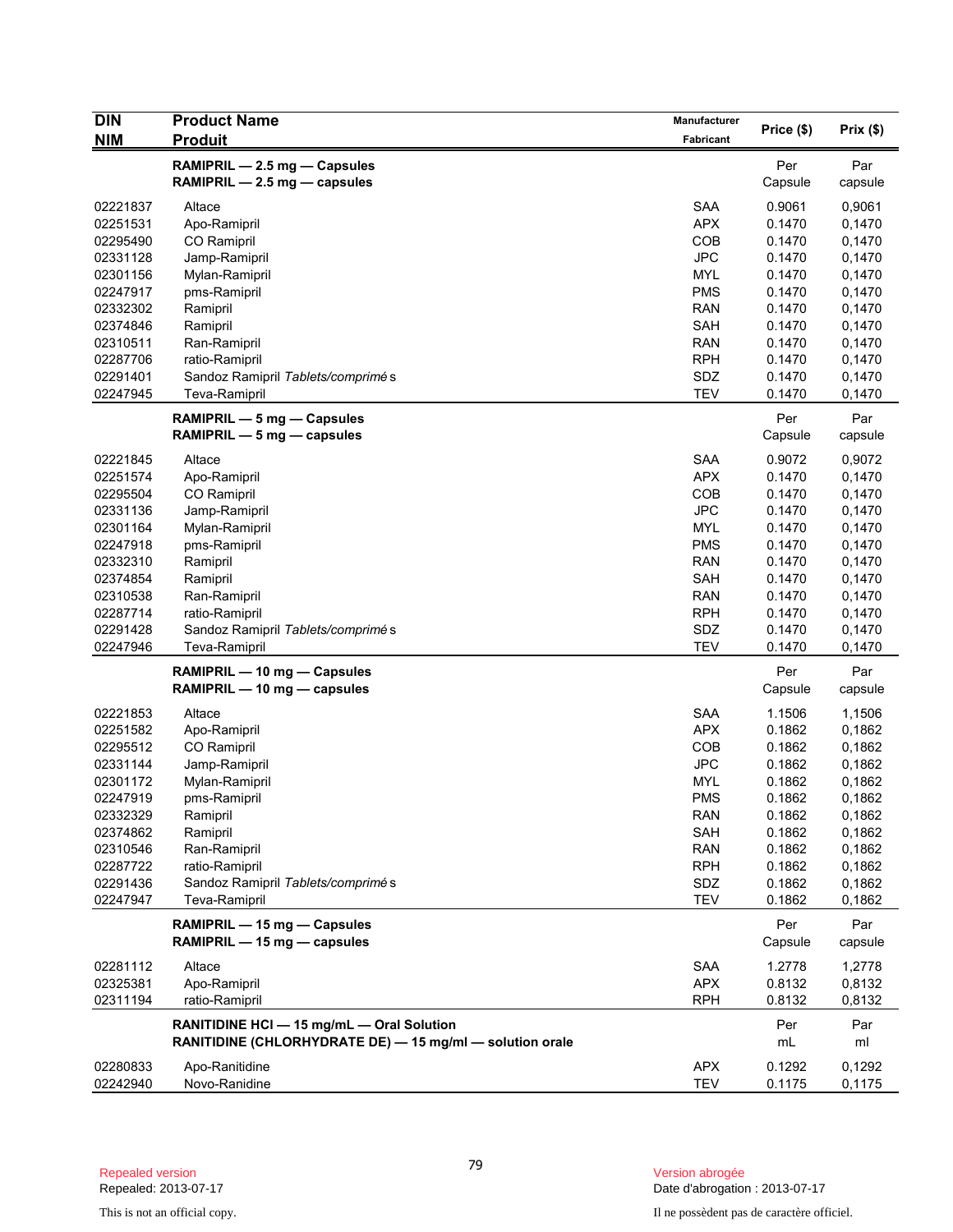| <b>DIN</b><br><b>NIM</b> | <b>Product Name</b><br><b>Produit</b>                                                  | Manufacturer<br>Fabricant | Price (\$)       | Prix(\$)         |
|--------------------------|----------------------------------------------------------------------------------------|---------------------------|------------------|------------------|
|                          | RANITIDINE HCI - 150 mg - Tablets<br>RANITIDINE (CHLORHYDRATE DE) - 150 mg - comprimés |                           | Per<br>Tablet    | Par<br>comprimé  |
| 02248570                 | CO Ranitidine                                                                          | COB                       | 0.4446           | 0,4446           |
| 00828564                 | Novo-Ranidine                                                                          | <b>TEV</b>                | 0.4446           | 0,4446           |
| 00828823                 | ratio-Ranitidine                                                                       | <b>RPH</b>                | 0.4446           | 0,4446           |
| 02336480                 | Ran-Ranitidine                                                                         | <b>RAN</b>                | 0.1980           | 0,1980           |
| 02212331                 | Zantac                                                                                 | <b>GSK</b>                | 0.1980           | 0,1980           |
| 00733059                 | Apo-Ranitidine                                                                         | <b>APX</b>                | 0.1909           | 0.1909           |
| 02207761                 | Mylan-Ranitidine                                                                       | <b>MYL</b>                | 0.1908           | 0,1908           |
| 02367378                 | MYL-Ranitidine                                                                         | <b>MYL</b>                | 0.1800           | 0,1800           |
| 02242453                 | pms-Ranitidine                                                                         | <b>PMS</b>                | 0.1800           | 0,1800           |
| 02243229                 | Sandoz Ranitidine                                                                      | SDZ                       | 0.1800           | 0,1800           |
|                          | RANITIDINE HCI - 300 mg - Tablets<br>RANITIDINE (CHLORHYDRATE DE) - 300 mg - comprimés |                           | Per<br>Tablet    | Par<br>comprimé  |
| 02248571                 | <b>CO</b> Ranitidine                                                                   | COB                       | 0.8566           | 0,8566           |
| 00828556                 | Novo-Ranidine                                                                          | <b>TEV</b>                | 0.8566           | 0,8566           |
| 00828688                 | ratio-Ranitidine                                                                       | <b>RPH</b>                | 0.8566           | 0,8566           |
| 02336502                 | Ran-Ranitidine                                                                         | <b>RAN</b>                | 0.3960           | 0,3960           |
| 02212358                 | Zantac                                                                                 | <b>GSK</b>                | 0.3960           | 0,3960           |
| 00733067                 | Apo-Ranitidine                                                                         | <b>APX</b>                | 0.3817           | 0,3817           |
| 02207788                 | Mylan-Ranitidine                                                                       | <b>MYL</b>                | 0.3816           | 0,3816           |
| 02367386                 | MYL-Ranitidine                                                                         | <b>MYL</b>                | 0.3600           | 0,3600           |
| 02242454                 | pms-Ranitidine                                                                         | <b>PMS</b>                | 0.3600           | 0,3600           |
| 02243230                 | Sandoz Ranitidine                                                                      | SDZ                       | 0.3600           | 0,3600           |
|                          | REPAGLINIDE - 0.5 mg - Tablets<br>REPAGLINIDE - 0.5 mg - comprimés                     |                           | Per<br>Tablet    | Par<br>comprimé  |
| 02239924                 | Gluconorm                                                                              | <b>NOO</b>                | 0.3439           | 0,3439           |
| 02321475                 | CO Repaglinide                                                                         | COB                       | 0.1339           | 0,1339           |
| 02355663                 | Apo-Repaglinide                                                                        | <b>APX</b>                | 0.1042           | 0,1042           |
| 02357453                 | Sandoz Repaglinide                                                                     | SDZ                       | 0.1042           | 0,1042           |
|                          | <b>REPAGLINIDE - 1 mg - Tablets</b><br>$REPAGLINIDE - 1 mg - comprimés$                |                           | Per<br>Tablet    | Par<br>comprimé  |
| 02239925                 | Gluconorm                                                                              | <b>NOO</b>                | 0.3575           | 0.3575           |
| 02321483                 | CO Repaglinide                                                                         | COB                       | 0.1392           | 0,1392           |
| 02355671                 | Apo-Repaglinide                                                                        | <b>APX</b>                | 0.1083           | 0,1083           |
| 02357461                 | Sandoz Repaglinide                                                                     | SDZ                       | 0.1083           | 0,1083           |
|                          | REPAGLINIDE - 2 mg - Tablets<br>REPAGLINIDE - 2 mg - comprimés                         |                           | Per<br>Tablet    | Par<br>comprimé  |
| 02239926                 | Gluconorm                                                                              | <b>NOO</b>                | 0.3714           | 0,3714           |
| 02321491                 | CO Repaglinide                                                                         | COB                       | 0.1540           | 0,1540           |
| 02355698                 | Apo-Repaglinide                                                                        | <b>APX</b>                | 0.1125           | 0,1125           |
| 02357488                 | Sandoz Repaglinide                                                                     | SDZ                       | 0.1125           | 0,1125           |
|                          | RIFAMPIN - 150 mg - Capsules<br>$RIFAMPINE - 150 mg - capsules$                        |                           | Per<br>Capsule   | Par<br>capsule   |
| 02091887<br>00393444     | Rifadin<br>Rofact                                                                      | <b>SAA</b><br><b>VAL</b>  | 0.9235<br>0.6642 | 0,9235<br>0,6642 |
|                          | RIFAMPIN - 300 mg - Capsules<br>RIFAMPINE - 300 mg - capsules                          |                           | Per<br>Capsule   | Par<br>capsule   |
| 02092808<br>00343617     | Rifadin<br>Rofact                                                                      | <b>SAA</b><br>VAL         | 1.4533<br>1.0454 | 1,4533<br>1,0454 |

This is not an official copy. Il ne possèdent pas de caractère officiel.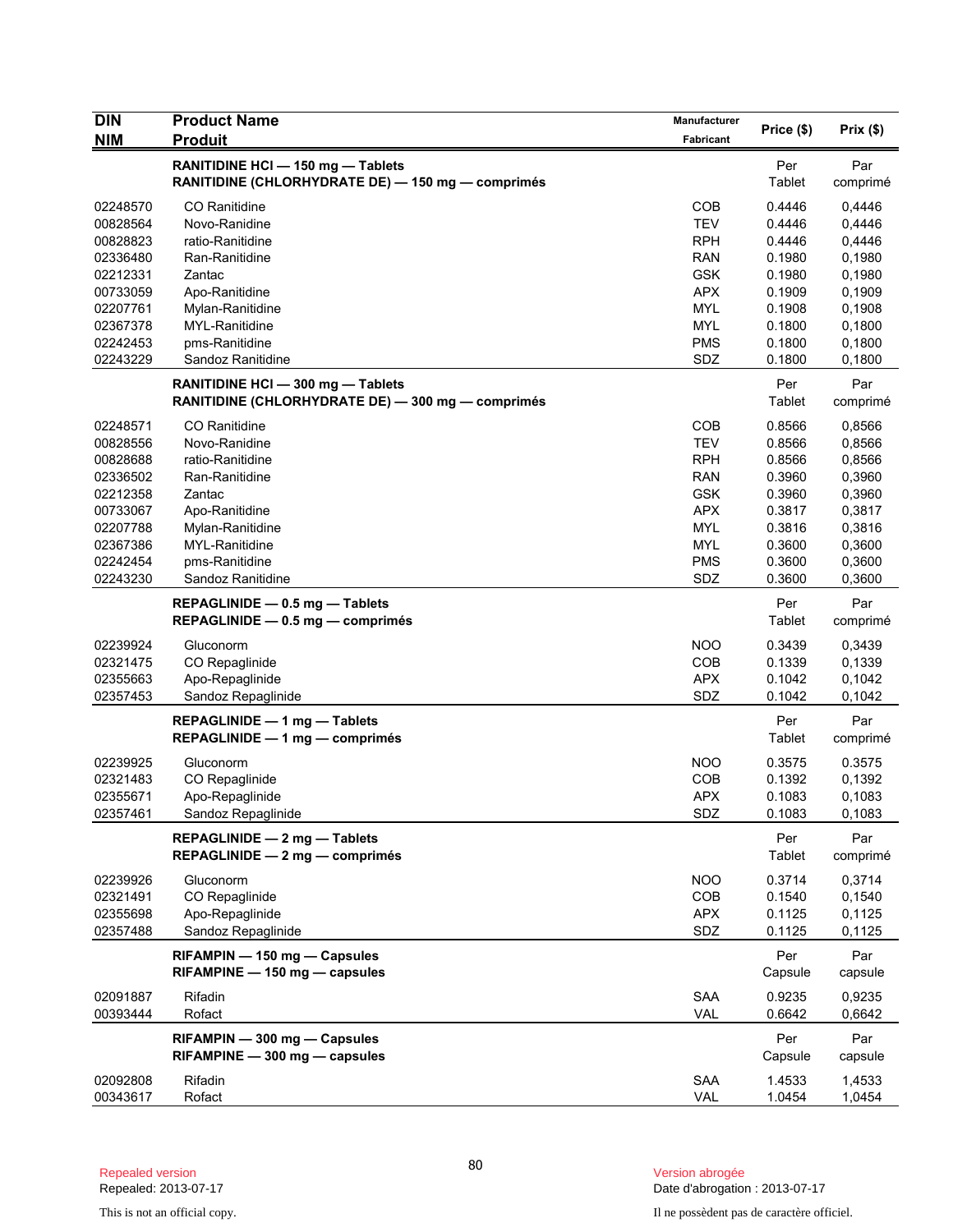| <b>DIN</b><br><b>NIM</b>                                 | <b>Product Name</b><br><b>Produit</b>                                                                    | Manufacturer<br>Fabricant                                          | Price (\$)                                      | Prix (\$)                                       |
|----------------------------------------------------------|----------------------------------------------------------------------------------------------------------|--------------------------------------------------------------------|-------------------------------------------------|-------------------------------------------------|
|                                                          | RILUZOLE - 50 mg - Tablets<br>RILUZOLE - 50 mg - comprimés                                               |                                                                    | Per<br>Tablet                                   | Par<br>comprimé                                 |
| 02242763<br>02390299                                     | Rilutek<br>Mylan-Riluzole                                                                                | <b>SAA</b><br><b>MYL</b>                                           | 10.8000<br>3.4361                               | 10,8000<br>3,4361                               |
|                                                          | RISEDRONATE - 5 mg - Tablet<br>$RISEDRONATE - 5 mg - comprimés$                                          |                                                                    | Per<br>Tablet                                   | Par<br>comprimé                                 |
| 02242518<br>02298376                                     | Actonel<br>Novo-Risedronate                                                                              | <b>PGP</b><br><b>TEV</b>                                           | 2.0680<br>1.3897                                | 2,0680<br>1,3897                                |
|                                                          | RISEDRONATE - 30 mg - Tablet<br>RISEDRONATE - 30 mg - comprimés                                          |                                                                    | Per<br>Tablet                                   | Par<br>comprimé                                 |
| 02239146<br>02298384                                     | Actonel<br>Novo-Risedronate                                                                              | <b>PGP</b><br><b>TEV</b>                                           | 13.3980<br>5.3525                               | 13,3980<br>5,3525                               |
|                                                          | RISEDRONATE - 35 mg - Tablet<br>$RISEDRONATE - 35 mg - comprimés$                                        |                                                                    | Per<br>Tablet                                   | Par<br>comprimé                                 |
| 02246896<br>02353687<br>02298392<br>02357984<br>02368552 | Actonel<br>Apo-Risedronate<br>Novo-Risedronate<br>Mylan-Risedronate<br>Jamp-Risedronate                  | <b>PGP</b><br><b>APX</b><br><b>TEV</b><br><b>MYL</b><br><b>JPC</b> | 11.3135<br>4.1975<br>4.1969<br>3.4003<br>2.4875 | 11,3135<br>4,1975<br>4,1969<br>3,4003<br>2,4875 |
|                                                          | RISPERIDONE - 1 mg - Orally Disintegrating Tablets<br>RISPERIDONE - 1 mg - comprimés à dissolution orale |                                                                    | Per<br>Tablet                                   | Par<br>comprimé                                 |
| 02247705<br>02291789                                     | Risperdal M-Tab<br>pms-Risperidone ODT                                                                   | <b>JAN</b><br><b>PMS</b>                                           | 1.1333<br>0.7725                                | 1,1333<br>0,7725                                |
|                                                          | RISPERIDONE - 2 mg - Orally Disintegrating Tablets<br>RISPERIDONE - 2 mg - comprimés à dissolution orale |                                                                    | Per<br>Tablet                                   | Par<br>comprimé                                 |
| 02247706<br>02291797                                     | Risperdal M-Tab<br>pms-Risperidone ODT                                                                   | <b>JAN</b><br><b>PMS</b>                                           | 2.2413<br>1.5281                                | 2,2413<br>1,5281                                |
|                                                          | RISPERIDONE - 3 mg - Orally Disintegrating Tablets<br>RISPERIDONE - 3 mg - comprimés à dissolution orale |                                                                    | Per<br>Tablet                                   | Par<br>comprimé                                 |
| 02268086<br>02370697                                     | Risperdal M-Tab<br>pms-Risperidone ODT                                                                   | <b>JAN</b><br><b>PMS</b>                                           | 3.3605<br>2.2913                                | 3,3605<br>2,2913                                |
|                                                          | RISPERIDONE - 4 mg - Orally Disintegrating Tablets<br>RISPERIDONE - 4 mg - comprimés à dissolution orale |                                                                    | Per<br>Tablet                                   | Par<br>comprimé                                 |
| 02268094<br>02370700                                     | Risperdal M-Tab<br>pms-Risperidone ODT                                                                   | JAN<br><b>PMS</b>                                                  | 4.4935<br>3.0638                                | 4,4935<br>3,0638                                |
|                                                          | RISPERIDONE - 1 mg/mL - Oral Solution<br>RISPERIDONE - 1 mg/ml - solution orale                          |                                                                    | Per mL                                          | Par ml                                          |
| 02236950<br>02279266<br>02280396                         | Risperdal<br>pms-Risperidone<br>Apo-Risperidone                                                          | <b>JAN</b><br><b>PMS</b><br><b>APX</b>                             | 1.5576<br>0.8501<br>0.8500                      | 1,5576<br>0,8501<br>0,8500                      |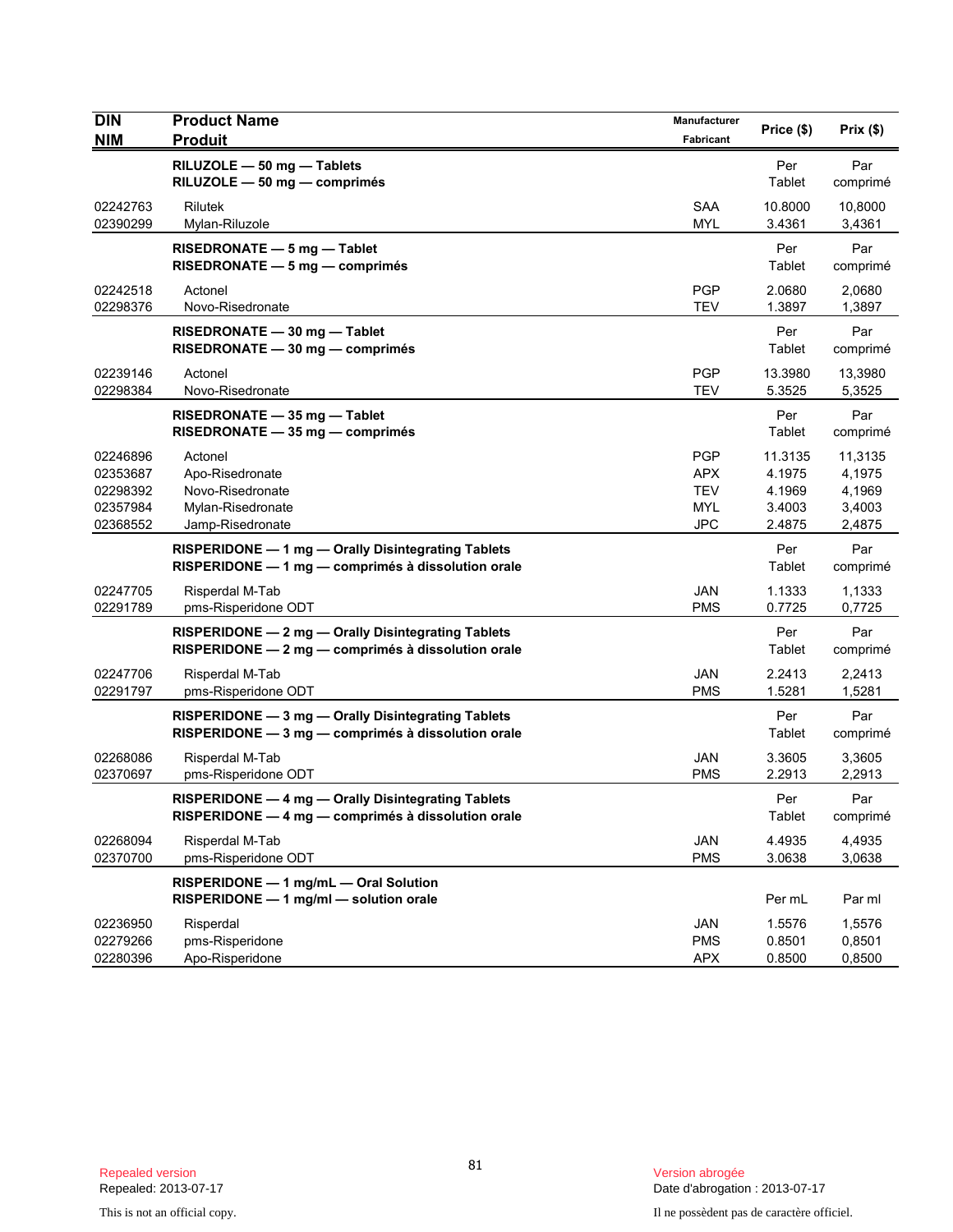| <b>DIN</b> | <b>Product Name</b>                 | Manufacturer | Price (\$) | Prix(\$) |
|------------|-------------------------------------|--------------|------------|----------|
| <b>NIM</b> | <b>Produit</b>                      | Fabricant    |            |          |
|            | RISPERIDONE - 0.25 mg - Tablet      |              | Per        | Par      |
|            | $RISPERIDONE - 0.25 mg - comprimés$ |              | Tablet     | comprimé |
| 02240551   | Risperdal                           | <b>JAN</b>   | 0.6147     | 0,6417   |
| 02282585   | CO Risperidone                      | <b>COB</b>   | 0.2877     | 0,2877   |
| 02264757   | ratio-Risperidone                   | <b>RPH</b>   | 0.2877     | 0,2877   |
| 02328305   | Ran-Risperidone                     | <b>RAN</b>   | 0.2615     | 0,2615   |
| 02282119   | Apo-Risperidone                     | <b>APX</b>   | 0.2075     | 0,2075   |
| 02359790   | Mint-Risperidon                     | <b>MPH</b>   | 0.1752     | 0,1752   |
| 02252007   | pms-Risperidone                     | <b>PMS</b>   | 0.1752     | 0,1752   |
| 02303655   | Sandoz Risperidone                  | <b>SDZ</b>   | 0.1752     | 0,1752   |
| 02359529   | Jamp-Risperidone                    | <b>JPC</b>   | 0.1425     | 0,1425   |
| 02282240   | Mylan-Risperidone                   | <b>MYL</b>   | 0.1425     | 0,1425   |
| 02282690   | Novo-Risperidone                    | <b>TEV</b>   | 0.1425     | 0,1425   |
|            | RISPERIDONE - 0.5 mg - Tablet       |              | Per        | Par      |
|            | RISPERIDONE - 0.5 mg - comprimés    |              | Tablet     | comprimé |
| 02240552   | Risperdal                           | <b>JAN</b>   | 1.0298     | 1,0298   |
| 02282593   | CO Risperidone                      | COB          | 0.4817     | 0,4817   |
| 02264765   | ratio-Risperidone                   | <b>RPH</b>   | 0.4817     | 0,4817   |
| 02328313   | Ran-Risperidone                     | <b>RAN</b>   | 0.4379     | 0,4379   |
| 02282127   | Apo-Risperidone                     | <b>APX</b>   | 0.3475     | 0,3475   |
| 02359804   | Mint-Risperidon                     | <b>MPH</b>   | 0.2935     | 0,2935   |
| 02252015   | pms-Risperidone                     | <b>PMS</b>   | 0.2935     | 0,2935   |
| 02303663   | Sandoz Risperidone                  | SDZ          | 0.2935     | 0,2935   |
| 02359537   | Jamp-Risperidone                    | <b>JPC</b>   | 0.2395     | 0,2395   |
| 02282259   | Mylan-Risperidone                   | <b>MYL</b>   | 0.2395     | 0,2395   |
| 02264188   | Novo-Risperidone                    | TEV          | 0.2395     | 0,2395   |
|            | $RISPERIDONE - 1 mg - Table$        |              | Per        | Par      |
|            | $RISPERIDONE - 1 mg - comprimés$    |              | Tablet     | comprimé |
| 02025280   | Risperdal                           | <b>JAN</b>   | 1.4223     | 1,4223   |
| 02282607   | CO Risperidone                      | COB          | 0.6653     | 0,6653   |
| 02264773   | ratio-Risperidone                   | <b>RPH</b>   | 0.6653     | 0,6653   |
| 02328321   | Ran-Risperidone                     | <b>RAN</b>   | 0.6048     | 0,6048   |
| 02282135   | Apo-Risperidone                     | <b>APX</b>   | 0.4800     | 0,4800   |
| 02359812   | Mint-Risperidon                     | <b>MPH</b>   | 0.4055     | 0,4055   |
| 02252023   | pms-Risperidone                     | <b>PMS</b>   | 0.4055     | 0,4055   |
| 02279800   | Sandoz Risperidone                  | <b>SDZ</b>   | 0.4055     | 0,4055   |
| 02359545   | Jamp-Risperidone                    | <b>JPC</b>   | 0.3310     | 0,3310   |
| 02282267   | Mylan-Risperidone                   | <b>MYL</b>   | 0.3310     | 0,3310   |
| 02264196   | Novo-Risperidone                    | <b>TEV</b>   | 0.3310     | 0,3310   |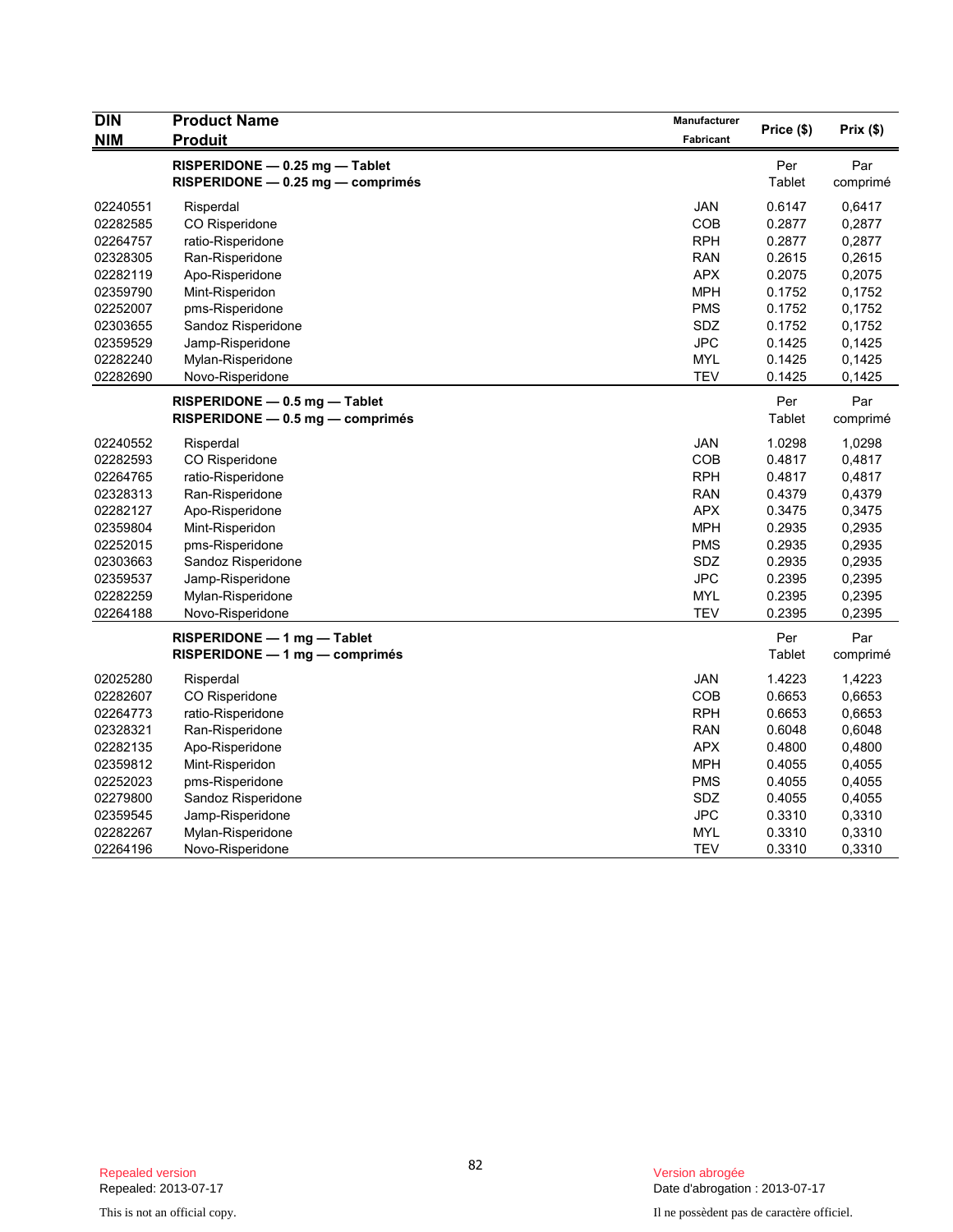| <b>DIN</b> | <b>Product Name</b>                                                  | Manufacturer | Price (\$)           | $Prix($ \$)     |
|------------|----------------------------------------------------------------------|--------------|----------------------|-----------------|
| <b>NIM</b> | <b>Produit</b>                                                       | Fabricant    |                      |                 |
|            | RISPERIDONE - 2 mg - Tablet<br>RISPERIDONE - 2 mg - comprimés        |              | Per<br>Tablet        | Par<br>comprimé |
| 02025299   | Risperdal                                                            | <b>JAN</b>   | 2.8452               | 2,8452          |
| 02282615   | CO Risperidone                                                       | COB          | 1.3283               | 1,3283          |
| 02264781   | ratio-Risperidone                                                    | <b>RPH</b>   | 1.3283               | 1,3283          |
| 02328348   | Ran-Risperidone                                                      | <b>RAN</b>   | 1.2075               | 1,2075          |
| 02282143   | Apo-Risperidone                                                      | APX          | 0.9583               | 0,9583          |
| 02359820   | Mint-Risperidon                                                      | <b>MPH</b>   | 0.8095               | 0,8095          |
| 02252031   | pms-Risperidone                                                      | <b>PMS</b>   | 0.8095               | 0,8095          |
| 02279819   | Sandoz Risperidone                                                   | SDZ          | 0.8095               | 0,8095          |
| 02359553   | Jamp-Risperidone                                                     | <b>JPC</b>   | 0.6607               | 0,6607          |
| 02282275   | Mylan-Risperidone                                                    | <b>MYL</b>   | 0.6607               | 0,6607          |
| 02264218   | Novo-Risperidone                                                     | <b>TEV</b>   | 0.6607               | 0,6607          |
|            | RISPERIDONE - 3 mg - Tablet<br>RISPERIDONE - 3 mg - comprimés        |              | Per<br><b>Tablet</b> | Par<br>comprimé |
| 02025302   | Risperdal                                                            | <b>JAN</b>   | 4.2603               | 4,2603          |
| 02282623   | CO Risperidone                                                       | COB          | 1.9925               | 1,9925          |
| 02264803   | ratio-Risperidone                                                    | <b>RPH</b>   | 1.9924               | 1,9924          |
| 02328364   | Ran-Risperidone                                                      | <b>RAN</b>   | 1.8112               | 1,8112          |
| 02282151   | Apo-Risperidone                                                      | APX          | 1.4375               | 1,4375          |
| 02359839   | Mint-Risperidon                                                      | <b>MPH</b>   | 1.2143               | 1,2143          |
| 02252058   | pms-Risperidone                                                      | <b>PMS</b>   | 1.2143               | 1,2143          |
| 02279827   | Sandoz Risperidone                                                   | SDZ          | 1.2143               | 1,2143          |
| 02359561   | Jamp-Risperidone                                                     | <b>JPC</b>   | 0.9910               | 0,9910          |
| 02282283   | Mylan-Risperidone                                                    | <b>MYL</b>   | 0.9910               | 0,9910          |
| 02264226   | Novo-Risperidone                                                     | <b>TEV</b>   | 0.9910               | 0,9910          |
|            | RISPERIDONE - 4 mg - Tablet<br>$RISPERIDONE - 4 mg - comprimés$      |              | Per<br>Tablet        | Par<br>comprimé |
| 02025310   | Risperdal                                                            | JAN          | 5.6804               | 5,6804          |
| 02282631   | CO Risperidone                                                       | COB          | 2.6565               | 2,6565          |
| 02264811   | ratio-Risperidone                                                    | <b>RPH</b>   | 2.6565               | 2,6565          |
| 02328372   | Ran-Risperidone                                                      | <b>RAN</b>   | 2.4150               | 2,4150          |
| 02282178   | Apo-Risperidone                                                      | <b>APX</b>   | 1.9167               | 1,9167          |
| 02359847   | Mint-Risperidon                                                      | <b>MPH</b>   | 1.6191               | 1,6191          |
| 02252066   | pms-Risperidone                                                      | <b>PMS</b>   | 1.6191               | 1,6191          |
| 02279835   | Sandoz Risperidone                                                   | SDZ          | 1.6191               | 1,6191          |
| 02359588   | Jamp-Risperidone                                                     | <b>JPC</b>   | 1.3215               | 1,3215          |
| 02282291   | Mylan-Risperidone                                                    | <b>MYL</b>   | 1.3215               | 1,3215          |
| 02264234   | Novo-Risperidone                                                     | <b>TEV</b>   | 1.3215               | 1,3215          |
|            | RIVASTIGMINE - 1.5 mg - Capsules<br>RIVASTIGMINE - 1.5 mg - capsules |              | Per<br>Capsule       | Par<br>capsule  |
| 02242115   | Exelon                                                               | <b>NVT</b>   | 2.8665               | 2,8665          |
| 02336715   | Apo-Rivastigmine                                                     | <b>APX</b>   | 1.3029               | 1,3029          |
| 02332809   | Mylan-Rivastigmine                                                   | MYL          | 1.3029               | 1,3029          |
| 02305984   | Novo-Rivastigmine                                                    | TEV          | 1.3029               | 1,3029          |
| 02306034   | pms-Rivastigmine                                                     | <b>PMS</b>   | 1.3029               | 1,3029          |
| 02311283   | ratio-Rivastigmine                                                   | <b>RPH</b>   | 1.3029               | 1,3029          |
| 02324563   | Sandoz Rivastigmine                                                  | SDZ          | 1.3029               | 1,3029          |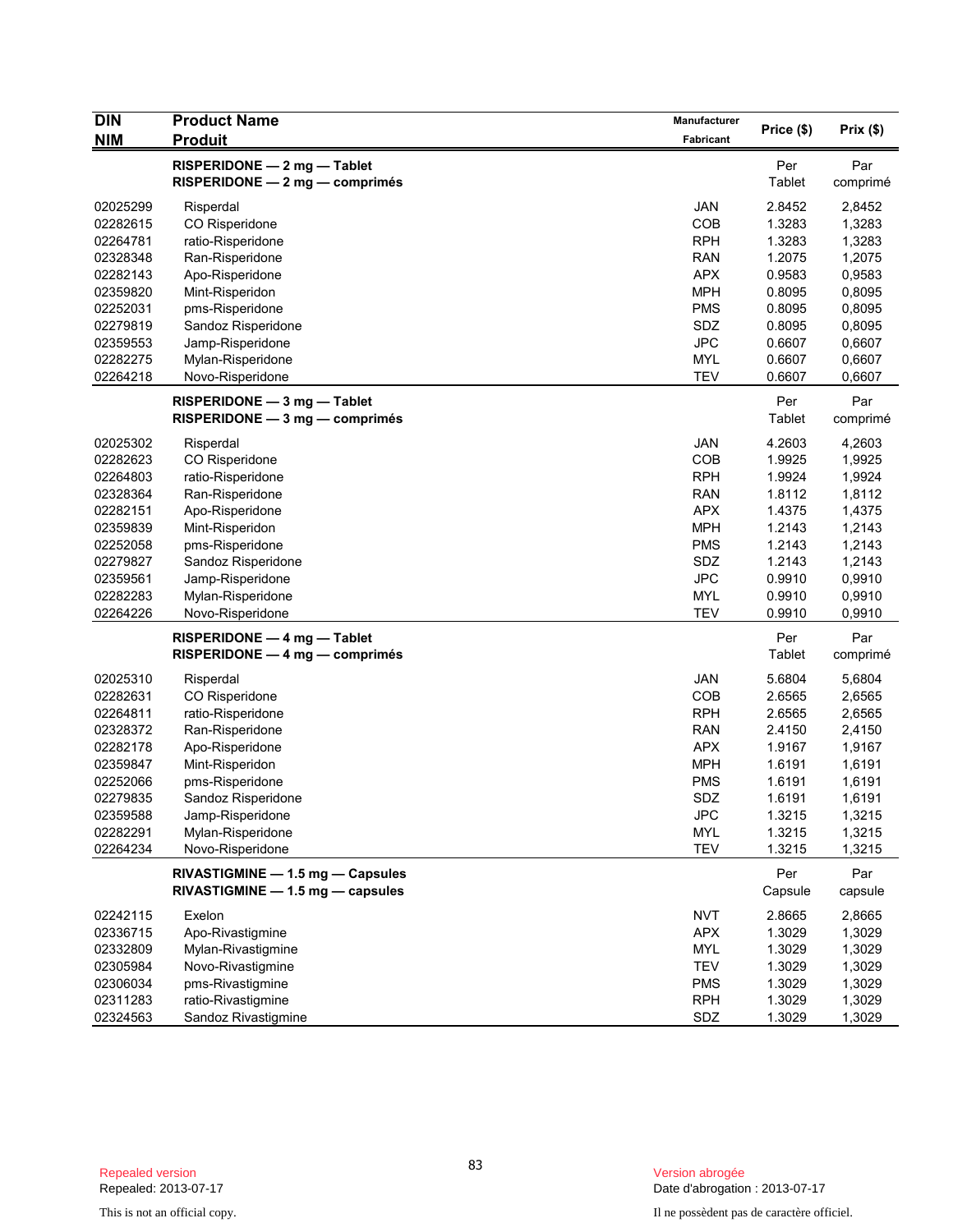| <b>DIN</b><br><b>NIM</b> | <b>Product Name</b><br><b>Produit</b>                                                                      | Manufacturer<br>Fabricant | Price (\$)       | Prix(\$)         |
|--------------------------|------------------------------------------------------------------------------------------------------------|---------------------------|------------------|------------------|
|                          | RIVASTIGMINE - 3 mg - Capsules                                                                             |                           | Per              | Par              |
|                          | $RIVASTIGMINE - 3 mg - capsules$                                                                           |                           | Capsule          | capsule          |
| 02242116                 | Exelon                                                                                                     | <b>NVT</b>                | 2.8665           | 2,8665           |
| 02336723                 | Apo-Rivastigmine                                                                                           | <b>APX</b>                | 1.3029           | 1,3029           |
| 02332817                 | Mylan-Rivastigmine                                                                                         | MYL                       | 1.3029           | 1,3029           |
| 02305992                 | Novo-Rivastigmine                                                                                          | <b>TEV</b>                | 1.3029           | 1,3029           |
| 02306042                 | pms-Rivastigmine                                                                                           | <b>PMS</b>                | 1.3029           | 1,3029           |
| 02311291                 | ratio-Rivastigmine                                                                                         | <b>RPH</b>                | 1.3029           | 1,3029           |
| 02324571                 | Sandoz Rivastigmine                                                                                        | SDZ                       | 1.3029           | 1,3029           |
|                          | RIVASTIGMINE - 4.5 mg - Capsules                                                                           |                           | Per              | Par              |
|                          | $RIVASTIGMINE - 4.5 mg - capsules$                                                                         |                           | Capsule          | capsule          |
| 02242117                 | Exelon                                                                                                     | <b>NVT</b>                | 2.8665           | 2,8665           |
| 02336731                 | Apo-Rivastigmine                                                                                           | <b>APX</b>                | 1.3029           | 1,3029           |
| 02332825                 | Mylan-Rivastigmine                                                                                         | MYL                       | 1.3029           | 1,3029           |
| 02306018                 | Novo-Rivastigmine                                                                                          | <b>TEV</b>                | 1.3029           | 1,3029           |
| 02306050                 | pms-Rivastigmine                                                                                           | <b>PMS</b>                | 1.3029           | 1,3029           |
| 02311305                 | ratio-Rivastigmine                                                                                         | <b>RPH</b><br>SDZ         | 1.3029<br>1.3029 | 1,3029           |
| 02324598                 | Sandoz Rivastigmine                                                                                        |                           |                  | 1,3029           |
|                          | RIVASTIGMINE - 6 mg - Capsules                                                                             |                           | Per              | Par              |
|                          | $RIVASTIGMINE - 6 mg - capsules$                                                                           |                           | Capsule          | capsule          |
| 02242118                 | Exelon                                                                                                     | <b>NVT</b>                | 2.8665           | 2,8665           |
| 02336758                 | Apo-Rivastigmine                                                                                           | <b>APX</b>                | 1.3029           | 1,3029           |
| 02332833                 | Mylan-Rivastigmine                                                                                         | MYL                       | 1.3029           | 1,3029           |
| 02306026                 | Novo-Rivastigmine                                                                                          | <b>TEV</b>                | 1.3029           | 1,3029           |
| 02311313<br>02324601     | ratio-Rivastigmine<br>Sandoz Rivastigmine                                                                  | <b>RPH</b><br>SDZ         | 1.3029<br>1.3029 | 1,3029<br>1,3029 |
|                          |                                                                                                            |                           |                  |                  |
|                          | RIZATRIPTAN - 5 mg - Orally Disintegrating Tablets<br>RIZATRIPTAN - 5 mg - comprimés à dissolution orale   |                           | Per<br>Tablet    | Par<br>comprimé  |
|                          |                                                                                                            |                           |                  |                  |
| 02240518                 | <b>Maxalt RPD</b>                                                                                          | <b>MFX</b>                | 17.1435          | 17,1435          |
| 02374730<br>02379198     | CO Rizatriptan ODT<br>Mylan-Rizatriptan OD                                                                 | <b>COB</b><br><b>MYL</b>  | 5.1508<br>5.1508 | 5,1508<br>5,1508 |
| 02351870                 | Sandoz Rizatriptan ODT                                                                                     | SDZ                       | 5.1508           | 5,1508           |
|                          |                                                                                                            |                           |                  |                  |
|                          | RIZATRIPTAN - 10 mg - Orally Disintegrating Tablets<br>RIZATRIPTAN - 10 mg - comprimés à dissolution orale |                           | Per<br>Tablet    | Par<br>comprimé  |
| 02240519                 | Maxalt RPD                                                                                                 | <b>MFX</b>                | 17.1435          | 17,1435          |
| 02374749                 | CO Rizatriptan ODT                                                                                         | COB                       | 5.1508           | 5,1508           |
| 02379201                 | Mylan-Rizatriptan OD                                                                                       | <b>MYL</b>                | 5.1508           | 5,1508           |
| 02351889                 | Sandoz Rizatriptan ODT                                                                                     | SDZ                       | 5.1508           | 5,1508           |
|                          | RIZATRIPTAN - 5 mg - Tablets                                                                               |                           | Per              | Par              |
|                          | $RIZATRIPTAN - 5$ mg — comprimés                                                                           |                           | Tablet           | comprimé         |
| 02240520                 | Maxalt                                                                                                     | <b>MFX</b>                | 16.3020          | 16,3020          |
| 02393468                 | Apo-Rizatriptan                                                                                            | <b>APX</b>                | 5.1508           | 5,1508           |
| 02380455                 | Jamp-Rizatriptan                                                                                           | JPC                       | 4.8933           | 4,8933           |
| 02379651                 | Mar-Rizatriptan                                                                                            | <b>MAR</b>                | 4.8933           | 4,8933           |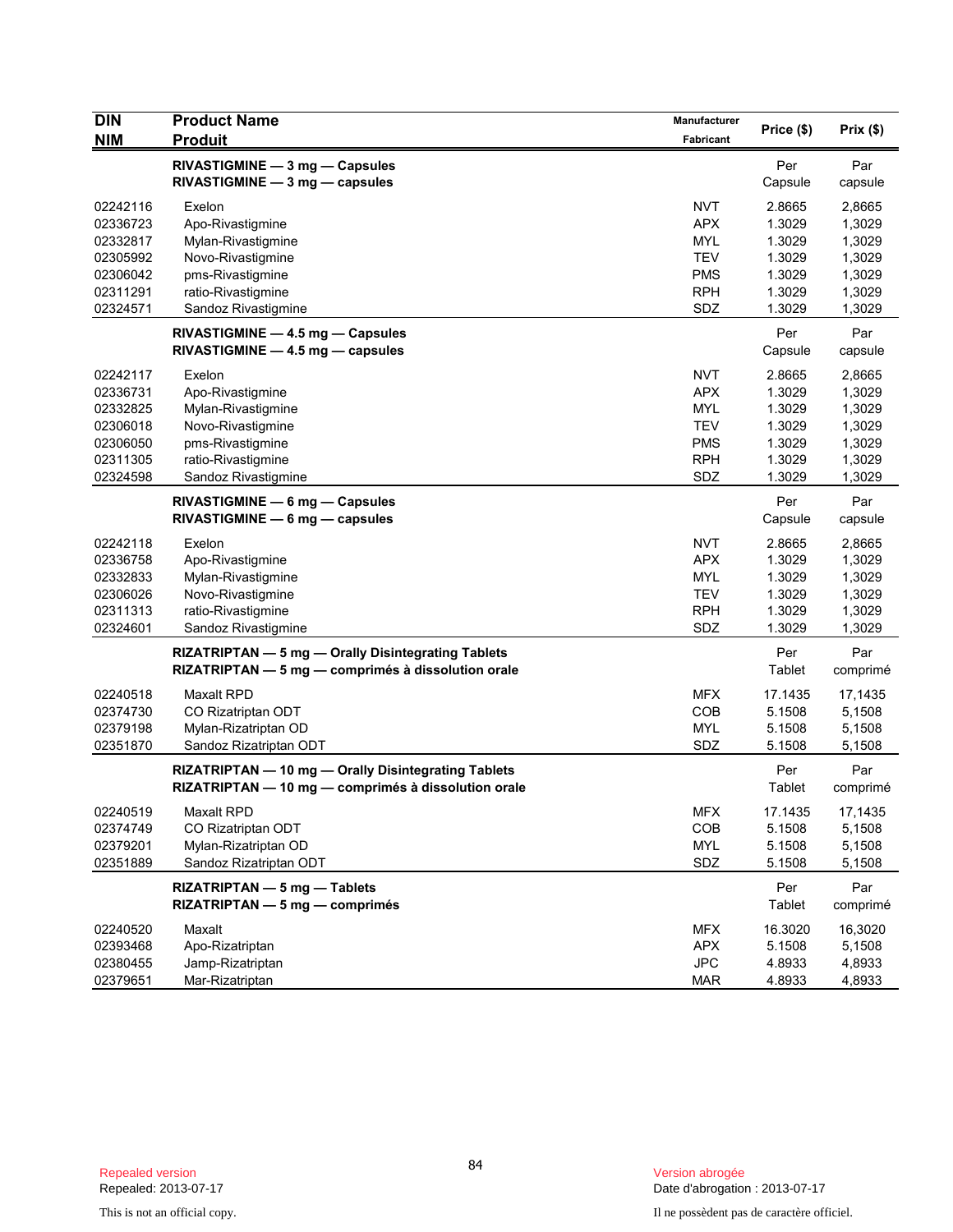| <b>DIN</b><br><b>NIM</b>                                             | <b>Product Name</b><br><b>Produit</b>                                                            | <b>Manufacturer</b><br>Fabricant                                          | Price (\$)                                               | Prix (\$)                                                |
|----------------------------------------------------------------------|--------------------------------------------------------------------------------------------------|---------------------------------------------------------------------------|----------------------------------------------------------|----------------------------------------------------------|
|                                                                      | RIZATRIPTAN - 10 mg - Tablets                                                                    |                                                                           | Per                                                      | Par                                                      |
|                                                                      | RIZATRIPTAN - 10 mg - comprimés                                                                  |                                                                           | Tablet                                                   | comprimé                                                 |
| 02240521<br>02393476<br>02381702<br>02380463                         | Maxalt<br>Apo-Rizatriptan<br>CO Rizatriptan<br>Jamp-Rizatriptan                                  | <b>MFX</b><br><b>APX</b><br>COB<br><b>JPC</b>                             | 17.1435<br>5.1508<br>5.1508<br>4.8933                    | 17,1435<br>5,1508<br>5,1508<br>4,8933                    |
| 02379678                                                             | Mar-Rizatriptan                                                                                  | <b>MAR</b>                                                                | 4.8933                                                   | 4,8933                                                   |
|                                                                      | ROPINIROLE $-$ 0.25 mg $-$ Tablet<br>ROPINIROLE - 0.25 mg - comprimés                            |                                                                           | Per<br>Tablet                                            | Par<br>comprimé                                          |
| 02232565<br>02316846<br>02326590<br>02314037<br>02337746<br>02352338 | Requip<br>CO Ropinirole<br>pms-Ropinirole<br>Ran-Ropinirole<br>Apo-Ropinirole<br>Jamp-Ropinirole | <b>GSK</b><br>COB<br><b>PMS</b><br><b>RAN</b><br><b>APX</b><br><b>JPC</b> | 0.3122<br>0.1419<br>0.1419<br>0.1419<br>0.0993<br>0.0894 | 0,3122<br>0,1419<br>0,1419<br>0,1419<br>0,0993<br>0,0894 |
|                                                                      | ROPINIROLE $-1$ mg $-$ Tablet<br>ROPINIROLE - 1 mg - comprimés                                   |                                                                           | Per<br>Tablet                                            | Par<br>comprimé                                          |
| 02232567<br>02316854<br>02326612<br>02314053<br>02337762<br>02352346 | Requip<br>CO Ropinirole<br>pms-Ropinirole<br>Ran-Ropinirole<br>Apo-Ropinirole<br>Jamp-Ropinirole | <b>GSK</b><br>COB<br><b>PMS</b><br><b>RAN</b><br><b>APX</b><br><b>JPC</b> | 1.2489<br>0.5676<br>0.5676<br>0.5676<br>0.3974<br>0.3577 | 1,2489<br>0,5676<br>0,5676<br>0,5676<br>0,3974<br>0,3577 |
|                                                                      | ROPINIROLE $-2$ mg $-$ Tablet<br>ROPINIROLE - 2 mg - comprimés                                   |                                                                           | Per<br>Tablet                                            | Par<br>comprimé                                          |
| 02232568<br>02316862<br>02326620<br>02314061<br>02337770<br>02352354 | Requip<br>CO Ropinirole<br>pms-Ropinirole<br>Ran-Ropinirole<br>Apo-Ropinirole<br>Jamp-Ropinirole | <b>GSK</b><br>COB<br><b>PMS</b><br><b>RAN</b><br><b>APX</b><br><b>JPC</b> | 1.3738<br>0.6244<br>0.6244<br>0.6244<br>0.4371<br>0.3934 | 1,3738<br>0,6244<br>0,6244<br>0,6244<br>0,4371<br>0,3934 |
|                                                                      | ROPINIROLE $-5$ mg $-$ Tablet<br>ROPINIROLE $-5$ mg $-$ comprimes                                |                                                                           | Per<br>Tablet                                            | Par<br>comprimé                                          |
| 02232569<br>02316870<br>02326639<br>02314088<br>02337800<br>02352362 | Requip<br>CO Ropinirole<br>pms-Ropinirole<br>Ran-Ropinirole<br>Apo-Ropinirole<br>Jamp-Ropinirole | <b>GSK</b><br>COB<br><b>PMS</b><br><b>RAN</b><br><b>APX</b><br><b>JPC</b> | 3.7823<br>1.7192<br>1.7192<br>1.7192<br>1.2034<br>1.0831 | 3,7823<br>1,7192<br>1,7192<br>1,7192<br>1,2034<br>1,0831 |
|                                                                      | ROSUVASTATIN - 10 mg - Tablet<br>ROSUVASTATIN - 10 mg - comprimés                                |                                                                           | Per<br>Tablet                                            | Par<br>comprimé                                          |
| 02247162<br>02337983<br>02381273<br>02382652<br>02354616             | Crestor<br>Apo-Rosuvastatin<br>Mylan-Rosuvastatin<br>Ran-Rosuvastatin<br>Teva-Rosuvastatin       | <b>AZC</b><br><b>APX</b><br><b>MYL</b><br><b>RAN</b><br><b>TEV</b>        | 1.5290<br>0.3400<br>0.3400<br>0.3400<br>0.3400           | 1,5290<br>0,3400<br>0,3400<br>0,3400<br>0,3400           |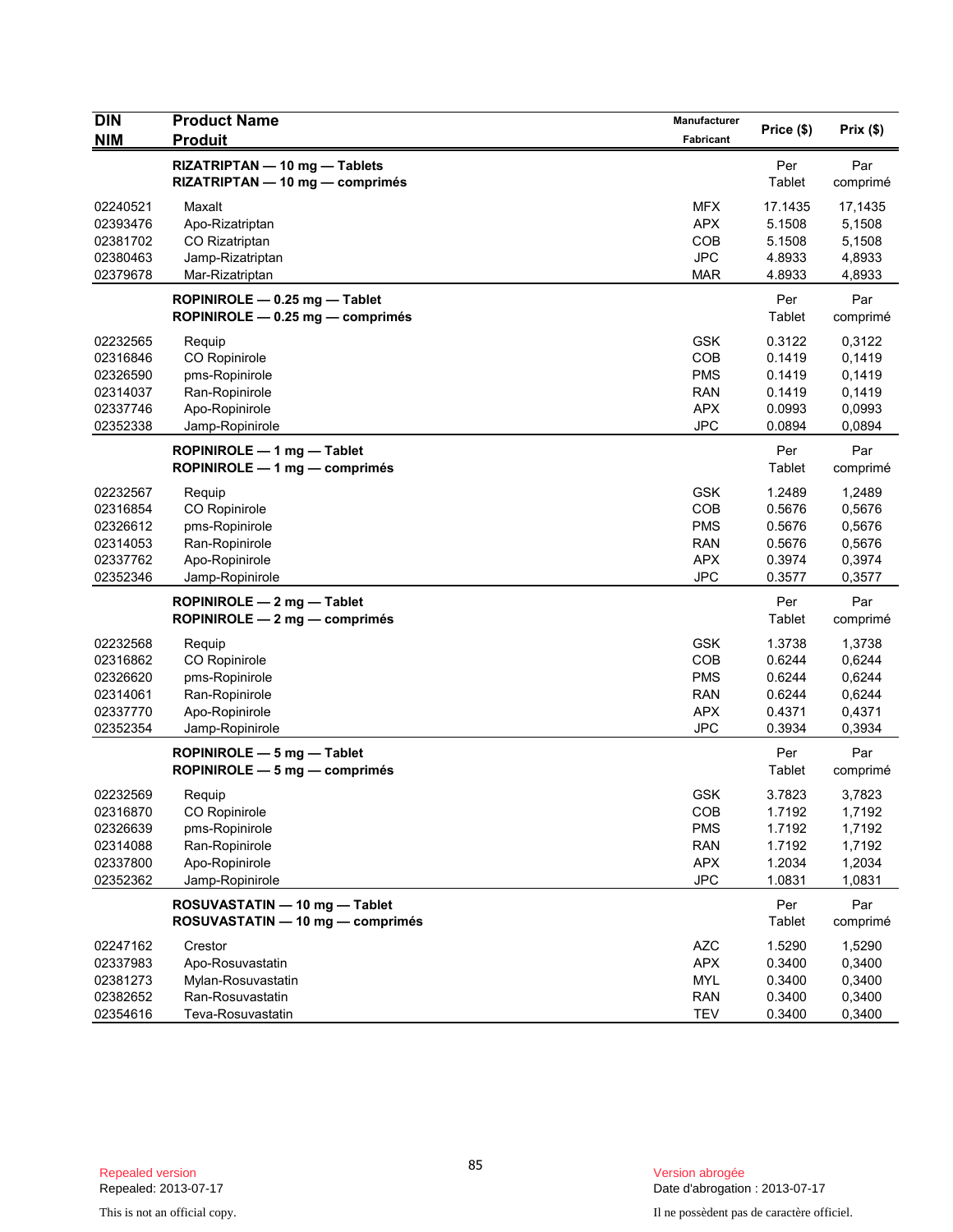| <b>DIN</b>           | <b>Product Name</b>                                                                                                                              | Manufacturer             | Price (\$)       | Prix(\$)         |
|----------------------|--------------------------------------------------------------------------------------------------------------------------------------------------|--------------------------|------------------|------------------|
| <b>NIM</b>           | <b>Produit</b>                                                                                                                                   | <b>Fabricant</b>         |                  |                  |
|                      | ROSUVASTATIN - 20 mg - Tablet<br>ROSUVASTATIN - 20 mg - comprimés                                                                                |                          | Per<br>Tablet    | Par<br>comprimé  |
| 02247163             | Crestor                                                                                                                                          | <b>AZC</b>               | 1.9030           | 1,9030           |
| 02337991             | Apo-Rosuvastatin                                                                                                                                 | <b>APX</b>               | 0.4250           | 0,4250           |
| 02381281             | Mylan-Rosuvastatin                                                                                                                               | <b>MYL</b>               | 0.4250           | 0,4250           |
| 02382660             | Ran-Rosuvastatin                                                                                                                                 | <b>RAN</b>               | 0.4250           | 0,4250           |
| 02354624             | Teva-Rosuvastatin                                                                                                                                | <b>TEV</b>               | 0.4250           | 0,4250           |
|                      | ROSUVASTATIN - 40 mg - Tablet<br>ROSUVASTATIN - 40 mg - comprimés                                                                                |                          | Per<br>Tablet    | Par<br>comprimé  |
| 02247164             | Crestor                                                                                                                                          | <b>AZC</b>               | 2.2330           | 2.2330           |
| 02338009             | Apo-Rosuvastatin                                                                                                                                 | <b>APX</b>               | 0.4975           | 0,4975           |
| 02381303             | Mylan-Rosuvastatin                                                                                                                               | <b>MYL</b>               | 0.4975           | 0,4975           |
| 02382679             | Ran-Rosuvastatin                                                                                                                                 | <b>RAN</b>               | 0.4975           | 0,4975           |
| 02354632             | Teva-Rosuvastatin                                                                                                                                | <b>TEV</b>               | 0.4975           | 0,4975           |
|                      | SALBUTAMOL - 5 mg/mL - Respirator Solution<br>SALBUTAMOL - 5 mg/ml - solution pour respirateur                                                   |                          | Per mL           | Par ml           |
| 02213486             | Ventolin                                                                                                                                         | <b>GSK</b>               | 1.1198           | 1,1198           |
| 02069571             | pms-Salbutamol                                                                                                                                   | <b>PMS</b>               | 0.6490           | 0,6490           |
| 00860808             | ratio-Salbutamol                                                                                                                                 | <b>RPH</b>               | 0.6490           | 0,6490           |
| 02154412             | Sandoz Salbutamol                                                                                                                                | SDZ                      | 0.6490           | 0,6490           |
|                      | SALBUTAMOL SULFATE - 200 Dose - 100 mcg/Dose<br>- Metered Dose Inhaler<br>SALBUTAMOL (SULFATE DE) - 200 doses - 100 mcg/dose -<br>aérosol doseur |                          | Per<br>Dose      | Par<br>dose      |
|                      |                                                                                                                                                  |                          |                  |                  |
| 02245669             | Apo-Salvent CFC Free/Apo-Salvent sans CFC                                                                                                        | <b>APX</b>               | 0.0325           | 0,0325           |
| 02244914             | ratio-Salbutamol                                                                                                                                 | <b>RPH</b>               | 0.0325           | 0,0325           |
| 02241497             | <b>Ventolin HFA</b>                                                                                                                              | <b>GSK</b>               | 0.0330           | 0,0330           |
| 02326450<br>02232570 | Teva-Salbutamol HFA                                                                                                                              | <b>TEV</b><br><b>XXX</b> | 0.0300<br>0.0275 | 0,0300<br>0,0275 |
|                      | Airomir<br>SALBUTAMOL SULFATE - 1.25 mg/2.5 mL - Unit Dose Solution Nebules<br>SALBUTAMOL (SULFATE DE) - 1,25 mg/2,5 ml - préparation monodose   |                          |                  |                  |
|                      | de solution pour nébuliseur                                                                                                                      |                          | Per mL           | Par ml           |
| 02239365             | ratio-Salbutamol                                                                                                                                 | <b>RPH</b>               | 0.1641           | 0,1641           |
| 02243828             | Apo-Salvent                                                                                                                                      | <b>APX</b>               | 0.1640           | 0,1640           |
| 02208245             | pms-Salbutamol                                                                                                                                   | <b>PMS</b>               | 0.1640           | 0,1640           |
|                      | SALBUTAMOL SULFATE - 2.5 mg/2.5 mL - Unit Dose Solution Nebules<br>SALBUTAMOL (SULFATE DE) - 2,5 mg/2,5 ml - préparation monodose                |                          |                  |                  |
|                      | de solution pour nébuliseur                                                                                                                      |                          | Per mL           | Par ml           |
| 02213419             | Ventolin PF                                                                                                                                      | <b>GSK</b>               | 1.1539           | 1,1539           |
| 02231488             | Apo-Salvent                                                                                                                                      | <b>APX</b>               | 0.2680           | 0,2680           |
| 01926934             | Mylan-Salbutamol Sterinebs                                                                                                                       | <b>MYL</b>               | 0.2678           | 0,2678           |
| 02208229             | pms-Salbutamol                                                                                                                                   | <b>PMS</b>               | 0.2678           | 0,2678           |
| 01986864             | ratio-Salbutamol                                                                                                                                 | <b>RPH</b>               | 0.2678           | 0,2678           |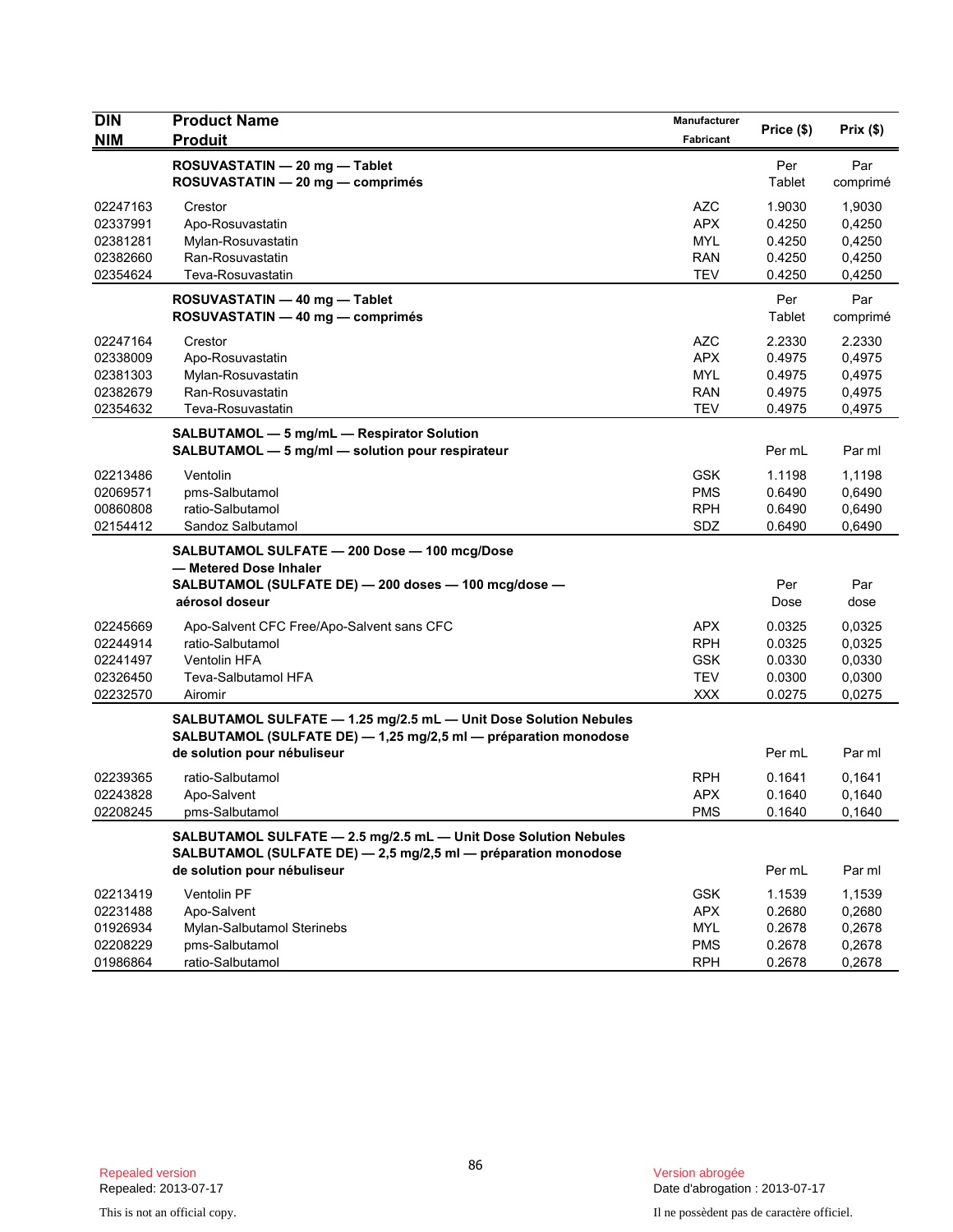| <b>DIN</b> | <b>Product Name</b>                                           | <b>Manufacturer</b> | Price (\$) | Prix(\$) |
|------------|---------------------------------------------------------------|---------------------|------------|----------|
| <b>NIM</b> | Produit                                                       | <b>Fabricant</b>    |            |          |
|            | SALBUTAMOL SULFATE - 5 mg/2.5 mL - Unit Dose Solution Nebules |                     |            |          |
|            | SALBUTAMOL (SULFATE DE) - 5 mg/2,5 ml - préparation monodose  |                     |            |          |
|            | de solution pour nébuliseur                                   |                     | Per mL     | Par ml   |
| 02213427   | Ventolin                                                      | <b>GSK</b>          | 2.1917     | 2,1917   |
| 02231678   | Apo-Salvent                                                   | <b>APX</b>          | 0.5084     | 0,5084   |
| 02173360   | Mylan-Salbutamol Sterinebs                                    | <b>MYL</b>          | 0.5084     | 0,5084   |
| 02208237   | pms-Salbutamol                                                | <b>PMS</b>          | 0.5084     | 0,5084   |
| 02239366   | ratio-Salbutamol                                              | <b>RPH</b>          | 0.5084     | 0,5084   |
|            | SELEGILINE HCI - 5 mg - Tablets                               |                     | Per        | Par      |
|            | SÉLÉGILINE (CHLORHYDRATE DE) — 5 mg — comprimés               |                     | Tablet     | comprimé |
| 02230641   | Apo-Selegiline                                                | APX                 | 1.3915     | 1,3915   |
| 02231036   | Mylan-Selegiline                                              | <b>MYL</b>          | 1.3915     | 1,3915   |
| 02068087   | Novo-Selegiline                                               | TEV                 | 1.3915     | 1,3915   |
|            | SENNOSIDES A AND B - 8.6 mg - Tablets                         |                     | Per        | Par      |
|            | SENNOSIDES A ET B - 8,6 mg - comprimés                        |                     | Tablet     | comprimé |
| 00026158   | Senokot                                                       | <b>PFR</b>          | 0.1760     | 0,1760   |
| 02068109   | Sennatab                                                      | <b>PMS</b>          | 0.0644     | 0,0644   |
|            | <b>SERTRALINE HCI - 25 mg - Capsules</b>                      |                     | Per        | Par      |
|            | SERTRALINE (CHLORHYDRATE DE) - 25 mg - capsules               |                     | Capsule    | capsule  |
| 02132702   | Zoloft                                                        | PFI                 | 0.9265     | 0.9265   |
| 02238280   | Apo-Sertraline                                                | APX                 | 0.5544     | 0,5544   |
| 02240485   | Novo-Sertraline                                               | <b>TEV</b>          | 0.5544     | 0,5544   |
| 02245787   | ratio-Sertraline                                              | <b>RPH</b>          | 0.5542     | 0,5542   |
| 02287390   | <b>CO</b> Sertraline                                          | <b>COB</b>          | 0.5040     | 0,5040   |
| 02273683   | <b>GD-Sertraline</b>                                          | <b>GEM</b>          | 0.4245     | 0,4245   |
| 02242519   | Mylan-Sertraline                                              | <b>MYL</b>          | 0.4245     | 0,4245   |
| 02244838   | pms-Sertraline                                                | <b>PMS</b>          | 0.4245     | 0,4245   |
| 02245159   | Sandoz Sertraline                                             | SDZ                 | 0.4245     | 0,4245   |
| 02357143   | Jamp-Sertraline                                               | <b>JPC</b>          | 0.2806     | 0,2806   |
|            | <b>SERTRALINE HCI - 50 mg - Capsules</b>                      |                     | Per        | Par      |
|            | SERTRALINE (CHLORHYDRATE DE) - 50 mg - capsules               |                     | Capsule    | capsule  |
| 01962817   | Zoloft                                                        | PFI                 | 1.8529     | 1,8529   |
| 02238281   | Apo-Sertraline                                                | APX                 | 1.1088     | 1,1088   |
| 02240484   | Novo-Sertraline                                               | <b>TEV</b>          | 1.1088     | 1,1088   |
| 02245788   | ratio-Sertraline                                              | <b>RPH</b>          | 1.1086     | 1,1086   |
| 02287404   | <b>CO</b> Sertraline                                          | <b>COB</b>          | 1.0080     | 1,0080   |
| 02273691   | <b>GD-Sertraline</b>                                          | <b>GEM</b>          | 0.8490     | 0,8490   |
| 02242520   | Mylan-Sertraline                                              | <b>MYL</b>          | 0.8490     | 0,8490   |
| 02244839   | pms-Sertraline                                                | <b>PMS</b>          | 0.8490     | 0,8490   |
| 02245160   | Sandoz Sertraline                                             | <b>SDZ</b>          | 0.8490     | 0,8490   |
| 02357151   | Jamp-Sertraline                                               | <b>JPC</b>          | 0.5611     | 0,5611   |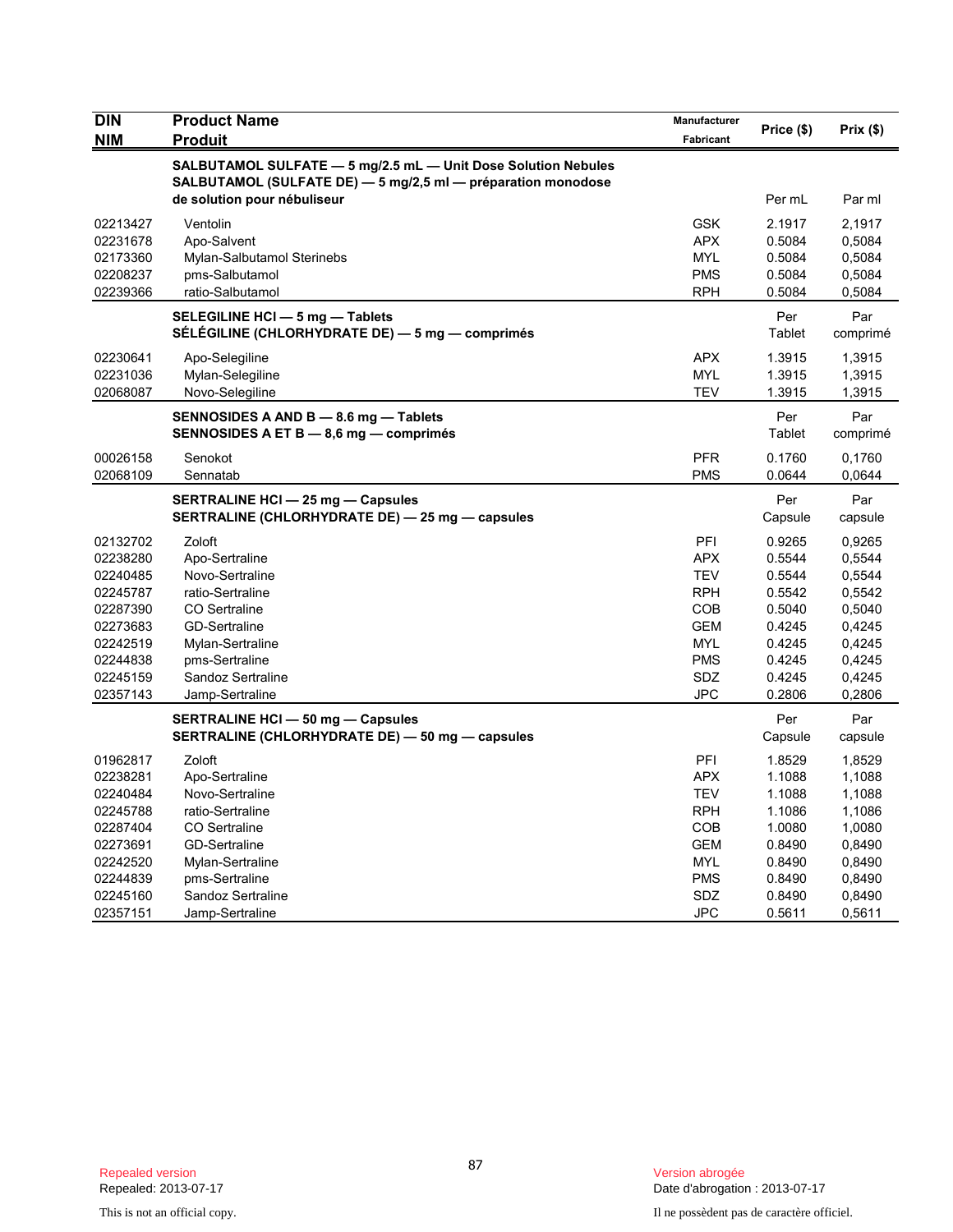| <b>DIN</b> | <b>Product Name</b>                              | <b>Manufacturer</b> | Price (\$) | Prix(\$) |
|------------|--------------------------------------------------|---------------------|------------|----------|
| <b>NIM</b> | Produit                                          | Fabricant           |            |          |
|            | <b>SERTRALINE HCI - 100 mg - Capsules</b>        |                     | Per        | Par      |
|            | SERTRALINE (CHLORHYDRATE DE) - 100 mg - capsules |                     | Capsule    | capsule  |
| 01962779   | Zoloft                                           | PFI                 | 1.9707     | 1,9707   |
| 02238282   | Apo-Sertraline                                   | <b>APX</b>          | 1.2128     | 1,2128   |
| 02240481   | Teva-Sertraline                                  | <b>TEV</b>          | 1.2128     | 1,2128   |
| 02245789   | ratio-Sertraline                                 | <b>RPH</b>          | 1.2126     | 1,2126   |
| 02287412   | <b>CO</b> Sertraline                             | COB                 | 1.1025     | 1,1025   |
| 02273705   | <b>GD-Sertraline</b>                             | <b>GEM</b>          | 0.8895     | 0,8895   |
| 02242521   | Mylan-Sertraline                                 | <b>MYL</b>          | 0.8895     | 0,8895   |
| 02244840   | pms-Sertraline                                   | <b>PMS</b>          | 0.8895     | 0,8895   |
| 02245161   | Sandoz Sertraline                                | SDZ                 | 0.8895     | 0,8895   |
| 02357178   | Jamp-Sertraline                                  | <b>JPC</b>          | 0.5880     | 0,5880   |
|            | SIMVASTATIN - 5 mg - Tablets                     |                     | Per        | Par      |
|            | SIMVASTATINE - 5 mg - comprimés                  |                     | Tablet     | comprimé |
| 00884324   | Zocor                                            | <b>MFX</b>          | 1.2474     | 1,2474   |
| 02247011   | Apo-Simvastatin                                  | <b>APX</b>          | 0.6237     | 0,6237   |
| 02248103   | <b>CO Simvastatin</b>                            | COB                 | 0.6237     | 0,6237   |
| 02329131   | Ran-Simvastatin                                  | <b>RAN</b>          | 0.5670     | 0,5670   |
| 02372932   | Mint-Simvastatin                                 | <b>MPH</b>          | 0.3579     | 0,3579   |
| 02378884   | Simvastatin-Odan                                 | <b>ODN</b>          | 0.3479     | 0,3479   |
| 02269252   | pms-Simvastatin                                  | <b>PMS</b>          | 0.3479     | 0,3479   |
| 02250144   | Teva-Simvastatin                                 | <b>TEV</b>          | 0.3307     | 0,3307   |
| 02375591   | Jamp-Simvastatin                                 | <b>JPC</b>          | 0.3305     | 0,3305   |
| 02246582   | Mylan-Simvastatin                                | <b>MYL</b>          | 0.3305     | 0,3305   |
|            | SIMVASTATIN - 10 mg - Tablets                    |                     | Per        | Par      |
|            | SIMVASTATINE - 10 mg - comprimés                 |                     | Tablet     | comprimé |
| 00884332   | Zocor                                            | <b>MFX</b>          | 2.4536     | 2,4536   |
| 02247012   | Apo-Simvastatin                                  | <b>APX</b>          | 1.2335     | 1,2335   |
| 02248104   | <b>CO Simvastatin</b>                            | COB                 | 1.2335     | 1,2335   |
| 02247068   | ratio-Simvastatin                                | <b>RPH</b>          | 1.2335     | 1,2335   |
| 02265885   | Taro-Simvastatin                                 | <b>TAR</b>          | 1.2335     | 1,2335   |
| 02329158   | Ran-Simvastatin                                  | <b>RAN</b>          | 1.1214     | 1,1214   |
| 02372940   | Mint-Simvastatin                                 | <b>MPH</b>          | 0.7081     | 0,7081   |
| 02269260   | pms-Simvastatin                                  | <b>PMS</b>          | 0.6981     | 0,6981   |
| 02247828   | Sandoz Simvastatin                               | SDZ                 | 0.6981     | 0,6981   |
| 02378892   | Simvastatin-Odan                                 | <b>ODN</b>          | 0.6981     | 0,6981   |
| 02375605   | Jamp-Simvastatin                                 | <b>JPC</b>          | 0.6631     | 0,6631   |
| 02246583   | Mylan-Simvastatin                                | <b>MYL</b>          | 0.6631     | 0,6631   |
| 02250152   | Teva-Simvastatin                                 | <b>TEV</b>          | 0.6630     | 0,6630   |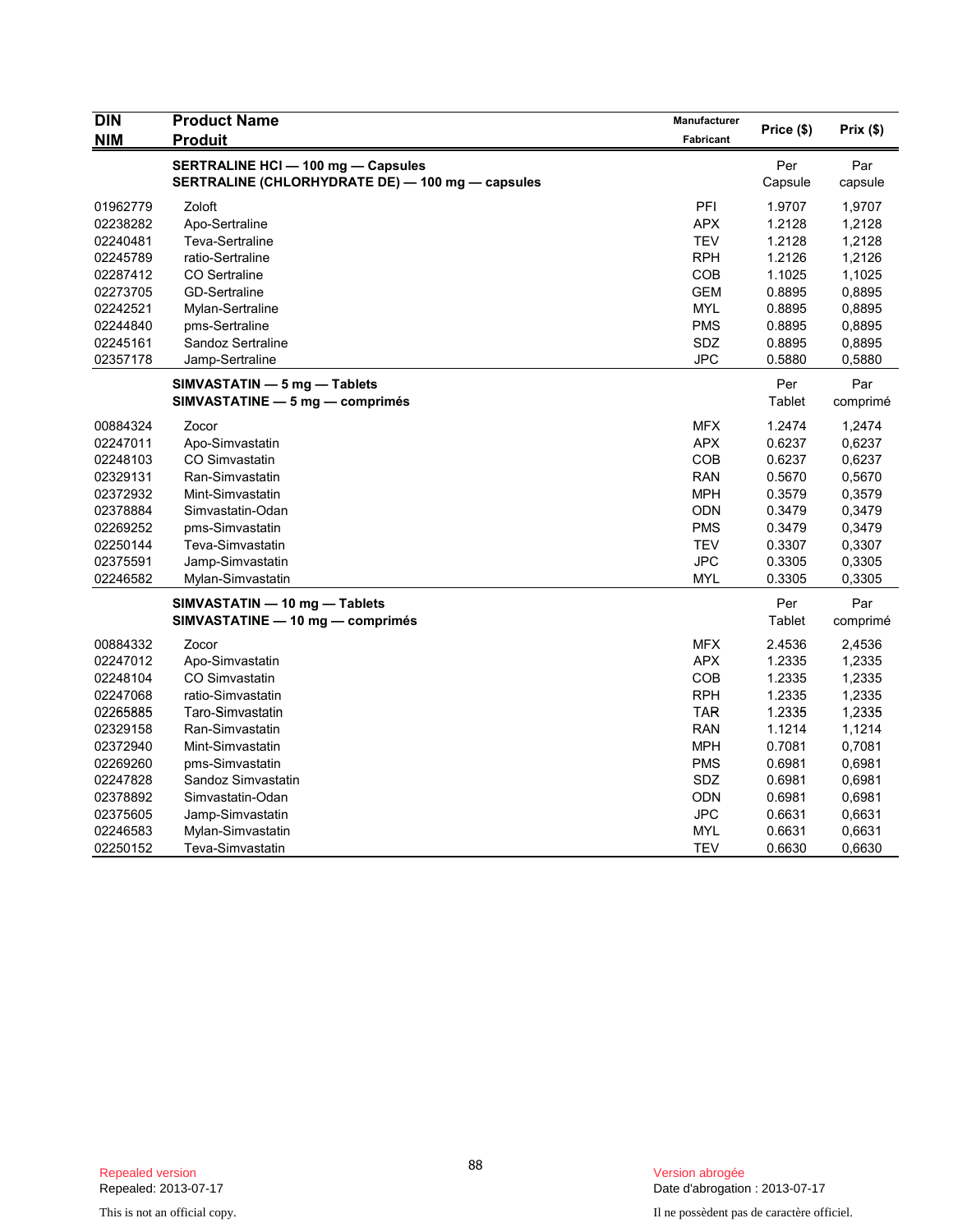| <b>DIN</b>           | <b>Product Name</b>                               | Manufacturer             | Price (\$)       | Prix (\$)        |
|----------------------|---------------------------------------------------|--------------------------|------------------|------------------|
| <b>NIM</b>           | <b>Produit</b>                                    | Fabricant                |                  |                  |
|                      | SIMVASTATIN - 20 mg - Tablets                     |                          | Per              | Par              |
|                      | SIMVASTATINE - 20 mg - comprimés                  |                          | <b>Tablet</b>    | comprimé         |
| 00884340             | Zocor                                             | <b>MFX</b>               | 3.0324           | 3,0324           |
| 02247013             | Apo-Simvastatin                                   | <b>APX</b>               | 1.5246           | 1,5246           |
| 02248105             | CO Simvastatin                                    | COB                      | 1.5246           | 1,5246           |
| 02247069             | ratio-Simvastatin                                 | <b>RPH</b>               | 1.5246           | 1,5246           |
| 02265893             | Taro-Simvastatin                                  | <b>TAR</b>               | 1.5246           | 1,5246           |
| 02329166             | Ran-Simvastatin                                   | <b>RAN</b>               | 1.3860           | 1,3860           |
| 02372959             | Mint-Simvastatin                                  | <b>MPH</b>               | 0.8751           | 0,8751           |
| 02269279             | pms-Simvastatin                                   | <b>PMS</b>               | 0.8651           | 0,8651           |
| 02247830             | Sandoz Simvastatin                                | SDZ                      | 0.8651           | 0,8651           |
| 02378906             | Simvastatin-Odan                                  | <b>ODN</b>               | 0.8651           | 0,8651           |
| 02375613             | Jamp-Simvastatin<br>Mylan-Simvastatin             | <b>JPC</b><br><b>MYL</b> | 0.8218<br>0.8218 | 0,8218           |
| 02246737<br>02250160 | Teva-Simvastatin                                  | <b>TEV</b>               | 0.8217           | 0,8218<br>0,8217 |
|                      |                                                   |                          |                  |                  |
|                      | SIMVASTATIN - 40 mg - Tablets                     |                          | Per              | Par              |
|                      | SIMVASTATINE - 40 mg - comprimés                  |                          | Tablet           | comprimé         |
| 00884359             | Zocor                                             | MFX                      | 3.0324           | 3,0324           |
| 02247014             | Apo-Simvastatin                                   | <b>APX</b>               | 1.5246           | 1,5246           |
| 02248106             | CO Simvastatin                                    | COB                      | 1.5246           | 1,5246           |
| 02247070             | ratio-Simvastatin                                 | <b>RPH</b>               | 1.5246           | 1,5246           |
| 02265907             | Taro-Simvastatin                                  | <b>TAR</b>               | 1.5246           | 1,5246           |
| 02329174             | Ran-Simvastatin                                   | <b>RAN</b>               | 1.3860           | 1,3860           |
| 02372967             | Mint-Simvastatin                                  | <b>MPH</b><br><b>PMS</b> | 0.8751           | 0,8751           |
| 02269287<br>02247831 | pms-Simvastatin<br>Sandoz Simvastatin             | SDZ                      | 0.8651<br>0.8651 | 0,8651           |
| 02378914             | Simvastatin-Odan                                  | <b>ODN</b>               | 0.8651           | 0,8651<br>0,8651 |
| 02375621             | Jamp-Simvastatin                                  | <b>JPC</b>               | 0.8218           | 0,8218           |
| 02246584             | Mylan-Simvastatin                                 | <b>MYL</b>               | 0.8218           | 0,8218           |
| 02250179             | Teva-Simvastatin                                  | <b>TEV</b>               | 0.8217           | 0,8217           |
|                      | SIMVASTATIN - 80 mg - Tablets                     |                          | Per              | Par              |
|                      | SIMVASTATINE - 80 mg - comprimés                  |                          | Tablet           | comprimé         |
|                      |                                                   |                          |                  |                  |
| 02240332             | Zocor                                             | <b>MFX</b>               | 3.0324           | 3,0324           |
| 02247015             | Apo-Simvastatin                                   | <b>APX</b>               | 1.5246           | 1,5246           |
| 02248107             | CO Simvastatin<br>ratio-Simvastatin               | COB<br><b>RPH</b>        | 1.5246           | 1,5246           |
| 02247071<br>02329182 | Ran-Simvastatin                                   | <b>RAN</b>               | 1.5246<br>1.3860 | 1,5246           |
| 02372975             | Mint-Simvastatin                                  | <b>MPH</b>               | 0.8751           | 1,3860<br>0,8751 |
| 02269295             | pms-Simvastatin                                   | <b>PMS</b>               | 0.8651           | 0,8651           |
| 02247833             | Sandoz Simvastatin                                | SDZ                      | 0.8651           | 0,8651           |
| 02378922             | Simvastatin-Odan                                  | <b>ODN</b>               | 0.8651           | 0,8651           |
| 02375648             | Jamp-Simvastatin                                  | <b>JPC</b>               | 0.8218           | 0,8218           |
| 02246585             | Mylan-Simvastatin                                 | MYL                      | 0.8218           | 0,8218           |
| 02250187             | Teva-Simvastatin                                  | <b>TEV</b>               | 0.8217           | 0,8217           |
|                      | SODIUM AUROTHIOMALATE - 50 mg/mL - Injection      |                          |                  |                  |
|                      | SODIUM (AUROTHIOMALATE DE) - 50 mg/ml - injection |                          | Per mL           | Par ml           |
| 01927604             | Myochrysine                                       | <b>SAA</b>               | 24.2220          | 24,2220          |
| 02245458             | Sodium Aurothiomalate BP                          | SDZ                      | 18.3150          | 18,3150          |
|                      | SODIUM CROMOGLYCATE - 2% - Ophthalmic Solution    |                          |                  |                  |
|                      | CROMOGLYCATE SODIQUE - 2 % - solution ophtalmique |                          | Per mL           | Par ml           |
| 02230621             | Opticrom                                          | <b>ALL</b>               | 1.3500           | 1,3500           |
| 02009277             | Cromolyn                                          | <b>PMS</b>               | 1.0450           | 1,0450           |

This is not an official copy. Il ne possèdent pas de caractère officiel.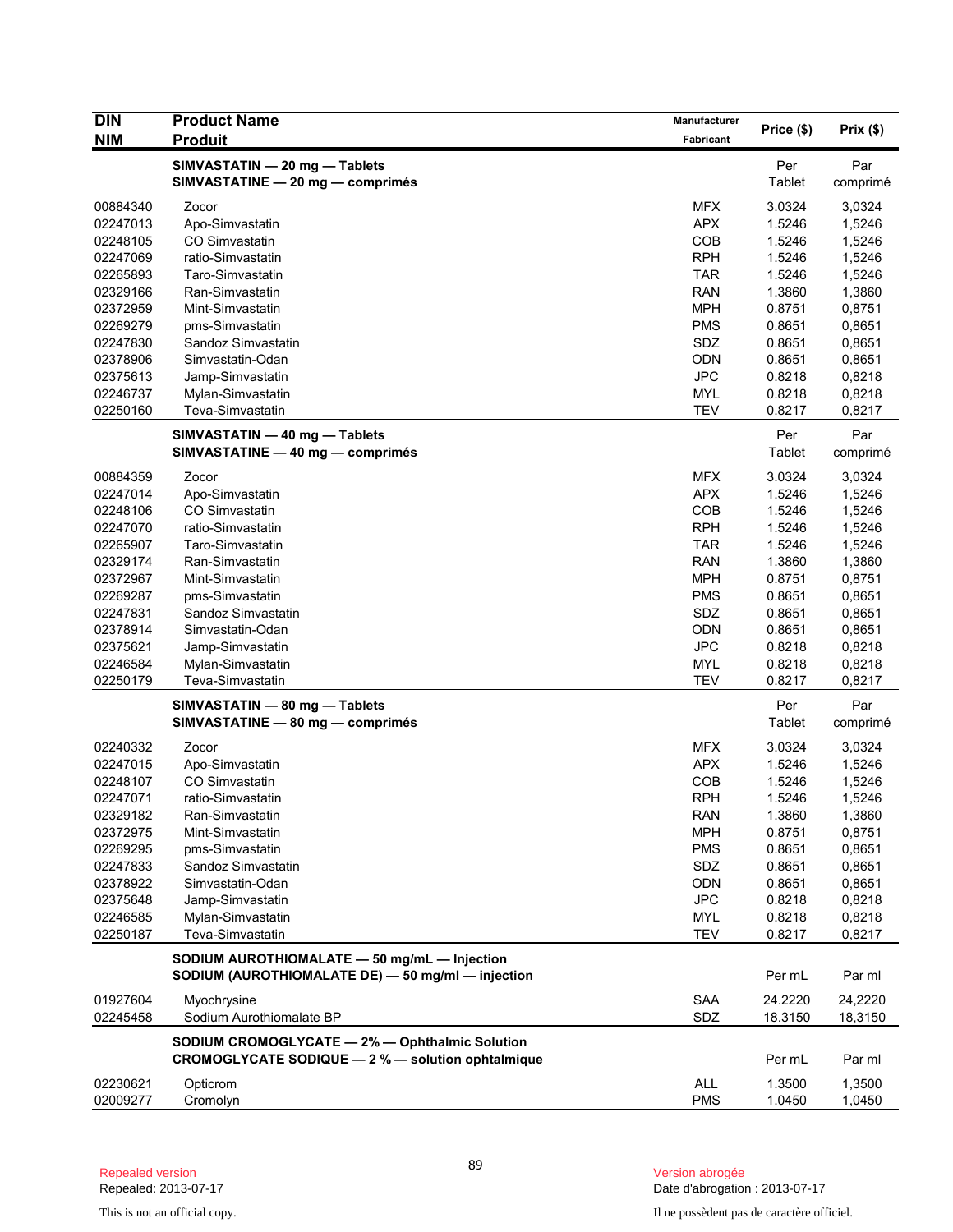| <b>DIN</b> | <b>Product Name</b>                                                                                                        | Manufacturer     | Price (\$)    | Prix(\$)        |
|------------|----------------------------------------------------------------------------------------------------------------------------|------------------|---------------|-----------------|
| <b>NIM</b> | <b>Produit</b>                                                                                                             | <b>Fabricant</b> |               |                 |
|            | SODIUM POLYSTYRENE SULFONATE - 1 mEq/g - Oral Powder<br>-454 g Package                                                     |                  |               |                 |
|            | POLYSTYRENE SODIQUE (SULFONATE DE) - 1 mEq/g - poudre orale -<br>paquet de 454 g                                           |                  | Per<br>Gram   | Par<br>gramme   |
| 02026961   | Kayexalate                                                                                                                 | <b>SAA</b>       | 0.1964        | 0,1964          |
| 00755338   | pms-Sodium Polystyrene Sulfonate/pms-Polystyrène, sulfonate sodique de                                                     | <b>PMS</b>       | 0.1866        | 0,1866          |
|            | SOTALOL HCI - 80 mg - Tablets                                                                                              |                  | Per           | Per             |
|            | SOTALOL (CHLORHYDRATE DE) - 80 mg - comprimés                                                                              |                  | Tablet        | comprimé        |
| 02270625   | CO Sotalol                                                                                                                 | COB              | 0.6526        | 0,6526          |
| 02238326   | pms-Sotalol                                                                                                                | <b>PMS</b>       | 0.6526        | 0,6526          |
| 02084228   | ratio-Sotalol                                                                                                              | <b>RPH</b>       | 0.6526        | 0,6526          |
| 02210428   | Apo-Sotalol                                                                                                                | <b>APX</b>       | 0.6525        | 0,6525          |
| 02229778   | Mylan-Sotalol                                                                                                              | <b>MYL</b>       | 0.6525        | 0,6525          |
| 02231181   | Novo-Sotalol                                                                                                               | <b>TEV</b>       | 0.6525        | 0,6525          |
| 02257831   | Sandoz Sotalol                                                                                                             | SDZ              | 0.6525        | 0,6525          |
| 02368617   | Jamp-Sotalol                                                                                                               | <b>JPC</b>       | 0.5932        | 0,5932          |
|            | SOTALOL HCI - 160 mg - Tablets<br>SOTALOL (CHLORHYDRATE DE) - 160 mg - comprimés                                           |                  | Per<br>Tablet | Per<br>comprimé |
| 02270633   | CO Sotalol                                                                                                                 | COB              | 0.7142        | 0,7142          |
| 02238635   | Dom-Sotalol                                                                                                                | <b>DOM</b>       | 0.7142        | 0,7142          |
| 02084236   | ratio-Sotalol                                                                                                              | <b>RPH</b>       | 0.7141        | 0,7141          |
| 02257858   | Rhoxal-sotalol                                                                                                             | <b>RXP</b>       | 0.7141        | 0,7141          |
| 02167794   | Apo-Sotalol                                                                                                                | <b>APX</b>       | 0.7140        | 0,7140          |
| 02229779   | Mylan-Sotalol                                                                                                              | <b>MYL</b>       | 0.6492        | 0,6492          |
| 02238327   | pms-Sotalol                                                                                                                | <b>PMS</b>       | 0.6492        | 0,6492          |
| 02234013   | Sandoz Sotalol                                                                                                             | <b>SDZ</b>       | 0.6492        | 0,6492          |
| 02368625   | Jamp-Sotalol                                                                                                               | <b>JPC</b>       | 0.1623        | 0,1623          |
|            | SPIRONOLACTONE - 25 mg - Tablets<br>SPIRONOLACTONE - 25 mg - comprimés                                                     |                  | Per<br>Tablet | Per<br>comprimé |
| 00028606   | Aldactone                                                                                                                  | PFI              | 0.1438        | 0,1438          |
| 00613215   | Novo-Spiroton                                                                                                              | <b>TEV</b>       | 0.1194        | 0,1194          |
|            | SPIRONOLACTONE - 100 mg - Tablets                                                                                          |                  | Per           | Per             |
|            | SPIRONOLACTONE - 100 mg - comprimés                                                                                        |                  | Tablet        | comprimé        |
| 00285455   | Aldactone                                                                                                                  | PFI              | 0.3388        | 0,3388          |
| 00613223   | Novo-Spiroton                                                                                                              | IEV              | 0.2780        | 0,2780          |
|            |                                                                                                                            |                  |               | Per             |
|            | SPIRONOLACTONE/HYDROCHLOROTHIAZIDE - 25 mg/25 mg - Tablets<br>SPIRONOLACTONE/HYDROCHLOROTHIAZIDE - 25 mg/25 mg - comprimés |                  | Per<br>Tablet | comprimé        |
| 00180408   | Aldactazide 25                                                                                                             | PFI              | 0.1438        | 0,1438          |
| 00613231   | Novo-Spirozine 25                                                                                                          | <b>TEV</b>       | 0.1216        | 0,1216          |
|            | SPIRONOLACTONE/HYDROCHLOROTHIAZIDE - 50 mg/50 mg - Tablets<br>SPIRONOLACTONE/HYDROCHLOROTHIAZIDE - 50 mg/50 mg - comprimés |                  | Per<br>Tablet | Per<br>comprimé |
| 00594377   | Aldactazide 50                                                                                                             | PFI              | 0.3049        | 0,3049          |
| 00657182   | Novo-Spirozine 50                                                                                                          | <b>TEV</b>       | 0.2571        | 0,2571          |
|            | SUCRALFATE $-1$ g $-$ Tablets                                                                                              |                  | Per           | Per             |
|            | SUCRALFATE - 1 g - comprimés                                                                                               |                  | Tablet        | comprimé        |
| 02100622   | Sulcrate                                                                                                                   | <b>AXC</b>       | 0.6104        | 0,6104          |
| 02125250   | Apo-Sucralfate                                                                                                             | <b>APX</b>       | 0.3236        | 0,3236          |
| 02045702   | Novo-Sucralfate                                                                                                            | <b>TEV</b>       | 0.3236        | 0,3236          |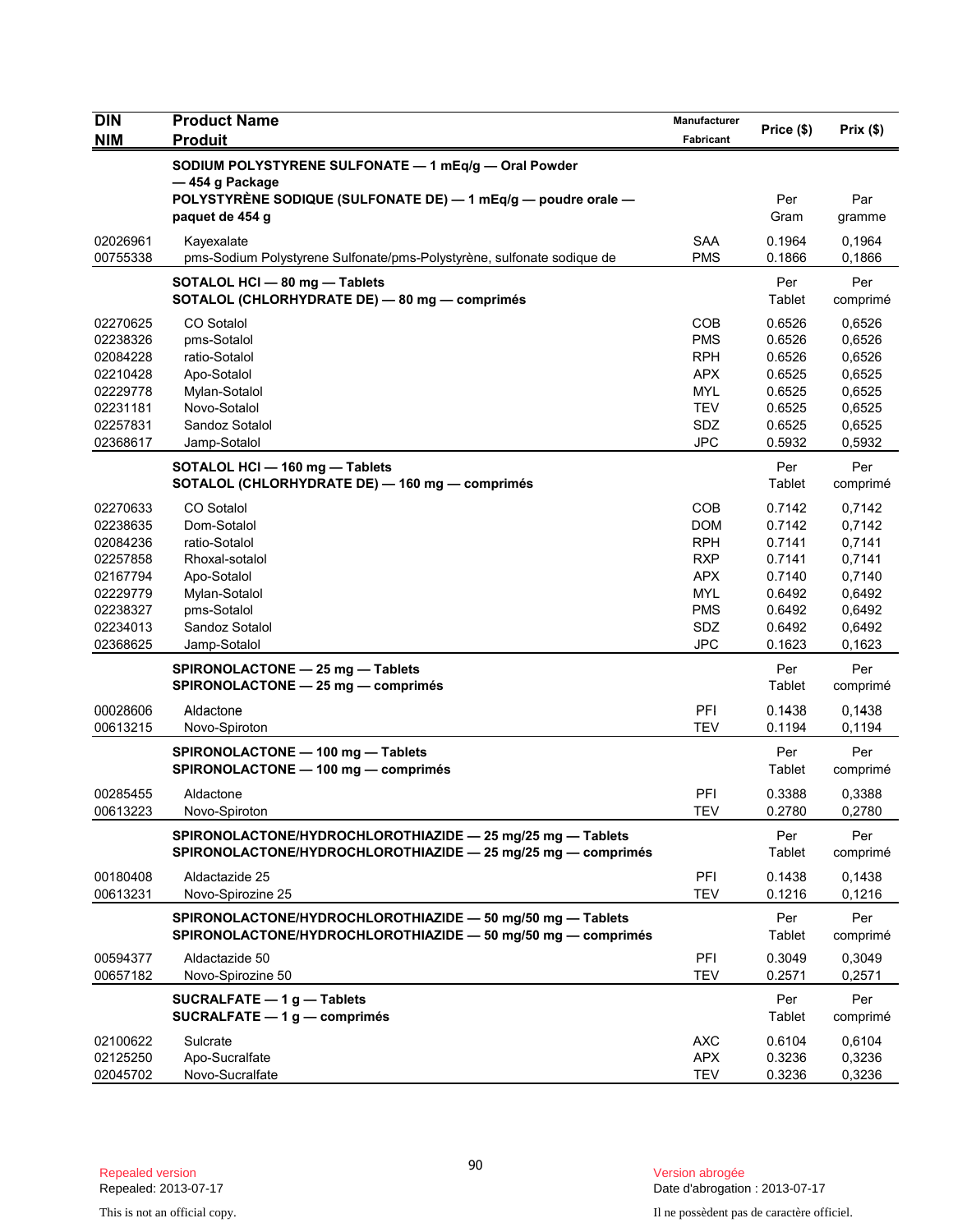| <b>DIN</b><br><b>NIM</b> | <b>Product Name</b><br><b>Produit</b>                                                          | Manufacturer<br><b>Fabricant</b> | Price (\$)       | Prix (\$)        |
|--------------------------|------------------------------------------------------------------------------------------------|----------------------------------|------------------|------------------|
|                          |                                                                                                |                                  |                  |                  |
|                          | SULFASALAZINE - 500 mg - Tablets<br>SULFASALAZINE - 500 mg - comprimés                         |                                  | Per<br>Tablet    | Per<br>comprimé  |
| 02064480<br>00598461     | Salazopyrin<br>pms-Sulfasalazine                                                               | PFI<br><b>PMS</b>                | 0.2813<br>0.2443 | 0,2813<br>0,2443 |
|                          | SULINDAC - 200 mg - Tablets<br>SULINDAC - 200 mg - comprimés                                   |                                  | Per<br>Tablet    | Per<br>comprimé  |
| 00778362<br>00745596     | Apo-Sulin<br>Novo-Sundac                                                                       | <b>APX</b><br><b>TEV</b>         | 0.5324<br>0.5324 | 0,5324<br>0,5324 |
|                          | <b>SUMATRIPTAN - 50 mg - Tablets</b><br><b>SUMATRIPTAN - 50 mg - comprimés</b>                 |                                  | Per<br>Tablet    | Per<br>comprimé  |
| 02212153                 | Imitrex DF                                                                                     | <b>GSK</b>                       | 16.6724          | 16,6724          |
| 02268388                 | Apo-Sumatriptan                                                                                | <b>APX</b>                       | 9.9715           | 9,9715           |
| 02257890                 | CO Sumatriptan                                                                                 | <b>COB</b>                       | 9.9715           | 9,9715           |
| 02271583                 | ratio-Sumatriptan                                                                              | <b>RPH</b>                       | 9.9715           | 9,9715           |
| 02268914                 | Mylan-Sumatriptan                                                                              | MYL                              | 9.0650           | 9,0650           |
| 02286823                 | Novo-Sumatriptan DF                                                                            | <b>TEV</b>                       | 9.0650           | 9,0650           |
| 02256436<br>02263025     | pms-Sumatriptan<br>Sandoz Sumatriptan                                                          | <b>PMS</b><br>SDZ                | 9.0650<br>9.0650 | 9,0650<br>9,0650 |
|                          |                                                                                                |                                  | Per              | Per              |
|                          | SUMATRIPTAN - 100 mg - Tablets<br>SUMATRIPTAN - 100 mg - comprimés                             |                                  | Tablet           | comprimé         |
| 02212161                 | Imitrex DF                                                                                     | <b>GSK</b>                       | 18.3665          | 18,3665          |
| 02268396                 | Apo-Sumatriptan                                                                                | <b>APX</b>                       | 10.9854          | 10,9854          |
| 02257904                 | CO Sumatriptan                                                                                 | <b>COB</b>                       | 10.9854          | 10,9854          |
| 02239367                 | Novo-Sumatriptan                                                                               | <b>TEV</b>                       | 10.9854          | 10,9854          |
| 02271591                 | ratio-Sumatriptan                                                                              | <b>RPH</b>                       | 10.9854          | 10,9854          |
| 02268922                 | Mylan-Sumatriptan                                                                              | MYL                              | 9.9867           | 9,9867           |
| 02286831<br>02256444     | Novo-Sumatriptan DF                                                                            | <b>TEV</b><br><b>PMS</b>         | 9.9867<br>9.9867 | 9,9867           |
| 02263033                 | pms-Sumatriptan<br>Sandoz Sumatriptan                                                          | SDZ                              | 9.9867           | 9,9867<br>9,9867 |
|                          |                                                                                                |                                  |                  |                  |
|                          | TAMOXIFEN CITRATE - 10 mg - Tablets<br>TAMOXIFÈNE (CITRATE DE) — 10 mg — comprimés             |                                  | Per<br>Tablet    | Per<br>comprimé  |
| 01926624                 | Tamofen                                                                                        | <b>SAA</b>                       | 0.2178           | 0,2178           |
| 00812404                 | Apo-Tamox                                                                                      | <b>APX</b>                       | 0.1925           | 0,1925           |
| 02088428                 | Mylan-Tamoxifen                                                                                | <b>MYL</b>                       | 0.1925           | 0,1925           |
| 00851965                 | Novo-Tamoxifen                                                                                 | TEV                              | 0.1925           | 0,1925           |
|                          | TAMOXIFEN CITRATE - 20 mg - Tablets<br>TAMOXIFÈNE (CITRATE DE) - 20 mg - comprimés             |                                  | Per<br>Tablet    | Per<br>comprimé  |
| 01926632                 | Tamofen                                                                                        | <b>SAA</b>                       | 0.4367           | 0,4367           |
| 02048485                 | Nolvadex-D                                                                                     | <b>AZC</b>                       | 0.4052           | 0,4052           |
| 00812390                 | Apo-Tamox                                                                                      | <b>APX</b>                       | 0.3850           | 0,3850           |
| 02089858                 | Mylan-Tamoxifen                                                                                | <b>MYL</b>                       | 0.3850           | 0,3850           |
| 00851973                 | Novo-Tamoxifen                                                                                 | <b>TEV</b>                       | 0.3850           | 0,3850           |
|                          | TAMSULOSIN - 0.4 mg - Controlled Release Tablet<br>TAMSULOSIN - 0.4 mg - comprimé à libération |                                  | Per<br>Tablet    | Per<br>comprimé  |
| 02270102                 | Flomax CR                                                                                      | <b>BOE</b>                       | 0.6809           | 0,6809           |
| 02362406                 | Apo-Tamsulosin                                                                                 | <b>APX</b>                       | 0.2100           | 0,2100           |
| 02368242                 | Teva-Tamsulosin CR                                                                             | <b>TEV</b>                       | 0.2100           | 0,2100           |
| 02340208                 | Sandoz Tamsulosin CR                                                                           | SDZ                              | 0.2100           | 0,2100           |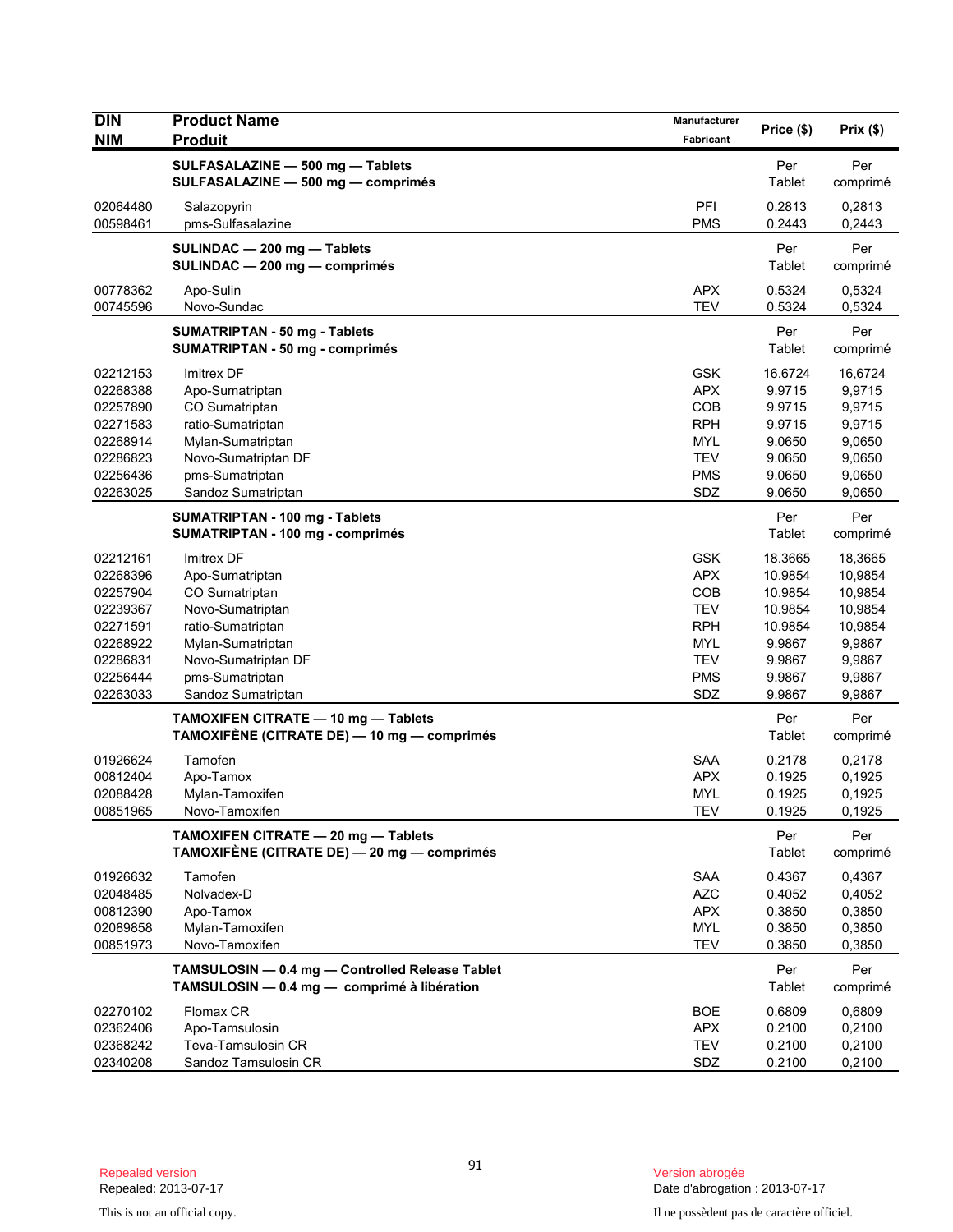| <b>DIN</b> | <b>Product Name</b>                                      | <b>Manufacturer</b> | Price (\$) | Prix(\$) |
|------------|----------------------------------------------------------|---------------------|------------|----------|
| <b>NIM</b> | <b>Produit</b>                                           | Fabricant           |            |          |
|            | TAMSULOSIN - 0.4 mg - Sustained Release Capsules         |                     | Per        | Par      |
|            | TAMSULOSIN - 0.4 mg - capsules à libération              |                     | Capsule    | capsule  |
| 02298570   | Mylan-Tamsulosin                                         | <b>MYL</b>          | 0.6000     | 0,6000   |
| 02281392   | Novo-Tamsulosin                                          | <b>TEV</b>          | 0.6000     | 0,6000   |
| 02294885   | Ran-Tamsulosin                                           | RAN                 | 0.6000     | 0,6000   |
| 02294265   | ratio-Tamsulosin                                         | <b>RPH</b>          | 0.6000     | 0,6000   |
| 02295121   | Sandoz Tamsulosin                                        | SDZ                 | 0.6000     | 0,6000   |
|            | TELMISARTAN - 40 mg - Tablets                            |                     | Per        | Per      |
|            | TELMISARTAN - 40 mg - comprimés                          |                     | Tablet     | comprimé |
| 02240769   | <b>Micardis</b>                                          | <b>BOE</b>          | 1.2823     | 1,2823   |
| 02393247   | CO Telmisartan                                           | <b>COB</b>          | 0.3954     | 0,3954   |
| 02375958   | Sandoz Telmisartan                                       | <b>SDZ</b>          | 0.3954     | 0,3954   |
| 02320177   | Teva-Telmisartan                                         | <b>TEV</b>          | 0.3954     | 0,3954   |
| 02376717   | Mylan-Telmisartan                                        | <b>MYL</b>          | 0.2824     | 0,2824   |
|            | TELMISARTAN - 80 mg - Tablets                            |                     | Per        | Per      |
|            | TELMISARTAN - 80 mg - comprimés                          |                     | Tablet     | comprimé |
| 02240770   | Micardis                                                 | <b>BOE</b>          | 1.2823     | 1,2823   |
| 02393255   | CO Telmisartan                                           | <b>COB</b>          | 0.3954     | 0.3954   |
| 02375966   | Sandoz Telmisartan                                       | SDZ                 | 0.3954     | 0,3954   |
| 02320185   | Teva-Telmisartan                                         | <b>TEV</b>          | 0.3954     | 0,3954   |
| 02376725   | Mylan-Telmisartan                                        | <b>MYL</b>          | 0.2824     | 0,2824   |
|            | TELMISARTAN/HYDROCHLOROTHIAZIDE - 80/12.5 mg - Tablets   |                     | Per        | Per      |
|            | TELMISARTAN/HYDROCHLOROTHIAZIDE - 80/12.5 mg - comprimés |                     | Tablet     | comprimé |
| 02244344   | <b>Micardis Plus</b>                                     | <b>BOE</b>          | 1.2823     | 1,2823   |
| 02393263   | CO Telmisartan/HCTZ                                      | COB                 | 0.3954     | 0,3954   |
| 02330288   | Teva-Telmisartan HCTZ                                    | <b>TEV</b>          | 0.3954     | 0,3954   |
| 02373564   | Mylan-Telmisartan HCTZ                                   | <b>MYL</b>          | 0.2824     | 0,2824   |
|            | TELMISARTAN/HYDROCHLOROTHIAZIDE - 80/25 mg - Tablets     |                     | Per        | Per      |
|            | TELMISARTAN/HYDROCHLOROTHIAZIDE - 80/25 mg - comprimés   |                     | Tablet     | comprimé |
| 02318709   | <b>Micardis Plus</b>                                     | <b>BOE</b>          | 1.2823     | 1,2823   |
| 02393271   | CO Telmisartan/HCTZ                                      | COB                 | 0.3954     | 0,3954   |
| 02379252   | Teva-Telmisartan HCTZ                                    | <b>TEV</b>          | 0.3954     | 0,3954   |
| 02373572   | Mylan-Telmisartan HCTZ                                   | <b>MYL</b>          | 0.2824     | 0,2824   |
|            | TEMAZEPAM — 15 mg — Capsules                             |                     | Per        | Par      |
|            | TÉMAZÉPAM - 15 mg - capsules                             |                     | Capsule    | capsule  |
| 00604453   | Restoril                                                 | <b>SEP</b>          | 0.1925     | 0,1925   |
| 02229756   | Dom-Temazepam                                            | <b>DOM</b>          | 0.1213     | 0,1213   |
| 02244814   | CO Temazepam                                             | COB                 | 0.1212     | 0,1212   |
| 02230095   | Novo-Temazepam                                           | <b>TEV</b>          | 0.1212     | 0,1212   |
| 02243023   | ratio-Temazepam                                          | <b>RPH</b>          | 0.1212     | 0,1212   |
| 02225964   | Apo-Temazepam                                            | <b>APX</b>          | 0.1210     | 0,1210   |
|            | TEMAZEPAM - 30 mg - Capsules                             |                     | Per        | Par      |
|            | TÉMAZÉPAM - 30 mg - capsules                             |                     | Capsule    | capsule  |
| 00604461   | Restoril                                                 | <b>SEP</b>          | 0.2316     | 0,2316   |
| 02225972   | Apo-Temazepam                                            | <b>APX</b>          | 0.1460     | 0,1460   |
| 02244815   | CO Temazepam                                             | COB                 | 0.1459     | 0,1459   |
| 02229758   | Dom-Temazepam                                            | <b>DOM</b>          | 0.1459     | 0,1459   |
| 02230102   | Novo-Temazepam                                           | <b>TEV</b>          | 0.1459     | 0,1459   |
| 02273047   | pms-Temazepam                                            | <b>PMS</b>          | 0.1459     | 0,1459   |
| 02243024   | ratio-Temazepam                                          | <b>RPH</b>          | 0.1459     | 0,1459   |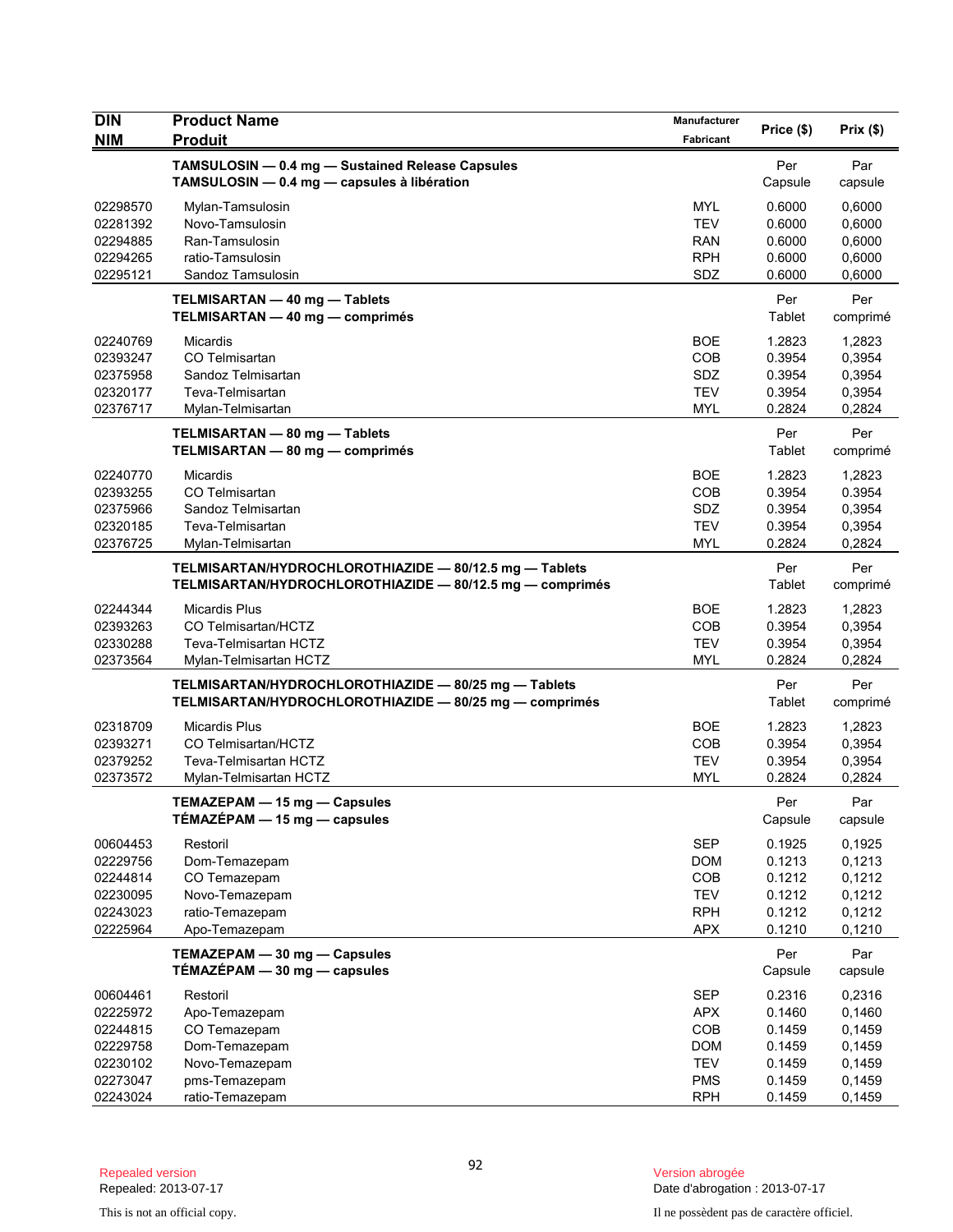| TEMOZOLOMIDE - 20 mg - Capsules<br>Per<br>TEMOZOLOMIDE - 20 mg - capsules<br>Capsule<br><b>SCH</b><br>34.3200<br>02241094<br>Temodal<br>02395274<br>CO Temozolomide<br>COB<br>22.7194<br>TEMOZOLOMIDE - 100 mg - Capsules<br>Per<br>TEMOZOLOMIDE - 100 mg - capsules<br>Capsule<br><b>SCH</b><br>02241095<br>Temodal<br>171.6066<br>CO Temozolomide<br><b>COB</b><br>02395282<br>113.5966<br>TEMOZOLOMIDE - 140 mg - Capsules<br>Per<br>TEMOZOLOMIDE - 140 mg - capsules<br>Capsule<br>02312794<br><b>SCH</b><br>240.2510<br>Temodal<br>02395290<br>CO Temozolomide<br>COB<br>159.0358<br>Per<br>TEMOZOLOMIDE - 250 mg - Capsules<br>TEMOZOLOMIDE - 250 mg - capsules<br>Capsule<br>Temodal<br><b>SCH</b><br>429.0044<br>02241096<br>02395312<br>CO Temozolomide<br>COB<br>283.9834<br>TERAZOSIN HCI-1 mg-Tablets<br>Per<br>TÉRAZOSINE (CHLORHYDRATE DE) — 1 mg — comprimés<br>Tablet<br>ABB<br>0.8629<br>00818658<br><b>Hytrin</b><br>APX<br>0.3840<br>02234502<br>Apo-Terazosin<br>Teva-Terazosin<br><b>TEV</b><br>0.3839<br>02230805 | Prix(\$)                                                 |
|-----------------------------------------------------------------------------------------------------------------------------------------------------------------------------------------------------------------------------------------------------------------------------------------------------------------------------------------------------------------------------------------------------------------------------------------------------------------------------------------------------------------------------------------------------------------------------------------------------------------------------------------------------------------------------------------------------------------------------------------------------------------------------------------------------------------------------------------------------------------------------------------------------------------------------------------------------------------------------------------------------------------------------------------|----------------------------------------------------------|
|                                                                                                                                                                                                                                                                                                                                                                                                                                                                                                                                                                                                                                                                                                                                                                                                                                                                                                                                                                                                                                         | Par<br>capsule                                           |
|                                                                                                                                                                                                                                                                                                                                                                                                                                                                                                                                                                                                                                                                                                                                                                                                                                                                                                                                                                                                                                         | 34,3200<br>22,7194                                       |
|                                                                                                                                                                                                                                                                                                                                                                                                                                                                                                                                                                                                                                                                                                                                                                                                                                                                                                                                                                                                                                         | Par<br>capsule                                           |
|                                                                                                                                                                                                                                                                                                                                                                                                                                                                                                                                                                                                                                                                                                                                                                                                                                                                                                                                                                                                                                         | 171,6066<br>113,5966                                     |
|                                                                                                                                                                                                                                                                                                                                                                                                                                                                                                                                                                                                                                                                                                                                                                                                                                                                                                                                                                                                                                         | Par<br>capsule                                           |
|                                                                                                                                                                                                                                                                                                                                                                                                                                                                                                                                                                                                                                                                                                                                                                                                                                                                                                                                                                                                                                         | 240,2510<br>159,0358                                     |
|                                                                                                                                                                                                                                                                                                                                                                                                                                                                                                                                                                                                                                                                                                                                                                                                                                                                                                                                                                                                                                         | Par<br>capsule                                           |
|                                                                                                                                                                                                                                                                                                                                                                                                                                                                                                                                                                                                                                                                                                                                                                                                                                                                                                                                                                                                                                         | 429,0044<br>283,9834                                     |
|                                                                                                                                                                                                                                                                                                                                                                                                                                                                                                                                                                                                                                                                                                                                                                                                                                                                                                                                                                                                                                         | Par<br>comprimé                                          |
| <b>PMS</b><br>0.3839<br>02243518<br>pms-Terazosin<br>02218941<br>ratio-Terazosin<br><b>RPH</b><br>0.3839<br>02396289<br>Mylan-Terazosin<br><b>MYL</b><br>0.2447                                                                                                                                                                                                                                                                                                                                                                                                                                                                                                                                                                                                                                                                                                                                                                                                                                                                         | 0,8629<br>0,3840<br>0,3839<br>0,3839<br>0,3839<br>0,2447 |
| TERAZOSIN HCI-2 mg-Tablets<br>Per<br>TÉRAZOSINE (CHLORHYDRATE DE) - 2 mg - comprimés<br>Tablet                                                                                                                                                                                                                                                                                                                                                                                                                                                                                                                                                                                                                                                                                                                                                                                                                                                                                                                                          | Par<br>comprimé                                          |
| 00818682<br>ABB<br>1.0966<br><b>Hytrin</b><br>Apo-Terazosin<br><b>APX</b><br>0.4880<br>02234503<br>02230806<br>Teva-Terazosin<br><b>TEV</b><br>0.4880<br><b>PMS</b><br>02243519<br>pms-Terazosin<br>0.4880<br><b>RPH</b><br>02218968<br>ratio-Terazosin<br>0.4880<br>02396297<br>Mylan-Terazosin<br><b>MYL</b><br>0.3111                                                                                                                                                                                                                                                                                                                                                                                                                                                                                                                                                                                                                                                                                                                | 1,0966<br>0,4880<br>0,4880<br>0,4880<br>0,4880<br>0,3111 |
| TERAZOSIN HCI - 5 mg - Tablets<br>Per<br>TÉRAZOSINE (CHLORHYDRATE DE) — 5 mg — comprimés<br>Tablet                                                                                                                                                                                                                                                                                                                                                                                                                                                                                                                                                                                                                                                                                                                                                                                                                                                                                                                                      | Par<br>comprimé                                          |
| 00818666<br>ABB<br>1.4893<br><b>Hytrin</b><br>02234504<br>Apo-Terazosin<br><b>APX</b><br>0.6628<br>02230807<br>Teva-Terazosin<br><b>TEV</b><br>0.6628<br>02243520<br>pms-Terazosin<br><b>PMS</b><br>0.6628<br><b>RPH</b><br>02218976<br>ratio-Terazosin<br>0.6628<br>02396300<br><b>MYL</b><br>0.4225<br>Mylan-Terazosin                                                                                                                                                                                                                                                                                                                                                                                                                                                                                                                                                                                                                                                                                                                | 1,4893<br>0,6628<br>0,6628<br>0,6628<br>0,6628<br>0,4225 |
| TERAZOSIN HCI - 10 mg - Tablets<br>Per<br>TÉRAZOSINE (CHLORHYDRATE DE) - 10 mg - comprimés<br>Tablet                                                                                                                                                                                                                                                                                                                                                                                                                                                                                                                                                                                                                                                                                                                                                                                                                                                                                                                                    | Par<br>comprimé                                          |
| ABB<br>2.1802<br>00818674<br><b>Hytrin</b><br>02230808<br>Teva-Terazosin<br><b>TEV</b><br>0.9702<br>02243521<br><b>PMS</b><br>0.9702<br>pms-Terazosin<br>ratio-Terazosin<br><b>RPH</b><br>0.9702<br>02218984<br>APX<br>02234505<br>Apo-Terazosin<br>0.9700<br>02396319<br>Mylan-Terazosin<br><b>MYL</b><br>0.6183                                                                                                                                                                                                                                                                                                                                                                                                                                                                                                                                                                                                                                                                                                                       | 2,1802<br>0,9702<br>0,9702<br>0,9702<br>0,9700<br>0,6183 |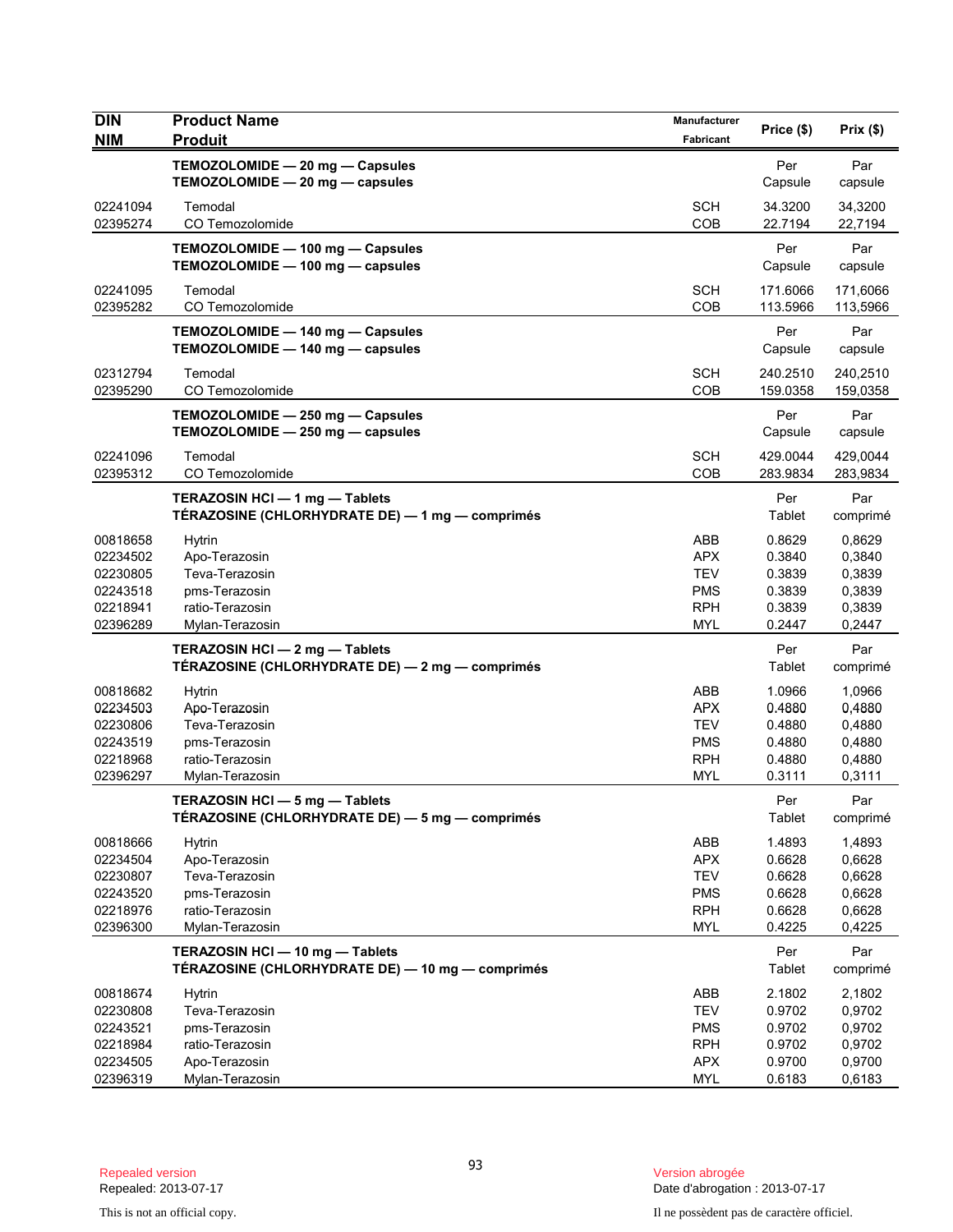| <b>DIN</b><br><b>NIM</b> | <b>Product Name</b><br><b>Produit</b>                                                                 | Manufacturer<br>Fabricant | Price (\$)       | Prix(\$)         |
|--------------------------|-------------------------------------------------------------------------------------------------------|---------------------------|------------------|------------------|
|                          |                                                                                                       |                           |                  |                  |
|                          | TERBINAFINE HCI - 250 mg - Tablets                                                                    |                           | Per              | Par              |
|                          | TERBINAFINE (CHLORHYDRATE DE) - 250 mg - comprimés                                                    |                           | Tablet           | comprimé         |
| 02031116                 | Lamisil                                                                                               | <b>NVT</b>                | 4.6358           | 4,6358           |
| 02239893                 | Apo-Terbinafine                                                                                       | <b>APX</b>                | 2.7767           | 2,7767           |
| 02254727                 | CO Terbinafine                                                                                        | COB                       | 2.7767           | 2,7767           |
| 02240346                 | Novo-Terbinafine                                                                                      | <b>TEV</b>                | 2.7767           | 2,7767           |
| 02352818                 | <b>GD-Terbinafine</b>                                                                                 | <b>GEM</b>                | 2.1240           | 2,1240           |
| 02242503                 | Mylan-Terbinafine                                                                                     | <b>MYL</b>                | 2.1240           | 2,1240           |
| 02294273<br>02262177     | pms-Terbinafine<br>Sandoz Terbinafine                                                                 | <b>PMS</b><br>SDZ         | 2.1240<br>2.1240 | 2,1240<br>2,1240 |
| 02357070                 | Jamp-Terbinafine                                                                                      | <b>JPC</b>                | 1.8545           | 1,8545           |
|                          |                                                                                                       |                           |                  |                  |
|                          | TESTOSTERONE CYPIONATE - 100 mg/mL - Injection<br>TESTOSTÉRONE (CYPIONATE DE) - 100 mg/ml - injection |                           | Per<br>mL        | Par<br>ml        |
|                          |                                                                                                       |                           |                  |                  |
| 00030783                 | Depo-Testosterone                                                                                     | PFI                       | 3.0118           | 3,0118           |
| 02246063                 | Testosterone Cypionate/Testostérone (cypionate de)                                                    | SDZ                       | 2.3580           | 2,3580           |
|                          | TIAPROFENIC ACID - 200 mg - Tablets                                                                   |                           | Per              | Par              |
|                          | TIAPROFÉNIQUE (ACIDE) - 200 mg - comprimés                                                            |                           | Tablet           | comprimé         |
| 02230827                 | pms-Tiaprofenic                                                                                       | <b>PMS</b>                | 0.4048           | 0,4048           |
| 02179679                 | Novo-Tiaprofenic                                                                                      | <b>TEV</b>                | 0.3781           | 0,3781           |
| 02136112                 | Apo-Tiaprofenic                                                                                       | <b>APX</b>                | 0.3780           | 0,3780           |
|                          | TICLOPIDINE HCI-250 mg-Tablets                                                                        |                           | Per              | Par              |
|                          | TICLOPIDINE (CHLORHYDRATE DE) - 250 mg - comprimés                                                    |                           | Tablet           | comprimé         |
| 02237701                 | Apo-Ticlopidine                                                                                       | <b>APX</b>                | 0.7574           | 0,7574           |
| 02239744                 | Mylan-Ticlopidine                                                                                     | <b>MYL</b>                | 0.7574           | 0,7574           |
| 02236848                 | Novo-Ticlopidine                                                                                      | <b>TEV</b>                | 0.7574           | 0,7574           |
| 02243587                 | Sandoz Ticlopidine                                                                                    | SDZ                       | 0.7574           | 0,7574           |
|                          | TIMOLOL MALEATE - 0.25% - Ophthalmic Solution                                                         |                           |                  |                  |
|                          | TIMOLOL (MALÉATE DE) - 0,25 % - solution ophtalmique                                                  |                           | Per mL           | Par ml           |
| 00755826                 | Apo-Timop                                                                                             | <b>APX</b>                | 1.7050           | 1,7050           |
| 02240248                 | ratio-Timolol Maleate                                                                                 | <b>RPH</b>                | 1.5500           | 1,5500           |
| 02083353                 | pms-Timolol                                                                                           | <b>PMS</b>                | 1.5500           | 1,5500           |
| 02166712                 | Sandoz Timolol                                                                                        | SDZ                       | 1.5500           | 1,5500           |
|                          | TIMOLOL MALEATE - 0.5% - Ophthalmic Solution                                                          |                           |                  |                  |
|                          | TIMOLOL (MALÉATE DE) - 0,5 % - solution ophtalmique                                                   |                           | Per mL           | par ml           |
|                          |                                                                                                       |                           |                  |                  |
| 00451207                 | Timoptic                                                                                              | <b>MFX</b>                | 4.4187           | 4,4187           |
| 00755834                 | Apo-Timop                                                                                             | <b>APX</b>                | 2.0460           | 2,0460           |
| 02083345<br>02166720     | pms-Timolol<br>Sandoz Timolol                                                                         | <b>PMS</b><br>SDZ         | 2.0460<br>2.0460 | 2,0460<br>2,0460 |
|                          |                                                                                                       |                           |                  |                  |
|                          | TIMOLOL MALEATE - 0.25% - Ophthalmic Solution                                                         |                           |                  |                  |
|                          | TIMOLOL (MALÉATE DE) - 0,25 % - solution ophtalmique                                                  |                           | Per mL           | Par ml           |
| 02171880                 | Timoptic-XE                                                                                           | <b>MFX</b>                | 4.7167           | 4,7167           |
| 02242275                 | Timolol Maleate-EX                                                                                    | SDZ                       | 2.8520           | 2,8520           |
|                          | TIMOLOL MALEATE - 5 mg - Tablets                                                                      |                           | Per              | Par              |
|                          | TIMOLOL (MALÉATE DE) — 5 mg — comprimés                                                               |                           | Tablet           | comprimé         |
| 00755842                 | Apo-Timol                                                                                             | <b>APX</b>                | 0.1999           | 0,1999           |
| 01947796                 | Novo-Timol                                                                                            | <b>TEV</b>                | 0.1817           | 0,1817           |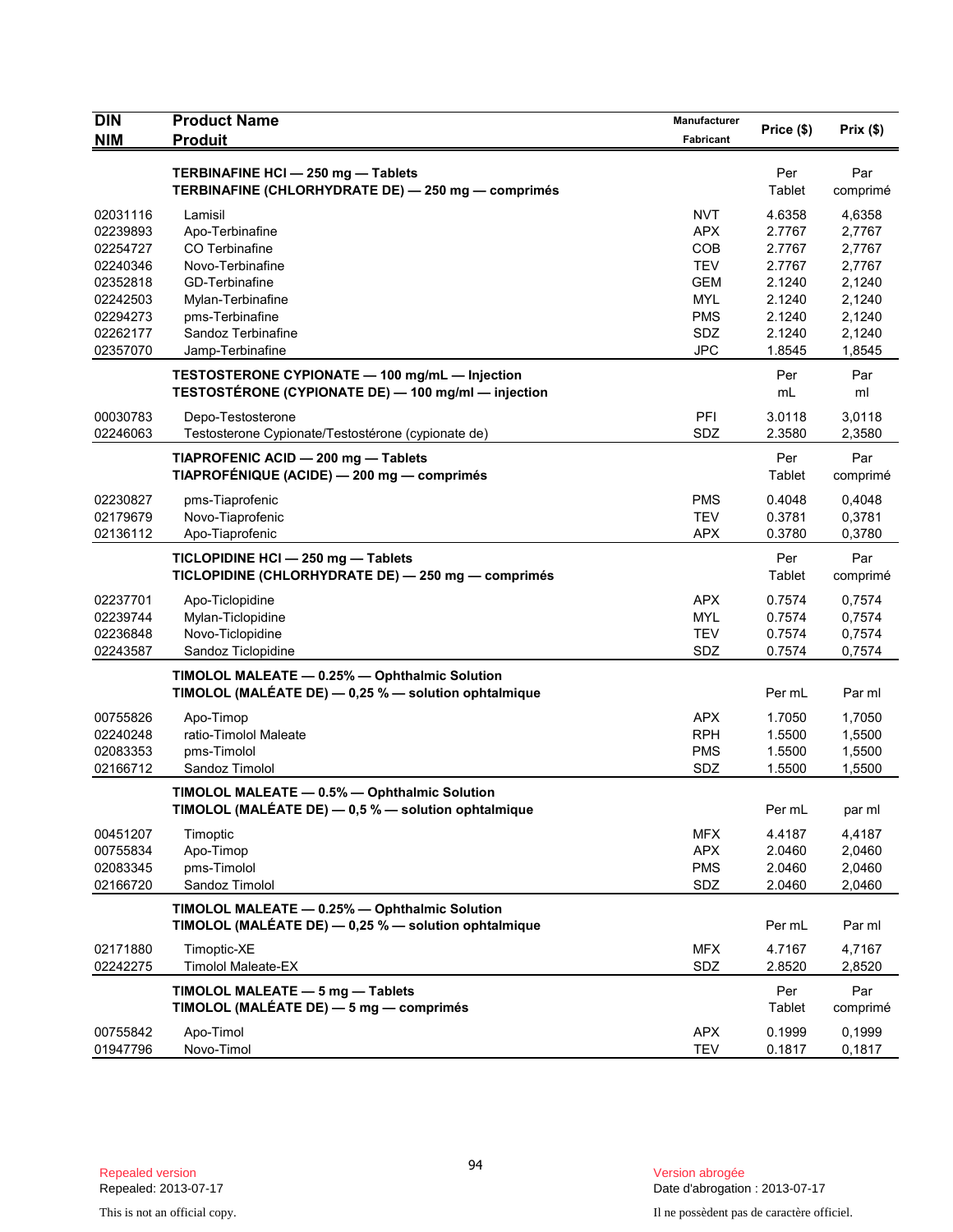| <b>DIN</b><br><b>NIM</b> | <b>Product Name</b><br><b>Produit</b>                                                 | Manufacturer<br>Fabricant | Price (\$)    | Prix (\$)       |
|--------------------------|---------------------------------------------------------------------------------------|---------------------------|---------------|-----------------|
|                          | TIMOLOL MALEATE - 10 mg - Tablets<br>TIMOLOL (MALÉATE DE) — 10 mg — comprimés         |                           | Per<br>Tablet | Par<br>comprimé |
| 00755850                 | Apo-Timol                                                                             | <b>APX</b>                | 0.3119        | 0,3119          |
| 01947818                 | Novo-Timol                                                                            | <b>TEV</b>                | 0.2835        | 0,2835          |
|                          | TIZANIDINE HCI - 4 mg - Tablets<br>TIZANIDINE (CHLORHYDRATE DE) - 4 mg - comprimés    |                           | Per<br>Tablet | Par<br>comprimé |
| 02239170                 | Zanaflex                                                                              | <b>PAL</b>                | 0.8110        | 0,8110          |
| 02259893                 | Apo-Tizanidine                                                                        | <b>APX</b>                | 0.5617        | 0,5617          |
| 02272059                 | Mylan-Tizanidine                                                                      | <b>MYL</b>                | 0.5617        | 0,5617          |
|                          | TOBRAMYCIN - 0.3% - Ophthalmic Solution<br>TOBRAMYCINE - 0,3 % - solution ophtalmique |                           | Per mL        | Par ml          |
| 00513962                 | Tobrex                                                                                | <b>ALC</b>                | 1.9492        | 1,9492          |
| 02239577                 | pms-Tobramycin                                                                        | <b>PMS</b>                | 1.2452        | 1,2452          |
| 02241755                 | Sandoz Tobramycin                                                                     | SDZ                       | 1.1528        | 1,1528          |
|                          | TOBRAMYCIN - 40 mg/mL - Injection<br>TOBRAMYCINE - 40 mg/mL - injection               |                           | Per mL        | Par ml          |
| 02241210                 | Tobramycin                                                                            | SDZ                       | 3.3700        | 3,3700          |
| 02382814                 | Tobramycin                                                                            | <b>JPC</b>                | 2.7250        | 2,7250          |
|                          | TOPIRAMATE - 25 mg - Tablets<br>TOPIRAMATE $-25$ mg $-$ comprimés                     |                           | Per<br>Tablet | Par<br>comprimé |
| 02230893                 | Topamax                                                                               | <b>JAN</b>                | 1.4066        | 1,4066          |
| 02279614                 | Apo-Topiramate                                                                        | <b>APX</b>                | 0.7277        | 0,7277          |
| 02256827                 | ratio-Topiramate                                                                      | <b>RPH</b>                | 0.7277        | 0,7277          |
| 02287765                 | CO Topiramate                                                                         | COB                       | 0.6615        | 0,6615          |
| 02315645                 | Mint-Topiramate                                                                       | <b>MPH</b>                | 0.6615        | 0,6615          |
| 02248860                 | Novo-Topiramate                                                                       | <b>TEV</b>                | 0.6615        | 0,6615          |
| 02352850                 | GD-Topiramate                                                                         | <b>GEM</b>                | 0.6444        | 0,6444          |
| 02263351                 | Mylan-Topiramate                                                                      | <b>MYL</b>                | 0.6444        | 0,6444          |
| 02262991                 | pms-Topiramate                                                                        | <b>PMS</b>                | 0.6444        | 0,6444          |
| 02260050                 | Sandoz Topiramate                                                                     | SDZ                       | 0.6444        | 0,6444          |
|                          | TOPIRAMATE - 100 mg - Tablets<br>TOPIRAMATE - 100 mg - comprimés                      |                           | Per<br>Tablet | Par<br>comprimé |
| 02230894                 | Topamax                                                                               | JAN                       | 2.6659        | 2,6659          |
| 02279630                 | Apo-Topiramate                                                                        | APX                       | 1.3791        | 1,3791          |
| 02256835                 | ratio-Topiramate                                                                      | <b>RPH</b>                | 1.3791        | 1.3791          |
| 02287773                 | CO Topiramate                                                                         | COB                       | 1.2537        | 1,2537          |
| 02315653                 | Mint-Topiramate                                                                       | <b>MPH</b>                | 1.2537        | 1,2537          |
| 02248861                 | Novo-Topiramate                                                                       | <b>TEV</b>                | 1.2537        | 1,2537          |
| 02352877                 | GD-Topiramate                                                                         | <b>GEM</b>                | 1.2215        | 1,2215          |
| 02263378                 | Mylan-Topiramate                                                                      | <b>MYL</b>                | 1.2215        | 1,2215          |
| 02263009                 | pms-Topiramate                                                                        | <b>PMS</b>                | 1.2215        | 1,2215          |
| 02260069                 | Sandoz Topiramate                                                                     | SDZ                       | 1.2215        | 1,2215          |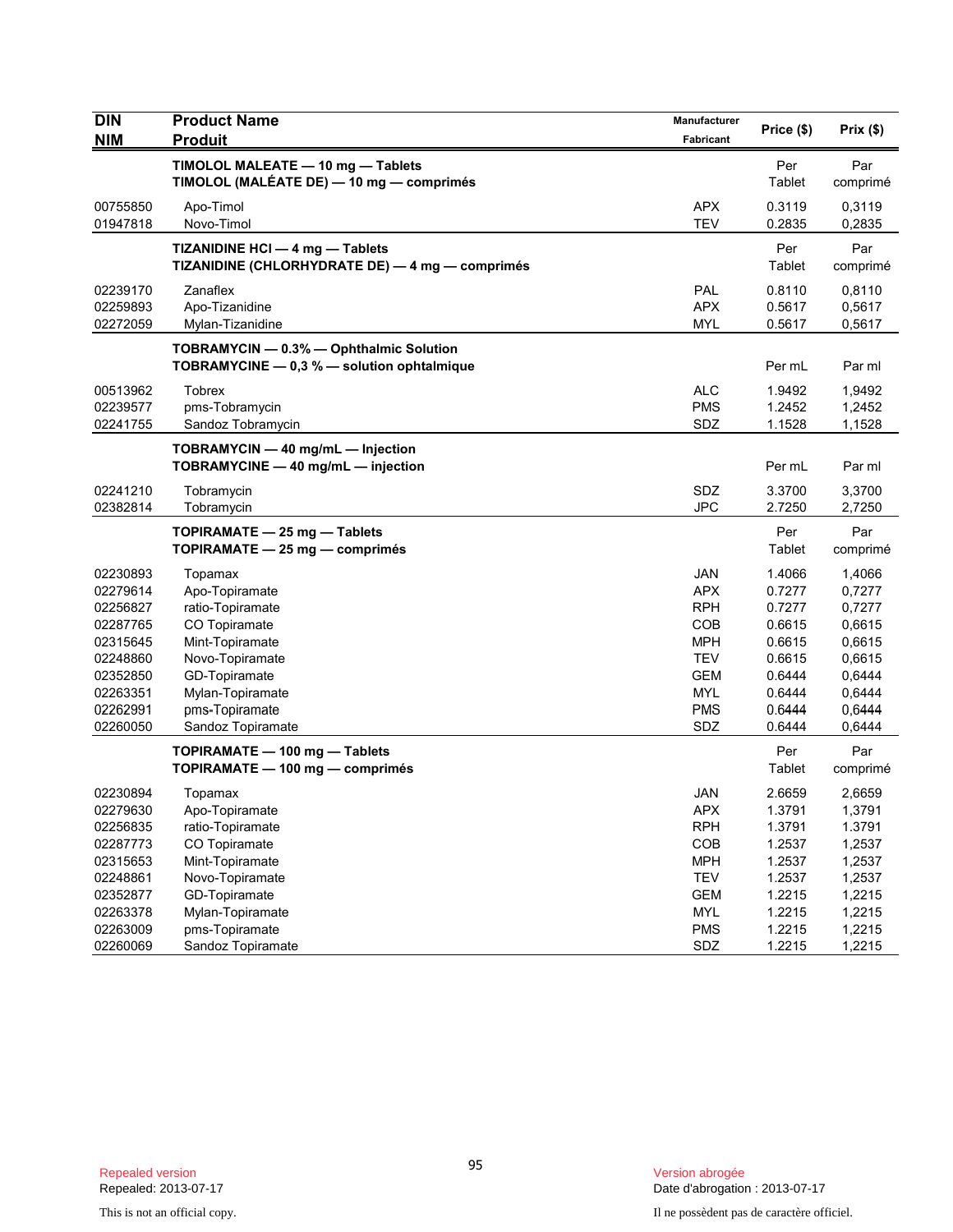| <b>DIN</b> | <b>Product Name</b>                                                                  | Manufacturer |            |                  |
|------------|--------------------------------------------------------------------------------------|--------------|------------|------------------|
| <b>NIM</b> | <b>Produit</b>                                                                       | Fabricant    | Price (\$) | Prix(\$)         |
|            | TOPIRAMATE - 200 mg - Tablets                                                        |              | Per        | Par              |
|            | TOPIRAMATE - 200 mg - comprimés                                                      |              | Tablet     | comprimé         |
| 02230896   |                                                                                      | <b>JAN</b>   | 3.9809     |                  |
| 02279649   | Topamax<br>Apo-Topiramate                                                            | <b>APX</b>   | 2.1830     | 3,9809<br>2,1830 |
| 02256843   | ratio-Topiramate                                                                     | <b>RPH</b>   | 2.1830     | 2,1830           |
| 02287781   | CO Topiramate                                                                        | COB          | 1.9845     | 1,9845           |
| 02315661   | Mint-Topiramate                                                                      | <b>MPH</b>   | 1.9845     | 1,9845           |
| 02248862   | Novo-Topiramate                                                                      | <b>TEV</b>   | 1.9845     | 1,9845           |
| 02352885   | GD-Topiramate                                                                        | <b>GEM</b>   | 1.8239     | 1,8239           |
| 02263386   | Mylan-Topiramate                                                                     | <b>MYL</b>   | 1.8239     | 1,8239           |
| 02263017   | pms-Topiramate                                                                       | <b>PMS</b>   | 1.8239     | 1,8239           |
| 02267837   | Sandoz Topiramate                                                                    | SDZ          | 1.8239     | 1,8239           |
|            |                                                                                      |              |            |                  |
|            | TRAZODONE HCI-50 mg-Tablets                                                          |              | Per        | Par              |
|            | TRAZODONE (CHLORHYDRATE DE) - 50 mg - comprimés                                      |              | Tablet     | comprimé         |
| 02128950   | Dom-Trazodone                                                                        | <b>DOM</b>   | 0.2436     | 0,2436           |
| 00579351   | Desyrel                                                                              | SQU          | 0.2436     | 0,2436           |
| 02231683   | Mylan-Trazodone                                                                      | <b>MYL</b>   | 0.2436     | 0,2436           |
| 02230284   | Trazorel                                                                             | VAL          | 0.2436     | 0,2436           |
| 02147637   | Apo-Trazodone                                                                        | <b>APX</b>   | 0.2435     | 0,2435           |
| 01937227   | pms-Trazodone                                                                        | <b>PMS</b>   | 0.2435     | 0,2435           |
| 02277344   | ratio-Trazodone                                                                      | <b>RPH</b>   | 0.2435     | 0.2435           |
| 02144263   | Teva-Trazodone                                                                       | <b>TEV</b>   | 0.2435     | 0,2435           |
|            | TRAZODONE HCI - 100 mg - Tablets                                                     |              | Per        | Par              |
|            | TRAZODONE (CHLORHYDRATE DE) - 100 mg - comprimés                                     |              | Tablet     | comprimé         |
| 02147645   | Apo-Trazodone                                                                        | <b>APX</b>   | 0.4352     | 0,4352           |
| 02128969   | Dom-Trazodone                                                                        | <b>DOM</b>   | 0.4352     | 0,4352           |
| 02231684   | Mylan-Trazodone                                                                      | MYL          | 0.4352     | 0,4352           |
| 02144271   | Teva-Trazodone                                                                       | <b>TEV</b>   | 0.4352     | 0,4352           |
| 01937235   | pms-Trazodone                                                                        | <b>PMS</b>   | 0.4352     | 0,4352           |
| 02277352   | ratio-Trazodone                                                                      | <b>RPH</b>   | 0.4352     | 0,4352           |
| 02230285   | Trazorel                                                                             | <b>VAL</b>   | 0.4352     | 0,4352           |
|            |                                                                                      |              | Per        | Par              |
|            | TRAZODONE HCI - 150 mg - Tablets<br>TRAZODONE (CHLORHYDRATE DE) - 150 mg - comprimés |              | Tablet     | comprimé         |
|            |                                                                                      |              |            |                  |
| 02147653   | Apo-Trazodone-D                                                                      | <b>APX</b>   | 0.6393     | 0,6393           |
| 02144298   | Teva-Trazodone-D                                                                     | <b>TEV</b>   | 0.6393     | 0,6393           |
| 02277360   | ratio-Trazodone                                                                      | <b>RPH</b>   | 0.6393     | 0,6393           |
|            | TRIAMTERENE/HYDROCHLOROTHIAZIDE - 50 mg/25 mg - Tablets                              |              | Per        | Par              |
|            | TRIAMTÉRÈNE/HYDROCHLOROTHIAZIDE - 50 mg/25 mg - comprimés                            |              | Tablet     | comprimé         |
| 00441775   | Apo-Triazide                                                                         | <b>APX</b>   | 0.0669     | 0,0669           |
| 00532657   | Novo-Triamzide                                                                       | <b>TEV</b>   | 0.0608     | 0,0608           |
|            |                                                                                      |              |            |                  |
|            | TRIFLURIDINE - 1% - Ophthalmic Solution                                              |              |            |                  |
|            | TRIFLURIDINE - 1 % - solution ophtalmique                                            |              | Per mL     | Par ml           |
| 00687456   | Viroptic                                                                             | <b>THM</b>   | 3.3426     | 3,3426           |
| 02248529   | Sandoz Trifluridine                                                                  | SDZ          | 3.2667     | 3,2667           |
|            | TRIMEBUTINE - 200 mg - Tablets                                                       |              | Per        | Par              |
|            | TRIMÉBUTINE - 200 mg - comprimés                                                     |              | Tablet     | comprimé         |
|            |                                                                                      |              |            |                  |
| 00803499   | Modulon                                                                              | <b>AXC</b>   | 0.7079     | 0,7079           |
| 02245664   | Trimebutine                                                                          | AAA          | 0.5497     | 0,5497           |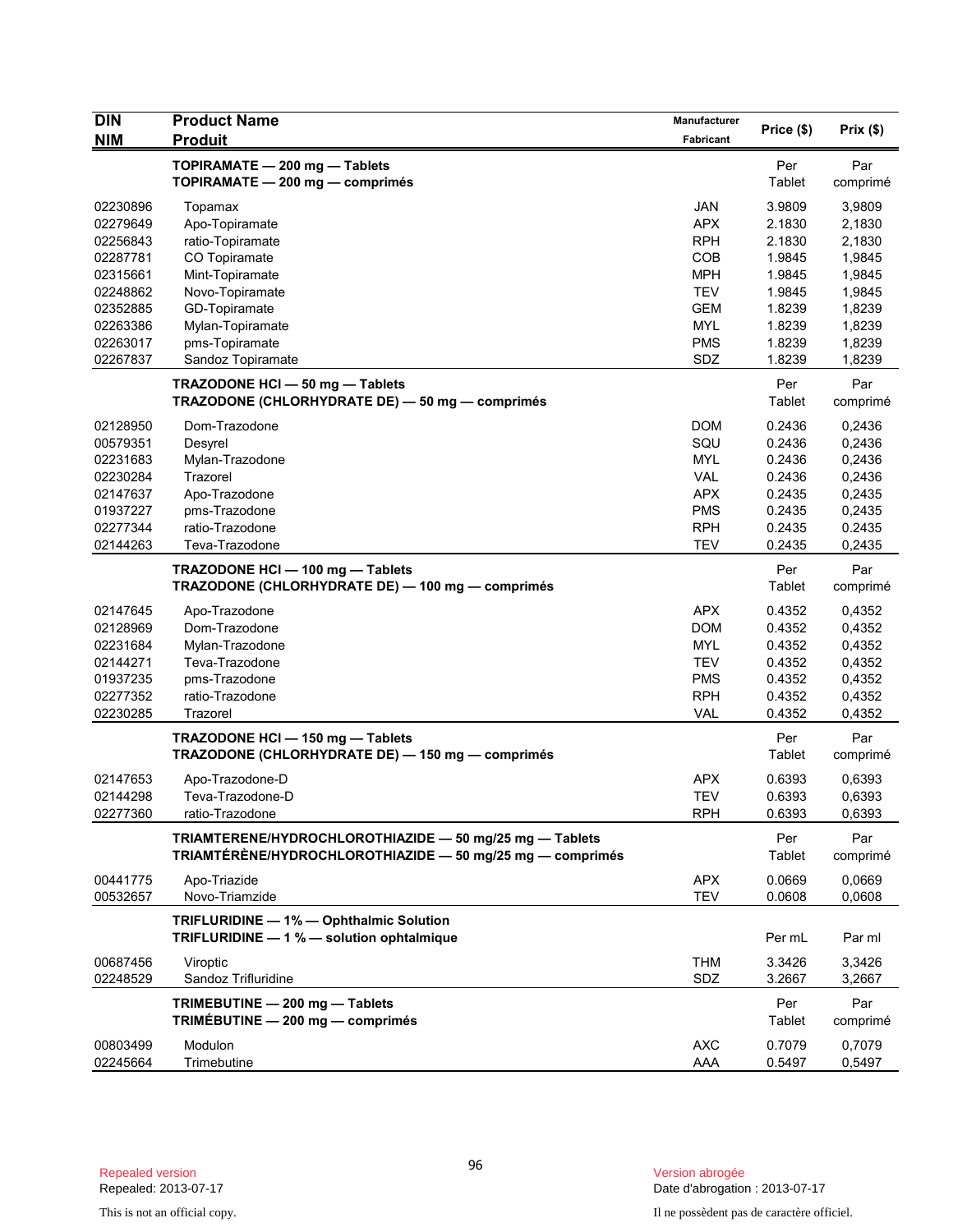| <b>DIN</b><br><b>NIM</b>         | <b>Product Name</b><br><b>Produit</b>                                                                                                                                                                                                                                                         | Manufacturer<br>Fabricant              | Price (\$)                 | Prix(\$)                   |
|----------------------------------|-----------------------------------------------------------------------------------------------------------------------------------------------------------------------------------------------------------------------------------------------------------------------------------------------|----------------------------------------|----------------------------|----------------------------|
|                                  |                                                                                                                                                                                                                                                                                               |                                        |                            |                            |
|                                  | TRIMETHOPRIM/SULFAMETHOXAZOLE - 160 mg/800 mg - Tablets<br>TRIMÉTHOPRIME/SULFAMÉTHOXAZOLE - 160 mg/800 mg - comprimés                                                                                                                                                                         |                                        | Per<br>Tablet              | Par<br>comprimé            |
| 00445282<br>00510645             | Apo-Sulfatrim DS<br>Novo-Trimel DS                                                                                                                                                                                                                                                            | <b>APX</b><br><b>TEV</b>               | 0.1343<br>0.1343           | 0.1343<br>0.1343           |
|                                  | TRIMETHOPRIM SULFATE/POLYMYXIN B SULFATE - 1 mg/10,000 U/mL<br>- Ophthalmic Solution<br>TRIMÉTHOPRIME (SULFATE DE)/POLYMYXINE B (SULFATE DE) -<br>1 mg/10 000 U/ml - solution ophtalmique                                                                                                     |                                        | Per mL                     | Par ml                     |
| 02011956<br>02240363             | Polytrim<br>pms-Polytrimethoprim                                                                                                                                                                                                                                                              | <b>ALL</b><br><b>PMS</b>               | 3.4474<br>2.4739           | 3,4474<br>2,4739           |
| 02239234                         | Sandoz Polytrimethoprim<br>TRIPROLIDINE HCI/PSEUDOEPHEDRINE HCI/CODEINE PHOSPHATE<br>- 2 mg/30 mg/10 mg per 5 mL - Syrup<br>TRIPROLIDINE (CHLORHYDRATE DE)/PSEUDOÉPHÉDRINE<br>(CHLORHYDRATE DE)/CODÉINE (PHOSPHATE DE) - 2 mg/30 mg/10 mg<br>par 5 ml - sirop                                 | SDZ                                    | 2.3187<br>Per mL           | 2,3187<br>Par ml           |
| 00068594<br>02169126             | CoActifed<br>ratio-Cotridin                                                                                                                                                                                                                                                                   | <b>GSK</b><br><b>RPH</b>               | 0.1780<br>0.0574           | 0,1780<br>0,0574           |
|                                  | <b>TRIPROLIDINE HCI/PSEUDOEPHEDRINE HCI/GUAIFENESIN/CODEINE</b><br>PHOSPHATE - 2 mg/30 mg/100 mg/10 mg per 5 mL - Expectorant<br>TRIPROLIDINE (CHLORHYDRATE DE)/PSEUDOÉPHÉDRINE<br>(CHLORHYDRATE DE)/GUAIFÉNÉSINE/CODÉINE (PHOSPHATE DE) — 2 mg/<br>30 mg/100 mg/10 mg par 5 ml - expectorant |                                        | Per mL                     | Par ml                     |
| 00068756<br>02053403             | CoActifed<br>ratio-Cotridin                                                                                                                                                                                                                                                                   | <b>GSK</b><br><b>RPH</b>               | 0.1951<br>0.0640           | 0,1951<br>0,0640           |
|                                  | L-TRYPTOPHAN - 500 mg - Capsules<br>L-TRYPTOPHANE - 500 mg - capsules                                                                                                                                                                                                                         |                                        | Per<br>Capsule             | Par<br>capsule             |
| 00718149<br>02248540<br>02240334 | Tryptan<br>Apo-Tryptophan<br>ratio-Tryptophan                                                                                                                                                                                                                                                 | <b>VAL</b><br><b>APX</b><br><b>RPH</b> | 0.7971<br>0.5486<br>0.5486 | 0,7971<br>0,5486<br>0,5486 |
|                                  | L-TRYPTOPHAN - 500 mg - Tablets<br>L-TRYPTOPHANE - 500 mg - comprimés                                                                                                                                                                                                                         |                                        | Per<br>Tablet              | Par<br>comprimé            |
| 02029456<br>02248538<br>02240333 | Tryptan<br>Apo-Tryptophan<br>ratio-Tryptophan                                                                                                                                                                                                                                                 | <b>VAL</b><br><b>APX</b><br><b>RPH</b> | 0.7971<br>0.5486<br>0.5486 | 0,7971<br>0,5486<br>0,5486 |
|                                  | L-TRYPTOPHAN $-1$ g - Tablets<br>L-TRYPTOPHANE - 1 g - comprimés                                                                                                                                                                                                                              |                                        | Per<br>Tablet              | Par<br>comprimé            |
| 00654531<br>02248539<br>02237250 | Tryptan<br>Apo-Tryptophan<br>ratio-Tryptophan                                                                                                                                                                                                                                                 | VAL<br><b>APX</b><br><b>RPH</b>        | 1.5943<br>0.9876<br>0.9876 | 1,5943<br>0,9876<br>0,9876 |
|                                  | URSODIOL - 250 mg - Tablets<br>URSODIOL - 250 mg - comprimés                                                                                                                                                                                                                                  |                                        | Per<br>Tablet              | Par<br>comprimé            |
| 02238984<br>02273497             | Urso<br>pms-Ursodiol C                                                                                                                                                                                                                                                                        | <b>AXC</b><br><b>PMS</b>               | 1.4647<br>1.0031           | 1,4647<br>1,0031           |
|                                  | URSODIOL - 500 mg - Tablets<br>URSODIOL - 500 mg - comprimés                                                                                                                                                                                                                                  |                                        | Per<br>Tablet              | Par<br>comprimé            |
| 02245894<br>02273500             | Urso<br>pms-Ursodiol C                                                                                                                                                                                                                                                                        | <b>AXC</b><br><b>PMS</b>               | 2.7782<br>1.9028           | 2,7782<br>1,9028           |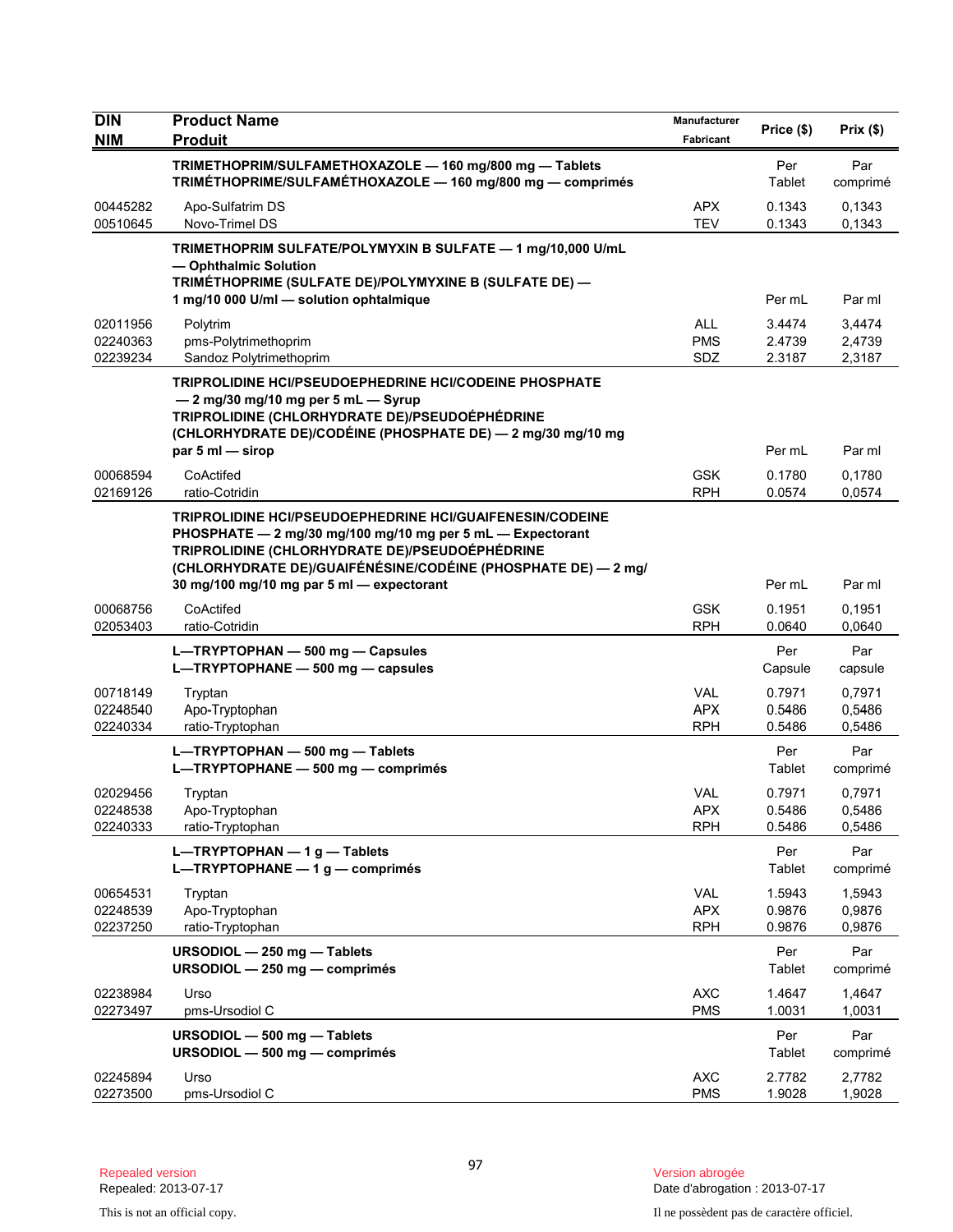| <b>DIN</b><br><b>NIM</b>                                                                     | <b>Product Name</b><br><b>Produit</b>                                                                                                      | Manufacturer<br>Fabricant                                                                      | Price (\$)                                                                   | Prix(\$)                                                                     |
|----------------------------------------------------------------------------------------------|--------------------------------------------------------------------------------------------------------------------------------------------|------------------------------------------------------------------------------------------------|------------------------------------------------------------------------------|------------------------------------------------------------------------------|
|                                                                                              | VALACYCLOVIR - 500 mg - Tablets<br>VALACYCLOVIR - 500 mg - comprimés                                                                       |                                                                                                | Per<br>Tablet                                                                | Par<br>comprimé                                                              |
| 02219492<br>02295822<br>02331748<br>02298457<br>02351579                                     | Valtrex<br>Apo-Valacyclovir<br>CO Valacyclovir<br>pms-Valacyclovir<br>Mylan-Valacyclovir                                                   | <b>GSK</b><br><b>APX</b><br>COB<br><b>PMS</b><br><b>MYL</b>                                    | 3.7880<br>1.3575<br>1.3569<br>1.1873<br>0.8481                               | 3,7880<br>1,3575<br>1,3569<br>1,1873<br>0,8481                               |
|                                                                                              | VALPROIC ACID - 250 mg - Capsules<br>VALPROÏQUE (ACIDE) - 250 mg - capsules                                                                |                                                                                                | Per<br>Capsule                                                               | Par<br>capsule                                                               |
| 00443840<br>02231030<br>02230768<br>02238048<br>02184648<br>02100630<br>02140047<br>02239714 | Depakene<br>Dom-Valproic Acid<br>pms-Valproic Acid<br>Apo-Valproic<br>Mylan-Valproic<br>Novo-Valproic<br>ratio-Valproic<br>Sandoz Valproic | <b>ABB</b><br><b>DOM</b><br><b>PMS</b><br><b>APX</b><br>MYL<br><b>TEV</b><br><b>RPH</b><br>SDZ | 0.6247<br>0.2843<br>0.2843<br>0.2842<br>0.2842<br>0.2842<br>0.2842<br>0.2842 | 0,6247<br>0,2843<br>0,2843<br>0,2842<br>0,2842<br>0,2842<br>0,2842<br>0,2842 |
|                                                                                              | VALPROIC ACID - 500 mg - Enteric Coated Capsules<br>VALPROÏQUE (ACIDE) - 500 mg - capsules à enrobage entérosoluble                        |                                                                                                | Per<br>Capsule                                                               | Par<br>capsule                                                               |
| 02229628<br>02231031<br>02218321<br>02140055<br>02239713                                     | pms-Valproic Acid E.C.<br>Dom-Valproic Acid E.C.<br>Novo-Valproic<br>ratio-Valproic<br>Sandoz Valproic                                     | <b>PMS</b><br><b>DOM</b><br><b>TEV</b><br><b>RPH</b><br>SDZ                                    | 0.5888<br>0.5717<br>0.5717<br>0.5717<br>0.5717                               | 0,5888<br>0,5717<br>0,5717<br>0,5717<br>0,5717                               |
|                                                                                              | VALPROIC ACID - 250 mg/5 mL - Syrup<br>VALPROÏQUE (ACIDE) - 250 mg/5 ml - sirop                                                            |                                                                                                | Per mL                                                                       | Par ml                                                                       |
| 00443832<br>02238370<br>02236807<br>02140063                                                 | Depakene<br>Apo-Valproic<br>pms-Valproic Acid<br>ratio-Valproic                                                                            | <b>ABB</b><br><b>APX</b><br><b>PMS</b><br><b>RPH</b>                                           | 0.1302<br>0.0635<br>0.0635<br>0.0635                                         | 0,1302<br>0,0635<br>0,0635<br>0.0635                                         |
|                                                                                              | VALSARTAN - 40 mg - Tablets<br>VALSARTAN - 40 mg - comprimés                                                                               |                                                                                                | Per<br>Tablet                                                                | Par<br>comprimé                                                              |
| 02270528<br>02337487<br>02363062<br>02371510<br>02356740<br>02356643<br>02383527             | Diovan<br>CO Valsartan<br>Ran-Valsartan<br>Apo-Valsartan<br>Sandoz Valsartan<br>Teva-Valsartan<br>Mylan-Valsartan                          | <b>NVT</b><br>COB<br><b>RAN</b><br><b>APX</b><br>SDZ<br><b>TEV</b><br><b>MYL</b>               | 1.2859<br>0.4657<br>0.4657<br>0.4075<br>0.4075<br>0.3977<br>0.3975           | 1,2859<br>0,4657<br>0,4657<br>0,4075<br>0,4075<br>0,3977<br>0,3975           |
|                                                                                              | VALSARTAN - 80 mg - Tablets<br>VALSARTAN - 80 mg - comprimés                                                                               |                                                                                                | Per<br>Tablet                                                                | Par<br>comprimé                                                              |
| 02244781<br>02337495<br>02363100<br>02371529<br>02356759<br>02356651                         | Diovan<br>CO Valsartan<br>Ran-Valsartan<br>Apo-Valsartan<br>Sandoz Valsartan<br>Teva-Valsartan                                             | <b>NVT</b><br>COB<br><b>RAN</b><br><b>APX</b><br>SDZ<br><b>TEV</b>                             | 1.3016<br>0.4733<br>0.4733<br>0.4141<br>0.4141<br>0.4040                     | 1,3016<br>0,4733<br>0,4733<br>0,4141<br>0,4141<br>0,4040                     |
| 02383535                                                                                     | Mylan-Valsartan                                                                                                                            | MYL                                                                                            | 0.2999                                                                       | 0,2999                                                                       |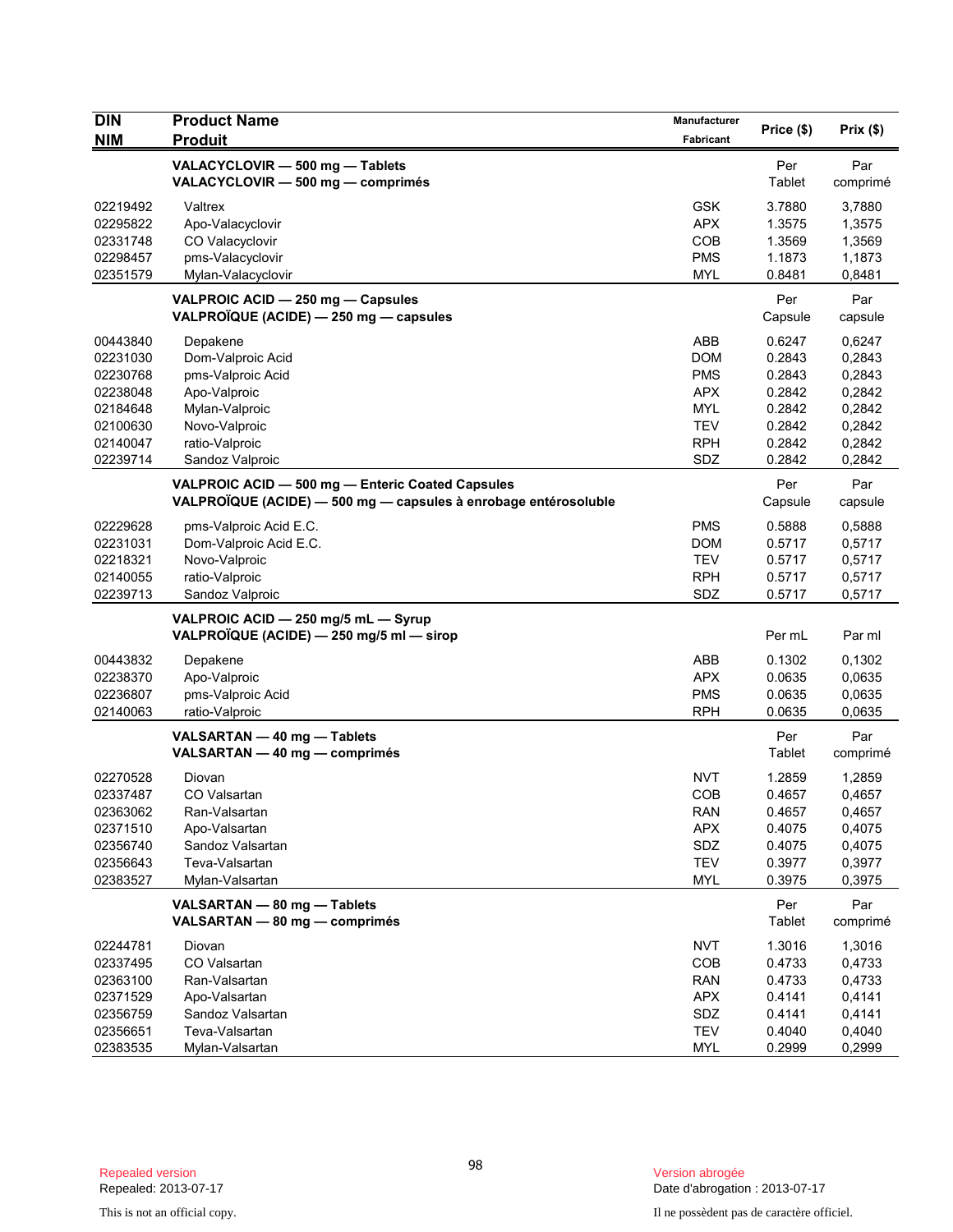| <b>DIN</b> | <b>Product Name</b>                                        | Manufacturer | Price (\$) | Prix(\$) |
|------------|------------------------------------------------------------|--------------|------------|----------|
| <b>NIM</b> | <b>Produit</b>                                             | Fabricant    |            |          |
|            | VALSARTAN - 160 mg - Tablets                               |              | Per        | Par      |
|            | VALSARTAN - 160 mg - comprimés                             |              | Tablet     | comprimé |
| 02244782   | Diovan                                                     | <b>NVT</b>   | 1.3018     | 1,3018   |
| 02337509   | CO Valsartan                                               | COB          | 0.4733     | 0,4733   |
| 02363119   | Ran-Valsartan                                              | <b>RAN</b>   | 0.4733     | 0,4733   |
| 02371537   | Apo-Valsartan                                              | <b>APX</b>   | 0.4141     | 0,4141   |
| 02356767   | Sandoz Valsartan                                           | SDZ          | 0.4141     | 0,4141   |
| 02356678   | Teva-Valsartan                                             | <b>TEV</b>   | 0.4040     | 0,4040   |
| 02383543   | Mylan-Valsartan                                            | <b>MYL</b>   | 0.2998     | 0,2998   |
|            | VALSARTAN - 320 mg - Tablets                               |              | Per        | Par      |
|            | VALSARTAN - 320 mg - comprimés                             |              | Tablet     | comprimé |
| 02289504   | Diovan                                                     | <b>NVT</b>   | 1.2825     | 1,2825   |
| 02337517   | CO Valsartan                                               | COB          | 0.4548     | 0,4548   |
| 02371545   | Apo-Valsartan                                              | <b>APX</b>   | 0.3980     | 0,3980   |
| 02356775   | Sandoz Valsartan                                           | SDZ          | 0.3980     | 0,3980   |
| 02356686   | Teva-Valsartan                                             | <b>TEV</b>   | 0.3080     | 0,3080   |
| 02383551   | Mylan-Valsartan                                            | <b>MYL</b>   | 0.2914     | 0,2914   |
|            | VALSARTAN/HYDROCHLOROTHIAZIDE - 80 mg/12.5 mg-Tablets      |              | Per        | Par      |
|            | VALSARTAN/HYDROCHLOROTHIAZIDE - 80 mg/12.5 mg - comprimés  |              | Tablet     | comprimé |
| 02241900   | Diovan HCTZ                                                | <b>NVT</b>   | 1.3016     | 1,3016   |
| 02356996   | Teva-Valsartan HCTZ                                        | <b>TEV</b>   | 0.4733     | 0,4733   |
| 02382547   | Apo-Valsartan/HCTZ                                         | <b>APX</b>   | 0.4141     | 0,4141   |
| 02356694   | Sandoz Valsartan HCTZ                                      | <b>SDZ</b>   | 0.4141     | 0,4141   |
| 02373734   | Mylan-Valsartan HCTZ                                       | <b>MYL</b>   | 0.2985     | 0,2985   |
|            | VALSARTAN/HYDROCHLOROTHIAZIDE - 160 mg/12.5 mg- Tablets    |              | Per        | Par      |
|            | VALSARTAN/HYDROCHLOROTHIAZIDE - 160 mg/12.5 mg - comprimés |              | Tablet     | comprimé |
| 02241901   | Diovan HCTZ                                                | <b>NVT</b>   | 1.3016     | 1,3016   |
| 02357003   | Teva-Valsartan HCTZ                                        | <b>TEV</b>   | 0.4733     | 0,4733   |
| 02382555   | Apo-Valsartan/HCTZ                                         | <b>APX</b>   | 0.4141     | 0,4141   |
| 02356708   | Sandoz Valsartan HCTZ                                      | SDZ          | 0.4141     | 0,4141   |
| 02373742   | Mylan-Valsartan HCTZ                                       | <b>MYL</b>   | 0.2993     | 0.2993   |
|            | VALSARTAN/HYDROCHLOROTHIAZIDE - 160 mg/25 mg-Tablets       |              | Per        | Par      |
|            | VALSARTAN/HYDROCHLOROTHIAZIDE - 160 mg/25 mg - comprimés   |              | Tablet     | comprimé |
| 02246955   | Diovan HCTZ                                                | <b>NVT</b>   | 1.3016     | 1,3016   |
| 02357011   | Teva-Valsartan HCTZ                                        | <b>TEV</b>   | 0.4733     | 0,4733   |
| 02382563   | Apo-Valsartan/HCTZ                                         | <b>APX</b>   | 0.4141     | 0,4141   |
| 02356716   | Sandoz Valsartan HCTZ                                      | SDZ          | 0.4141     | 0,4141   |
| 02373750   | Mylan-Valsartan HCTZ                                       | <b>MYL</b>   | 0.3003     | 0,3003   |
|            | VALSARTAN/HYDROCHLOROTHIAZIDE - 320 mg/12.5 mg - Tablets   |              | Per        | Par      |
|            | VALSARTAN/HYDROCHLOROTHIAZIDE - 320 mg/12.5 mg - comprimés |              | Tablet     | comprimé |
| 02308908   | Diovan HCTZ                                                | <b>NVT</b>   | 1.2815     | 1,2815   |
| 02357038   | Teva-Valsartan HCTZ                                        | <b>TEV</b>   | 0.4658     | 0,4658   |
| 02382571   | Apo-Valsartan/HCTZ                                         | <b>APX</b>   | 0.3980     | 0,3980   |
| 02356724   | Sandoz Valsartan HCTZ                                      | SDZ          | 0.3980     | 0,3980   |
| 02373769   | Mylan-Valsartan HCTZ                                       | <b>MYL</b>   | 0.2985     | 0,2985   |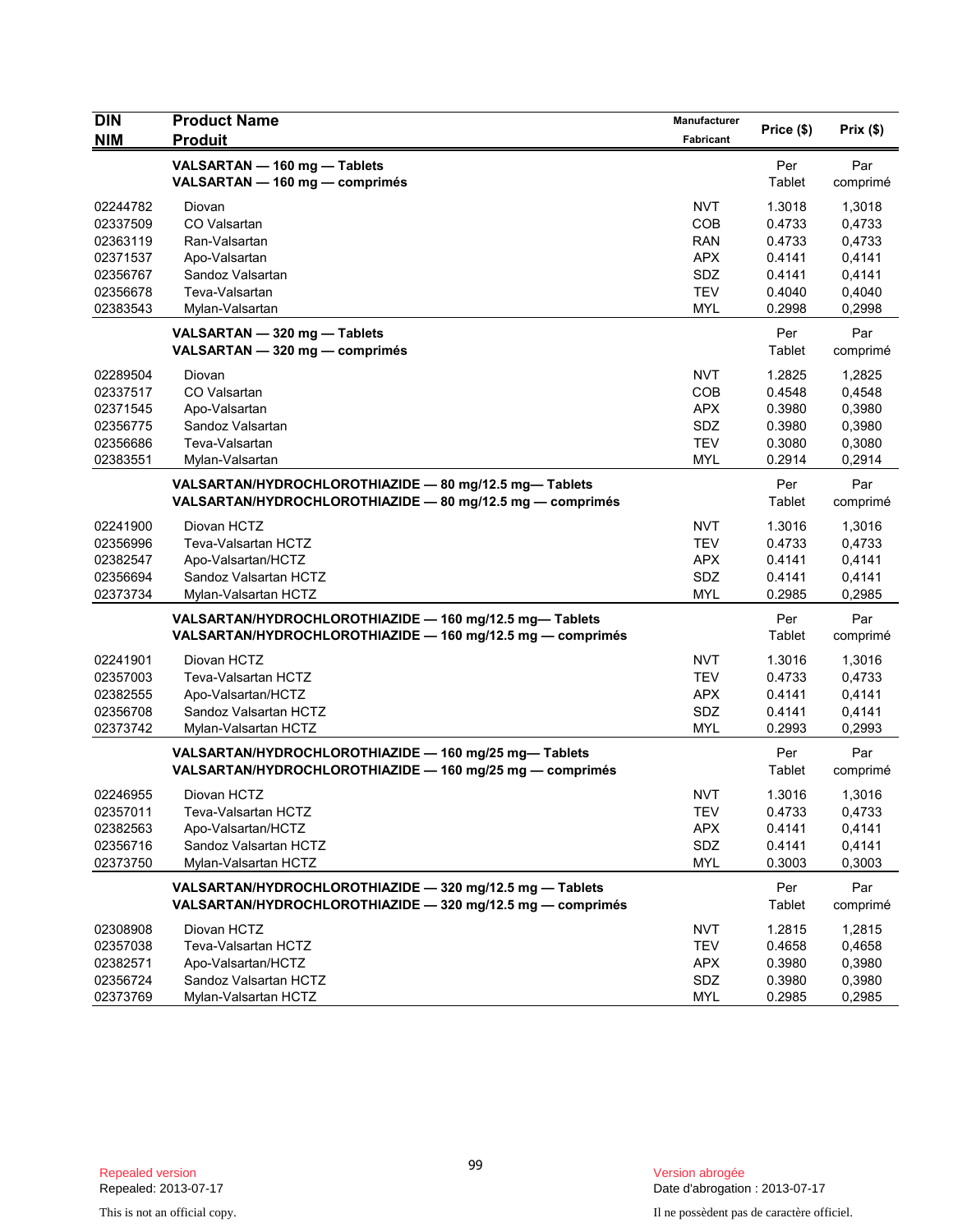| <b>DIN</b><br><b>NIM</b> | <b>Product Name</b><br>Produit                                                                                     | Manufacturer<br><b>Fabricant</b> | Price (\$)     | Prix(\$)        |
|--------------------------|--------------------------------------------------------------------------------------------------------------------|----------------------------------|----------------|-----------------|
|                          | VALSARTAN/HYDROCHLOROTHIAZIDE - 320 mg/25 mg - Tablets<br>VALSARTAN/HYDROCHLOROTHIAZIDE - 320 mg/25 mg - comprimés |                                  | Per<br>Tablet  | Par<br>comprimé |
| 02308916                 | Diovan HCTZ                                                                                                        | <b>NVT</b>                       | 1.2815         | 1,2815          |
| 02357046                 | Teva-Valsartan HCTZ                                                                                                | <b>TEV</b>                       | 0.4658         | 0,4658          |
| 02382598                 | Apo-Valsartan/HCTZ                                                                                                 | <b>APX</b>                       | 0.3980         | 0,3980          |
| 02356732                 | Sandoz Valsartan HCTZ                                                                                              | SDZ                              | 0.3980         | 0,3980          |
| 02373777                 | Mylan-Valsartan HCTZ                                                                                               | <b>MYL</b>                       | 0.2985         | 0,2985          |
|                          | VANCOMYCIN - 125 mg - Capsules<br>VANCOMYCIN - 125 mg - capsules                                                   |                                  | Per<br>Capsule | Par<br>capsule  |
| 00800430                 | Vancocin                                                                                                           | MLI                              | 9.3858         | 9,3858          |
| 02377470                 | Vancomycin HCL                                                                                                     | <b>PPA</b>                       | 5.6300         | 5,6300          |
|                          | VANCOMYCIN - 250 mg - Capsules<br>VANCOMYCIN - 250 mg - capsules                                                   |                                  | Per<br>Capsule | Par<br>capsule  |
| 00788716                 | Vancocin                                                                                                           | <b>MLI</b>                       | 18.7715        | 18,7715         |
| 02377489                 | Vancomycin HCL                                                                                                     | <b>PPA</b>                       | 11.2500        | 11,2500         |
|                          | VENLAFAXINE - 37.5 mg - Capsules<br>VENLAFAXINE $-$ 37,5 mg $-$ capsules                                           |                                  | Per<br>Capsule | Par<br>capsule  |
| 02237279                 | <b>Effexor XR</b>                                                                                                  | PFI                              | 1.0325         | 1,0325          |
| 02331683                 | Apo-Venlafaxine XR                                                                                                 | <b>APX</b>                       | 0.1643         | 0.1643          |
| 02304317                 | CO Venlafaxine XR                                                                                                  | COB                              | 0.1643         | 0,1643          |
| 02360020                 | <b>GD-Venlafaxine XR</b>                                                                                           | <b>GEM</b>                       | 0.1643         | 0,1643          |
| 02310279                 | Mylan-Venlafaxine XR                                                                                               | <b>MYL</b>                       | 0.1643         | 0,1643          |
| 02278545                 | pms-Venlafaxine XR                                                                                                 | <b>PMS</b>                       | 0.1643         | 0,1643          |
| 02380072                 | Ran-Venlafaxine XR                                                                                                 | <b>RAN</b>                       | 0.1643         | 0,1643          |
| 02273969                 | ratio-Venlafaxine XR                                                                                               | <b>RPH</b>                       | 0.1643         | 0,1643          |
| 02310317                 | Sandoz Venlafaxine XR                                                                                              | SDZ                              | 0.1643         | 0,1643          |
| 02275023                 | Teva-Venlafaxine XR                                                                                                | <b>TEV</b>                       | 0.1643         | 0,1643          |
| 02354713                 | Venlafaxine XR                                                                                                     | SAH                              | 0.1643         | 0,1643          |
|                          | VENLAFAXINE - 75 mg - Capsules<br>VENLAFAXINE $-$ 75 mg $-$ capsules                                               |                                  | Per<br>Capsule | Par<br>capsule  |
| 02237280                 | <b>Effexor XR</b>                                                                                                  | PFI                              | 2.0643         | 2,0643          |
| 02331691                 | Apo-Venlafaxine XR                                                                                                 | <b>APX</b>                       | 0.3285         | 0,3285          |
| 02304325                 | CO Venlafaxine XR                                                                                                  | COB                              | 0.3285         | 0,3285          |
| 02360039                 | <b>GD-Venlafaxine XR</b>                                                                                           | <b>GEM</b>                       | 0.3285         | 0,3285          |
| 02310287                 | Mylan-Venlafaxine XR                                                                                               | <b>MYL</b>                       | 0.3285         | 0,3285          |
| 02278553                 | pms-Venlafaxine XR                                                                                                 | <b>PMS</b>                       | 0.3285         | 0,3285          |
| 02380080                 | Ran-Venalfaxine XR                                                                                                 | <b>RAN</b>                       | 0.3285         | 0,3285          |
| 02273977                 | ratio-Venlafaxine XR                                                                                               | <b>RPH</b>                       | 0.3285         | 0,3285          |
| 02310325                 | Sandoz Venlafaxine XR                                                                                              | SDZ                              | 0.3285         | 0,3285          |
| 02275031                 | Teva-Venlafaxine XR                                                                                                | <b>TEV</b>                       | 0.3285         | 0,3285          |
| 02354721                 | Venlafaxine XR                                                                                                     | SAH                              | 0.3285         | 0,3285          |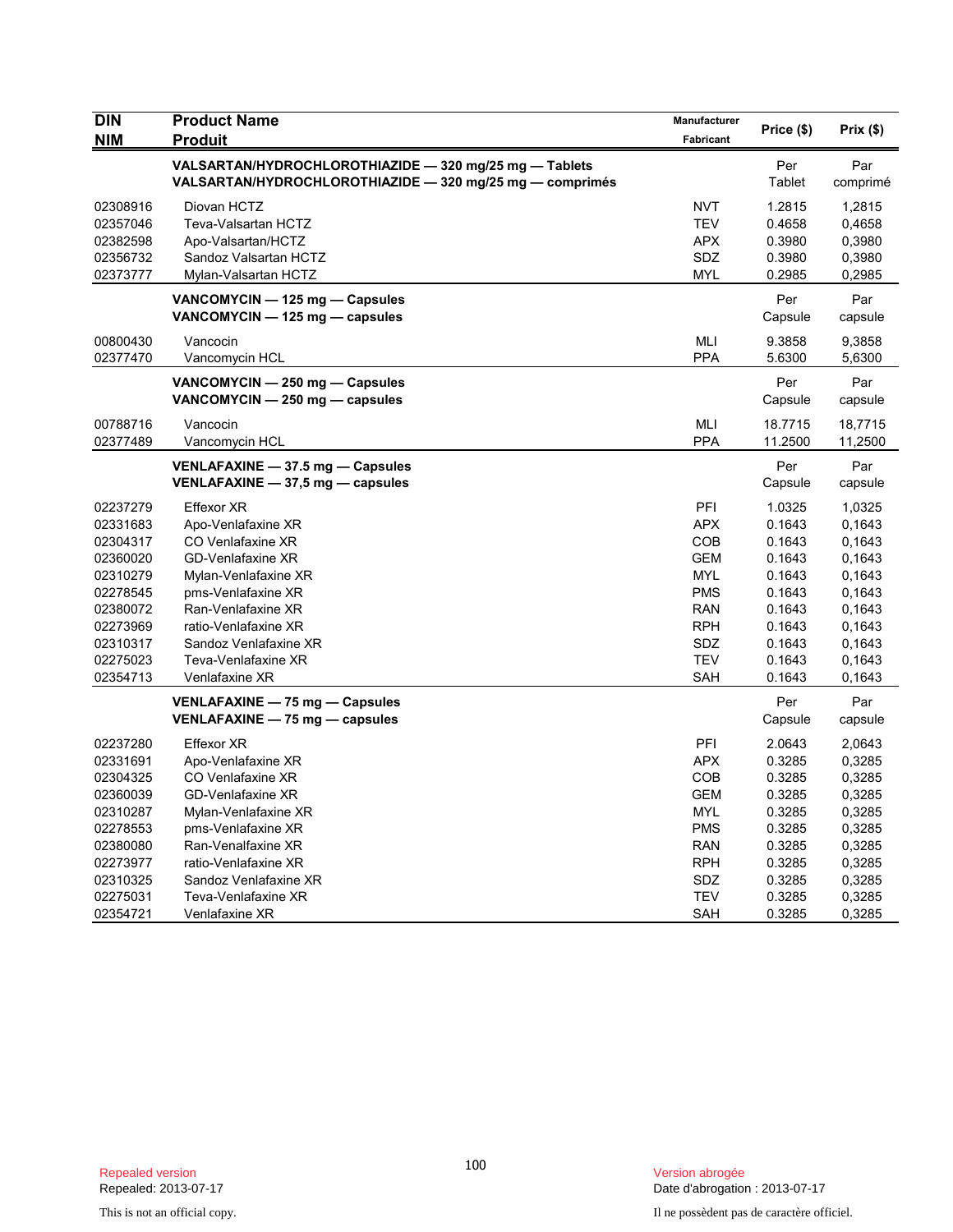| <b>DIN</b> | <b>Product Name</b>                                           | Manufacturer | Price (\$) | Prix(\$) |
|------------|---------------------------------------------------------------|--------------|------------|----------|
| <b>NIM</b> | <b>Produit</b>                                                | Fabricant    |            |          |
|            | VENLAFAXINE - 150 mg - Capsules                               |              | Per        | Par      |
|            | VENLAFAXINE - 150 mg - capsules                               |              | Capsule    | capsule  |
| 02237282   | Effexor XR                                                    | PFI          | 2.1791     | 2,1791   |
| 02331705   | Apo-Venlafaxine XR                                            | <b>APX</b>   | 0.3469     | 0,3469   |
| 02304333   | CO Venlafaxine XR                                             | <b>COB</b>   | 0.3469     | 0,3469   |
| 02360047   | <b>GD-Venlafaxine XR</b>                                      | <b>GEM</b>   | 0.3469     | 0,3469   |
| 02310295   | Mylan-Venlafaxine XR                                          | <b>MYL</b>   | 0.3469     | 0,3469   |
| 02278561   | pms-Venlafaxine XR                                            | <b>PMS</b>   | 0.3469     | 0,3469   |
| 02380099   | Ran-Venlafaxine XR                                            | RAN          | 0.3469     | 0,3469   |
| 02273985   | ratio-Venlafaxine XR                                          | <b>RPH</b>   | 0.3469     | 0,3469   |
| 02310333   | Sandoz Venlafaxine XR                                         | SDZ          | 0.3469     | 0,3469   |
| 02275058   | Teva-Venlafaxine XR                                           | <b>TEV</b>   | 0.3469     | 0,3469   |
| 02354748   | Venlafaxine XR                                                | <b>SAH</b>   | 0.3469     | 0,3469   |
|            | VERAPAMIL HCI-120 mg-Sustained Release Tablets                |              |            |          |
|            | VÉRAPAMIL (CHLORHYDRATE DE) - 120 mg - comprimés à libération |              | Per        | Par      |
|            | progressive                                                   |              | Tablet     | comprimé |
|            |                                                               |              |            |          |
| 01907123   | <b>Isoptin SR</b>                                             | ABB          | 1.5844     | 1,5844   |
| 02246893   | Apo-Verap SR                                                  | <b>APX</b>   | 0.7590     | 0,7590   |
| 02210347   | Mylan-Verapamil                                               | <b>MYL</b>   | 0.7590     | 0,7590   |
|            | VERAPAMIL HCI-180 mg-Sustained Release Tablets                |              |            |          |
|            | VÉRAPAMIL (CHLORHYDRATE DE) — 180 mg — comprimés à libération |              | Per        | Par      |
|            | progressive                                                   |              | Tablet     | comprimé |
|            |                                                               |              |            |          |
| 01934317   | <b>Isoptin SR</b>                                             | ABB          | 1.7891     | 1,7891   |
| 02246894   | Apo-Verap SR                                                  | <b>APX</b>   | 0.7214     | 0,7214   |
| 02210355   | Mylan-Verapamil                                               | MYL          | 0.7214     | 0,7214   |
|            | VERAPAMIL HCI-240 mg-Sustained Release Tablets                |              |            |          |
|            | VÉRAPAMIL (CHLORHYDRATE DE) - 240 mg - comprimés à libération |              | Per        | Par      |
|            | progressive                                                   |              | Tablet     | comprimé |
| 00742554   | <b>Isoptin SR</b>                                             | ABB          | 2.3858     | 2,3858   |
| 02246895   | Apo-Verap SR                                                  | <b>APX</b>   | 0.9592     | 0,9592   |
| 02210363   | Mylan-Verapamil                                               | MYL          | 0.9592     | 0,9592   |
| 02211920   | Novo-Veramil SR                                               | <b>TEV</b>   | 0.9592     | 0,9592   |
| 02237791   | pms-Verapamil SR                                              | <b>PMS</b>   | 0.9592     | 0,9592   |
|            |                                                               |              |            |          |
|            | VERAPAMIL HCI - 80 mg - Tablets                               |              | Per        | Par      |
|            | VERAPAMIL (CHLORHYDRATE DE) — 80 mg — comprimés               |              | Tablet     | comprimé |
| 00782483   | Apo-Verap                                                     | <b>APX</b>   | 0.3009     | 0,3009   |
| 02237921   | Mylan-Verapamil                                               | <b>MYL</b>   | 0.3009     | 0,3009   |
|            |                                                               |              |            |          |
|            | VERAPAMIL HCI - 120 mg - Tablets                              |              | Per        | Par      |
|            | VÉRAPAMIL (CHLORHYDRATE DE) — 120 mg — comprimés              |              | Tablet     | comprimé |
| 00782491   | Apo-Verap                                                     | <b>APX</b>   | 0.4675     | 0,4675   |
| 02237922   | Mylan-Verapamil                                               | <b>MYL</b>   | 0.4675     | 0,4675   |
|            | WARFARIN SODIUM - 1 mg - Tablets                              |              | Per        | Par      |
|            | <b>WARFARINE SODIQUE - 1 mg - comprimés</b>                   |              | Tablet     | comprimé |
|            |                                                               |              |            |          |
| 01918311   | Coumadin                                                      | SQU          | 0.3847     | 0,3847   |
| 02242680   | Taro-Warfarin                                                 | <b>TAR</b>   | 0.2178     | 0,2178   |
| 02242924   | Apo-Warfarin                                                  | <b>APX</b>   | 0.1960     | 0,1960   |
| 02244462   | Mylan-Warfarin                                                | <b>MYL</b>   | 0.1960     | 0,1960   |
| 02265273   | Novo-Warfarin                                                 | <b>TEV</b>   | 0.1960     | 0,1960   |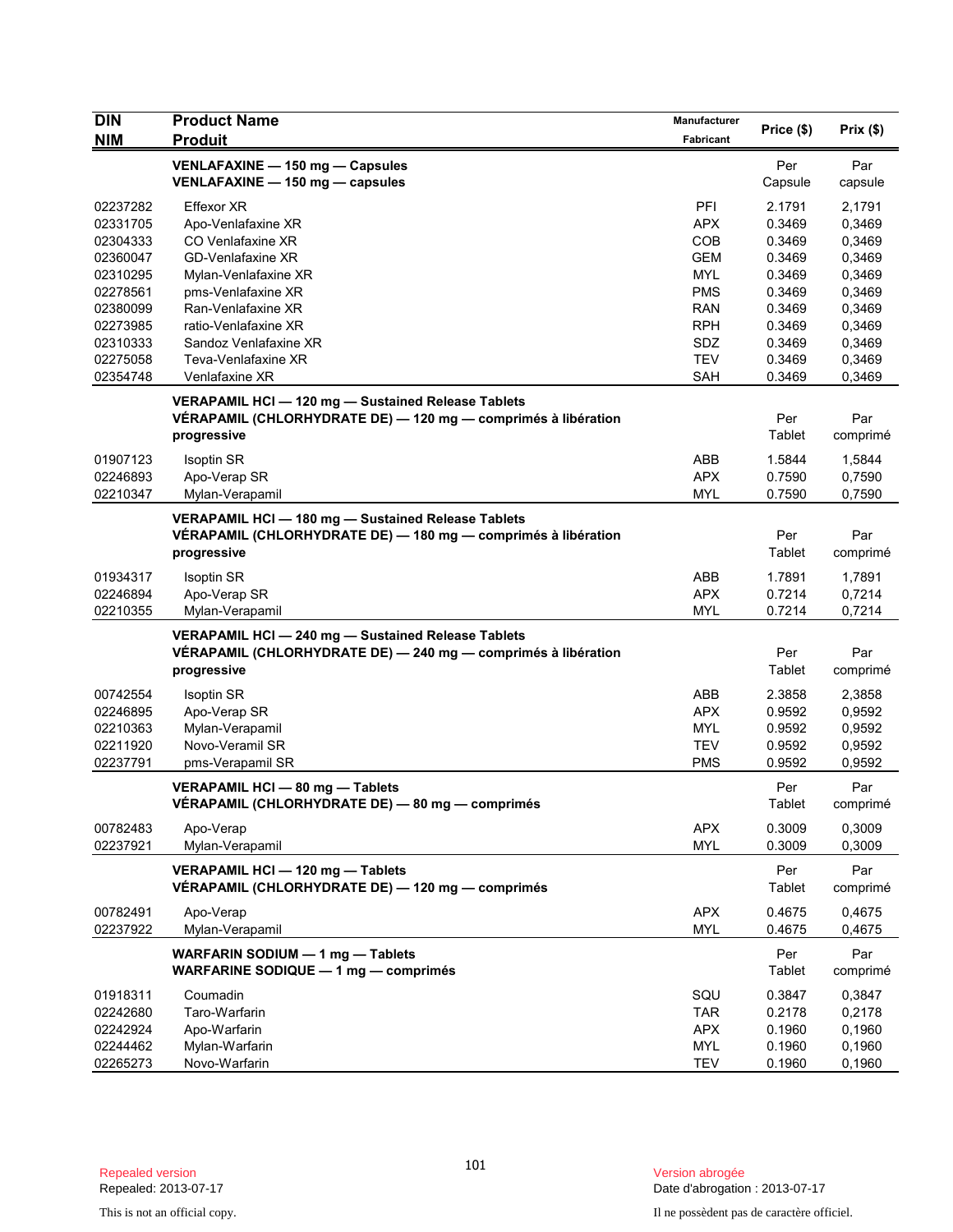| <b>DIN</b><br><b>NIM</b>                                 | <b>Product Name</b><br><b>Produit</b>                                        | Manufacturer<br>Fabricant                                   | Price (\$)                                     | Prix(\$)                                       |
|----------------------------------------------------------|------------------------------------------------------------------------------|-------------------------------------------------------------|------------------------------------------------|------------------------------------------------|
|                                                          | WARFARIN SODIUM - 2 mg - Tablets<br>WARFARINE SODIQUE - 2 mg - comprimés     |                                                             | Per<br>Tablet                                  | Par<br>comprimé                                |
| 01918338<br>02242681<br>02242925<br>02244463<br>02265281 | Coumadin<br>Taro-Warfarin<br>Apo-Warfarin<br>Mylan-Warfarin<br>Novo-Warfarin | SQU<br><b>TAR</b><br><b>APX</b><br><b>MYL</b><br><b>TEV</b> | 0.4069<br>0.2304<br>0.2074<br>0.2074<br>0.2074 | 0,4069<br>0,2304<br>0,2074<br>0,2074<br>0,2074 |
|                                                          | WARFARIN SODIUM - 2.5 mg - Tablets<br>WARFARINE SODIQUE - 2.5 mg - comprimés |                                                             | Per<br>Tablet                                  | Par<br>comprimé                                |
| 01918346<br>02242682<br>02242926<br>02244464<br>02265303 | Coumadin<br>Taro-Warfarin<br>Apo-Warfarin<br>Mylan-Warfarin<br>Novo-Warfarin | SQU<br><b>TAR</b><br><b>APX</b><br><b>MYL</b><br><b>TEV</b> | 0.3254<br>0.1845<br>0.1660<br>0.1660<br>0.1660 | 0,3254<br>0,1845<br>0,1660<br>0,1660<br>0,1660 |
|                                                          | WARFARIN SODIUM - 3 mg - Tablets<br>WARFARINE SODIQUE - 3 mg - comprimés     |                                                             | Per<br>Tablet                                  | Par<br>comprimé                                |
| 02240205<br>02242683<br>02265311<br>02245618<br>02287498 | Coumadin<br>Taro-Warfarin<br>Novo-Warfarin<br>Apo-Warfarin<br>Mylan-Warfarin | SQU<br><b>TAR</b><br><b>TEV</b><br><b>APX</b><br><b>MYL</b> | 0.5044<br>0.2827<br>0.2571<br>0.2570<br>0.2337 | 0,5044<br>0,2827<br>0,2571<br>0,2570<br>0,2337 |
|                                                          | WARFARIN SODIUM - 4 mg - Tablets<br>WARFARINE SODIQUE $-$ 4 mg $-$ comprimes |                                                             | Per<br>Tablet                                  | Par<br>comprimé                                |
| 02007959<br>02242684<br>02242927<br>02244465<br>02265338 | Coumadin<br>Taro-Warfarin<br>Apo-Warfarin<br>Mylan-Warfarin<br>Novo-Warfarin | SQU<br><b>TAR</b><br><b>APX</b><br><b>MYL</b><br><b>TEV</b> | 0.5044<br>0.2856<br>0.2571<br>0.2571<br>0.2571 | 0,5044<br>0,2856<br>0,2571<br>0,2571<br>0,2571 |
|                                                          | WARFARIN SODIUM - 5 mg - Tablets<br>WARFARINE SODIQUE - 5 mg - comprimés     |                                                             | Per<br>Tablet                                  | Par<br>comprimé                                |
| 01918354<br>02242685<br>02242928<br>02244466<br>02265346 | Coumadin<br>Taro-Warfarin<br>Apo-Warfarin<br>Mylan-Warfarin<br>Novo-Warfarin | SQU<br><b>TAR</b><br><b>APX</b><br>MYL<br>TEV               | 0.3260<br>0.1848<br>0.1663<br>0.1663<br>0.1663 | 0,3260<br>0,1848<br>0,1663<br>0,1663<br>0,1663 |
|                                                          | WARFARIN SODIUM - 10 mg - Tablets<br>WARFARINE SODIQUE - 10 mg - comprimés   |                                                             | Per<br>Tablet                                  | Par<br>comprimé                                |
| 01918362<br>02242687<br>02242929<br>02244467             | Coumadin<br>Taro-Warfarin<br>Apo-Warfarin<br>Mylan-Warfarin                  | SQU<br><b>TAR</b><br><b>APX</b><br><b>MYL</b>               | 0.5852<br>0.3316<br>0.2984<br>0.2984           | 0,5852<br>0,3316<br>0,2984<br>0,2984           |
|                                                          | ZIDOVUDINE - 100 mg - Capsules<br>ZIDOVUDINE - 100 mg - capsules             |                                                             | Per<br>Capsule                                 | Par<br>capsule                                 |
| 01902660<br>01946323                                     | Retrovir<br>Apo-Zidovudine                                                   | VII<br><b>APX</b>                                           | 2.0500<br>1.2750                               | 2,0500<br>1,2750                               |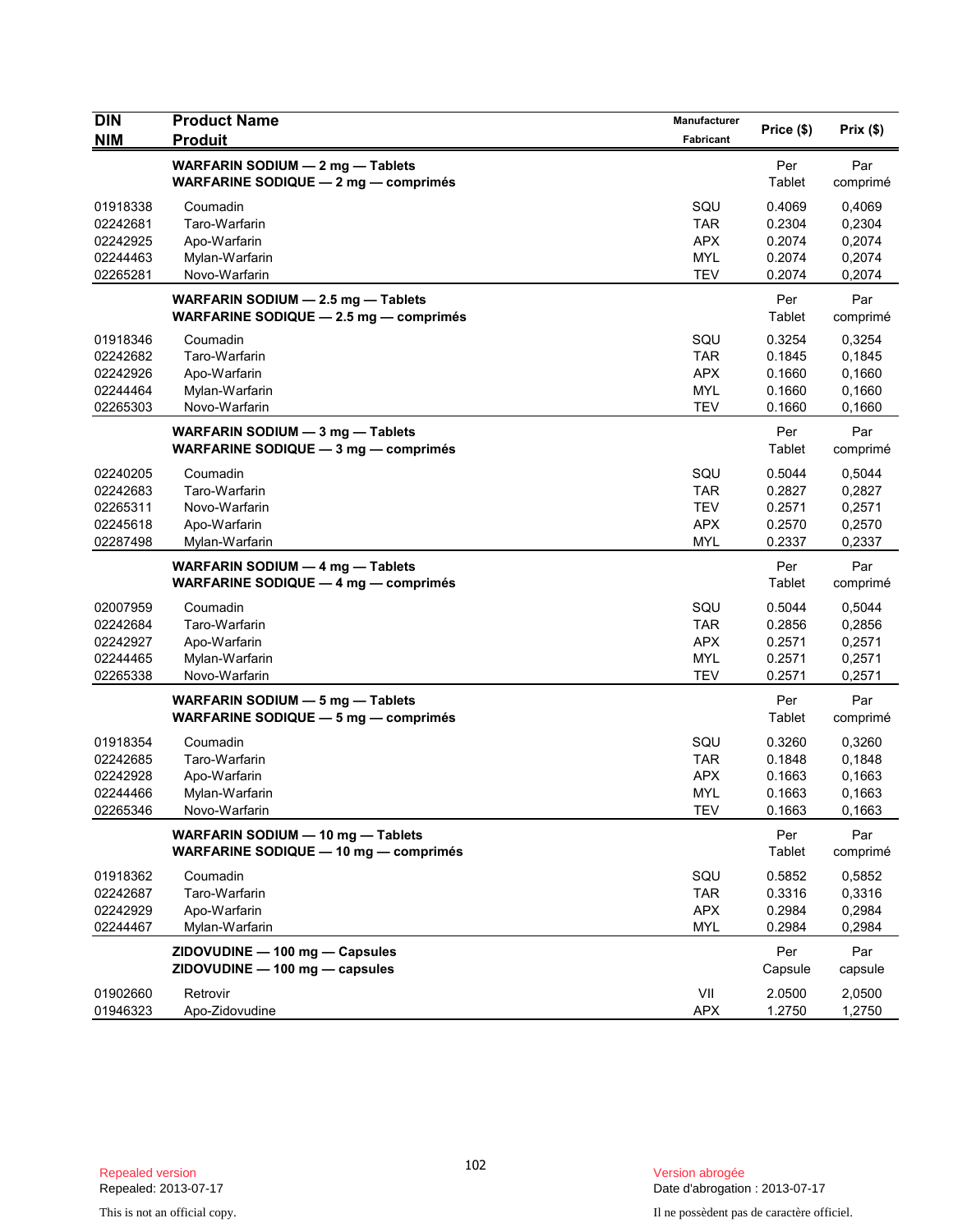| <b>DIN</b> | <b>Product Name</b>                                                                        | Manufacturer             | Price (\$)       | Prix(\$)                 |
|------------|--------------------------------------------------------------------------------------------|--------------------------|------------------|--------------------------|
| <b>NIM</b> | <b>Produit</b>                                                                             | Fabricant                |                  |                          |
|            | ZINC SULFATE MONOHYDRATE/HYDROCORTISONE ACETATE - 5 mg/5 mg<br>- Topical Ointment          |                          |                  |                          |
|            | ZINC (SULFATE MONOHYDRATÉ DE)/HYDROCORTISONE (ACÉTATE D') —<br>5 mg/5 mg - pommade topique |                          | Per<br>Gram      | Par<br>gramme            |
| 00505773   | Anusol-HC                                                                                  | <b>MCL</b>               | 0.9152           | 0,9152                   |
| 00607789   | ratio-Hemcort HC                                                                           | <b>RPH</b>               | 0.4576           | 0,4576                   |
| 02128446   | Anodan-HC                                                                                  | <b>ODN</b>               | 0.4160           | 0,4160                   |
| 02247691   | Sandoz Anuzinc HC                                                                          | SDZ                      | 0.4160           | 0,4160                   |
|            | ZINC SULFATE MONOHYDRATE/HYDROCORTISONE ACETATE — 10 mg/10 mg<br>— Suppositories           |                          |                  |                          |
|            | ZINC (SULFATE MONOHYDRATE DE)/HYDROCORTISONE (ACETATE D') —                                |                          | Per              | Par                      |
|            | 10 mg/10 mg $-$ suppositoires                                                              |                          |                  | Suppository suppositoire |
| 00476285   | Anusol-HC                                                                                  | <b>PDA</b>               | 1.1440           | 1,1440                   |
| 00607797   | ratio-Hemcort HC                                                                           | <b>RPH</b>               | 0.6683           | 0,6683                   |
| 02236399   | Andodan-HC                                                                                 | <b>ODN</b>               | 0.6683           | 0,6683                   |
| 02242798   | Sandoz Anuzinc HC                                                                          | SDZ                      | 0.6683           | 0,6683                   |
|            | ZOLMITRIPTAN - 2.5 mg - Tablets                                                            |                          | Per              | Par                      |
|            | ZOLMITRIPTAN - 2.5 mg - comprimés                                                          |                          | Tablet           | comprimé                 |
| 02238660   | Zomig                                                                                      | <b>AZC</b>               | 15.4110          | 15,4110                  |
| 02313960   | Teva-Zolmitriptan                                                                          | <b>TEV</b>               | 5.3333           | 5,3333                   |
| 02324229   | pms-Zolmitriptan                                                                           | <b>PMS</b>               | 4.6667           | 4,6667                   |
| 02369036   | Mylan-Zolmitriptan                                                                         | <b>MYL</b>               | 4.6666           | 4,6666                   |
| 02362988   | Sandoz Zolmitriptan                                                                        | SDZ                      | 4.6666           | 4,6666                   |
|            | ZOLMITRIPTAN - 2.5 mg - Orally Disintegrating Tablets                                      |                          | Per              | Par                      |
|            | ZOLMITRIPTAN - 2.5 mg - comprimés à dissolution orale                                      |                          | Tablet           | comprimé                 |
| 02243045   | Zomig OD                                                                                   | <b>AZC</b>               | 15.4110          | 15,4110                  |
| 02324768   | pms-Zolmitriptan ODT                                                                       | <b>PMS</b>               | 4.6667           | 4,6667                   |
| 02342545   | Teva-Zolmitriptan OD                                                                       | <b>TEV</b>               | 4.6067           | 4,6067                   |
| 02362996   | Sandoz Zolmitriptan ODT                                                                    | <b>SDZ</b><br><b>MYL</b> | 4.6666<br>4.6066 | 4,6666                   |
| 02387158   | Mylan-Zolmitriptan ODT                                                                     |                          |                  | 4,6066                   |
|            | $ZOPICLONE - 5 mg - Tables$<br>$ZOPICLONE - 5 mg - comprimés$                              |                          | Per<br>Tablet    | Par<br>comprimé          |
| 02216167   | Imovane                                                                                    | <b>SAA</b>               | 1.1545           | 1,1545                   |
| 02245077   | Apo-Zopiclone                                                                              | <b>APX</b>               | 0.2455           | 0,2455                   |
| 02271931   | CO Zopiclone                                                                               | <b>COB</b>               | 0.2455           | 0,2455                   |
| 02251450   | Novo-Zopiclone                                                                             | <b>TEV</b>               | 0.2454           | 0,2454                   |
| 02246534   | ratio-Zopiclone                                                                            | <b>RPH</b>               | 0.2454           | 0,2454                   |
| 02296616   | Mylan-Zopiclone                                                                            | MYL                      | 0.2231           | 0,2231                   |
| 02243426   | pms-Zopiclone                                                                              | <b>PMS</b>               | 0.2231           | 0,2231                   |
| 02267918   | Ran-Zopiclone                                                                              | <b>RAN</b>               | 0.2231           | 0,2231                   |
| 02257572   | Sandoz Zopiclone                                                                           | SDZ                      | 0.2231           | 0,2231                   |